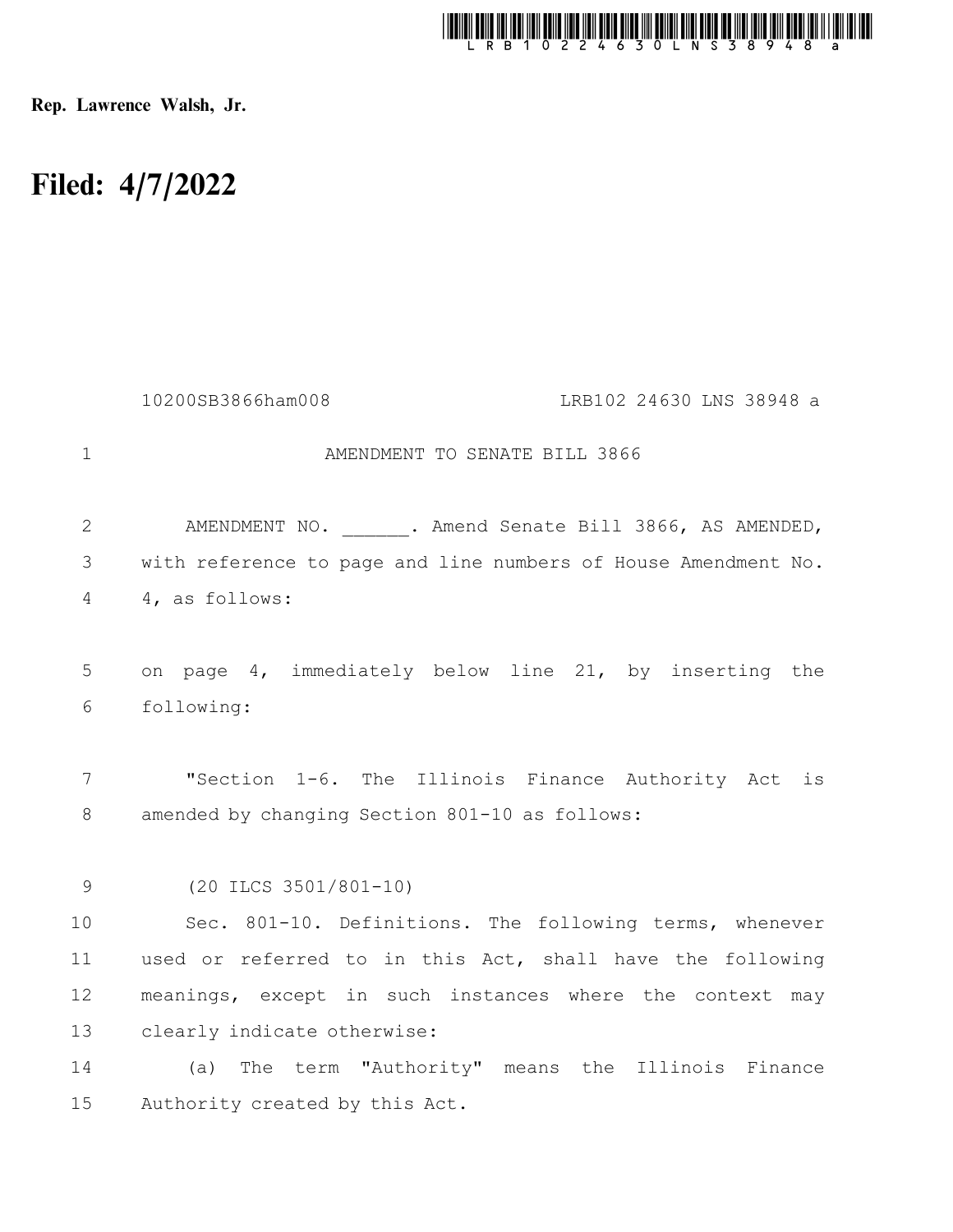10200SB3866ham008 -2- LRB102 24630 LNS 38948 a

(b) The term "project" means an industrial project, clean energy project, conservation project, housing project, public purpose project, higher education project, health facility project, cultural institution project, municipal bond program project, PACE Project, agricultural facility or agribusiness, and "project" may include any combination of one or more of the foregoing undertaken jointly by any person with one or more other persons. 1 2 3 4 5 6 7 8

(c) The term "public purpose project" means (i) any project or facility, including without limitation land, buildings, structures, machinery, equipment and all other real and personal property, which is authorized or required by law to be acquired, constructed, improved, rehabilitated, reconstructed, replaced or maintained by any unit of government or any other lawful public purpose, including provision of working capital, which is authorized or required by law to be undertaken by any unit of government or (ii) costs incurred and other expenditures, including expenditures for management, investment, or working capital costs, incurred in connection with the reform, consolidation, or implementation of the transition process as described in Articles 22B and 22C of the Illinois Pension Code. 9 10 11 12 13 14 15 16 17 18 19 20 21 22

(d) The term "industrial project" means the acquisition, construction, refurbishment, creation, development or redevelopment of any facility, equipment, machinery, real property or personal property for use by any instrumentality 23 24 25 26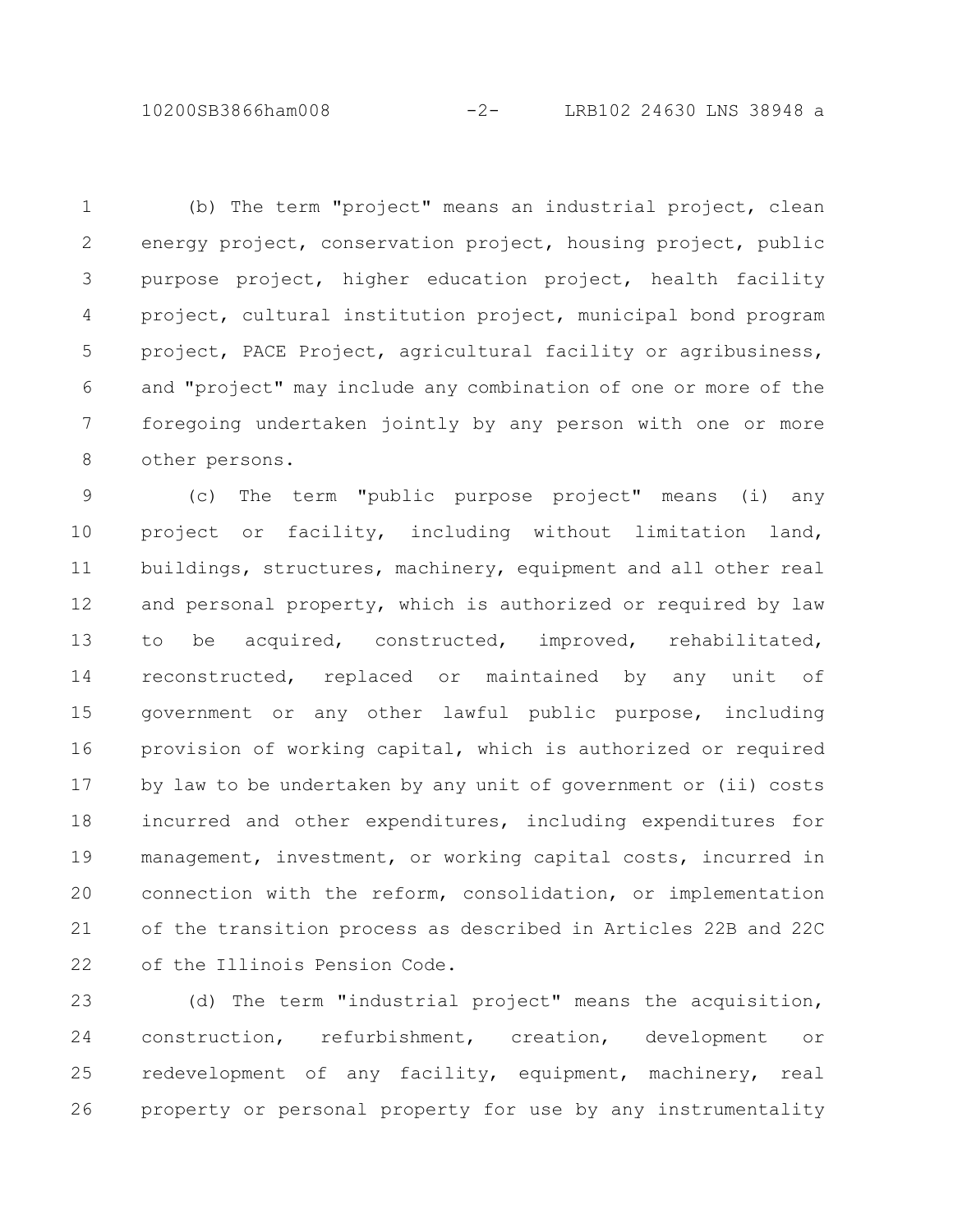10200SB3866ham008 -3- LRB102 24630 LNS 38948 a

of the State or its political subdivisions, for use by any person or institution, public or private, for profit or not for profit, or for use in any trade or business, including, but not limited to, any industrial, manufacturing, clean energy, or commercial enterprise that is located within or outside the State, provided that, with respect to a project involving property located outside the State, the property must be owned, operated, leased or managed by an entity located within the State or an entity affiliated with an entity located within the State, and which is (1) a capital project or clean energy project, including, but not limited to: (i) land and any rights therein, one or more buildings, structures or other improvements, machinery and equipment, whether now existing or hereafter acquired, and whether or not located on the same site or sites; (ii) all appurtenances and facilities incidental to the foregoing, including, but not limited to, utilities, access roads, railroad sidings, track, docking and similar facilities, parking facilities, dockage, wharfage, railroad roadbed, track, trestle, depot, terminal, switching and signaling or related equipment, site preparation and landscaping; and (iii) all non-capital costs and expenses relating thereto or (2) any addition to, renovation, rehabilitation or improvement of a capital project or a clean energy project, or (3) any activity or undertaking within or outside the State, provided that, with respect to a project involving property located outside the State, the property 1 2 3 4 5 6 7 8 9 10 11 12 13 14 15 16 17 18 19 20 21 22 23 24 25 26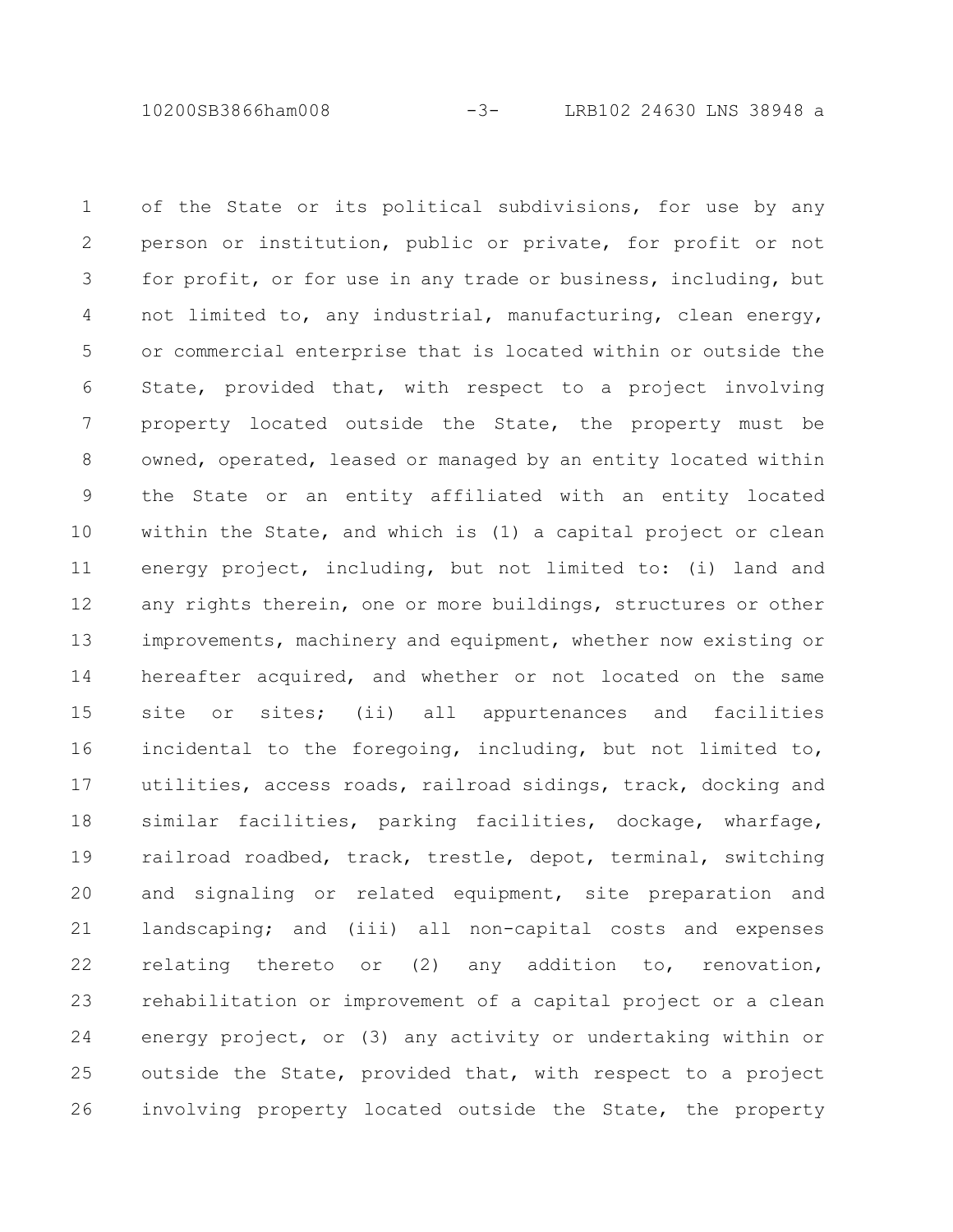10200SB3866ham008 -4- LRB102 24630 LNS 38948 a

must be owned, operated, leased or managed by an entity located within the State or an entity affiliated with an entity located within the State, which the Authority determines will aid, assist or encourage economic growth, development or redevelopment within the State or any area thereof, will promote the expansion, retention or diversification of employment opportunities within the State or any area thereof or will aid in stabilizing or developing any industry or economic sector of the State economy. The term "industrial project" also means the production of motion pictures. 1 2 3 4 5 6 7 8 9 10 11

(e) The term "bond" or "bonds" shall include bonds, notes (including bond, grant or revenue anticipation notes), certificates and/or other evidences of indebtedness representing an obligation to pay money, including refunding bonds. 12 13 14 15 16

(f) The terms "lease agreement" and "loan agreement" shall mean: (i) an agreement whereby a project acquired by the Authority by purchase, gift or lease is leased to any person, corporation or unit of local government which will use or cause the project to be used as a project as heretofore defined upon terms providing for lease rental payments at least sufficient to pay when due all principal of, interest and premium, if any, on any bonds of the Authority issued with respect to such project, providing for the maintenance, insuring and operation of the project on terms satisfactory to 17 18 19 20 21 22 23 24 25 26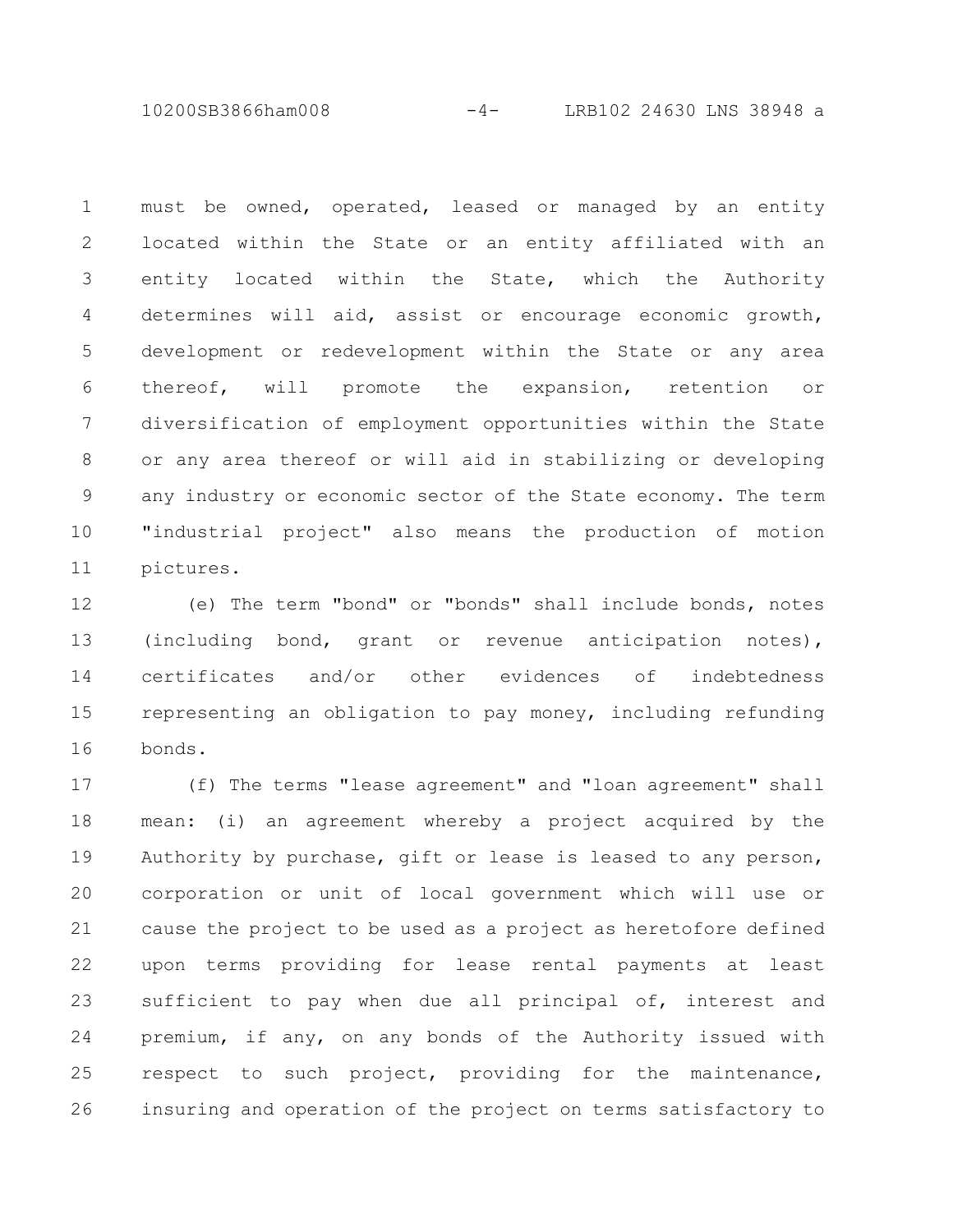10200SB3866ham008 -5- LRB102 24630 LNS 38948 a

the Authority, providing for disposition of the project upon termination of the lease term, including purchase options or abandonment of the premises, and such other terms as may be deemed desirable by the Authority, or (ii) any agreement pursuant to which the Authority agrees to loan the proceeds of its bonds issued with respect to a project or other funds of the Authority to any person which will use or cause the project to be used as a project as heretofore defined upon terms providing for loan repayment installments at least sufficient to pay when due all principal of, interest and premium, if any, on any bonds of the Authority, if any, issued with respect to the project, and providing for maintenance, insurance and other matters as may be deemed desirable by the Authority. 1 2 3 4 5 6 7 8 9 10 11 12 13

(g) The term "financial aid" means the expenditure of Authority funds or funds provided by the Authority through the issuance of its bonds, notes or other evidences of indebtedness or from other sources for the development, construction, acquisition or improvement of a project. 14 15 16 17 18

(h) The term "person" means an individual, corporation, unit of government, business trust, estate, trust, partnership or association, 2 or more persons having a joint or common interest, or any other legal entity. 19 20 21 22

(i) The term "unit of government" means the federal government, the State or unit of local government, a school district, or any agency or instrumentality, office, officer, department, division, bureau, commission, college or 23 24 25 26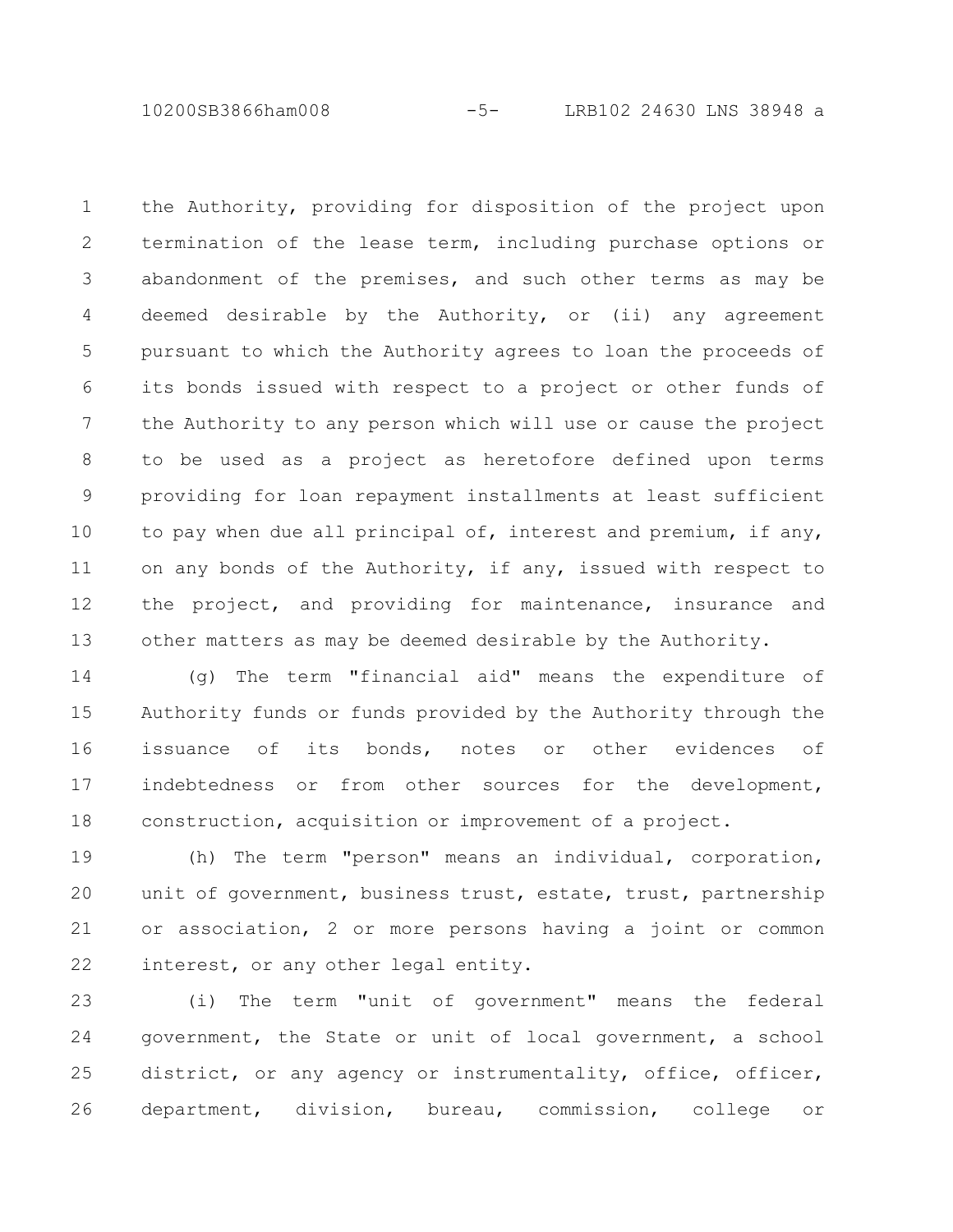university thereof. 1

(j) The term "health facility" means: (a) any public or private institution, place, building, or agency required to be licensed under the Hospital Licensing Act; (b) any public or private institution, place, building, or agency required to be licensed under the Nursing Home Care Act, the Specialized Mental Health Rehabilitation Act of 2013, the ID/DD Community Care Act, or the MC/DD Act; (c) any public or licensed private hospital as defined in the Mental Health and Developmental Disabilities Code; (d) any such facility exempted from such licensure when the Director of Public Health attests that such exempted facility meets the statutory definition of a facility subject to licensure; (e) any other public or private health service institution, place, building, or agency which the Director of Public Health attests is subject to certification by the Secretary, U.S. Department of Health and Human Services under the Social Security Act, as now or hereafter amended, or which the Director of Public Health attests is subject to standard-setting by a recognized public or voluntary accrediting or standard-setting agency; (f) any public or private institution, place, building or agency engaged in providing one or more supporting services to a health facility; (g) any public or private institution, place, building or agency engaged in providing training in the healing arts, including, but not limited to, schools of medicine, dentistry, osteopathy, optometry, podiatry, pharmacy 2 3 4 5 6 7 8 9 10 11 12 13 14 15 16 17 18 19 20 21 22 23 24 25 26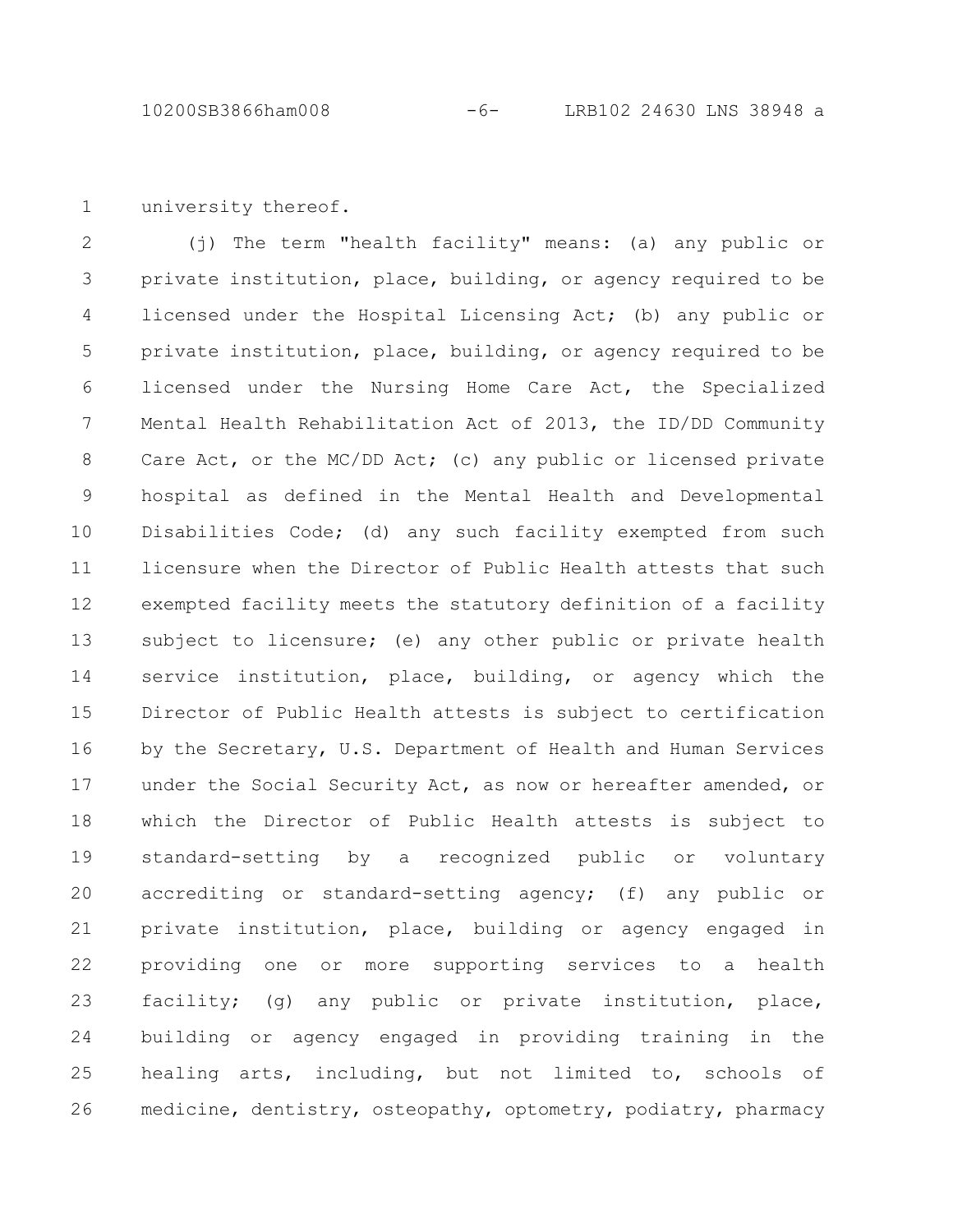10200SB3866ham008 -7- LRB102 24630 LNS 38948 a

or nursing, schools for the training of x-ray, laboratory or other health care technicians and schools for the training of para-professionals in the health care field; (h) any public or private congregate, life or extended care or elderly housing facility or any public or private home for the aged or infirm, including, without limitation, any Facility as defined in the Life Care Facilities Act; (i) any public or private mental, emotional or physical rehabilitation facility or any public or private educational, counseling, or rehabilitation facility or home, for those persons with a developmental disability, those who are physically ill or disabled, the emotionally disturbed, those persons with a mental illness or persons with learning or similar disabilities or problems; (j) any public or private alcohol, drug or substance abuse diagnosis, counseling treatment or rehabilitation facility, (k) any public or private institution, place, building or agency licensed by the Department of Children and Family Services or which is not so licensed but which the Director of Children and Family Services attests provides child care, child welfare or other services of the type provided by facilities subject to such licensure; (l) any public or private adoption agency or facility; and (m) any public or private blood bank or blood center. "Health facility" also means a public or private structure or structures suitable primarily for use as a laboratory, laundry, nurses or interns residence or other housing or hotel facility used in whole or in part for staff, 1 2 3 4 5 6 7 8 9 10 11 12 13 14 15 16 17 18 19 20 21 22 23 24 25 26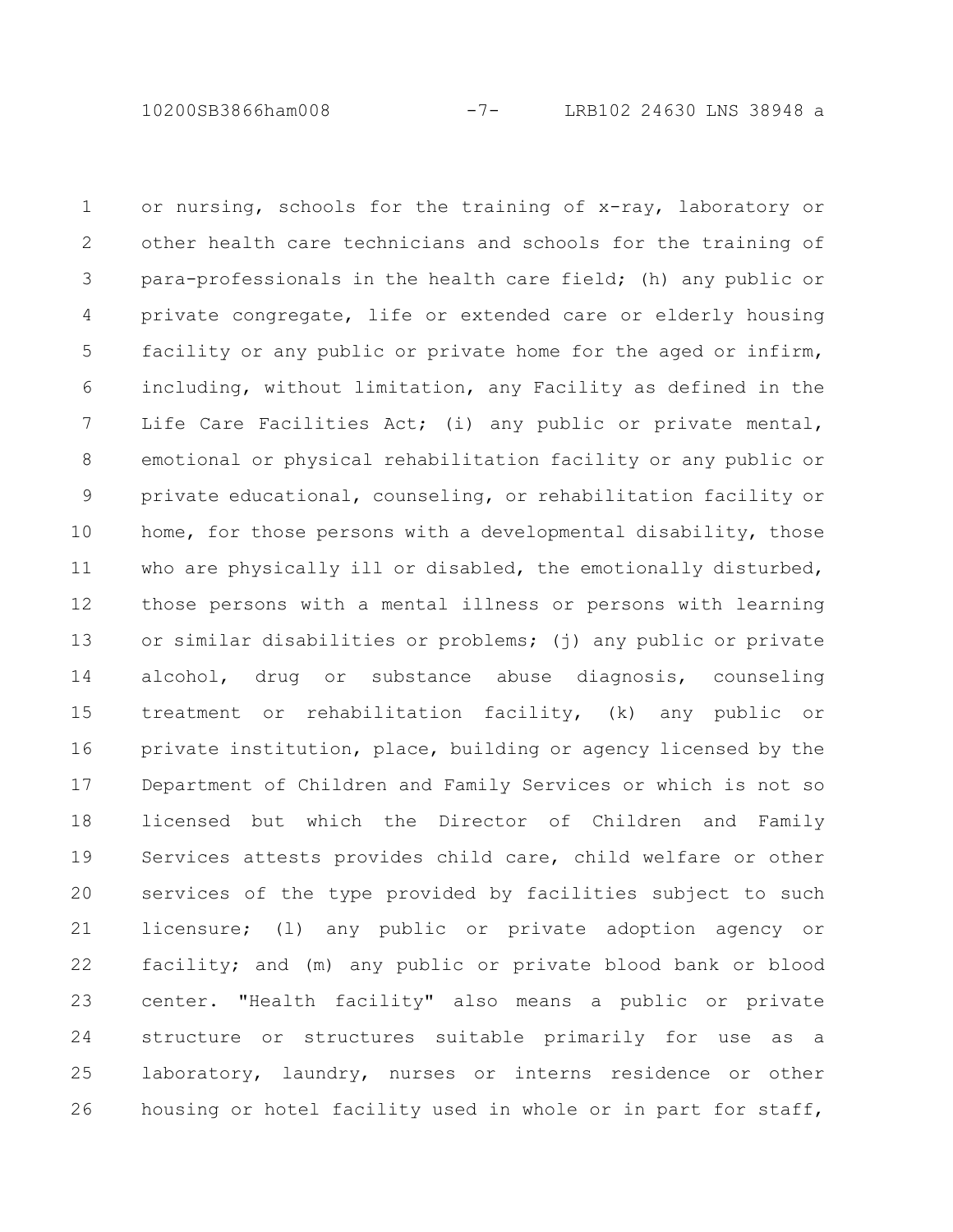10200SB3866ham008 -8- LRB102 24630 LNS 38948 a

employees or students and their families, patients or relatives of patients admitted for treatment or care in a health facility, or persons conducting business with a health facility, physician's facility, surgicenter, administration building, research facility, maintenance, storage or utility facility and all structures or facilities related to any of the foregoing or required or useful for the operation of a health facility, including parking or other facilities or other supporting service structures required or useful for the orderly conduct of such health facility. "Health facility" also means, with respect to a project located outside the State, any public or private institution, place, building, or agency which provides services similar to those described above, provided that such project is owned, operated, leased or managed by a participating health institution located within the State, or a participating health institution affiliated with an entity located within the State. 1 2 3 4 5 6 7 8 9 10 11 12 13 14 15 16 17

(k) The term "participating health institution" means (i) a private corporation or association or (ii) a public entity of this State, in either case authorized by the laws of this State or the applicable state to provide or operate a health facility as defined in this Act and which, pursuant to the provisions of this Act, undertakes the financing, construction or acquisition of a project or undertakes the refunding or refinancing of obligations, loans, indebtedness or advances as provided in this Act. 18 19 20 21 22 23 24 25 26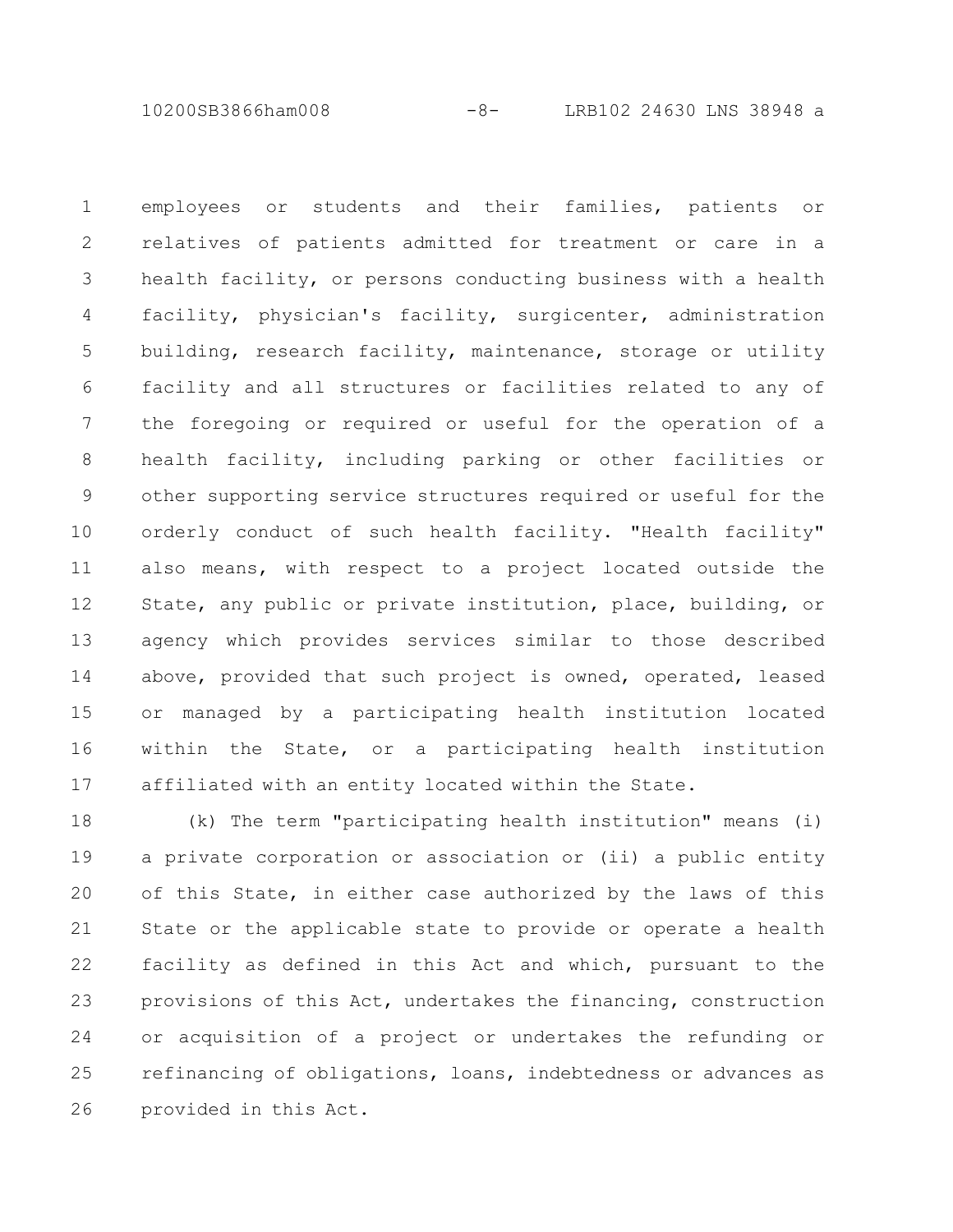10200SB3866ham008 -9- LRB102 24630 LNS 38948 a

(l) The term "health facility project", means a specific health facility work or improvement to be financed or refinanced (including without limitation through reimbursement of prior expenditures), acquired, constructed, enlarged, remodeled, renovated, improved, furnished, or equipped, with funds provided in whole or in part hereunder, any accounts receivable, working capital, liability or insurance cost or operating expense financing or refinancing program of a health facility with or involving funds provided in whole or in part hereunder, or any combination thereof. 1 2 3 4 5 6 7 8 9 10

(m) The term "bond resolution" means the resolution or resolutions authorizing the issuance of, or providing terms and conditions related to, bonds issued under this Act and includes, where appropriate, any trust agreement, trust indenture, indenture of mortgage or deed of trust providing terms and conditions for such bonds. 11 12 13 14 15 16

(n) The term "property" means any real, personal or mixed property, whether tangible or intangible, or any interest therein, including, without limitation, any real estate, leasehold interests, appurtenances, buildings, easements, equipment, furnishings, furniture, improvements, machinery, rights of way, structures, accounts, contract rights or any interest therein. 17 18 19 20 21 22 23

(o) The term "revenues" means, with respect to any project, the rents, fees, charges, interest, principal repayments, collections and other income or profit derived 24 25 26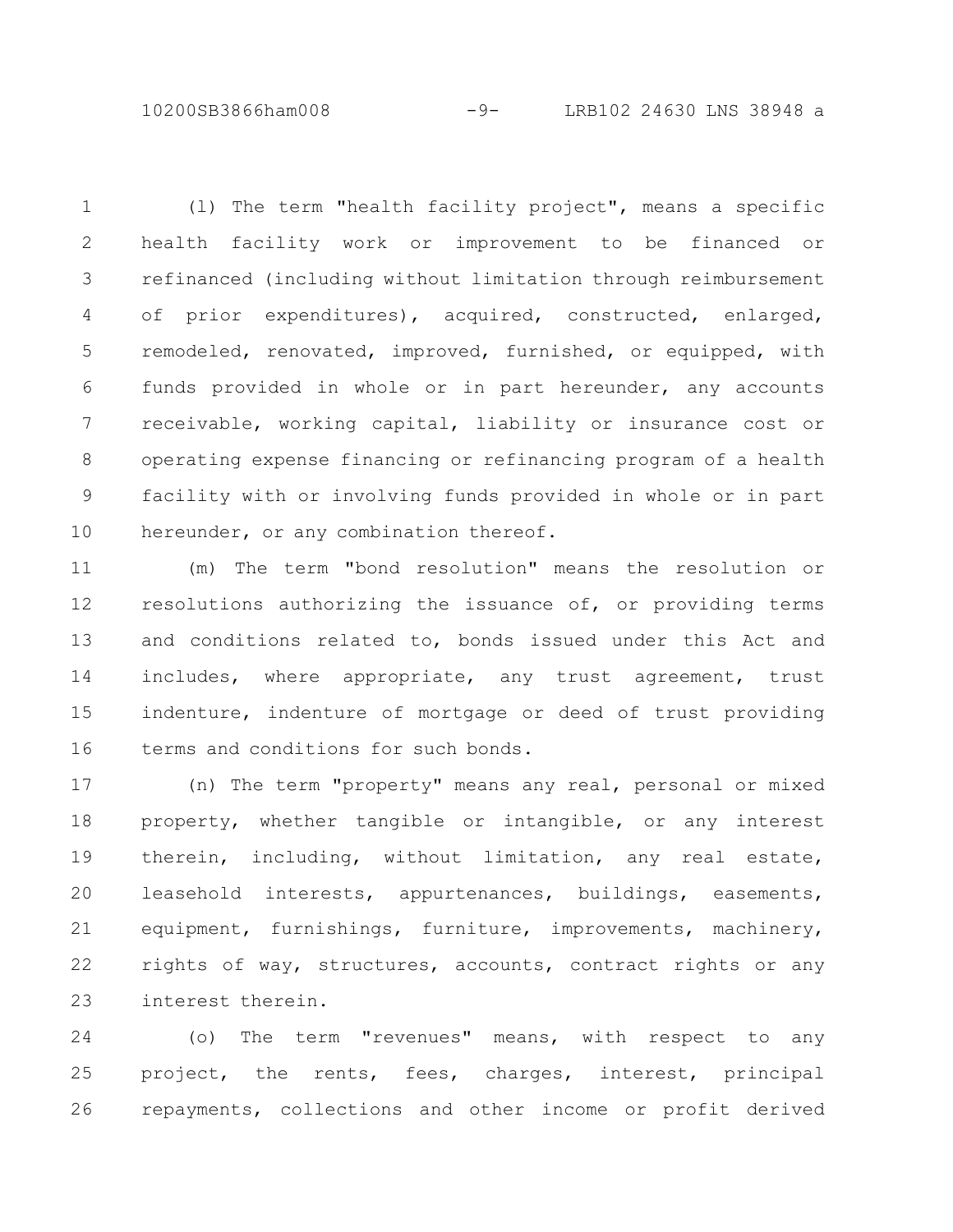therefrom. 1

(p) The term "higher education project" means, in the case of a private institution of higher education, an educational facility to be acquired, constructed, enlarged, remodeled, renovated, improved, furnished, or equipped, or any combination thereof. 2 3 4 5 6

(q) The term "cultural institution project" means, in the case of a cultural institution, a cultural facility to be acquired, constructed, enlarged, remodeled, renovated, improved, furnished, or equipped, or any combination thereof. 7 8 9 10

(r) The term "educational facility" means any property located within the State, or any property located outside the State, provided that, if the property is located outside the State, it must be owned, operated, leased or managed by an entity located within the State or an entity affiliated with an entity located within the State, in each case constructed or acquired before or after the effective date of this Act, which is or will be, in whole or in part, suitable for the instruction, feeding, recreation or housing of students, the conducting of research or other work of a private institution of higher education, the use by a private institution of higher education in connection with any educational, research or related or incidental activities then being or to be conducted by it, or any combination of the foregoing, including, without limitation, any such property suitable for use as or in connection with any one or more of the following: 11 12 13 14 15 16 17 18 19 20 21 22 23 24 25 26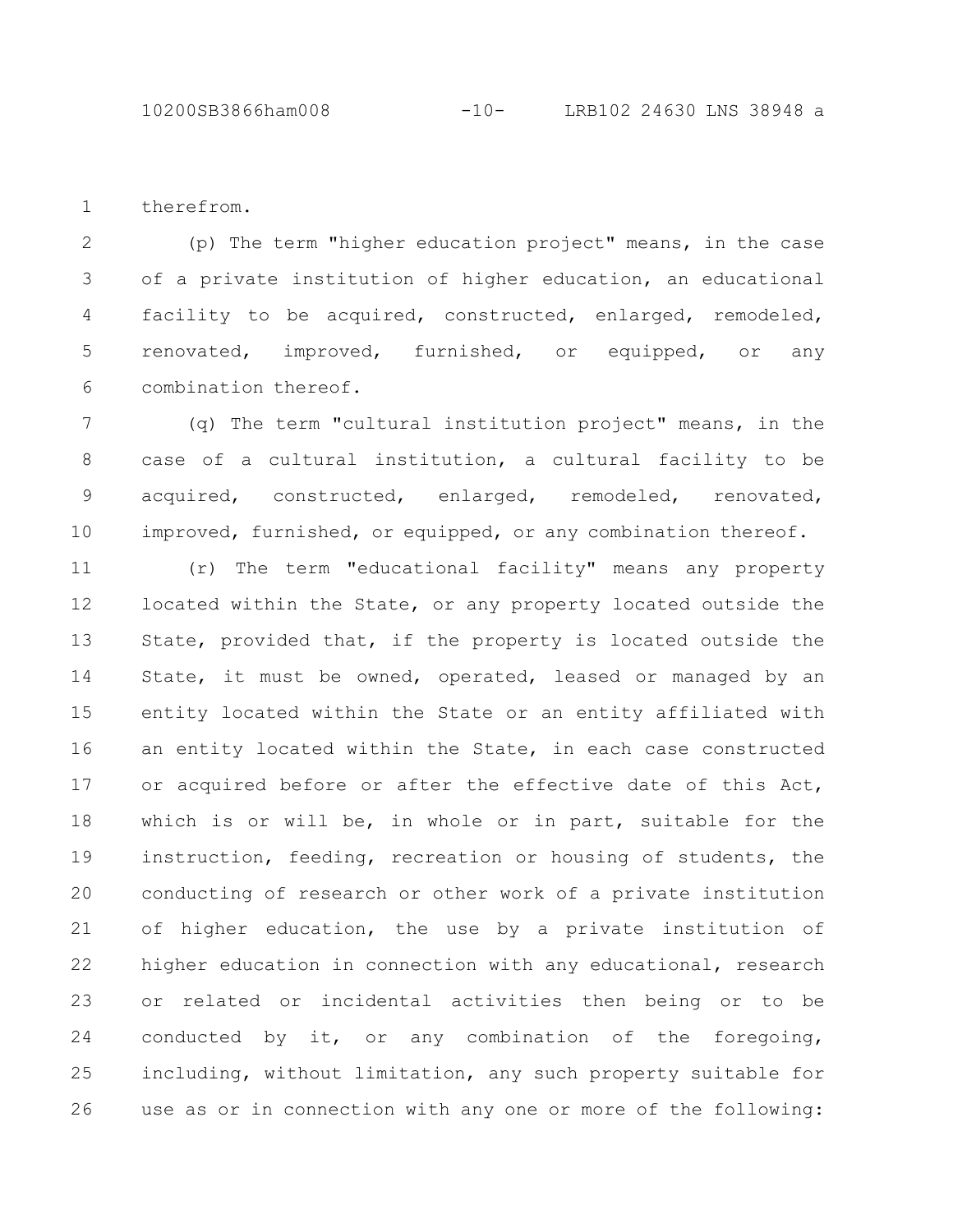10200SB3866ham008 -11- LRB102 24630 LNS 38948 a

an academic facility, administrative facility, agricultural facility, assembly hall, athletic facility, auditorium, boating facility, campus, communication facility, computer facility, continuing education facility, classroom, dining hall, dormitory, exhibition hall, fire fighting facility, fire prevention facility, food service and preparation facility, gymnasium, greenhouse, health care facility, hospital, housing, instructional facility, laboratory, library, maintenance facility, medical facility, museum, offices, parking area, physical education facility, recreational facility, research facility, stadium, storage facility, student union, study facility, theatre or utility. 1 2 3 4 5 6 7 8 9 10 11 12

(s) The term "cultural facility" means any property located within the State, or any property located outside the State, provided that, if the property is located outside the State, it must be owned, operated, leased or managed by an entity located within the State or an entity affiliated with an entity located within the State, in each case constructed or acquired before or after the effective date of this Act, which is or will be, in whole or in part, suitable for the particular purposes or needs of a cultural institution, including, without limitation, any such property suitable for use as or in connection with any one or more of the following: an administrative facility, aquarium, assembly hall, auditorium, botanical garden, exhibition hall, gallery, greenhouse, library, museum, scientific laboratory, theater or 13 14 15 16 17 18 19 20 21 22 23 24 25 26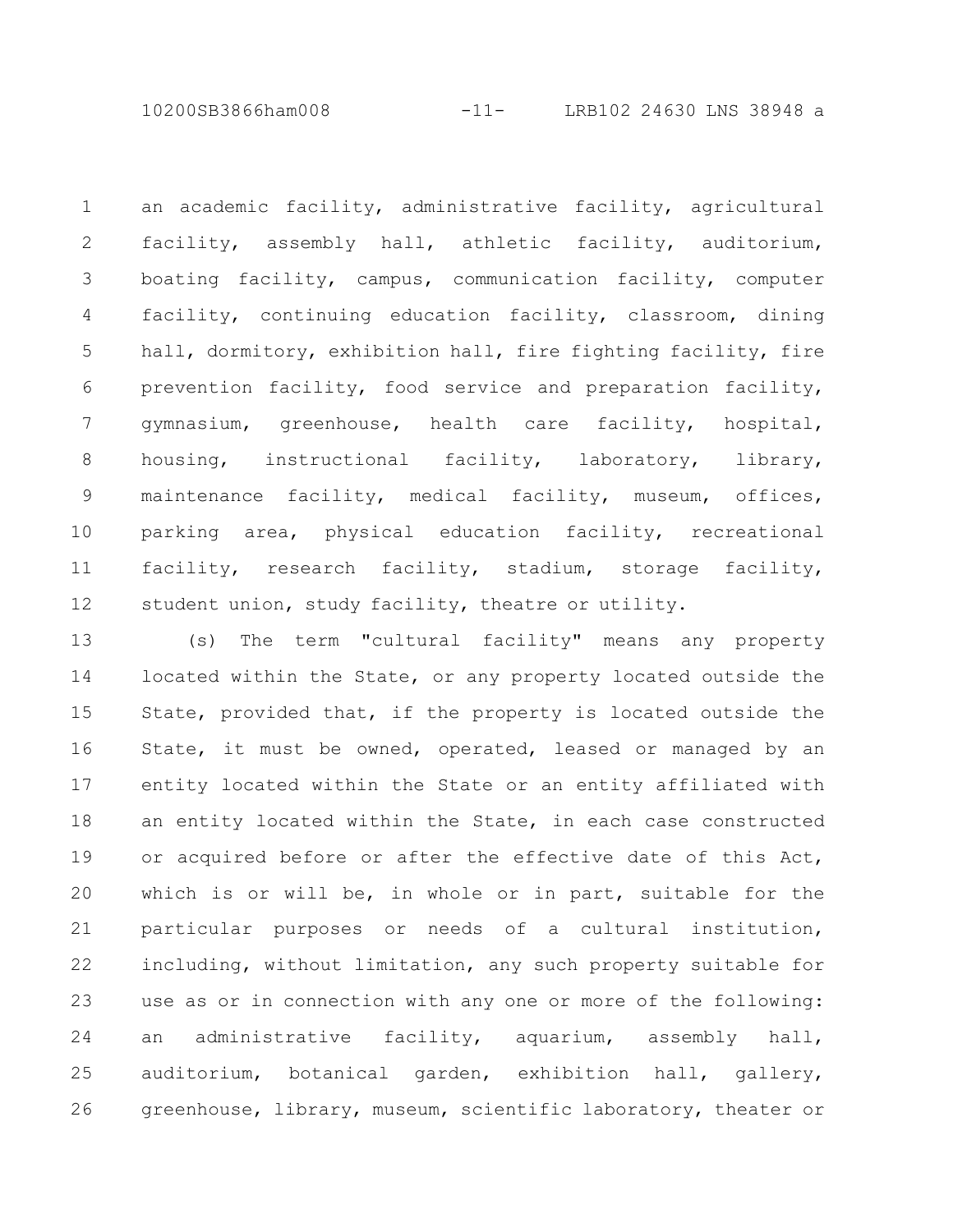10200SB3866ham008 -12- LRB102 24630 LNS 38948 a

zoological facility, and shall also include, without limitation, books, works of art or music, animal, plant or aquatic life or other items for display, exhibition or performance. The term "cultural facility" includes buildings on the National Register of Historic Places which are owned or operated by nonprofit entities. 1 2 3 4 5 6

(t) "Private institution of higher education" means a not-for-profit educational institution which is not owned by the State or any political subdivision, agency, instrumentality, district or municipality thereof, which is authorized by law to provide a program of education beyond the high school level and which: 7 8 9 10 11 12

(1) Admits as regular students only individuals having a certificate of graduation from a high school, or the recognized equivalent of such a certificate; 13 14 15

(2) Provides an educational program for which it awards a bachelor's degree, or provides an educational program, admission into which is conditioned upon the prior attainment of a bachelor's degree or its equivalent, for which it awards a postgraduate degree, or provides not less than a 2-year program which is acceptable for full credit toward such a degree, or offers a 2-year program in engineering, mathematics, or the physical or biological sciences which is designed to prepare the student to work as a technician and at a semiprofessional level in engineering, scientific, or other technological fields 16 17 18 19 20 21 22 23 24 25 26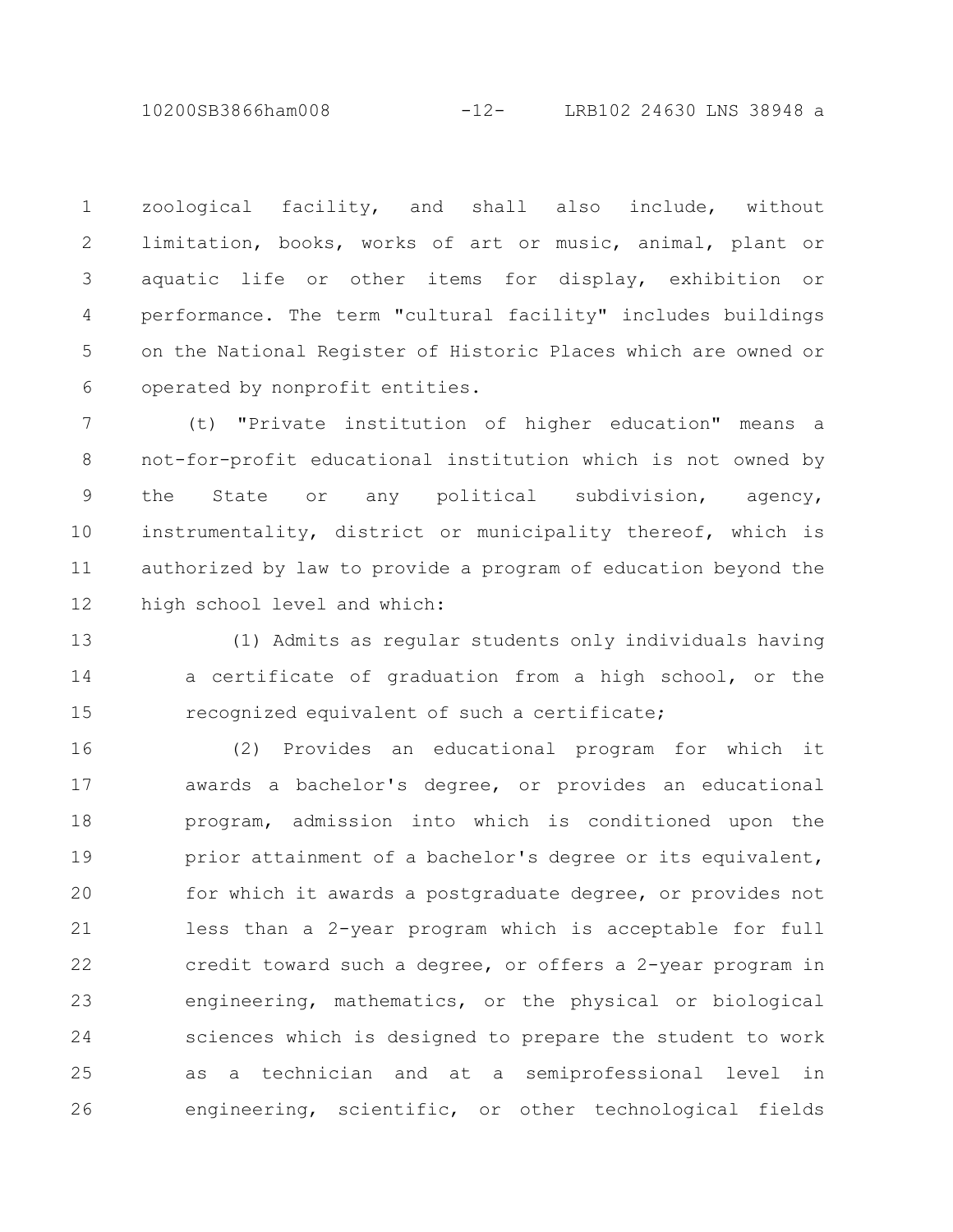which require the understanding and application of basic engineering, scientific, or mathematical principles or knowledge; 1 2 3

(3) Is accredited by a nationally recognized accrediting agency or association or, if not so accredited, is an institution whose credits are accepted, on transfer, by not less than 3 institutions which are so accredited, for credit on the same basis as if transferred from an institution so accredited, and holds an unrevoked certificate of approval under the Private College Act from the Board of Higher Education, or is qualified as a "degree granting institution" under the Academic Degree Act; and 4 5 6 7 8 9 10 11 12 13

(4) Does not discriminate in the admission of students on the basis of race or color. "Private institution of higher education" also includes any "academic institution". 14 15 16 17

(u) The term "academic institution" means any not-for-profit institution which is not owned by the State or any political subdivision, agency, instrumentality, district or municipality thereof, which institution engages in, or facilitates academic, scientific, educational or professional research or learning in a field or fields of study taught at a private institution of higher education. Academic institutions include, without limitation, libraries, archives, academic, scientific, educational or professional societies, 18 19 20 21 22 23 24 25 26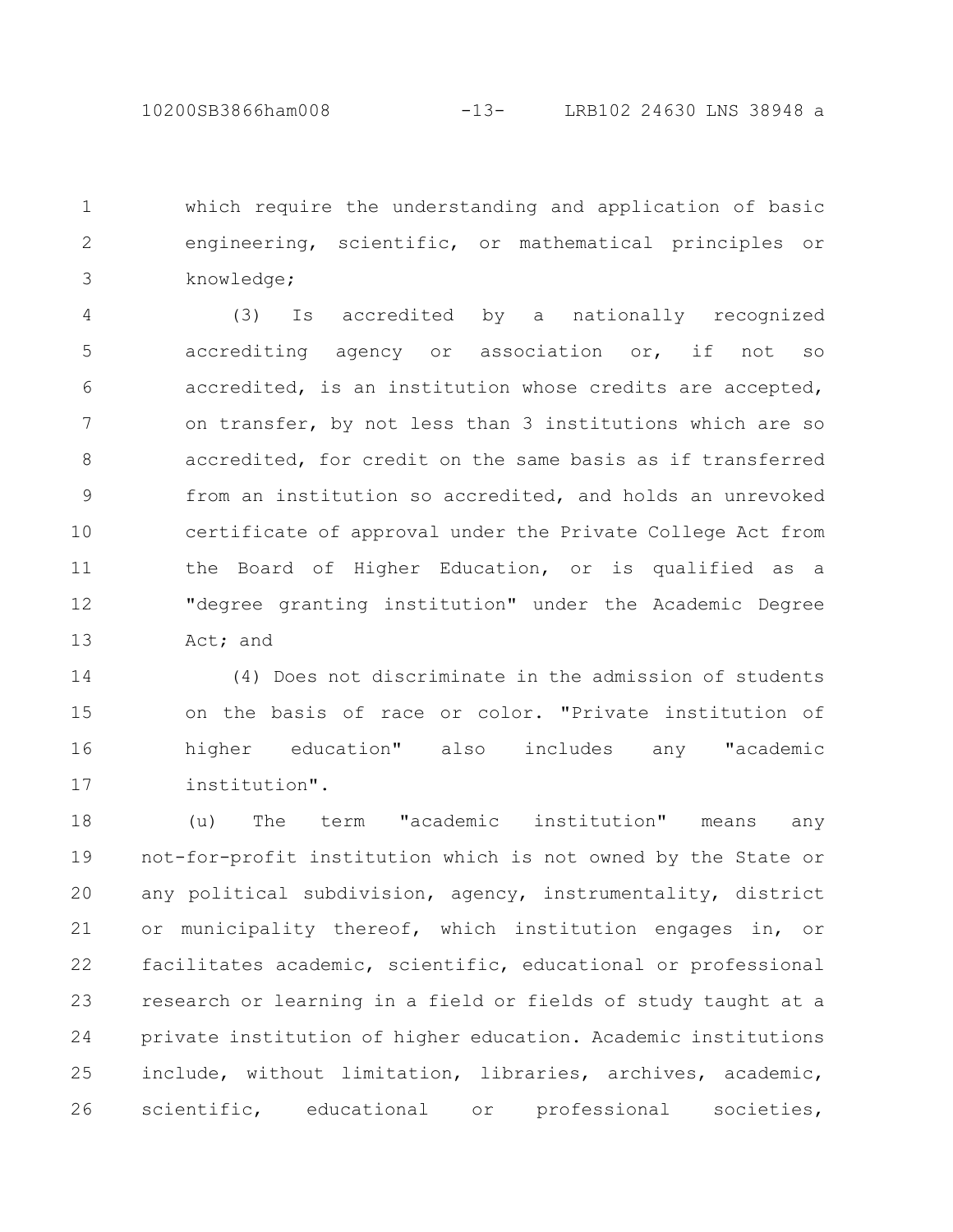institutions, associations or foundations having such purposes. 1 2

(v) The term "cultural institution" means any not-for-profit institution which is not owned by the State or any political subdivision, agency, instrumentality, district or municipality thereof, which institution engages in the cultural, intellectual, scientific, educational or artistic enrichment of the people of the State. Cultural institutions include, without limitation, aquaria, botanical societies, historical societies, libraries, museums, performing arts associations or societies, scientific societies and zoological societies. 3 4 5 6 7 8 9 10 11 12

(w) The term "affiliate" means, with respect to financing of an agricultural facility or an agribusiness, any lender, any person, firm or corporation controlled by, or under common control with, such lender, and any person, firm or corporation controlling such lender. 13 14 15 16 17

(x) The term "agricultural facility" means land, any building or other improvement thereon or thereto, and any personal properties deemed necessary or suitable for use, whether or not now in existence, in farming, ranching, the production of agricultural commodities (including, without limitation, the products of aquaculture, hydroponics and silviculture) or the treating, processing or storing of such agricultural commodities when such activities are customarily engaged in by farmers as a part of farming and which land, 18 19 20 21 22 23 24 25 26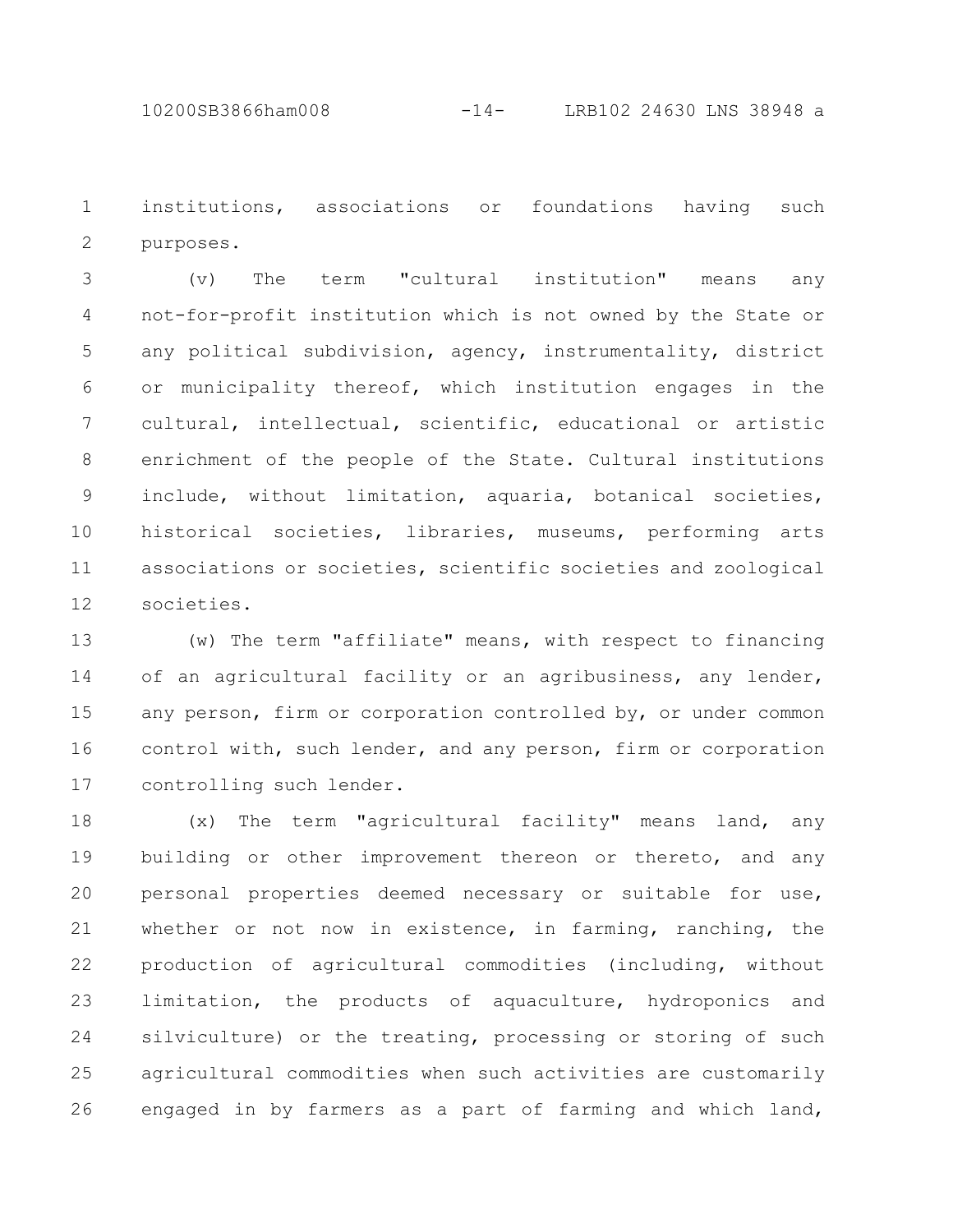10200SB3866ham008 -15- LRB102 24630 LNS 38948 a

building, improvement or personal property is located within the State, or is located outside the State, provided that, if such property is located outside the State, it must be owned, operated, leased, or managed by an entity located within the State or an entity affiliated with an entity located within the State. 1 2 3 4 5 6

(y) The term "lender" with respect to financing of an agricultural facility or an agribusiness, means any federal or State chartered bank, Federal Land Bank, Production Credit Association, Bank for Cooperatives, federal or State chartered savings and loan association or building and loan association, Small Business Investment Company or any other institution qualified within this State to originate and service loans, including, but without limitation to, insurance companies, credit unions and mortgage loan companies. "Lender" also means a wholly owned subsidiary of a manufacturer, seller or distributor of goods or services that makes loans to businesses or individuals, commonly known as a "captive finance company". 7 8 9 10 11 12 13 14 15 16 17 18 19

(z) The term "agribusiness" means any sole proprietorship, limited partnership, co-partnership, joint venture, corporation or cooperative which operates or will operate a facility located within the State or outside the State, provided that, if any facility is located outside the State, it must be owned, operated, leased, or managed by an entity located within the State or an entity affiliated with an 20 21 22 23 24 25 26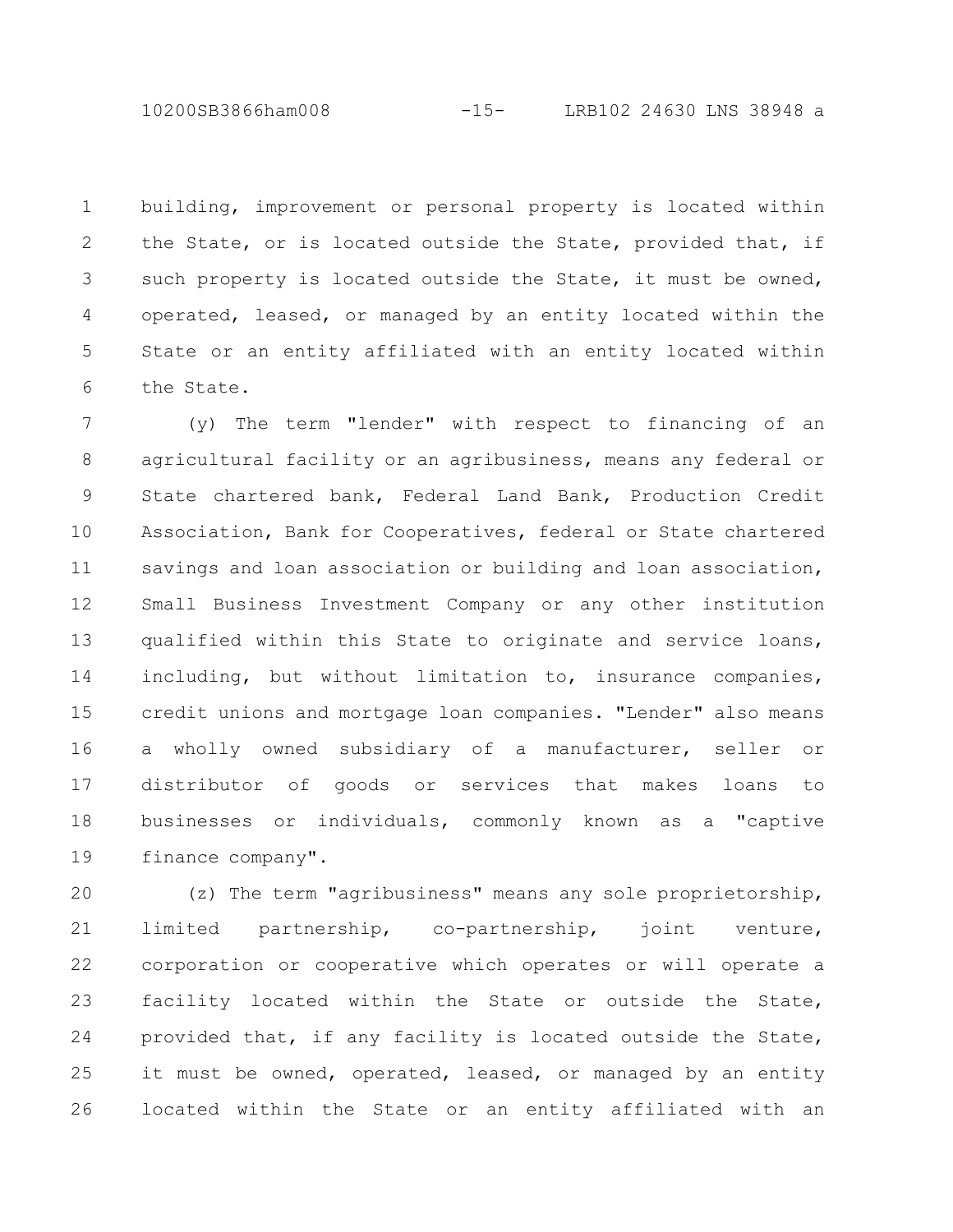10200SB3866ham008 -16- LRB102 24630 LNS 38948 a

entity located within the State, that is related to the processing of agricultural commodities (including, without limitation, the products of aquaculture, hydroponics and silviculture) or the manufacturing, production or construction of agricultural buildings, structures, equipment, implements, and supplies, or any other facilities or processes used in agricultural production. Agribusiness includes but is not limited to the following: 1 2 3 4 5 6 7 8

(1) grain handling and processing, including grain storage, drying, treatment, conditioning, mailing and packaging; 9 10 11

(2) seed and feed grain development and processing;

12

(3) fruit and vegetable processing, including preparation, canning and packaging; 13 14

(4) processing of livestock and livestock products, dairy products, poultry and poultry products, fish or apiarian products, including slaughter, shearing, collecting, preparation, canning and packaging; 15 16 17 18

(5) fertilizer and agricultural chemical manufacturing, processing, application and supplying; 19 20

(6) farm machinery, equipment and implement manufacturing and supplying; 21 22

(7) manufacturing and supplying of agricultural commodity processing machinery and equipment, including machinery and equipment used in slaughter, treatment, handling, collecting, preparation, canning or packaging of 23 24 25 26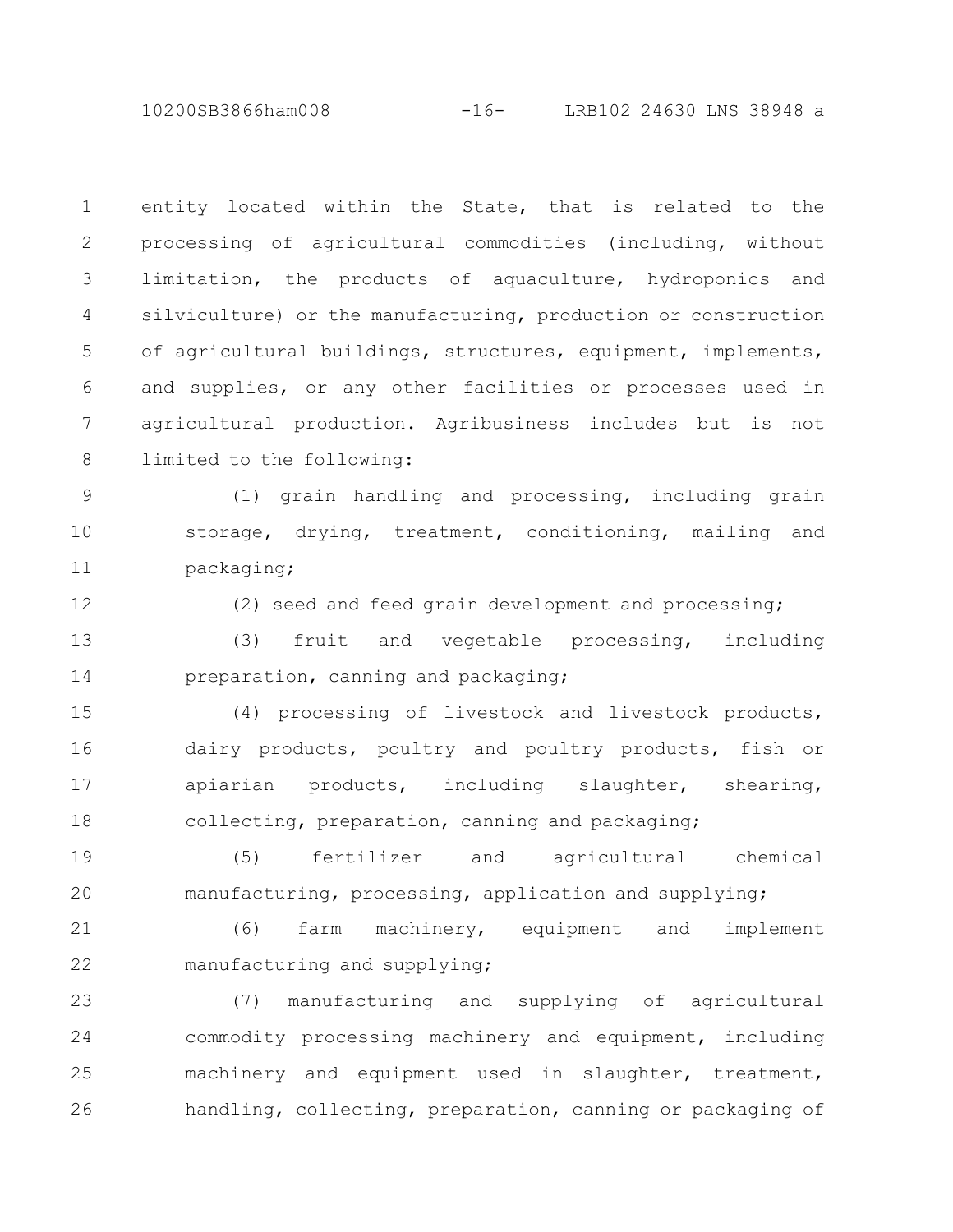agricultural commodities; (8) farm building and farm structure manufacturing, construction and supplying; (9) construction, manufacturing, implementation, supplying or servicing of irrigation, drainage and soil and water conservation devices or equipment; (10) fuel processing and development facilities that 1 2 3 4 5 6 7

produce fuel from agricultural commodities or byproducts; 8

(11) facilities and equipment for processing and packaging agricultural commodities specifically for export; 9 10 11

(12) facilities and equipment for forestry product processing and supplying, including sawmilling operations, wood chip operations, timber harvesting operations, and manufacturing of prefabricated buildings, paper, furniture or other goods from forestry products; 12 13 14 15 16

(13) facilities and equipment for research and development of products, processes and equipment for the production, processing, preparation or packaging of agricultural commodities and byproducts. 17 18 19 20

(aa) The term "asset" with respect to financing of any agricultural facility or any agribusiness, means, but is not limited to the following: cash crops or feed on hand; livestock held for sale; breeding stock; marketable bonds and securities; securities not readily marketable; accounts receivable; notes receivable; cash invested in growing crops; 21 22 23 24 25 26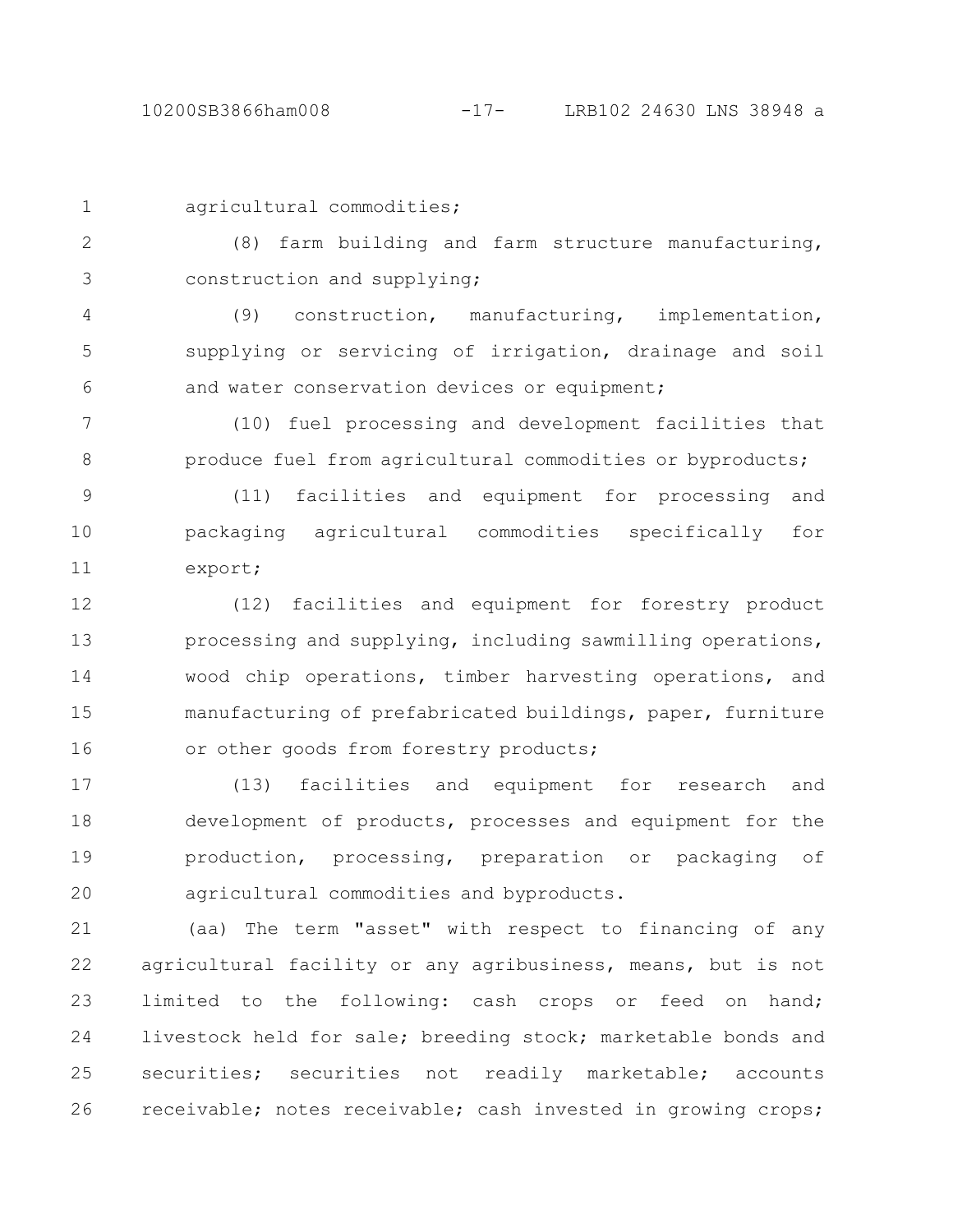10200SB3866ham008 -18- LRB102 24630 LNS 38948 a

net cash value of life insurance; machinery and equipment; cars and trucks; farm and other real estate including life estates and personal residence; value of beneficial interests in trusts; government payments or grants; and any other assets. 1 2 3 4 5

(bb) The term "liability" with respect to financing of any agricultural facility or any agribusiness shall include, but not be limited to the following: accounts payable; notes or other indebtedness owed to any source; taxes; rent; amounts owed on real estate contracts or real estate mortgages; judgments; accrued interest payable; and any other liability. 6 7 8 9 10 11

(cc) The term "Predecessor Authorities" means those authorities as described in Section 845-75. 12 13

(dd) The term "housing project" means a specific work or improvement located within the State or outside the State and undertaken to provide residential dwelling accommodations, including the acquisition, construction or rehabilitation of lands, buildings and community facilities and in connection therewith to provide nonhousing facilities which are part of the housing project, including land, buildings, improvements, equipment and all ancillary facilities for use for offices, stores, retirement homes, hotels, financial institutions, service, health care, education, recreation or research establishments, or any other commercial purpose which are or are to be related to a housing development, provided that any work or improvement located outside the State is owned, 14 15 16 17 18 19 20 21 22 23 24 25 26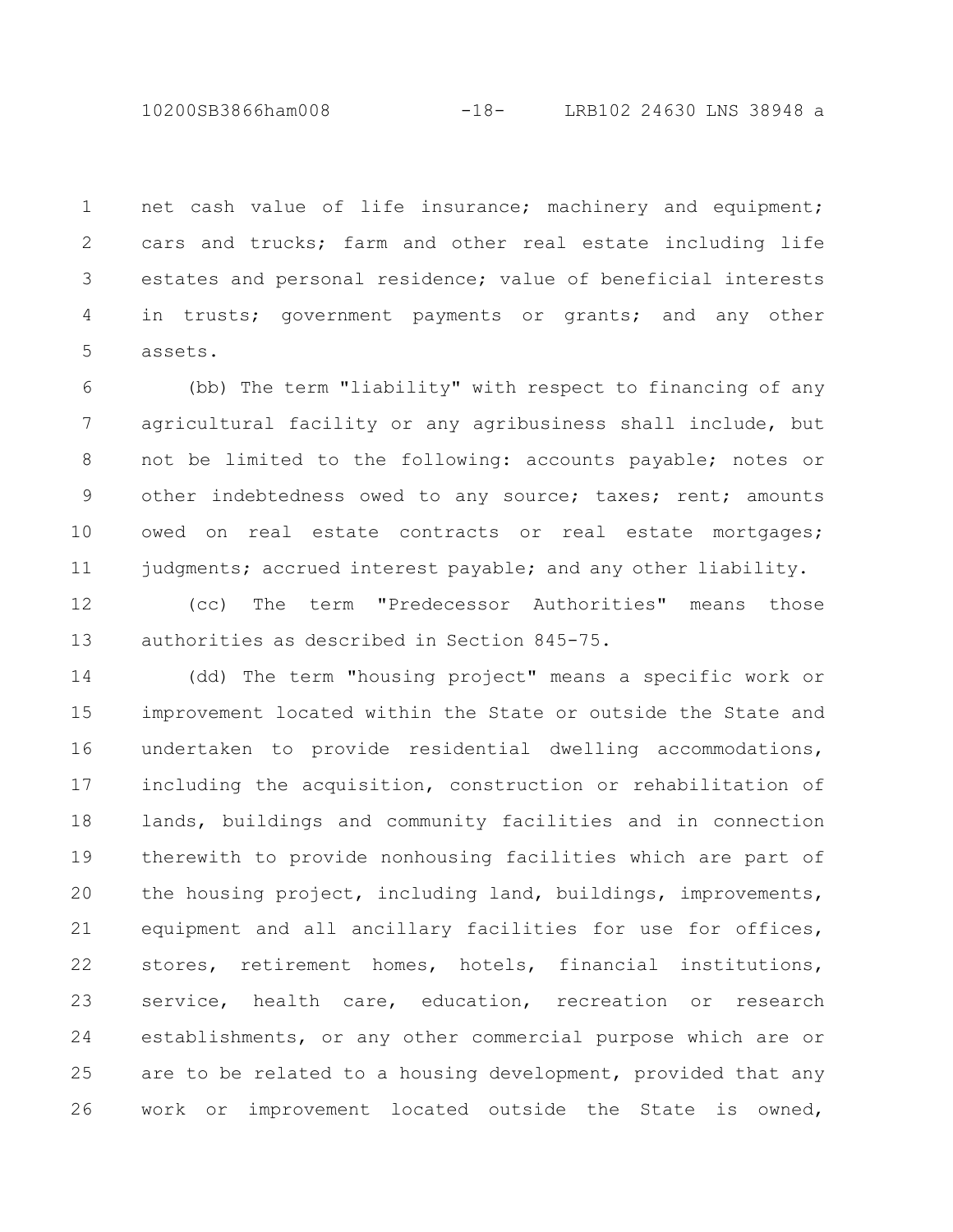10200SB3866ham008 -19- LRB102 24630 LNS 38948 a

operated, leased or managed by an entity located within the State, or any entity affiliated with an entity located within the State. 1 2 3

(ee) The term "conservation project" means any project including the acquisition, construction, rehabilitation, maintenance, operation, or upgrade that is intended to create or expand open space or to reduce energy usage through efficiency measures. For the purpose of this definition, "open space" has the definition set forth under Section 10 of the Illinois Open Land Trust Act. 4 5 6 7 8 9 10

(ff) The term "significant presence" means the existence within the State of the national or regional headquarters of an entity or group or such other facility of an entity or group of entities where a significant amount of the business functions are performed for such entity or group of entities. 11 12 13 14 15

(gg) The term "municipal bond issuer" means the State or any other state or commonwealth of the United States, or any unit of local government, school district, agency or instrumentality, office, department, division, bureau, commission, college or university thereof located in the State or any other state or commonwealth of the United States. 16 17 18 19 20 21

(hh) The term "municipal bond program project" means a program for the funding of the purchase of bonds, notes or other obligations issued by or on behalf of a municipal bond issuer. 22 23 24 25

(ii) The term "participating lender" means any trust 26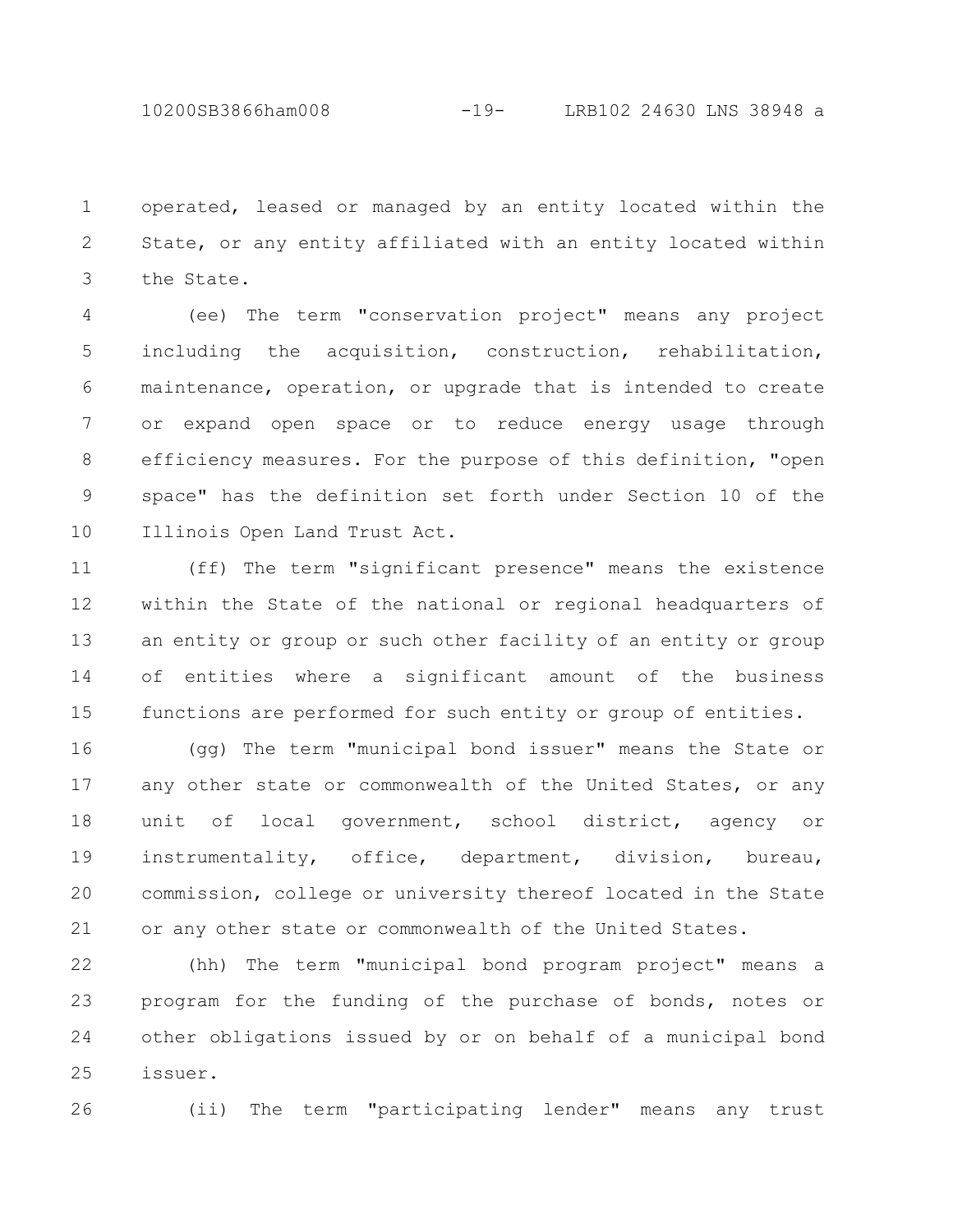10200SB3866ham008 -20- LRB102 24630 LNS 38948 a

company, bank, savings bank, credit union, merchant bank, investment bank, broker, investment trust, pension fund, building and loan association, savings and loan association, insurance company, venture capital company, or other institution approved by the Authority which provides a portion of the financing for a project. 1 2 3 4 5 6

(ii) The term "loan participation" means any loan in which the Authority co-operates with a participating lender to provide all or a portion of the financing for a project. 7 8 9

(kk) The term "PACE Project" means an energy project as defined in Section 5 of the Property Assessed Clean Energy Act. 10 11 12

(ll) The term "clean energy" means energy generation that is substantially free (90% or more) of carbon dioxide emissions by design or operations,  $\Theta$ r that otherwise contributes to the reduction in emissions of environmentally hazardous materials or reduces the volume of environmentally dangerous materials, or that is generated by renewable energy resources as defined in the Illinois Power Agency Act. 13 14 15 16 17 18 19

(mm) The term "clean energy project" means the acquisition, construction, refurbishment, creation, development or redevelopment of any facility, equipment, machinery, real property, or personal property for use by the State or any unit of local government, school district, agency or instrumentality, office, department, division, bureau, commission, college, or university of the State, for use by 20 21 22 23 24 25 26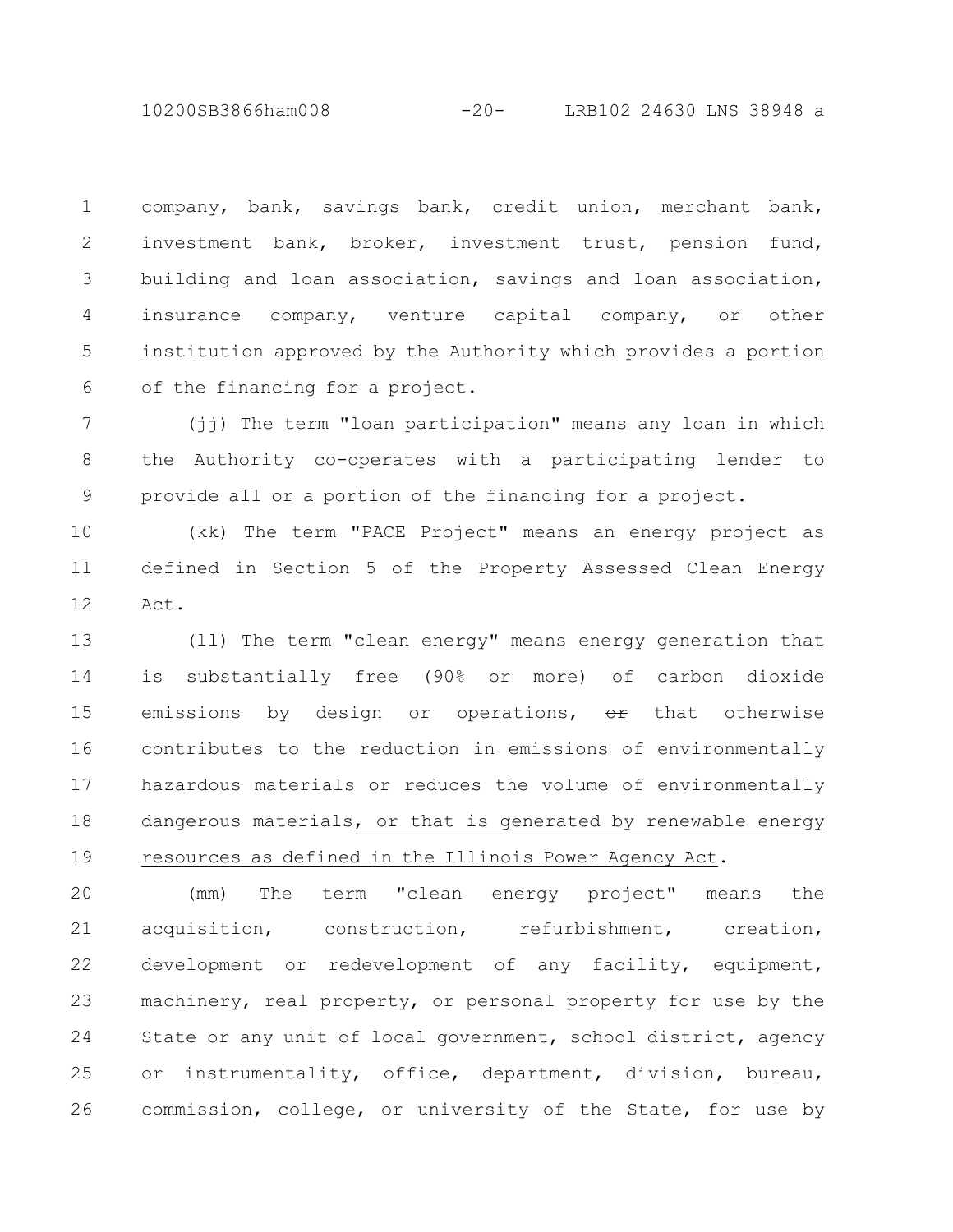10200SB3866ham008 -21- LRB102 24630 LNS 38948 a

any person or institution, public or private, for profit or not for profit, or for use in any trade or business, which the Authority determines will aid, assist, or encourage the development or implementation of clean energy in the State, or as otherwise contemplated by Article 850. 1 2 3 4 5

(nn) The term "Climate Bank" means the Authority in the exercise of those powers conferred on it by this Act related to clean energy or clean water, drinking water, or wastewater treatment. 6 7 8 9

(oo) "Equity investment eligible community" and "eligible community" mean the geographic areas throughout Illinois that would most benefit from equitable investments by the State designed to combat discrimination. Specifically, the eligible communities shall be defined as the following areas: 10 11 12 13 14

(1) R3 Areas as established pursuant to Section 10-40 of the Cannabis Regulation and Tax Act, where residents have historically been excluded from economic opportunities, including opportunities in the energy sector; and 15 16 17 18 19

(2) Environmental justice communities, as defined by the Illinois Power Agency pursuant to the Illinois Power Agency Act, where residents have historically been subject to disproportionate burdens of pollution, including pollution from the energy sector. 20 21 22 23 24

(pp) "Equity investment eligible person" and "eligible person" mean the persons who would most benefit from equitable 25 26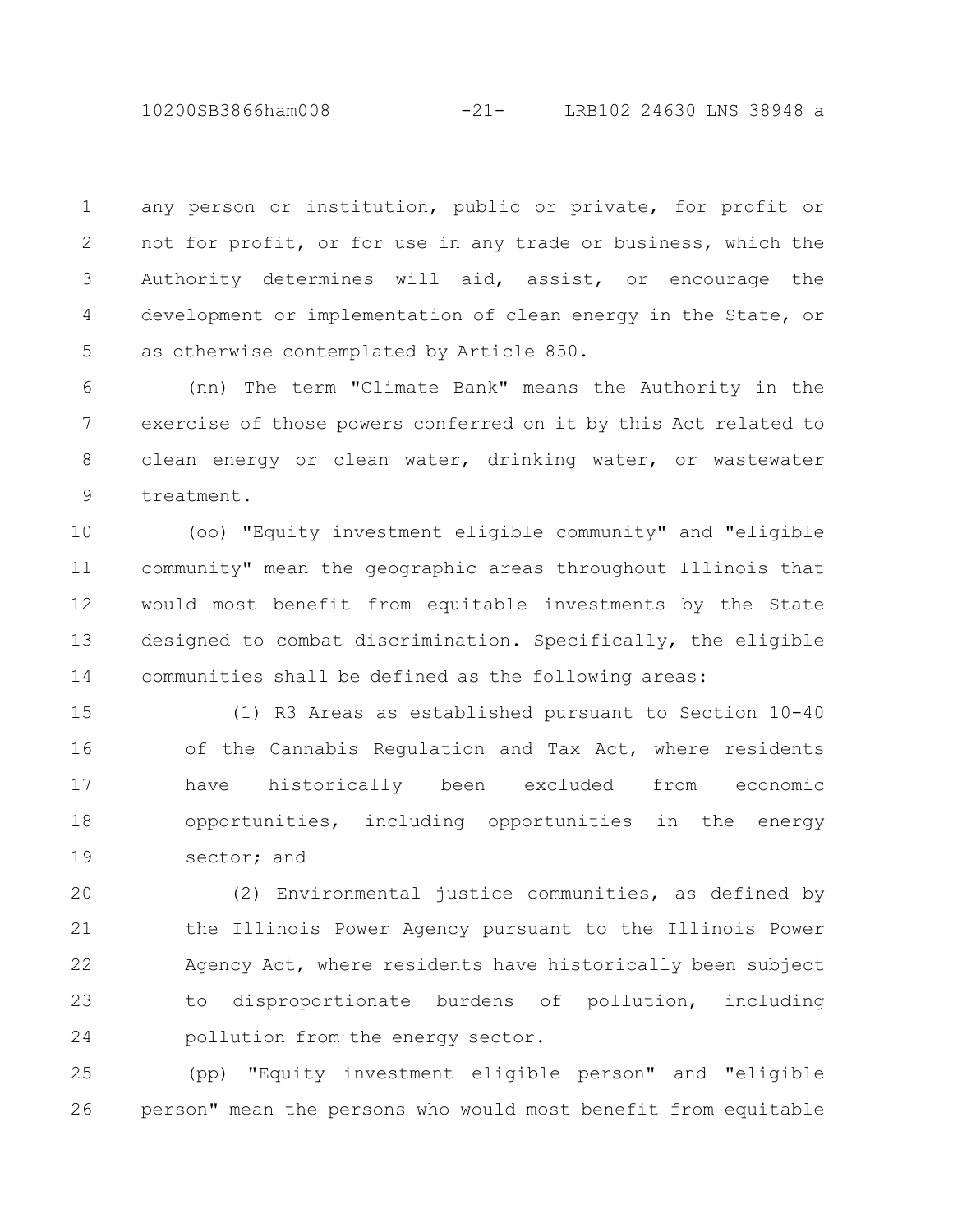10200SB3866ham008 -22- LRB102 24630 LNS 38948 a

investments by the State designed to combat discrimination. Specifically, eligible persons means the following people: 1 2

- (1) persons whose primary residence is in an equity investment eligible community; 3 4
- (2) persons who are graduates of or currently enrolled in the foster care system; or 5 6
- 7

(3) persons who were formerly incarcerated.

(qq) "Environmental justice community" means the definition of that term based on existing methodologies and findings used and as may be updated by the Illinois Power Agency and its program administrator in the Illinois Solar for All Program. 8 9 10 11 12

(Source: P.A. 101-610, eff. 1-1-20; 102-662, eff. 9-15-21.) 13

Section 1-7. The Illinois Power Agency Act is amended by changing Sections 1-10 and 1-75 as follows: 14 15

- (20 ILCS 3855/1-10) 16
- Sec. 1-10. Definitions. 17

"Agency" means the Illinois Power Agency. 18

"Agency loan agreement" means any agreement pursuant to which the Illinois Finance Authority agrees to loan the proceeds of revenue bonds issued with respect to a project to the Agency upon terms providing for loan repayment installments at least sufficient to pay when due all principal of, interest and premium, if any, on those revenue bonds, and 19 20 21 22 23 24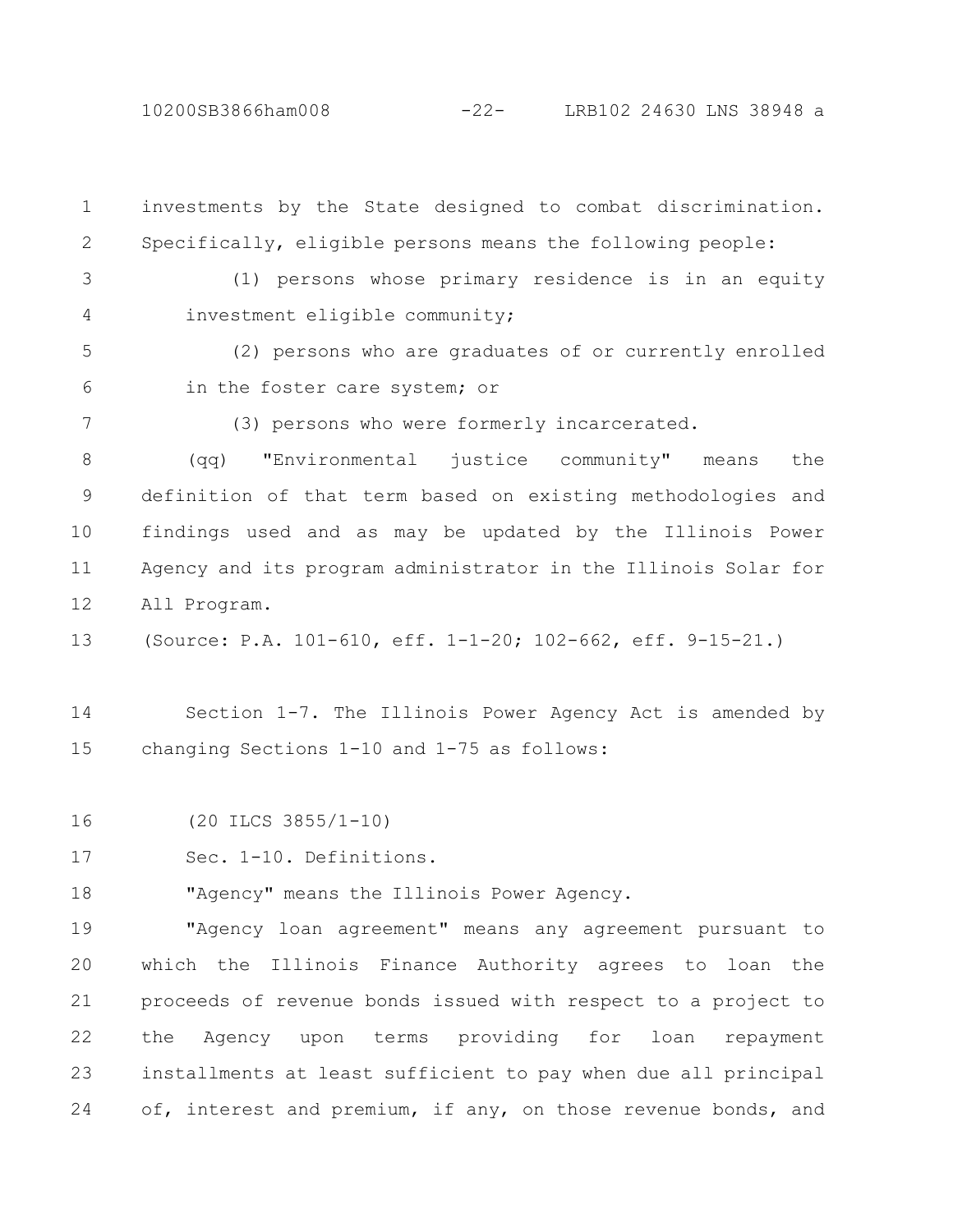providing for maintenance, insurance, and other matters in respect of the project. 1 2

"Authority" means the Illinois Finance Authority. 3

"Brownfield site photovoltaic project" means photovoltaics that are either: 4 5

(1) interconnected to an electric utility as defined in this Section, a municipal utility as defined in this Section, a public utility as defined in Section 3-105 of the Public Utilities Act, or an electric cooperative as defined in Section 3-119 of the Public Utilities Act and located at a site that is regulated by any of the following entities under the following programs: 6 7 8 9 10 11 12

(A) the United States Environmental Protection Agency under the federal Comprehensive Environmental Response, Compensation, and Liability Act of 1980, as amended; 13 14 15 16

(B) the United States Environmental Protection Agency under the Corrective Action Program of the federal Resource Conservation and Recovery Act, as amended; 17 18 19 20

(C) the Illinois Environmental Protection Agency under the Illinois Site Remediation Program; or 21 22

(D) the Illinois Environmental Protection Agency under the Illinois Solid Waste Program; or 23 24

(2) located at the site of a coal mine that has permanently ceased coal production, permanently halted any 25 26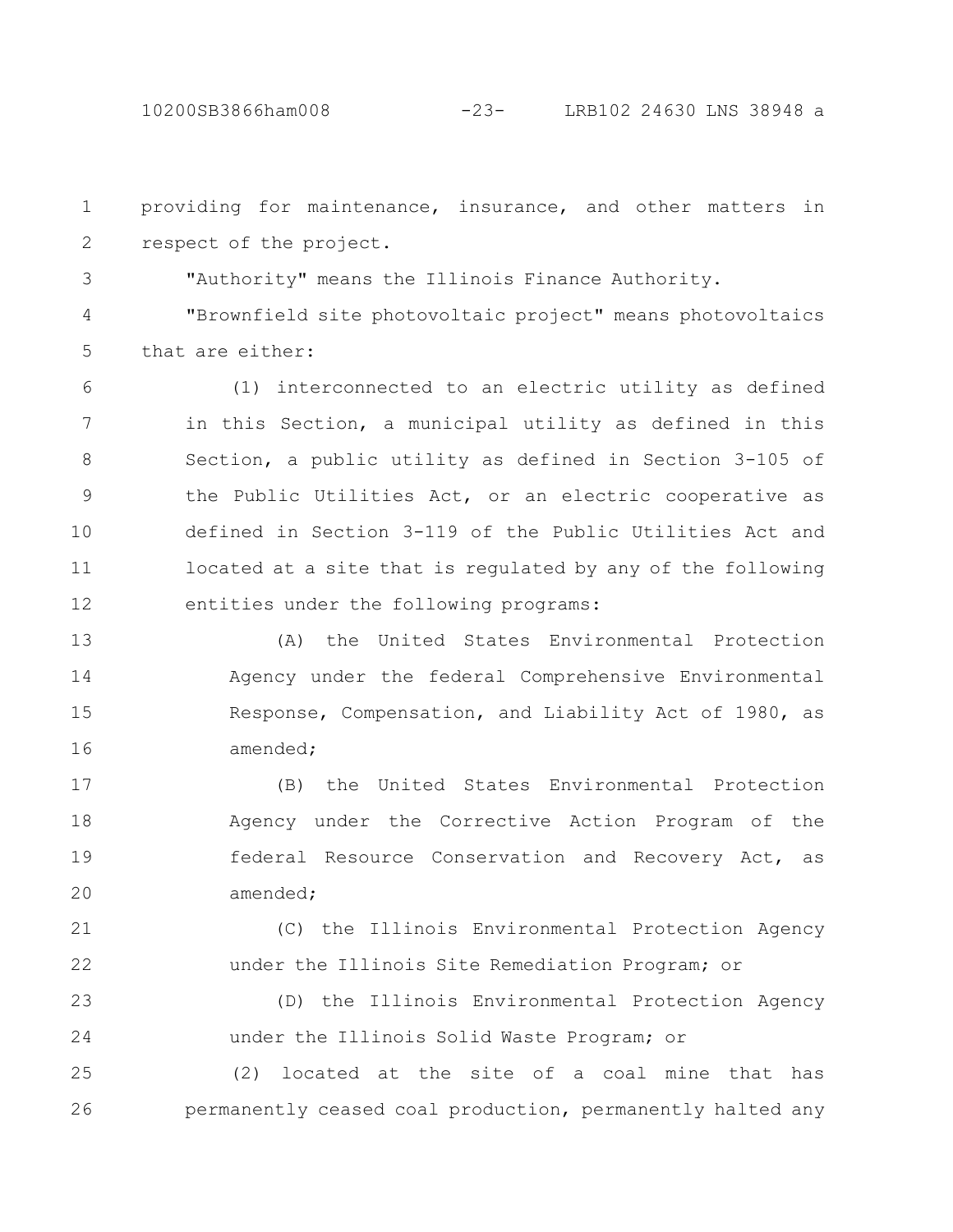10200SB3866ham008 -24- LRB102 24630 LNS 38948 a

re-mining operations, and is no longer accepting any coal combustion residues; has both completed all clean-up and remediation obligations under the federal Surface Mining and Reclamation Act of 1977 and all applicable Illinois rules and any other clean-up, remediation, or ongoing monitoring to safeguard the health and well-being of the people of the State of Illinois, as well as demonstrated compliance with all applicable federal and State environmental rules and regulations, including, but not limited, to 35 Ill. Adm. Code Part 845 and any rules for historic fill of coal combustion residuals, including any rules finalized in Subdocket A of Illinois Pollution Control Board docket R2020-019. 1 2 3 4 5 6 7 8 9 10 11 12 13

"Clean coal facility" means an electric generating facility that uses primarily coal as a feedstock and that captures and sequesters carbon dioxide emissions at the following levels: at least 50% of the total carbon dioxide emissions that the facility would otherwise emit if, at the time construction commences, the facility is scheduled to commence operation before 2016, at least 70% of the total carbon dioxide emissions that the facility would otherwise emit if, at the time construction commences, the facility is scheduled to commence operation during 2016 or 2017, and at least 90% of the total carbon dioxide emissions that the facility would otherwise emit if, at the time construction commences, the facility is scheduled to commence operation 14 15 16 17 18 19 20 21 22 23 24 25 26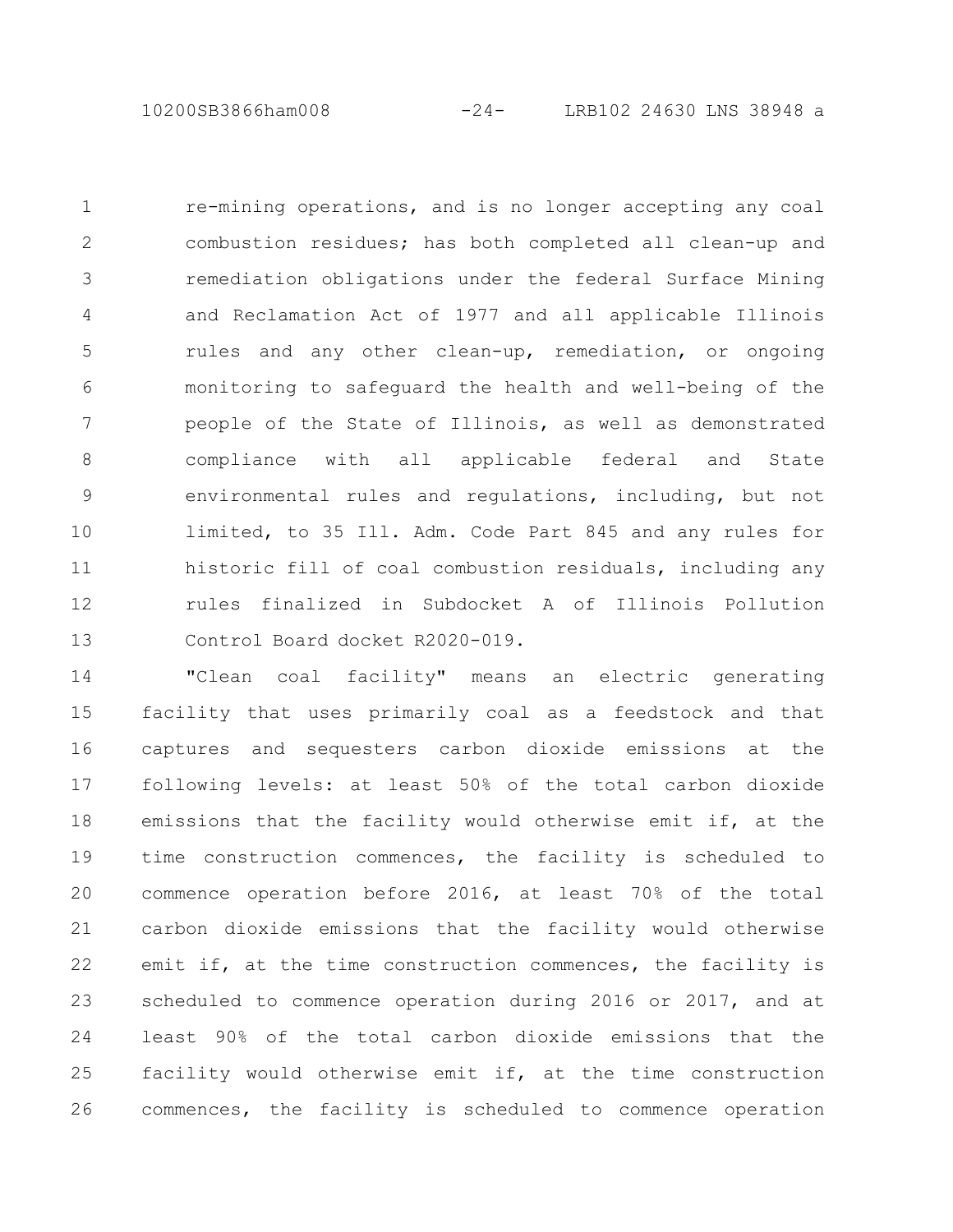10200SB3866ham008 -25- LRB102 24630 LNS 38948 a

after 2017. The power block of the clean coal facility shall not exceed allowable emission rates for sulfur dioxide, nitrogen oxides, carbon monoxide, particulates and mercury for a natural gas-fired combined-cycle facility the same size as and in the same location as the clean coal facility at the time the clean coal facility obtains an approved air permit. All coal used by a clean coal facility shall have high volatile bituminous rank and greater than 1.7 pounds of sulfur per million btu content, unless the clean coal facility does not use gasification technology and was operating as a conventional coal-fired electric generating facility on June 1, 2009 (the effective date of Public Act 95-1027). 1 2 3 4 5 6 7 8 9 10 11 12

"Clean coal SNG brownfield facility" means a facility that (1) has commenced construction by July 1, 2015 on an urban brownfield site in a municipality with at least 1,000,000 residents; (2) uses a gasification process to produce substitute natural gas; (3) uses coal as at least 50% of the total feedstock over the term of any sourcing agreement with a utility and the remainder of the feedstock may be either petroleum coke or coal, with all such coal having a high bituminous rank and greater than 1.7 pounds of sulfur per million Btu content unless the facility reasonably determines that it is necessary to use additional petroleum coke to deliver additional consumer savings, in which case the facility shall use coal for at least 35% of the total feedstock over the term of any sourcing agreement; and (4) captures and 13 14 15 16 17 18 19 20 21 22 23 24 25 26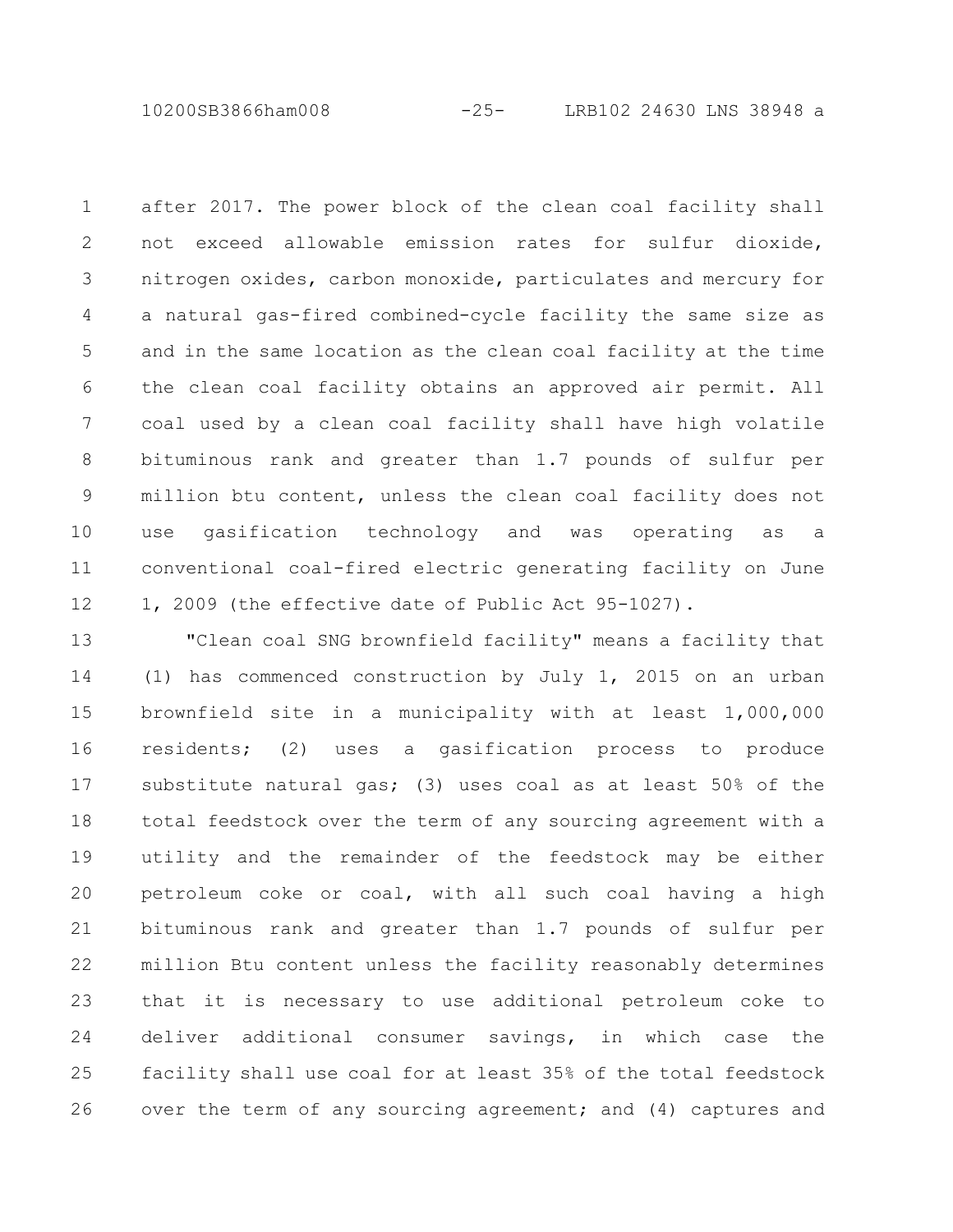19

sequesters at least 85% of the total carbon dioxide emissions that the facility would otherwise emit. 1 2

"Clean coal SNG facility" means a facility that uses a gasification process to produce substitute natural gas, that sequesters at least 90% of the total carbon dioxide emissions that the facility would otherwise emit, that uses at least 90% coal as a feedstock, with all such coal having a high bituminous rank and greater than 1.7 pounds of sulfur per million btu content, and that has a valid and effective permit to construct emission sources and air pollution control equipment and approval with respect to the federal regulations for Prevention of Significant Deterioration of Air Quality (PSD) for the plant pursuant to the federal Clean Air Act; provided, however, a clean coal SNG brownfield facility shall not be a clean coal SNG facility. 3 4 5 6 7 8 9 10 11 12 13 14 15

"Clean energy" means energy generation that is 90% or greater free of carbon dioxide emissions or is generated by a renewable energy resource. 16 17 18

"Commission" means the Illinois Commerce Commission.

"Community renewable generation project" means an electric generating facility that: 20 21

(1) is powered by a renewable energy resource  $\theta$ thermal energy, photovoltaic cells or panels, biodiesel, crops and untreated and unadulterated organic biomass, and hydropower that does construction or significant expansion of hydropower dams; 22 23 24 25 26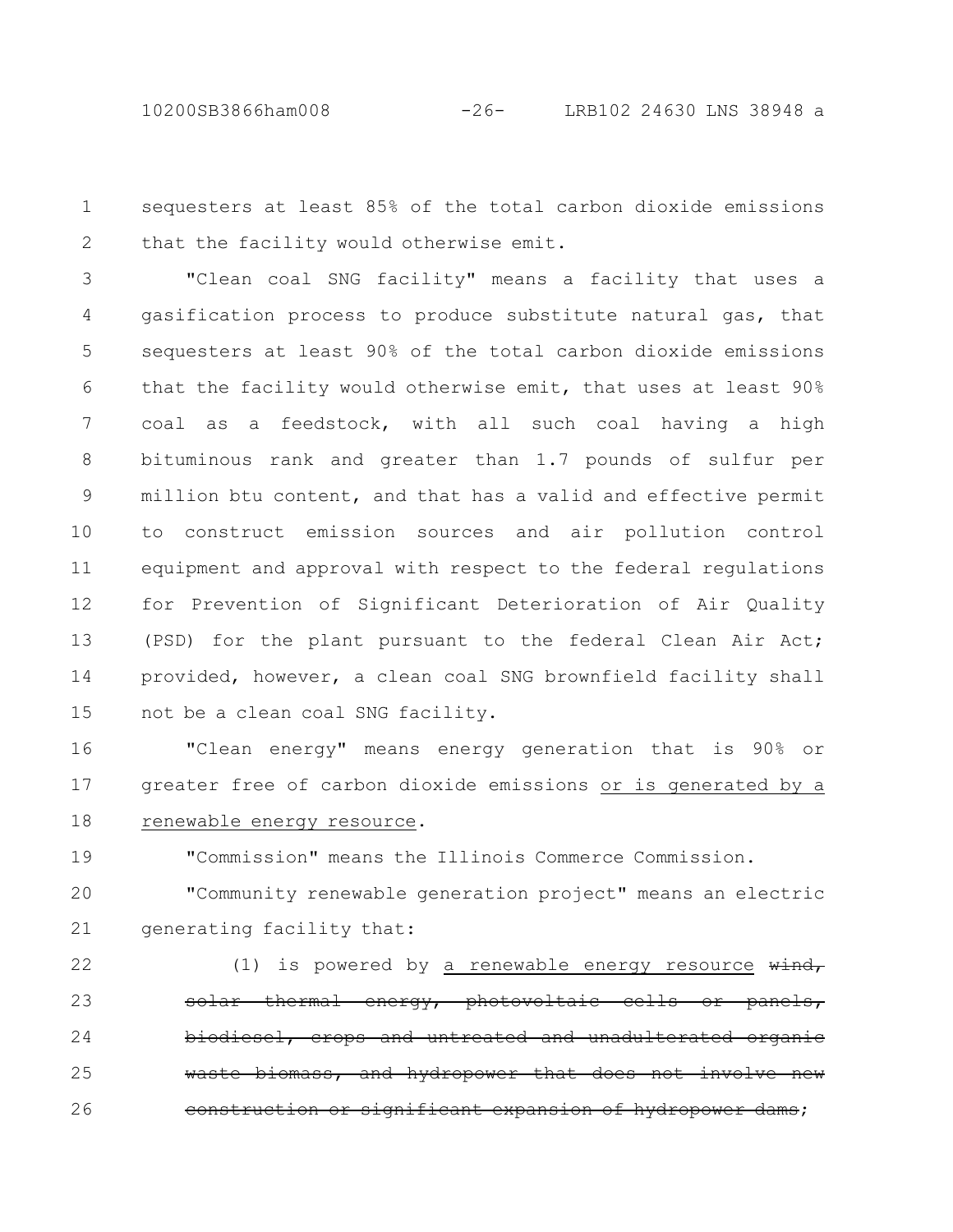(2) is interconnected at the distribution system level of an electric utility as defined in this Section, a municipal utility as defined in this Section that owns or operates electric distribution facilities, a public utility as defined in Section 3-105 of the Public Utilities Act, or an electric cooperative, as defined in Section 3-119 of the Public Utilities Act; 1 2 3 4 5 6 7

(3) credits the value of electricity generated by the facility to the subscribers of the facility; and 8 9

(4) is limited in nameplate capacity to less than or equal to 5,000 kilowatts. 10 11

"Costs incurred in connection with the development and construction of a facility" means: 12 13

(1) the cost of acquisition of all real property, fixtures, and improvements in connection therewith and equipment, personal property, and other property, rights, and easements acquired that are deemed necessary for the operation and maintenance of the facility; 14 15 16 17 18

(2) financing costs with respect to bonds, notes, and other evidences of indebtedness of the Agency; 19 20

(3) all origination, commitment, utilization, facility, placement, underwriting, syndication, credit enhancement, and rating agency fees; 21 22 23

(4) engineering, design, procurement, consulting, legal, accounting, title insurance, survey, appraisal, escrow, trustee, collateral agency, interest rate hedging, 24 25 26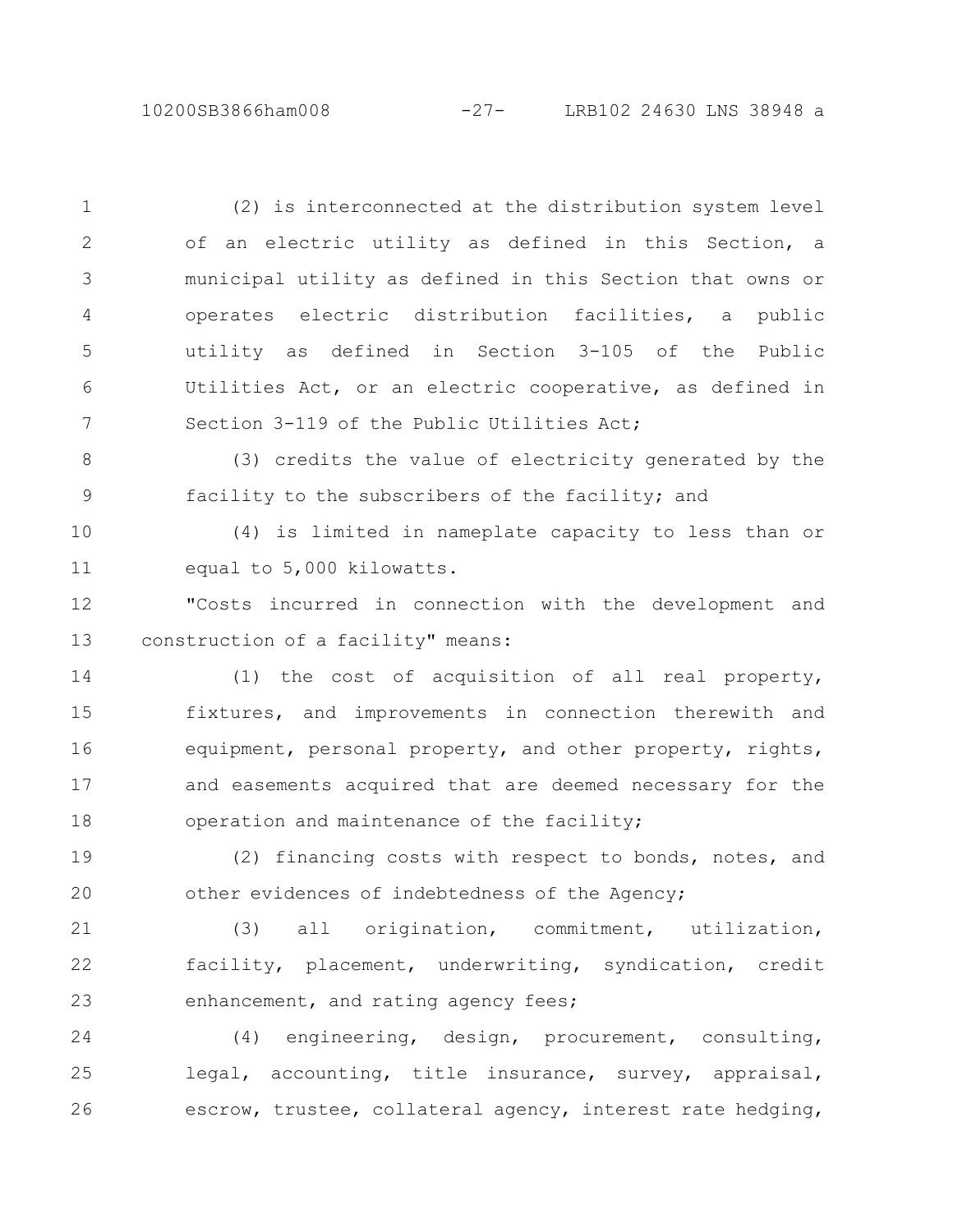10200SB3866ham008 -28- LRB102 24630 LNS 38948 a

interest rate swap, capitalized interest, contingency, as required by lenders, and other financing costs, and other expenses for professional services; and 1 2 3

(5) the costs of plans, specifications, site study and investigation, installation, surveys, other Agency costs and estimates of costs, and other expenses necessary or incidental to determining the feasibility of any project, together with such other expenses as may be necessary or incidental to the financing, insuring, acquisition, and construction of a specific project and starting up, commissioning, and placing that project in operation. 4 5 6 7 8 9 10 11

"Delivery services" has the same definition as found in Section 16-102 of the Public Utilities Act. 12 13

"Delivery year" means the consecutive 12-month period beginning June 1 of a given year and ending May 31 of the following year. 14 15 16

"Department" means the Department of Commerce and Economic Opportunity. 17 18

"Director" means the Director of the Illinois Power Agency. 19 20

"Demand-response" means measures that decrease peak electricity demand or shift demand from peak to off-peak periods. 21 22 23

"Distributed renewable energy generation device" means a device that is: 24 25

26

(1) powered by a renewable energy resource  $\theta$ ,  $\theta$ ,  $\theta$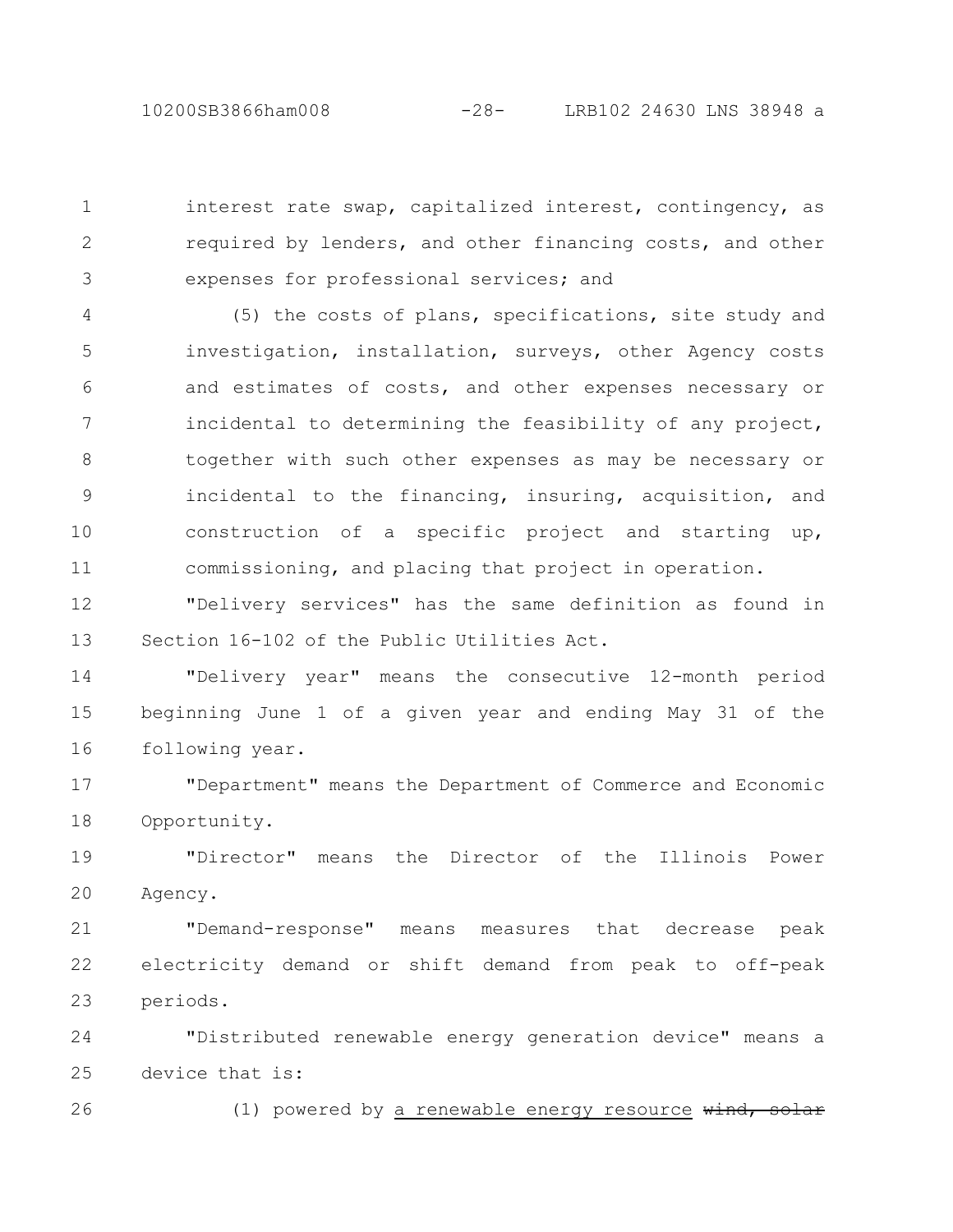thermal energy, photovoltaic cells or panels, biodiesel, crops and untreated and unadulterated organic waste biomass, tree waste, and hydropower that does not involve new construction or significant expansion dams, waste heat to power systems, or qualified heat and power systems; 1 2 3 4 5 6

(2) interconnected at the distribution system level of either an electric utility as defined in this Section, a municipal utility as defined in this Section that owns or operates electric distribution facilities, or a rural electric cooperative as defined in Section 3-119 of the Public Utilities Act; 7 8 9 10 11 12

(3) located on the customer side of the customer's electric meter and is primarily used to offset that customer's electricity load; and 13 14 15

(4) (blank). 16

"Energy efficiency" means measures that reduce the amount of electricity or natural gas consumed in order to achieve a given end use. "Energy efficiency" includes voltage optimization measures that optimize the voltage at points on the electric distribution voltage system and thereby reduce electricity consumption by electric customers' end use devices. "Energy efficiency" also includes measures that reduce the total Btus of electricity, natural gas, and other fuels needed to meet the end use or uses. 17 18 19 20 21 22 23 24 25

"Electric utility" has the same definition as found in 26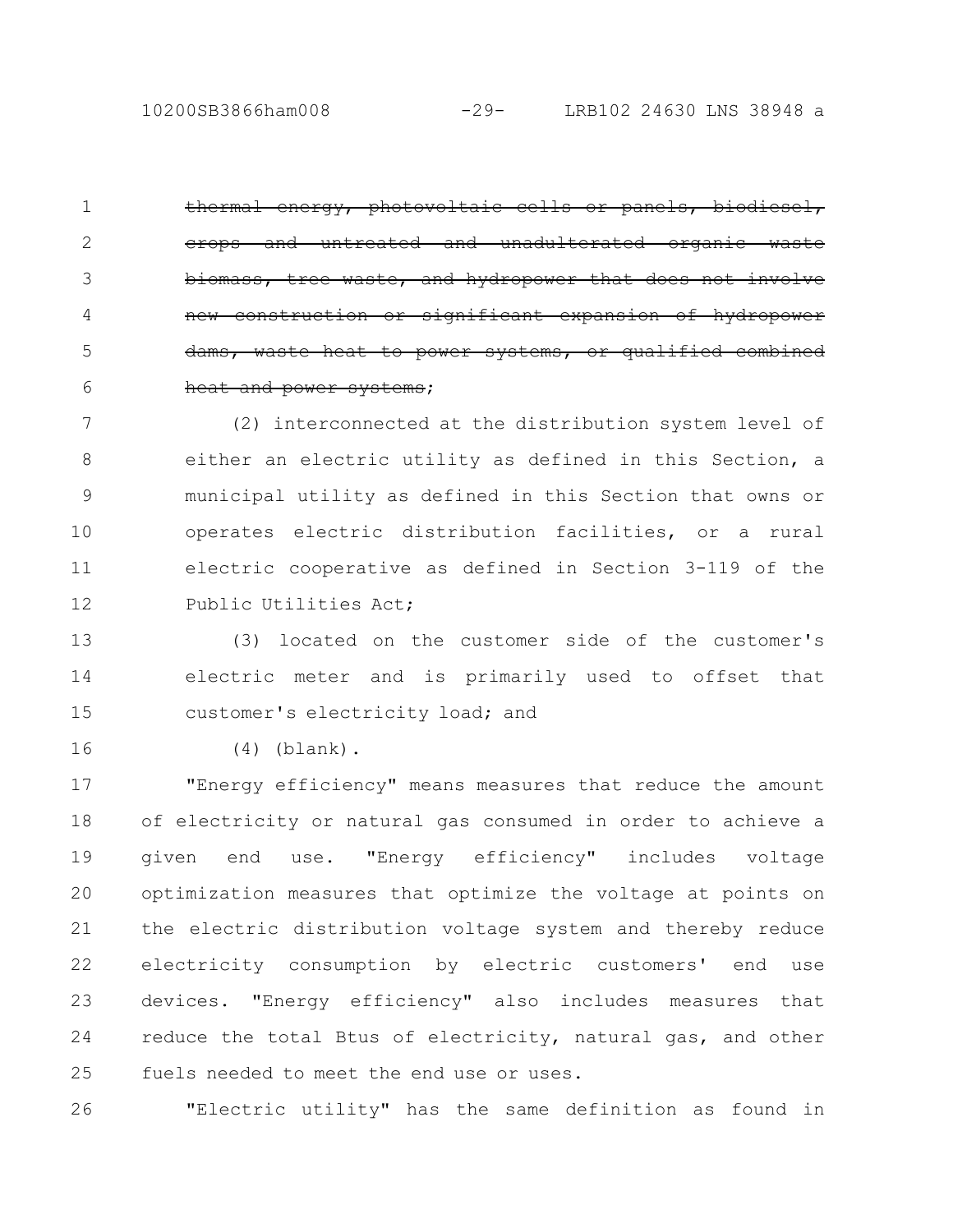10200SB3866ham008 -30- LRB102 24630 LNS 38948 a

1

Section 16-102 of the Public Utilities Act.

"Equity investment eligible community" or "eligible community" are synonymous and mean the geographic areas throughout Illinois which would most benefit from equitable investments by the State designed to combat discrimination. Specifically, the eligible communities shall be defined as the following areas: 2 3 4 5 6 7

(1) R3 Areas as established pursuant to Section 10-40 of the Cannabis Regulation and Tax Act, where residents have historically been excluded from economic opportunities, including opportunities in the energy sector; and 8 9 10 11 12

(2) Environmental justice communities, as defined by the Illinois Power Agency pursuant to the Illinois Power Agency Act, where residents have historically been subject to disproportionate burdens of pollution, including pollution from the energy sector. 13 14 15 16 17

"Equity eligible persons" or "eligible persons" means persons who would most benefit from equitable investments by the State designed to combat discrimination, specifically: 18 19 20

(1) persons who graduate from or are current or former participants in the Clean Jobs Workforce Network Program, the Clean Energy Contractor Incubator Program, the Illinois Climate Works Preapprenticeship Program, Returning Residents Clean Jobs Training Program, or the Clean Energy Primes Contractor Accelerator Program, and 21 22 23 24 25 26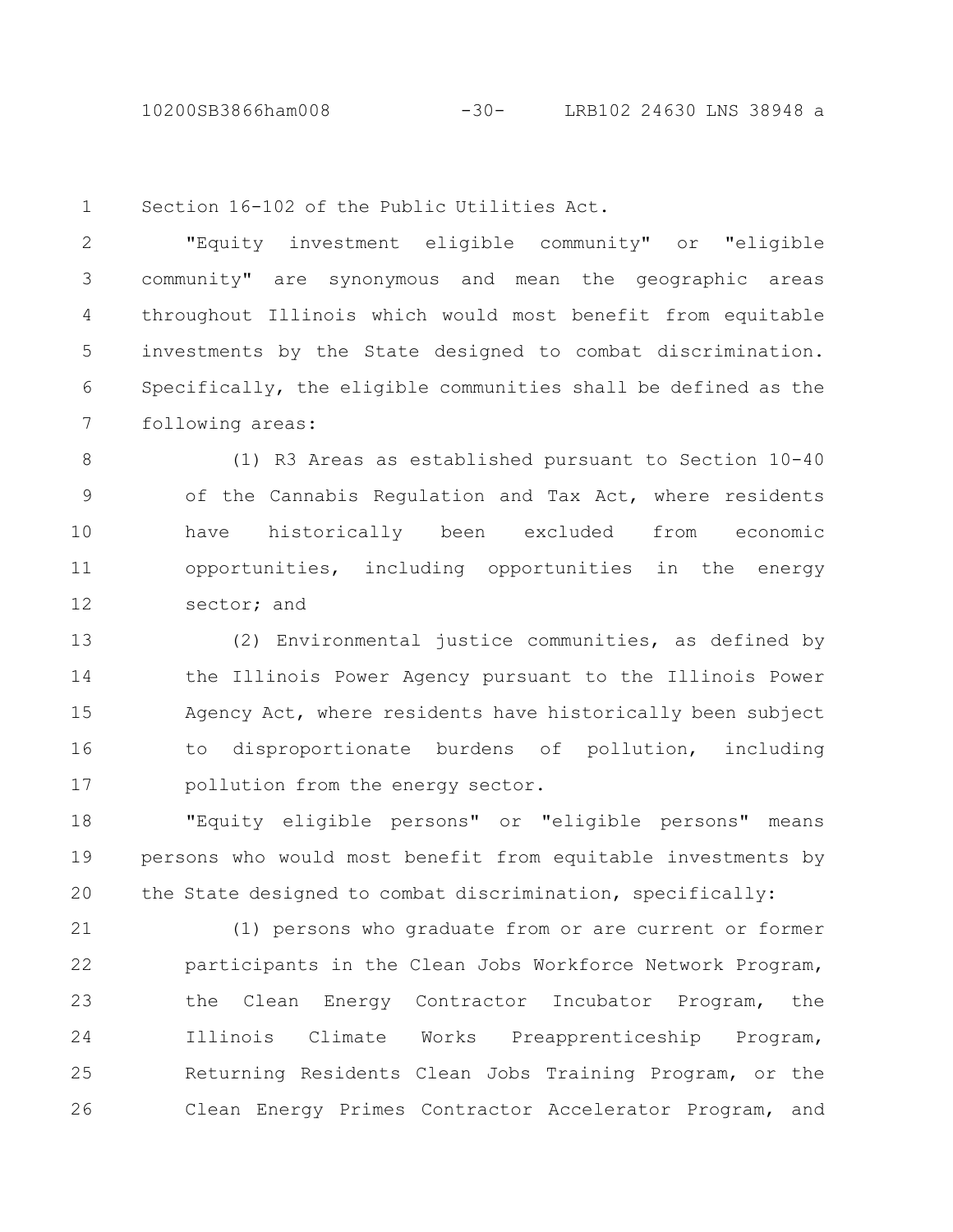10200SB3866ham008 -31- LRB102 24630 LNS 38948 a

the solar training pipeline and multi-cultural jobs program created in paragraphs (a)(1) and (a)(3) of Section 16-108.21 of the Public Utilities Act; 1 2 3

(2) persons who are graduates of or currently enrolled in the foster care system; 4 5

6

(3) persons who were formerly incarcerated;

(4) persons whose primary residence is in an equity investment eligible community. 7 8

"Equity eligible contractor" means a business that is majority-owned by eligible persons, or a nonprofit or cooperative that is majority-governed by eligible persons, or is a natural person that is an eligible person offering personal services as an independent contractor. 9 10 11 12 13

"Facility" means an electric generating unit or a co-generating unit that produces electricity along with related equipment necessary to connect the facility to an electric transmission or distribution system. 14 15 16 17

"General Contractor" means the entity or organization with main responsibility for the building of a construction project and who is the party signing the prime construction contract for the project. 18 19 20 21

"Governmental aggregator" means one or more units of local government that individually or collectively procure electricity to serve residential retail electrical loads located within its or their jurisdiction. 22 23 24 25

26

"High voltage direct current converter station" means the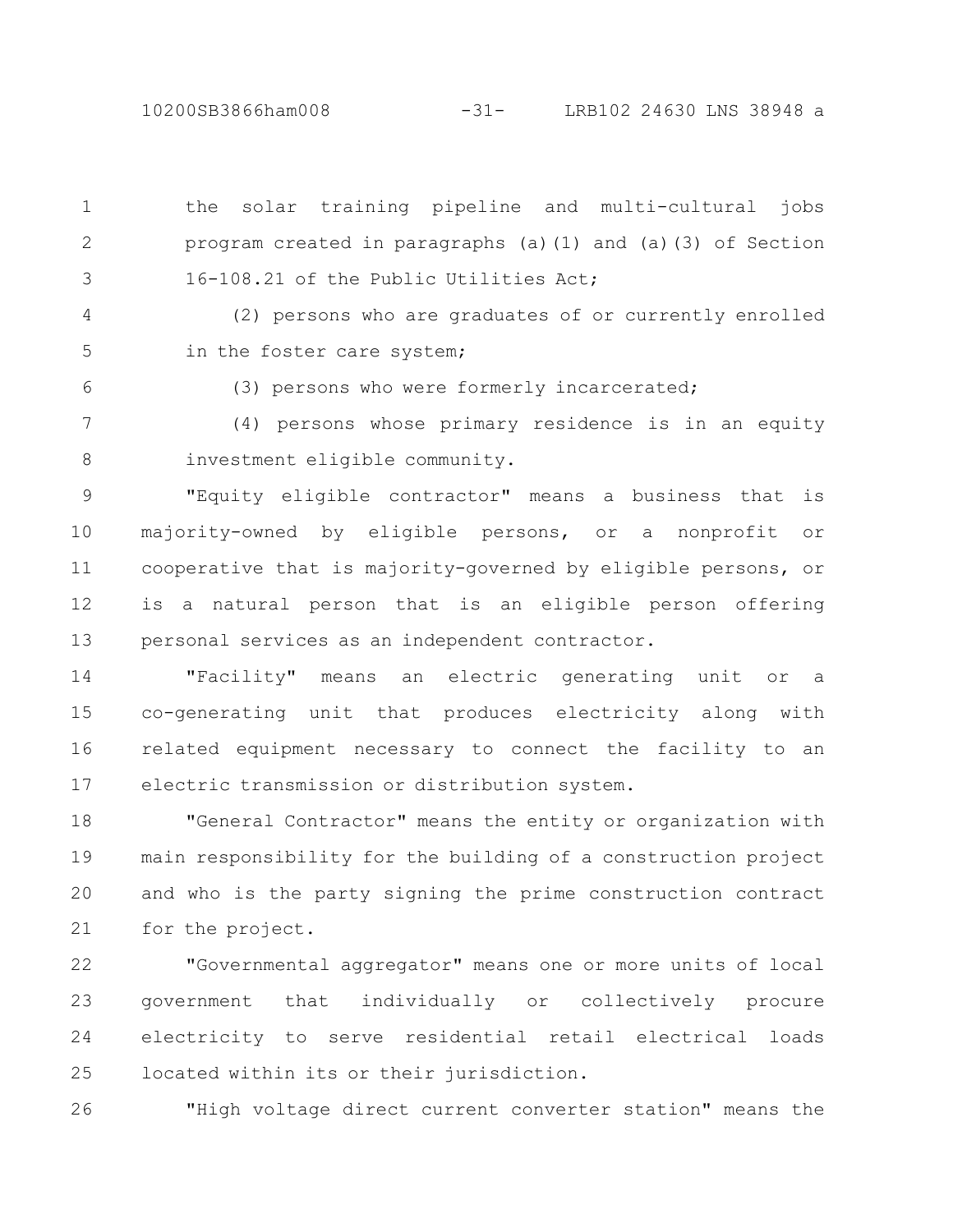10200SB3866ham008 -32- LRB102 24630 LNS 38948 a

collection of equipment that converts direct current energy from a high voltage direct current transmission line into alternating current using Voltage Source Conversion technology and that is interconnected with transmission or distribution assets located in Illinois. 1 2 3 4 5

"High voltage direct current renewable energy credit" means a renewable energy credit associated with a renewable energy resource where the renewable energy resource has entered into a contract to transmit the energy associated with such renewable energy credit over high voltage direct current transmission facilities. 6 7 8 9 10 11

"High voltage direct current transmission facilities" means the collection of installed equipment that converts alternating current energy in one location to direct current and transmits that direct current energy to a high voltage direct current converter station using Voltage Source Conversion technology. "High voltage direct current transmission facilities" includes the high voltage direct current converter station itself and associated high voltage direct current transmission lines. Notwithstanding the preceding, after the effective date of this amendatory Act of the 102nd General Assembly, an otherwise qualifying collection of equipment does not qualify as high voltage direct current transmission facilities unless its developer entered into a project labor agreement, is capable of transmitting electricity at 525kv with an Illinois converter station 12 13 14 15 16 17 18 19 20 21 22 23 24 25 26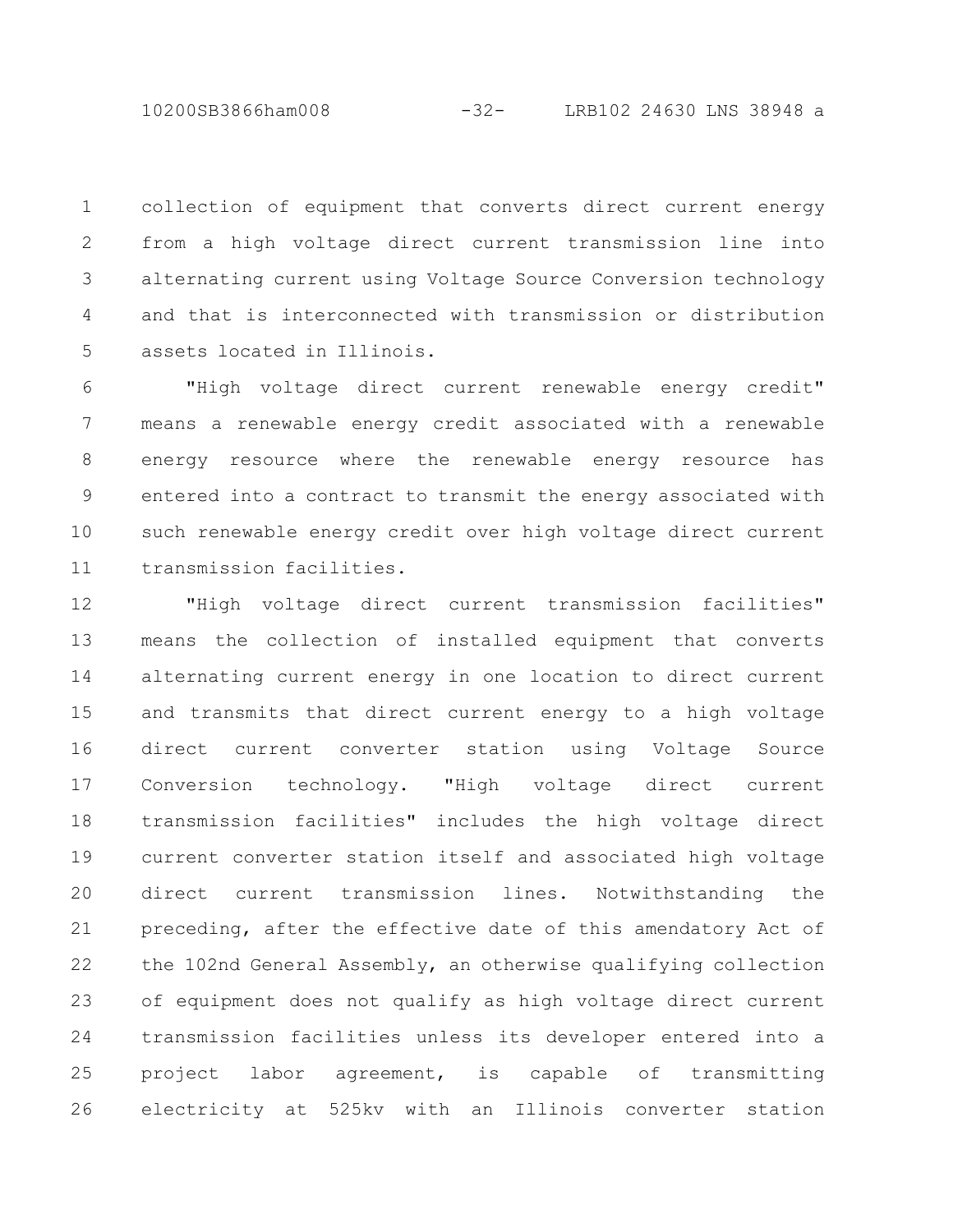10200SB3866ham008 -33- LRB102 24630 LNS 38948 a

located and interconnected in the region of the PJM Interconnection, LLC, and the system does not operate as a public utility, as that term is defined in Section 3-105 of the Public Utilities Act. 1 2 3 4

"Index price" means the real-time energy settlement price at the applicable Illinois trading hub, such as PJM-NIHUB or MISO-IL, for a given settlement period. 5 6 7

"Indexed renewable energy credit" means a tradable credit that represents the environmental attributes of one megawatt hour of energy produced from a renewable energy resource, the price of which shall be calculated by subtracting the strike price offered by a new utility-scale wind project or a new utility-scale photovoltaic project from the index price in a given settlement period. 8 9 10 11 12 13 14

"Indexed renewable energy credit counterparty" has the same meaning as "public utility" as defined in Section 3-105 of the Public Utilities Act. 15 16 17

"Local government" means a unit of local government as defined in Section 1 of Article VII of the Illinois Constitution. 18 19 20

"Municipality" means a city, village, or incorporated town. 21 22

"Municipal utility" means a public utility owned and operated by any subdivision or municipal corporation of this State. 23 24 25

"Nameplate capacity" means the aggregate inverter 26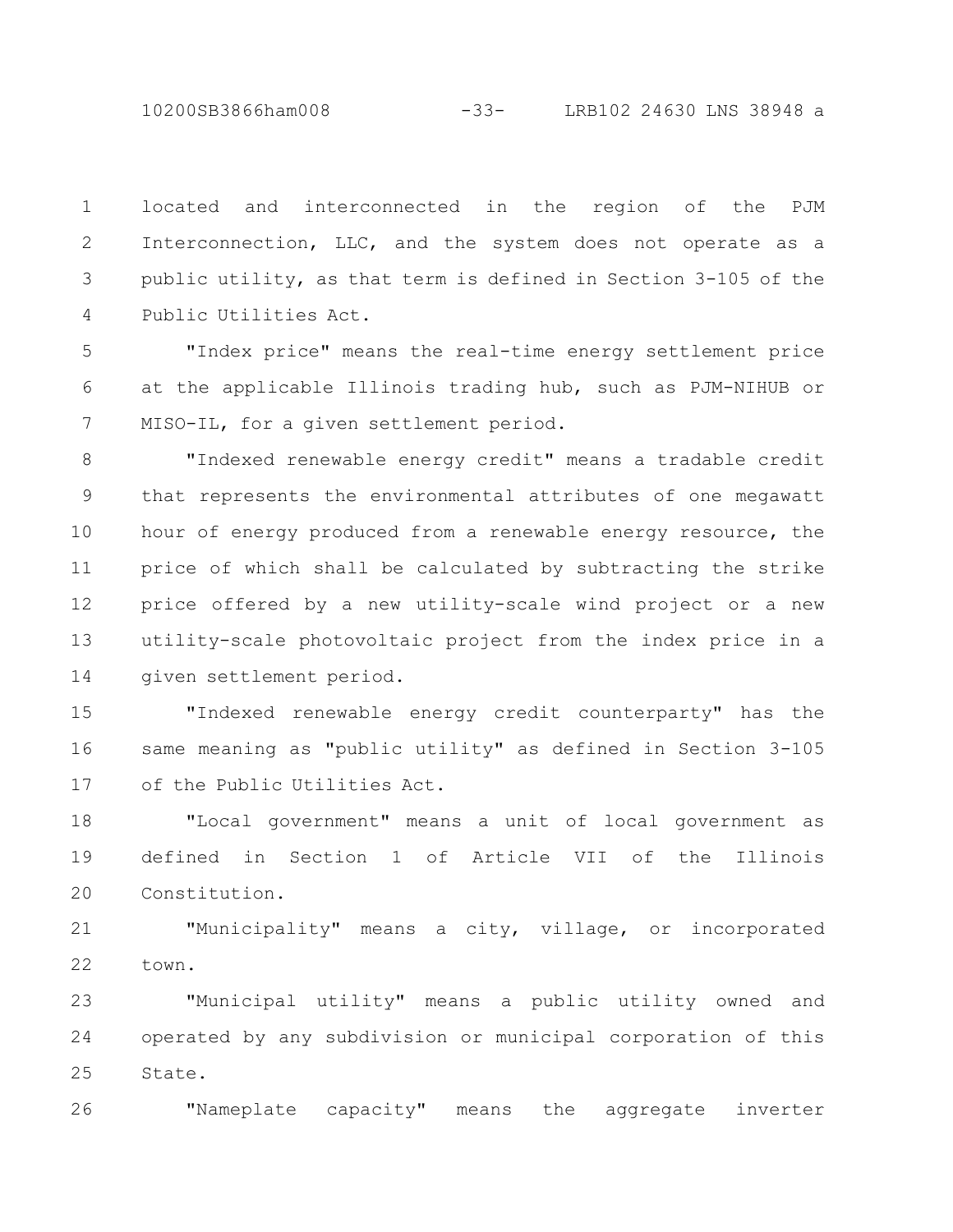10200SB3866ham008 -34- LRB102 24630 LNS 38948 a

nameplate capacity in kilowatts AC. 1

"Person" means any natural person, firm, partnership, corporation, either domestic or foreign, company, association, limited liability company, joint stock company, or association and includes any trustee, receiver, assignee, or personal representative thereof. 2 3 4 5 6

"Project" means the planning, bidding, and construction of a facility. 7 8

"Project labor agreement" means a pre-hire collective bargaining agreement that covers all terms and conditions of employment on a specific construction project and must include the following: 9 10 11 12

(1) provisions establishing the minimum hourly wage for each class of labor organization employee; 13 14

(2) provisions establishing the benefits and other compensation for each class of labor organization employee; 15 16 17

(3) provisions establishing that no strike or disputes will be engaged in by the labor organization employees; 18 19

(4) provisions establishing that no lockout or disputes will be engaged in by the general contractor building the project; and 20 21 22

(5) provisions for minorities and women, as defined under the Business Enterprise for Minorities, Women, and Persons with Disabilities Act, setting forth goals for apprenticeship hours to be performed by minorities and 23 24 25 26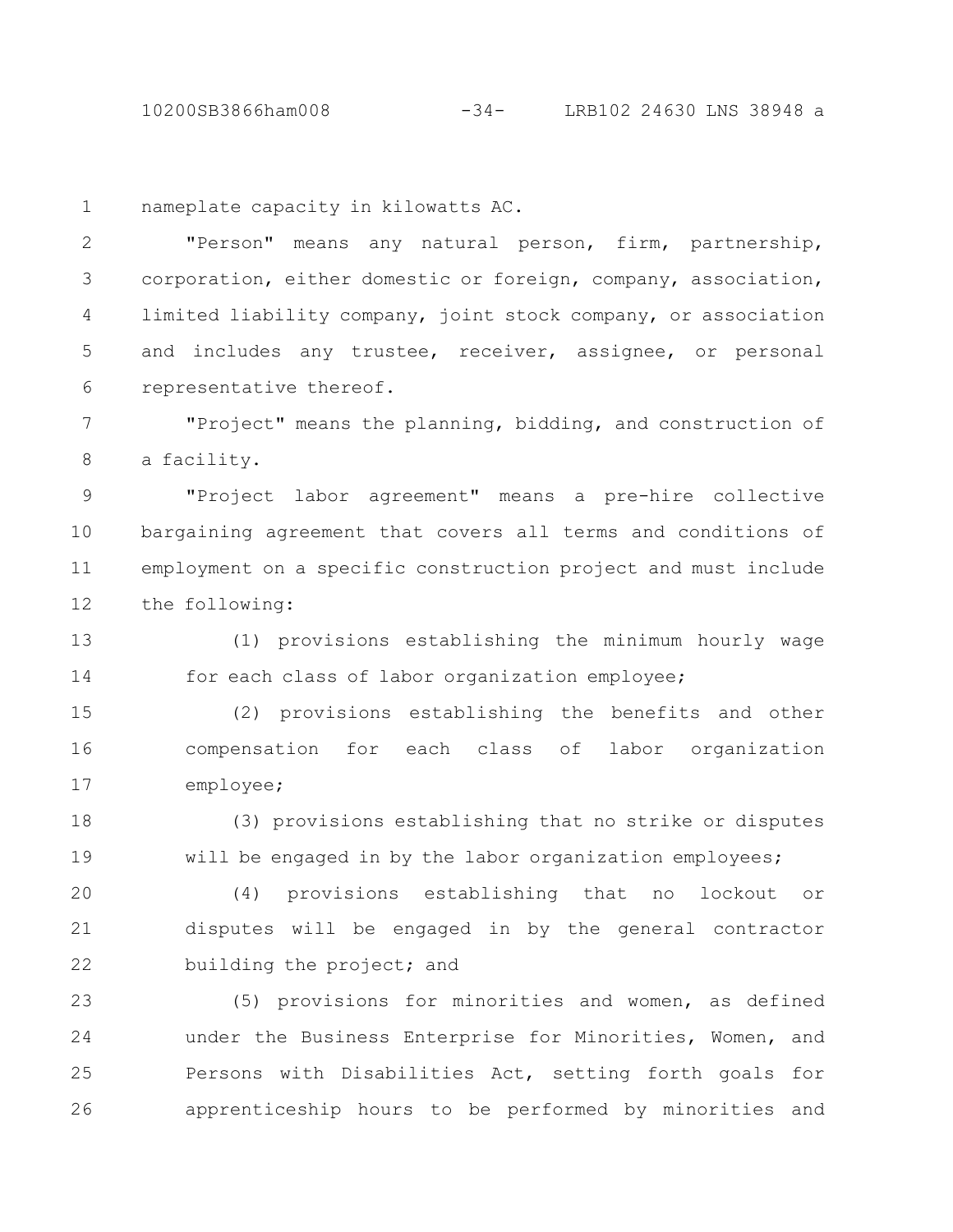10200SB3866ham008 -35- LRB102 24630 LNS 38948 a

women and setting forth goals for total hours to be performed by underrepresented minorities and women. 1 2

A labor organization and the general contractor building the project shall have the authority to include other terms and conditions as they deem necessary. 3 4 5

"Public utility" has the same definition as found in Section 3-105 of the Public Utilities Act. 6 7

"Qualified combined heat and power systems" means systems that, either simultaneously or sequentially, produce electricity and useful thermal energy from a single fuel source. Such systems are eligible for "renewable energy credits" in an amount equal to its total energy output where a renewable fuel is consumed or in an amount equal to the net reduction in nonrenewable fuel consumed on a total energy output basis. 8 9 10 11 12 13 14 15

"Real property" means any interest in land together with all structures, fixtures, and improvements thereon, including lands under water and riparian rights, any easements, covenants, licenses, leases, rights-of-way, uses, and other interests, together with any liens, judgments, mortgages, or other claims or security interests related to real property. 16 17 18 19 20 21

"Renewable energy credit" means a tradable credit that represents the environmental attributes of one megawatt hour of energy produced from a renewable energy resource. 22 23 24

"Renewable energy resources" includes energy and its associated renewable energy credit or renewable energy credits 25 26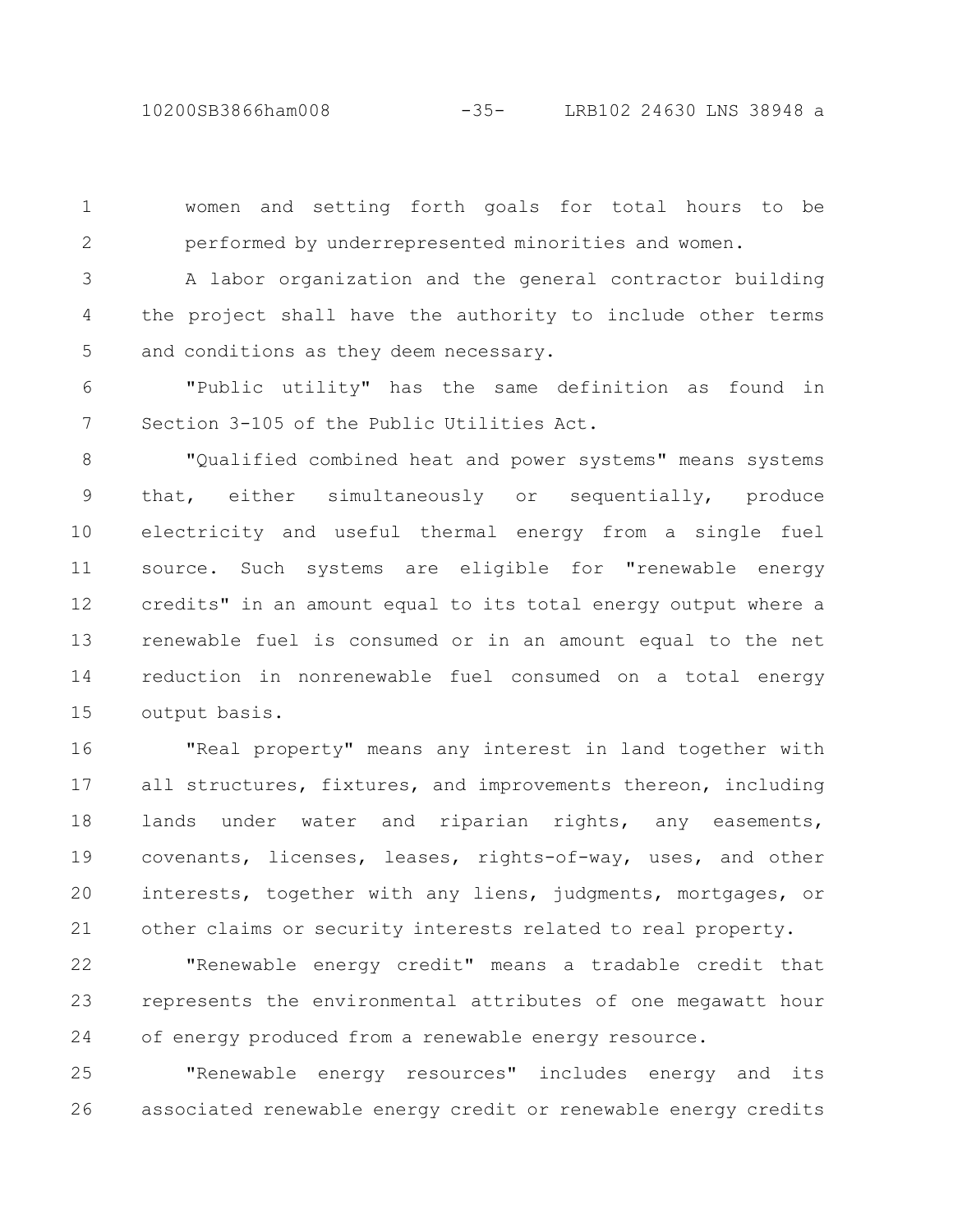10200SB3866ham008 -36- LRB102 24630 LNS 38948 a

from wind, solar thermal energy, photovoltaic cells and panels, biofuels, hydrogen, other carbon neutral fuels biodiesel, anaerobic digestion, crops and untreated and unadulterated organic waste biomass, and hydropower that does not involve new construction or significant expansion of hydropower dams, waste heat to power systems, or qualified combined heat and power systems. For purposes of this Act, landfill gas produced in the State is considered a renewable energy resource. "Renewable energy resources" does not include the incineration or burning of tires, garbage, general household, institutional, and commercial waste, industrial lunchroom or office waste, landscape waste, railroad crossties, utility poles, or construction or demolition debris, other than untreated and unadulterated waste wood. "Renewable energy resources" also includes high voltage direct current renewable energy credits and the associated energy converted to alternating current by a high voltage direct current converter station to the extent that: (1) the generator of such renewable energy resource contracted with a third party to transmit the energy over the high voltage direct current transmission facilities, and (2) the third-party contracting for delivery of renewable energy resources over the high voltage direct current transmission facilities have ownership rights over the unretired associated high voltage direct current renewable energy credit. 1 2 3 4 5 6 7 8 9 10 11 12 13 14 15 16 17 18 19 20 21 22 23 24 25

26

"Retail customer" has the same definition as found in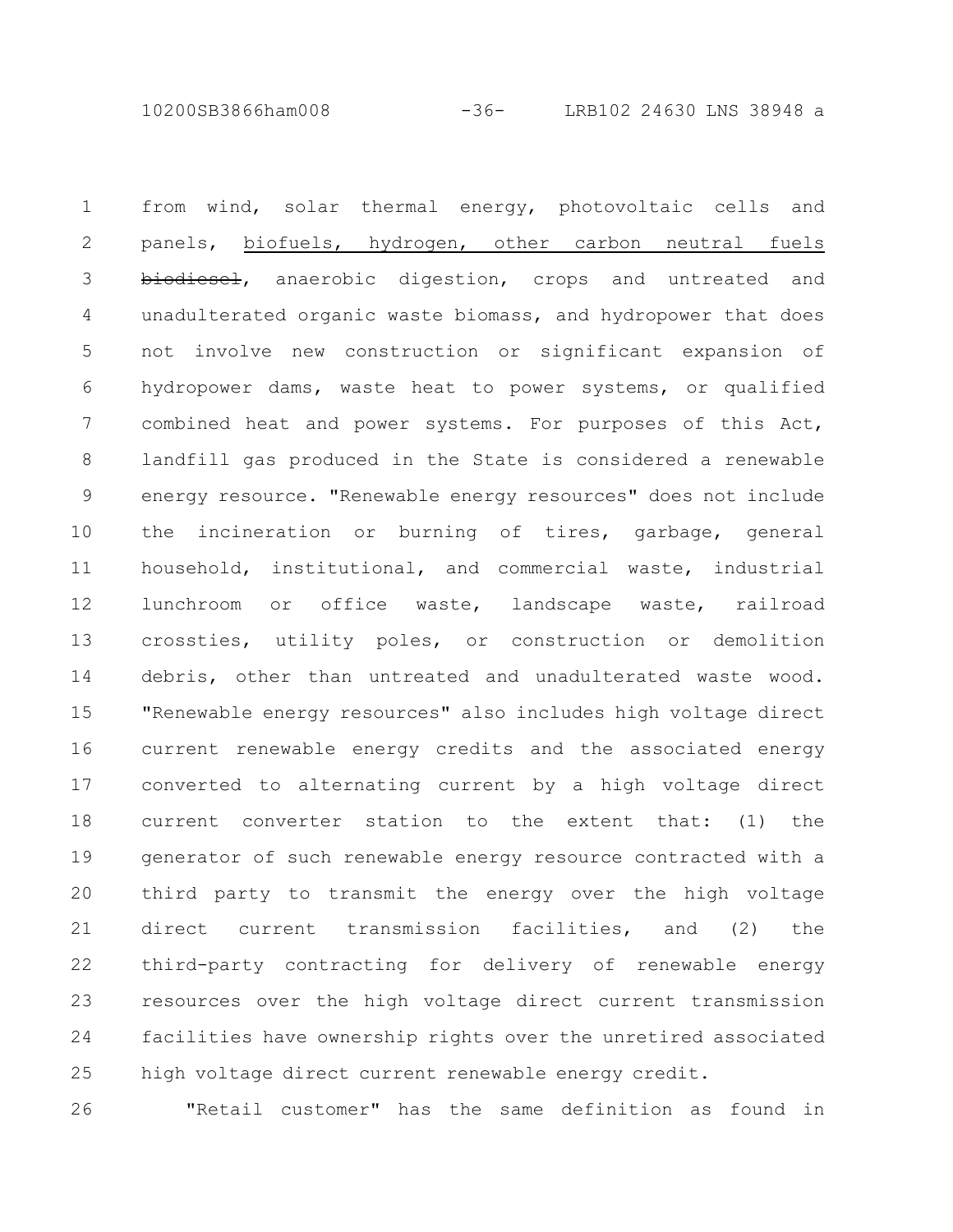10200SB3866ham008 -37- LRB102 24630 LNS 38948 a

Section 16-102 of the Public Utilities Act. 1

"Revenue bond" means any bond, note, or other evidence of indebtedness issued by the Authority, the principal and interest of which is payable solely from revenues or income derived from any project or activity of the Agency. 2 3 4 5

"Sequester" means permanent storage of carbon dioxide by injecting it into a saline aquifer, a depleted gas reservoir, or an oil reservoir, directly or through an enhanced oil recovery process that may involve intermediate storage, regardless of whether these activities are conducted by a clean coal facility, a clean coal SNG facility, a clean coal SNG brownfield facility, or a party with which a clean coal facility, clean coal SNG facility, or clean coal SNG brownfield facility has contracted for such purposes. 6 7 8 9 10 11 12 13 14

"Service area" has the same definition as found in Section 16-102 of the Public Utilities Act. 15 16

"Settlement period" means the period of time utilized by MISO and PJM and their successor organizations as the basis for settlement calculations in the real-time energy market. 17 18 19

"Sourcing agreement" means (i) in the case of an electric utility, an agreement between the owner of a clean coal facility and such electric utility, which agreement shall have terms and conditions meeting the requirements of paragraph (3) of subsection (d) of Section 1-75, (ii) in the case of an alternative retail electric supplier, an agreement between the owner of a clean coal facility and such alternative retail 20 21 22 23 24 25 26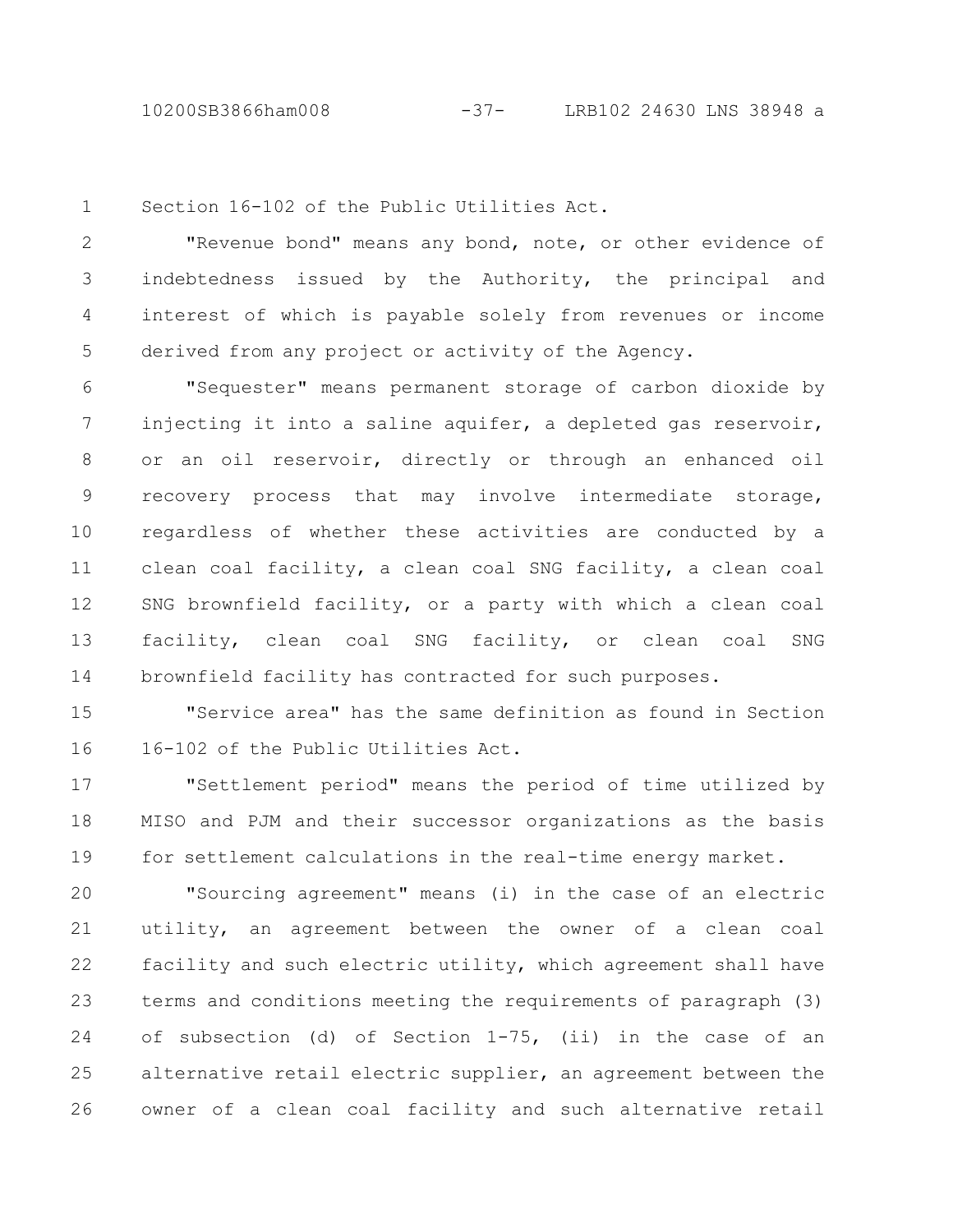10200SB3866ham008 -38- LRB102 24630 LNS 38948 a

electric supplier, which agreement shall have terms and conditions meeting the requirements of Section 16-115(d)(5) of the Public Utilities Act, and (iii) in case of a gas utility, an agreement between the owner of a clean coal SNG brownfield facility and the gas utility, which agreement shall have the terms and conditions meeting the requirements of subsection (h-1) of Section 9-220 of the Public Utilities Act. 1 2 3 4 5 6 7

"Strike price" means a contract price for energy and renewable energy credits from a new utility-scale wind project or a new utility-scale photovoltaic project. 8 9 10

"Subscriber" means a person who (i) takes delivery service from an electric utility, and (ii) has a subscription of no less than 200 watts to a community renewable generation project that is located in the electric utility's service area. No subscriber's subscriptions may total more than 40% of the nameplate capacity of an individual community renewable generation project. Entities that are affiliated by virtue of a common parent shall not represent multiple subscriptions that total more than 40% of the nameplate capacity of an individual community renewable generation project. 11 12 13 14 15 16 17 18 19 20

"Subscription" means an interest in a community renewable generation project expressed in kilowatts, which is sized primarily to offset part or all of the subscriber's electricity usage. 21 22 23 24

"Substitute natural gas" or "SNG" means a gas manufactured by gasification of hydrocarbon feedstock, which is 25 26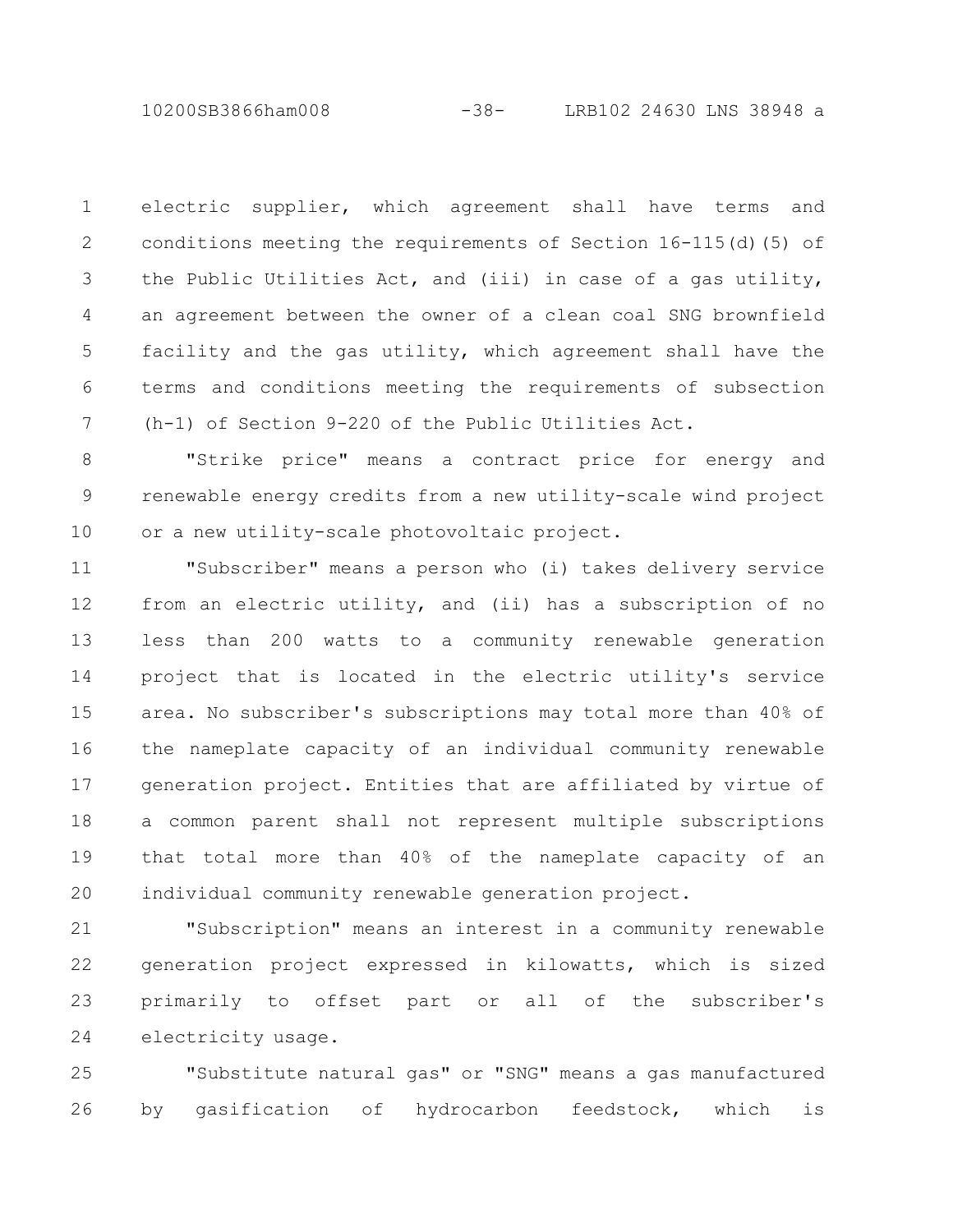substantially interchangeable in use and distribution with conventional natural gas. 1 2

"Total resource cost test" or "TRC test" means a standard that is met if, for an investment in energy efficiency or demand-response measures, the benefit-cost ratio is greater than one. The benefit-cost ratio is the ratio of the net present value of the total benefits of the program to the net present value of the total costs as calculated over the lifetime of the measures. A total resource cost test compares the sum of avoided electric utility costs, representing the benefits that accrue to the system and the participant in the delivery of those efficiency measures and including avoided costs associated with reduced use of natural gas or other fuels, avoided costs associated with reduced water consumption, and avoided costs associated with reduced operation and maintenance costs, as well as other quantifiable societal benefits, to the sum of all incremental costs of end-use measures that are implemented due to the program (including both utility and participant contributions), plus costs to administer, deliver, and evaluate each demand-side program, to quantify the net savings obtained by substituting the demand-side program for supply resources. In calculating avoided costs of power and energy that an electric utility would otherwise have had to acquire, reasonable estimates shall be included of financial costs likely to be imposed by future regulations and legislation on emissions of greenhouse 3 4 5 6 7 8 9 10 11 12 13 14 15 16 17 18 19 20 21 22 23 24 25 26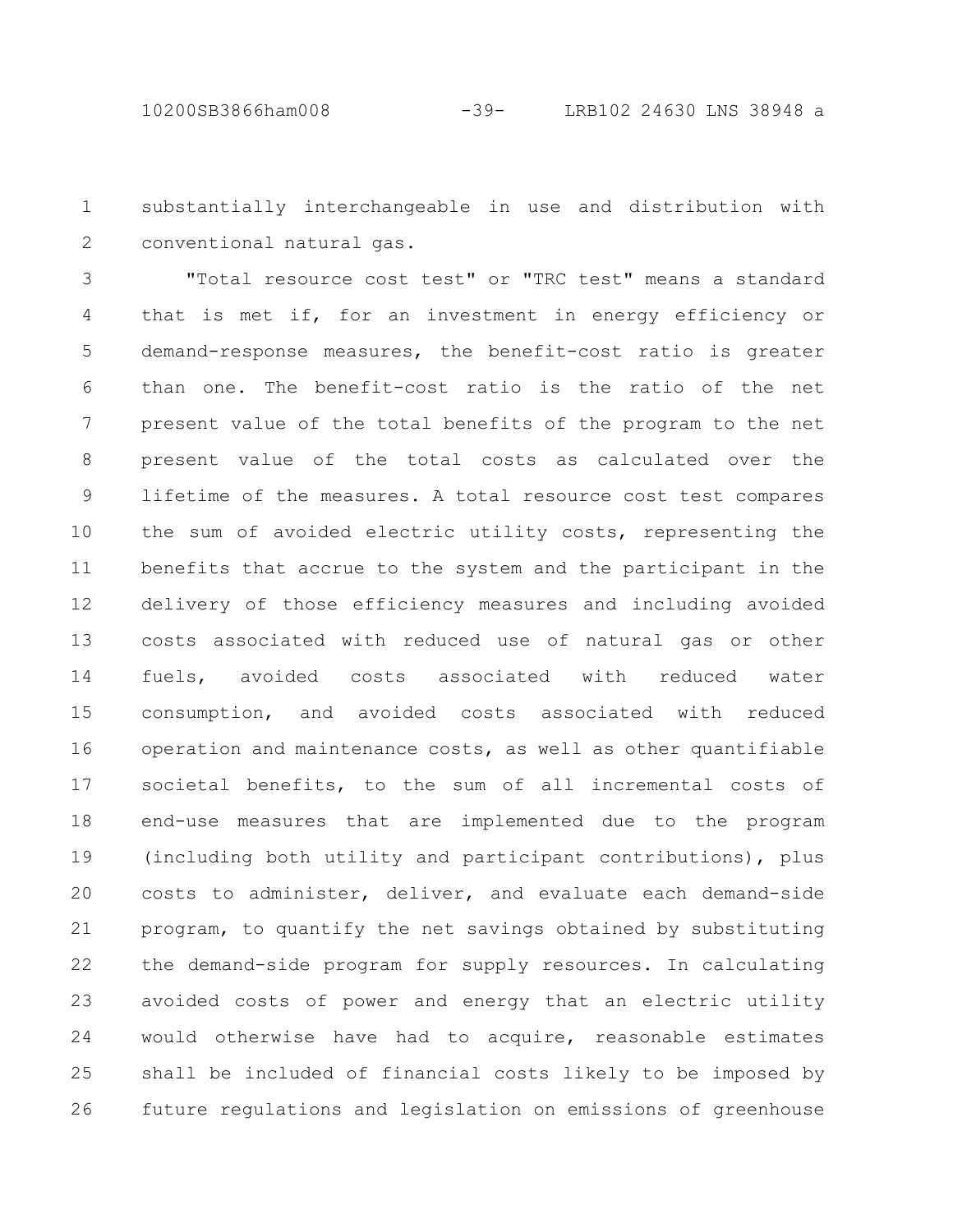10200SB3866ham008 -40- LRB102 24630 LNS 38948 a

gases. In discounting future societal costs and benefits for the purpose of calculating net present values, a societal discount rate based on actual, long-term Treasury bond yields should be used. Notwithstanding anything to the contrary, the TRC test shall not include or take into account a calculation of market price suppression effects or demand reduction induced price effects. "Utility-scale solar project" means an electric generating facility that: (1) generates electricity using photovoltaic cells; and (2) has a nameplate capacity that is greater than 5,000 kilowatts. "Utility-scale wind project" means an electric generating 1 2 3 4 5 6 7 8 9 10 11 12 13 14

facility that: 15

16

(1) generates electricity using wind; and

(2) has a nameplate capacity that is greater than 5,000 kilowatts. 17 18

"Waste Heat to Power Systems" means systems that capture and generate electricity from energy that would otherwise be lost to the atmosphere without the use of additional fuel. 19 20 21

"Zero emission credit" means a tradable credit that represents the environmental attributes of one megawatt hour of energy produced from a zero emission facility. 22 23 24

"Zero emission facility" means a facility that: (1) is fueled by nuclear power; and (2) is interconnected with PJM 25 26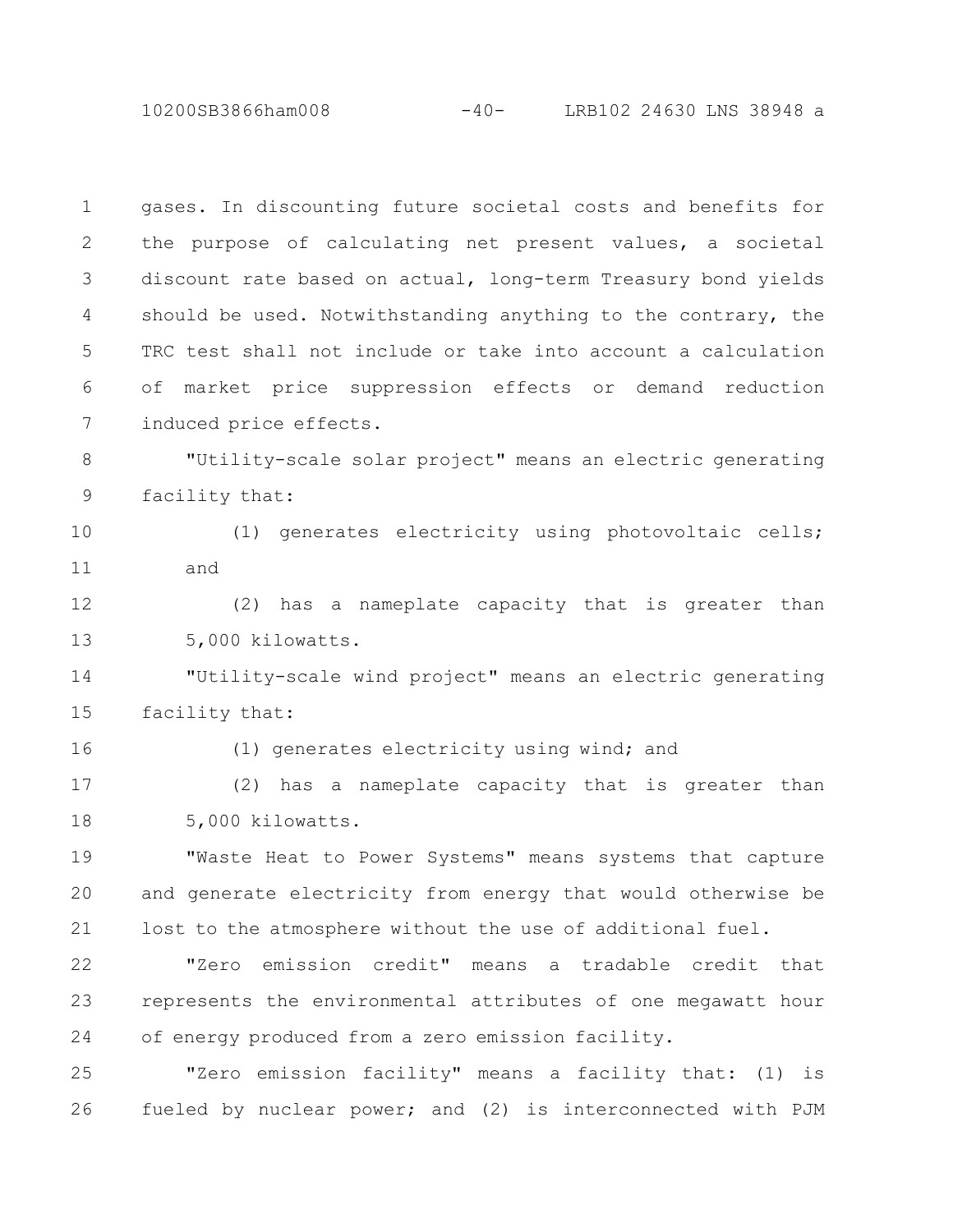Interconnection, LLC or the Midcontinent Independent System Operator, Inc., or their successors. 1 2

(Source: P.A. 102-662, eff. 9-15-21.) 3

(20 ILCS 3855/1-75) 4

Sec. 1-75. Planning and Procurement Bureau. The Planning and Procurement Bureau has the following duties and responsibilities: 5 6 7

(a) The Planning and Procurement Bureau shall each year, beginning in 2008, develop procurement plans and conduct competitive procurement processes in accordance with the requirements of Section 16-111.5 of the Public Utilities Act for the eligible retail customers of electric utilities that on December 31, 2005 provided electric service to at least 100,000 customers in Illinois. Beginning with the delivery year commencing on June 1, 2017, the Planning and Procurement Bureau shall develop plans and processes for the procurement of zero emission credits from zero emission facilities in accordance with the requirements of subsection (d-5) of this Section. Beginning on the effective date of this amendatory Act of the 102nd General Assembly, the Planning and Procurement Bureau shall develop plans and processes for the procurement of carbon mitigation credits from carbon-free energy resources in accordance with the requirements of subsection (d-10) of this Section. The Planning and Procurement Bureau shall also develop procurement plans and 8 9 10 11 12 13 14 15 16 17 18 19  $20$ 21 22 23 24 25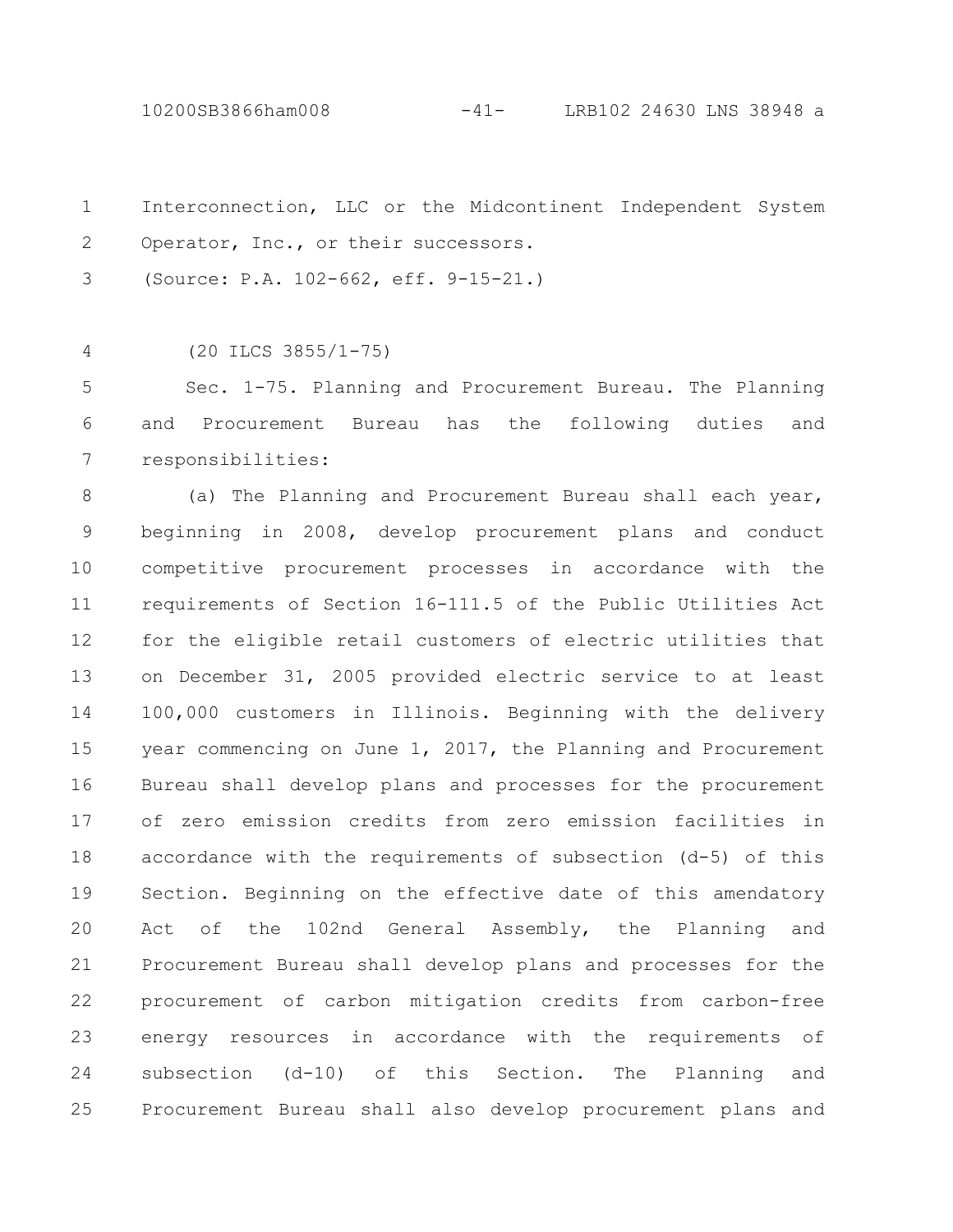10200SB3866ham008 -42- LRB102 24630 LNS 38948 a

conduct competitive procurement processes in accordance with the requirements of Section 16-111.5 of the Public Utilities Act for the eligible retail customers of small multi-jurisdictional electric utilities that (i) on December 31, 2005 served less than 100,000 customers in Illinois and (ii) request a procurement plan for their Illinois jurisdictional load. This Section shall not apply to a small multi-jurisdictional utility until such time as a small multi-jurisdictional utility requests the Agency to prepare a procurement plan for their Illinois jurisdictional load. For the purposes of this Section, the term "eligible retail customers" has the same definition as found in Section 16-111.5(a) of the Public Utilities Act. 1 2 3 4 5 6 7 8 9 10 11 12 13

Beginning with the plan or plans to be implemented in the 2017 delivery year, the Agency shall no longer include the procurement of renewable energy resources in the annual procurement plans required by this subsection (a), except as provided in subsection (q) of Section 16-111.5 of the Public Utilities Act, and shall instead develop a long-term renewable resources procurement plan in accordance with subsection (c) of this Section and Section 16-111.5 of the Public Utilities Act. 14 15 16 17 18 19 20 21 22

In accordance with subsection (c-5) of this Section, the Planning and Procurement Bureau shall oversee the procurement by electric utilities that served more than 300,000 retail customers in this State as of January 1, 2019 of renewable 23 24 25 26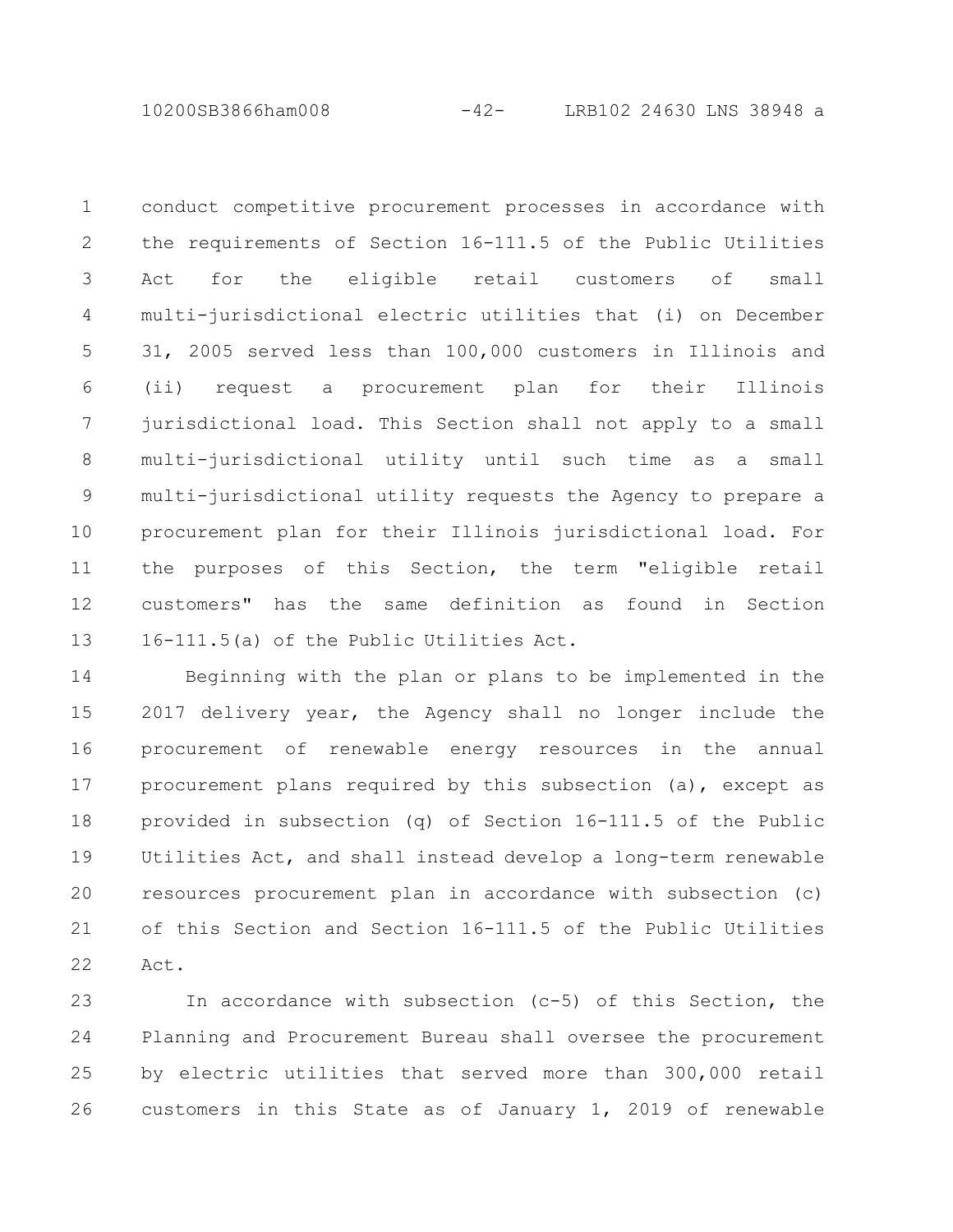10200SB3866ham008 -43- LRB102 24630 LNS 38948 a

energy credits from new utility-scale solar projects to be installed, along with energy storage facilities, at or adjacent to the sites of electric generating facilities that, as of January 1, 2016, burned coal as their primary fuel source. 1 2 3 4 5

(1) The Agency shall each year, beginning in 2008, as needed, issue a request for qualifications for experts or expert consulting firms to develop the procurement plans in accordance with Section 16-111.5 of the Public Utilities Act. In order to qualify an expert or expert consulting firm must have: 6 7 8 9 10 11

(A) direct previous experience assembling large-scale power supply plans or portfolios for end-use customers; 12 13 14

(B) an advanced degree in economics, mathematics, engineering, risk management, or a related area of study; 15 16 17

(C) 10 years of experience in the electricity sector, including managing supply risk; 18 19

(D) expertise in wholesale electricity market rules, including those established by the Federal Energy Regulatory Commission and regional transmission organizations; 20 21 22 23

(E) expertise in credit protocols and familiarity with contract protocols; 24 25

26

(F) adequate resources to perform and fulfill the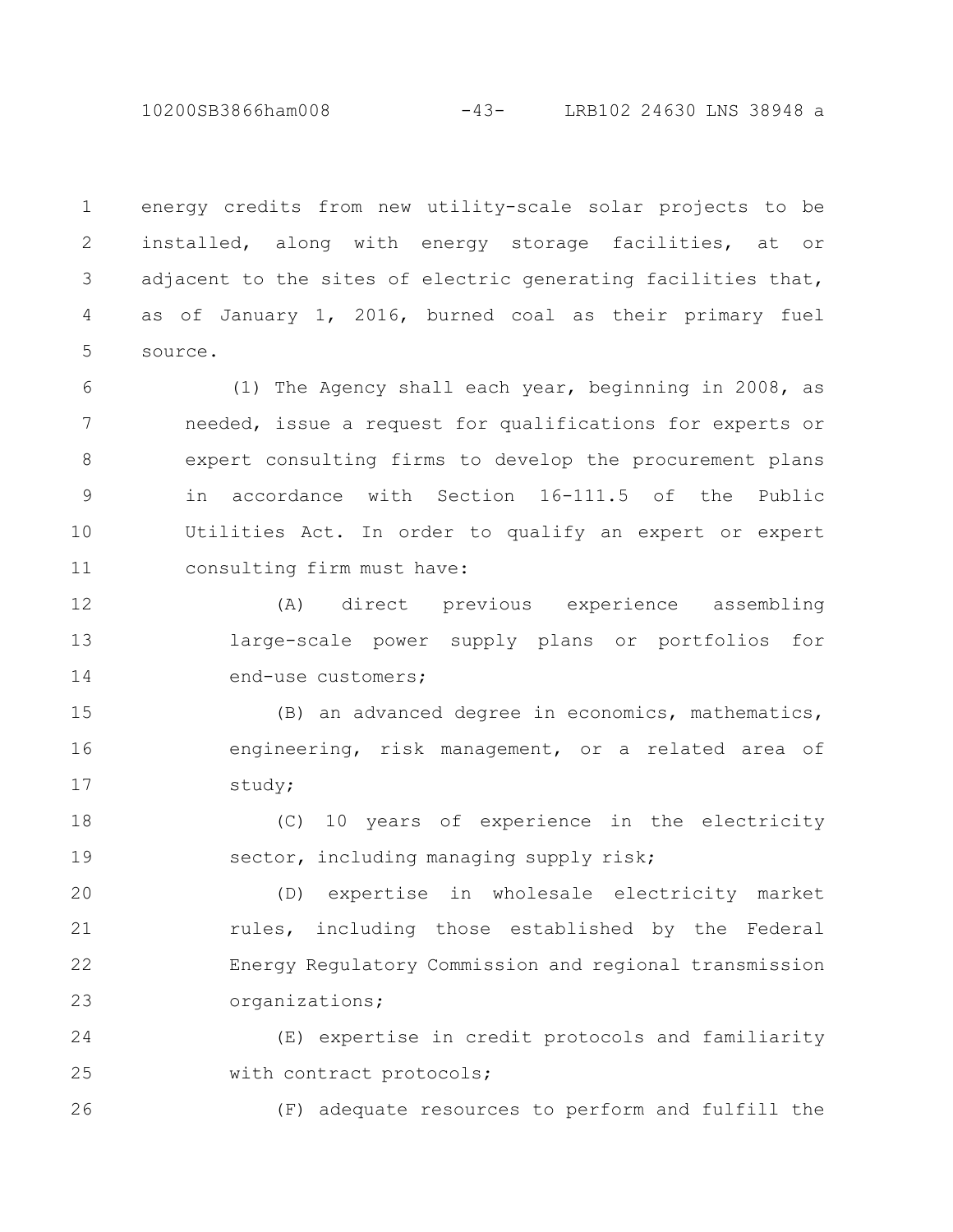## 10200SB3866ham008 -44- LRB102 24630 LNS 38948 a

required functions and responsibilities; and (G) the absence of a conflict of interest and inappropriate bias for or against potential bidders or the affected electric utilities. (2) The Agency shall each year, as needed, issue a request for qualifications for a procurement administrator to conduct the competitive procurement processes in accordance with Section 16-111.5 of the Public Utilities Act. In order to qualify an expert or expert consulting firm must have: (A) direct previous experience administering a large-scale competitive procurement process; (B) an advanced degree in economics, mathematics, engineering, or a related area of study; (C) 10 years of experience in the electricity sector, including risk management experience; (D) expertise in wholesale electricity market rules, including those established by the Federal Energy Regulatory Commission and regional transmission organizations; (E) expertise in credit and contract protocols; (F) adequate resources to perform and fulfill the required functions and responsibilities; and (G) the absence of a conflict of interest and inappropriate bias for or against potential bidders or the affected electric utilities. 1 2 3 4 5 6 7 8 9 10 11 12 13 14 15 16 17 18 19 20 21 22 23 24 25 26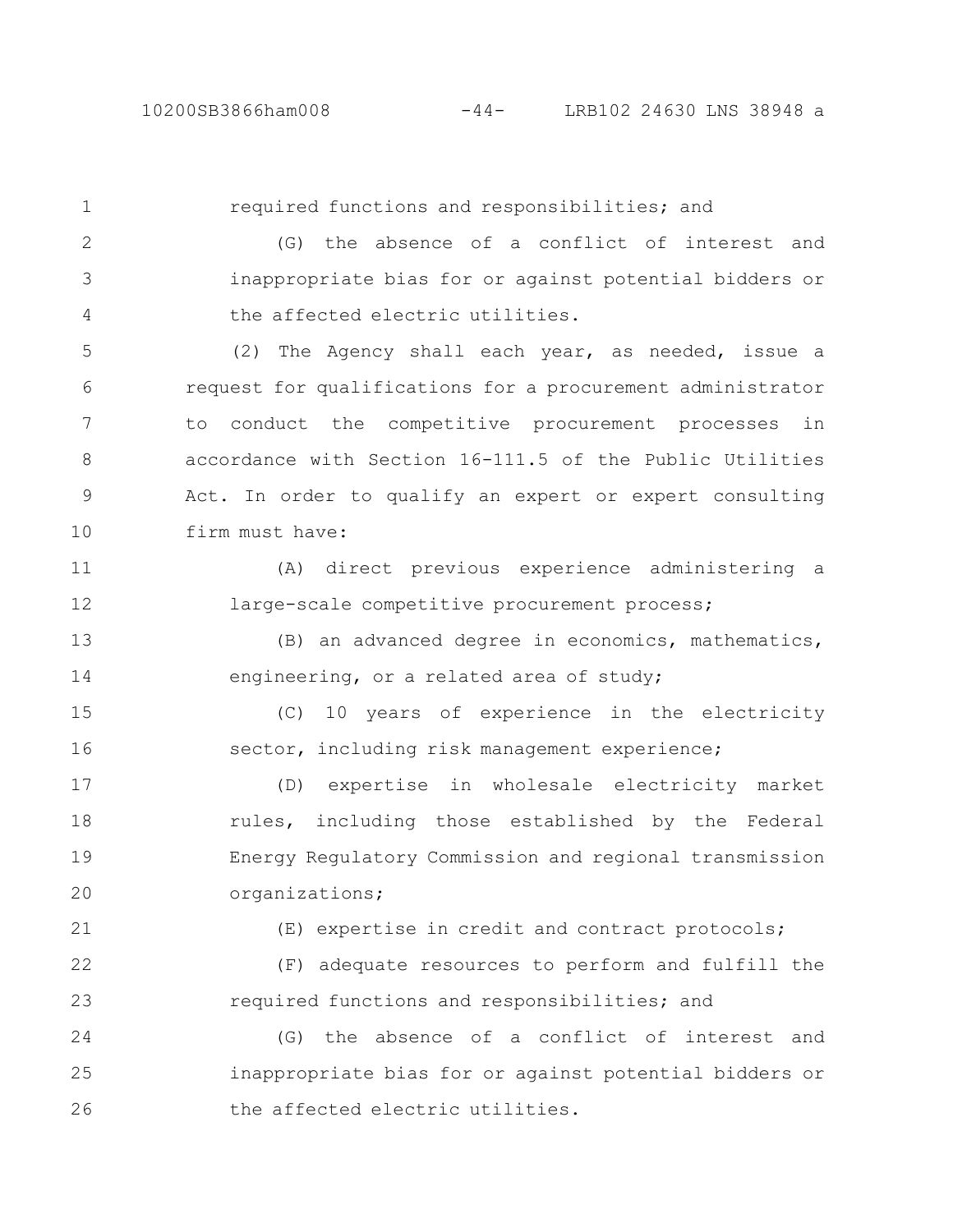10200SB3866ham008 -45- LRB102 24630 LNS 38948 a

(3) The Agency shall provide affected utilities and other interested parties with the lists of qualified experts or expert consulting firms identified through the request for qualifications processes that are under consideration to develop the procurement plans and to serve as the procurement administrator. The Agency shall also provide each qualified expert's or expert consulting firm's response to the request for qualifications. All information provided under this subparagraph shall also be provided to the Commission. The Agency may provide by rule for fees associated with supplying the information to utilities and other interested parties. These parties shall, within 5 business days, notify the Agency in writing if they object to any experts or expert consulting firms on the lists. Objections shall be based on: 1 2 3 4 5 6 7 8 9 10 11 12 13 14 15

16

(A) failure to satisfy qualification criteria;

17

(B) identification of a conflict of interest; or

(C) evidence of inappropriate bias for or against potential bidders or the affected utilities. 18 19

The Agency shall remove experts or expert consulting firms from the lists within 10 days if there is a reasonable basis for an objection and provide the updated lists to the affected utilities and other interested parties. If the Agency fails to remove an expert or expert consulting firm from a list, an objecting party may seek review by the Commission within 5 days thereafter by 20 21 22 23 24 25 26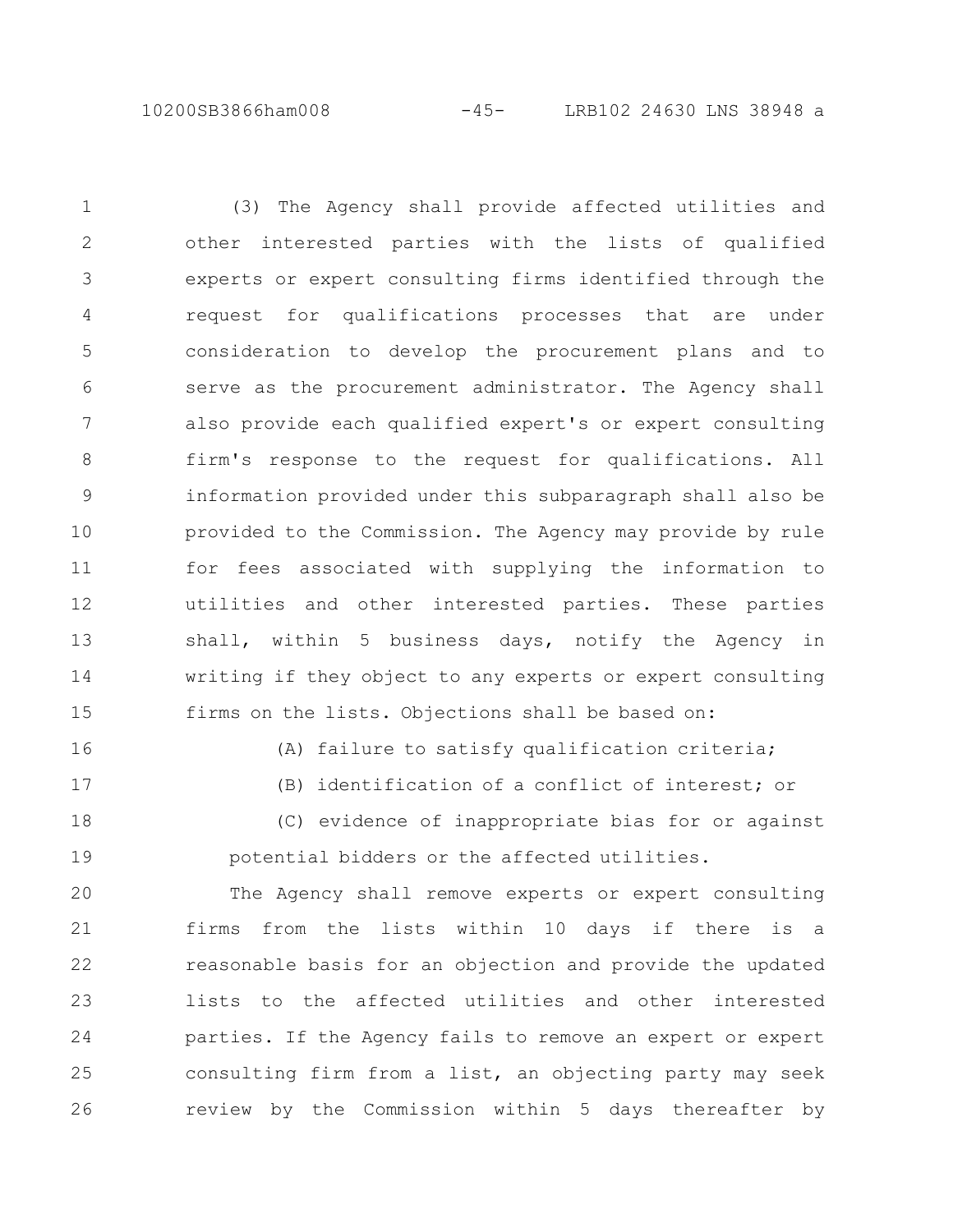filing a petition, and the Commission shall render a ruling on the petition within 10 days. There is no right of appeal of the Commission's ruling. 1 2 3

(4) The Agency shall issue requests for proposals to the qualified experts or expert consulting firms to develop a procurement plan for the affected utilities and to serve as procurement administrator. 4 5 6 7

(5) The Agency shall select an expert or expert consulting firm to develop procurement plans based on the proposals submitted and shall award contracts of up to 5 years to those selected. 8 9 10 11

(6) The Agency shall select an expert or expert consulting firm, with approval of the Commission, to serve as procurement administrator based on the proposals submitted. If the Commission rejects, within 5 days, the Agency's selection, the Agency shall submit another recommendation within 3 days based on the proposals submitted. The Agency shall award a 5-year contract to the expert or expert consulting firm so selected with Commission approval. 12 13 14 15 16 17 18 19 20

(b) The experts or expert consulting firms retained by the Agency shall, as appropriate, prepare procurement plans, and conduct a competitive procurement process as prescribed in Section 16-111.5 of the Public Utilities Act, to ensure adequate, reliable, affordable, efficient, and environmentally sustainable electric service at the lowest total cost over 21 22 23 24 25 26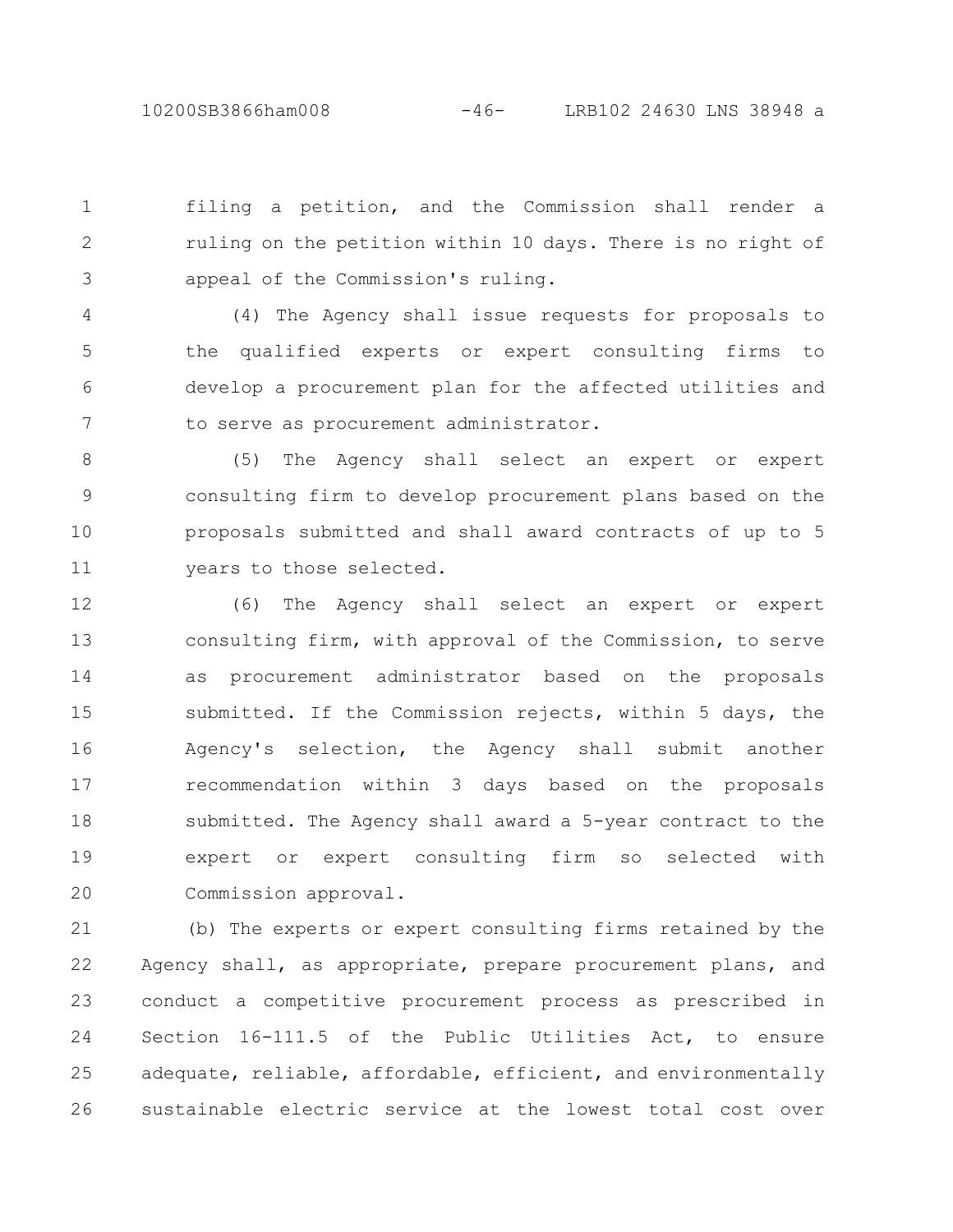10200SB3866ham008 -47- LRB102 24630 LNS 38948 a

time, taking into account any benefits of price stability, for eligible retail customers of electric utilities that on December 31, 2005 provided electric service to at least 100,000 customers in the State of Illinois, and for eligible Illinois retail customers of small multi-jurisdictional electric utilities that (i) on December 31, 2005 served less than 100,000 customers in Illinois and (ii) request a procurement plan for their Illinois jurisdictional load. 1 2 3 4 5 6 7 8

9

(c) Renewable portfolio standard.

(1)(A) The Agency shall develop a long-term renewable resources procurement plan that shall include procurement programs and competitive procurement events necessary to meet the goals set forth in this subsection (c). The initial long-term renewable resources procurement plan shall be released for comment no later than 160 days after June 1, 2017 (the effective date of Public Act 99-906). The Agency shall review, and may revise on an expedited basis, the long-term renewable resources procurement plan at least every 2 years, which shall be conducted in conjunction with the procurement plan under Section 16-111.5 of the Public Utilities Act to the extent practicable to minimize administrative expense. No later than 120 days after the effective date of this amendatory Act of the 102nd General Assembly, the Agency shall release for comment a revision to the long-term renewable resources procurement plan, updating elements of the most 10 11 12 13 14 15 16 17 18 19 20 21 22 23 24 25 26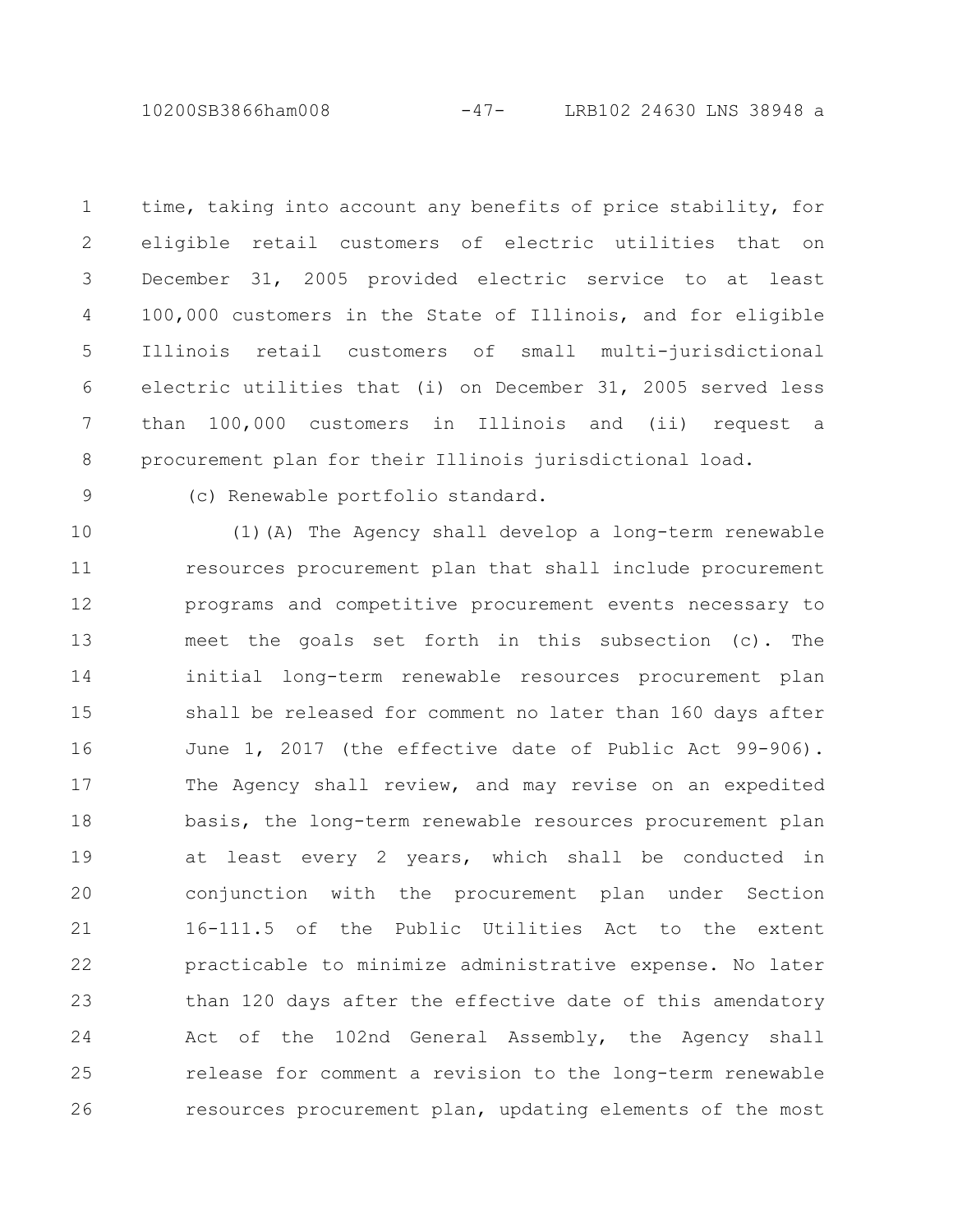10200SB3866ham008 -48- LRB102 24630 LNS 38948 a

recently approved plan as needed to comply with this amendatory Act of the 102nd General Assembly, and any long-term renewable resources procurement plan update published by the Agency but not yet approved by the Illinois Commerce Commission shall be withdrawn. The long-term renewable resources procurement plans shall be subject to review and approval by the Commission under Section 16-111.5 of the Public Utilities Act. 1 2 3 4 5 6 7 8

(B) Subject to subparagraph (F) of this paragraph (1), the long-term renewable resources procurement plan shall attempt to meet the goals for procurement of renewable energy credits at levels of at least the following overall percentages: 13% by the 2017 delivery year; increasing by at least 1.5% each delivery year thereafter to at least 25% by the 2025 delivery year; increasing by at least 3% each delivery year thereafter to at least 40% by the 2030 delivery year, and continuing at no less than 40% for each delivery year thereafter. The Agency shall attempt to procure 50% by delivery year 2040. The Agency shall determine the annual increase between delivery year 2030 and delivery year 2040, if any, taking into account energy demand, other energy resources, and other public policy goals. In the event of a conflict between these goals and the new wind and new photovoltaic procurement requirements described in items (i) through (iii) of subparagraph (C) of this paragraph (1), the long-term plan shall prioritize 9 10 11 12 13 14 15 16 17 18 19 20 21 22 23 24 25 26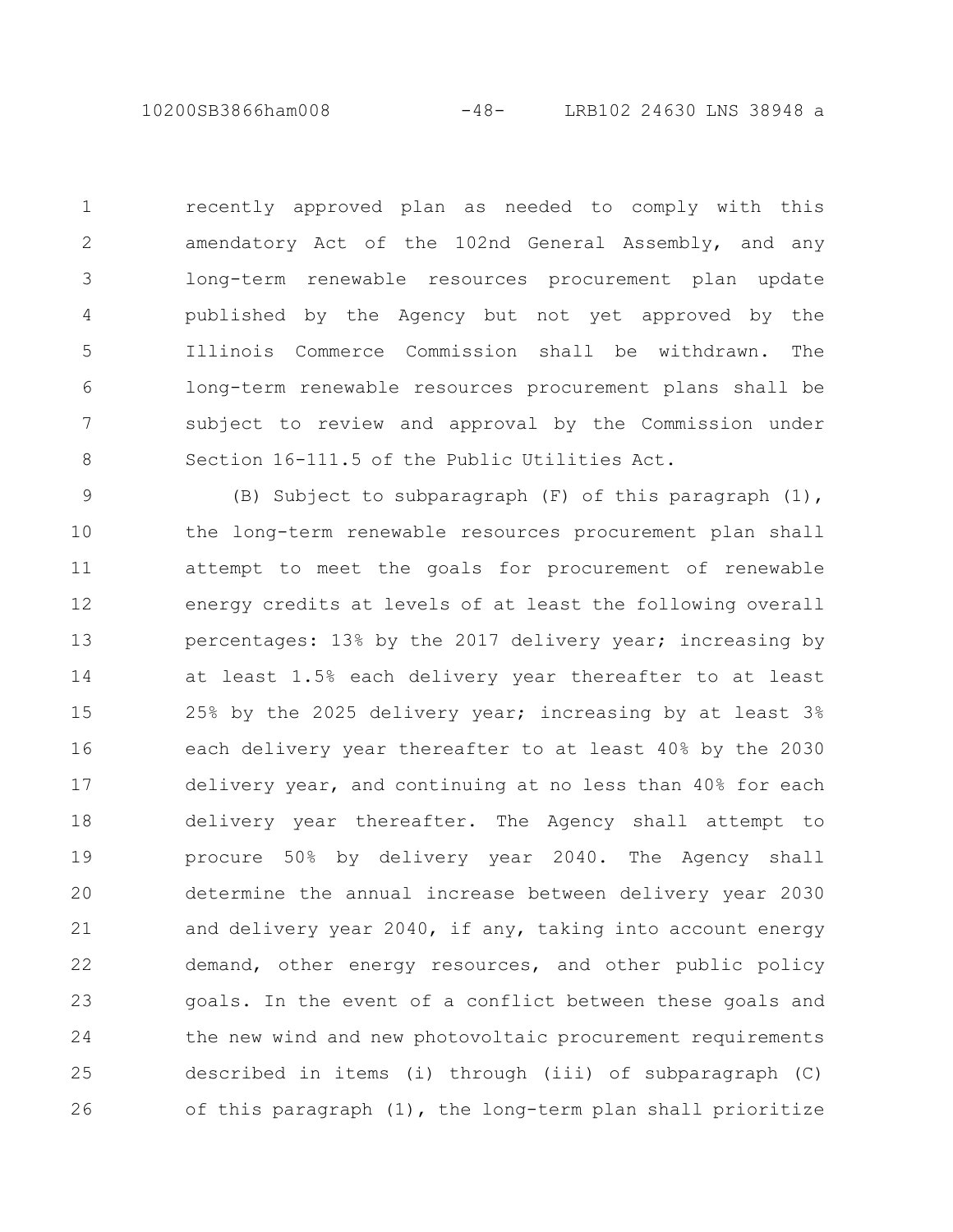10200SB3866ham008 -49- LRB102 24630 LNS 38948 a

compliance with the new wind and new photovoltaic procurement requirements described in items (i) through (iii) of subparagraph (C) of this paragraph (1) over the annual percentage targets described in this subparagraph (B). The Agency shall not comply with the annual percentage targets described in this subparagraph (B) by procuring renewable energy credits that are unlikely to lead to the development of new renewable resources. 1 2 3 4 5 6 7 8

For the delivery year beginning June 1, 2017, the procurement plan shall attempt to include, subject to the prioritization outlined in this subparagraph (B), cost-effective renewable energy resources equal to at least 13% of each utility's load for eligible retail customers and 13% of the applicable portion of each utility's load for retail customers who are not eligible retail customers, which applicable portion shall equal 50% of the utility's load for retail customers who are not eligible retail customers on February 28, 2017. 9 10 11 12 13 14 15 16 17 18

For the delivery year beginning June 1, 2018, the procurement plan shall attempt to include, subject to the prioritization outlined in this subparagraph (B), cost-effective renewable energy resources equal to at least 14.5% of each utility's load for eligible retail customers and 14.5% of the applicable portion of each utility's load for retail customers who are not eligible retail customers, which applicable portion shall equal 75% 19 20 21 22 23 24 25 26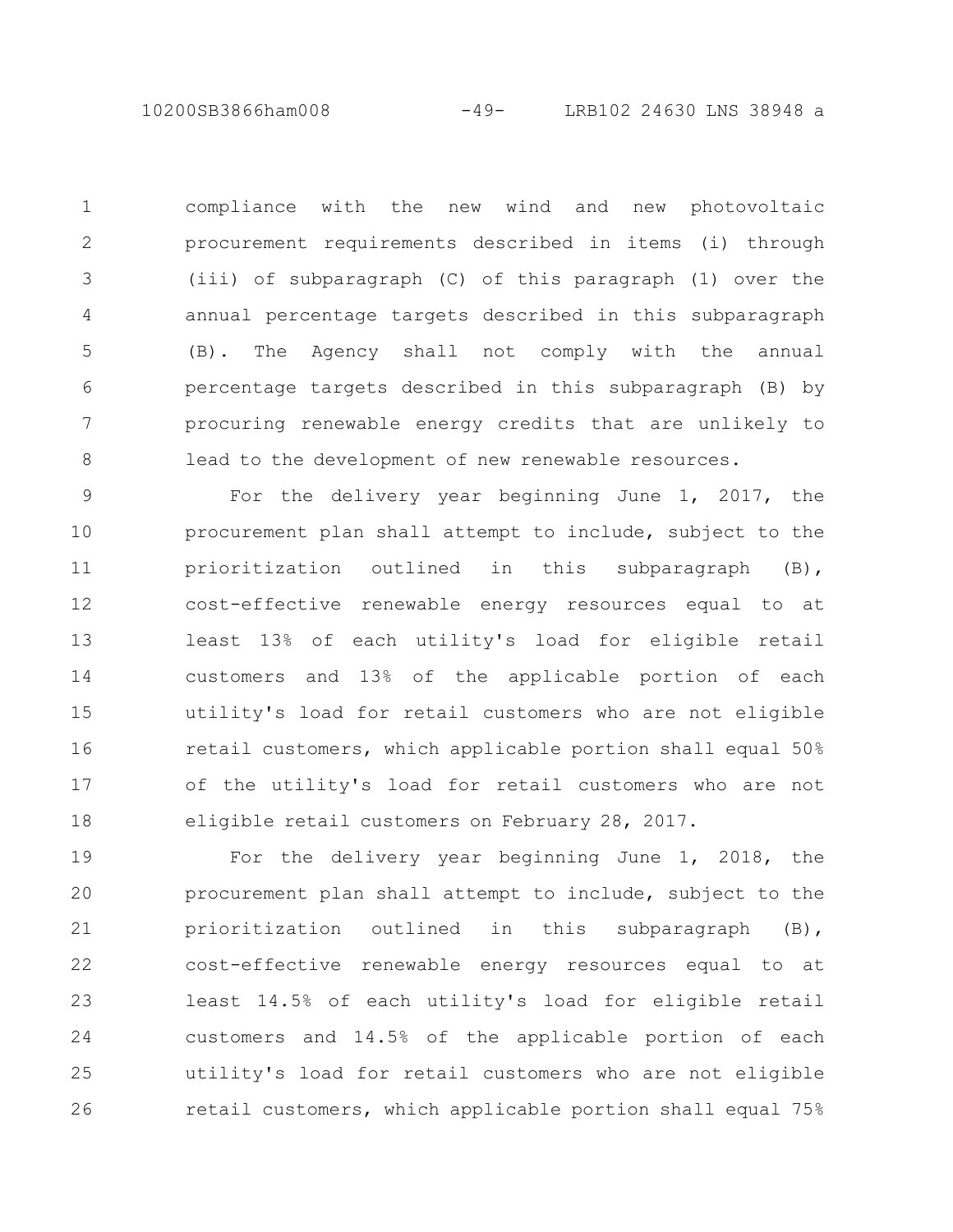1

2

of the utility's load for retail customers who are not eligible retail customers on February 28, 2017.

For the delivery year beginning June 1, 2019, and for each year thereafter, the procurement plans shall attempt to include, subject to the prioritization outlined in this subparagraph (B), cost-effective renewable energy resources equal to a minimum percentage of each utility's load for all retail customers as follows: 16% by June 1, 2019; increasing by 1.5% each year thereafter to 25% by June 1, 2025; and 25% by June 1, 2026; increasing by at least 3% each delivery year thereafter to at least 40% by the 2030 delivery year, and continuing at no less than 40% for each delivery year thereafter. The Agency shall attempt to procure 50% by delivery year 2040. The Agency shall determine the annual increase between delivery year 2030 and delivery year 2040, if any, taking into account energy demand, other energy resources, and other public policy goals. 3 4 5 6 7 8 9 10 11 12 13 14 15 16 17 18

For each delivery year, the Agency shall first recognize each utility's obligations for that delivery year under existing contracts. Any renewable energy credits under existing contracts, including renewable energy credits as part of renewable energy resources, shall be used to meet the goals set forth in this subsection (c) for the delivery year. 19 20 21 22 23 24 25

26

(C) The long-term renewable resources procurement plan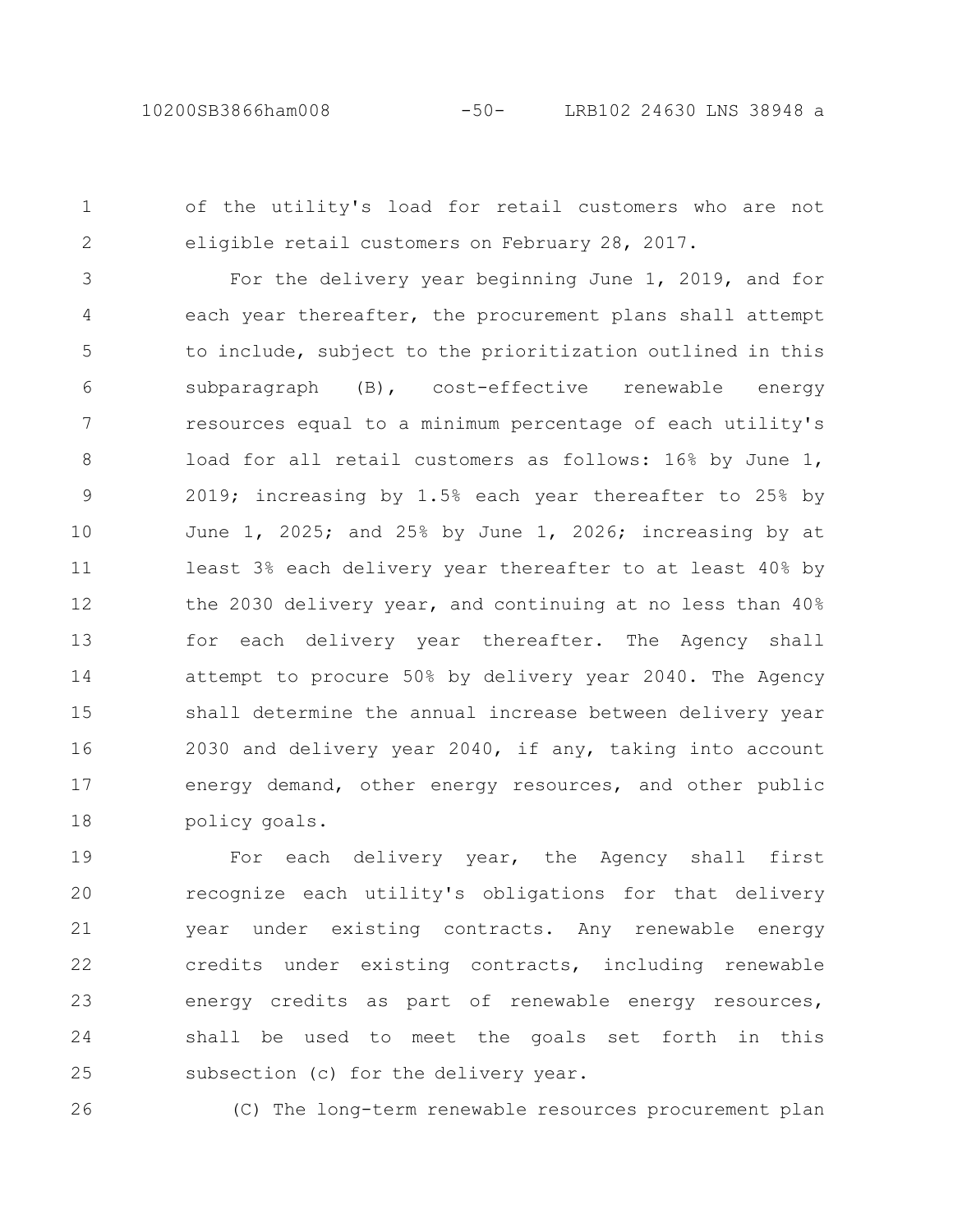described in subparagraph (A) of this paragraph (1) shall include the procurement of renewable energy credits from new projects in amounts equal to at least the following: 1 2 3

(i) 10,000,000 renewable energy credits delivered annually by the end of the 2021 delivery year, and increasing ratably to reach 45,000,000 renewable energy credits delivered annually from new wind, and solar, and other renewable energy resource projects by the end of delivery year 2030 such that the goals in subparagraph (B) of this paragraph (1) are met 75% entirely by procurements of renewable energy credits from new wind and photovoltaic projects and 25% by other renewable energy resources such that the State maintains a sufficient, diverse, reliable, and cost-effective renewable energy resources mix. Of the 75% of procurements from new wind and photovoltaic projects that amount, to the extent possible, the Agency shall procure 45% from wind projects and 55% from photovoltaic projects. Of the amount to be procured from photovoltaic projects, the Agency shall procure: at least 50% from solar photovoltaic projects using the program outlined in subparagraph (K) of this paragraph (1) from distributed renewable energy generation devices or community renewable generation projects; at least 47% from utility-scale solar projects; at least 3% from brownfield site 4 5 6 7 8 9 10 11 12 13 14 15 16 17 18 19 20 21 22 23 24 25 26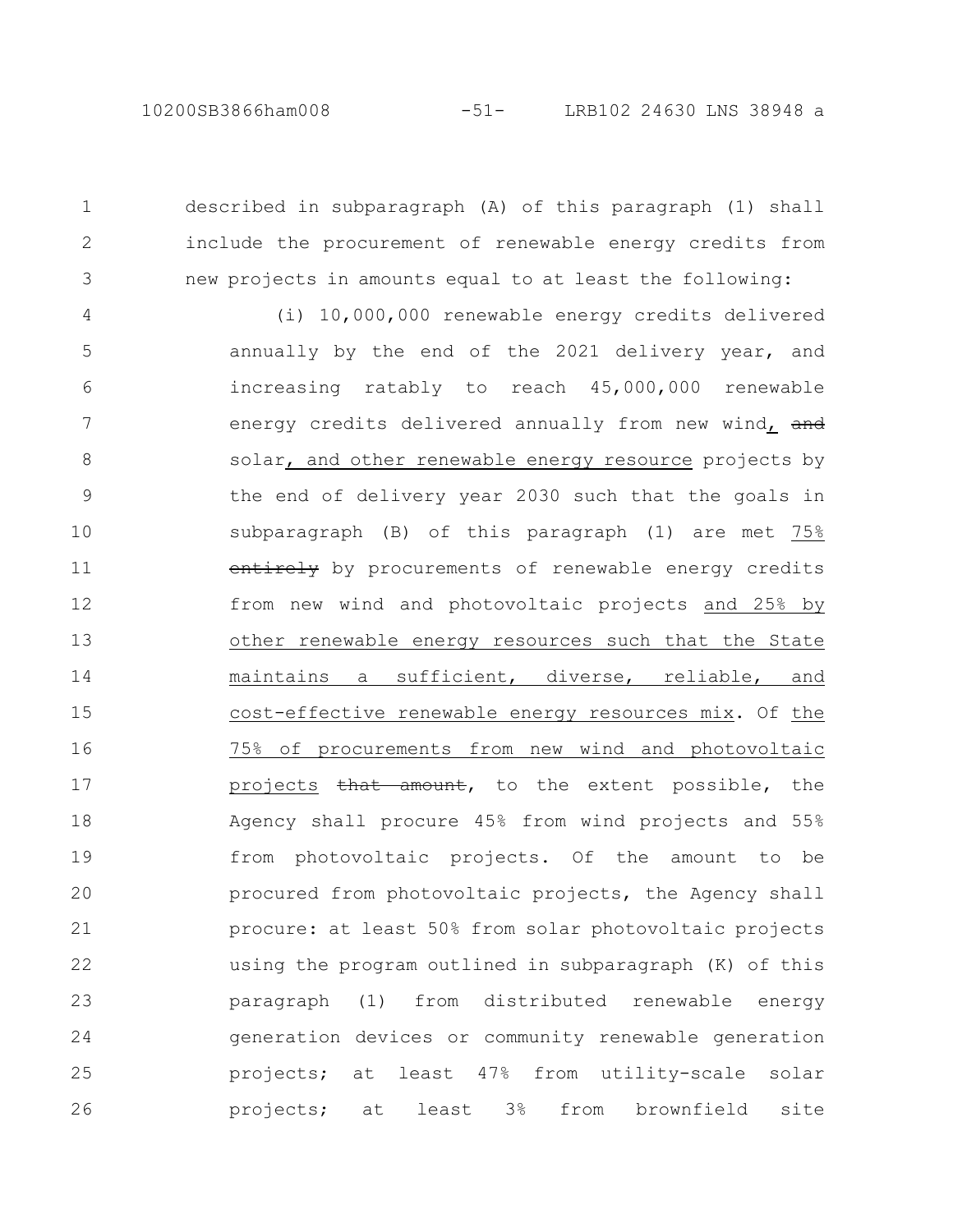photovoltaic projects that are not community renewable generation projects. To the extent that during any delivery year the Agency is unable to procure sufficient renewable energy credits to meet one or more of these categorical percentages, the Agency shall attempt to meet the overall annual procurement goals provided in this Section by procuring renewable energy credits from another category of renewable energy resources. 1 2 3 4 5 6 7 8 9

In developing the long-term renewable resources procurement plan, the Agency shall consider other approaches, in addition to competitive procurements, that can be used to procure renewable energy credits from brownfield site photovoltaic projects and thereby help return blighted or contaminated land to productive use while enhancing public health and the well-being of Illinois residents, including those in environmental justice communities, as defined using existing methodologies and findings used by the Agency and its Administrator in its Illinois Solar for All Program. 10 11 12 13 14 15 16 17 18 19 20 21

(ii) In any given delivery year, if forecasted expenses are less than the maximum budget available under subparagraph (E) of this paragraph (1), the Agency shall continue to procure new renewable energy credits until that budget is exhausted in the manner 22 23 24 25 26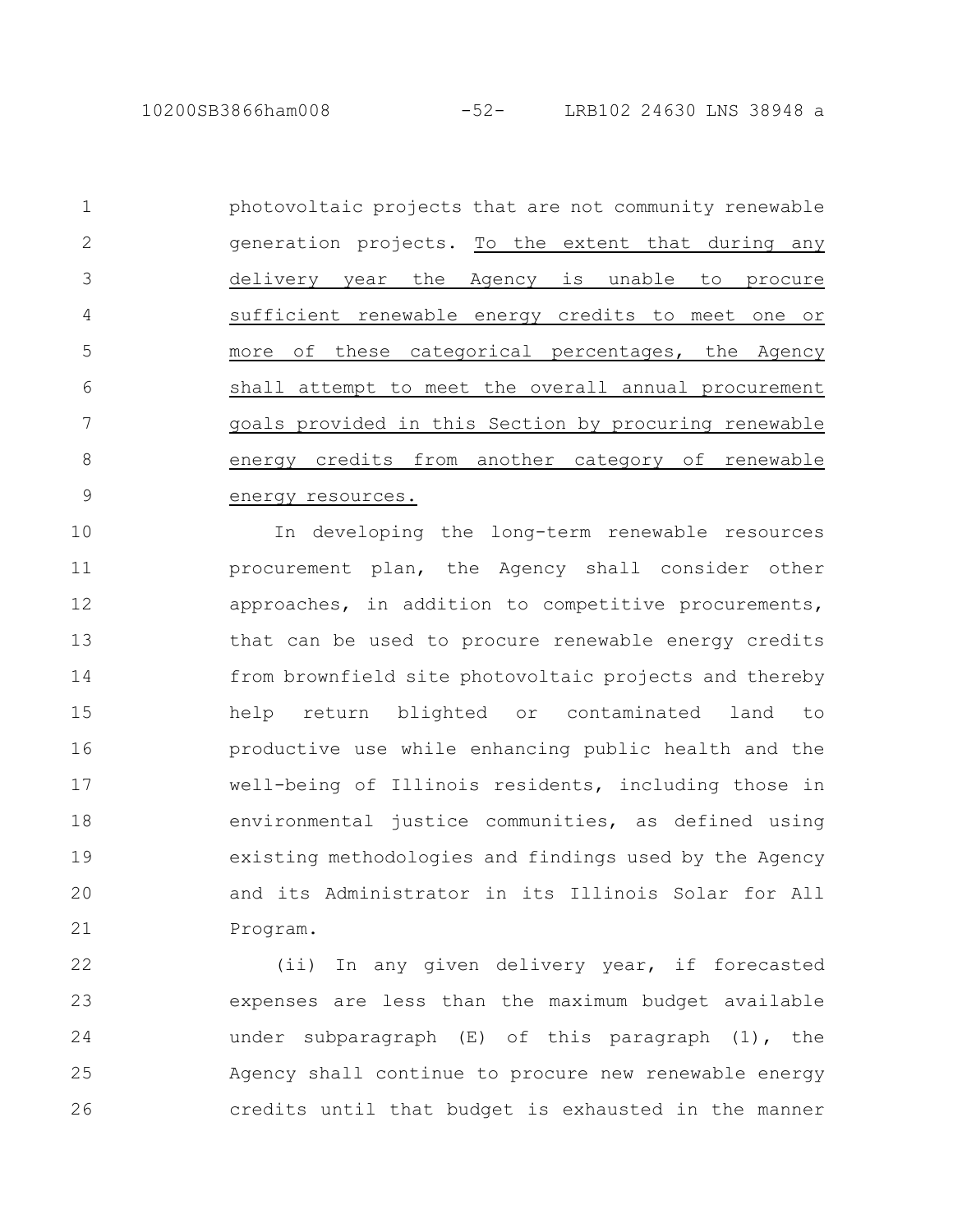outlined in item (i) of this subparagraph (C). (iii) For purposes of this Section: "New wind projects" means wind renewable energy facilities that are energized after June 1, 2017 for the delivery year commencing June 1, 2017. "New photovoltaic projects" means photovoltaic renewable energy facilities that are energized after June 1, 2017. Photovoltaic projects developed under Section 1-56 of this Act shall not apply towards the new photovoltaic project requirements in this subparagraph (C). For purposes of calculating whether the Agency has procured enough new wind and solar renewable energy credits required by this subparagraph (C), renewable energy facilities that have a multi-year renewable energy credit delivery contract with the utility through at least delivery year 2030 shall be considered new, however no renewable energy credits from contracts entered into before June 1, 2021 shall be used to calculate whether the Agency has procured the correct proportion of new wind and new solar contracts described in this subparagraph (C) for delivery year 2021 and thereafter. 1 2 3 4 5 6 7 8 9 10 11 12 13 14 15 16 17 18 19 20 21 22 23

(D) Renewable energy credits shall be cost effective. For purposes of this subsection (c), "cost effective" means that the costs of procuring renewable energy 24 25 26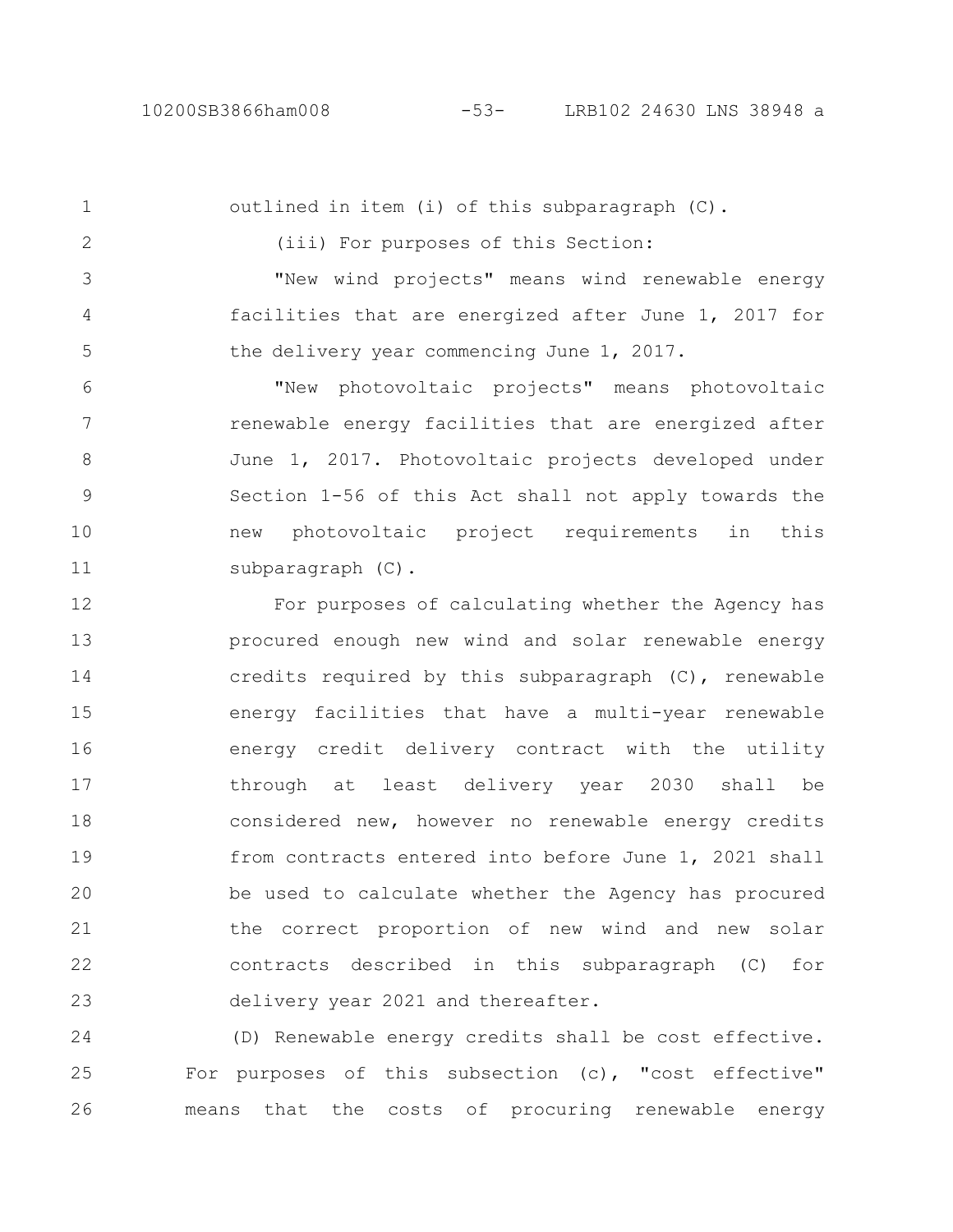10200SB3866ham008 -54- LRB102 24630 LNS 38948 a

resources do not cause the limit stated in subparagraph (E) of this paragraph (1) to be exceeded and, for renewable energy credits procured through a competitive procurement event, do not exceed benchmarks based on market prices for like products in the region. For purposes of this subsection (c), "like products" means contracts for renewable energy credits from the same or substantially similar technology, same or substantially similar vintage (new or existing), the same or substantially similar quantity, and the same or substantially similar contract length and structure. Benchmarks shall reflect development, financing, or related costs resulting from requirements imposed through other provisions of State law, including, but not limited to, requirements in subparagraphs (P) and (Q) of this paragraph (1) and the Renewable Energy Facilities Agricultural Impact Mitigation Act. Confidential benchmarks shall be developed by the procurement administrator, in consultation with the Commission staff, Agency staff, and the procurement monitor and shall be subject to Commission review and approval. If price benchmarks for like products in the region are not available, the procurement administrator shall establish price benchmarks based on publicly available data on regional technology costs and expected current and future regional energy prices. The benchmarks in this Section 1 2 3 4 5 6 7 8 9 10 11 12 13 14 15 16 17 18 19 20 21 22 23 24 25 26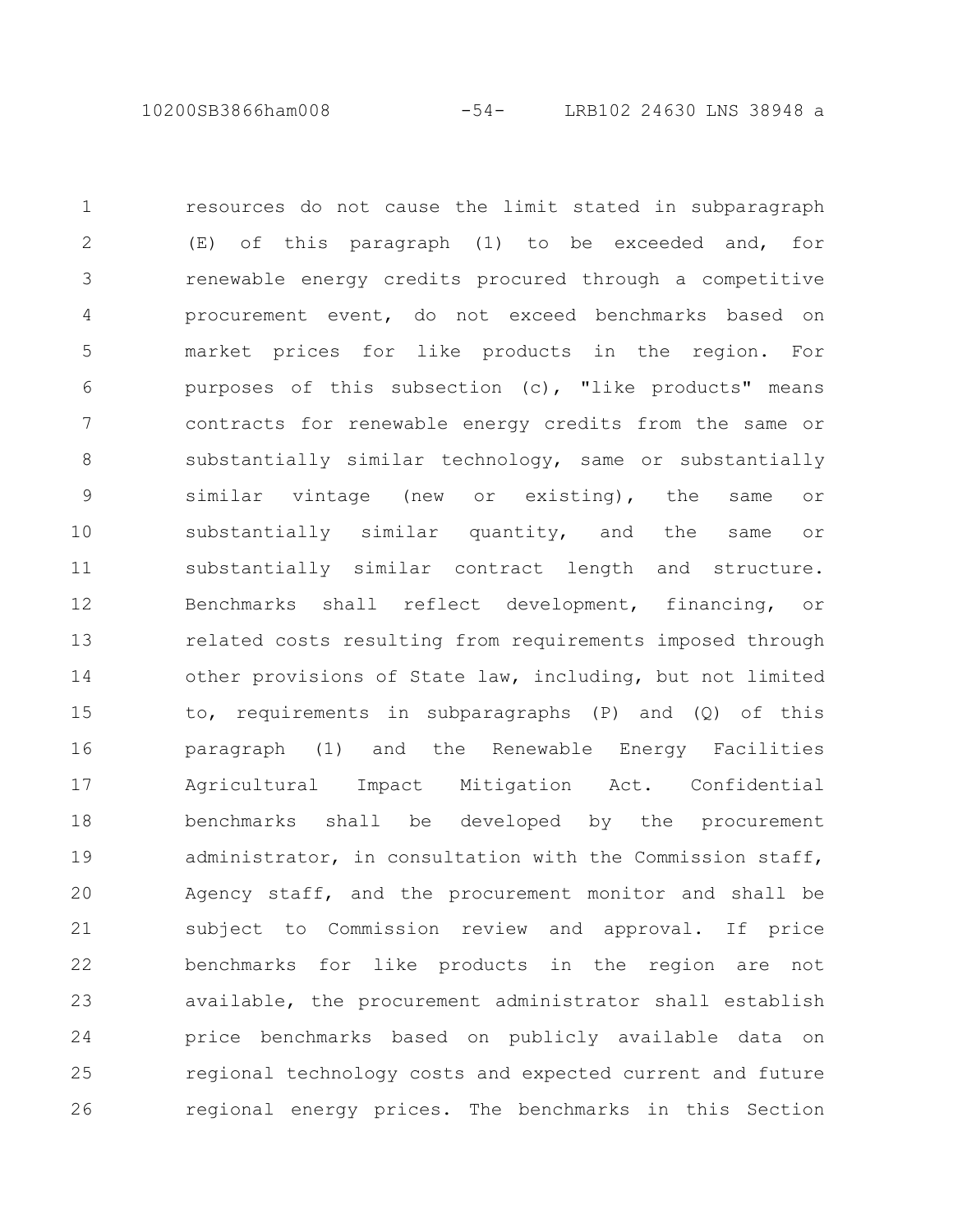shall not be used to curtail or otherwise reduce contractual obligations entered into by or through the Agency prior to June 1, 2017 (the effective date of Public Act 99-906). 1 2 3 4

(E) For purposes of this subsection (c), the required procurement of cost-effective renewable energy resources for a particular year commencing prior to June 1, 2017 shall be measured as a percentage of the actual amount of electricity (megawatt-hours) supplied by the electric utility to eligible retail customers in the delivery year ending immediately prior to the procurement, and, for delivery years commencing on and after June 1, 2017, the required procurement of cost-effective renewable energy resources for a particular year shall be measured as a percentage of the actual amount of electricity (megawatt-hours) delivered by the electric utility in the delivery year ending immediately prior to the procurement, to all retail customers in its service territory. For purposes of this subsection (c), the amount paid per kilowatthour means the total amount paid for electric service expressed on a per kilowatthour basis. For purposes of this subsection (c), the total amount paid for electric service includes without limitation amounts paid for supply, transmission, capacity, distribution, surcharges, and add-on taxes. 5 6 7 8 9 10 11 12 13 14 15 16 17 18 19 20 21 22 23 24 25

26

Notwithstanding the requirements of this subsection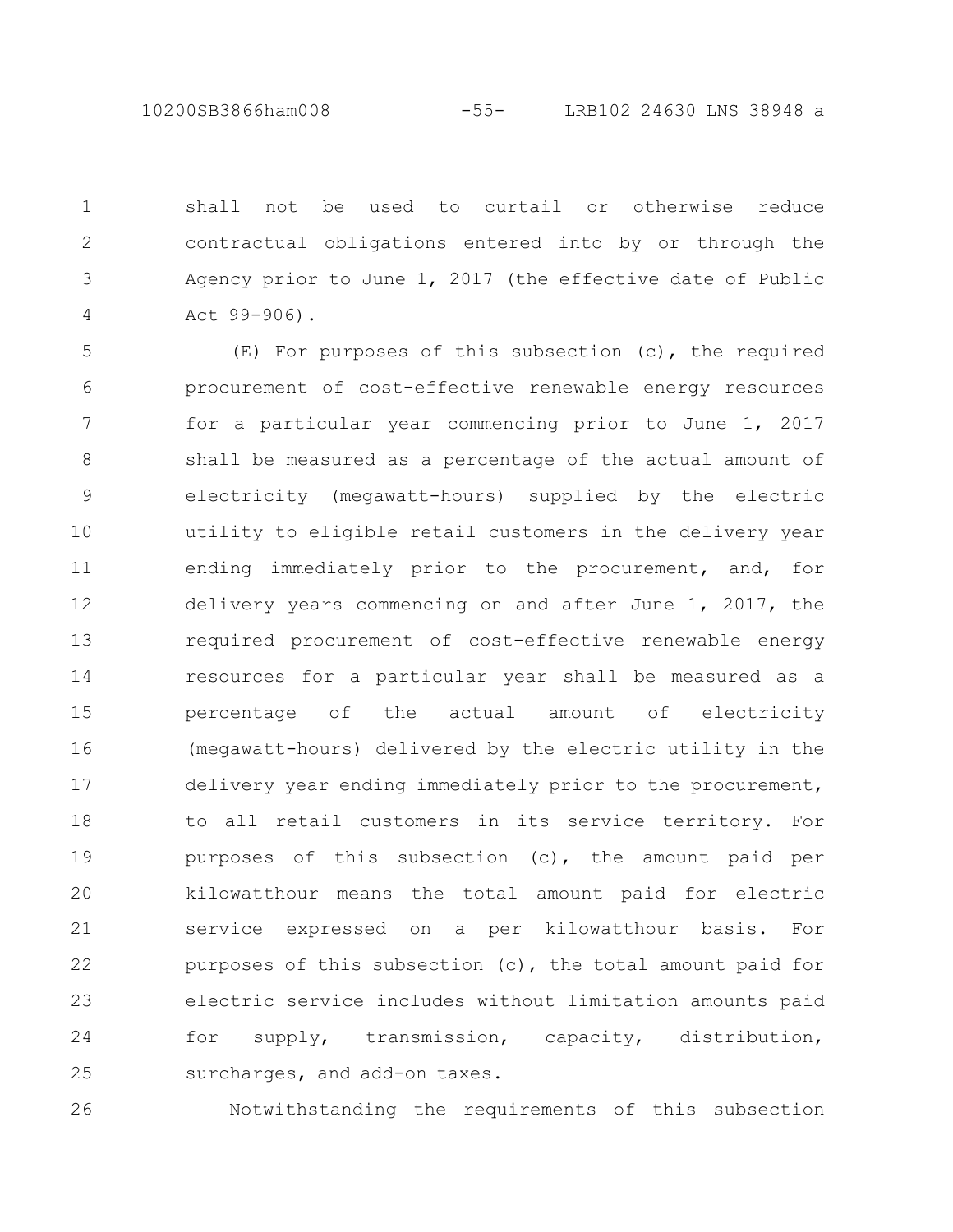10200SB3866ham008 -56- LRB102 24630 LNS 38948 a

(c), the total of renewable energy resources procured under the procurement plan for any single year shall be subject to the limitations of this subparagraph (E). Such procurement shall be reduced for all retail customers based on the amount necessary to limit the annual estimated average net increase due to the costs of these resources included in the amounts paid by eligible retail customers in connection with electric service to no more than 4.25% of the amount paid per kilowatthour by those customers during the year ending May 31, 2009. To arrive at a maximum dollar amount of renewable energy resources to be procured for the particular delivery year, the resulting per kilowatthour amount shall be applied to the actual amount of kilowatthours of electricity delivered, or applicable portion of such amount as specified in paragraph (1) of this subsection (c), as applicable, by the electric utility in the delivery year immediately prior to the procurement to all retail customers in its service territory. The calculations required by this subparagraph (E) shall be made only once for each delivery year at the time that the renewable energy resources are procured. Once the determination as to the amount of renewable energy resources to procure is made based on the calculations set forth in this subparagraph (E) and the contracts procuring those amounts are executed, no subsequent rate impact determinations shall be made and no 1 2 3 4 5 6 7 8 9 10 11 12 13 14 15 16 17 18 19 20 21 22 23 24 25 26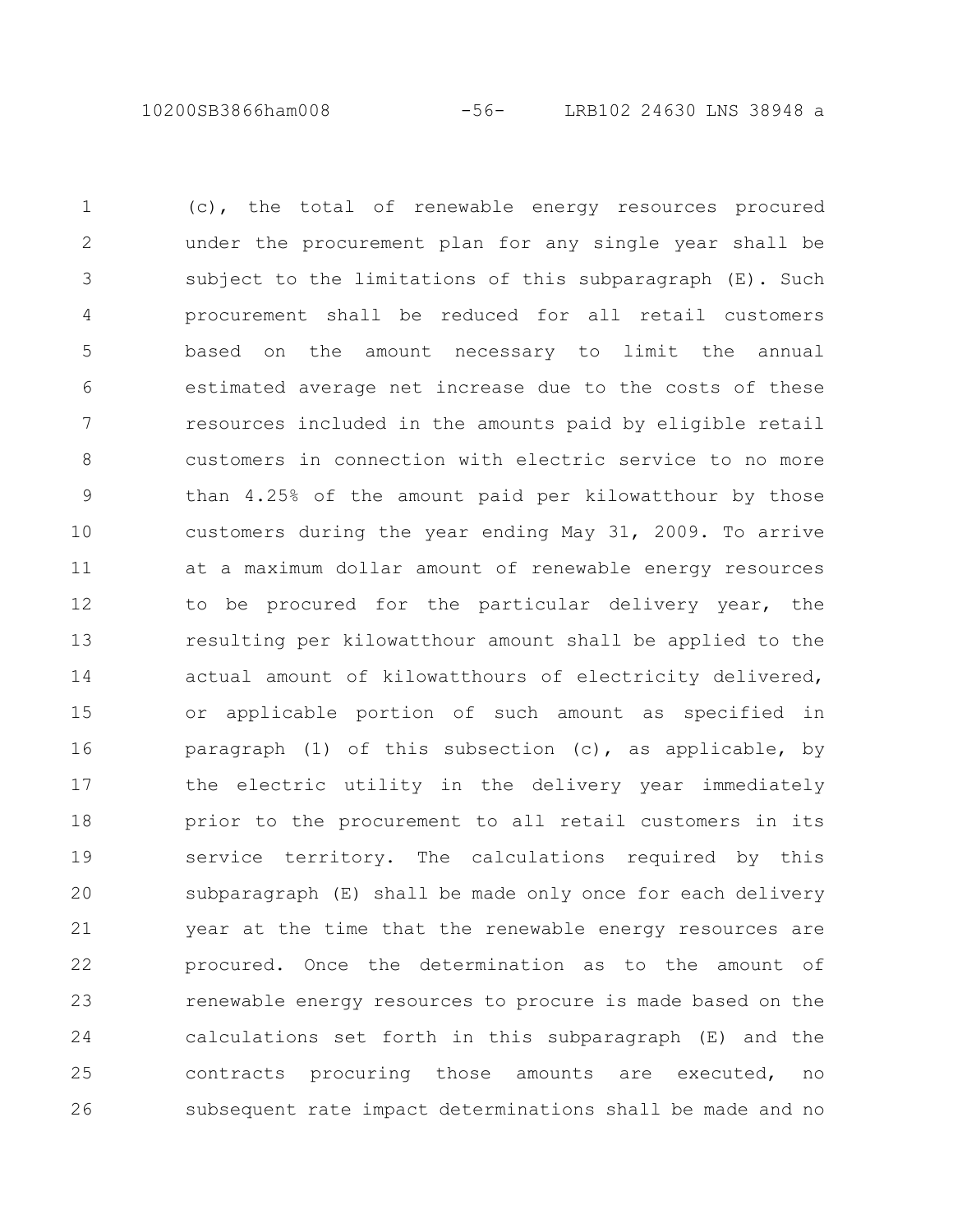10200SB3866ham008 -57- LRB102 24630 LNS 38948 a

adjustments to those contract amounts shall be allowed. All costs incurred under such contracts shall be fully recoverable by the electric utility as provided in this Section. 1 2 3 4

(F) If the limitation on the amount of renewable energy resources procured in subparagraph (E) of this paragraph (1) prevents the Agency from meeting all of the goals in this subsection (c), the Agency's long-term plan shall prioritize compliance with the requirements of this subsection (c) regarding renewable energy credits in the following order: 5 6 7 8 9 10 11

(i) renewable energy credits under existing contractual obligations as of June 1, 2021; 12 13

(i-5) funding for the Illinois Solar for All Program, as described in subparagraph (O) of this paragraph (1); 14 15 16

(ii) renewable energy credits necessary to comply with the new wind and new photovoltaic procurement requirements described in items (i) through (iii) of subparagraph (C) of this paragraph (1); and 17 18 19 20

(iii) renewable energy credits necessary to meet the remaining requirements of this subsection (c). 21 22

(G) The following provisions shall apply to the Agency's procurement of renewable energy credits under this subsection (c): 23 24 25

26

(i) Notwithstanding whether a long-term renewable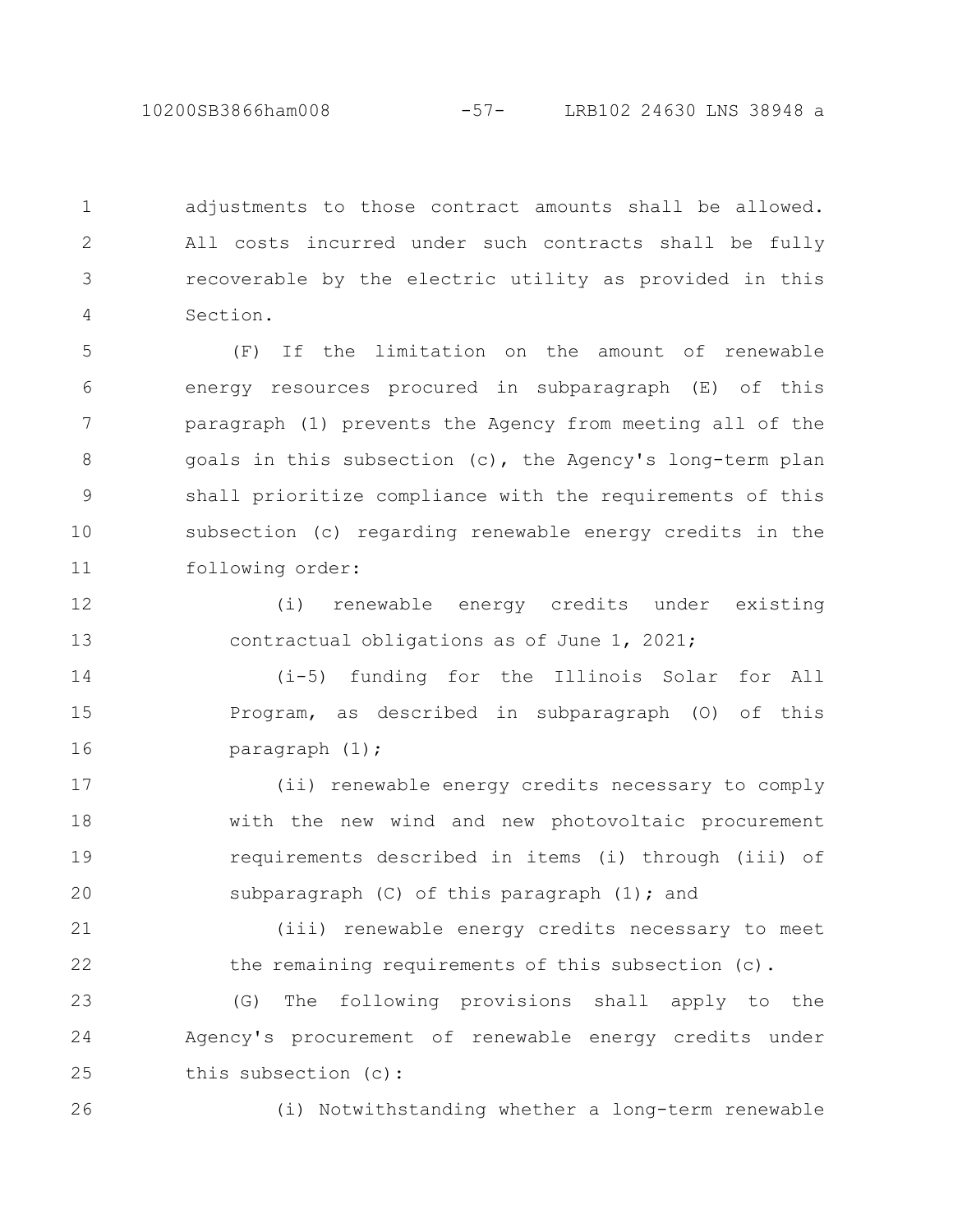10200SB3866ham008 -58- LRB102 24630 LNS 38948 a

resources procurement plan has been approved, the Agency shall conduct an initial forward procurement for renewable energy credits from new utility-scale wind projects within 160 days after June 1, 2017 (the effective date of Public Act 99-906). For the purposes of this initial forward procurement, the Agency shall solicit 15-year contracts for delivery of 1,000,000 renewable energy credits delivered annually from new utility-scale wind projects to begin delivery on June 1, 2019, if available, but not later than June 1, 2021, unless the project has delays in the establishment of an operating interconnection with the applicable transmission or distribution system as a result of the actions or inactions of the transmission or distribution provider, or other causes for force majeure as outlined in the procurement contract, in which case, not later than June 1, 2022. Payments to suppliers of renewable energy credits shall commence upon delivery. Renewable energy credits procured under this initial procurement shall be included in the Agency's long-term plan and shall apply to all renewable energy goals in this subsection (c). 1 2 3 4 5 6 7 8 9 10 11 12 13 14 15 16 17 18 19 20 21 22

(ii) Notwithstanding whether a long-term renewable resources procurement plan has been approved, the Agency shall conduct an initial forward procurement for renewable energy credits from new utility-scale 23 24 25 26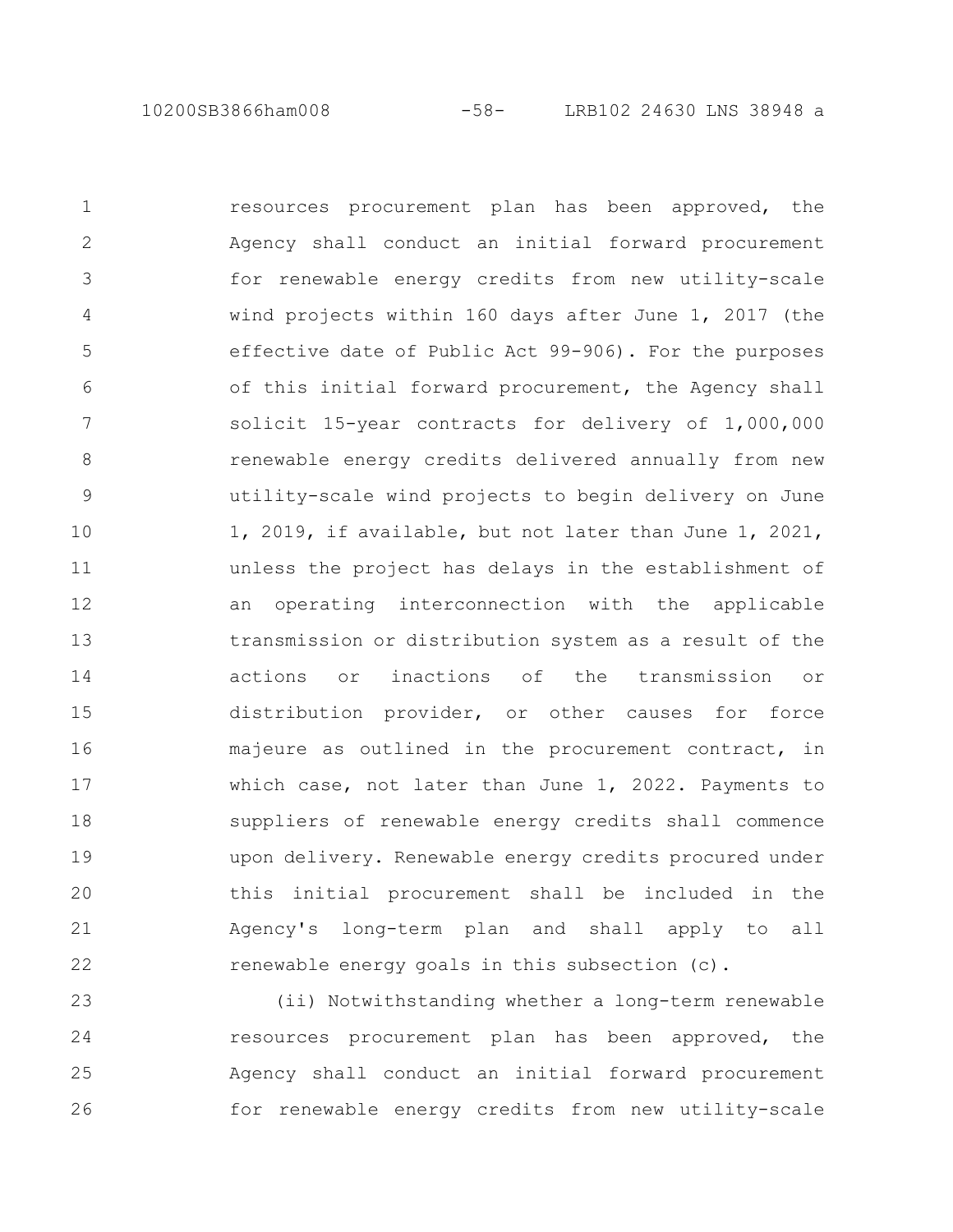10200SB3866ham008 -59- LRB102 24630 LNS 38948 a

solar projects and brownfield site photovoltaic projects within one year after June 1, 2017 (the effective date of Public Act 99-906). For the purposes of this initial forward procurement, the Agency shall solicit 15-year contracts for delivery of 1,000,000 renewable energy credits delivered annually from new utility-scale solar projects and brownfield site photovoltaic projects to begin delivery on June 1, 2019, if available, but not later than June 1, 2021, unless the project has delays in the establishment of an operating interconnection with the applicable transmission or distribution system as a result of the actions or inactions of the transmission or distribution provider, or other causes for force majeure as outlined in the procurement contract, in which case, not later than June 1, 2022. The Agency may structure this initial procurement in one or more discrete procurement events. Payments to suppliers of renewable energy credits shall commence upon delivery. Renewable energy credits procured under this initial procurement shall be included in the Agency's long-term plan and shall apply to all renewable energy goals in this subsection (c). 1 2 3 4 5 6 7 8 9 10 11 12 13 14 15 16 17 18 19 20 21 22 23

(iii) Notwithstanding whether the Commission has approved the periodic long-term renewable resources procurement plan revision described in Section 24 25 26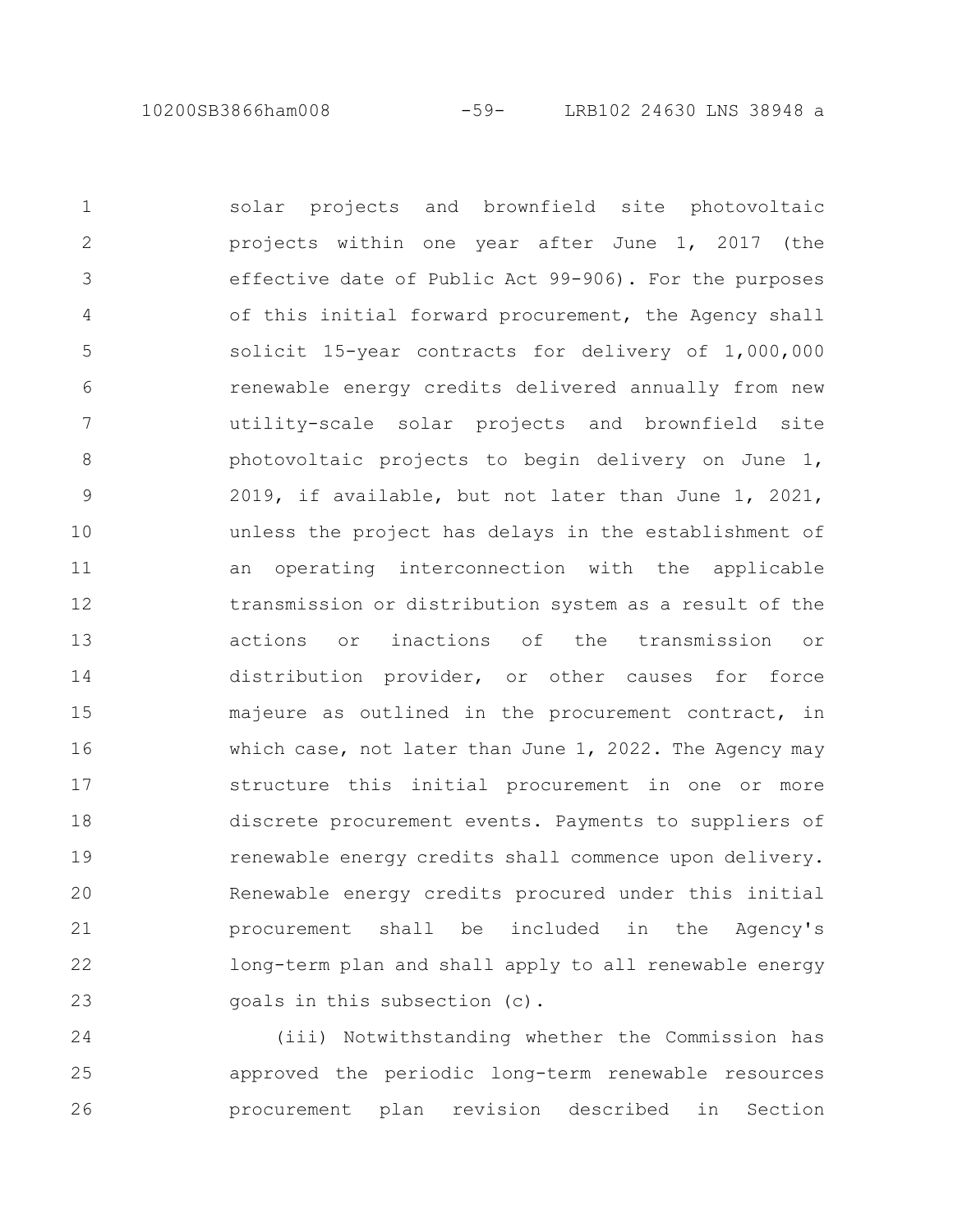10200SB3866ham008 -60- LRB102 24630 LNS 38948 a

16-111.5 of the Public Utilities Act, the Agency shall conduct at least one subsequent forward procurement for renewable energy credits from new utility-scale wind projects, new utility-scale solar projects, and new brownfield site photovoltaic projects within 240 days after the effective date of this amendatory Act of the 102nd General Assembly in quantities necessary to meet the requirements of subparagraph (C) of this paragraph (1) through the delivery year beginning June 1, 2021. 1 2 3 4 5 6 7 8 9 10

(iv) Notwithstanding whether the Commission has approved the periodic long-term renewable resources procurement plan revision described in Section 16-111.5 of the Public Utilities Act, the Agency shall open capacity for each category in the Adjustable Block program within 90 days after the effective date of this amendatory Act of the 102nd General Assembly manner: 11 12 13 14 15 16 17 18

(1) The Agency shall open the first block of annual capacity for the category described in item (i) of subparagraph (K) of this paragraph (1). The first block of annual capacity for item (i) shall be for at least 75 megawatts of total nameplate capacity. The price of the renewable energy credit for this block of capacity shall be 4% less than the price of the last open block in this category. 19 20 21 22 23 24 25 26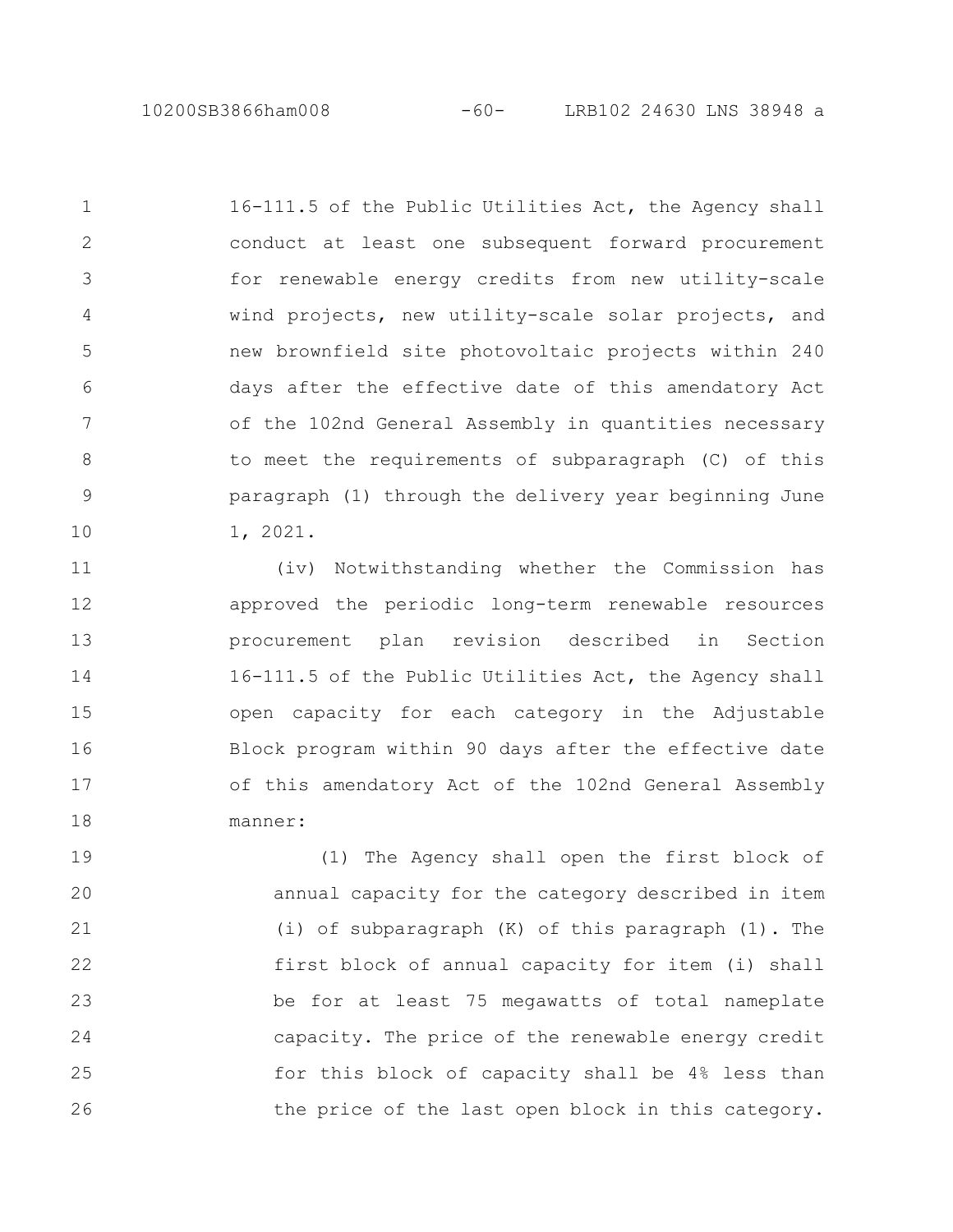Projects on a waitlist shall be awarded contracts first in the order in which they appear on the waitlist. Notwithstanding anything to the contrary, for those renewable energy credits that qualify and are procured under this subitem (1) of this item (iv), the renewable energy credit delivery contract value shall be paid in full, based on the estimated generation during the first 15 years of operation, by the contracting utilities at the time that the facility producing the renewable energy credits is interconnected at the distribution system level of the utility and verified as energized and in compliance by the Program Administrator. The electric utility shall receive and retire all renewable energy credits generated by the project for the first 15 years of operation. Renewable energy credits generated by the project thereafter shall not be transferred under the renewable energy credit delivery contract with the counterparty electric utility. 1 2 3 4 5 6 7 8 9 10 11 12 13 14 15 16 17 18 19 20

(2) The Agency shall open the first block of annual capacity for the category described in item (ii) of subparagraph (K) of this paragraph (1). The first block of annual capacity for item (ii) shall be for at least 75 megawatts of total nameplate capacity. 21 22 23 24 25 26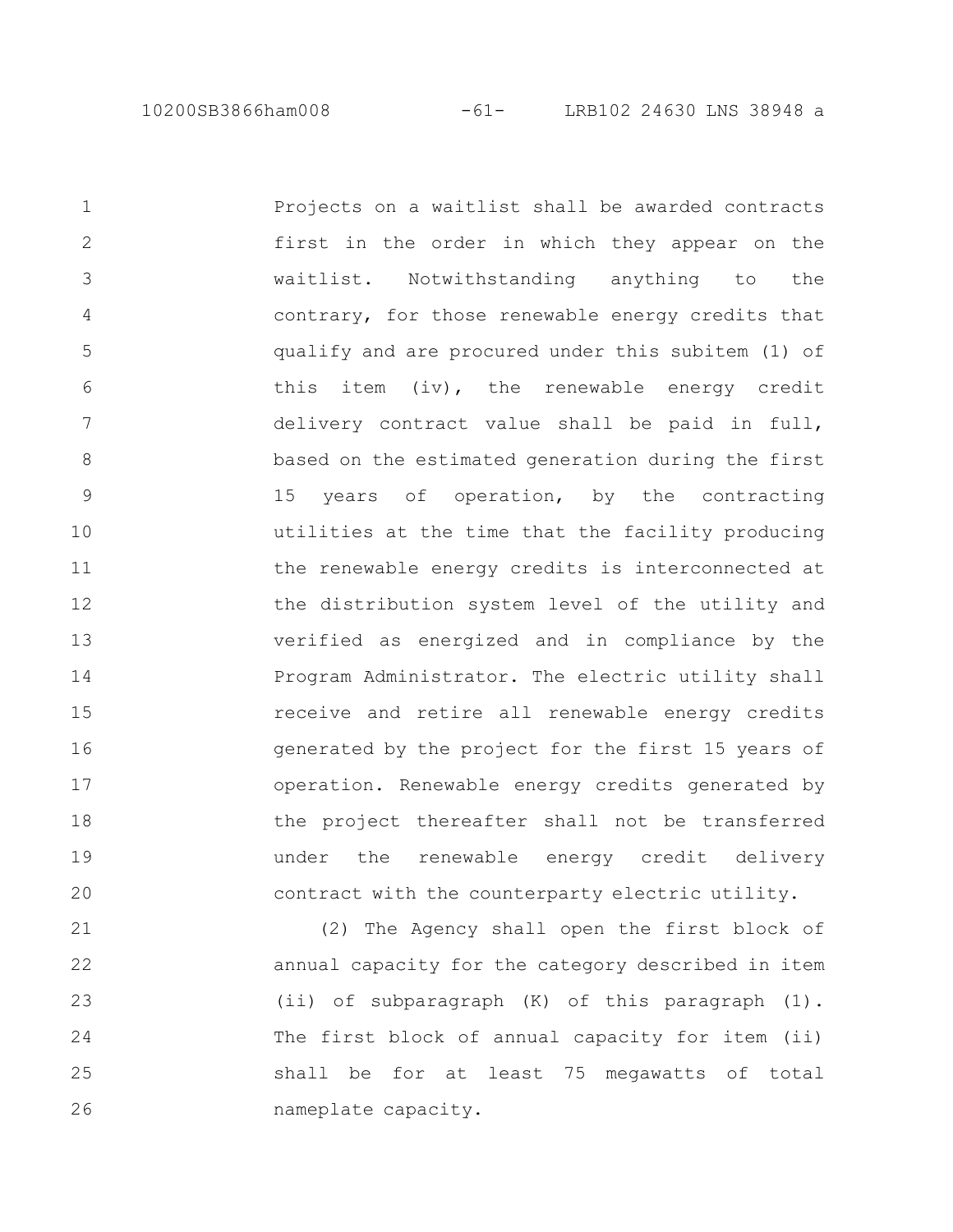10200SB3866ham008 -62- LRB102 24630 LNS 38948 a

(A) The price of the renewable energy credit for any project on a waitlist for this category before the opening of this block shall be 4% less than the price of the last open block in this category. Projects on the waitlist shall be awarded contracts first in the order in which they appear on the waitlist. Any projects that are less than or equal to 25 kilowatts in size on the waitlist for this capacity shall be moved to the waitlist for paragraph (1) of this item (iv). Notwithstanding anything to the contrary, projects that were on the waitlist prior to opening of this block shall not be required to be in compliance with the requirements of subparagraph (Q) of this paragraph (1) of this subsection (c). Notwithstanding anything to the contrary, for those renewable energy credits procured from projects that were on the waitlist for this category before the opening of this block 20% of the renewable energy credit delivery contract value, based on the estimated generation during the first 15 years of operation, shall be paid by the contracting utilities at the time that the facility producing the renewable energy 1 2 3 4 5 6 7 8 9 10 11 12 13 14 15 16 17 18 19 20 21 22 23 24 25 26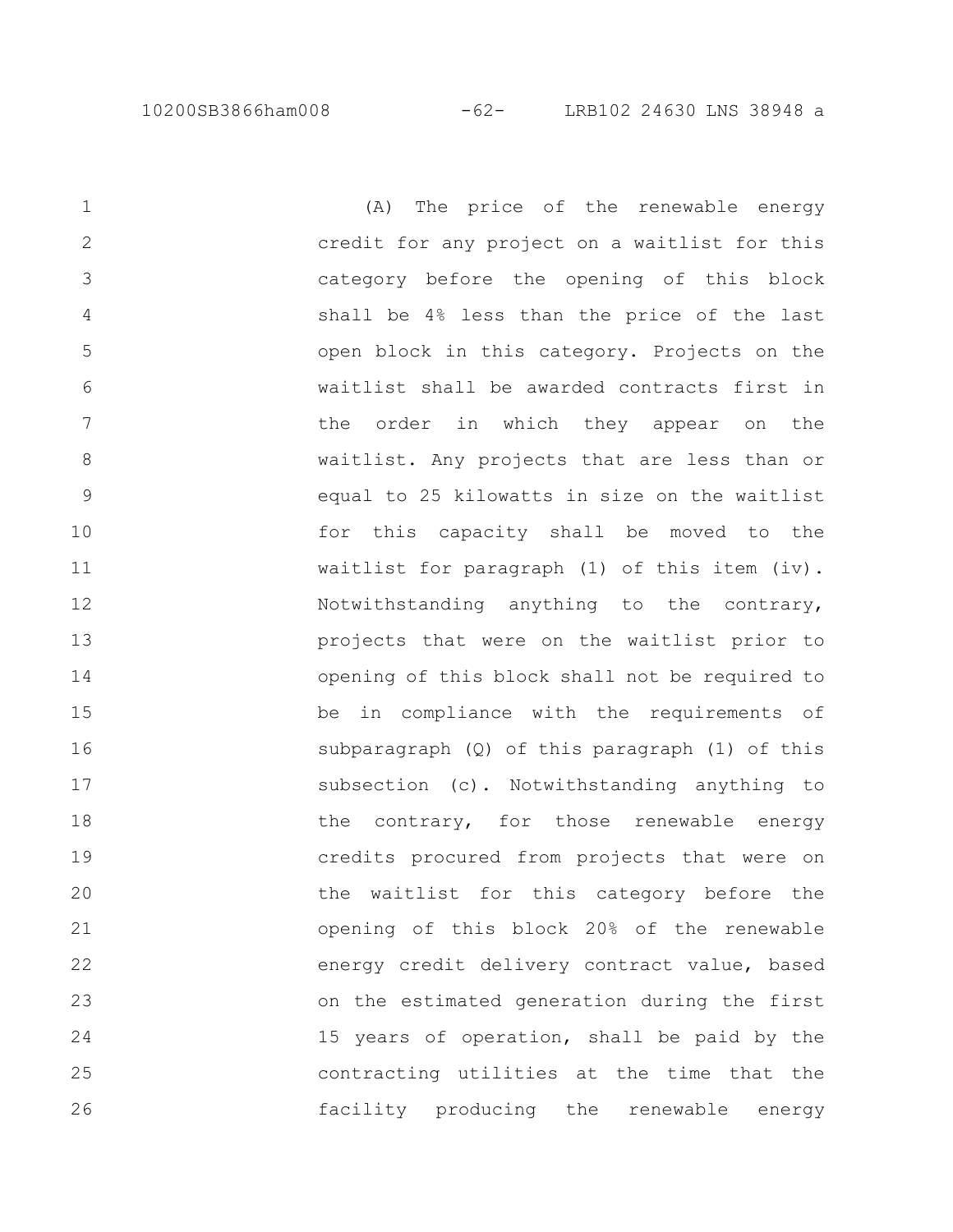10200SB3866ham008 -63- LRB102 24630 LNS 38948 a

2

3

4

5

6

7

8

9

10

11

12

credits is interconnected at the distribution system level of the utility and verified as energized by the Program Administrator. The remaining portion shall be paid ratably over the subsequent 4-year period. The electric utility shall receive and retire all renewable energy credits generated by the project during the first 15 years of operation. Renewable energy credits generated by the project thereafter shall not be transferred under the renewable energy credit delivery contract with the counterparty electric utility. 1

(B) The price of renewable energy credits for any project not on the waitlist for this category before the opening of the block shall be determined and published by the Agency. Projects not on a waitlist as of the opening of this block shall be subject to the requirements of subparagraph (Q) of this paragraph (1), as applicable. Projects not on a waitlist as of the opening of this block shall be subject to the contract provisions outlined in item (iii) of subparagraph (L) of this paragraph (1). The Agency shall strive to publish updated prices and an updated renewable energy credit delivery contract as 13 14 15 16 17 18 19 20 21 22 23 24 25 26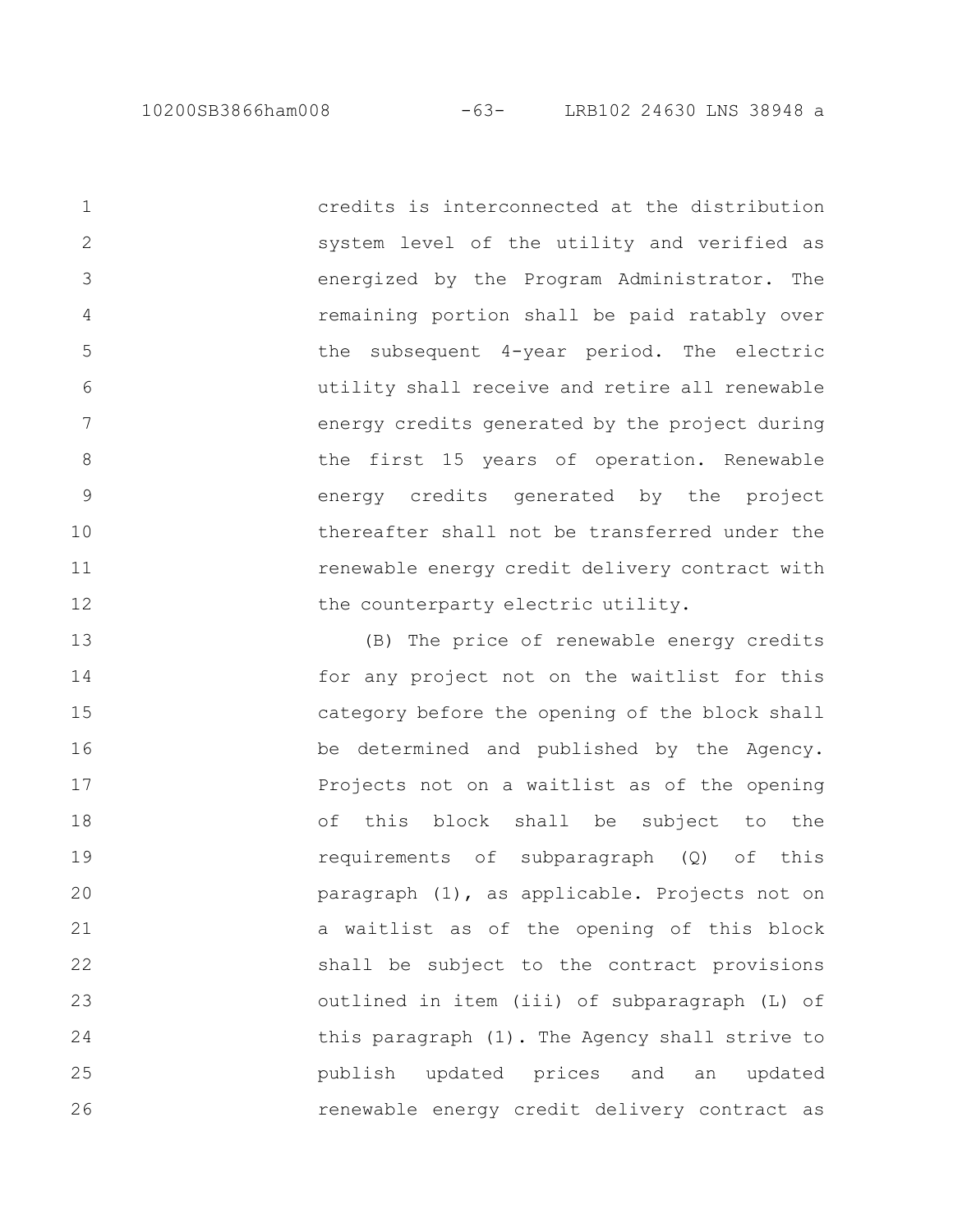1

quickly as possible.

(3) For opening the first 2 blocks of annual capacity for projects participating in item (iii) of subparagraph (K) of paragraph (1) of subsection (c), projects shall be selected exclusively from those projects on the ordinal waitlists of community renewable generation projects established by the Agency based on the status of those ordinal waitlists as of December 31, 2020, and only those projects previously determined to be eligible for the Agency's April 2019 community solar project selection process. 2 3 4 5 6 7 8 9 10 11 12

The first 2 blocks of annual capacity for item (iii) shall be for 250 megawatts of total nameplate capacity, with both blocks opening simultaneously under the schedule outlined in the paragraphs below. Projects shall be selected as follows: 13 14 15 16 17 18

(A) The geographic balance of selected projects shall follow the Group classification found in the Agency's Revised Long-Term Renewable Resources Procurement Plan, with 70% of capacity allocated to projects on the Group B waitlist and 30% of capacity allocated to projects on the Group A waitlist. 19 20 21 22 23 24 25

(B) Contract awards for waitlisted 26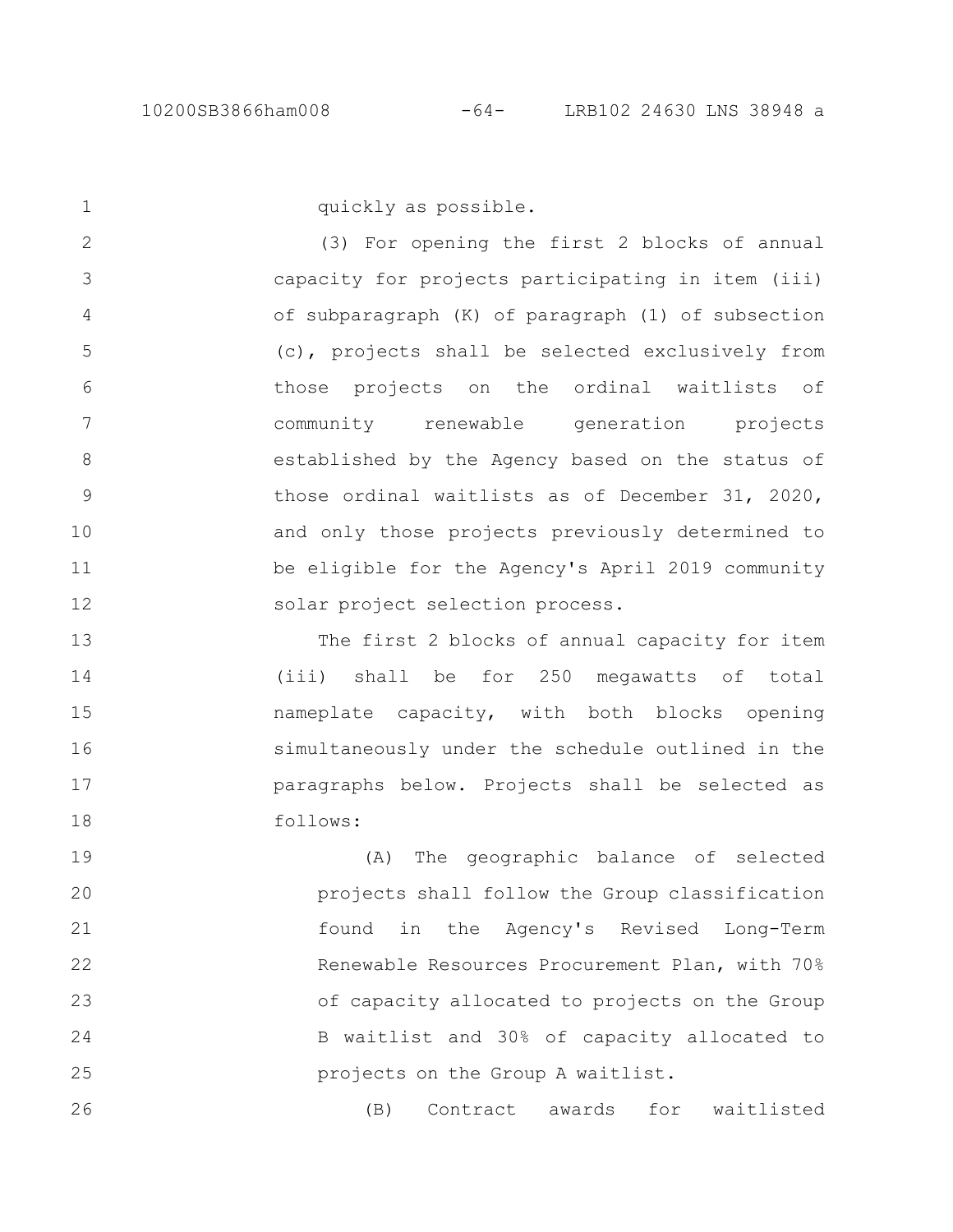projects shall be allocated proportionate to the total nameplate capacity amount across both ordinal waitlists associated with that applicant firm or its affiliates, subject to the following conditions. (i) Each applicant firm having a waitlisted project eligible for selection shall receive no less than 500 kilowatts in awarded capacity across all groups, and no approved vendor may receive more than 20% of each Group's waitlist allocation. (ii) Each applicant firm, upon receiving an award of program capacity proportionate to its waitlisted capacity, may then determine which waitlisted projects it chooses to be selected for a contract award up to that capacity amount. (iii) Assuming all other program requirements are met, applicant firms may adjust the nameplate capacity of applicant projects without losing waitlist eligibility, so long as no project is greater than 2,000 kilowatts in size. (iv) Assuming all other program requirements are met, applicant firms may adjust the expected production associated 1 2 3 4 5 6 7 8 9 10 11 12 13 14 15 16 17 18 19 20 21 22 23 24 25 26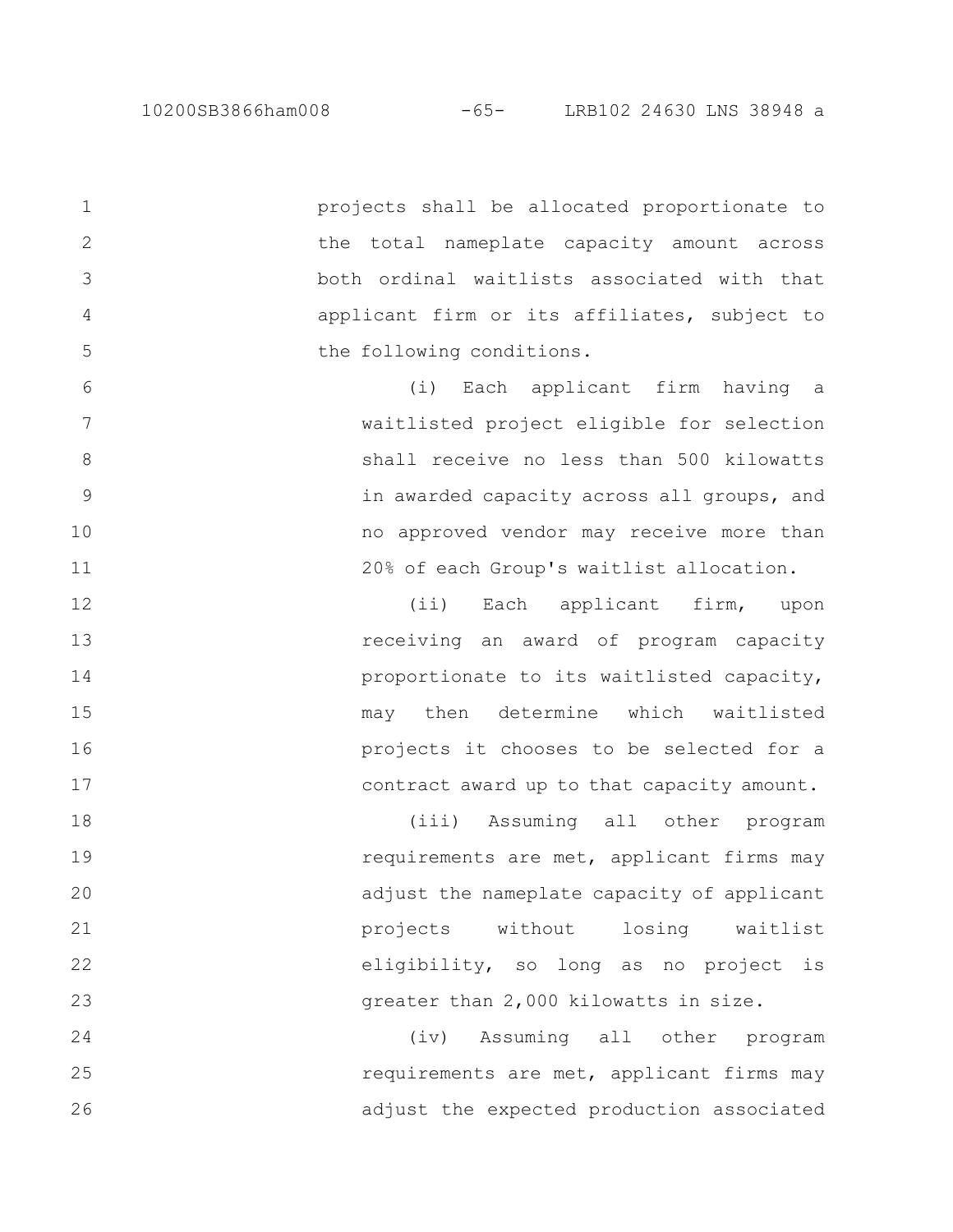with applicant projects, subject to verification by the Program Administrator. (C) After a review of affiliate information and the current ordinal waitlists, the Agency shall announce the nameplate capacity award amounts associated with applicant firms no later than 90 days after the effective date of this amendatory Act of the 102nd General Assembly. (D) Applicant firms shall submit their portfolio of projects used to satisfy those contract awards no less than 90 days after the Agency's announcement. The total nameplate capacity of all projects used to satisfy that portfolio shall be no greater than the Agency's nameplate capacity award amount associated with that applicant firm. An applicant firm may decline, in whole or in part, its nameplate capacity award without penalty, with such unmet capacity rolled over to the next block opening for project selection under item (iii) of subparagraph (K) of this subsection (c). Any projects not included in an applicant firm's portfolio may reapply without prejudice upon the next block reopening for project selection under item 1 2 3 4 5 6 7 8 9 10 11 12 13 14 15 16 17 18 19 20 21 22 23 24 25 26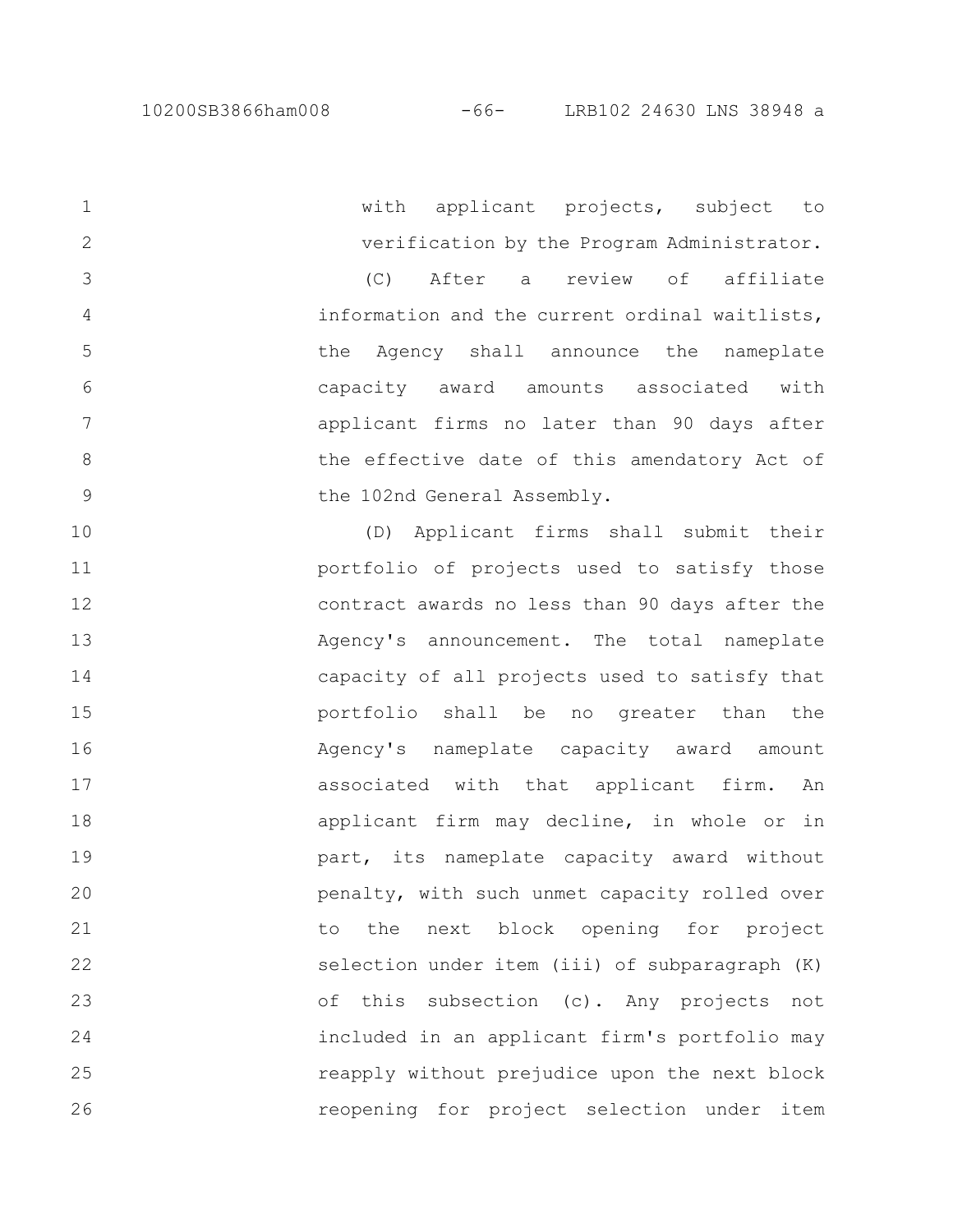26

(iii) of subparagraph (K) of this subsection  $(c)$ . 1 2

(E) The renewable energy credit delivery contract shall be subject to the contract and payment terms outlined in item (iv) of subparagraph (L) of this subsection (c). Contract instruments used for this subparagraph shall contain the following terms: 3 4 5 6 7 8 9

(i) Renewable energy credit prices shall be fixed, without further adjustment under any other provision of this Act or for any other reason, at 10% lower than prices applicable to the last open block for this category, inclusive of any adders available for achieving a minimum of 50% of subscribers to the project's nameplate capacity being residential or small commercial customers with subscriptions of below 25 kilowatts in size; 10 11 12 13 14 15 16 17 18 19 20

(ii) A requirement that a minimum of 50% of subscribers to the project's nameplate capacity be residential or small commercial customers with subscriptions of below 25 kilowatts in size; 21 22 23 24 25

(iii) Permission for the ability of a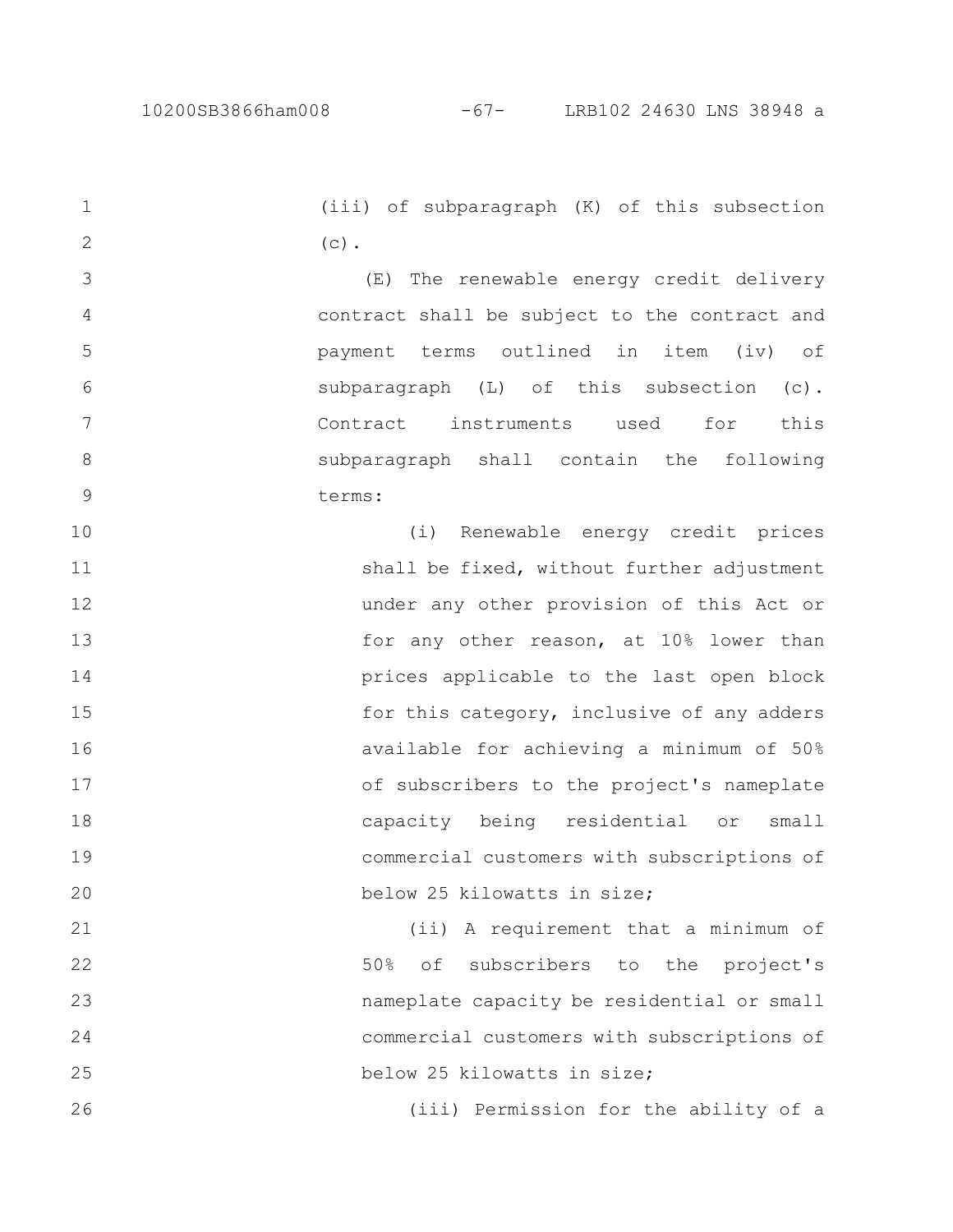10200SB3866ham008 -68- LRB102 24630 LNS 38948 a

contract holder to substitute projects with other waitlisted projects without penalty should a project receive a non-binding estimate of costs to construct the interconnection facilities and any required distribution upgrades associated with that project of greater than 30 cents per watt AC of that project's nameplate capacity. In developing the applicable contract instrument, the Agency may consider whether other circumstances outside of the control of the applicant firm should also warrant project substitution rights. 1 2 3 4 5 6 7 8 9 10 11 12 13 14

The Agency shall publish a finalized updated renewable energy credit delivery contract developed consistent with these terms and conditions no less than 30 days before applicant firms must submit their portfolio of projects pursuant to item (D). 15 16 17 18 19 20

(F) To be eligible for an award, the applicant firm shall certify that not less than prevailing wage, as determined pursuant to the Illinois Prevailing Wage Act, was or will be paid to employees who are engaged in construction activities associated with a 21 22 23 24 25 26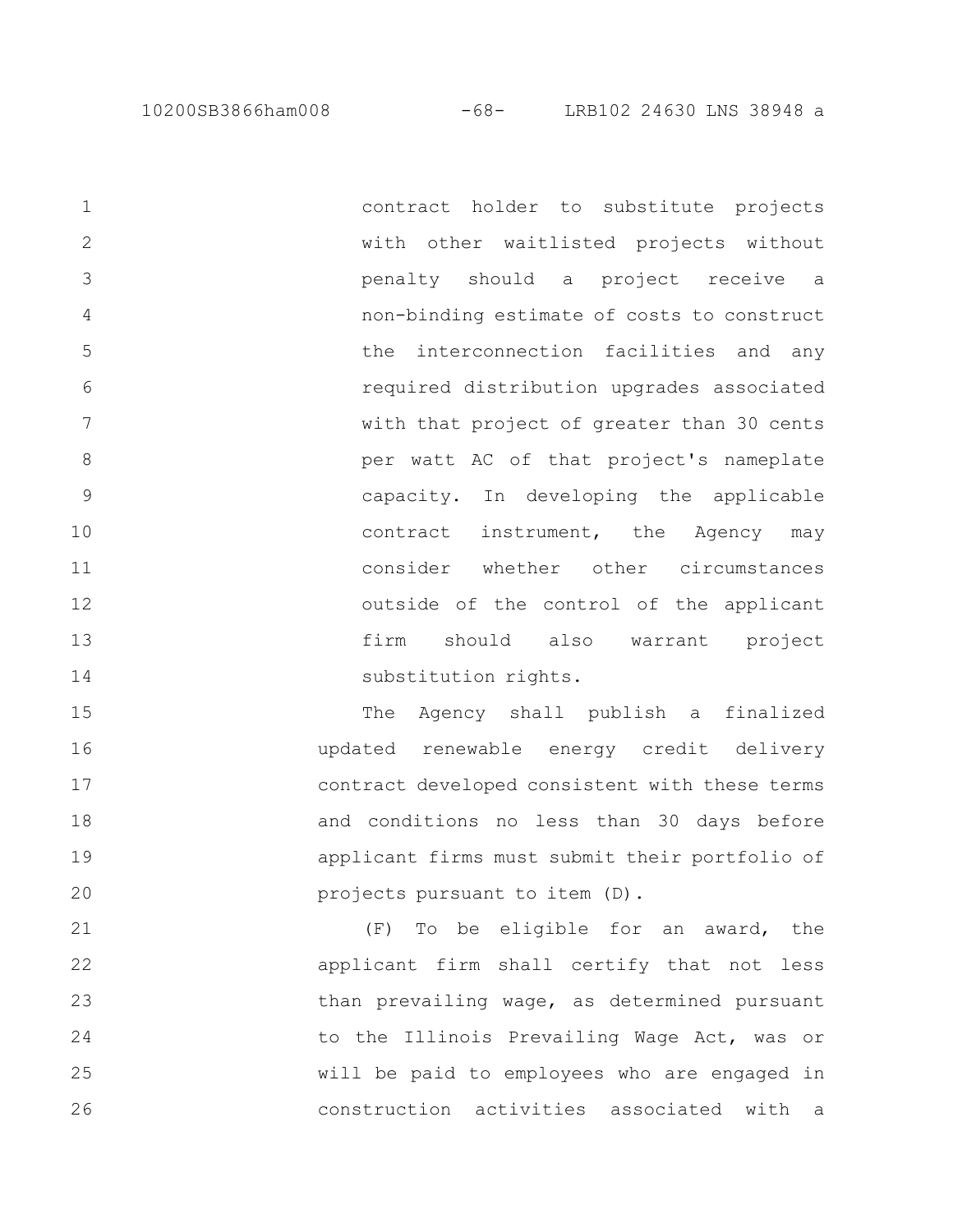1

selected project.

(4) The Agency shall open the first block of annual capacity for the category described in item (iv) of subparagraph (K) of this paragraph (1). The first block of annual capacity for item (iv) shall be for at least 50 megawatts of total nameplate capacity. Renewable energy credit prices shall be fixed, without further adjustment under any other provision of this Act or for any other reason, at the price in the last open block in the category described in item (ii) of subparagraph (K) of this paragraph (1). Pricing for future blocks of annual capacity for this category may be adjusted in the Agency's second revision to its Long-Term Renewable Resources Procurement Plan. Projects in this category shall be subject to the contract terms outlined in item (iv) of subparagraph (L) of this paragraph (1). 2 3 4 5 6 7 8 9 10 11 12 13 14 15 16 17 18

(5) The Agency shall open the equivalent of 2 years of annual capacity for the category described in item (v) of subparagraph (K) of this paragraph (1). The first block of annual capacity for item (v) shall be for at least 10 megawatts of total nameplate capacity. Notwithstanding the provisions of item (v) of subparagraph (K) of this paragraph (1), for the purpose of this initial 19 20 21 22 23 24 25 26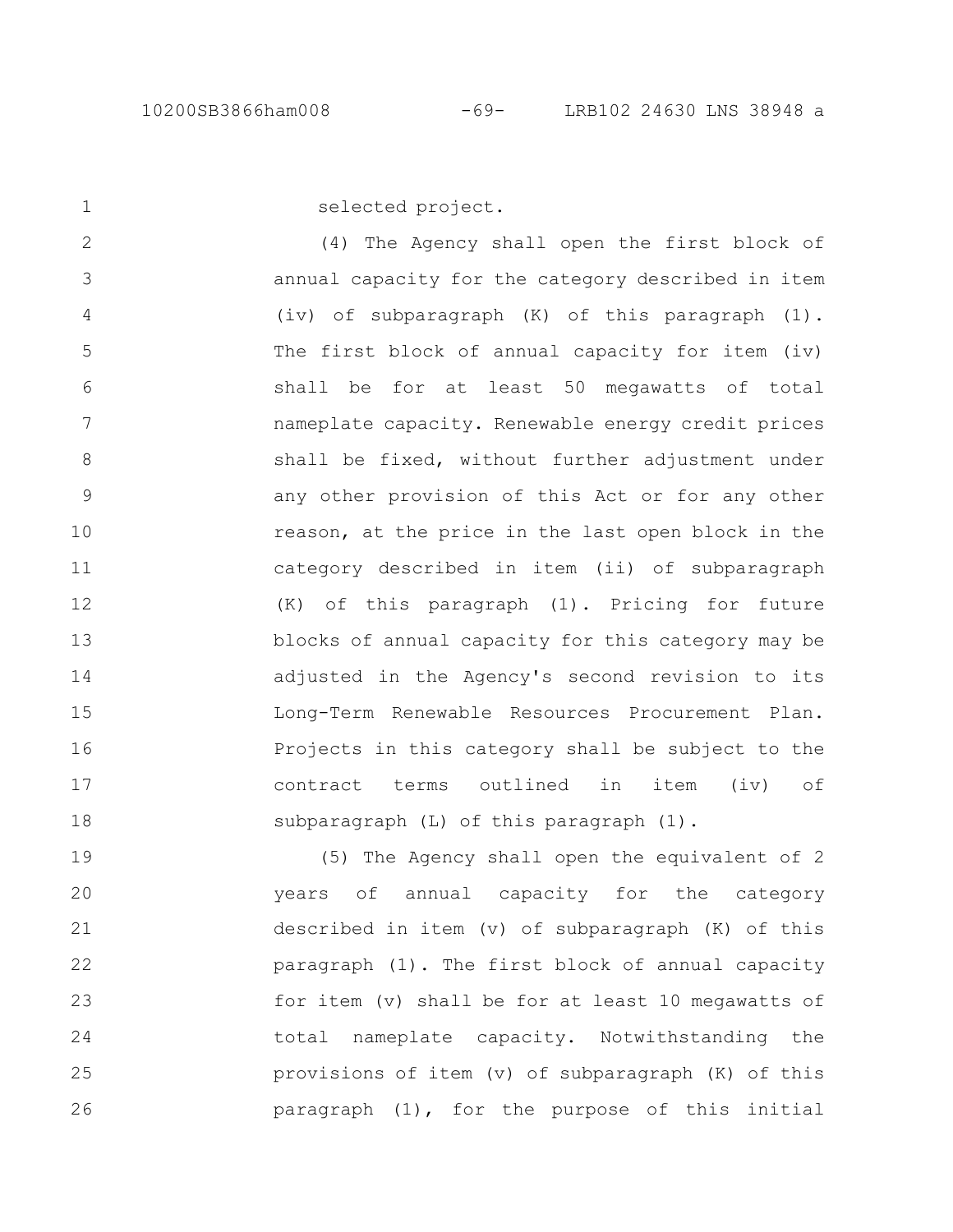10200SB3866ham008 -70- LRB102 24630 LNS 38948 a

block, the agency shall accept new project applications intended to increase the diversity of areas hosting community solar projects, the business models of projects, and the size of projects, as described by the Agency in its long-term renewable resources procurement plan that is approved as of the effective date of this amendatory Act of the 102nd General Assembly. Projects in this category shall be subject to the contract terms outlined in item (iii) of subsection (L) of this paragraph (1). 1 2 3 4 5 6 7 8 9 10 11

(6) The Agency shall open the first blocks of annual capacity for the category described in item (vi) of subparagraph (K) of this paragraph (1), with allocations of capacity within the block generally matching the historical share of block capacity allocated between the category described in items (i) and (ii) of subparagraph (K) of this paragraph (1). The first two blocks of annual capacity for item (vi) shall be for at least 75 megawatts of total nameplate capacity. The price of renewable energy credits for the blocks of capacity shall be 4% less than the price of the last open blocks in the categories described in items (i) and (ii) of subparagraph (K) of this paragraph (1). Pricing for future blocks of annual 12 13 14 15 16 17 18 19 20 21 22 23 24 25 26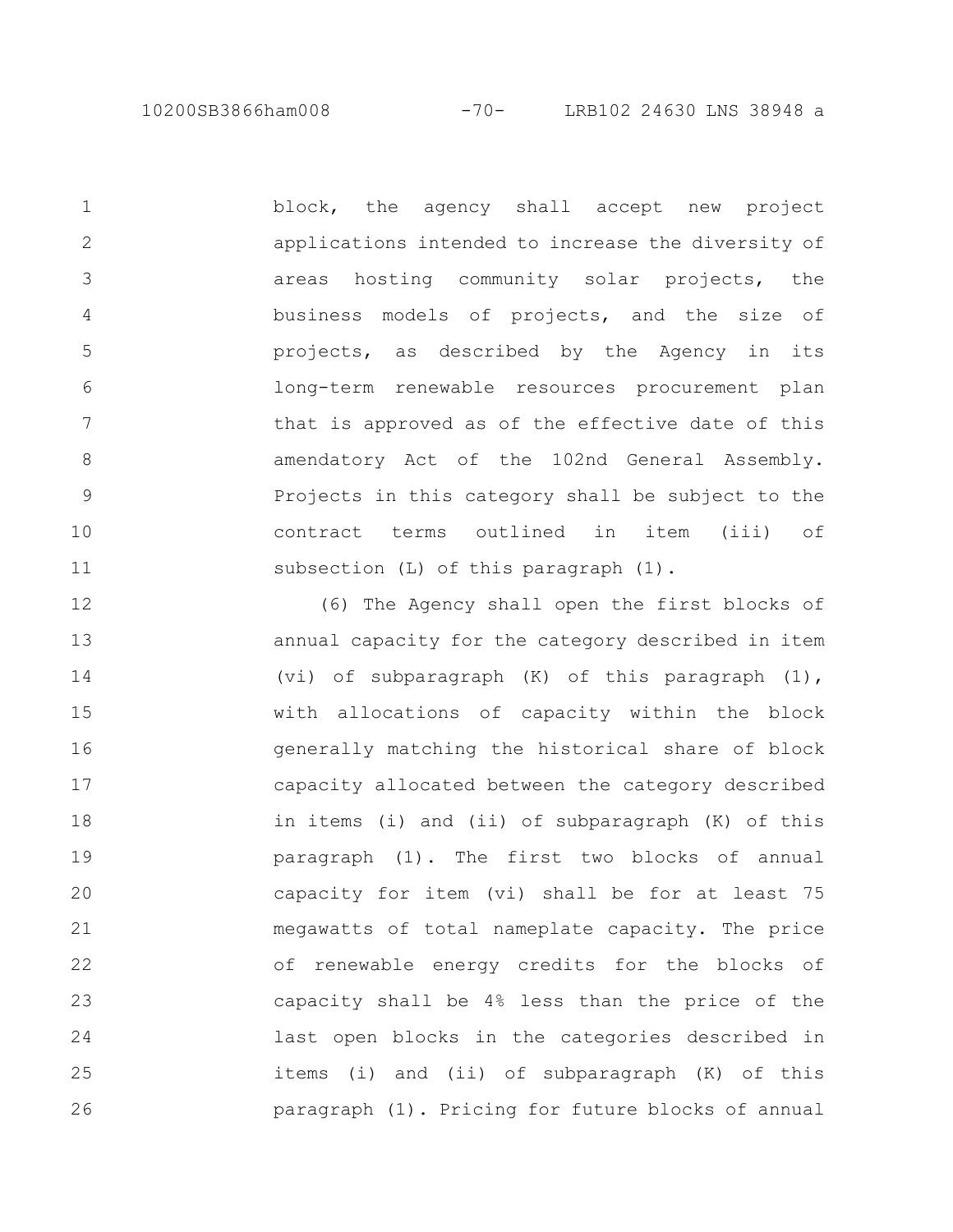capacity for this category may be adjusted in the Agency's second revision to its Long-Term Renewable Resources Procurement Plan. Projects in this category shall be subject to the applicable contract terms outlined in items (ii) and (iii) of subparagraph (L) of this paragraph (1). 1 2 3 4 5 6

(v) Upon the effective date of this amendatory Act of the 102nd General Assembly, for all competitive procurements and any procurements of renewable energy credit from new utility-scale wind and new utility-scale photovoltaic projects, the Agency shall procure indexed renewable energy credits and direct respondents to offer a strike price. 7 8 9 10 11 12 13

(1) The purchase price of the indexed renewable energy credit payment shall be calculated for each settlement period. That payment, for any settlement period, shall be equal to the difference resulting from subtracting the strike price from the index price for that settlement period. If this difference results in a negative number, the indexed REC counterparty shall owe the seller the absolute value multiplied by the quantity of energy produced in the relevant settlement period. If this difference results in a positive number, the seller shall owe the indexed REC counterparty this amount multiplied by the 14 15 16 17 18 19 20 21 22 23 24 25 26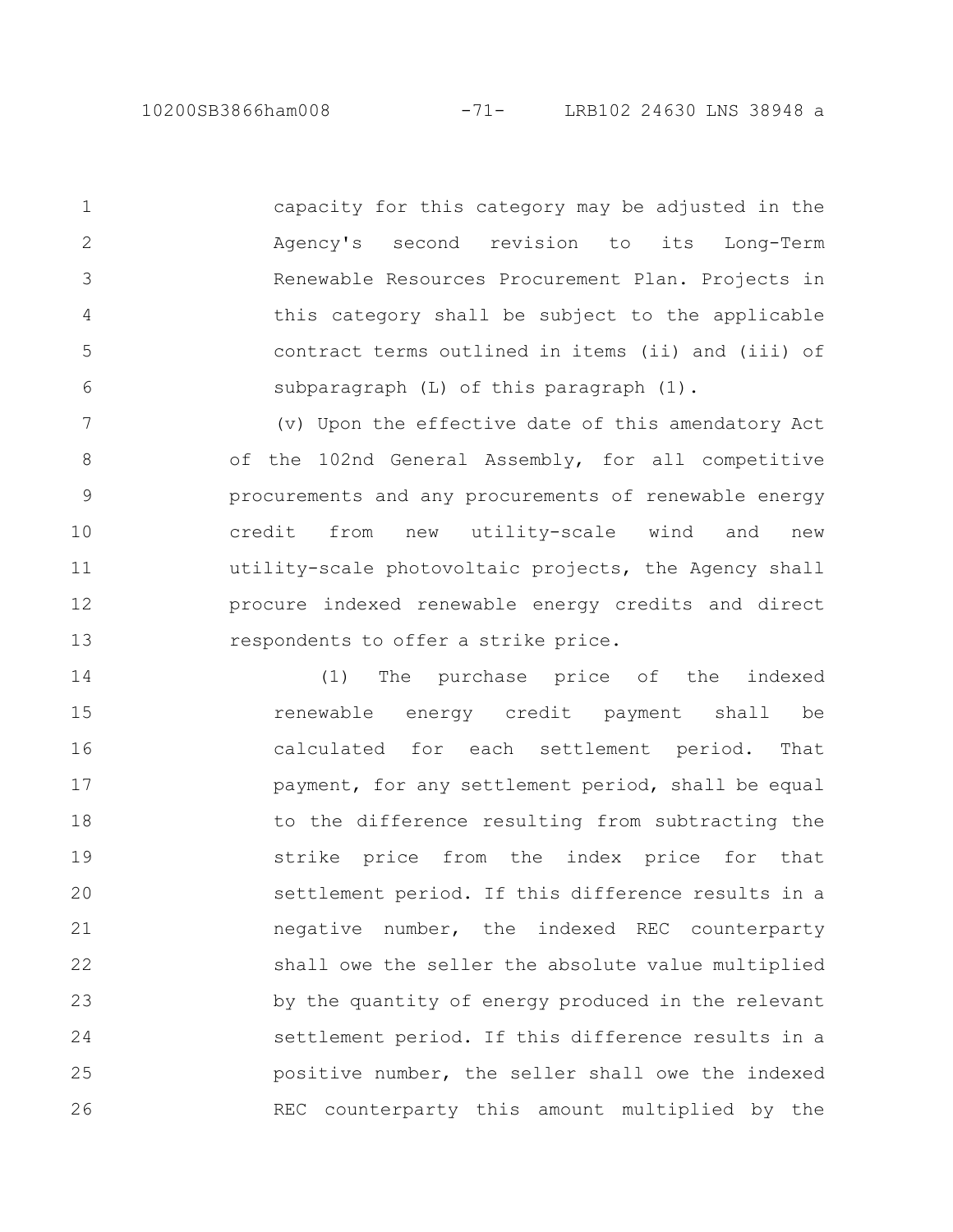1

2

quantity of energy produced in the relevant settlement period.

(2) Parties shall cash settle every month, summing up all settlements (both positive and negative, if applicable) for the prior month. 3 4 5

(3) To ensure funding in the annual budget established under subparagraph (E) for indexed renewable energy credit procurements for each year of the term of such contracts, which must have a minimum tenure of 20 calendar years, the procurement administrator, Agency, Commission staff, and procurement monitor shall quantify the annual cost of the contract by utilizing an industry-standard, third-party forward price curve for energy at the appropriate hub or load zone, including the estimated magnitude and timing of the price effects related to federal carbon controls. Each forward price curve shall contain a specific value of the forecasted market price of electricity for each annual delivery year of the contract. For procurement planning purposes, the impact on the annual budget for the cost of indexed renewable energy credits for each delivery year shall be determined as the expected annual contract expenditure for that year, equaling the difference between (i) the sum across all relevant 6 7 8 9 10 11 12 13 14 15 16 17 18 19 20 21 22 23 24 25 26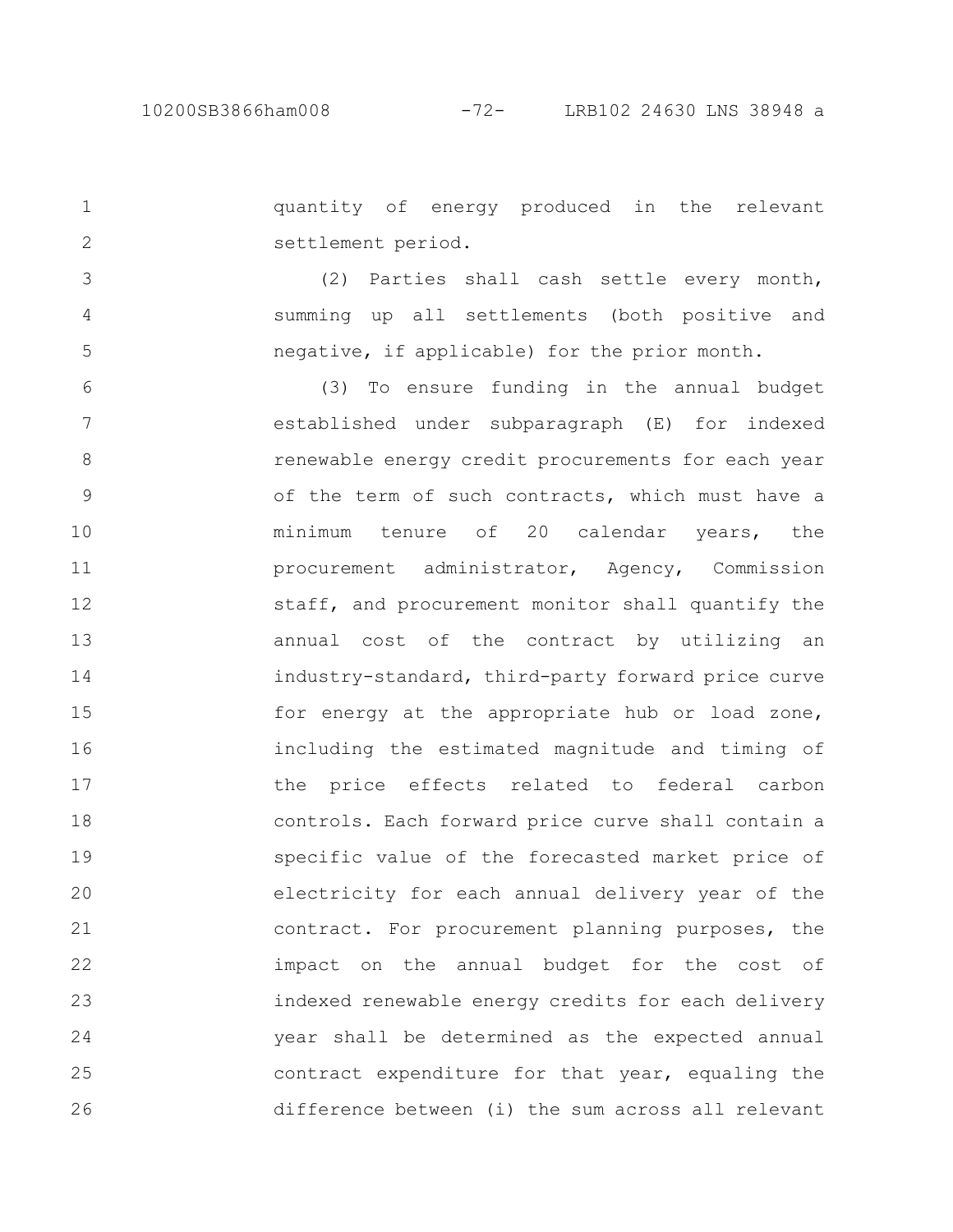contracts of the applicable strike price multiplied by contract quantity and (ii) the sum across all relevant contracts of the forward price curve for the applicable load zone for that year multiplied by contract quantity. The contracting utility shall not assume an obligation in excess of the estimated annual cost of the contracts for indexed renewable energy credits. Forward curves shall be revised on an annual basis as updated forward price curves are released and filed with the Commission in the proceeding approving the Agency's most recent long-term renewable resources procurement plan. If the expected contract spend is higher or lower than the total quantity of contracts multiplied by the forward price curve value for that year, the forward price curve shall be updated by the procurement administrator, in consultation with the Agency, Commission staff, and procurement monitors, using then-currently available price forecast data and additional budget dollars shall be obligated or reobligated as appropriate. 1 2 3 4 5 6 7 8 9 10 11 12 13 14 15 16 17 18 19 20 21 22

(4) To ensure that indexed renewable energy credit prices remain predictable and affordable, the Agency may consider the institution of a price collar on REC prices paid under indexed renewable 23 24 25 26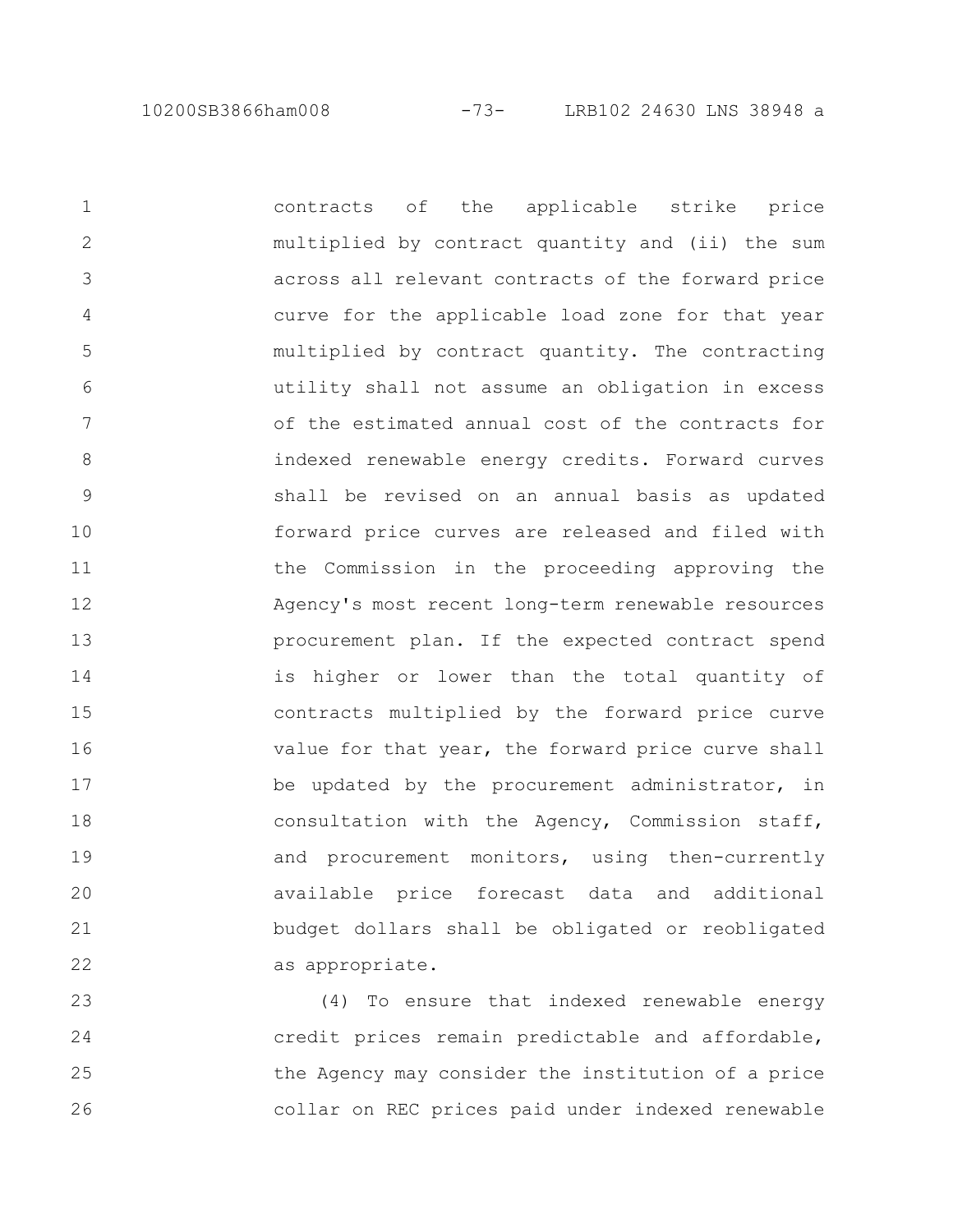energy credit procurements establishing floor and ceiling REC prices applicable to indexed REC contract prices. Any price collars applicable to indexed REC procurements shall be proposed by the Agency through its long-term renewable resources procurement plan. 1 2 3 4 5 6

(vi) All procurements under this subparagraph (G) shall comply with the geographic requirements in subparagraph (I) of this paragraph (1) and shall follow the procurement processes and procedures described in this Section and Section 16-111.5 of the Public Utilities Act to the extent practicable, and these processes and procedures may be expedited to accommodate the schedule established by this subparagraph (G). 7 8 9 10 11 12 13 14 15

(H) The procurement of renewable energy resources for a given delivery year shall be reduced as described in this subparagraph (H) if an alternative retail electric supplier meets the requirements described in this subparagraph (H). 16 17 18 19 20

(i) Within 45 days after June 1, 2017 (the effective date of Public Act 99-906), an alternative retail electric supplier or its successor shall submit an informational filing to the Illinois Commerce Commission certifying that, as of December 31, 2015, the alternative retail electric supplier owned one or 21 22 23 24 25 26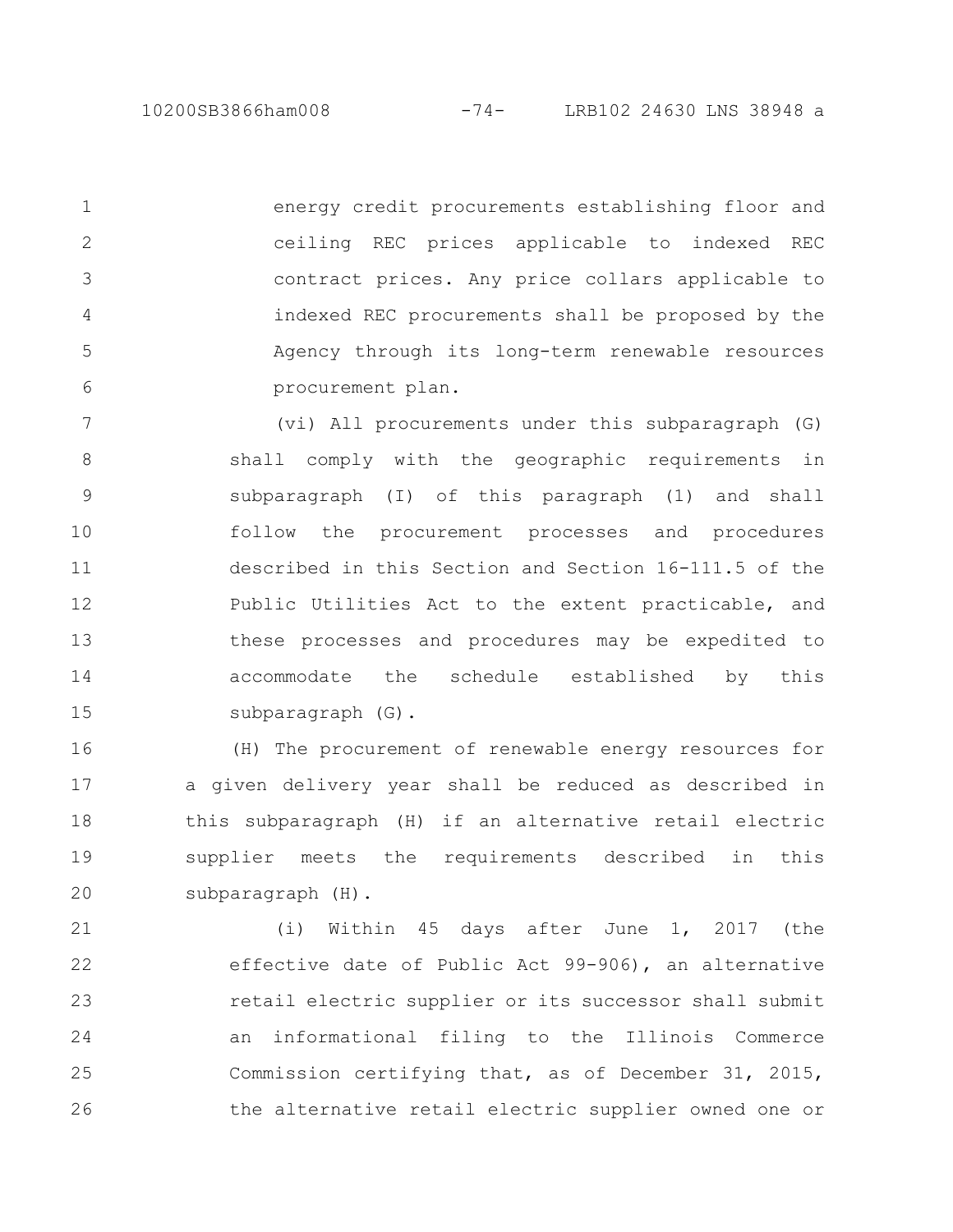more electric generating facilities that generates renewable energy resources as defined in Section 1-10 of this Act, provided that such facilities are not powered by wind or photovoltaics, and the facilities generate one renewable energy credit for each megawatthour of energy produced from the facility. 1 2 3 4 5 6

The informational filing shall identify each facility that was eligible to satisfy the alternative retail electric supplier's obligations under Section 16-115D of the Public Utilities Act as described in this item (i). 7 8 9 10 11

(ii) For a given delivery year, the alternative retail electric supplier may elect to supply its retail customers with renewable energy credits from the facility or facilities described in item (i) of this subparagraph (H) that continue to be owned by the alternative retail electric supplier. 12 13 14 15 16 17

(iii) The alternative retail electric supplier shall notify the Agency and the applicable utility, no later than February 28 of the year preceding the applicable delivery year or 15 days after June 1, 2017 (the effective date of Public Act 99-906), whichever is later, of its election under item (ii) of this subparagraph (H) to supply renewable energy credits to retail customers of the utility. Such election shall identify the amount of renewable energy credits to be 18 19 20 21 22 23 24 25 26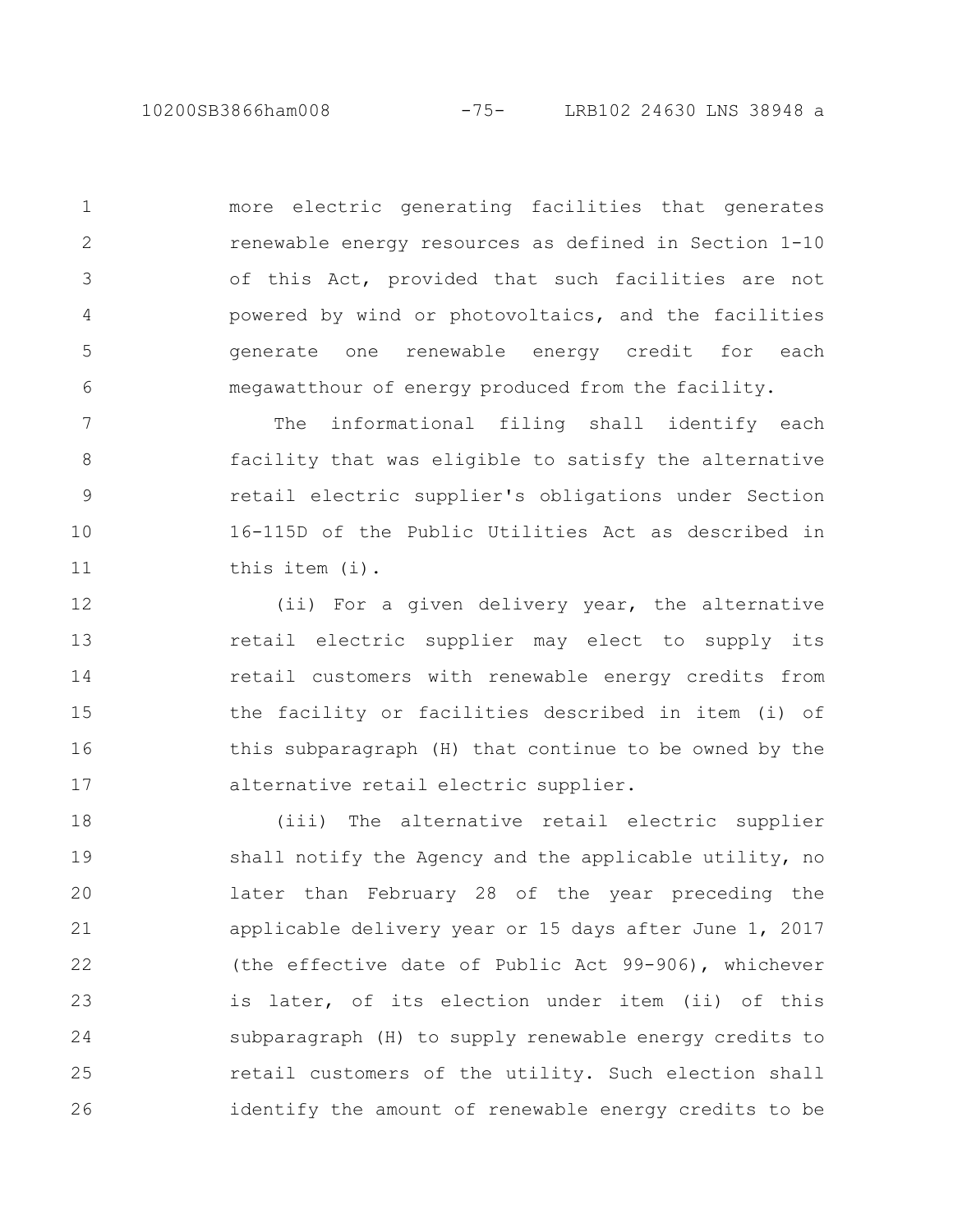10200SB3866ham008 -76- LRB102 24630 LNS 38948 a

supplied by the alternative retail electric supplier to the utility's retail customers and the source of the renewable energy credits identified in the informational filing as described in item (i) of this subparagraph (H), subject to the following limitations: 1 2 3 4 5 6

For the delivery year beginning June 1, 2018, the maximum amount of renewable energy credits to be supplied by an alternative retail electric supplier under this subparagraph (H) shall be 68% multiplied by 25% multiplied by 14.5% multiplied by the amount of metered electricity (megawatt-hours) delivered by the alternative retail electric supplier to Illinois retail customers during the delivery year ending May 31, 2016. 7 8 9 10 11 12 13 14 15 16

For delivery years beginning June 1, 2019 and each year thereafter, the maximum amount of renewable energy credits to be supplied by an alternative retail electric supplier under this subparagraph (H) shall be 68% multiplied by 50% multiplied by 16% multiplied by the amount of metered electricity (megawatt-hours) delivered by the alternative retail electric supplier to Illinois retail customers during the delivery year ending May 31, 2016, provided that the 16% value 17 18 19 20 21 22 23 24 25 26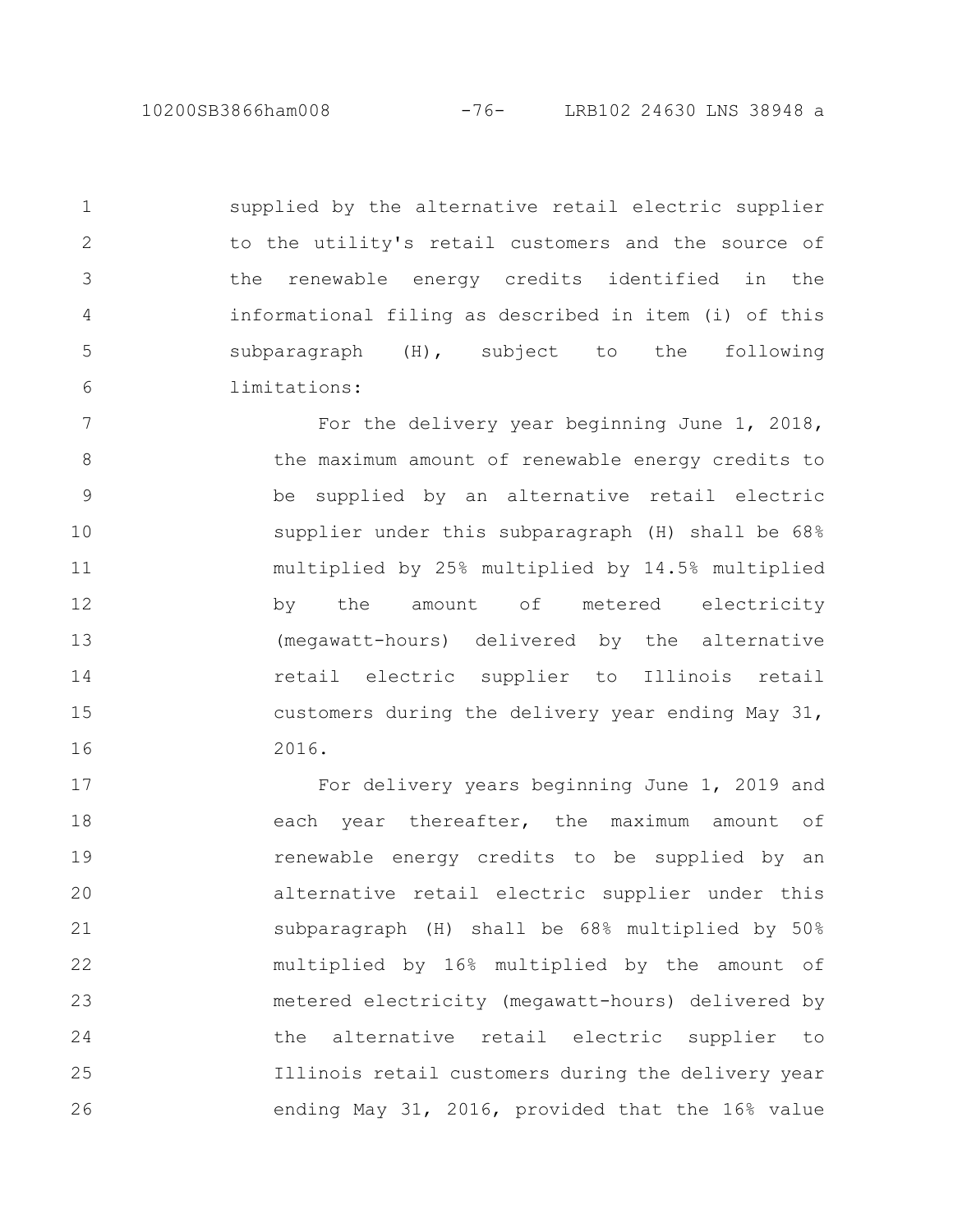1

2

3

4

shall increase by 1.5% each delivery year thereafter to 25% by the delivery year beginning June 1, 2025, and thereafter the 25% value shall apply to each delivery year.

For each delivery year, the total amount of renewable energy credits supplied by all alternative retail electric suppliers under this subparagraph (H) shall not exceed 9% of the Illinois target renewable energy credit quantity. The Illinois target renewable energy credit quantity for the delivery year beginning June 1, 2018 is 14.5% multiplied by the total amount of metered electricity (megawatt-hours) delivered in the delivery year immediately preceding that delivery year, provided that the 14.5% shall increase by 1.5% each delivery year thereafter to 25% by the delivery year beginning June 1, 2025, and thereafter the 25% value shall apply to each delivery year. 5 6 7 8 9 10 11 12 13 14 15 16 17

If the requirements set forth in items (i) through (iii) of this subparagraph (H) are met, the charges that would otherwise be applicable to the retail customers of the alternative retail electric supplier under paragraph (6) of this subsection (c) for the applicable delivery year shall be reduced by the ratio of the quantity of renewable energy credits supplied by the alternative retail electric supplier compared to that supplier's target renewable energy credit 18 19 20 21 22 23 24 25 26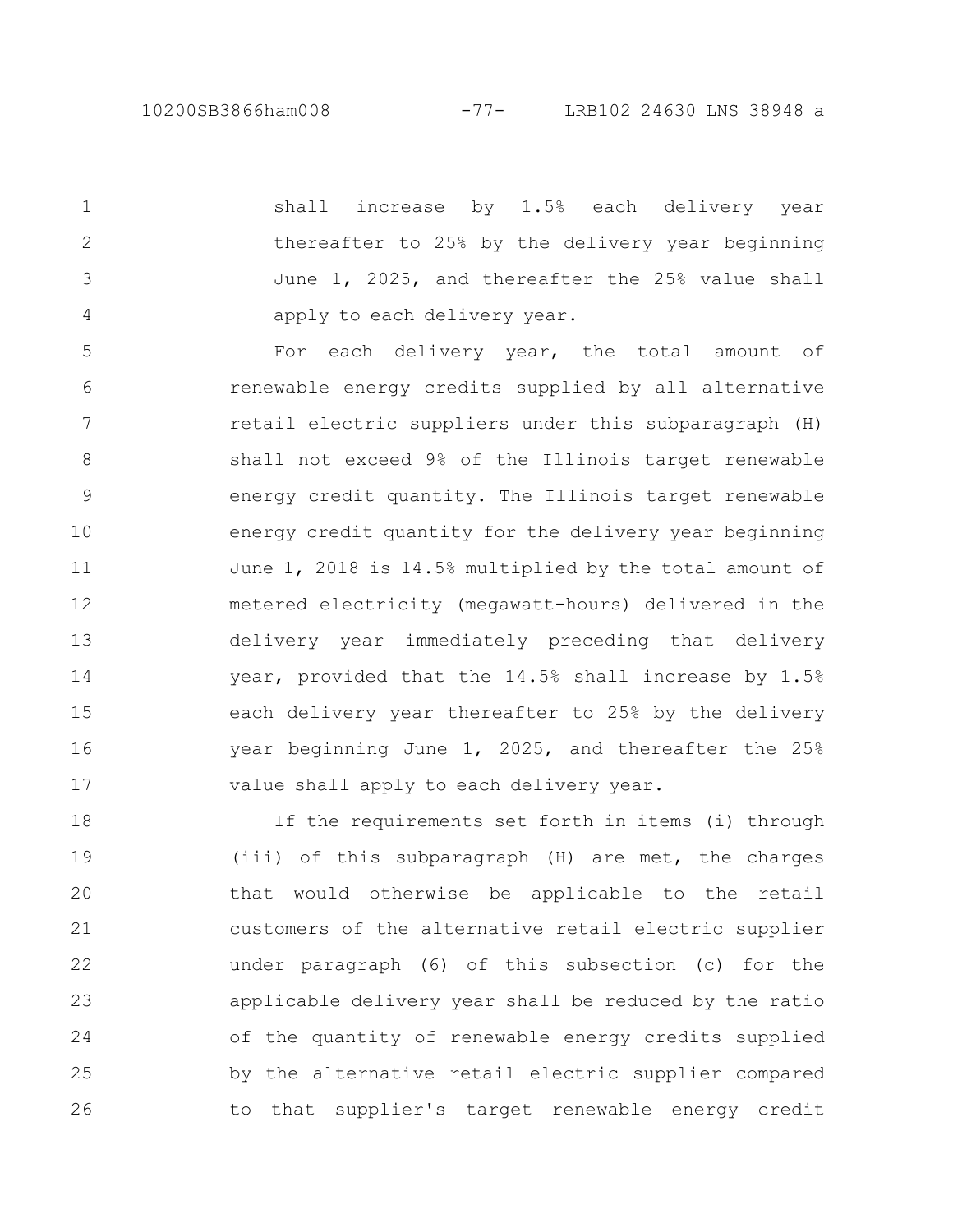quantity. The supplier's target renewable energy credit quantity for the delivery year beginning June 1, 2018 is 14.5% multiplied by the total amount of metered electricity (megawatt-hours) delivered by the alternative retail supplier in that delivery year, provided that the 14.5% shall increase by 1.5% each delivery year thereafter to 25% by the delivery year beginning June 1, 2025, and thereafter the 25% value shall apply to each delivery year. 1 2 3 4 5 6 7 8 9

On or before April 1 of each year, the Agency shall annually publish a report on its website that identifies the aggregate amount of renewable energy credits supplied by alternative retail electric suppliers under this subparagraph (H). 10 11 12 13 14

(I) The Agency shall design its long-term renewable energy procurement plan to maximize the State's interest in the health, safety, and welfare of its residents, including but not limited to minimizing sulfur dioxide, nitrogen oxide, particulate matter and other pollution that adversely affects public health in this State, increasing fuel and resource diversity in this State, enhancing the reliability and resiliency of the electricity distribution system in this State, meeting goals to limit carbon dioxide emissions under federal or State law, and contributing to a cleaner and healthier environment for the citizens of this State. In order to 15 16 17 18 19 20 21 22 23 24 25 26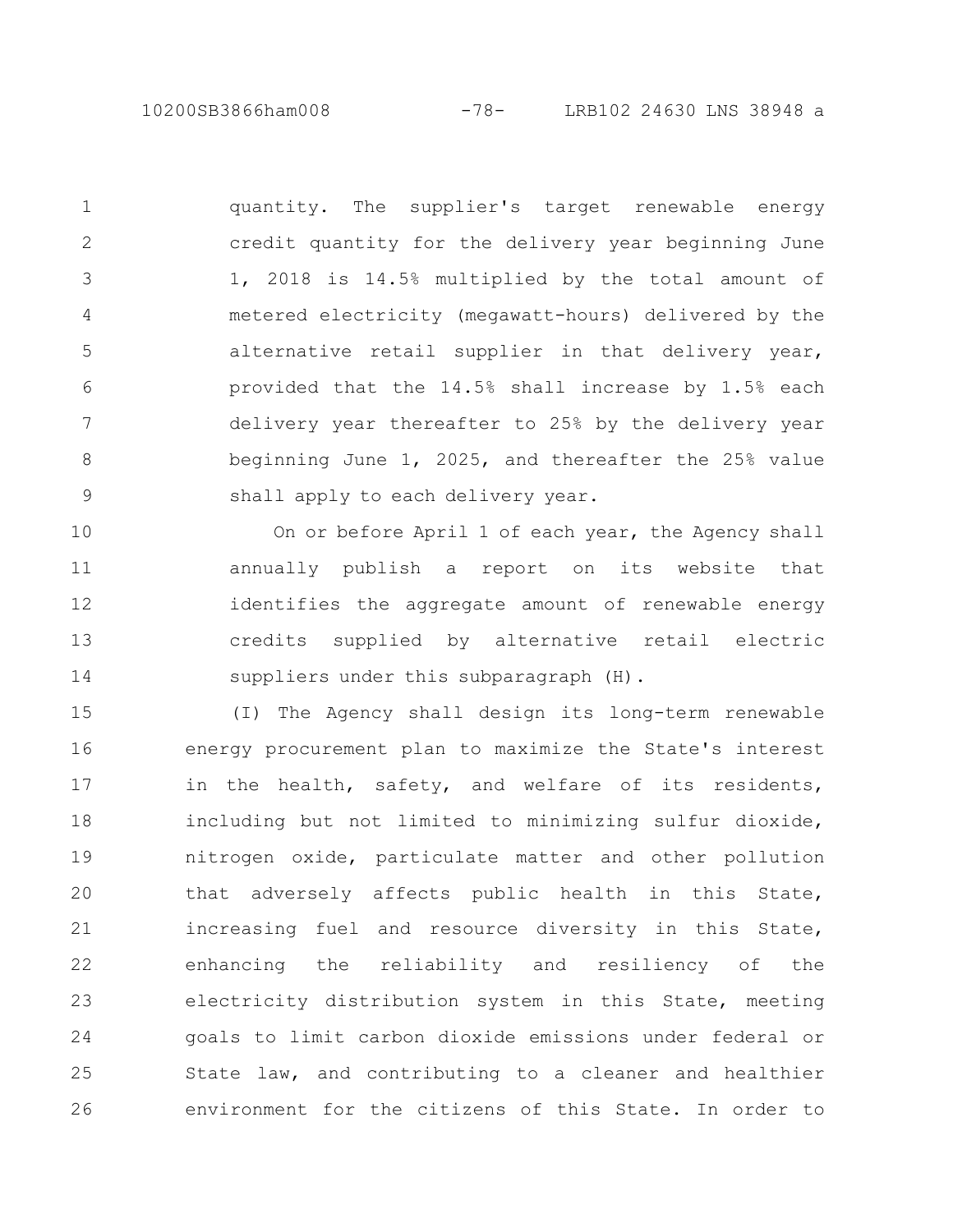10200SB3866ham008 -79- LRB102 24630 LNS 38948 a

further these legislative purposes, renewable energy credits shall be eligible to be counted toward the renewable energy requirements of this subsection (c) if they are generated from facilities located in this State. The Agency may qualify renewable energy credits from facilities located in states adjacent to Illinois or renewable energy credits associated with the electricity generated by a utility-scale wind energy facility or utility-scale photovoltaic facility and transmitted by a qualifying direct current project described in subsection (b-5) of Section 8-406 of the Public Utilities Act to a delivery point on the electric transmission grid located in this State or a state adjacent to Illinois, if the generator demonstrates and the Agency determines that the operation of such facility or facilities will help promote the State's interest in the health, safety, and welfare of its residents based on the public interest criteria described above. For the purposes of this Section, renewable resources that are delivered via a high voltage direct current converter station located in Illinois shall be deemed generated in Illinois at the time and location the energy is converted to alternating current by the high voltage direct current converter station if the high voltage direct current transmission line: (i) after the effective date of this amendatory Act of the 102nd General Assembly, was constructed with a project labor agreement; 1 2 3 4 5 6 7 8 9 10 11 12 13 14 15 16 17 18 19 20 21 22 23 24 25 26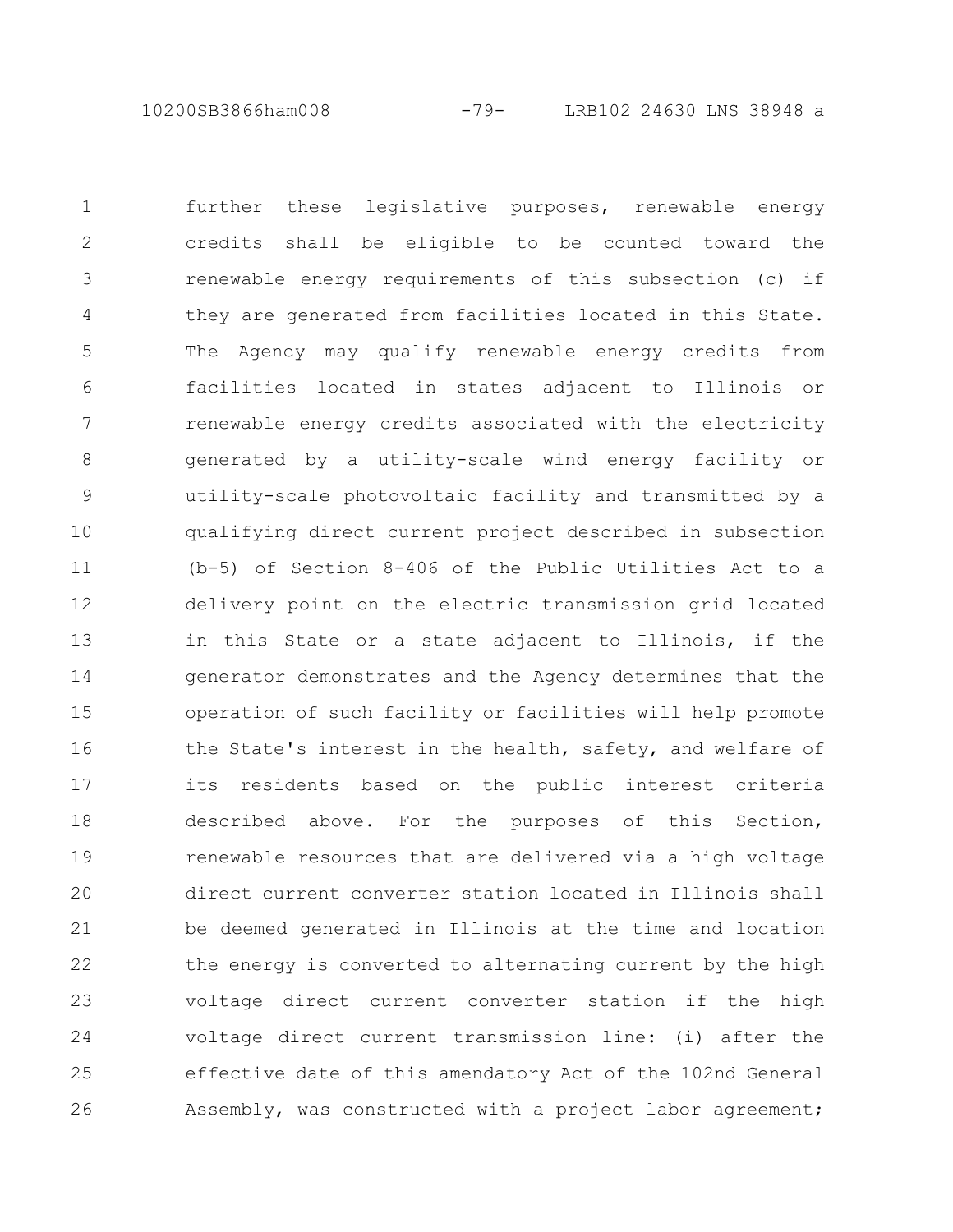10200SB3866ham008 -80- LRB102 24630 LNS 38948 a

(ii) is capable of transmitting electricity at 525kv; (iii) has an Illinois converter station located and interconnected in the region of the PJM Interconnection, LLC; (iv) does not operate as a public utility; and (v) if the high voltage direct current transmission line was energized after June 1, 2023. To ensure that the public interest criteria are applied to the procurement and given full effect, the Agency's long-term procurement plan shall describe in detail how each public interest factor shall be considered and weighted for facilities located in states adjacent to Illinois. 1 2 3 4 5 6 7 8 9 10 11

(J) In order to promote the competitive development of renewable energy resources in furtherance of the State's interest in the health, safety, and welfare of its residents, renewable energy credits shall not be eligible to be counted toward the renewable energy requirements of this subsection (c) if they are sourced from a generating unit whose costs were being recovered through rates regulated by this State or any other state or states on or after January 1, 2017. Each contract executed to purchase renewable energy credits under this subsection (c) shall provide for the contract's termination if the costs of the generating unit supplying the renewable energy credits subsequently begin to be recovered through rates regulated by this State or any other state or states; and each contract shall further provide that, in that event, the 12 13 14 15 16 17 18 19 20 21 22 23 24 25 26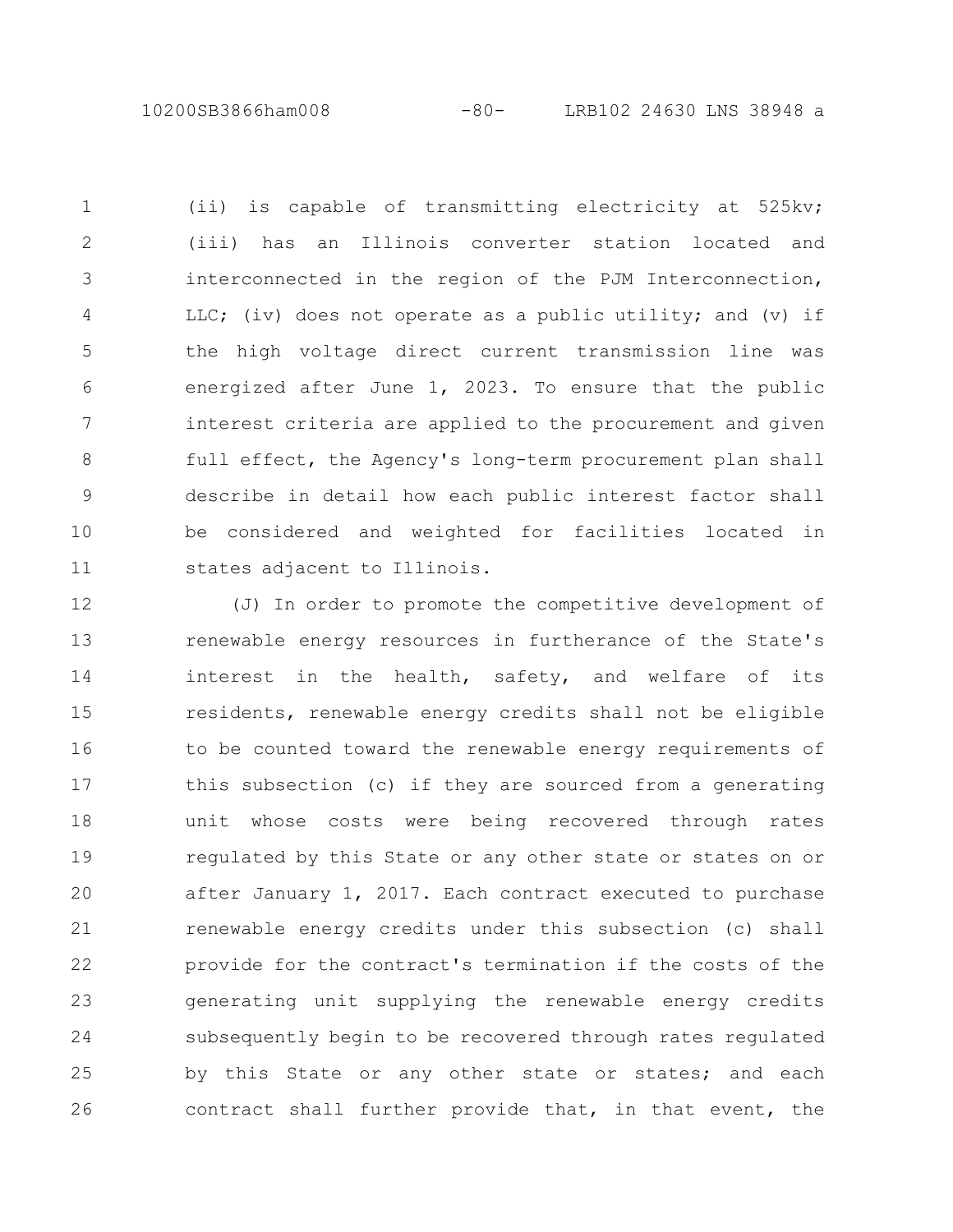10200SB3866ham008 -81- LRB102 24630 LNS 38948 a

supplier of the credits must return 110% of all payments received under the contract. Amounts returned under the requirements of this subparagraph (J) shall be retained by the utility and all of these amounts shall be used for the procurement of additional renewable energy credits from new wind or new photovoltaic resources as defined in this subsection (c). The long-term plan shall provide that these renewable energy credits shall be procured in the next procurement event. 1 2 3 4 5 6 7 8 9

Notwithstanding the limitations of this subparagraph (J), renewable energy credits sourced from generating units that are constructed, purchased, owned, or leased by an electric utility as part of an approved project, program, or pilot under Section 1-56 of this Act shall be eligible to be counted toward the renewable energy requirements of this subsection (c), regardless of how the costs of these units are recovered. As long as a generating unit or an identifiable portion of a generating unit has not had and does not have its costs recovered through rates regulated by this State or any other state, HVDC renewable energy credits associated with that generating unit or identifiable portion thereof shall be eligible to be counted toward the renewable energy requirements of this subsection (c). 10 11 12 13 14 15 16 17 18 19 20 21 22 23 24

(K) The long-term renewable resources procurement plan developed by the Agency in accordance with subparagraph 25 26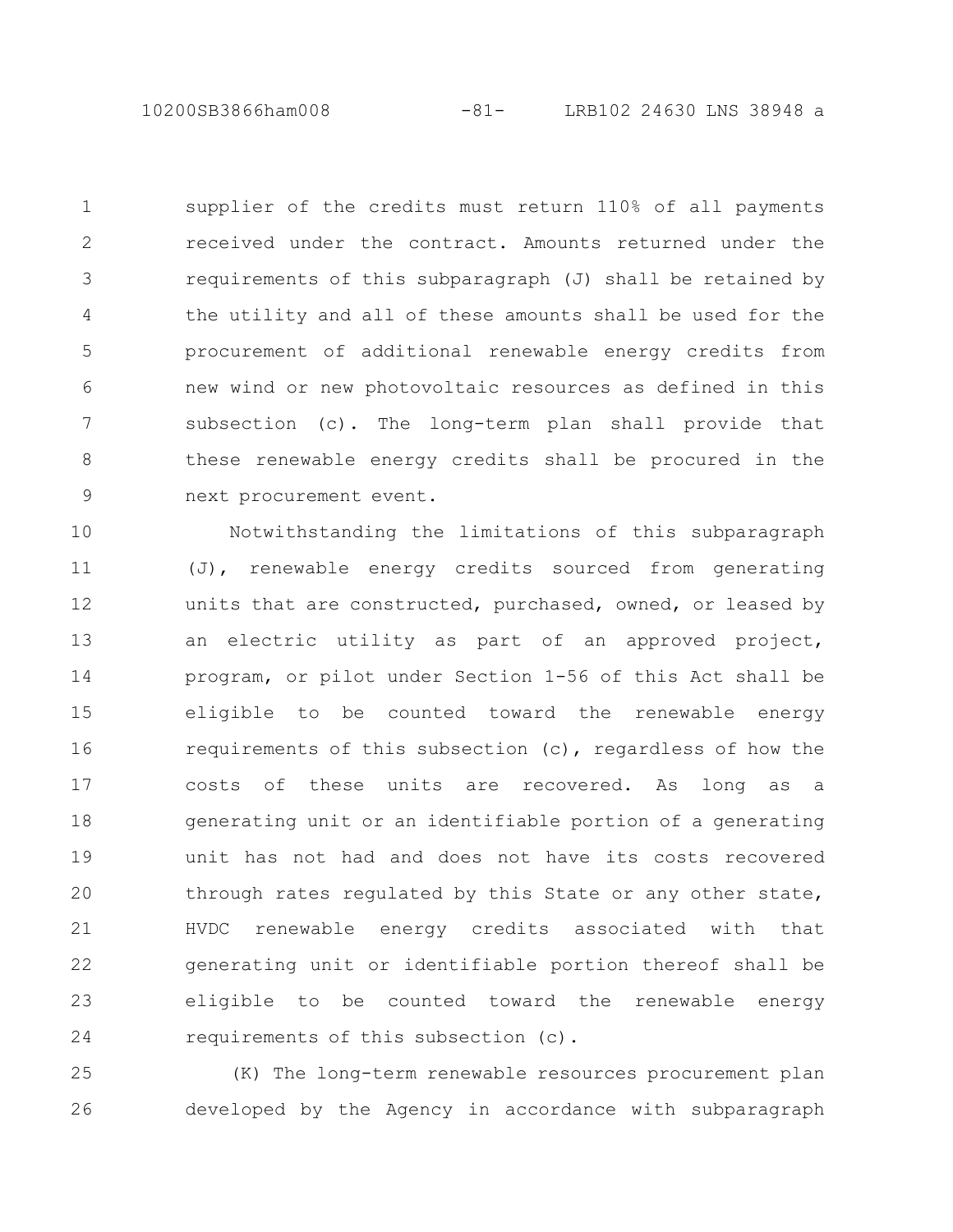10200SB3866ham008 -82- LRB102 24630 LNS 38948 a

(A) of this paragraph (1) shall include an Adjustable Block program for the procurement of renewable energy credits from new photovoltaic projects that are distributed renewable energy generation devices or new photovoltaic community renewable generation projects. The Adjustable Block program shall be generally designed to provide for the steady, predictable, and sustainable growth of new solar photovoltaic development in Illinois. To this end, the Adjustable Block program shall provide a transparent annual schedule of prices and quantities to enable the photovoltaic market to scale up and for renewable energy credit prices to adjust at a predictable rate over time. The prices set by the Adjustable Block program can be reflected as a set value or as the product of a formula. 1 2 3 4 5 6 7 8 9 10 11 12 13 14 15

The Adjustable Block program shall include for each category of eligible projects for each delivery year: a single block of nameplate capacity, a price for renewable energy credits within that block, and the terms and conditions for securing a spot on a waitlist once the block is fully committed or reserved. Except as outlined below, the waitlist of projects in a given year will carry over to apply to the subsequent year when another block is opened. Only projects energized on or after June 1, 2017 shall be eligible for the Adjustable Block program. For each category for each delivery year the Agency shall 16 17 18 19 20 21 22 23 24 25 26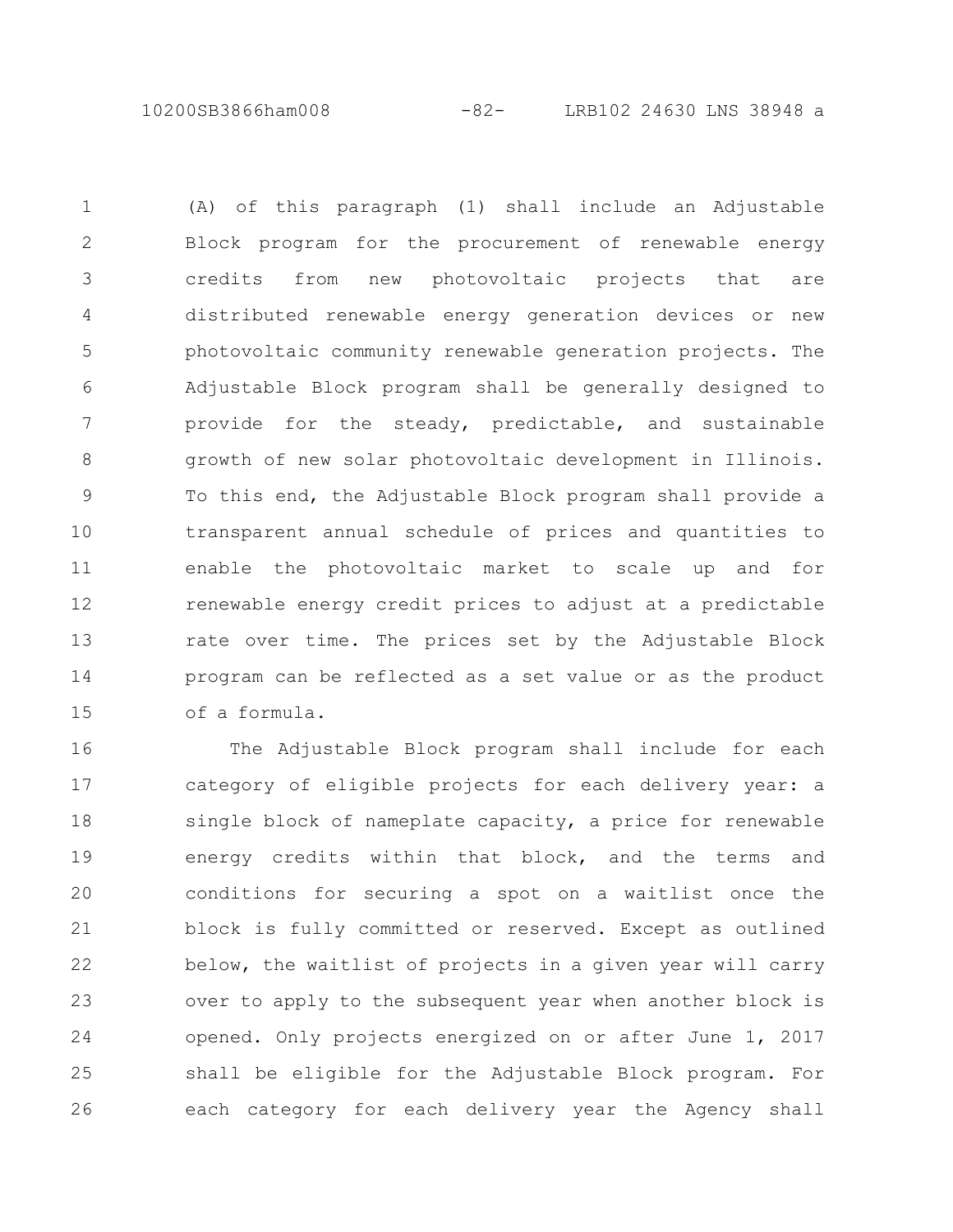10200SB3866ham008 -83- LRB102 24630 LNS 38948 a

determine the amount of generation capacity in each block, and the purchase price for each block, provided that the purchase price provided and the total amount of generation in all blocks for all categories shall be sufficient to meet the goals in this subsection (c). The Agency shall strive to issue a single block sized to provide for stability and market growth. The Agency shall establish program eligibility requirements that ensure that projects that enter the program are sufficiently mature to indicate a demonstrable path to completion. The Agency may periodically review its prior decisions establishing the amount of generation capacity in each block, and the purchase price for each block, and may propose, on an expedited basis, changes to these previously set values, including but not limited to redistributing these amounts and the available funds as necessary and appropriate, subject to Commission approval as part of the periodic plan revision process described in Section 16-111.5 of the Public Utilities Act. The Agency may define different block sizes, purchase prices, or other distinct terms and conditions for projects located in different utility service territories if the Agency deems it necessary to meet the goals in this subsection (c). 1 2 3 4 5 6 7 8 9 10 11 12 13 14 15 16 17 18 19 20 21 22 23

The Adjustable Block program shall include the following categories in at least the following amounts: 24 25

26

(i) At least 20% from distributed renewable energy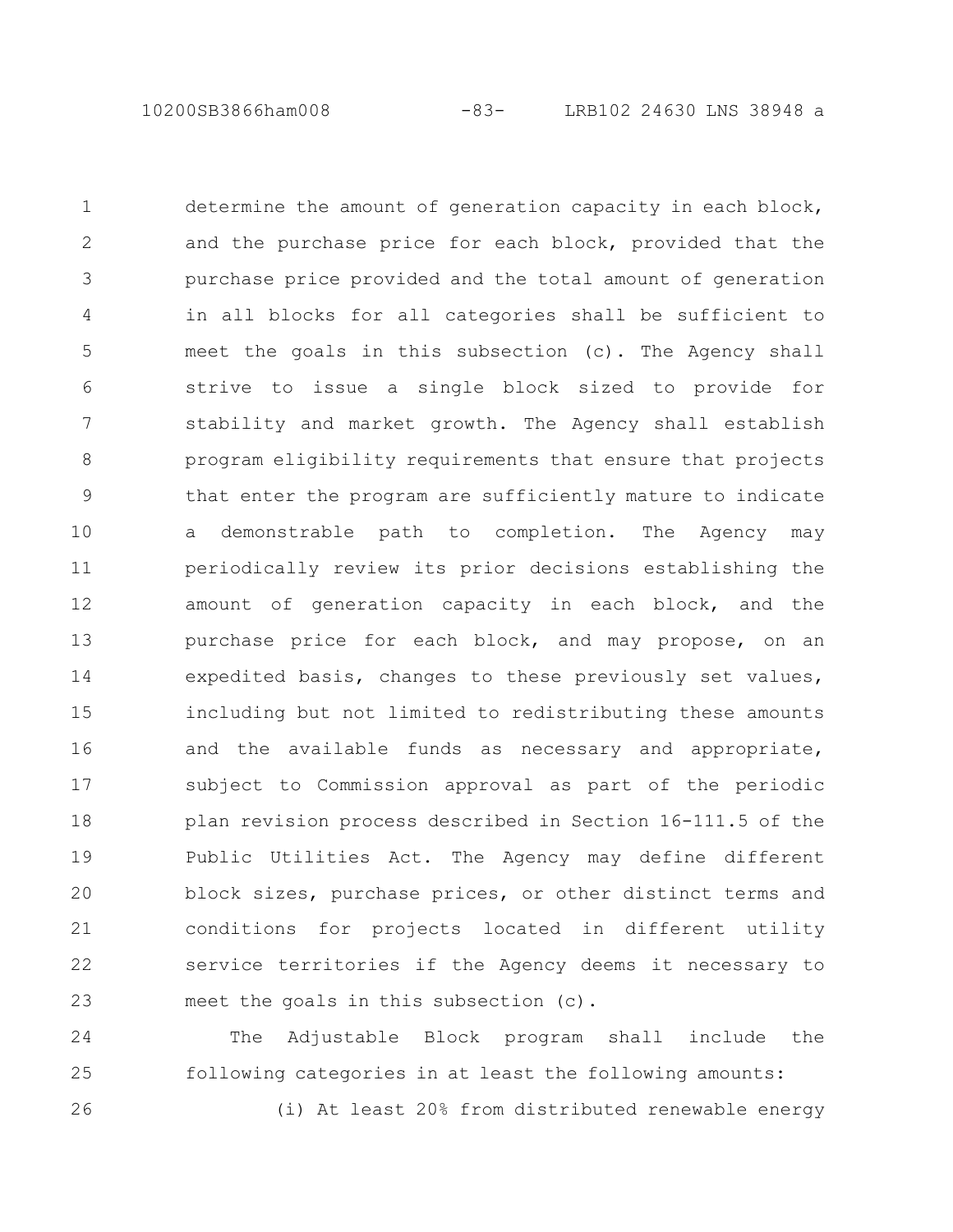generation devices with a nameplate capacity of no more than 25 kilowatts. 1 2

(ii) At least 20% from distributed renewable energy generation devices with a nameplate capacity of more than 25 kilowatts and no more than 5,000 kilowatts. The Agency may create sub-categories within this category to account for the differences between projects for small commercial customers, large commercial customers, and public or non-profit customers. 3 4 5 6 7 8 9 10

(iii) At least 30% from photovoltaic community renewable generation projects. Capacity for this category for the first 2 delivery years after the effective date of this amendatory Act of the 102nd General Assembly shall be allocated to waitlist projects as provided in paragraph (3) of item (iv) of subparagraph (G). Starting in the third delivery year after the effective date of this amendatory Act of the 102nd General Assembly or earlier if the Agency determines there is additional capacity needed for to meet previous delivery year requirements, the following shall apply: 11 12 13 14 15 16 17 18 19 20 21 22

(1) the Agency shall select projects on a first-come, first-serve basis, however the Agency may suggest additional methods to prioritize projects that are submitted at the same time; 23 24 25 26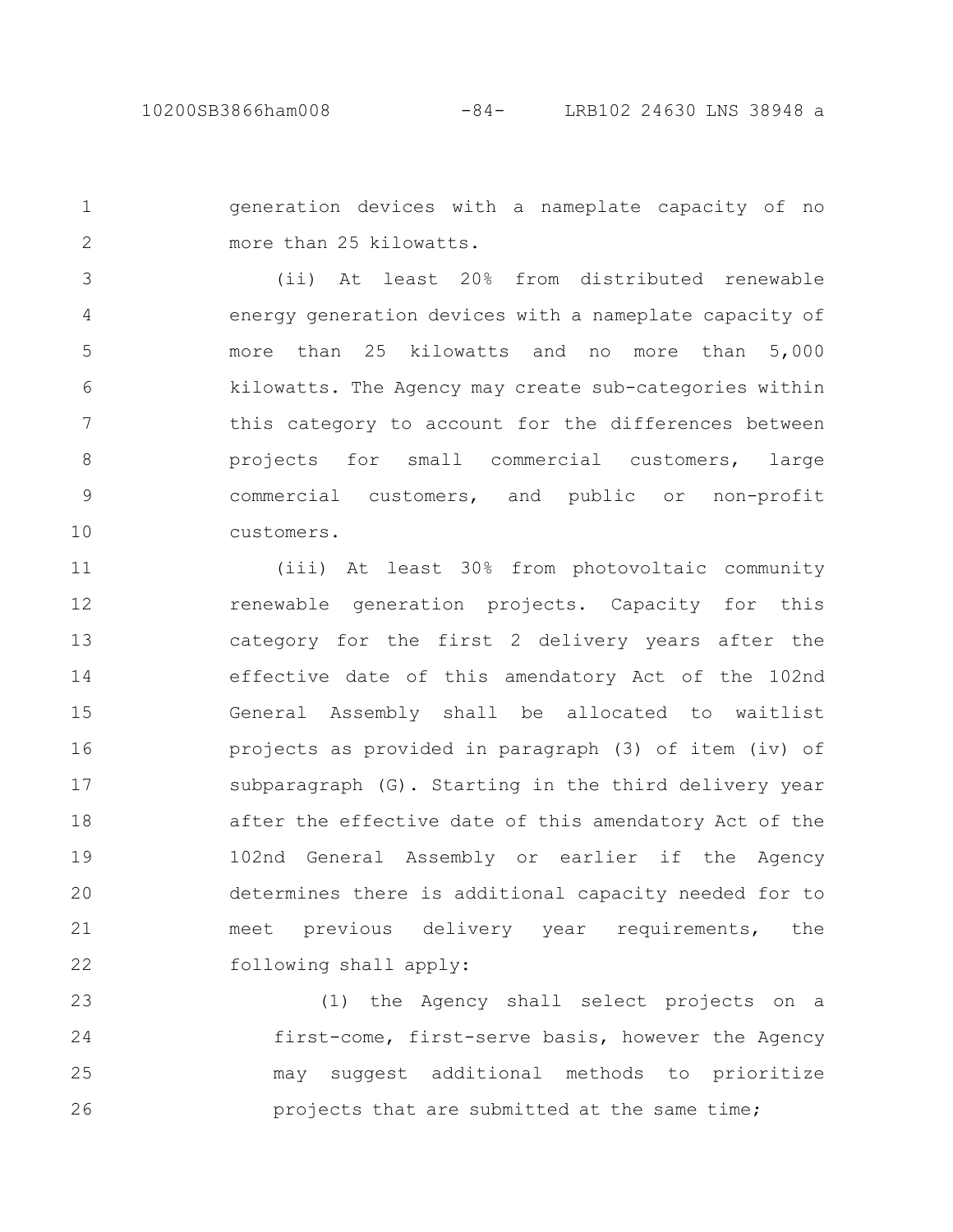1

2

3

4

(2) projects shall have subscriptions of 25 kW or less for at least 50% of the facility's nameplate capacity and the Agency shall price the renewable energy credits with that as a factor;

(3) projects shall not be colocated with one or more other community renewable generation projects, as defined in the Agency's first revised long-term renewable resources procurement plan approved by the Commission on February 18, 2020, such that the aggregate nameplate capacity exceeds 5,000 kilowatts; and 5 6 7 8 9 10 11

(4) projects greater than 2 MW may not apply until after the approval of the Agency's revised Long-Term Renewable Resources Procurement Plan after the effective date of this amendatory Act of the 102nd General Assembly. 12 13 14 15 16

(iv) At least 15% from distributed renewable generation devices or photovoltaic community renewable generation projects installed at public schools. The Agency may create subcategories within this category to account for the differences between project size or location. Projects located within environmental justice communities or within Organizational Units that fall within Tier 1 or Tier 2 shall be given priority. Each of the Agency's periodic updates to its long-term renewable resources procurement plan to 17 18 19 20 21 22 23 24 25 26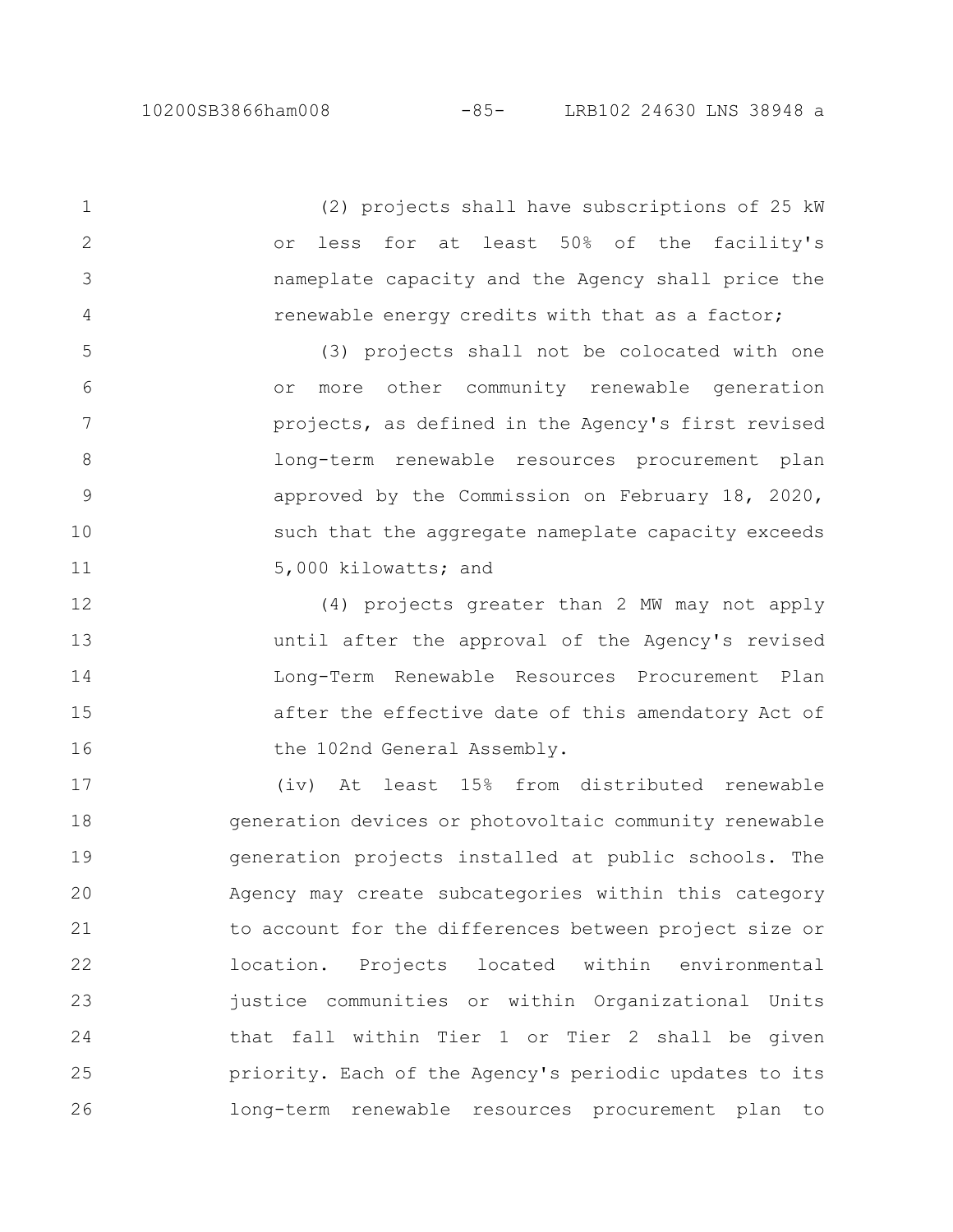10200SB3866ham008 -86- LRB102 24630 LNS 38948 a

21

22

incorporate the procurement described in this subparagraph (iv) shall also include the proposed quantities or blocks, pricing, and contract terms applicable to the procurement as indicated herein. In each such update and procurement, the Agency shall set the renewable energy credit price and establish payment terms for the renewable energy credits procured pursuant to this subparagraph (iv) that make it feasible and affordable for public schools to install photovoltaic distributed renewable energy devices on their premises, including, but not limited to, those public schools subject to the prioritization provisions of this subparagraph. For the purposes of this item (iv): 1 2 3 4 5 6 7 8 9 10 11 12 13 14

"Environmental Justice Community" shall have the same meaning set forth in the Agency's long-term renewable resources procurement plan; 15 16 17

"Organization Unit", "Tier 1" and "Tier 2" shall have the meanings set for in Section 18-8.15 of the School Code; 18 19 20

"Public schools" shall have the meaning set forth in Section 1-3 of the School Code.

(v) At least 5% from community-driven community solar projects intended to provide more direct and tangible connection and benefits to the communities which they serve or in which they operate and, 23 24 25 26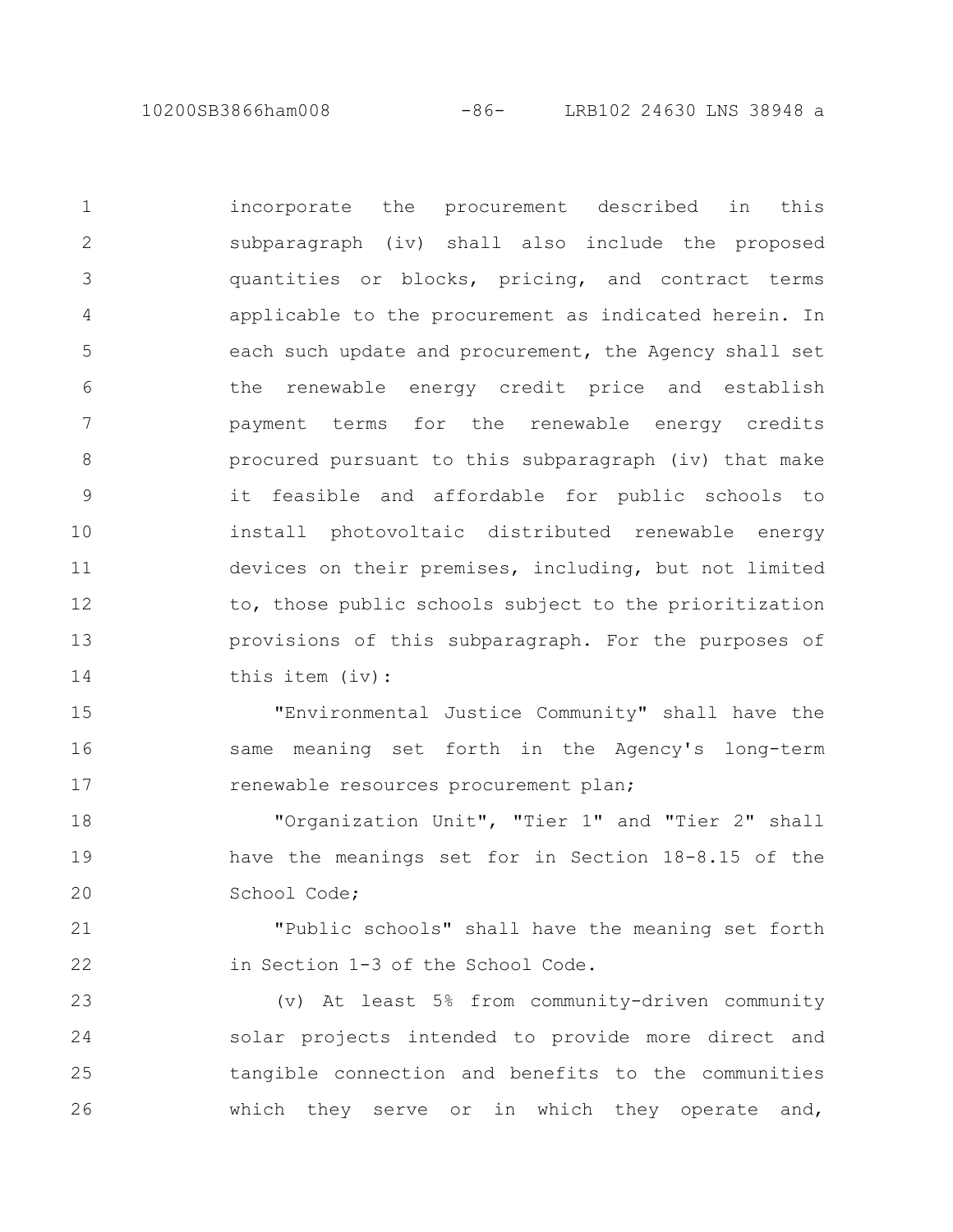10200SB3866ham008 -87- LRB102 24630 LNS 38948 a

additionally, to increase the variety of community solar locations, models, and options in Illinois. As part of its long-term renewable resources procurement plan, the Agency shall develop selection criteria for projects participating in this category. Nothing in this Section shall preclude the Agency from creating a selection process that maximizes community ownership and community benefits in selecting projects to receive renewable energy credits. Selection criteria shall include: 1 2 3 4 5 6 7 8 9 10

(1) community ownership or community wealth-building; 11 12

(2) additional direct and indirect community benefit, beyond project participation as a subscriber, including, but not limited to, economic, environmental, social, cultural, and physical benefits; 13 14 15 16 17

(3) meaningful involvement in project organization and development by community members or nonprofit organizations or public entities located in or serving the community; 18 19 20 21

(4) engagement in project operations and management by nonprofit organizations, public entities, or community members; and 22 23 24

(5) whether a project is developed in response to a site-specific RFP developed by community 25 26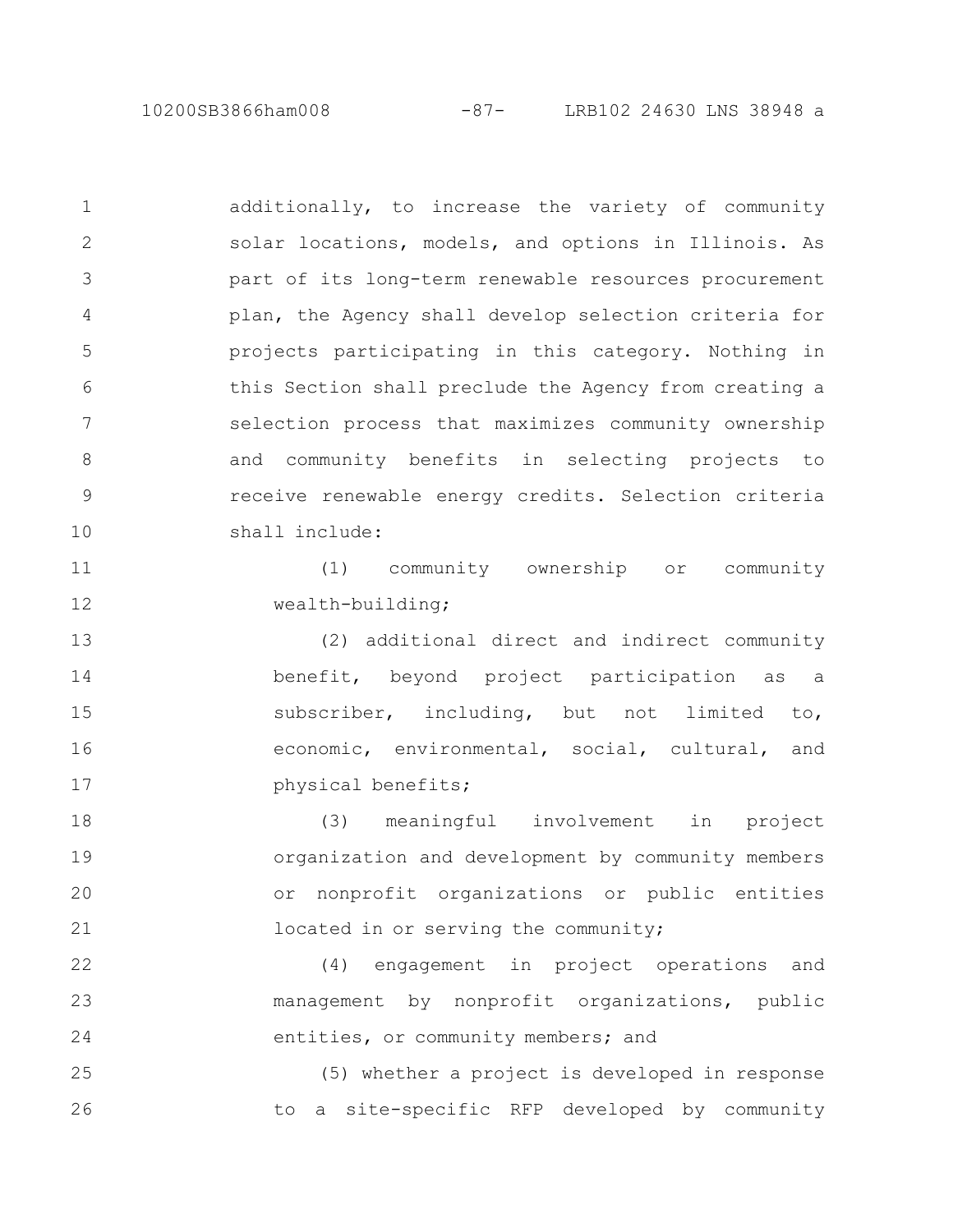10200SB3866ham008 -88- LRB102 24630 LNS 38948 a

members or a nonprofit organization or public entity located in or serving the community. Selection criteria may also prioritize projects that: (1) are developed in collaboration with or to provide complementary opportunities for the Clean Jobs Workforce Network Program, the Illinois Climate Works Preapprenticeship Program, the Returning Residents Clean Jobs Training Program, the Clean Energy Contractor Incubator Program, or the Clean Energy Primes Contractor Accelerator Program; (2) increase the diversity of locations of community solar projects in Illinois, including by locating in urban areas and population centers; (3) are located in Equity Investment Eligible Communities; (4) are not greenfield projects; (5) serve only local subscribers; (6) have a nameplate capacity that does not exceed 500 kW; (7) are developed by an equity eligible contractor; or (8) otherwise meaningfully advance the goals of providing more direct and tangible connection and benefits to the communities which they serve 1 2 3 4 5 6 7 8 9 10 11 12 13 14 15 16 17 18 19 20 21 22 23 24 25 26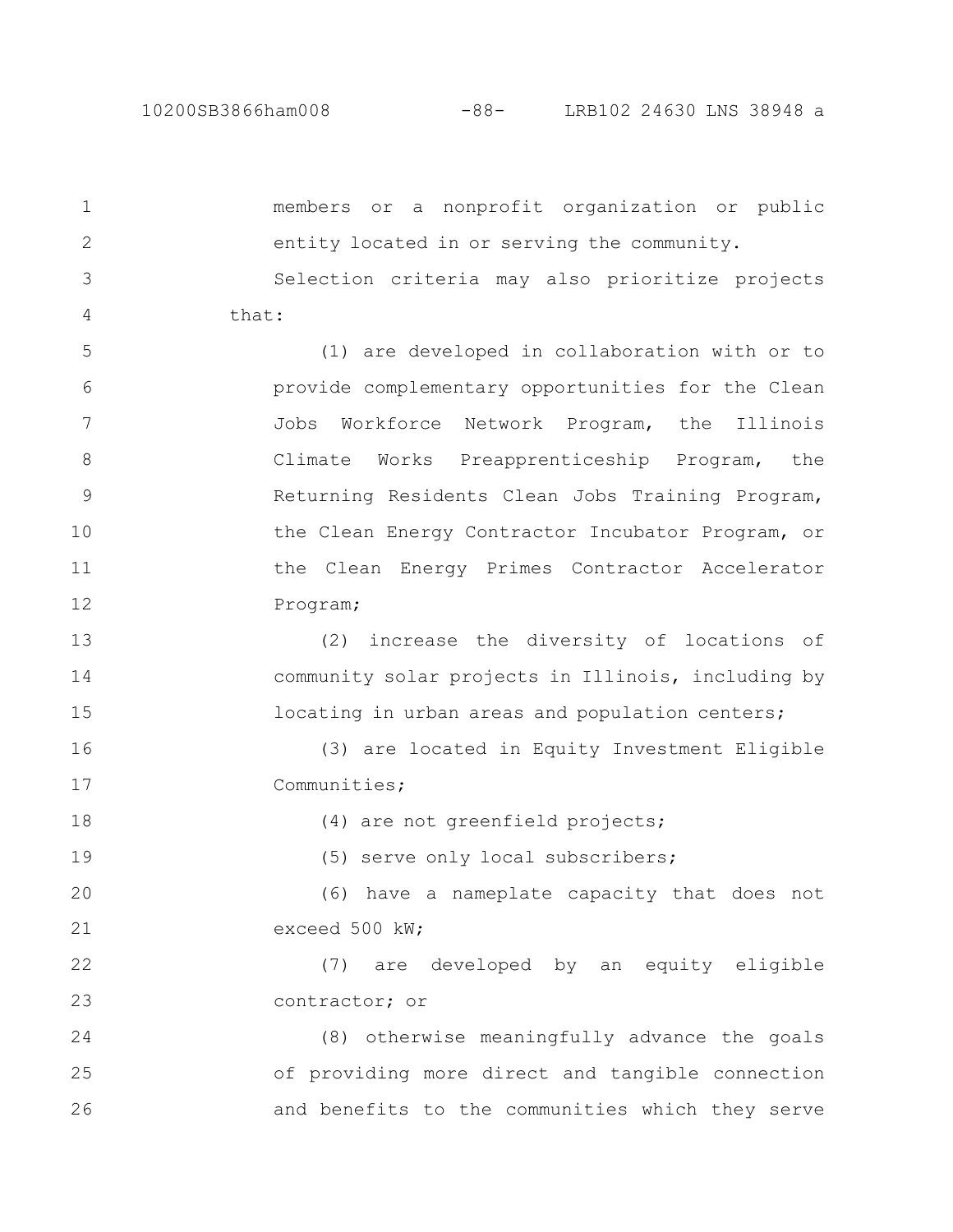4

or in which they operate and increasing the variety of community solar locations, models, and options in Illinois. 1 2 3

For the purposes of this item (v):

"Community" means a social unit in which people come together regularly to effect change; a social unit in which participants are marked by a cooperative spirit, a common purpose, or shared interests or characteristics; or a space understood by its residents to be delineated through geographic boundaries or landmarks. 5 6 7 8 9 10 11

"Community benefit" means a range of services and activities that provide affirmative, economic, environmental, social, cultural, or physical value to a community; or a mechanism that enables economic development, high-quality employment, and education opportunities for local workers and residents, or formal monitoring and oversight structures such that community members may ensure that those services and activities respond to local knowledge and needs. 12 13 14 15 16 17 18 19 20

"Community ownership" means an arrangement in which an electric generating facility is, or over time will be, in significant part, owned collectively by members of the community to which an electric generating facility provides benefits; members of that community participate in decisions regarding the 21 22 23 24 25 26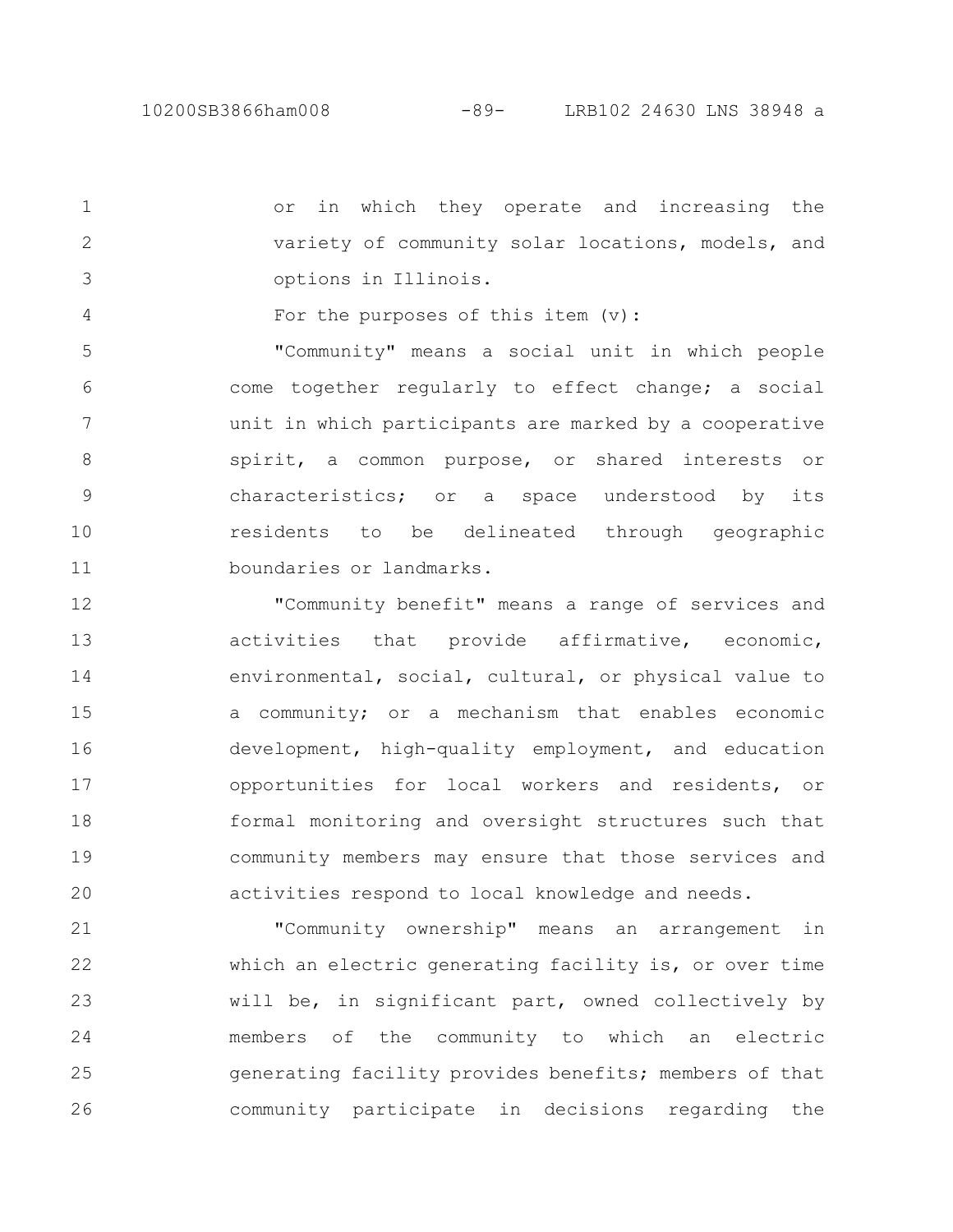1

2

3

governance, operation, maintenance, and upgrades of and to that facility; and members of that community benefit from regular use of that facility.

Terms and guidance within these criteria that are not defined in this item (v) shall be defined by the Agency, with stakeholder input, during the development of the Agency's long-term renewable resources procurement plan. The Agency shall develop regular opportunities for projects to submit applications for projects under this category, and develop selection criteria that gives preference to projects that better meet individual criteria as well as projects that address a higher number of criteria. 4 5 6 7 8 9 10 11 12 13

(vi) At least 10% from distributed renewable energy generation devices, which includes distributed renewable energy devices with a nameplate capacity under 5,000 kilowatts or photovoltaic community renewable generation projects, from applicants that are equity eligible contractors. The Agency may create subcategories within this category to account for the differences between project size and type. The Agency shall propose to increase the percentage in this item (vi) over time to 40% based on factors, including, but not limited to, the number of equity eligible contractors and capacity used in this item (vi) in previous delivery years. 14 15 16 17 18 19 20 21 22 23 24 25 26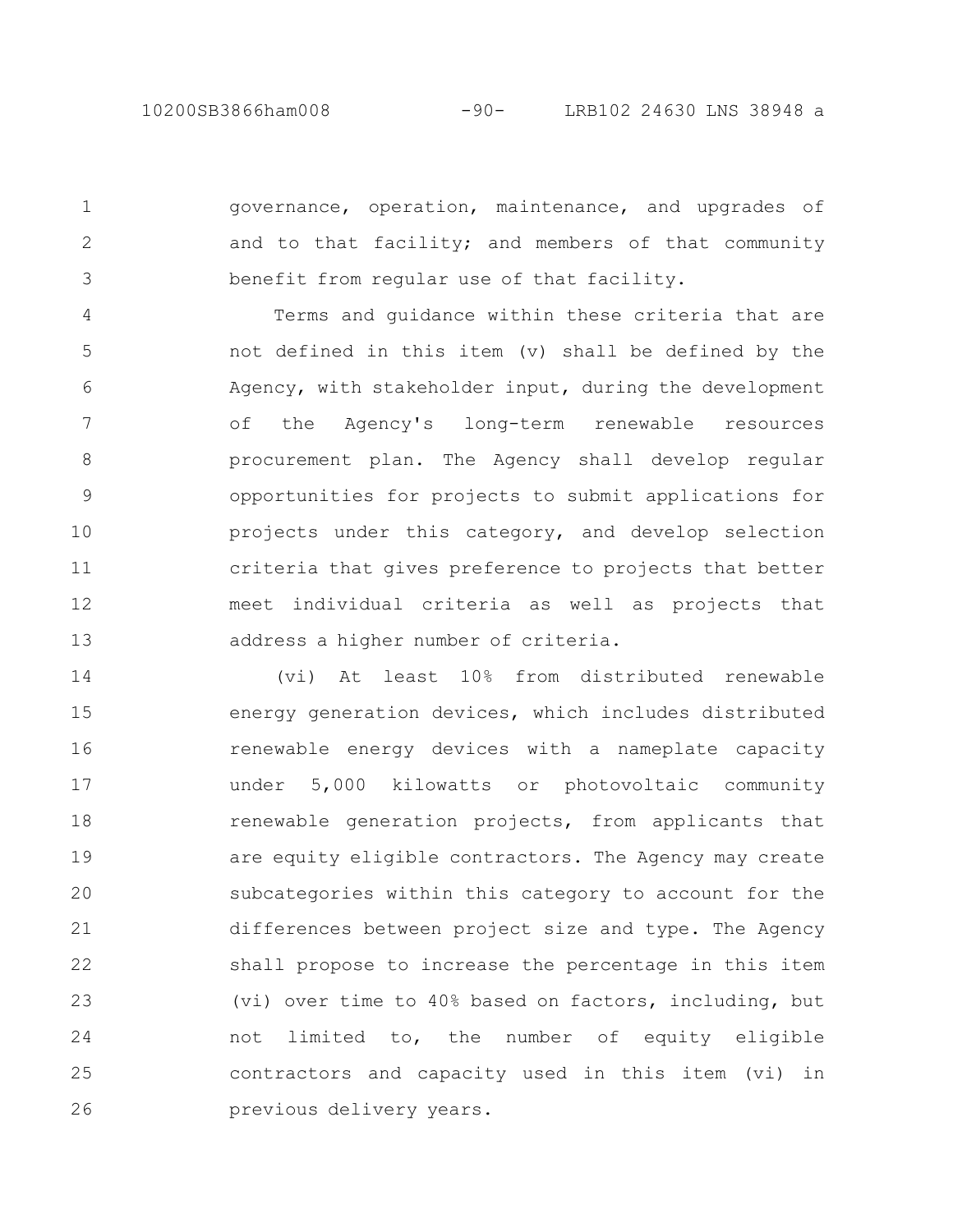10200SB3866ham008 -91- LRB102 24630 LNS 38948 a

The Agency shall propose a payment structure for contracts executed pursuant to this paragraph under which, upon a demonstration of qualification or need, applicant firms are advanced capital disbursed after contract execution but before the contracted project's energization. The amount or percentage of capital advanced prior to project energization shall be sufficient to both cover any increase in development costs resulting from prevailing wage requirements or project-labor agreements, and designed to overcome barriers in access to capital faced by equity eligible contractors. The amount or percentage of advanced capital may vary by subcategory within this category and by an applicant's demonstration of need, with such levels to be established through the Long-Term Renewable Resources Procurement Plan authorized under subparagraph (A) of paragraph (1) of subsection (c) of this Section. 1 2 3 4 5 6 7 8 9 10 11 12 13 14 15 16 17 18

Contracts developed featuring capital advanced prior to a project's energization shall feature provisions to ensure both the successful development of applicant projects and the delivery of the renewable energy credits for the full term of the contract, including ongoing collateral requirements and other provisions deemed necessary by the Agency, and may include energization timelines longer than for 19 20 21 22 23 24 25 26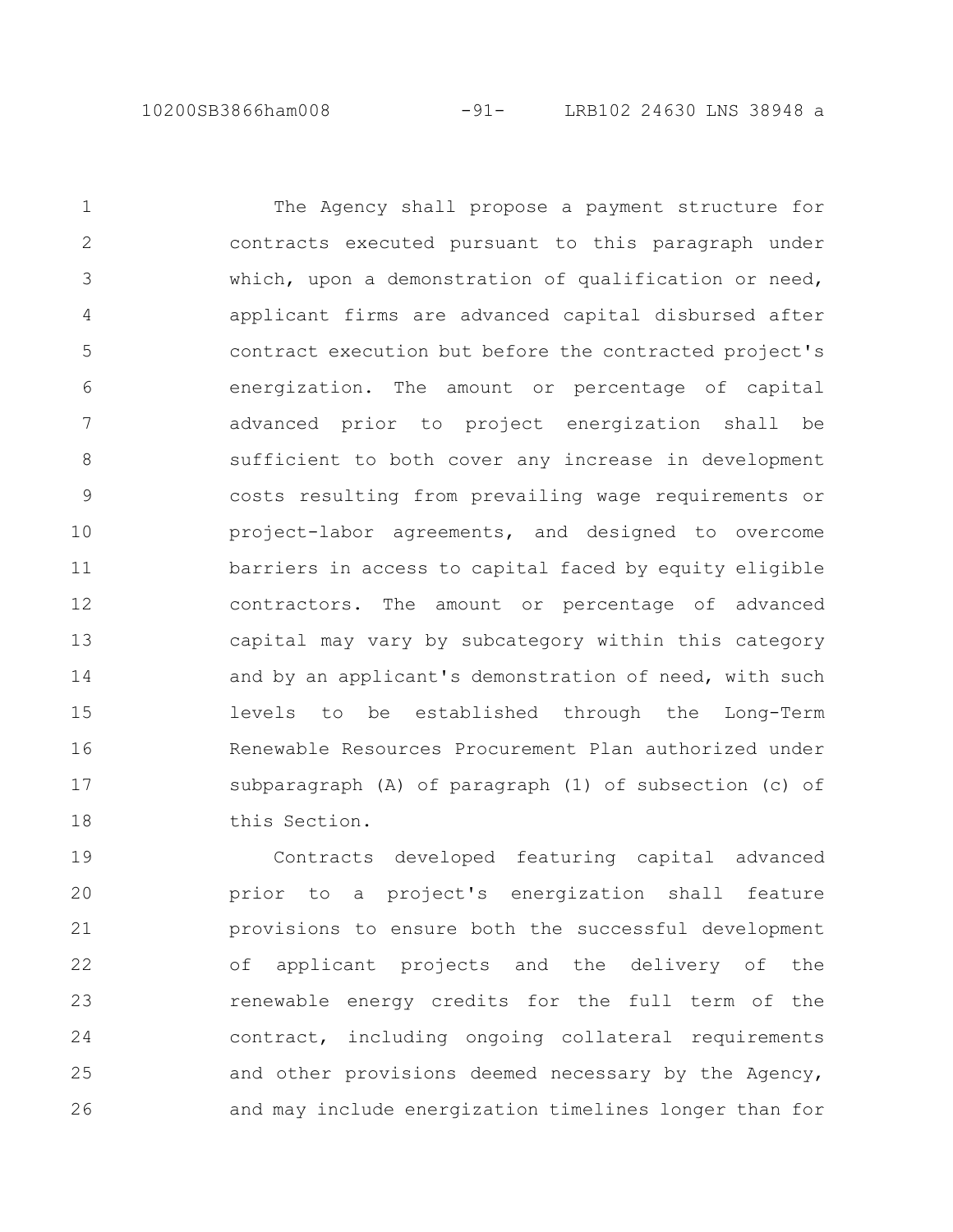10200SB3866ham008 -92- LRB102 24630 LNS 38948 a

comparable project types. The percentage or amount of capital advanced prior to project energization shall not operate to increase the overall contract value, however contracts executed under this subparagraph may feature renewable energy credit prices higher than those offered to similar projects participating in other categories. Capital advanced prior to energization shall serve to reduce the ratable payments made after energization under items (ii) and (iii) of subparagraph (L) or payments made for each renewable energy credit delivery under item (iv) of subparagraph (L). 1 2 3 4 5 6 7 8 9 10 11 12

(vii) The remaining capacity shall be allocated by the Agency in order to respond to market demand. The Agency shall allocate any discretionary capacity prior to the beginning of each delivery year. 13 14 15 16

To the extent there is uncontracted capacity from any block in any of categories (i) through (vi) at the end of a delivery year, the Agency shall redistribute that capacity to one or more other categories giving priority to categories with projects on a waitlist. The redistributed capacity shall be added to the annual capacity in the subsequent delivery year, and the price for renewable energy credits shall be the price for the new delivery year. Redistributed capacity shall not be considered redistributed when determining whether the goals in this 17 18 19 20 21 22 23 24 25 26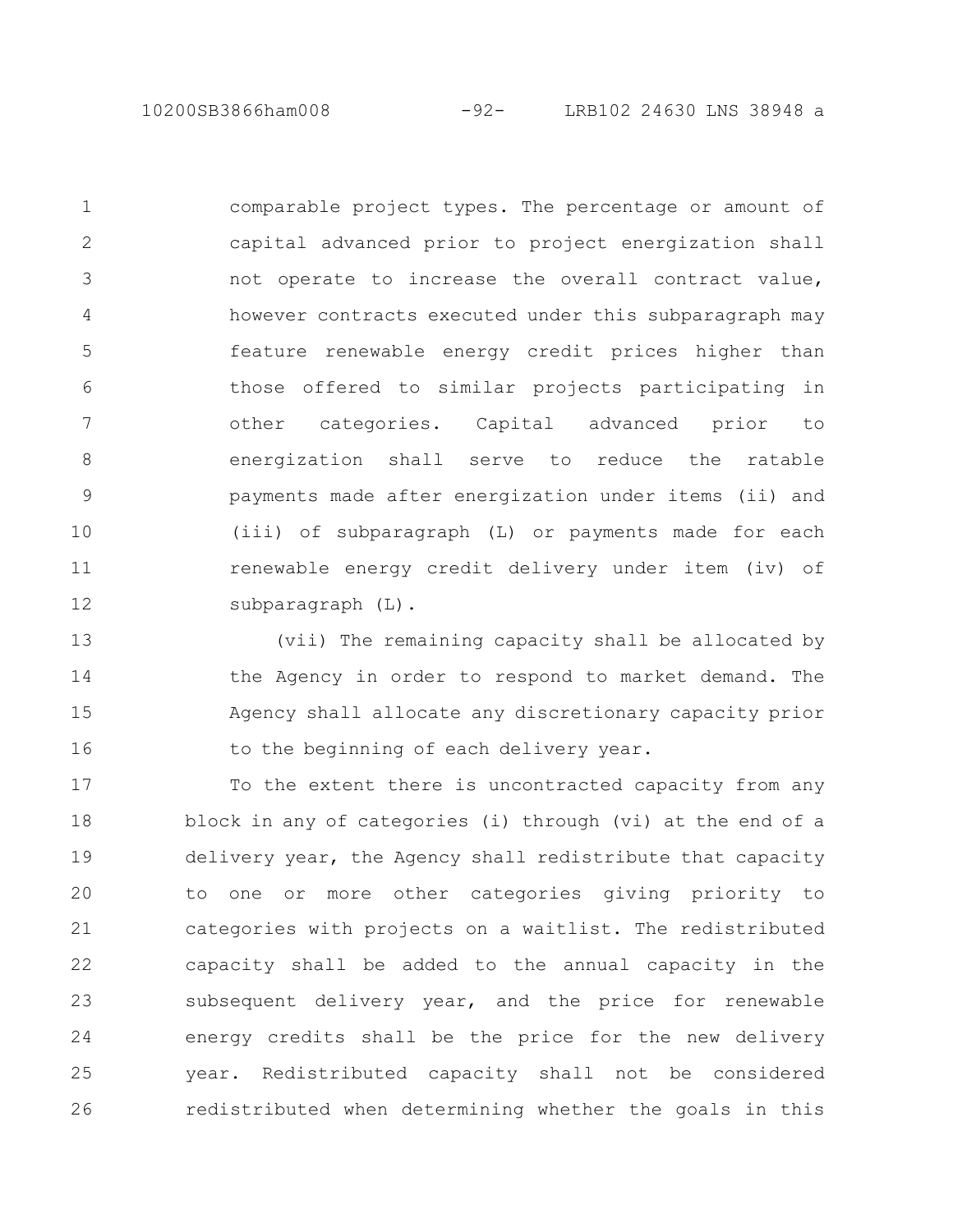10200SB3866ham008 -93- LRB102 24630 LNS 38948 a

1

subsection (K) have been met.

Notwithstanding anything to the contrary, as the Agency increases the capacity in item (vi) to 40% over time, the Agency may reduce the capacity of items (i) through (v) proportionate to the capacity of the categories of projects in item (vi), to achieve a balance of project types. 2 3 4 5 6 7

The Adjustable Block program shall be designed to ensure that renewable energy credits are procured from projects in diverse locations and are not concentrated in a few regional areas. 8 9 10 11

(L) Notwithstanding provisions for advancing capital prior to project energization found in item (vi) of subparagraph (K), the procurement of photovoltaic renewable energy credits under items (i) through (vi) of subparagraph (K) of this paragraph (1) shall otherwise be subject to the following contract and payment terms: 12 13 14 15 16 17

(i) (Blank). 18

(ii) For those renewable energy credits that qualify and are procured under item (i) of subparagraph (K) of this paragraph (1), and any similar category projects that are procured under item (vi) of subparagraph (K) of this paragraph (1) that qualify and are procured under item (vi), the contract length shall be 15 years. The renewable energy credit delivery contract value shall be paid in full, based 19 20 21 22 23 24 25 26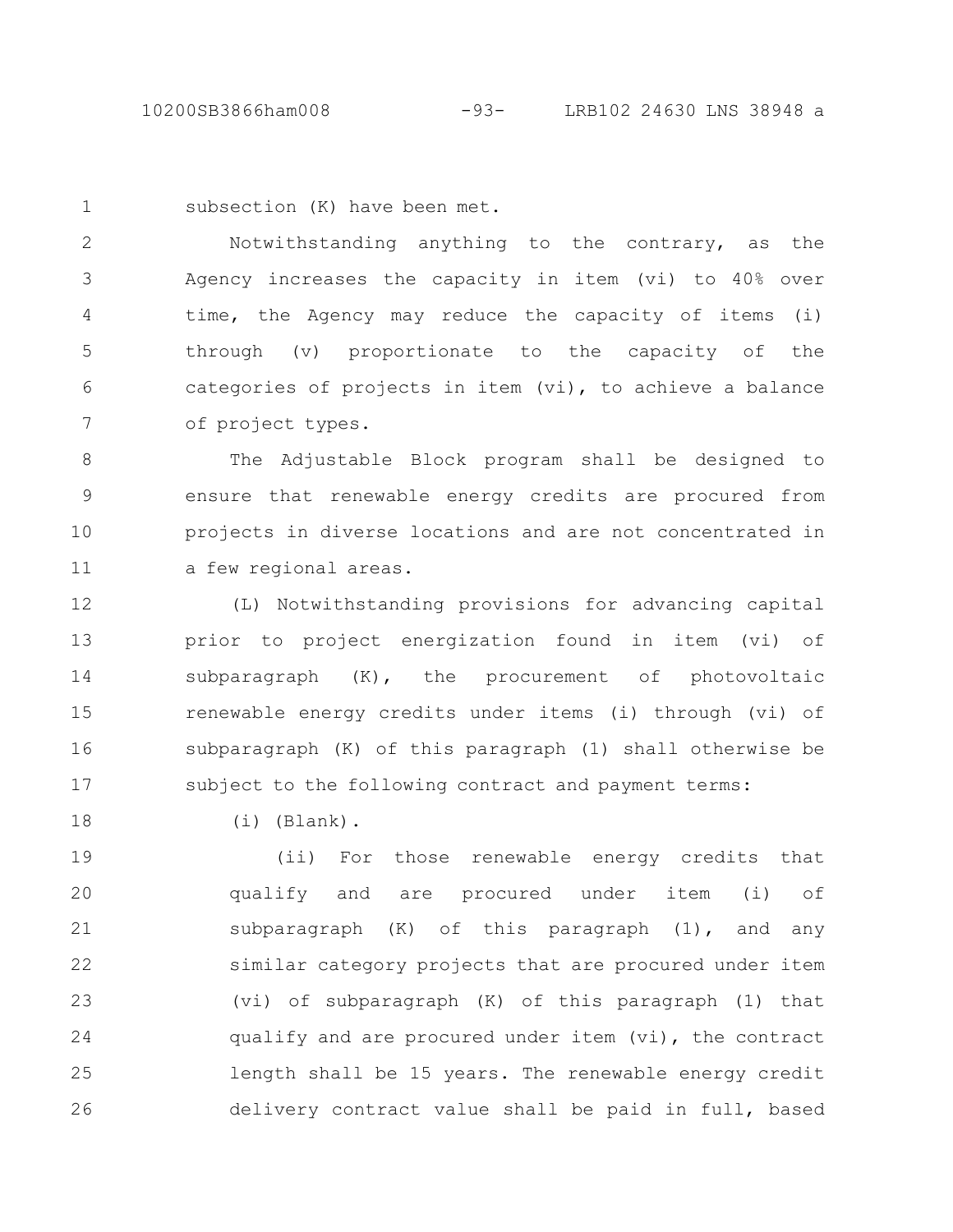on the estimated generation during the first 15 years of operation, by the contracting utilities at the time that the facility producing the renewable energy credits is interconnected at the distribution system level of the utility and verified as energized and compliant by the Program Administrator. The electric utility shall receive and retire all renewable energy credits generated by the project for the first 15 years of operation. Renewable energy credits generated by the project thereafter shall not be transferred under the renewable energy credit delivery contract with the counterparty electric utility. 1 2 3 4 5 6 7 8 9 10 11 12

(iii) For those renewable energy credits that qualify and are procured under item (ii) and (v) of subparagraph (K) of this paragraph (1) and any like projects similar category that qualify and are procured under item (vi), the contract length shall be 15 years. 15% of the renewable energy credit delivery contract value, based on the estimated generation during the first 15 years of operation, shall be paid by the contracting utilities at the time that the facility producing the renewable energy credits is interconnected at the distribution system level of the utility and verified as energized and compliant by the Program Administrator. The remaining portion shall be paid ratably over the subsequent 6-year period. The 13 14 15 16 17 18 19 20 21 22 23 24 25 26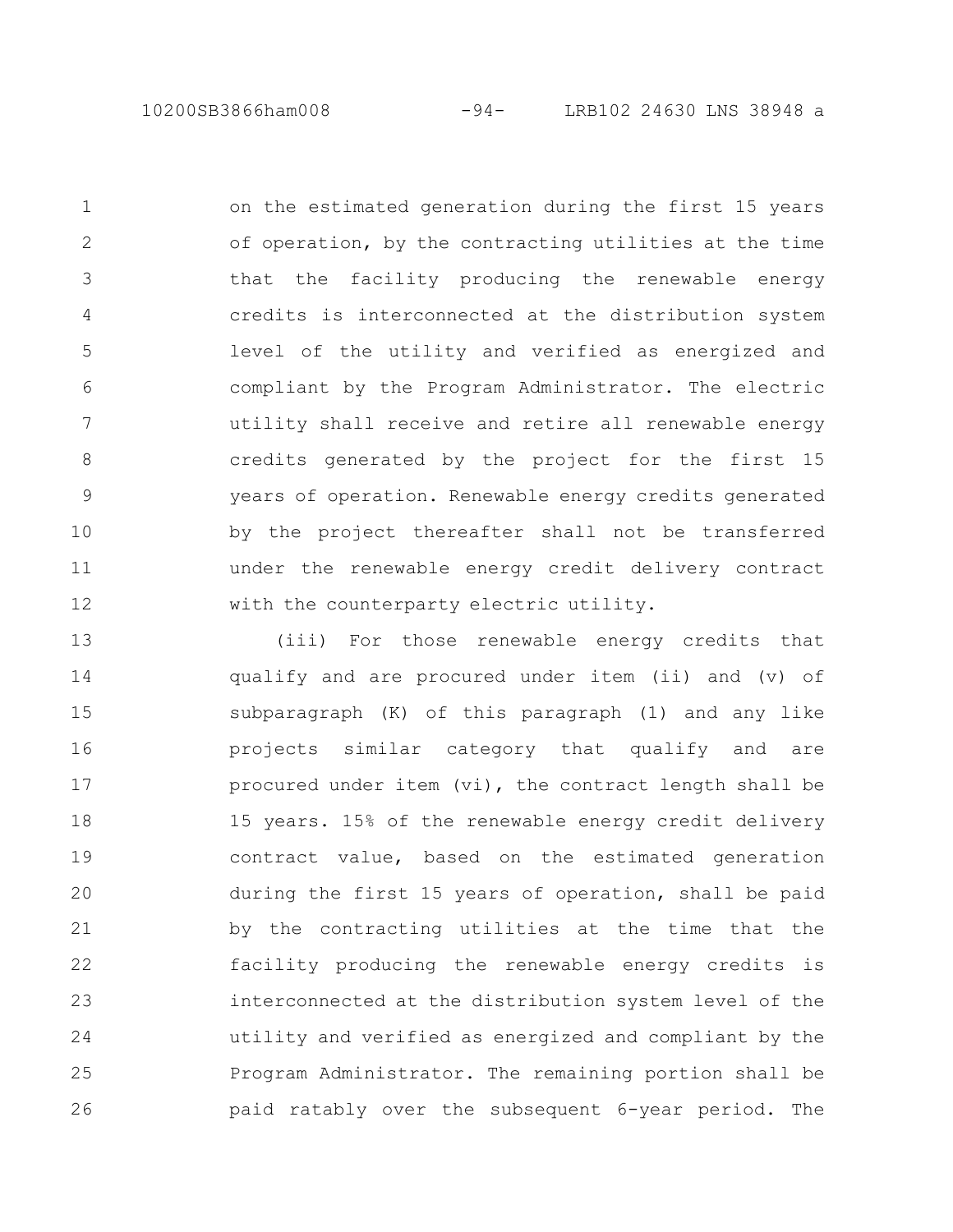10200SB3866ham008 -95- LRB102 24630 LNS 38948 a

electric utility shall receive and retire all renewable energy credits generated by the project for the first 15 years of operation. Renewable energy credits generated by the project thereafter shall not be transferred under the renewable energy credit delivery contract with the counterparty electric utility. 1 2 3 4 5 6 7

(iv) For those renewable energy credits that qualify and are procured under items (iii) and (iv) of subparagraph  $(K)$  of this paragraph  $(1)$ , and any like projects that qualify and are procured under item (vi), the renewable energy credit delivery contract length shall be 20 years and shall be paid over the delivery term, not to exceed during each delivery year the contract price multiplied by the estimated annual renewable energy credit generation amount. If generation of renewable energy credits during a delivery year exceeds the estimated annual generation amount, the excess renewable energy credits shall be carried forward to future delivery years and shall not expire during the delivery term. If generation of renewable energy credits during a delivery year, including carried forward excess renewable energy credits, if any, is less than the estimated annual generation amount, payments during such delivery year will not exceed the quantity generated plus the 8 9 10 11 12 13 14 15 16 17 18 19 20 21 22 23 24 25 26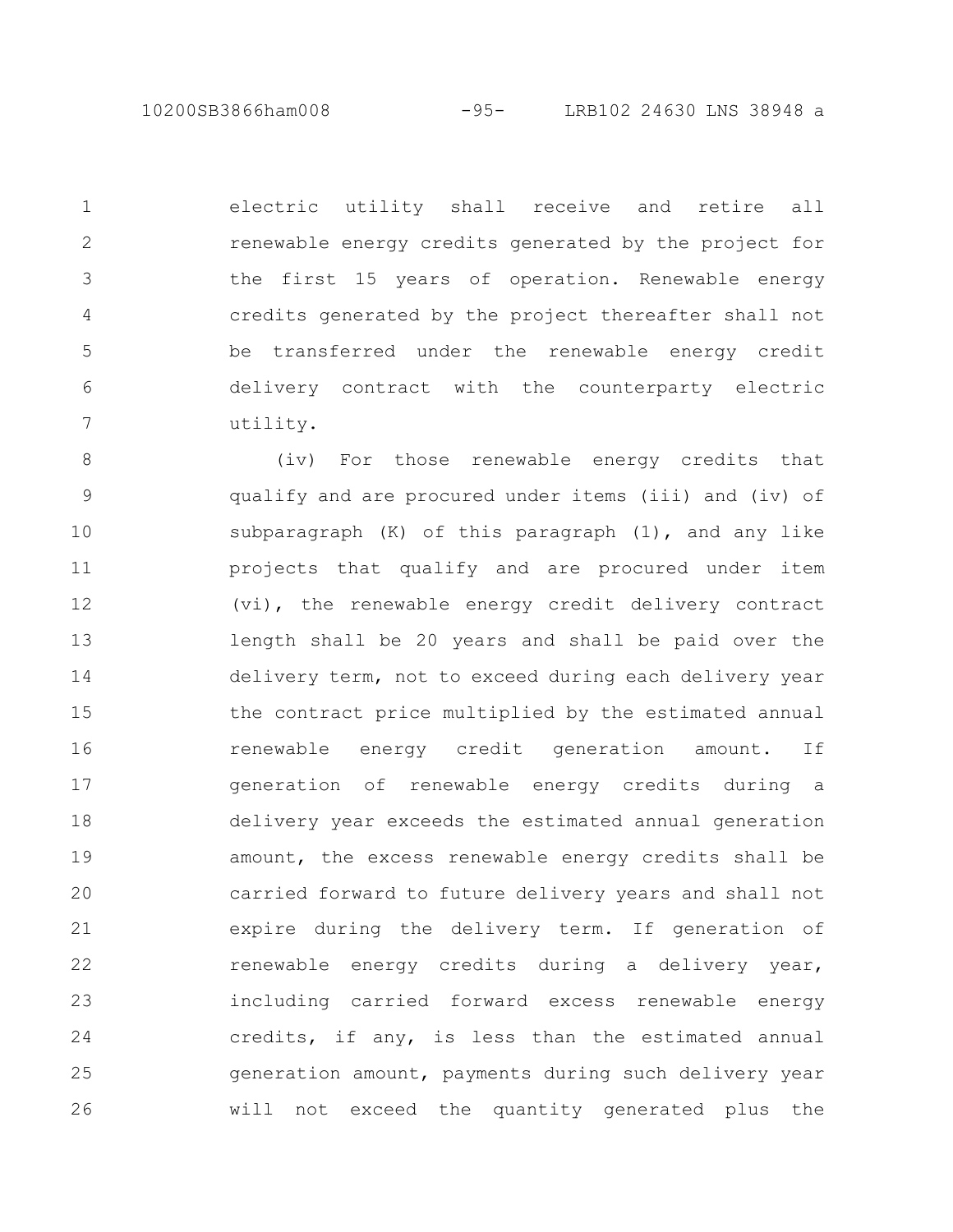10200SB3866ham008 -96- LRB102 24630 LNS 38948 a

quantity carried forward multiplied by the contract price. The electric utility shall receive all renewable energy credits generated by the project during the first 20 years of operation and retire all renewable energy credits paid for under this item (iv) and return at the end of the delivery term all renewable energy credits that were not paid for. Renewable energy credits generated by the project thereafter shall not be transferred under the renewable energy credit delivery contract with the counterparty electric utility. Notwithstanding the preceding, for those projects participating under item (iii) of subparagraph (K), the contract price for a delivery year shall be based on subscription levels as measured on the higher of the first business day of the delivery year or the first business day 6 months after the first business day of the delivery year. Subscription of 90% of nameplate capacity or greater shall be deemed to be fully subscribed for the purposes of this item (iv). For projects receiving a 20-year delivery contract, REC prices shall be adjusted downward for consistency with the incentive levels previously determined to be necessary to support projects under 15-year delivery contracts, taking into consideration any additional new requirements placed on the projects, including, but 1 2 3 4 5 6 7 8 9 10 11 12 13 14 15 16 17 18 19 20 21 22 23 24 25 26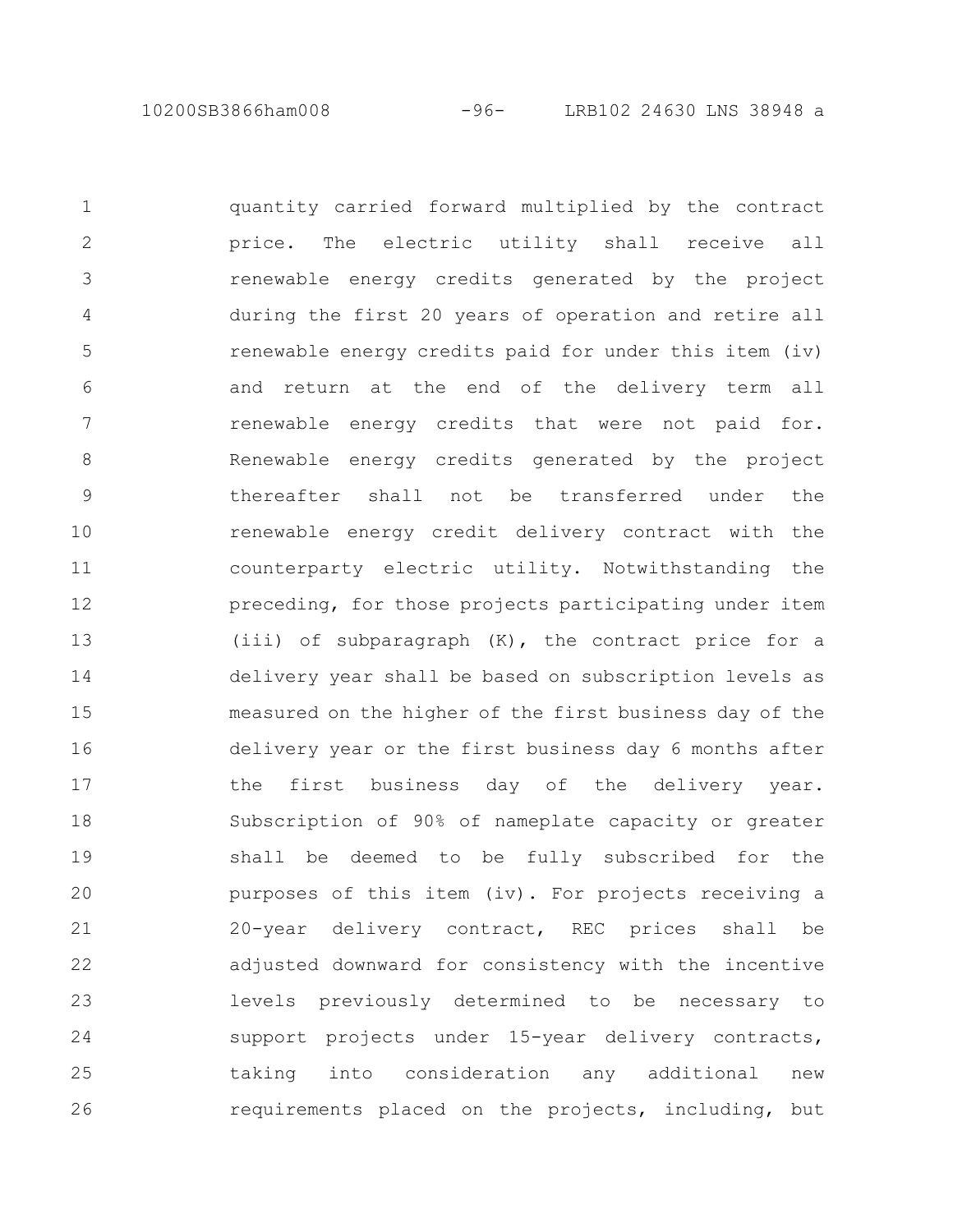not limited to, labor standards. 1

(v) Each contract shall include provisions to ensure the delivery of the estimated quantity of renewable energy credits and ongoing collateral requirements and other provisions deemed appropriate by the Agency. 2 3 4 5 6

(vi) The utility shall be the counterparty to the contracts executed under this subparagraph (L) that are approved by the Commission under the process described in Section 16-111.5 of the Public Utilities Act. No contract shall be executed for an amount that is less than one renewable energy credit per year. 7 8 9 10 11 12

(vii) If, at any time, approved applications for the Adjustable Block program exceed funds collected by the electric utility or would cause the Agency to exceed the limitation described in subparagraph (E) of this paragraph (1) on the amount of renewable energy resources that may be procured, then the Agency may consider future uncommitted funds to be reserved for these contracts on a first-come, first-served basis. 13 14 15 16 17 18 19 20

(viii) Nothing in this Section shall require the utility to advance any payment or pay any amounts that exceed the actual amount of revenues anticipated to be collected by the utility under paragraph (6) of this subsection (c) and subsection (k) of Section 16-108 of the Public Utilities Act inclusive of eligible funds 21 22 23 24 25 26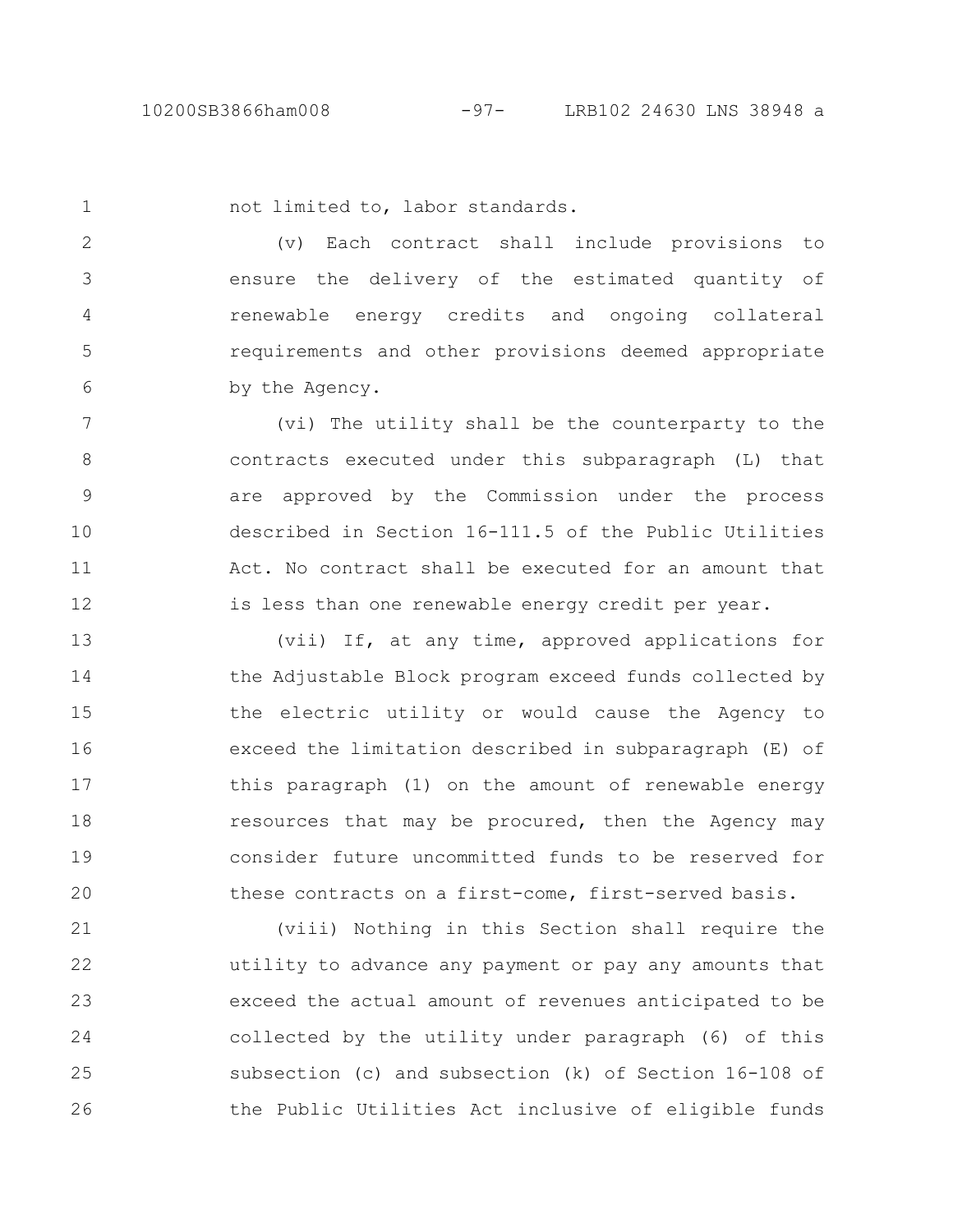1

2

3

4

collected in prior years and alternative compliance payments for use by the utility, and contracts executed under this Section shall expressly incorporate this limitation.

(ix) Notwithstanding other requirements of this subparagraph (L), no modification shall be required to Adjustable Block program contracts if they were already executed prior to the establishment, approval, and implementation of new contract forms as a result of this amendatory Act of the 102nd General Assembly. 5 6 7 8 9 10

(x) Contracts may be assignable, but only to entities first deemed by the Agency to have met program terms and requirements applicable to direct program participation. In developing contracts for the delivery of renewable energy credits, the Agency shall be permitted to establish fees applicable to each contract assignment. 11 12 13 14 15 16 17

(M) The Agency shall be authorized to retain one or more experts or expert consulting firms to develop, administer, implement, operate, and evaluate the Adjustable Block program described in subparagraph (K) of this paragraph (1), and the Agency shall retain the consultant or consultants in the same manner, to the extent practicable, as the Agency retains others to administer provisions of this Act, including, but not limited to, the procurement administrator. The selection 18 19 20 21 22 23 24 25 26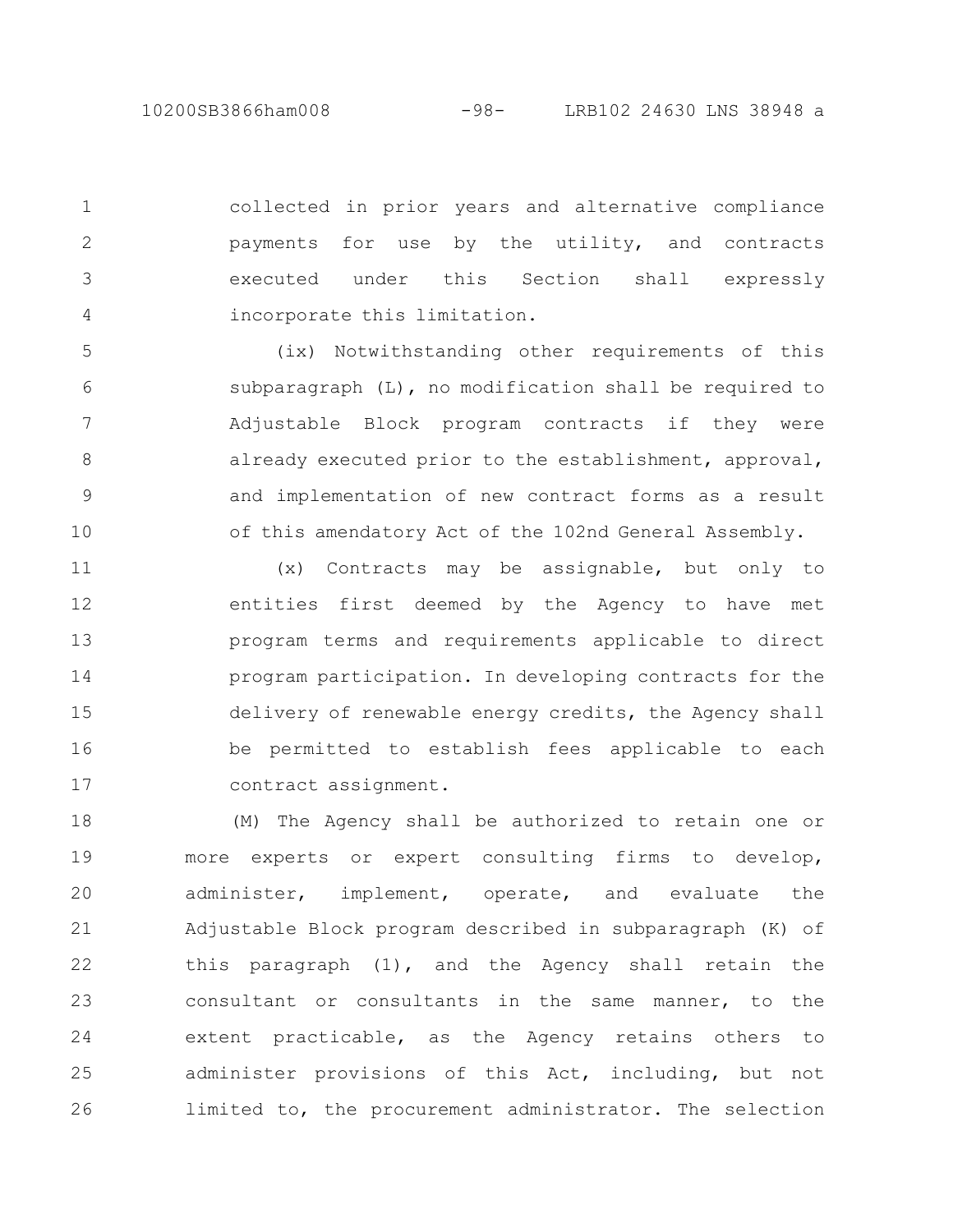10200SB3866ham008 -99- LRB102 24630 LNS 38948 a

of experts and expert consulting firms and the procurement process described in this subparagraph (M) are exempt from the requirements of Section 20-10 of the Illinois Procurement Code, under Section 20-10 of that Code. The Agency shall strive to minimize administrative expenses in the implementation of the Adjustable Block program. 1 2 3 4 5 6

The Program Administrator may charge application fees to participating firms to cover the cost of program administration. Any application fee amounts shall initially be determined through the long-term renewable resources procurement plan, and modifications to any application fee that deviate more than 25% from the Commission's approved value must be approved by the Commission as a long-term plan revision under Section 16-111.5 of the Public Utilities Act. The Agency shall consider stakeholder feedback when making adjustments to application fees and shall notify stakeholders in advance of any planned changes. 7 8 9 10 11 12 13 14 15 16 17 18

In addition to covering the costs of program administration, the Agency, in conjunction with its Program Administrator, may also use the proceeds of such fees charged to participating firms to support public education and ongoing regional and national coordination with nonprofit organizations, public bodies, and others engaged in the implementation of renewable energy incentive programs or similar initiatives. This work may 19 20 21 22 23 24 25 26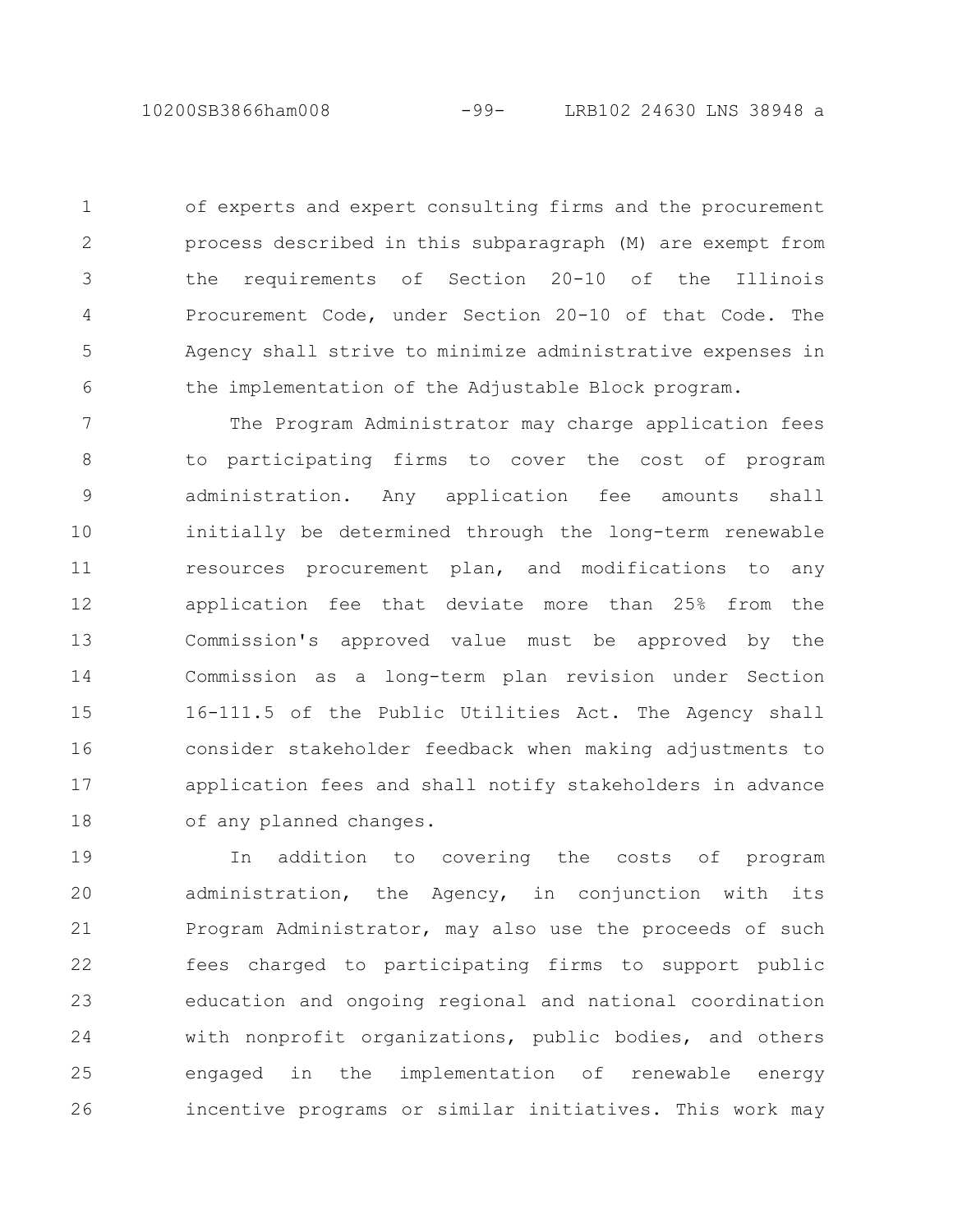10200SB3866ham008 -100- LRB102 24630 LNS 38948 a

include developing papers and reports, hosting regional and national conferences, and other work deemed necessary by the Agency to position the State of Illinois as a national leader in renewable energy incentive program development and administration. 1 2 3 4 5

The Agency and its consultant or consultants shall monitor block activity, share program activity with stakeholders and conduct quarterly meetings to discuss program activity and market conditions. If necessary, the Agency may make prospective administrative adjustments to the Adjustable Block program design, such as making adjustments to purchase prices as necessary to achieve the goals of this subsection (c). Program modifications to any block price that do not deviate from the Commission's approved value by more than 10% shall take effect immediately and are not subject to Commission review and approval. Program modifications to any block price that deviate more than 10% from the Commission's approved value must be approved by the Commission as a long-term plan amendment under Section 16-111.5 of the Public Utilities Act. The Agency shall consider stakeholder feedback when making adjustments to the Adjustable Block design and shall notify stakeholders in advance of any planned changes. 6 7 8 9 10 11 12 13 14 15 16 17 18 19 20 21 22 23 24

The Agency and its program administrators for both the Adjustable Block program and the Illinois Solar for All 25 26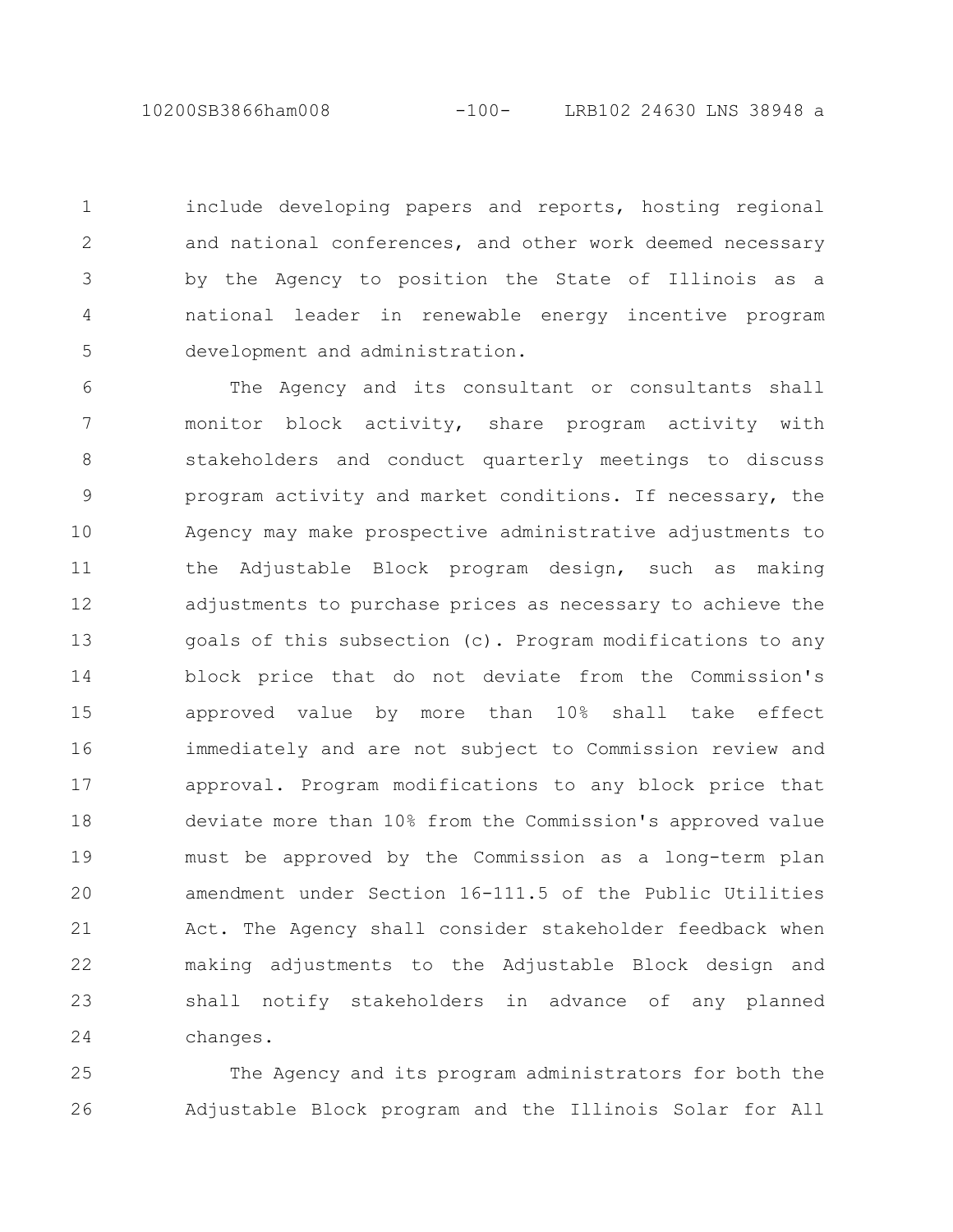10200SB3866ham008 -101- LRB102 24630 LNS 38948 a

Program, consistent with the requirements of this subsection (c) and subsection (b) of Section 1-56 of this Act, shall propose the Adjustable Block program terms, conditions, and requirements, including the prices to be paid for renewable energy credits, where applicable, and requirements applicable to participating entities and project applications, through the development, review, and approval of the Agency's long-term renewable resources procurement plan described in this subsection (c) and paragraph (5) of subsection (b) of Section 16-111.5 of the Public Utilities Act. Terms, conditions, and requirements for program participation shall include the following: 1 2 3 4 5 6 7 8 9 10 11 12

(i) The Agency shall establish a registration process for entities seeking to qualify for program-administered incentive funding and establish baseline qualifications for vendor approval. The Agency must maintain a list of approved entities on each program's website, and may revoke a vendor's ability to receive program-administered incentive funding status upon a determination that the vendor failed to comply with contract terms, the law, or other program requirements. 13 14 15 16 17 18 19 20 21 22

(ii) The Agency shall establish program requirements and minimum contract terms to ensure projects are properly installed and produce their expected amounts of energy. Program requirements may 23 24 25 26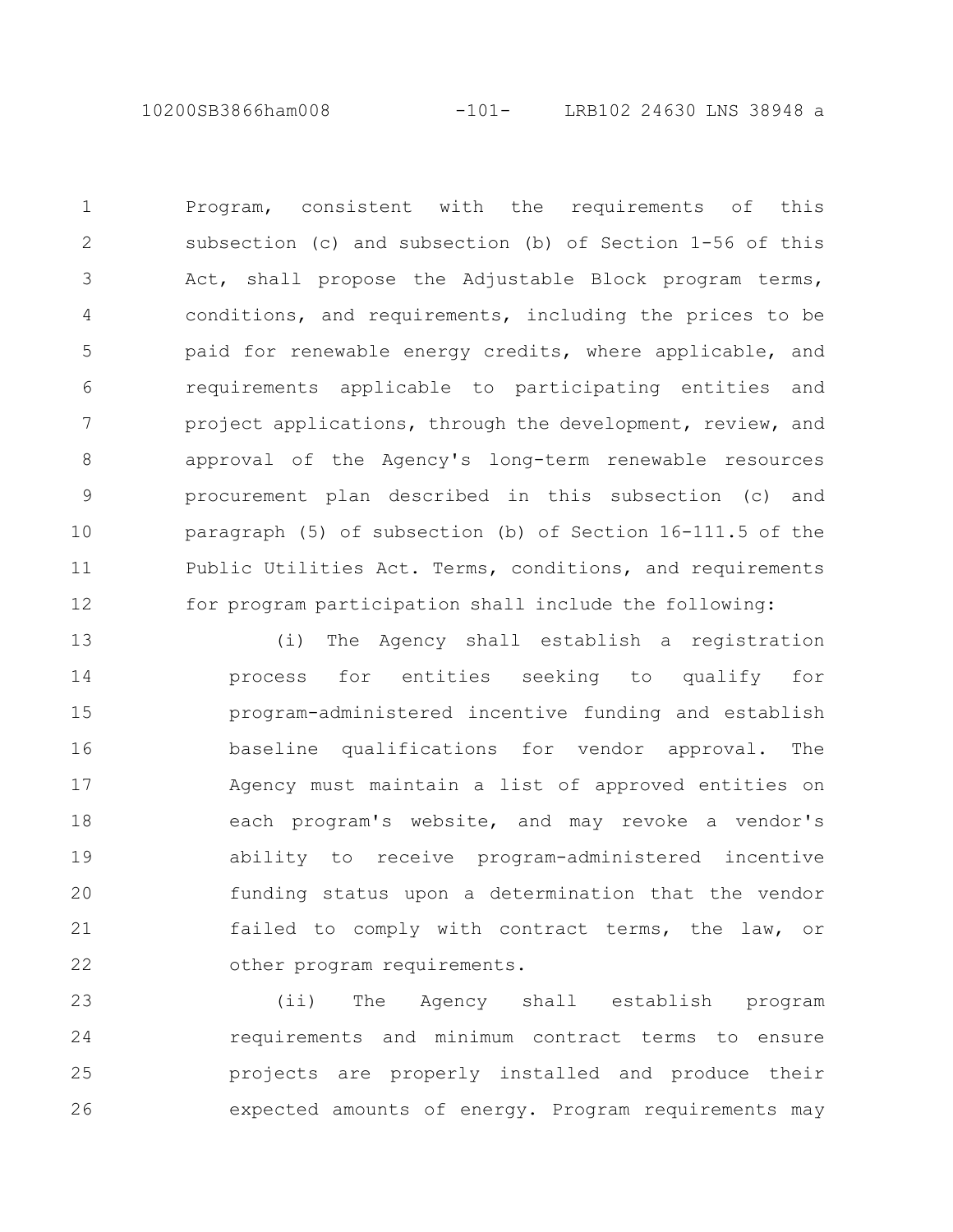include on-site inspections and photo documentation of projects under construction. The Agency may require repairs, alterations, or additions to remedy any material deficiencies discovered. Vendors who have a disproportionately high number of deficient systems may lose their eligibility to continue to receive State-administered incentive funding through Agency programs and procurements. 1 2 3 4 5 6 7 8

(iii) To discourage deceptive marketing or other bad faith business practices, the Agency may require direct program participants, including agents operating on their behalf, to provide standardized disclosures to a customer prior to that customer's execution of a contract for the development of a distributed generation system or a subscription to a community solar project. 9 10 11 12 13 14 15 16

(iv) The Agency shall establish one or multiple Consumer Complaints Centers to accept complaints regarding businesses that participate in, or otherwise benefit from, State-administered incentive funding through Agency-administered programs. The Agency shall maintain a public database of complaints with any confidential or particularly sensitive information redacted from public entries. 17 18 19 20 21 22 23 24

(v) Through a filing in the proceeding for the approval of its long-term renewable energy resources 25 26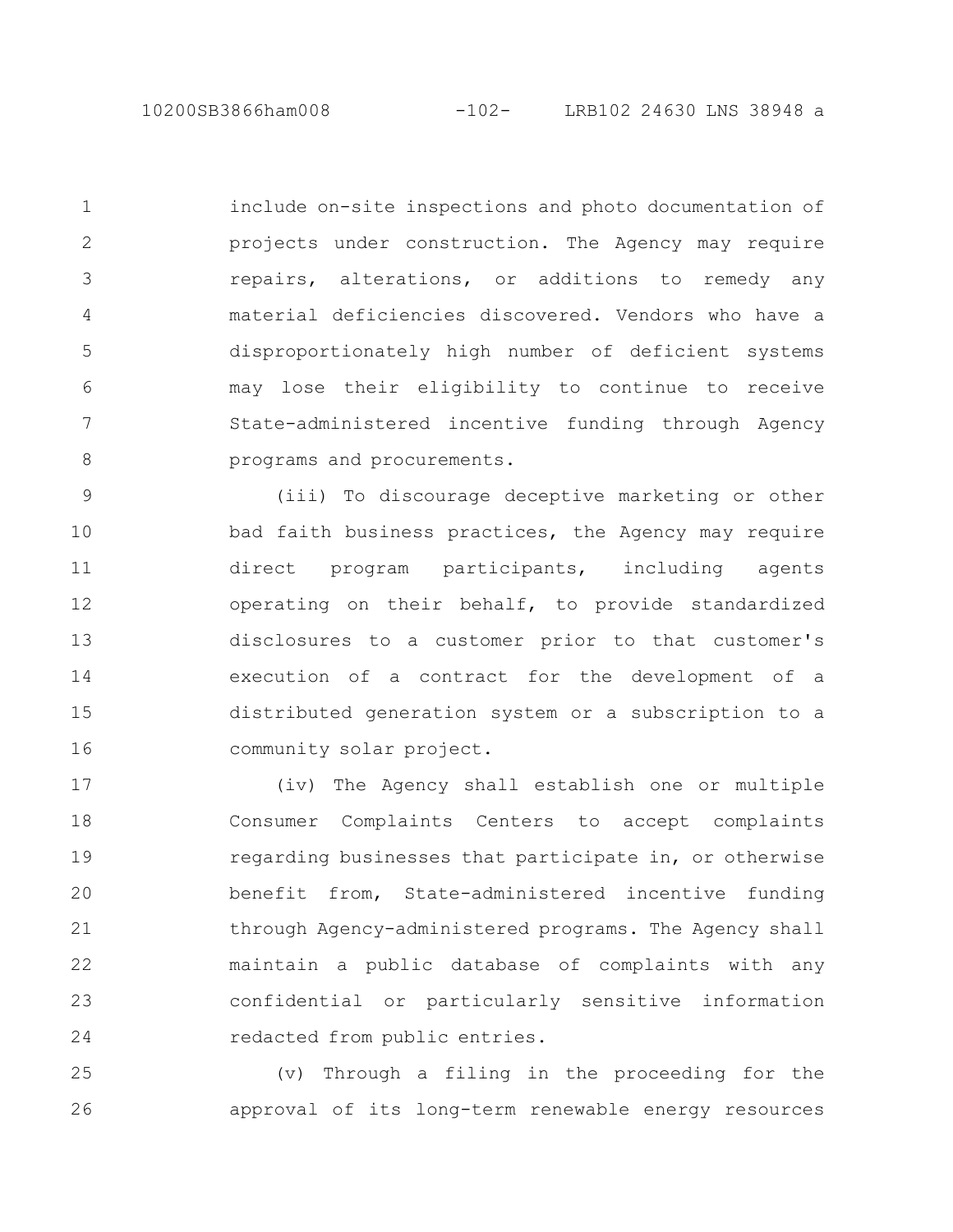10200SB3866ham008 -103- LRB102 24630 LNS 38948 a

procurement plan, the Agency shall provide an annual written report to the Illinois Commerce Commission documenting the frequency and nature of complaints and any enforcement actions taken in response to those complaints. 1 2 3 4 5

(vi) The Agency shall schedule regular meetings with representatives of the Office of the Attorney General, the Illinois Commerce Commission, consumer protection groups, and other interested stakeholders to share relevant information about consumer protection, project compliance, and complaints received. 6 7 8 9 10 11 12

(vii) To the extent that complaints received implicate the jurisdiction of the Office of the Attorney General, the Illinois Commerce Commission, or local, State, or federal law enforcement, the Agency shall also refer complaints to those entities as appropriate. 13 14 15 16 17 18

(N) The Agency shall establish the terms, conditions, and program requirements for photovoltaic community renewable generation projects with a goal to expand access to a broader group of energy consumers, to ensure robust participation opportunities for residential and small commercial customers and those who cannot install renewable energy on their own properties. Subject to reasonable limitations, any plan approved by the 19 20 21 22 23 24 25 26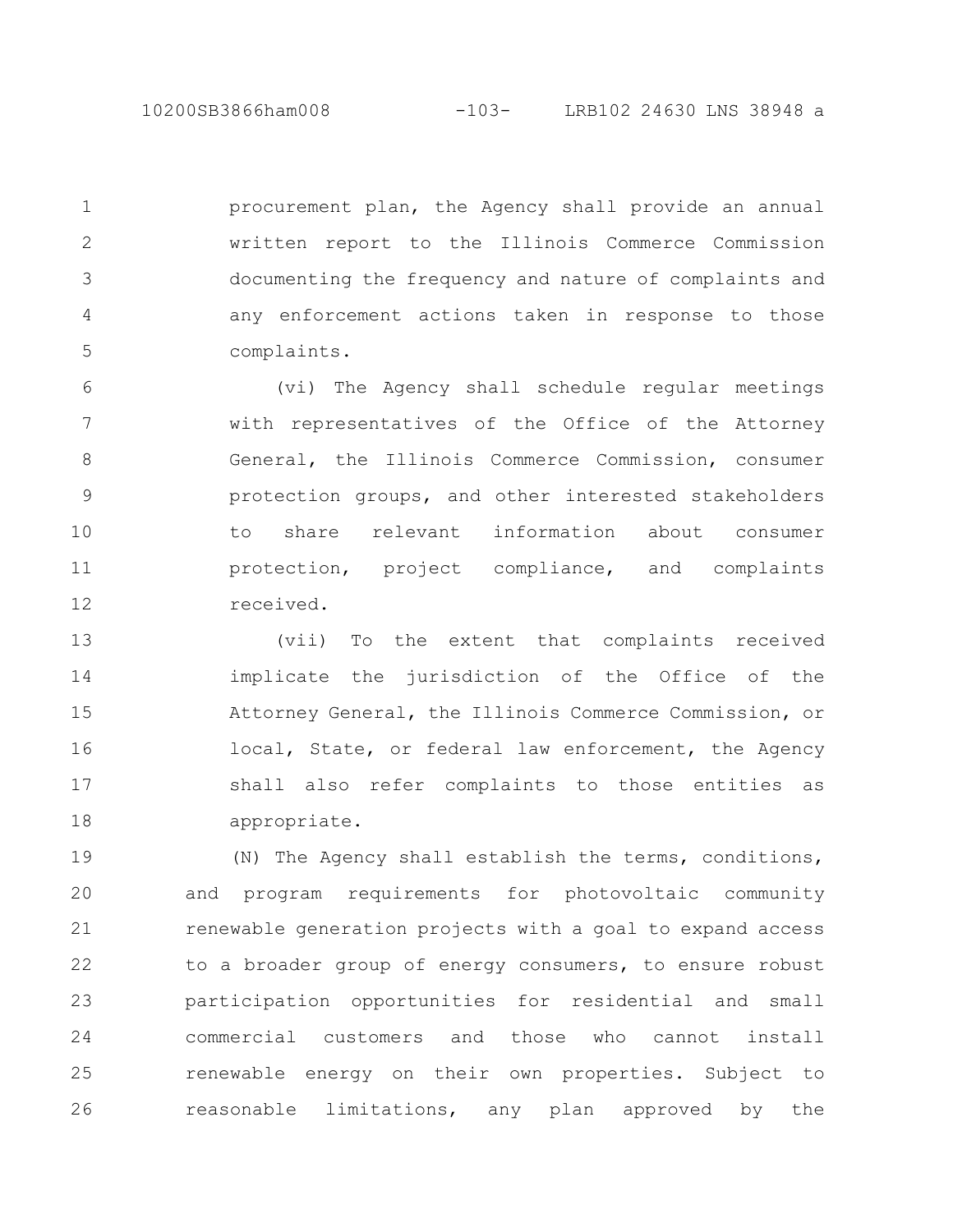10200SB3866ham008 -104- LRB102 24630 LNS 38948 a

Commission shall allow subscriptions to community renewable generation projects to be portable and transferable. For purposes of this subparagraph (N), "portable" means that subscriptions may be retained by the subscriber even if the subscriber relocates or changes its address within the same utility service territory; and "transferable" means that a subscriber may assign or sell subscriptions to another person within the same utility service territory. 1 2 3 4 5 6 7 8 9

Through the development of its long-term renewable resources procurement plan, the Agency may consider whether community renewable generation projects utilizing technologies other than photovoltaics should be supported through State-administered incentive funding, and may issue requests for information to gauge market demand. 10 11 12 13 14 15

Electric utilities shall provide a monetary credit to a subscriber's subsequent bill for service for the proportional output of a community renewable generation project attributable to that subscriber as specified in Section 16-107.5 of the Public Utilities Act. 16 17 18 19 20

The Agency shall purchase renewable energy credits from subscribed shares of photovoltaic community renewable generation projects through the Adjustable Block program described in subparagraph (K) of this paragraph (1) or through the Illinois Solar for All Program described in Section 1-56 of this Act. The electric utility shall 21 22 23 24 25 26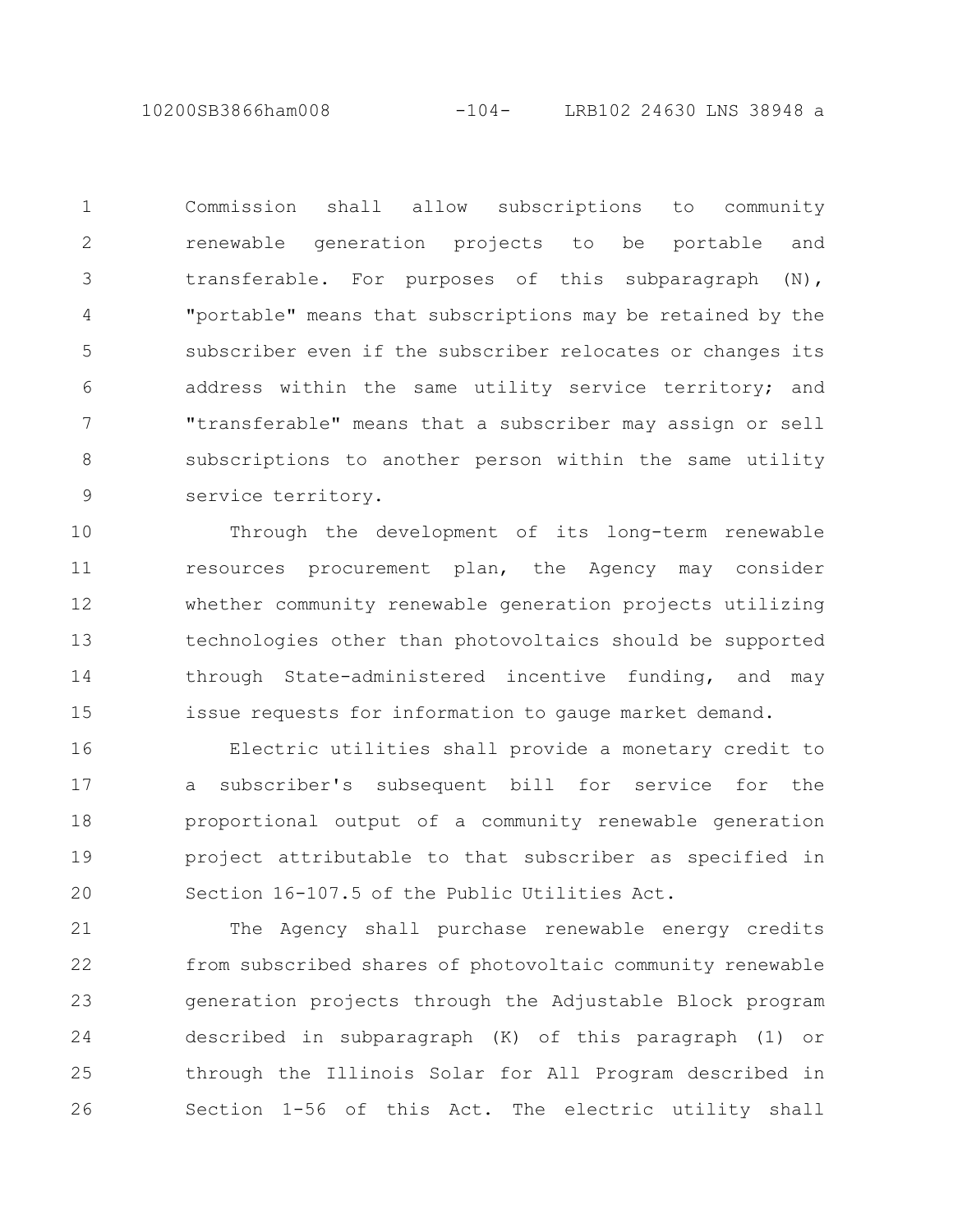10200SB3866ham008 -105- LRB102 24630 LNS 38948 a

purchase any unsubscribed energy from community renewable generation projects that are Qualifying Facilities ("QF") under the electric utility's tariff for purchasing the output from QFs under Public Utilities Regulatory Policies Act of 1978. 1 2 3 4 5

The owners of and any subscribers to a community renewable generation project shall not be considered public utilities or alternative retail electricity suppliers under the Public Utilities Act solely as a result of their interest in or subscription to a community renewable generation project and shall not be required to become an alternative retail electric supplier by participating in a community renewable generation project with a public utility. 6 7 8 9 10 11 12 13 14

(O) For the delivery year beginning June 1, 2018, the long-term renewable resources procurement plan required by this subsection (c) shall provide for the Agency to procure contracts to continue offering the Illinois Solar for All Program described in subsection (b) of Section 1-56 of this Act, and the contracts approved by the Commission shall be executed by the utilities that are subject to this subsection (c). The long-term renewable resources procurement plan shall allocate up to \$50,000,000 per delivery year to fund the programs, and the plan shall determine the amount of funding to be apportioned to the programs identified in subsection (b) 15 16 17 18 19 20 21 22 23 24 25 26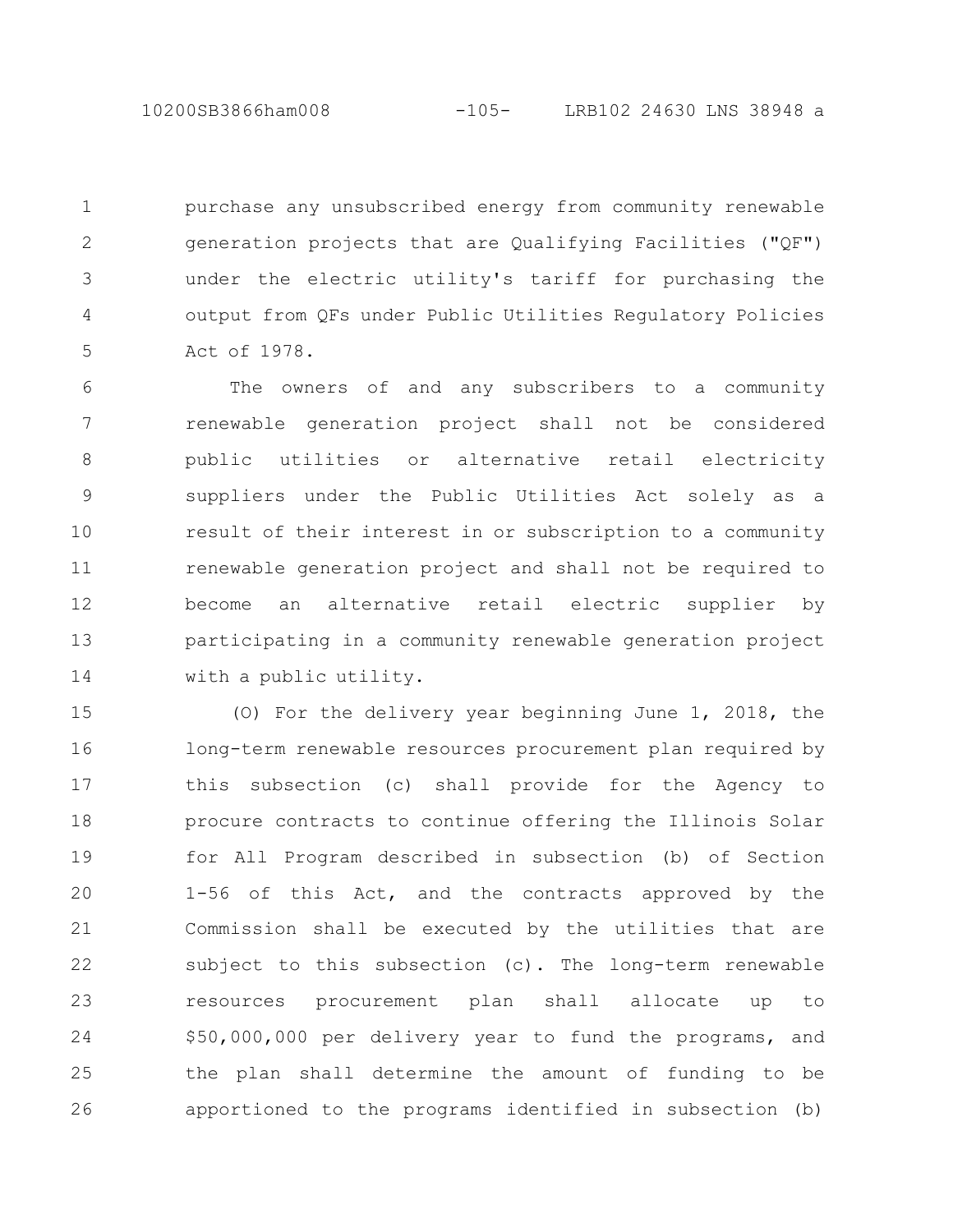10200SB3866ham008 -106- LRB102 24630 LNS 38948 a

of Section 1-56 of this Act; provided that for the delivery years beginning June 1, 2021, June 1, 2022, and June 1, 2023, the long-term renewable resources procurement plan may average the annual budgets over a 3-year period to account for program ramp-up. For the delivery years beginning June 1, 2021, June 1, 2024, June 1, 2027, and June 1, 2030 and additional \$10,000,000 shall be provided to the Department of Commerce and Economic Opportunity to implement the workforce development programs and reporting as outlined in Section 16-108.12 of the Public Utilities Act. In making the determinations required under this subparagraph (O), the Commission shall consider the experience and performance under the programs and any evaluation reports. The Commission shall also provide for an independent evaluation of those programs on a periodic basis that are funded under this subparagraph  $(0)$ . 1 2 3 4 5 6 7 8 9 10 11 12 13 14 15 16 17

(P) All programs and procurements under this subsection (c) shall be designed to encourage participating projects to use a diverse and equitable workforce and a diverse set of contractors, including minority-owned businesses, disadvantaged businesses, trade unions, graduates of any workforce training programs administered under this Act, and small businesses. 18 19 20 21 22 23 24

The Agency shall develop a method to optimize procurement of renewable energy credits from proposed 25 26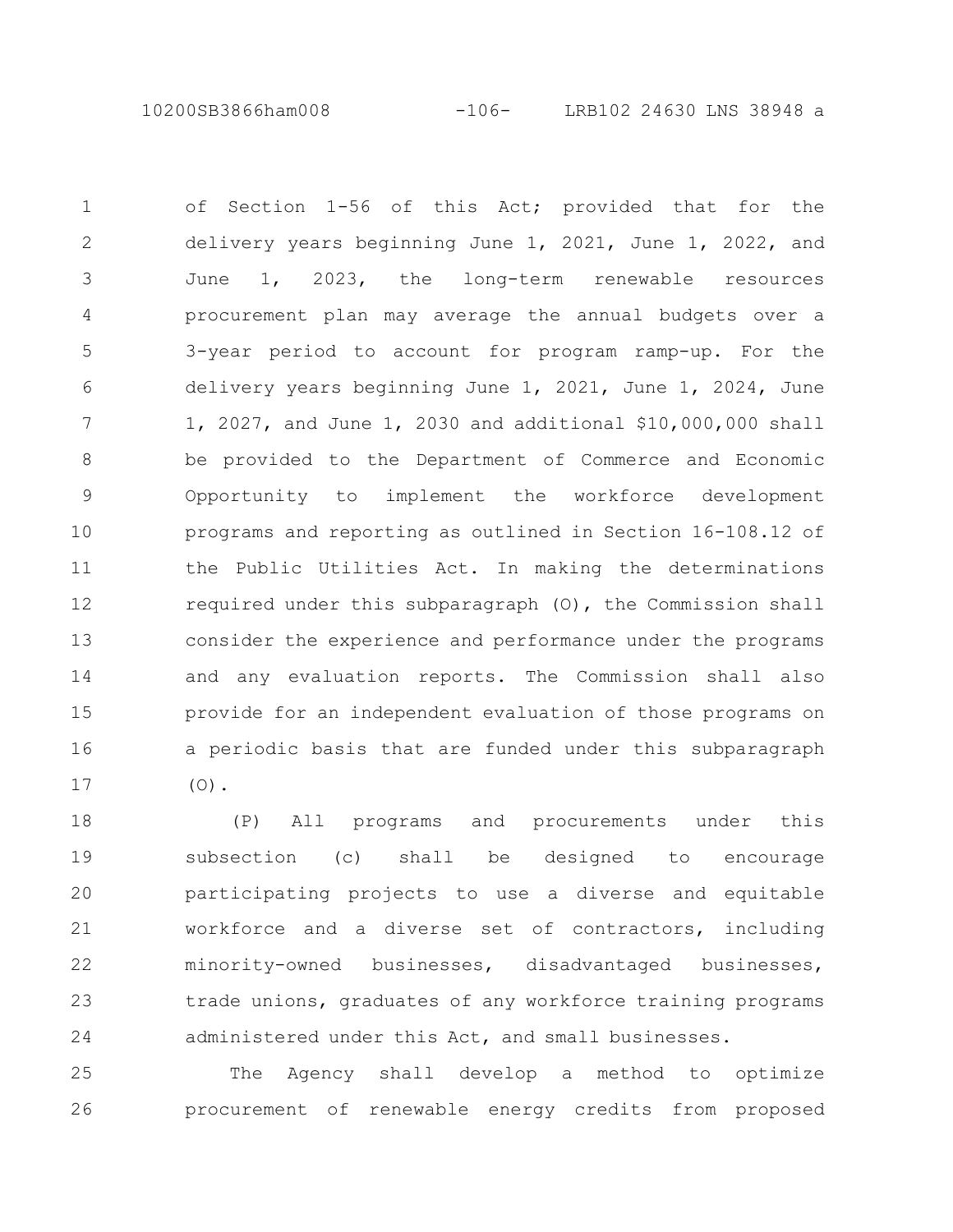10200SB3866ham008 -107- LRB102 24630 LNS 38948 a

utility-scale projects that are located in communities eligible to receive Energy Transition Community Grants pursuant to Section 10-20 of the Energy Community Reinvestment Act. If this requirement conflicts with other provisions of law or the Agency determines that full compliance with the requirements of this subparagraph (P) would be unreasonably costly or administratively impractical, the Agency is to propose alternative approaches to achieve development of renewable energy resources in communities eligible to receive Energy Transition Community Grants pursuant to Section 10-20 of the Energy Community Reinvestment Act or seek an exemption from this requirement from the Commission. 1 2 3 4 5 6 7 8 9 10 11 12 13

(Q) Each facility listed in subitems (i) through (viii) of item (1) of this subparagraph (Q) for which a renewable energy credit delivery contract is signed after the effective date of this amendatory Act of the 102nd General Assembly is subject to the following requirements through the Agency's long-term renewable resources procurement plan: 14 15 16 17 18 19 20

(1) Each facility shall be subject to the prevailing wage requirements included in the Prevailing Wage Act. The Agency shall require verification that all construction performed on the facility by the renewable energy credit delivery contract holder, its contractors, or its 21 22 23 24 25 26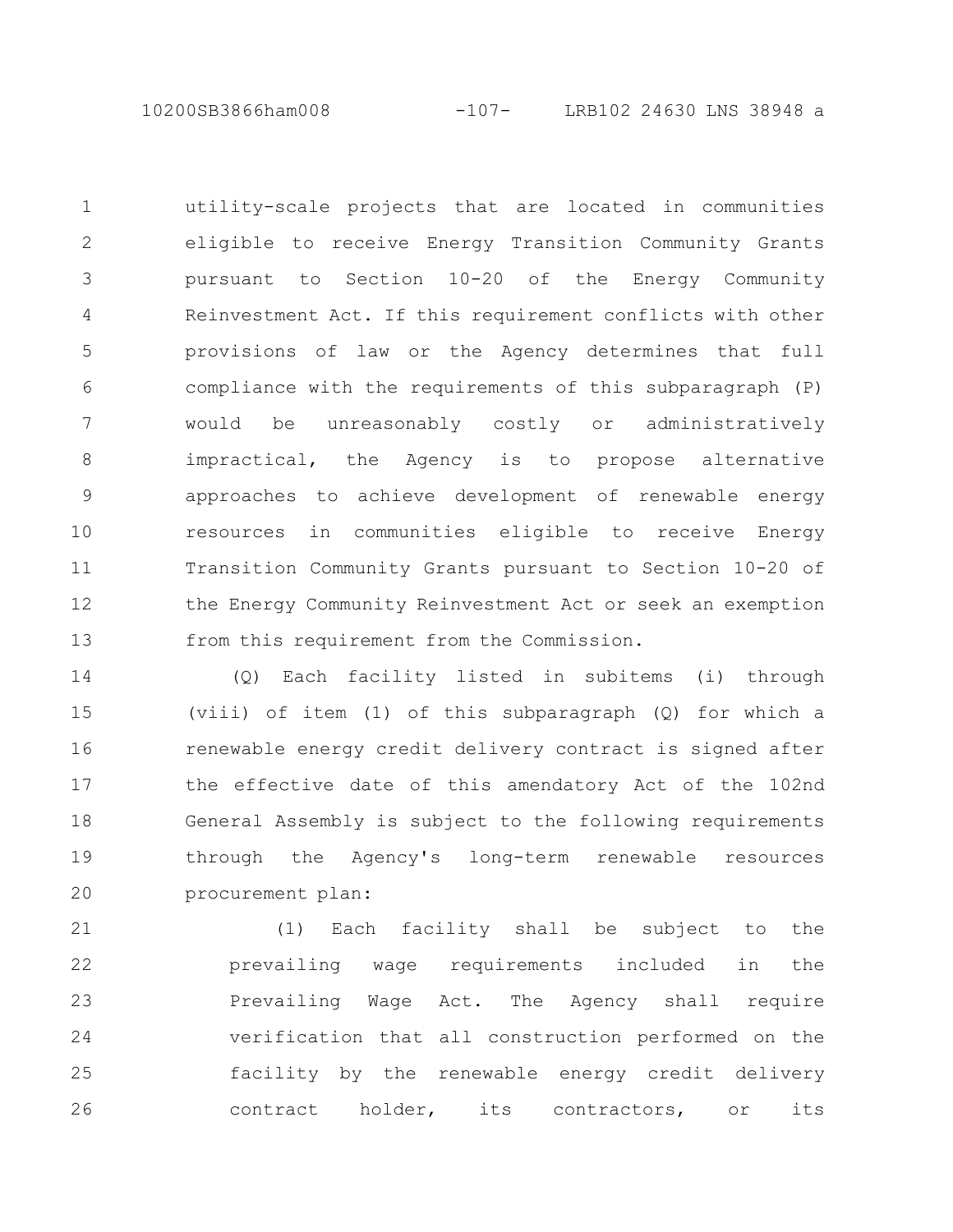10200SB3866ham008 -108- LRB102 24630 LNS 38948 a

subcontractors relating to construction of the facility is performed by construction employees receiving an amount for that work equal to or greater than the general prevailing rate, as that term is defined in Section 3 of the Prevailing Wage Act. For purposes of this item (1), "house of worship" means property that is both (1) used exclusively by a religious society or body of persons as a place for religious exercise or religious worship and (2) recognized as exempt from taxation pursuant to Section 15-40 of the Property Tax Code. This item (1) shall apply to any the following: 1 2 3 4 5 6 7 8 9 10 11 12

(i) all new utility-scale wind projects;

(ii) all new utility-scale photovoltaic projects; 14 15

13

(iii) all new brownfield photovoltaic projects; 16 17

(iv) all new photovoltaic community renewable energy facilities that qualify for item (iii) of subparagraph (K) of this paragraph (1); 18 19 20

(v) all new community driven community photovoltaic projects that qualify for item (v) of subparagraph (K) of this paragraph (1); 21 22 23

(vi) all new photovoltaic distributed renewable energy generation devices on schools that qualify for item (iv) of subparagraph (K) of 24 25 26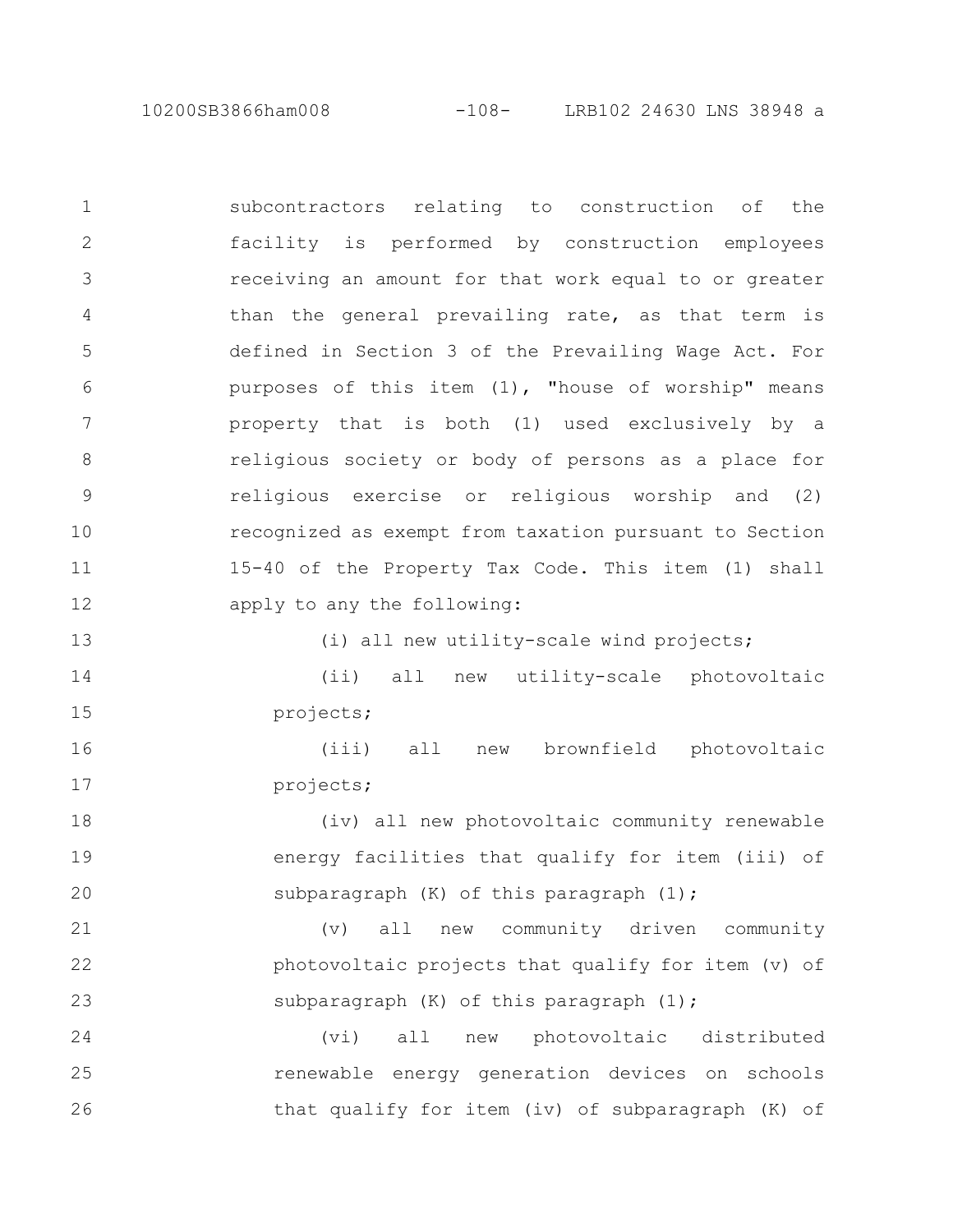this paragraph (1); 1

(vii) all new photovoltaic distributed renewable energy generation devices that (1) qualify for item (i) of subparagraph (K) of this paragraph  $(1)$ ;  $(2)$  are not projects that serve single-family or multi-family residential buildings; and (3) are not houses of worship where the aggregate capacity including collocated projects would not exceed 100 kilowatts; 2 3 4 5 6 7 8 9

(viii) all new photovoltaic distributed renewable energy generation devices that (1) qualify for item (ii) of subparagraph (K) of this paragraph (1); (2) are not projects that serve single-family or multi-family residential buildings; and (3) are not houses of worship where the aggregate capacity including collocated projects would not exceed 100 kilowatts. 10 11 12 13 14 15 16 17

(2) Renewable energy credits procured from new utility-scale wind projects, new utility-scale solar projects, and new brownfield solar projects pursuant to Agency procurement events occurring after the effective date of this amendatory Act of the 102nd General Assembly must be from facilities built by general contractors that must enter into a project labor agreement, as defined by this Act, prior to construction. The project labor agreement shall be 18 19 20 21 22 23 24 25 26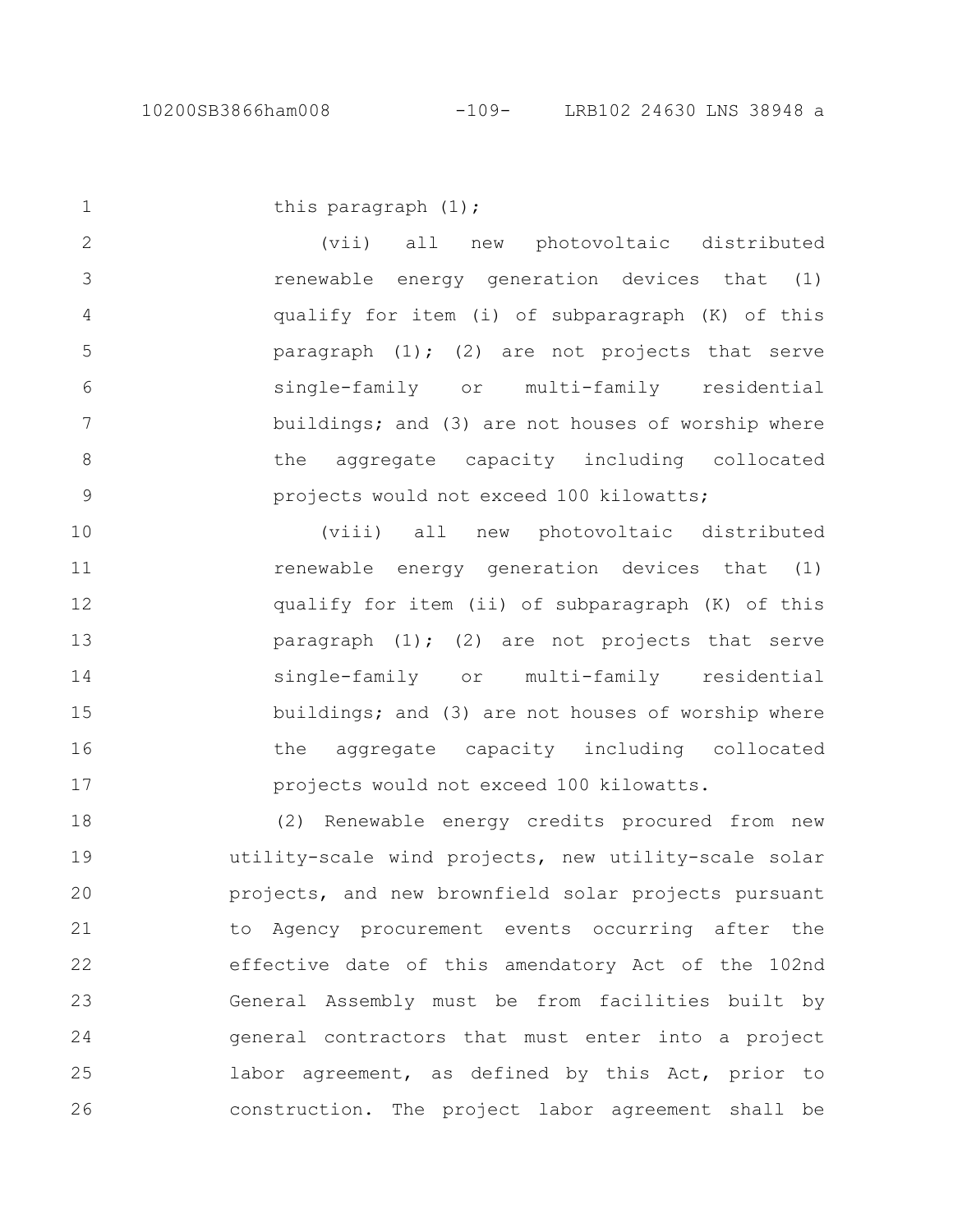filed with the Director in accordance with procedures established by the Agency through its long-term renewable resources procurement plan. Any information submitted to the Agency in this item (2) shall be considered commercially sensitive information. At a minimum, the project labor agreement must provide the names, addresses, and occupations of the owner of the plant and the individuals representing the labor organization employees participating in the project labor agreement consistent with the Project Labor Agreements Act. The agreement must also specify the terms and conditions as defined by this Act. 1 2 3 4 5 6 7 8 9 10 11 12

(3) It is the intent of this Section to ensure that economic development occurs across Illinois communities, that emerging businesses may grow, and that there is improved access to the clean energy economy by persons who have greater economic burdens to success. The Agency shall take into consideration the unique cost of compliance of this subparagraph (Q) that might be borne by equity eligible contractors, shall include such costs when determining the price of renewable energy credits in the Adjustable Block program, and shall take such costs into consideration in a nondiscriminatory manner when comparing bids for competitive procurements. The Agency shall consider costs associated with compliance whether in the 13 14 15 16 17 18 19 20 21 22 23 24 25 26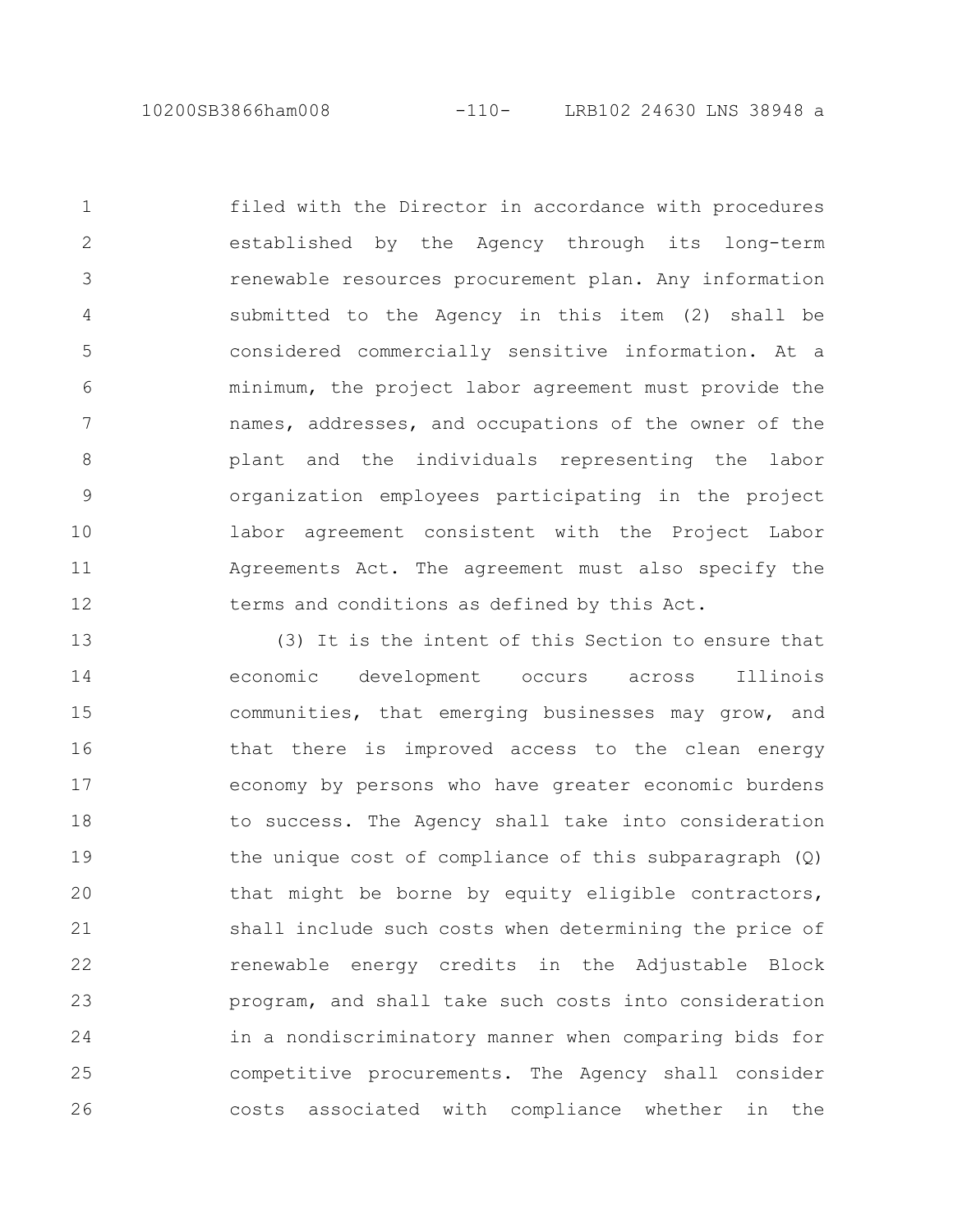development, financing, or construction of projects. The Agency shall periodically review the assumptions in these costs and may adjust prices, in compliance with subparagraph (M) of this paragraph (1).

(R) In its long-term renewable resources procurement plan, the Agency shall establish a self-direct renewable portfolio standard compliance program for eligible self-direct customers that purchase renewable energy credits from utility-scale wind and solar projects through long-term agreements for purchase of renewable energy credits as described in this Section. Such long-term agreements may include the purchase of energy or other products on a physical or financial basis and may involve an alternative retail electric supplier as defined in Section 16-102 of the Public Utilities Act. This program shall take effect in the delivery year commencing June 1, 2023. 5 6 7 8 9 10 11 12 13 14 15 16 17

18

1

2

3

4

(1) For the purposes of this subparagraph:

"Eligible self-direct customer" means any retail customers of an electric utility that serves 3,000,000 or more retail customers in the State and whose total highest 30-minute demand was more than 10,000 kilowatts, or any retail customers of an electric utility that serves less than 3,000,000 retail customers but more than 500,000 retail customers in the State and whose total highest 15-minute demand was 19 20 21 22 23 24 25 26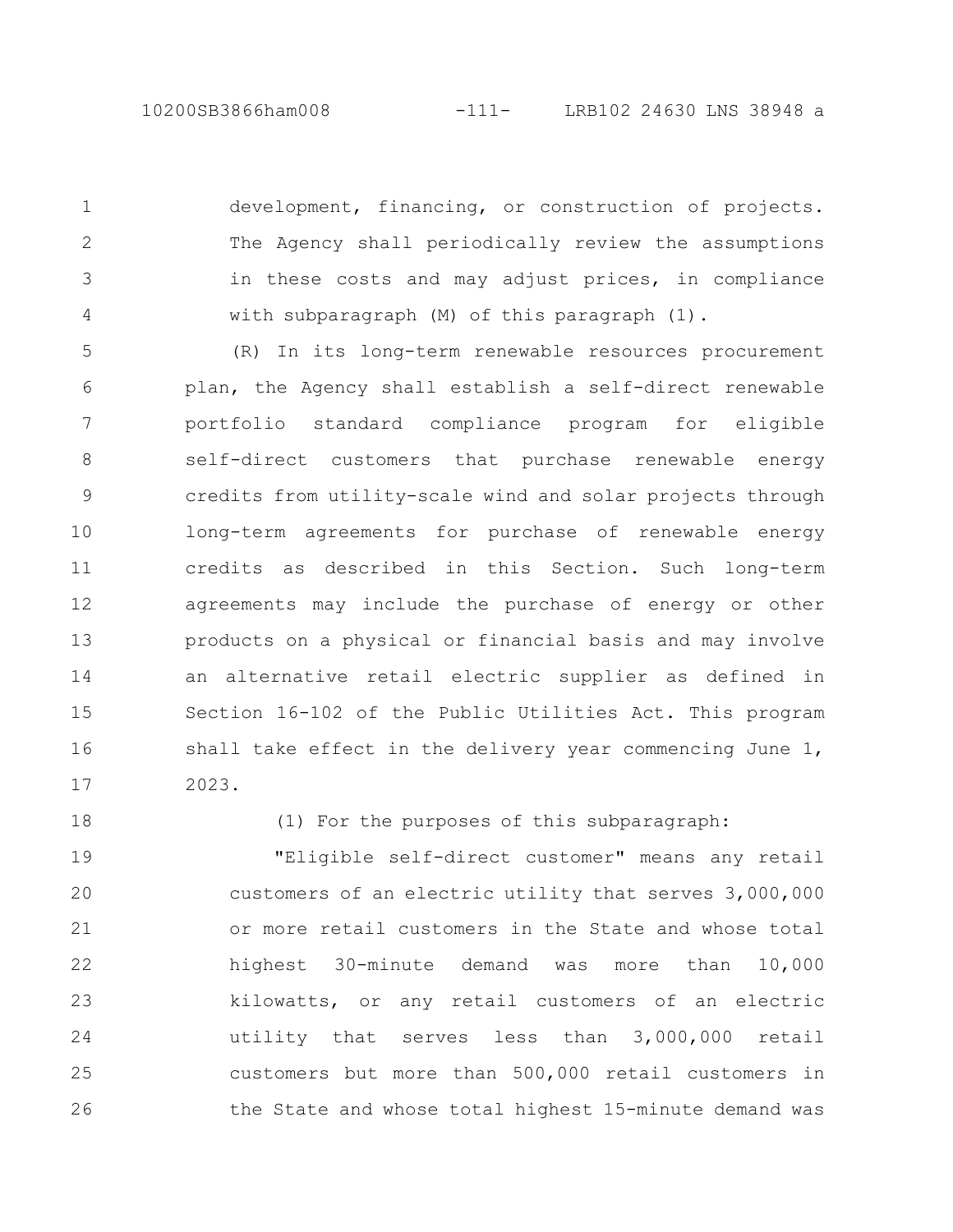more than 10,000 kilowatts.

1

2

3

4

5

6

7

8

9

10

14

15

"Retail customer" has the meaning set forth in Section 16-102 of the Public Utilities Act and multiple retail customer accounts under the same corporate parent may aggregate their account demands to meet the 10,000 kilowatt threshold. The criteria for determining whether this subparagraph is applicable to a retail customer shall be based on the 12 consecutive billing periods prior to the start of the year in which the application is filed.

(2) For renewable energy credits to count toward the self-direct renewable portfolio standard compliance program, they must: 11 12 13

> (i) qualify as renewable energy credits as defined in Section 1-10 of this Act;

(ii) be sourced from one or more renewable energy generating facilities that comply with the geographic requirements as set forth in subparagraph (I) of paragraph (1) of subsection (c) as interpreted through the Agency's long-term renewable resources procurement plan, or, where applicable, the geographic requirements that governed utility-scale renewable energy credits at the time the eligible self-direct customer entered into the applicable renewable energy credit purchase agreement; 16 17 18 19 20 21 22 23 24 25 26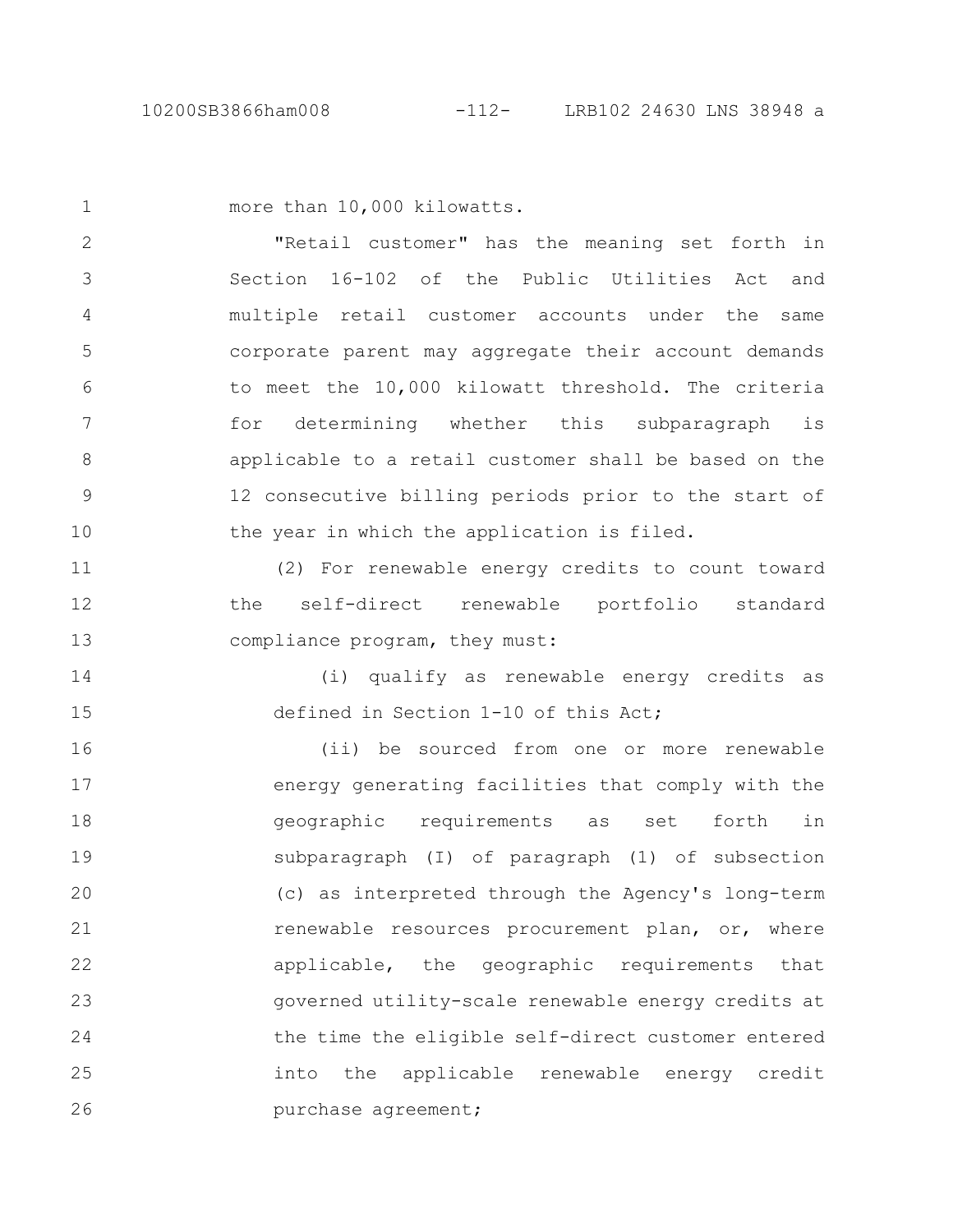10

11

12

13

14

17

18

(iii) be procured through long-term contracts with term lengths of at least 10 years either directly with the renewable energy generating facility or through a bundled power purchase agreement, a virtual power purchase agreement, an agreement between the renewable generating facility, an alternative retail electric supplier, and the customer, or such other structure as is permissible under this subparagraph (R); 1 2 3 4 5 6 7 8 9

(iv) be equivalent in volume to at least 40% of the eligible self-direct customer's usage, determined annually by the eligible self-direct customer's usage during the previous delivery year, measured to the nearest megawatt-hour;

(v) be retired by or on behalf of the large energy customer; 15 16

(vi) be sourced from new utility-scale wind projects or new utility-scale solar projects; and

(vii) if the contracts for renewable energy credits are entered into after the effective date of this amendatory Act of the 102nd General Assembly, the new utility-scale wind projects or new utility-scale solar projects must comply with the requirements established in subparagraphs (P) and  $(Q)$  of paragraph  $(1)$  of this subsection  $(c)$ and subsection (c-10). 19 20 21 22 23 24 25 26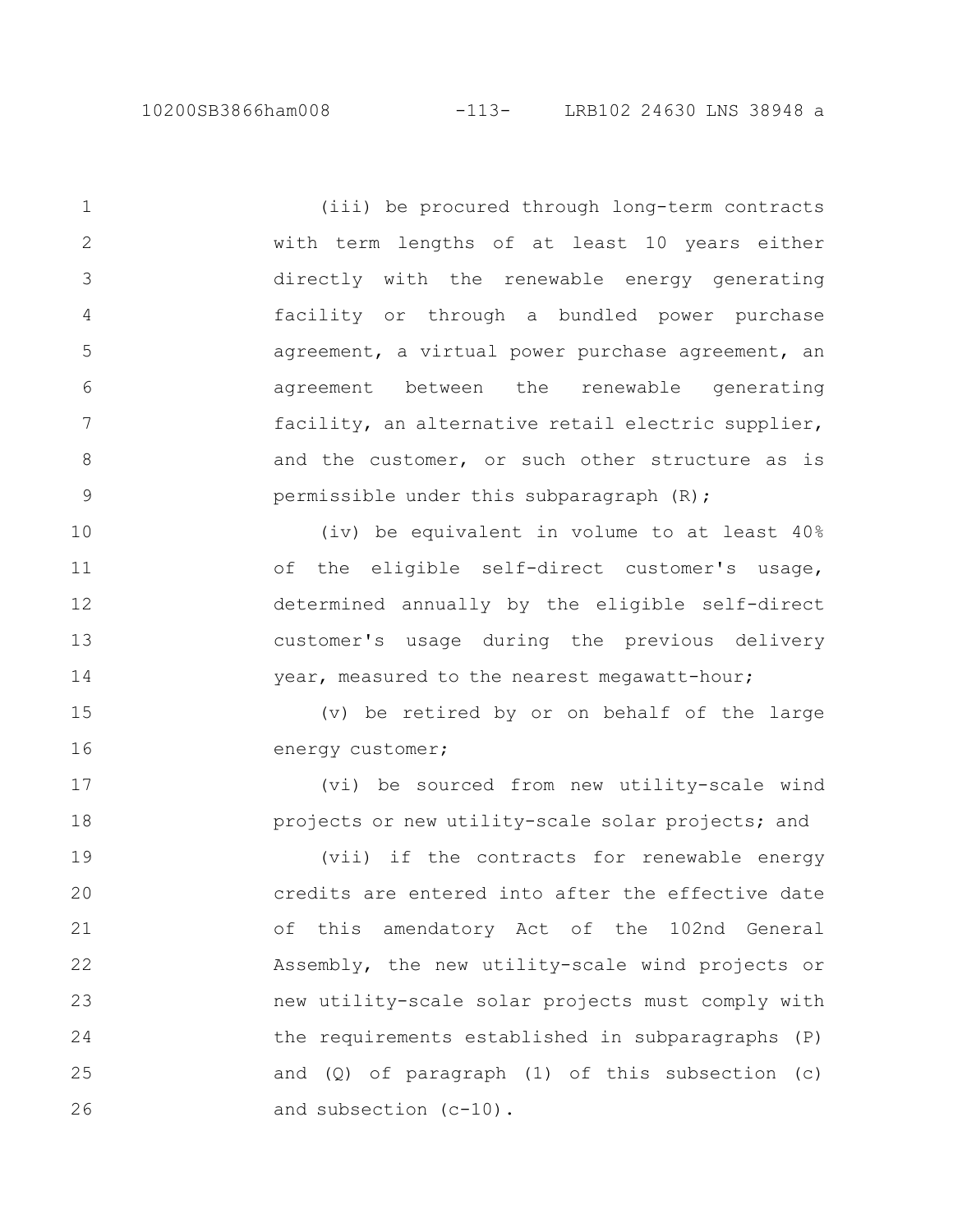(3) The self-direct renewable portfolio standard compliance program shall be designed to allow eligible self-direct customers to procure new renewable energy credits from new utility-scale wind projects or new utility-scale photovoltaic projects. The Agency shall annually determine the amount of utility-scale renewable energy credits it will include each year from the self-direct renewable portfolio standard compliance program, subject to receiving qualifying applications. In making this determination, the Agency shall evaluate publicly available analyses and studies of the potential market size for utility-scale renewable energy long-term purchase agreements by commercial and industrial energy customers and make that report publicly available. If demand for participation in the self-direct renewable portfolio standard compliance program exceeds availability, the Agency shall ensure participation is evenly split between commercial and industrial users to the extent there is sufficient demand from both customer classes. Each renewable energy credit procured pursuant to this subparagraph (R) by a self-direct customer shall reduce the total volume of renewable energy credits the Agency is otherwise required to procure from new utility-scale projects pursuant to subparagraph (C) of paragraph (1) of this subsection (c) on behalf of 1 2 3 4 5 6 7 8 9 10 11 12 13 14 15 16 17 18 19 20 21 22 23 24 25 26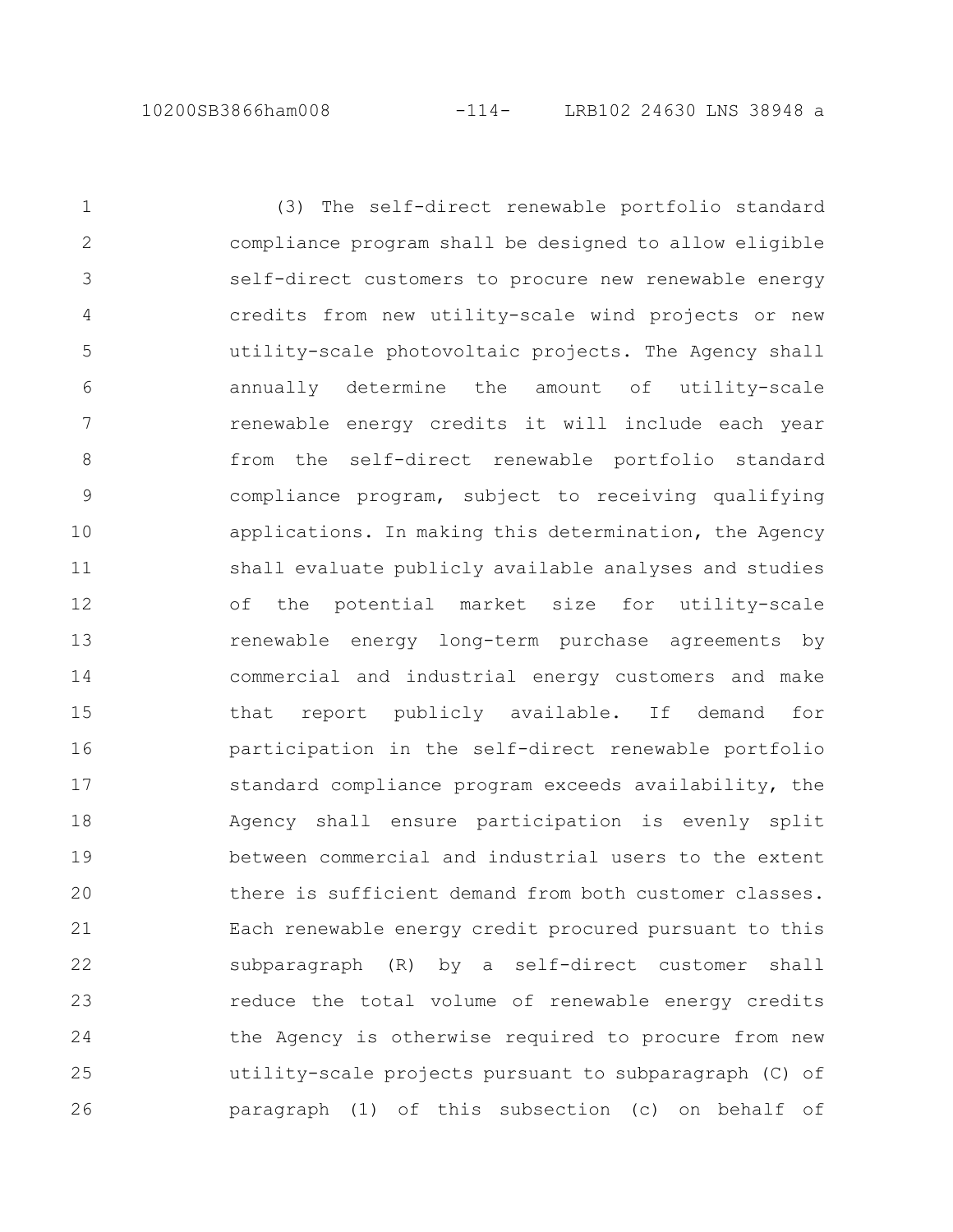contracting utilities where the eligible self-direct customer is located. The self-direct customer shall file an annual compliance report with the Agency pursuant to terms established by the Agency through its long-term renewable resources procurement plan to be eligible for participation in this program. Customers must provide the Agency with their most recent electricity billing statements or other information deemed necessary by the Agency to demonstrate they are an eligible self-direct customer. 1 2 3 4 5 6 7 8 9 10

(4) The Commission shall approve a reduction in the volumetric charges collected pursuant to Section 16-108 of the Public Utilities Act for approved eligible self-direct customers equivalent to the anticipated cost of renewable energy credit deliveries under contracts for new utility-scale wind and new utility-scale solar entered for each delivery year after the large energy customer retires begins retiring eligible new utility scale renewable energy credits for self-compliance. The self-direct credit amount for each renewable energy credit supplied shall be determined annually and is equal to the lower of the volumetric charge collected pursuant to Section 16-108 of the Public Utilities Act as calculated under subparagraph (E) of paragraph (1) of subsection (c) of this Section to support the renewable portfolio or the 11 12 13 14 15 16 17 18 19 20 21 22 23 24 25 26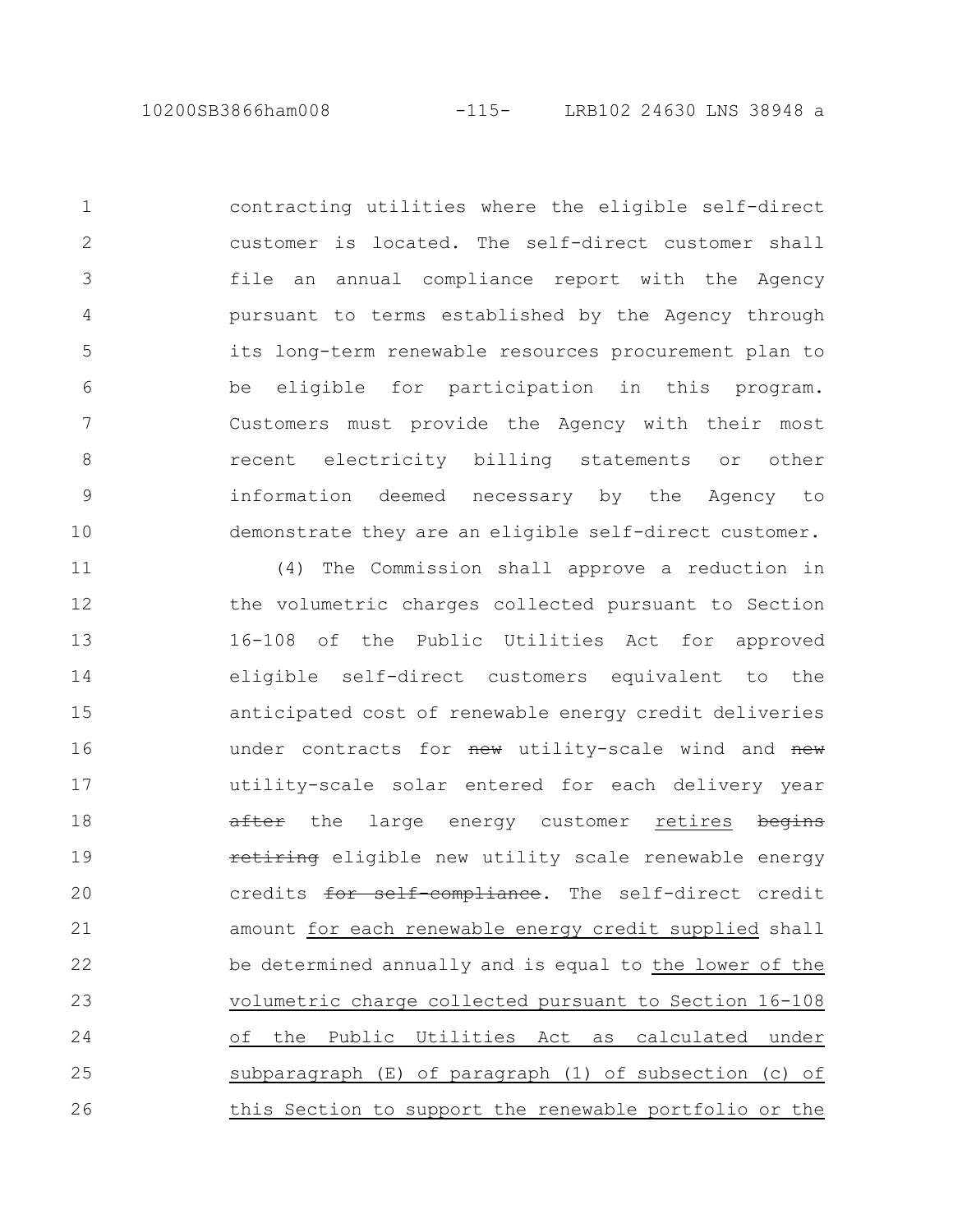| $\mathbf{1}$ | average price paid per renewable energy credit divided |
|--------------|--------------------------------------------------------|
| 2            | by 1,000, for all utility-scale renewable energy       |
| 3            | credits procured by the Agency pursuant to this        |
| 4            | Section after June 1, 2017, including indexed          |
| 5            | renewable energy credits, the estimated portion of the |
| 6            | cost authorized by subparagraph (E) of paragraph (1)   |
| 7            | of this subsection (e) that supported the annual       |
| 8            | procurement of utility scale renewable energy credits  |
| 9            | in the prior delivery year using a methodology         |
| 10           | described in the long-term renewable resources         |
| 11           | procurement plan, expressed on a per kilowatthour      |
| 12           | basis, and does not include (i) costs associated with  |
| 13           | any contracts entered into before the delivery year in |
| 14           | which the customer files the initial compliance report |
| 15           | to be eligible for participation in the self direct    |
| 16           | program, and (ii) costs associated with procuring      |
| 17           |                                                        |
|              | renewable energy credits through existing and future   |
| 18           | contracts through the Adjustable Block Program,        |
| 19           | subsection (c-5) of this Section 1-75, and the Solar   |
| 20           | for All Program. The Agency shall assist the           |
| 21           | Commission in determining the current and future       |
| 22           | costs. The Agency must determine the self-direct       |
| 23           | credit amount for new and existing eligible            |
| 24           | self-direct customers and submit this to<br>the        |
| 25           | Commission in an annual compliance filing.<br>The      |
| 26           | Commission must approve the self-direct credit amount  |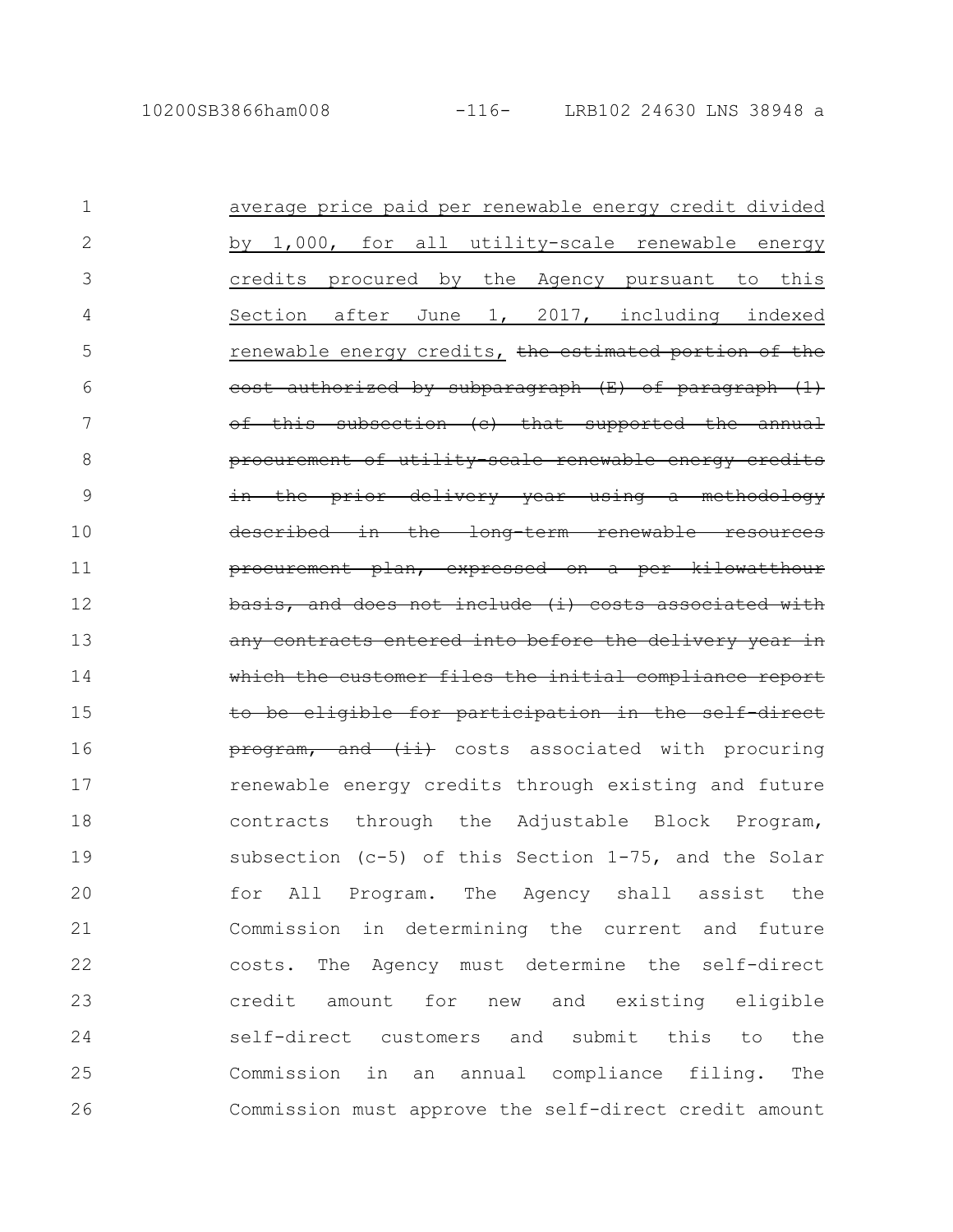1

2

3

4

5

by June 1, 2023 and June 1 of each delivery year thereafter. The approved self-direct credit amount shall be multiplied by each renewable energy credit procured by participating self-direct customers to form the customer's utility bill credit amount.

(5) Customers described in this subparagraph (R) shall apply, on a form developed by the Agency, to the Agency to be designated as a self-direct eligible customer. Once the Agency determines that a self-direct customer is eligible for participation in the program, the self-direct customer will remain eligible until the end of the term of the contract. Thereafter, application may be made not less than 12 months before the filing date of the long-term renewable resources procurement plan described in this Act. At a minimum, such application shall contain the following: 6 7 8 9 10 11 12 13 14 15 16 17

(i) the customer's certification that, at the time of the customer's application, the customer qualifies to be a self-direct eligible customer, including documents demonstrating that qualification; 18 19 20 21 22

(ii) the customer's certification that the customer has entered into or will enter into by the beginning of the applicable procurement year, one or more bilateral contracts for new wind 23 24 25 26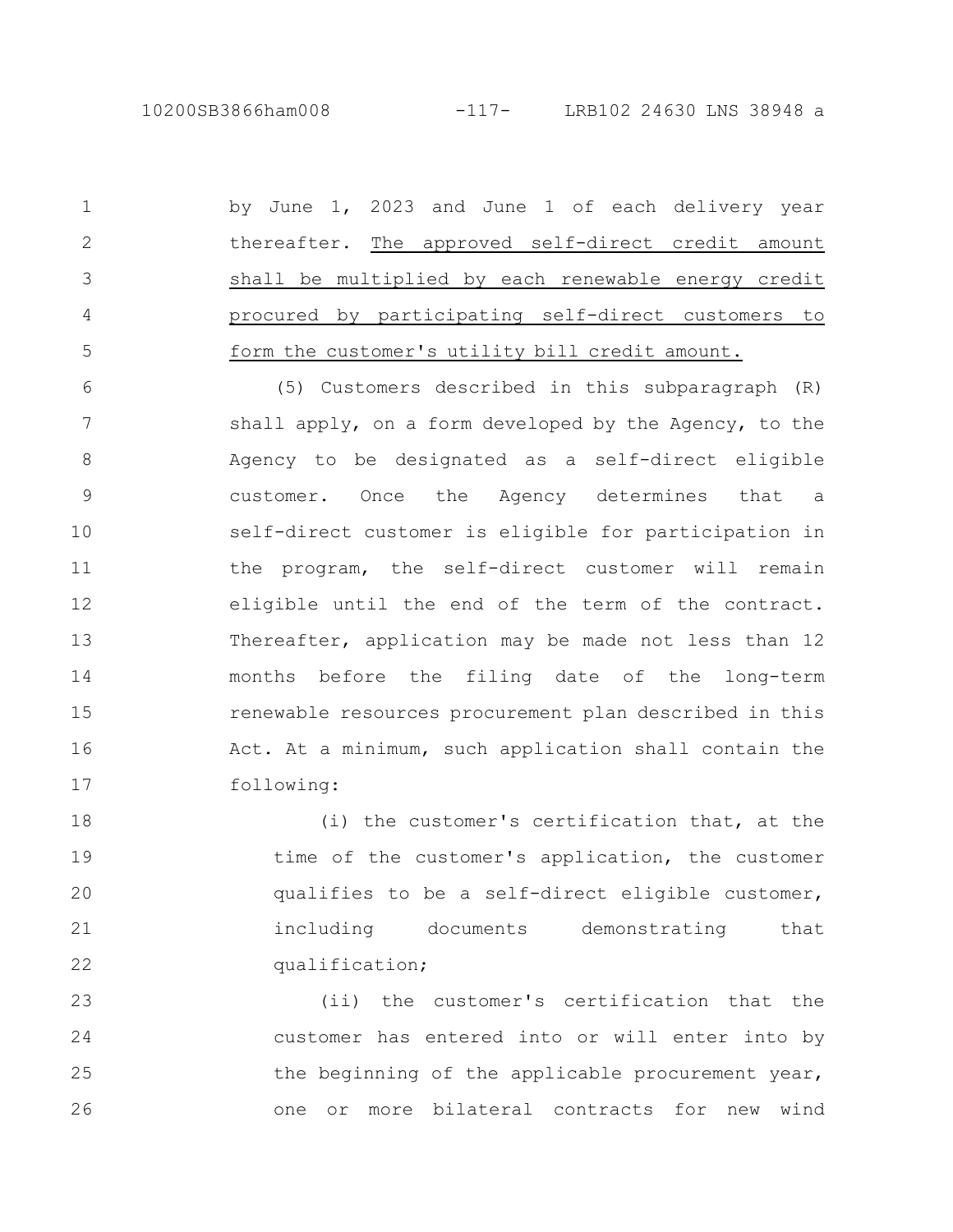3

4

5

6

projects or new photovoltaic projects, including supporting documentation; 1 2

(iii) certification that the contract or contracts for new renewable energy resources are long-term contracts with term lengths of at least 10 years, including supporting documentation;

(iv) certification of the quantities of renewable energy credits that the customer will purchase each year under such contract or contracts, including supporting documentation; 7 8 9 10

(v) proof that the contract is sufficient to produce renewable energy credits to be equivalent in volume to at least 40% of the large energy customer's usage from the previous delivery year, measured to the nearest megawatt-hour; and 11 12 13 14 15

(vi) certification that the customer intends to maintain the contract for the duration of the length of the contract. 16 17 18

(6) If a customer receives the self-direct credit but fails to properly procure and retire renewable energy credits as required under this subparagraph (R), the Commission, on petition from the Agency and after notice and hearing, may direct such customer's utility to recover the cost of the wrongfully received self-direct credits plus interest through an adder to charges assessed pursuant to Section 16-108 of the 19 20 21 22 23 24 25 26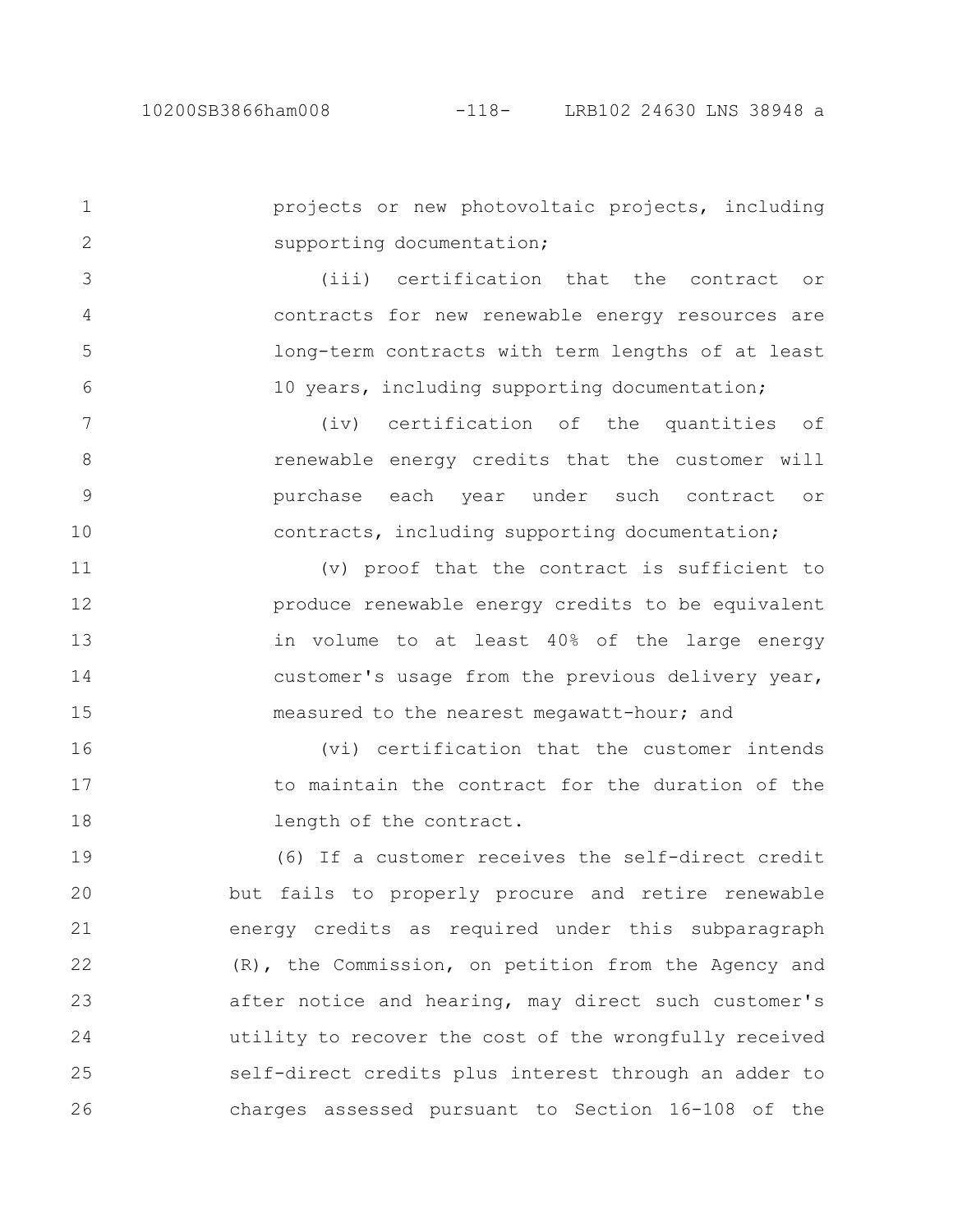10200SB3866ham008 -119- LRB102 24630 LNS 38948 a

Public Utilities Act. Self-direct customers who knowingly fail to properly procure and retire renewable energy credits and do not notify the Agency are ineligible for continued participation in the self-direct renewable portfolio standard compliance program. 1 2 3 4 5 6

- (2) (Blank). 7
- (3) (Blank). 8

(4) The electric utility shall retire all renewable energy credits used to comply with the standard. 9 10

(5) Beginning with the 2010 delivery year and ending June 1, 2017, an electric utility subject to this subsection (c) shall apply the lesser of the maximum alternative compliance payment rate or the most recent estimated alternative compliance payment rate for its service territory for the corresponding compliance period, established pursuant to subsection (d) of Section 16-115D of the Public Utilities Act to its retail customers that take service pursuant to the electric utility's hourly pricing tariff or tariffs. The electric utility shall retain all amounts collected as a result of the application of the alternative compliance payment rate or rates to such customers, and, beginning in 2011, the utility shall include in the information provided under item (1) of subsection (d) of Section 16-111.5 of the Public Utilities Act the amounts collected under the 11 12 13 14 15 16 17 18 19 20 21 22 23 24 25 26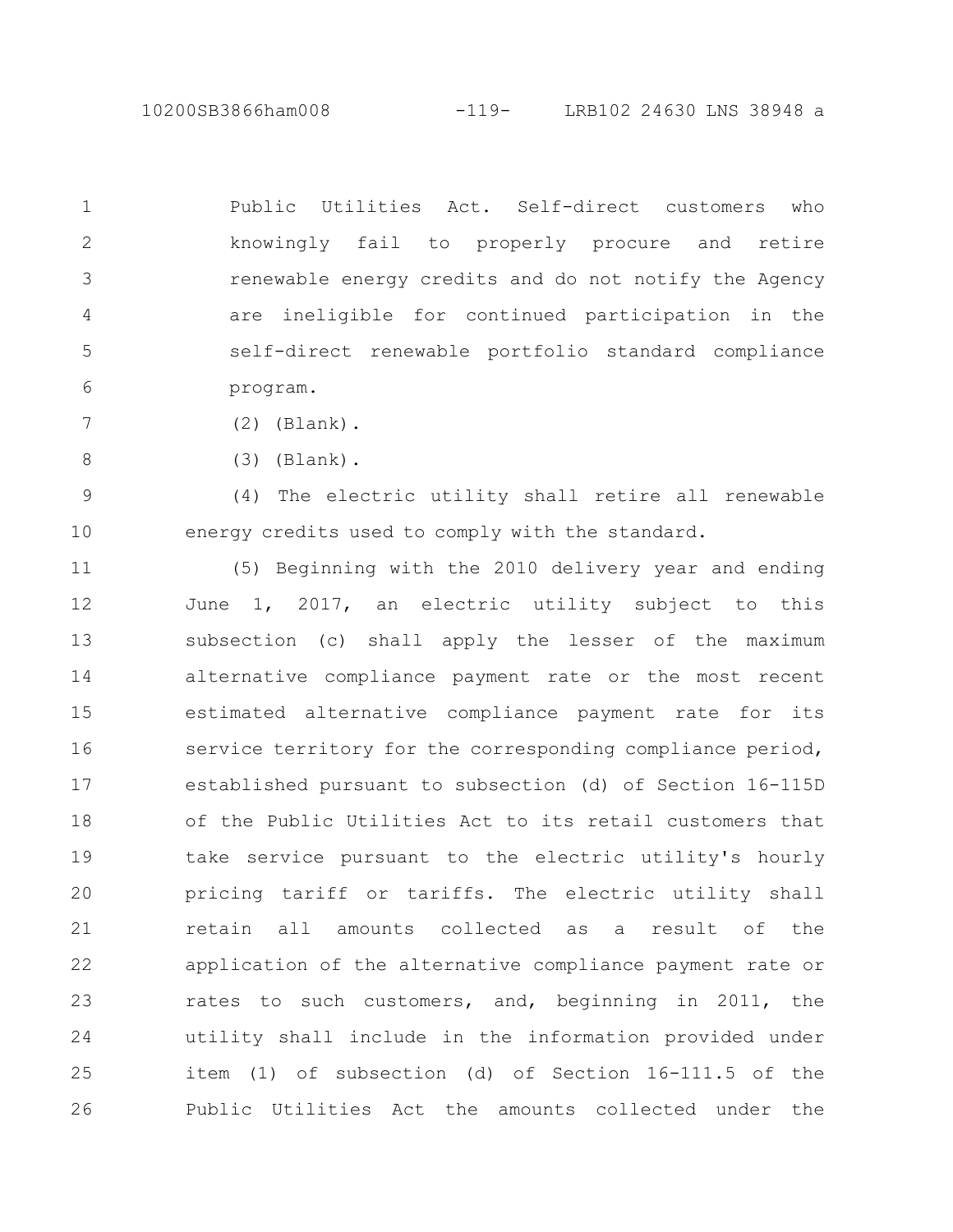alternative compliance payment rate or rates for the prior year ending May 31. Notwithstanding any limitation on the procurement of renewable energy resources imposed by item (2) of this subsection  $(c)$ , the Agency shall increase its spending on the purchase of renewable energy resources to be procured by the electric utility for the next plan year by an amount equal to the amounts collected by the utility under the alternative compliance payment rate or rates in the prior year ending May 31. 1 2 3 4 5 6 7 8 9

(6) The electric utility shall be entitled to recover all of its costs associated with the procurement of renewable energy credits under plans approved under this Section and Section 16-111.5 of the Public Utilities Act. These costs shall include associated reasonable expenses for implementing the procurement programs, including, but not limited to, the costs of administering and evaluating the Adjustable Block program, through an automatic adjustment clause tariff in accordance with subsection (k) of Section 16-108 of the Public Utilities Act. 10 11 12 13 14 15 16 17 18 19

(7) Renewable energy credits procured from new photovoltaic projects or new distributed renewable energy generation devices under this Section after June 1, 2017 (the effective date of Public Act 99-906) must be procured from devices installed by a qualified person in compliance with the requirements of Section 16-128A of the Public Utilities Act and any rules or regulations adopted 20 21 22 23 24 25 26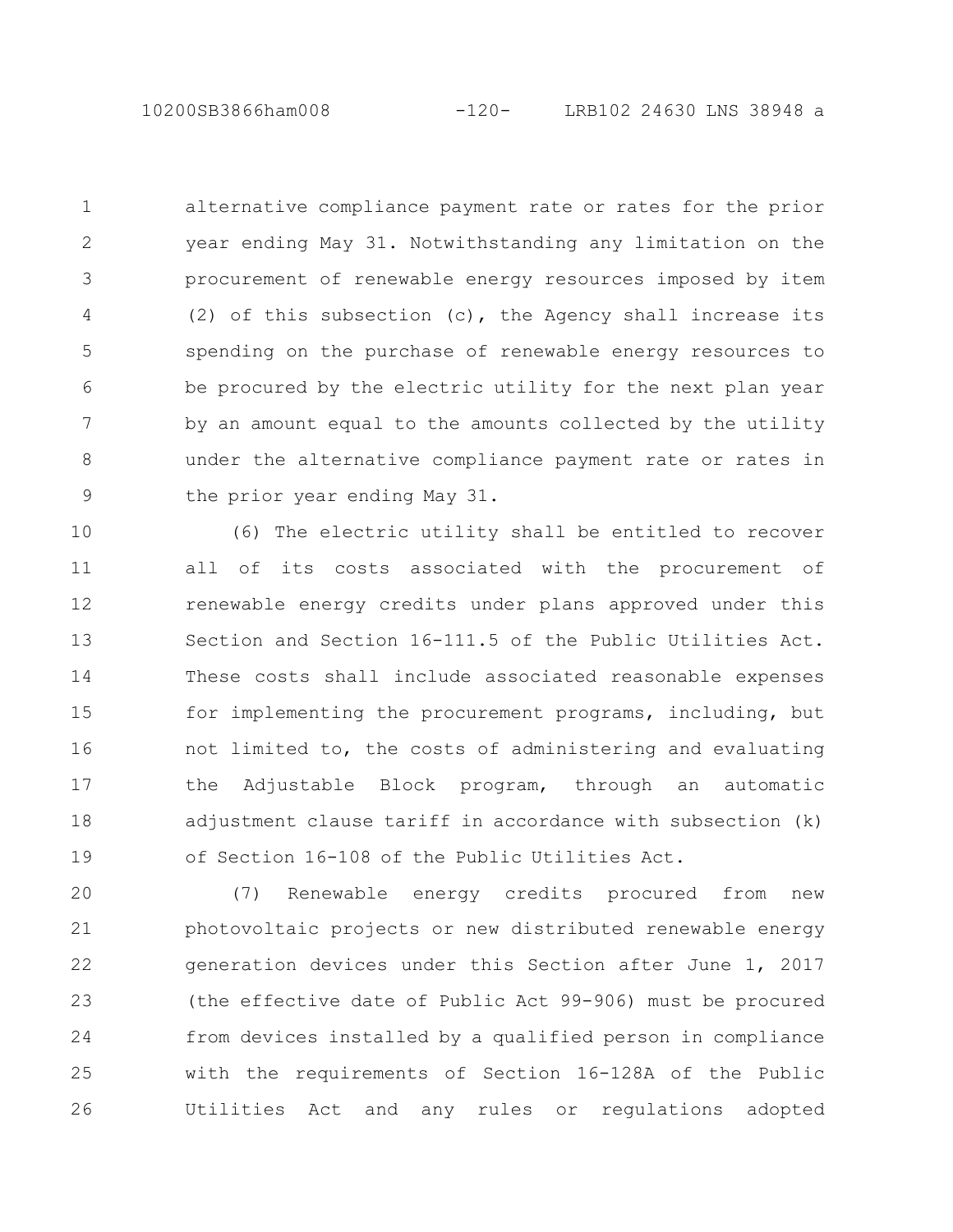thereunder. 1

In meeting the renewable energy requirements of this subsection (c), to the extent feasible and consistent with State and federal law, the renewable energy credit procurements, Adjustable Block solar program, and community renewable generation program shall provide employment opportunities for all segments of the population and workforce, including minority-owned and female-owned business enterprises, and shall not, consistent with State and federal law, discriminate based on race or socioeconomic status. 2 3 4 5 6 7 8 9 10 11

(c-5) Procurement of renewable energy credits from new renewable energy facilities installed at or adjacent to the sites of electric generating facilities that burn or burned coal as their primary fuel source. 12 13 14 15

(1) In addition to the procurement of renewable energy credits pursuant to long-term renewable resources procurement plans in accordance with subsection (c) of this Section and Section 16-111.5 of the Public Utilities Act, the Agency shall conduct procurement events in accordance with this subsection (c-5) for the procurement by electric utilities that served more than 300,000 retail customers in this State as of January 1, 2019 of renewable energy credits from new renewable energy facilities to be installed at or adjacent to the sites of electric generating facilities that, as of January 1, 2016, burned 16 17 18 19 20 21 22 23 24 25 26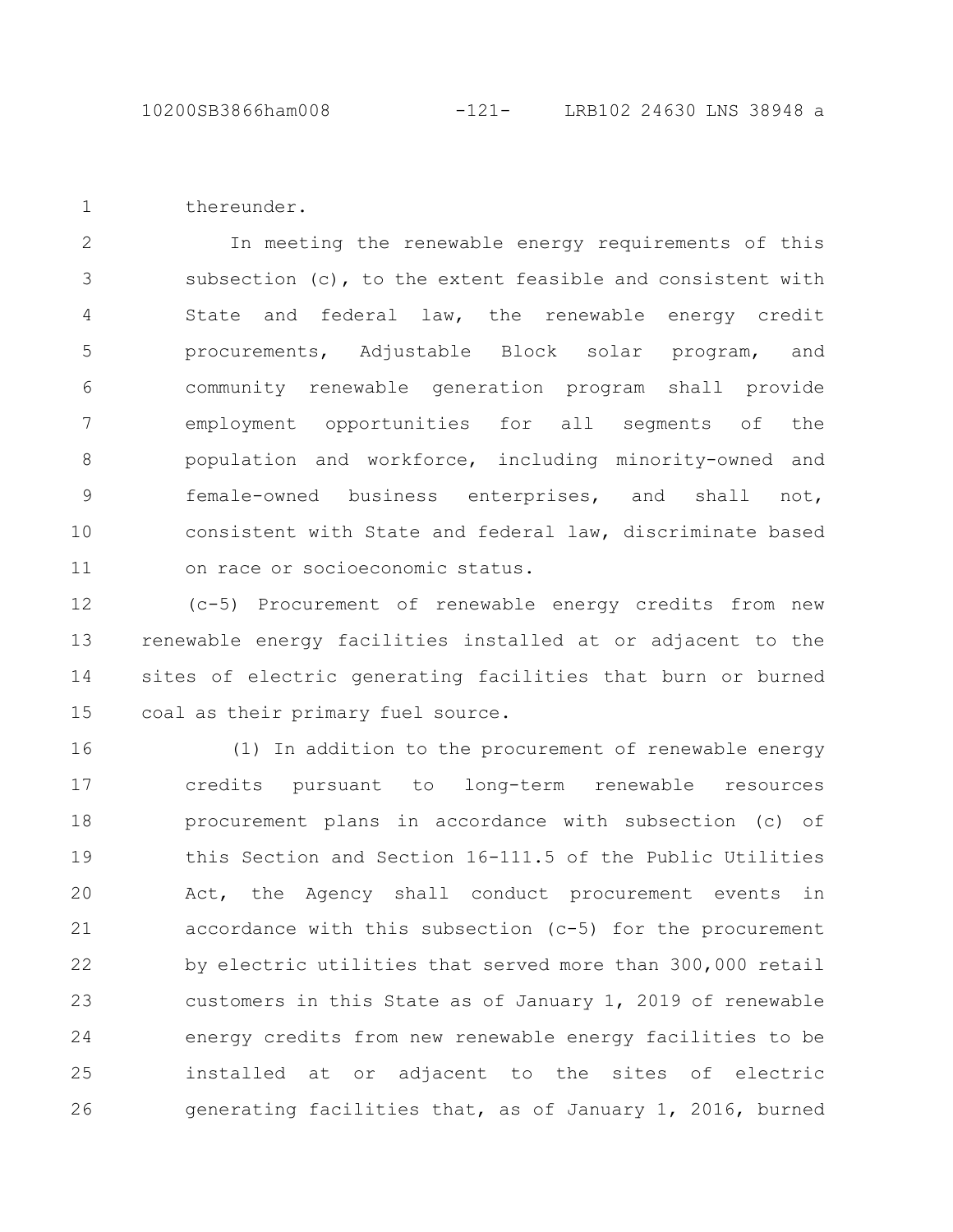coal as their primary fuel source and meet the other criteria specified in this subsection (c-5). For purposes of this subsection (c-5), "new renewable energy facility" means a new utility-scale solar project as defined in this Section 1-75. The renewable energy credits procured pursuant to this subsection (c-5) may be included or counted for purposes of compliance with the amounts of renewable energy credits required to be procured pursuant to subsection (c) of this Section to the extent that there are otherwise shortfalls in compliance with such requirements. The procurement of renewable energy credits by electric utilities pursuant to this subsection (c-5) shall be funded solely by revenues collected from the Coal to Solar and Energy Storage Initiative Charge provided for in this subsection (c-5) and subsection (i-5) of Section 16-108 of the Public Utilities Act, shall not be funded by revenues collected through any of the other funding mechanisms provided for in subsection (c) of this Section, and shall not be subject to the limitation imposed by subsection (c) on charges to retail customers for costs to procure renewable energy resources pursuant to subsection (c), and shall not be subject to any other requirements or limitations of subsection (c). 1 2 3 4 5 6 7 8 9 10 11 12 13 14 15 16 17 18 19 20 21 22 23

(2) The Agency shall conduct 2 procurement events to select owners of electric generating facilities meeting the eligibility criteria specified in this subsection 24 25 26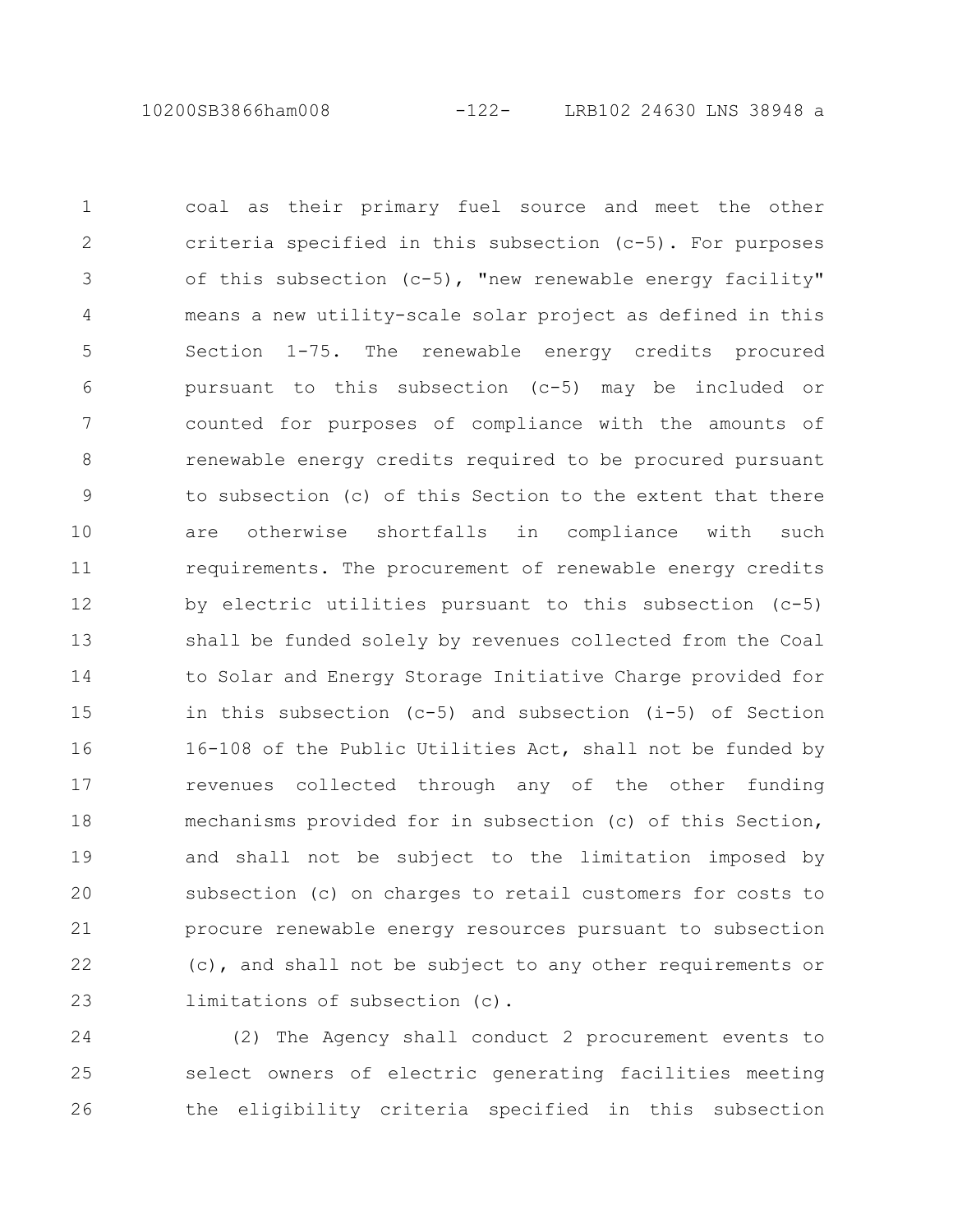10200SB3866ham008 -123- LRB102 24630 LNS 38948 a

(c-5) to enter into long-term contracts to sell renewable energy credits to electric utilities serving more than 300,000 retail customers in this State as of January 1, 2019. The first procurement event shall be conducted no later than March 31, 2022, unless the Agency elects to delay it, until no later than May 1, 2022, due to its overall volume of work, and shall be to select owners of electric generating facilities located in this State and south of federal Interstate Highway 80 that meet the eligibility criteria specified in this subsection (c-5). The second procurement event shall be conducted no sooner than September 30, 2022 and no later than October 31, 2022 and shall be to select owners of electric generating facilities located anywhere in this State that meet the eligibility criteria specified in this subsection (c-5). The Agency shall establish and announce a time period, which shall begin no later than 30 days prior to the scheduled date for the procurement event, during which applicants may submit applications to be selected as suppliers of renewable energy credits pursuant to this subsection (c-5). The eligibility criteria for selection as a supplier of renewable energy credits pursuant to this subsection (c-5) shall be as follows: 1 2 3 4 5 6 7 8 9 10 11 12 13 14 15 16 17 18 19 20 21 22 23

(A) The applicant owns an electric generating facility located in this State that: (i) as of January 1, 2016, burned coal as its primary fuel to generate 24 25 26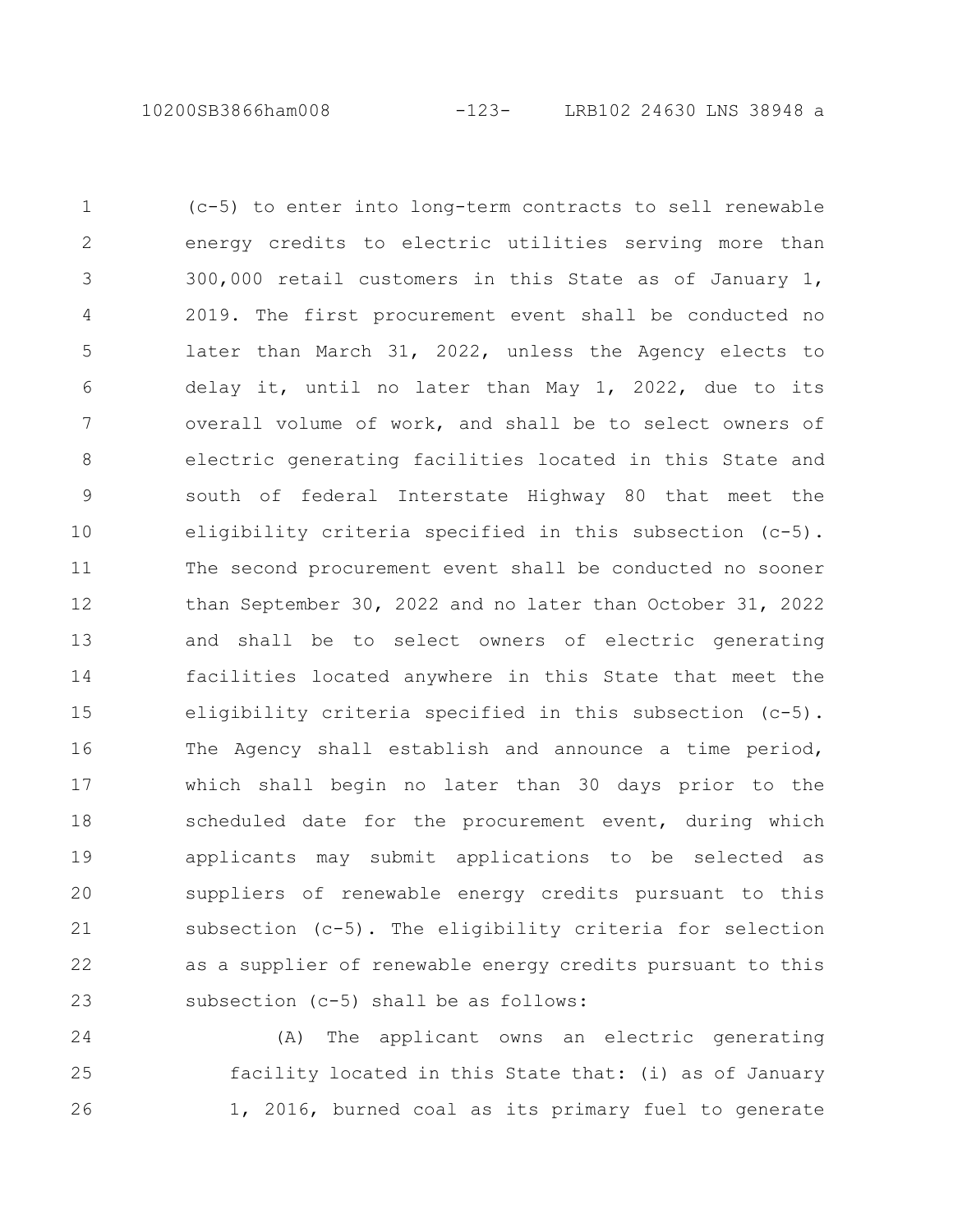10200SB3866ham008 -124- LRB102 24630 LNS 38948 a

electricity; and (ii) has, or had prior to retirement, an electric generating capacity of at least 150 megawatts. The electric generating facility can be either: (i) retired as of the date of the procurement event; or (ii) still operating as of the date of the procurement event. 1 2 3 4 5 6

(B) The applicant is not (i) an electric cooperative as defined in Section 3-119 of the Public Utilities Act, or (ii) an entity described in subsection (b)(1) of Section 3-105 of the Public Utilities Act, or an association or consortium of or an entity owned by entities described in (i) or (ii); and the coal-fueled electric generating facility was at one time owned, in whole or in part, by a public utility as defined in Section 3-105 of the Public Utilities Act. 7 8 9 10 11 12 13 14 15 16

(C) If participating in the first procurement event, the applicant proposes and commits to construct and operate, at the site, and if necessary for sufficient space on property adjacent to the existing property, at which the electric generating facility identified in paragraph (A) is located: (i) a new renewable energy facility of at least 20 megawatts but no more than 100 megawatts of electric generating capacity, and (ii) an energy storage facility having a storage capacity equal to at least 2 megawatts and at 17 18 19 20 21 22 23 24 25 26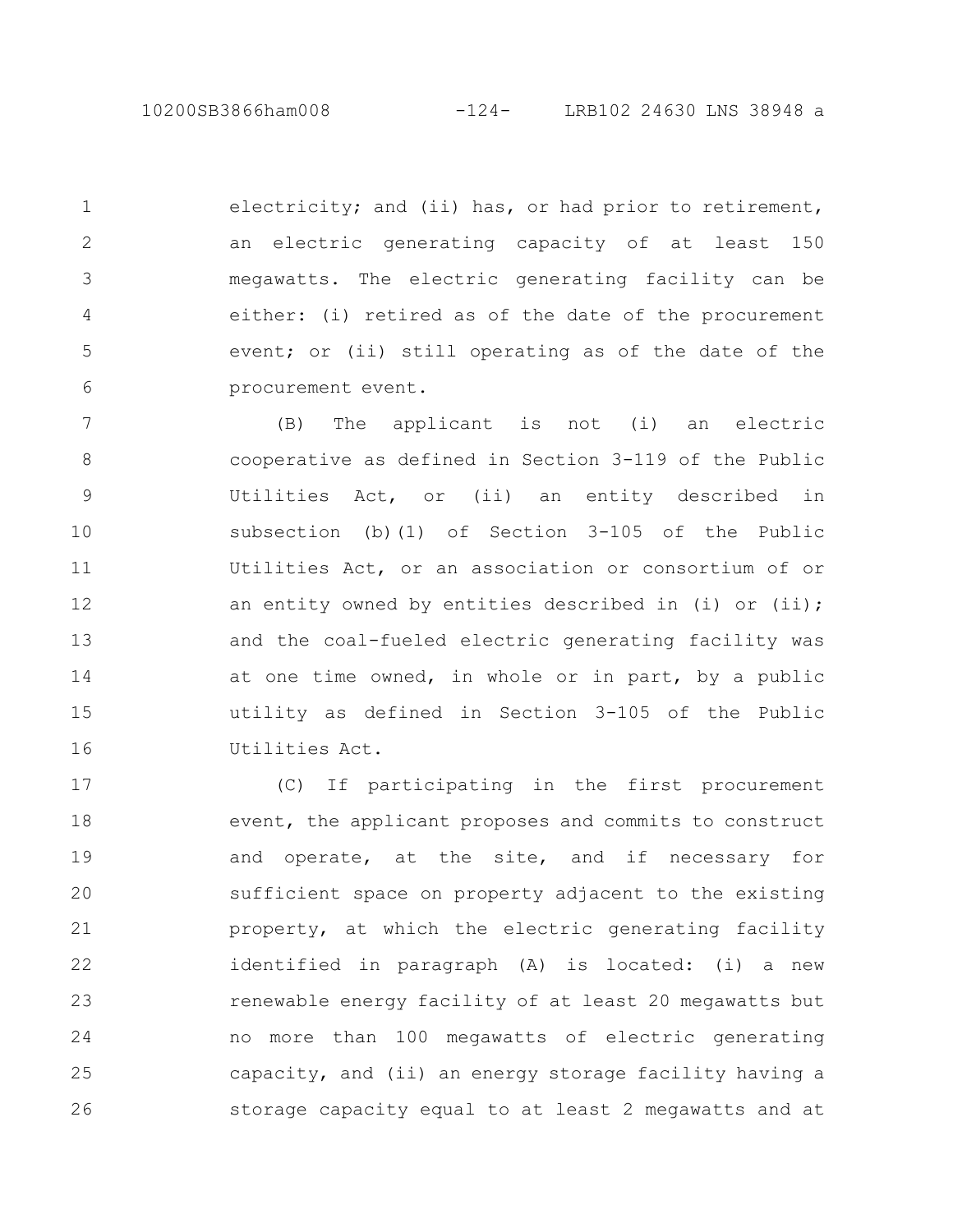10200SB3866ham008 -125- LRB102 24630 LNS 38948 a

most 10 megawatts. If participating in the second procurement event, the applicant proposes and commits to construct and operate, at the site, and if necessary for sufficient space on property adjacent to the existing property, at which the electric generating facility identified in paragraph (A) is located: (i) a new renewable energy facility of at least 5 megawatts but no more than 20 megawatts of electric generating capacity, and (ii) an energy storage facility having a storage capacity equal to at least 0.5 megawatts and at most one megawatt. 1 2 3 4 5 6 7 8 9 10 11

(D) The applicant agrees that the new renewable energy facility and the energy storage facility will be constructed or installed by a qualified entity or entities in compliance with the requirements of subsection (g) of Section 16-128A of the Public Utilities Act and any rules adopted thereunder. 12 13 14 15 16 17

(E) The applicant agrees that personnel operating the new renewable energy facility and the energy storage facility will have the requisite skills, knowledge, training, experience, and competence, which may be demonstrated by completion or current participation and ultimate completion by employees of an accredited or otherwise recognized apprenticeship program for the employee's particular craft, trade, or skill, including through training and education 18 19 20 21 22 23 24 25 26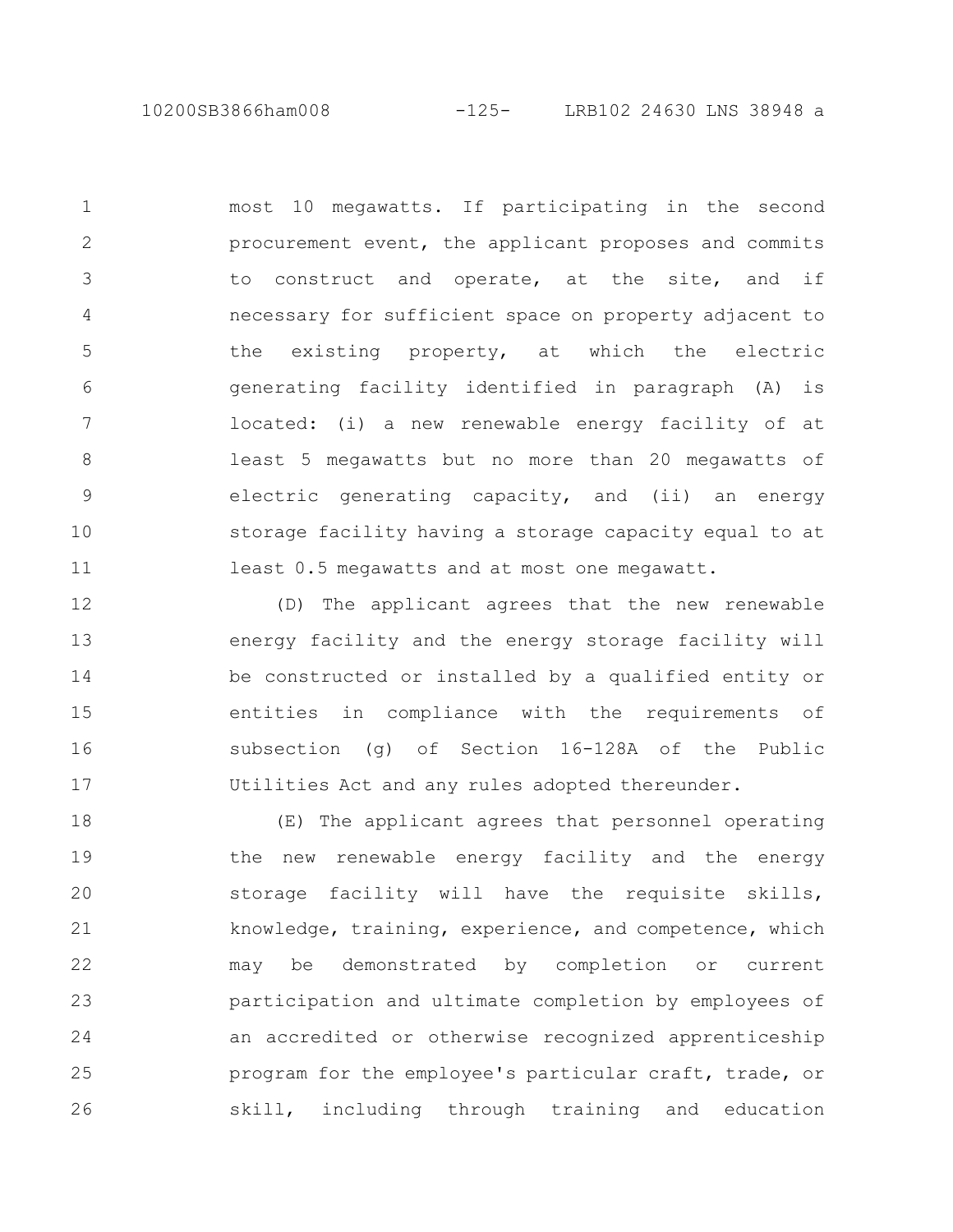10200SB3866ham008 -126- LRB102 24630 LNS 38948 a

courses and opportunities offered by the owner to employees of the coal-fueled electric generating facility or by previous employment experience performing the employee's particular work skill or function. 1 2 3 4 5

(F) The applicant commits that not less than the prevailing wage, as determined pursuant to the Prevailing Wage Act, will be paid to the applicant's employees engaged in construction activities associated with the new renewable energy facility and the new energy storage facility and to the employees of applicant's contractors engaged in construction activities associated with the new renewable energy facility and the new energy storage facility, and that, on or before the commercial operation date of the new renewable energy facility, the applicant shall file a report with the Agency certifying that the requirements of this subparagraph (F) have been met. 6 7 8 9 10 11 12 13 14 15 16 17 18

(G) The applicant commits that if selected, it will negotiate a project labor agreement for the construction of the new renewable energy facility and associated energy storage facility that includes provisions requiring the parties to the agreement to work together to establish diversity threshold requirements and to ensure best efforts to meet diversity targets, improve diversity at the applicable 19 20 21 22 23 24 25 26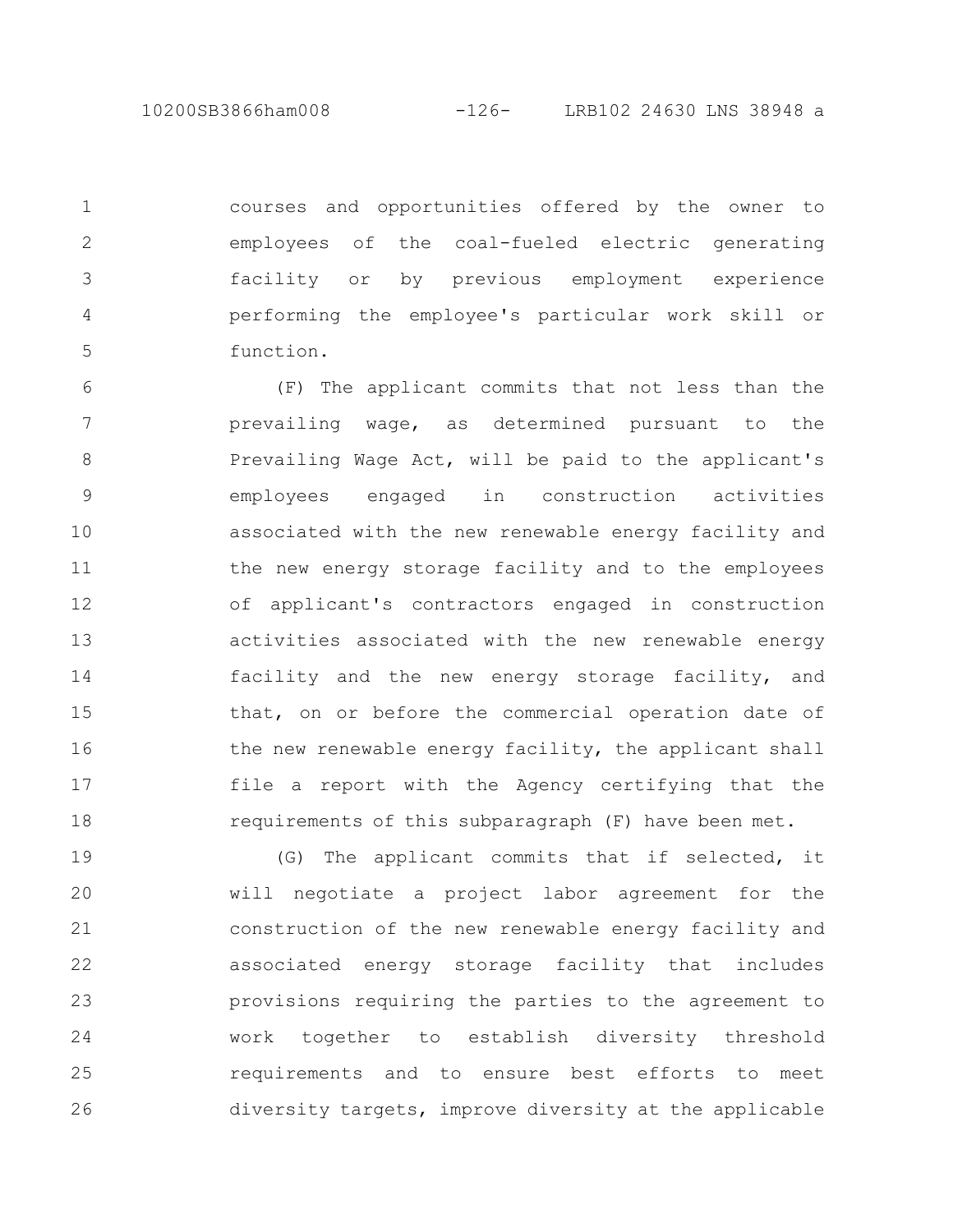job site, create diverse apprenticeship opportunities, and create opportunities to employ former coal-fired power plant workers. 1 2 3

(H) The applicant commits to enter into a contract or contracts for the applicable duration to provide specified numbers of renewable energy credits each year from the new renewable energy facility to electric utilities that served more than 300,000 retail customers in this State as of January 1, 2019, at a price of \$30 per renewable energy credit. The price per renewable energy credit shall be fixed at \$30 for the applicable duration and the renewable energy credits shall not be indexed renewable energy credits as provided for in item (v) of subparagraph (G) of paragraph (1) of subsection (c) of Section 1-75 of this Act. The applicable duration of each contract shall be 20 years, unless the applicant is physically interconnected to the PJM Interconnection, LLC transmission grid and had a generating capacity of at least 1,200 megawatts as of January 1, 2021, in which case the applicable duration of the contract shall be 15 years. 4 5 6 7 8 9 10 11 12 13 14 15 16 17 18 19 20 21 22

(I) The applicant's application is certified by an officer of the applicant and by an officer of the applicant's ultimate parent company, if any. (3) An applicant may submit applications to contract 23 24 25 26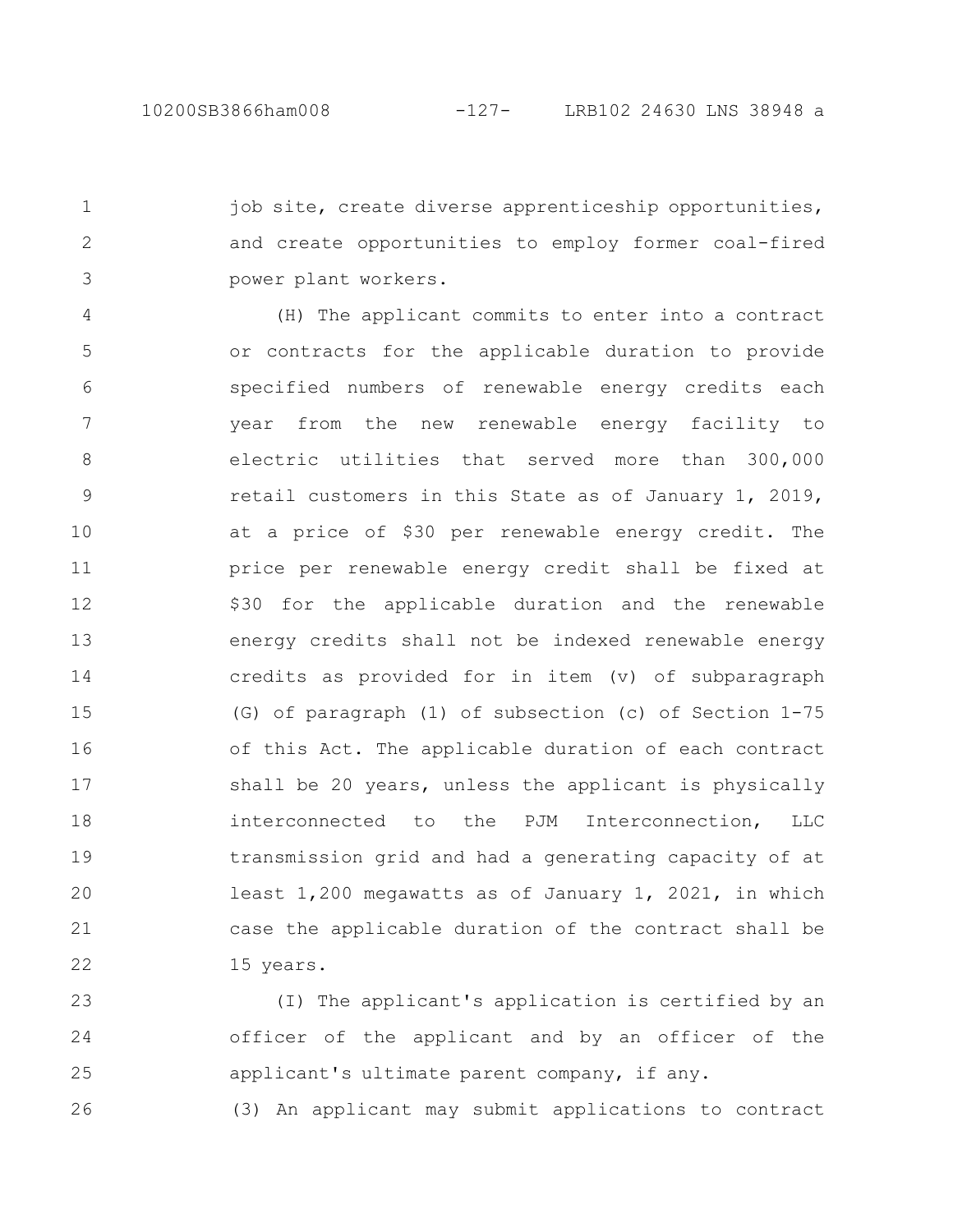10200SB3866ham008 -128- LRB102 24630 LNS 38948 a

to supply renewable energy credits from more than one new renewable energy facility to be constructed at or adjacent to one or more qualifying electric generating facilities owned by the applicant. The Agency may select new renewable energy facilities to be located at or adjacent to the sites of more than one qualifying electric generation facility owned by an applicant to contract with electric utilities to supply renewable energy credits from such facilities. 1 2 3 4 5 6 7 8 9

(4) The Agency shall assess fees to each applicant to recover the Agency's costs incurred in receiving and evaluating applications, conducting the procurement event, developing contracts for sale, delivery and purchase of renewable energy credits, and monitoring the administration of such contracts, as provided for in this subsection  $(c-5)$ , including fees paid to a procurement administrator retained by the Agency for one or more of these purposes. 10 11 12 13 14 15 16 17 18

(5) The Agency shall select the applicants and the new renewable energy facilities to contract with electric utilities to supply renewable energy credits in accordance with this subsection (c-5). In the first procurement event, the Agency shall select applicants and new renewable energy facilities to supply renewable energy credits, at a price of \$30 per renewable energy credit, aggregating to no less than 400,000 renewable energy 19 20 21 22 23 24 25 26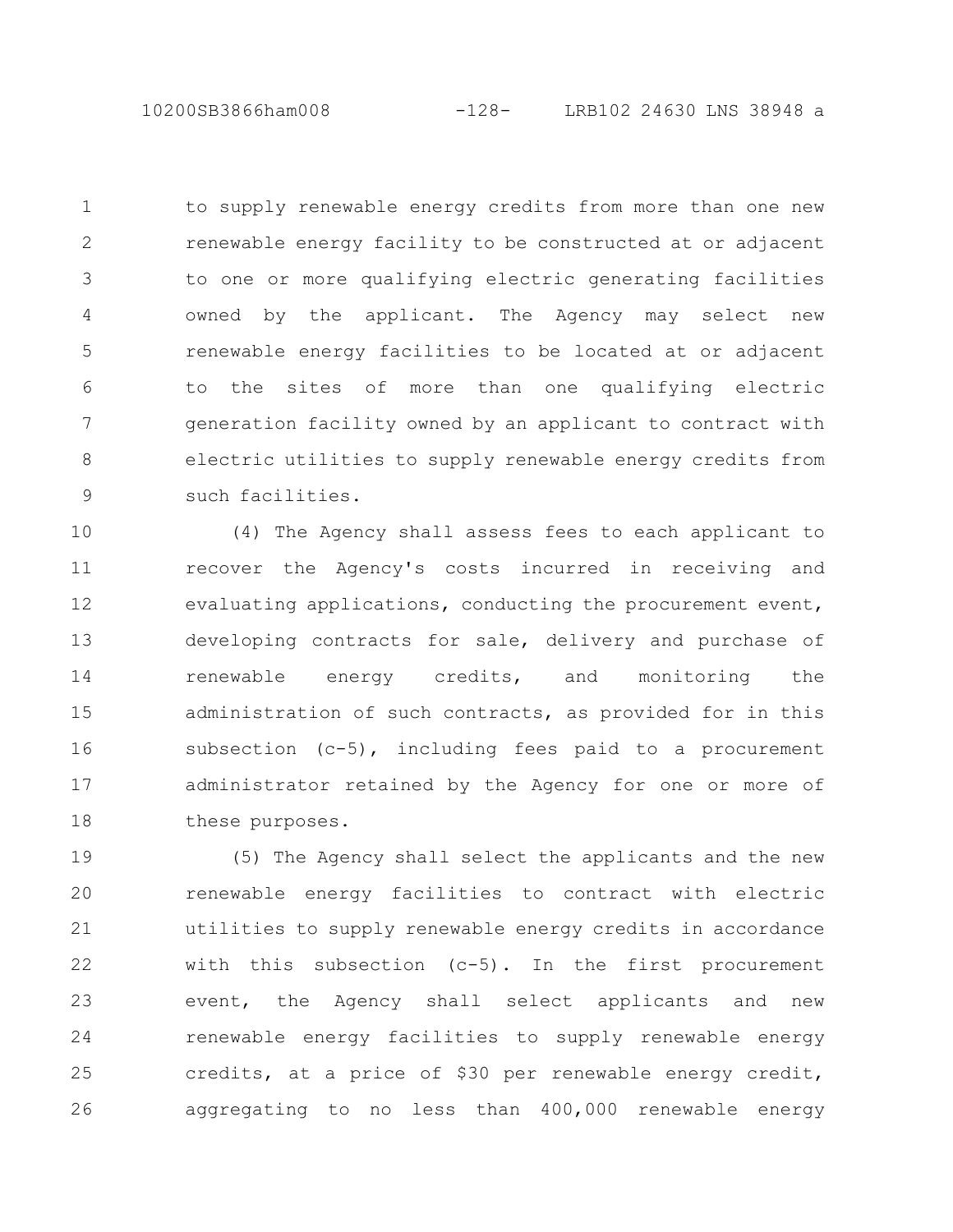10200SB3866ham008 -129- LRB102 24630 LNS 38948 a

credits per year for the applicable duration, assuming sufficient qualifying applications to supply, in the aggregate, at least that amount of renewable energy credits per year; and not more than 580,000 renewable energy credits per year for the applicable duration. In the second procurement event, the Agency shall select applicants and new renewable energy facilities to supply renewable energy credits, at a price of \$30 per renewable energy credit, aggregating to no more than 625,000 renewable energy credits per year less the amount of renewable energy credits each year contracted for as a result of the first procurement event, for the applicable durations. The number of renewable energy credits to be procured as specified in this paragraph (5) shall not be reduced based on renewable energy credits procured in the self-direct renewable energy credit compliance program established pursuant to subparagraph (R) of paragraph (1) of subsection (c) of Section 1-75. 1 2 3 4 5 6 7 8 9 10 11 12 13 14 15 16 17 18

(6) The obligation to purchase renewable energy credits from the applicants and their new renewable energy facilities selected by the Agency shall be allocated to the electric utilities based on their respective percentages of kilowatthours delivered to delivery services customers to the aggregate kilowatthour deliveries by the electric utilities to delivery services customers for the year ended December 31, 2021. In order 19 20 21 22 23 24 25 26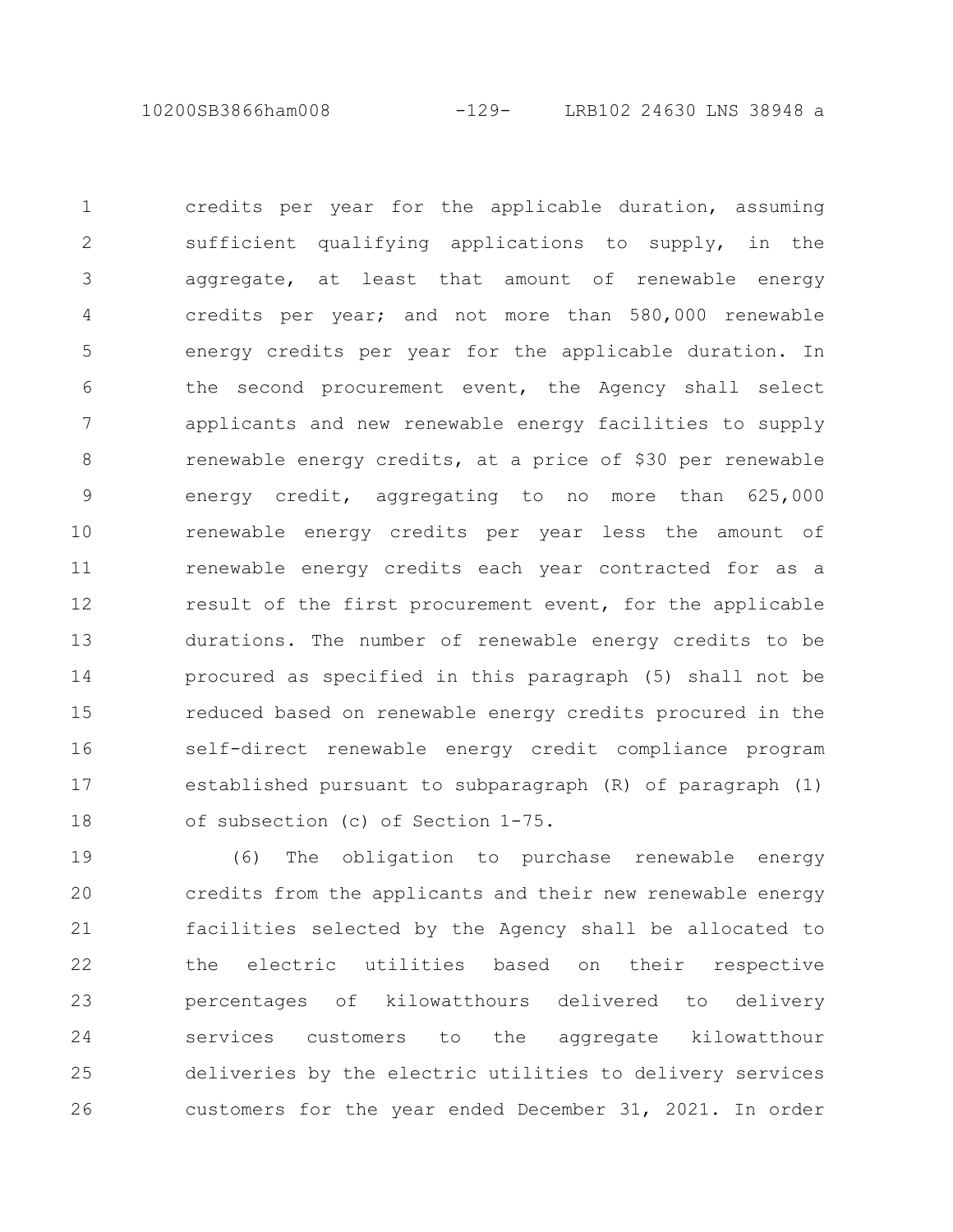10200SB3866ham008 -130- LRB102 24630 LNS 38948 a

to achieve these allocation percentages between or among the electric utilities, the Agency shall require each applicant that is selected in the procurement event to enter into a contract with each electric utility for the sale and purchase of renewable energy credits from each new renewable energy facility to be constructed and operated by the applicant, with the sale and purchase obligations under the contracts to aggregate to the total number of renewable energy credits per year to be supplied by the applicant from the new renewable energy facility. 1 2 3 4 5 6 7 8 9 10

(7) The Agency shall submit its proposed selection of applicants, new renewable energy facilities to be constructed, and renewable energy credit amounts for each procurement event to the Commission for approval. The Commission shall, within 2 business days after receipt of the Agency's proposed selections, approve the proposed selections if it determines that the applicants and the new renewable energy facilities to be constructed meet the selection criteria set forth in this subsection (c-5) and that the Agency seeks approval for contracts of applicable durations aggregating to no more than the maximum amount of renewable energy credits per year authorized by this subsection (c-5) for the procurement event, at a price of \$30 per renewable energy credit. 11 12 13 14 15 16 17 18 19 20 21 22 23 24

(8) The Agency, in conjunction with its procurement administrator if one is retained, the electric utilities, 25 26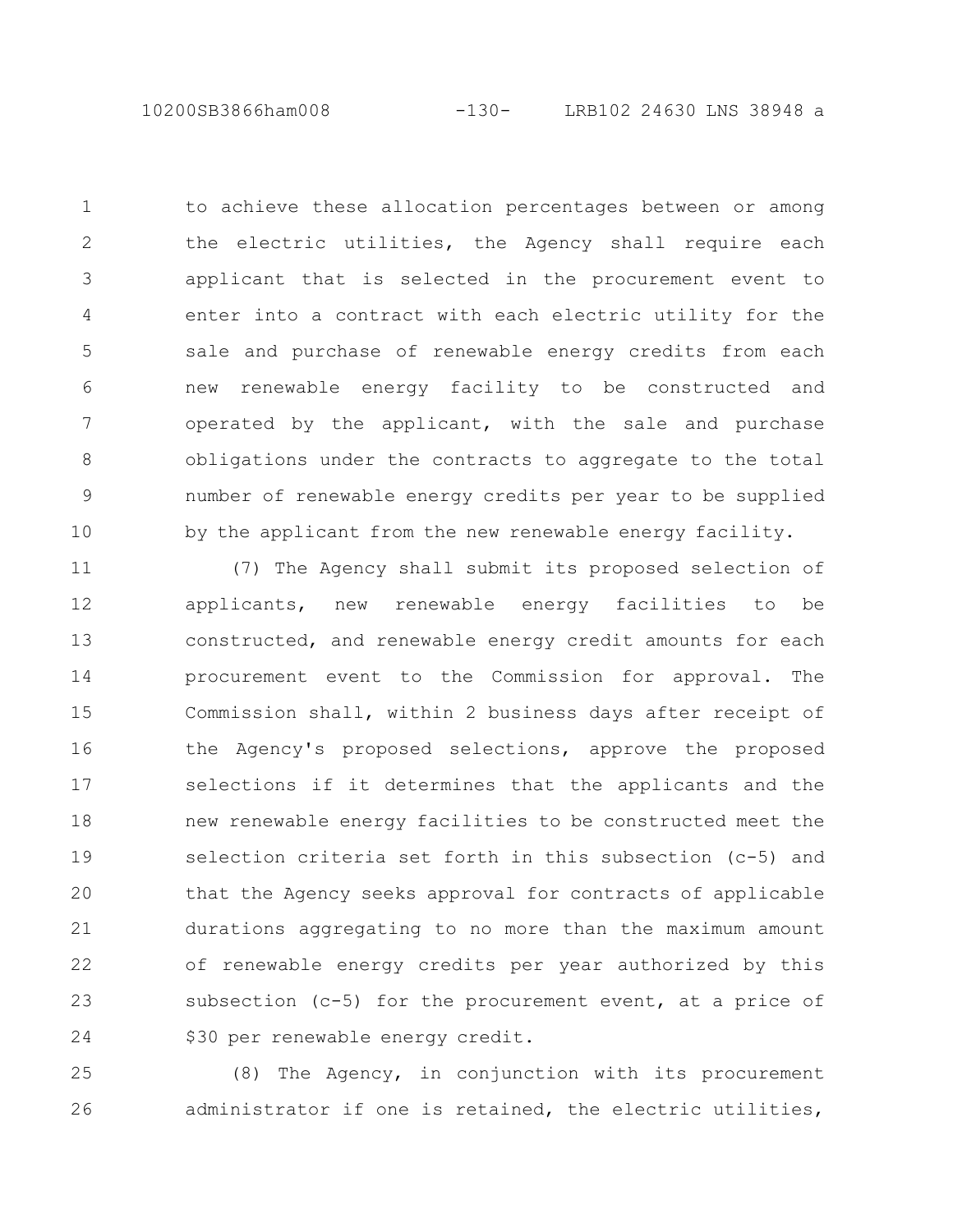10200SB3866ham008 -131- LRB102 24630 LNS 38948 a

and potential applicants for contracts to produce and supply renewable energy credits pursuant to this subsection (c-5), shall develop a standard form contract for the sale, delivery and purchase of renewable energy credits pursuant to this subsection (c-5). Each contract resulting from the first procurement event shall allow for a commercial operation date for the new renewable energy facility of either June 1, 2023 or June 1, 2024, with such dates subject to adjustment as provided in this paragraph. Each contract resulting from the second procurement event shall provide for a commercial operation date on June 1 next occurring up to 48 months after execution of the contract. Each contract shall provide that the owner shall receive payments for renewable energy credits for the applicable durations beginning with the commercial operation date of the new renewable energy facility. The form contract shall provide for adjustments to the commercial operation and payment start dates as needed due to any delays in completing the procurement and contracting processes, in finalizing interconnection agreements and installing interconnection facilities, and in obtaining other necessary governmental permits and approvals. The form contract shall be, to the maximum extent possible, consistent with standard electric industry contracts for sale, delivery, and purchase of renewable energy credits while taking into account the 1 2 3 4 5 6 7 8 9 10 11 12 13 14 15 16 17 18 19 20 21 22 23 24 25 26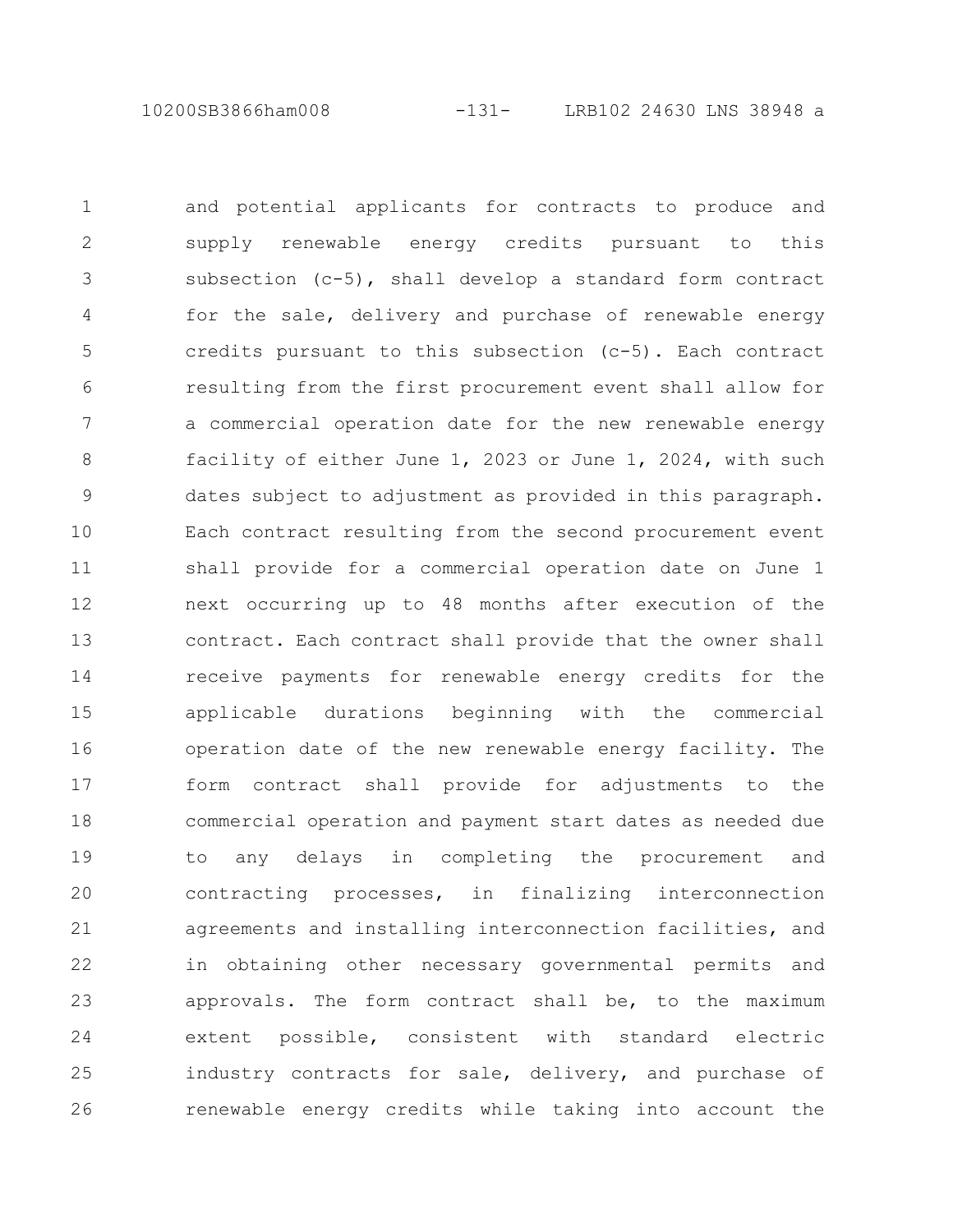10200SB3866ham008 -132- LRB102 24630 LNS 38948 a

specific requirements of this subsection (c-5). The form contract shall provide for over-delivery and under-delivery of renewable energy credits within reasonable ranges during each 12-month period and penalty, default, and enforcement provisions for failure of the selling party to deliver renewable energy credits as specified in the contract and to comply with the requirements of this subsection (c-5). The standard form contract shall specify that all renewable energy credits delivered to the electric utility pursuant to the contract shall be retired. The Agency shall make the proposed contracts available for a reasonable period for comment by potential applicants, and shall publish the final form contract at least 30 days before the date of the first procurement event. 1 2 3 4 5 6 7 8 9 10 11 12 13 14 15

(9) Coal to Solar and Energy Storage Initiative Charge. 16 17

(A) By no later than July 1, 2022, each electric utility that served more than 300,000 retail customers in this State as of January 1, 2019 shall file a tariff with the Commission for the billing and collection of a Coal to Solar and Energy Storage Initiative Charge in accordance with subsection (i-5) of Section 16-108 of the Public Utilities Act, with such tariff to be effective, following review and approval or modification by the Commission, beginning January 1, 18 19 20 21 22 23 24 25 26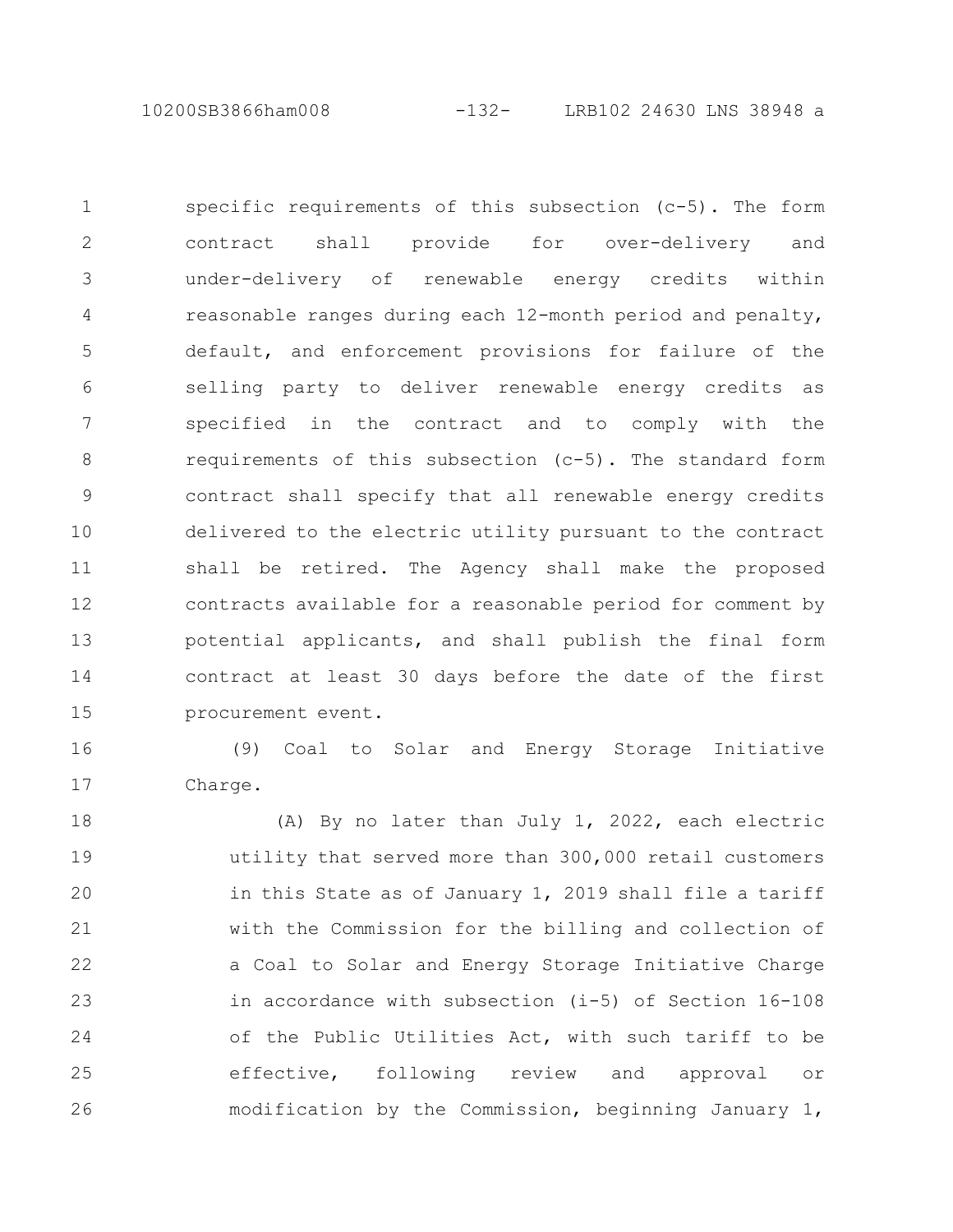2023. The tariff shall provide for the calculation and setting of the electric utility's Coal to Solar and Energy Storage Initiative Charge to collect revenues estimated to be sufficient, in the aggregate, (i) to enable the electric utility to pay for the renewable energy credits it has contracted to purchase in the delivery year beginning June 1, 2023 and each delivery year thereafter from new renewable energy facilities located at the sites of qualifying electric generating facilities, and (ii) to fund the grant payments to be made in each delivery year by the Department of Commerce and Economic Opportunity, or any successor department or agency, which shall be referred to in this subsection (c-5) as the Department, pursuant to paragraph (10) of this subsection (c-5). The electric utility's tariff shall provide for the billing and collection of the Coal to Solar and Energy Storage Initiative Charge on each kilowatthour of electricity delivered to its delivery services customers within its service territory and shall provide for an annual reconciliation of revenues collected with actual costs, in accordance with subsection (i-5) of Section 16-108 of the Public Utilities Act. 1 2 3 4 5 6 7 8 9 10 11 12 13 14 15 16 17 18 19 20 21 22 23

(B) Each electric utility shall remit on a monthly basis to the State Treasurer, for deposit in the Coal to Solar and Energy Storage Initiative Fund provided 24 25 26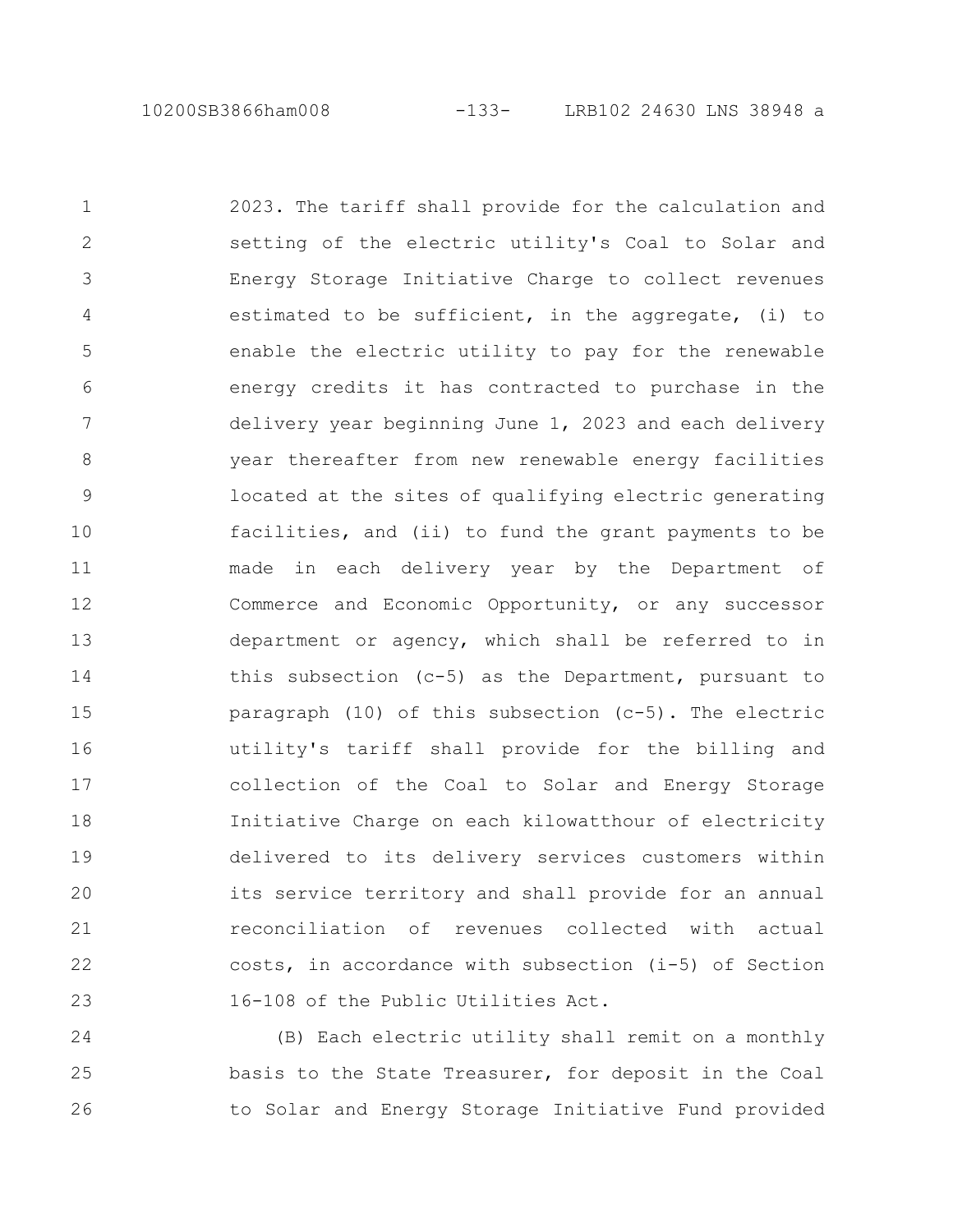10200SB3866ham008 -134- LRB102 24630 LNS 38948 a

7

for in this subsection (c-5), the electric utility's collections of the Coal to Solar and Energy Storage Initiative Charge in the amount estimated to be needed by the Department for grant payments pursuant to grant contracts entered into by the Department pursuant to paragraph (10) of this subsection (c-5). 1 2 3 4 5 6

(10) Coal to Solar and Energy Storage Initiative Fund.

(A) The Coal to Solar and Energy Storage Initiative Fund is established as a special fund in the State treasury. The Coal to Solar and Energy Storage Initiative Fund is authorized to receive, by statutory deposit, that portion specified in item (B) of paragraph (9) of this subsection (c-5) of moneys collected by electric utilities through imposition of the Coal to Solar and Energy Storage Initiative Charge required by this subsection (c-5). The Coal to Solar and Energy Storage Initiative Fund shall be administered by the Department to provide grants to support the installation and operation of energy storage facilities at the sites of qualifying electric generating facilities meeting the criteria specified in this paragraph (10). 8 9 10 11 12 13 14 15 16 17 18 19 20 21 22

(B) The Coal to Solar and Energy Storage Initiative Fund shall not be subject to sweeps, administrative charges, or chargebacks, including, but not limited to, those authorized under Section 8h of 23 24 25 26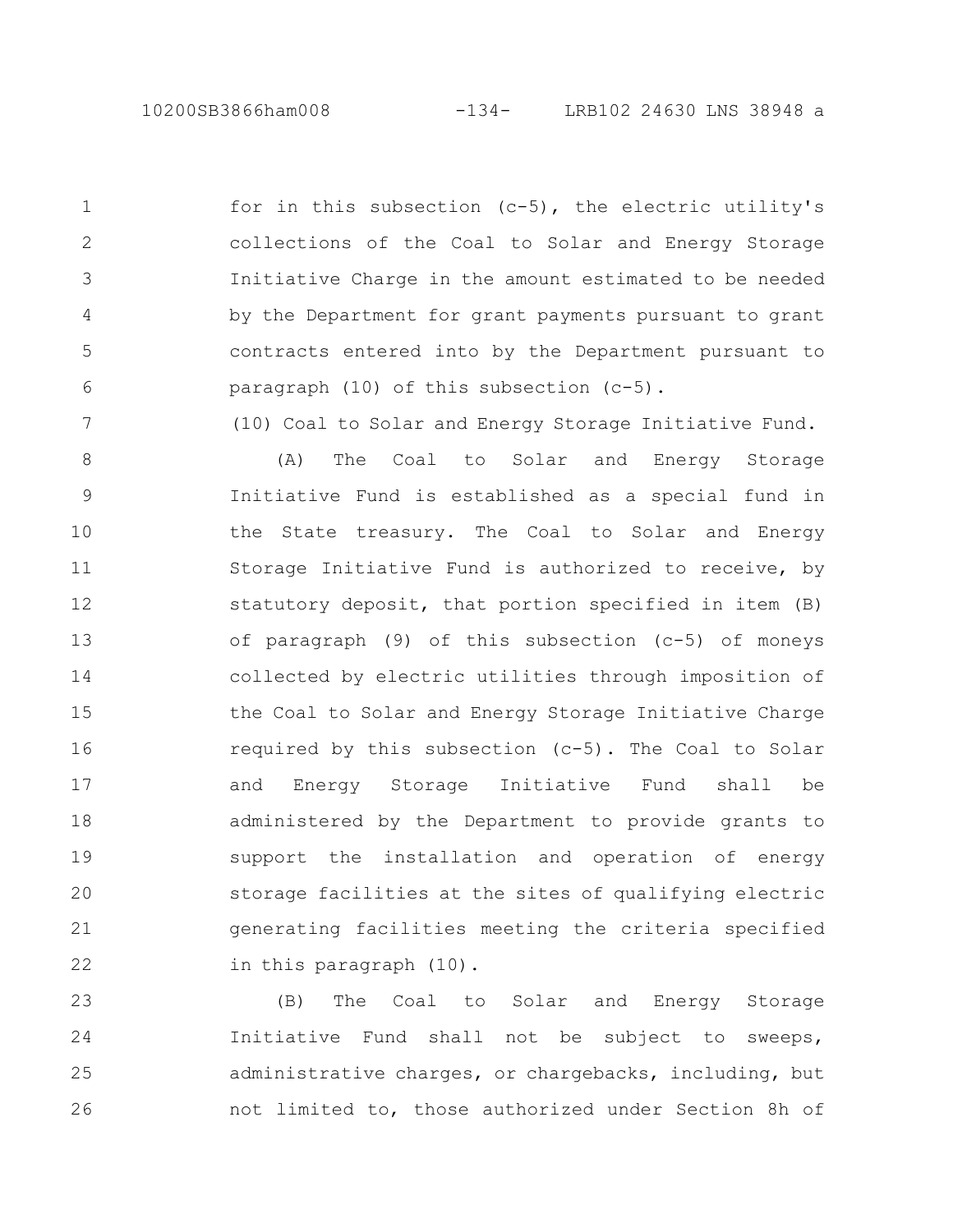10200SB3866ham008 -135- LRB102 24630 LNS 38948 a

2

3

4

5

6

26

the State Finance Act, that would in any way result in the transfer of those funds from the Coal to Solar and Energy Storage Initiative Fund to any other fund of this State or in having any such funds utilized for any purpose other than the express purposes set forth in this paragraph (10). 1

(C) The Department shall utilize up to \$280,500,000 in the Coal to Solar and Energy Storage Initiative Fund for grants, assuming sufficient qualifying applicants, to support installation of energy storage facilities at the sites of up to 3 qualifying electric generating facilities located in the Midcontinent Independent System Operator, Inc., region in Illinois and the sites of up to 2 qualifying electric generating facilities located in the PJM Interconnection, LLC region in Illinois that meet the criteria set forth in this subparagraph (C). The criteria for receipt of a grant pursuant to this subparagraph (C) are as follows: 7 8 9 10 11 12 13 14 15 16 17 18 19

(1) the electric generating facility at the site has, or had prior to retirement, an electric generating capacity of at least 150 megawatts; 20 21 22

(2) the electric generating facility burns (or burned prior to retirement) coal as its primary source of fuel; 23 24 25

(3) if the electric generating facility is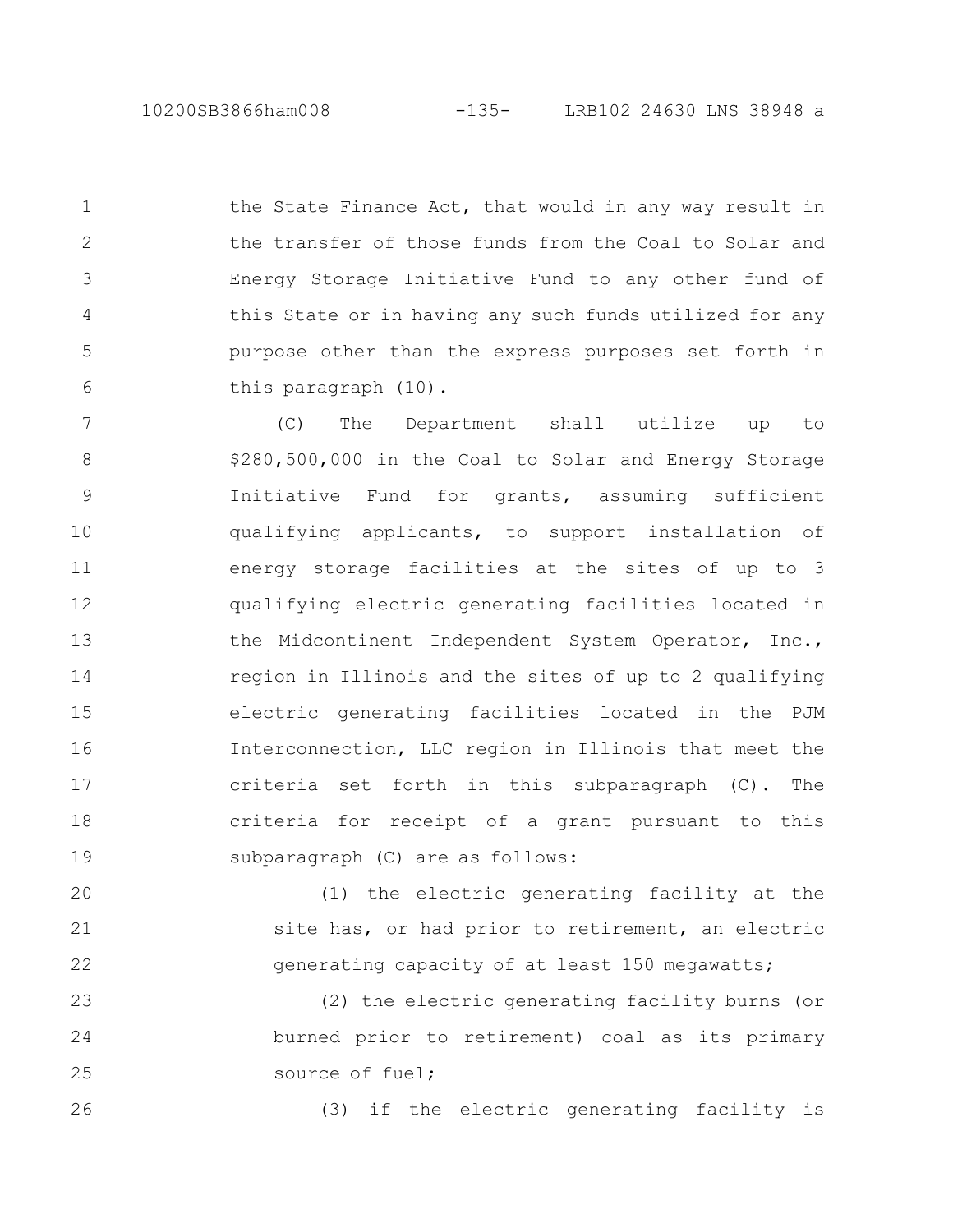15

16

17

18

19

20

21

22

26

retired, it was retired subsequent to January 1, 2016; 1 2

(4) the owner of the electric generating facility has not been selected by the Agency pursuant to this subsection (c-5) of this Section to enter into a contract to sell renewable energy credits to one or more electric utilities from a new renewable energy facility located or to be located at or adjacent to the site at which the electric generating facility is located; 3 4 5 6 7 8 9 10

(5) the electric generating facility located at the site was at one time owned, in whole or in part, by a public utility as defined in Section 3-105 of the Public Utilities Act; 11 12 13 14

(6) the electric generating facility at the site is not owned by (i) an electric cooperative as defined in Section 3-119 of the Public Utilities Act, or (ii) an entity described in subsection (b)(1) of Section 3-105 of the Public Utilities Act, or an association or consortium of or an entity owned by entities described in items  $(i)$  or  $(ii)$ ;

(7) the proposed energy storage facility at the site will have energy storage capacity of at least 37 megawatts; 23 24 25

(8) the owner commits to place the energy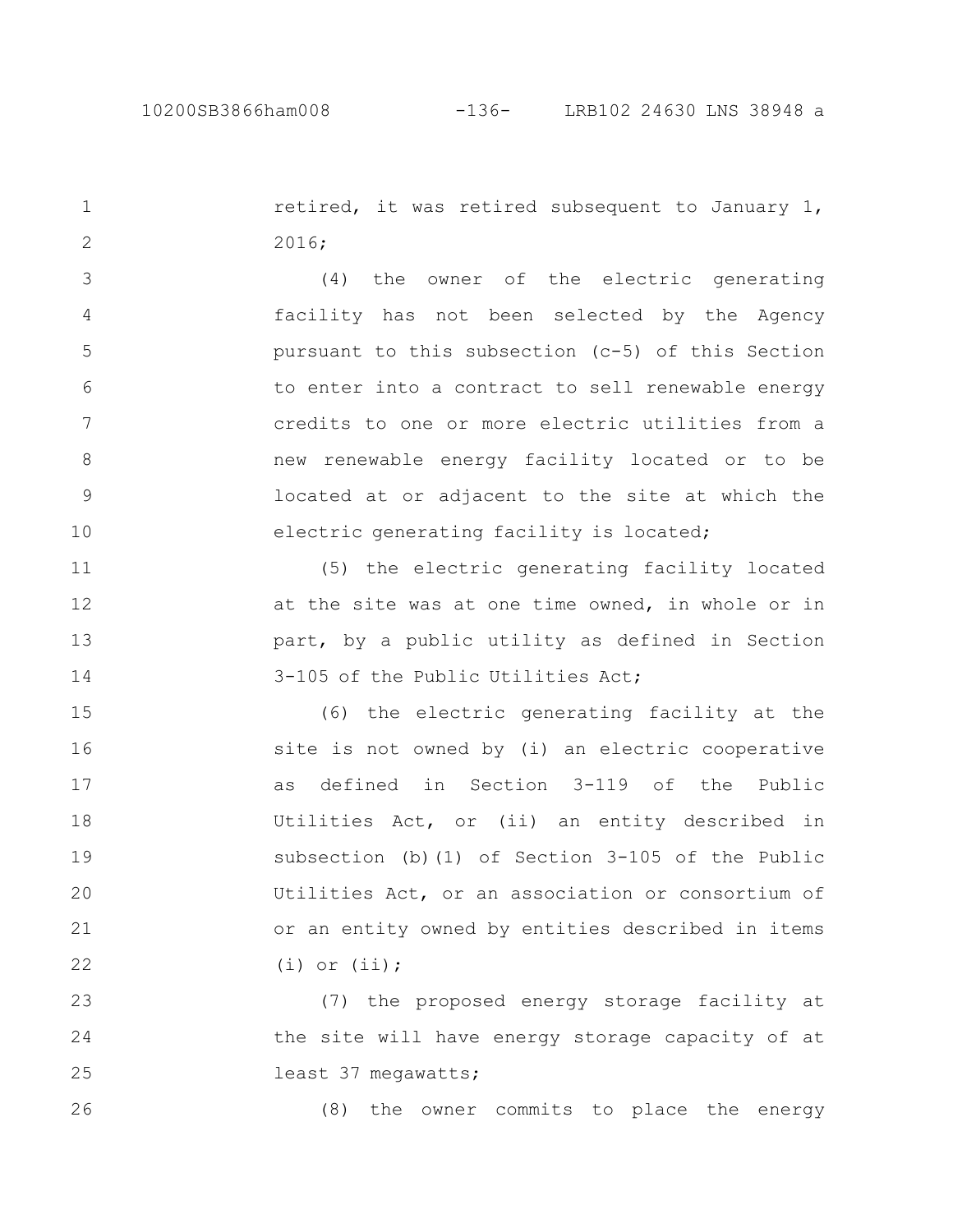1

2

3

4

5

6

7

8

storage facility into commercial operation on either June 1, 2023, June 1, 2024, or June 1, 2025, with such date subject to adjustment as needed due to any delays in completing the grant contracting process, in finalizing interconnection agreements and in installing interconnection facilities, and in obtaining necessary governmental permits and approvals;

(9) the owner agrees that the new energy storage facility will be constructed or installed by a qualified entity or entities consistent with the requirements of subsection (g) of Section 16-128A of the Public Utilities Act and any rules adopted under that Section; 9 10 11 12 13 14

(10) the owner agrees that personnel operating the energy storage facility will have the requisite skills, knowledge, training, experience, and competence, which may be demonstrated by completion or current participation and ultimate completion by employees of an accredited or otherwise recognized apprenticeship program for the employee's particular craft, trade, or skill, including through training and education courses and opportunities offered by the owner to employees of the coal-fueled electric generating facility or by previous employment experience 15 16 17 18 19 20 21 22 23 24 25 26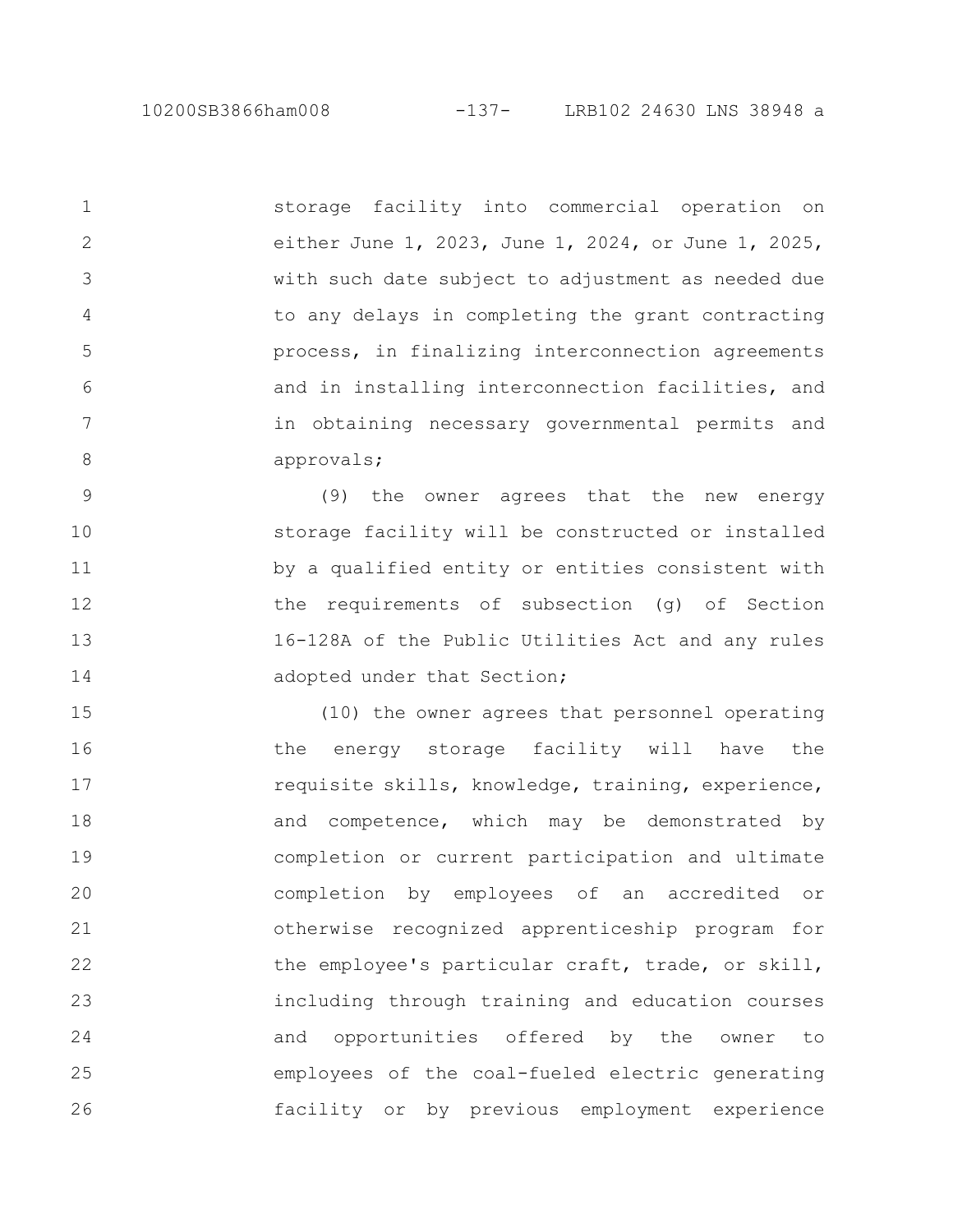performing the employee's particular work skill or function; 1 2

(11) the owner commits that not less than the prevailing wage, as determined pursuant to the Prevailing Wage Act, will be paid to the owner's employees engaged in construction activities associated with the new energy storage facility and to the employees of the owner's contractors engaged in construction activities associated with the new energy storage facility, and that, on or before the commercial operation date of the new energy storage facility, the owner shall file a report with the Department certifying that the requirements of this subparagraph (11) have been met; and 3 4 5 6 7 8 9 10 11 12 13 14 15

(12) the owner commits that if selected to receive a grant, it will negotiate a project labor agreement for the construction of the new energy storage facility that includes provisions requiring the parties to the agreement to work together to establish diversity threshold requirements and to ensure best efforts to meet diversity targets, improve diversity at the applicable job site, create diverse apprenticeship opportunities, and create opportunities to employ former coal-fired power plant workers. 16 17 18 19 20 21 22 23 24 25 26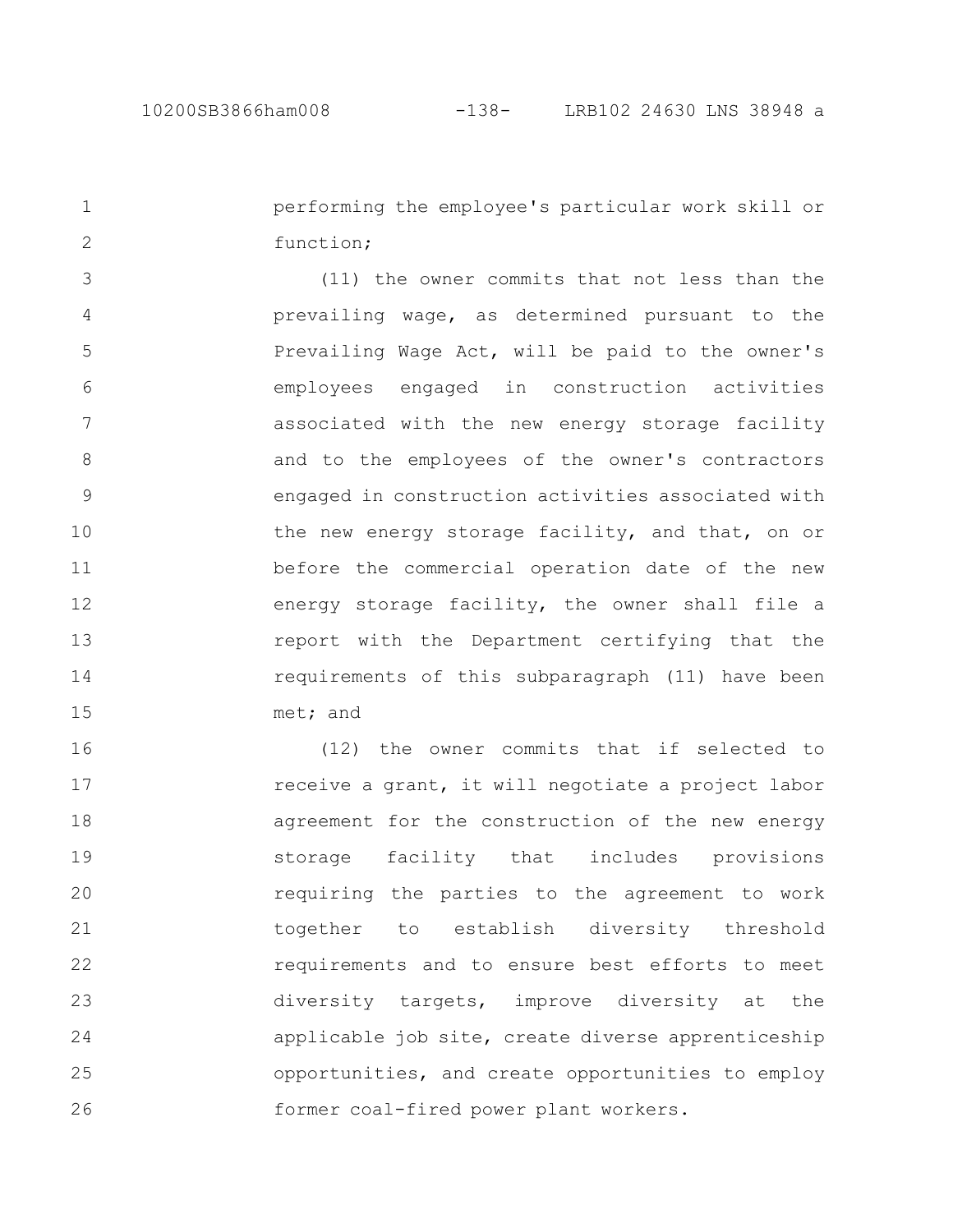The Department shall accept applications for this grant program until March 31, 2022 and shall announce the award of grants no later than June 1, 2022. The Department shall make the grant payments to a recipient in equal annual amounts for 10 years following the date the energy storage facility is placed into commercial operation. The annual grant payments to a qualifying energy storage facility shall be \$110,000 per megawatt of energy storage capacity, with total annual grant payments pursuant to this subparagraph (C) for qualifying energy storage facilities not to exceed \$28,050,000 in any year. 1 2 3 4 5 6 7 8 9 10 11 12

(D) Grants of funding for energy storage facilities pursuant to subparagraph (C) of this paragraph (10), from the Coal to Solar and Energy Storage Initiative Fund, shall be memorialized in grant contracts between the Department and the recipient. The grant contracts shall specify the date or dates in each year on which the annual grant payments shall be paid. 13 14 15 16 17 18 19 20

(E) All disbursements from the Coal to Solar and Energy Storage Initiative Fund shall be made only upon warrants of the Comptroller drawn upon the Treasurer as custodian of the Fund upon vouchers signed by the Director of the Department or by the person or persons designated by the Director of the Department for that 21 22 23 24 25 26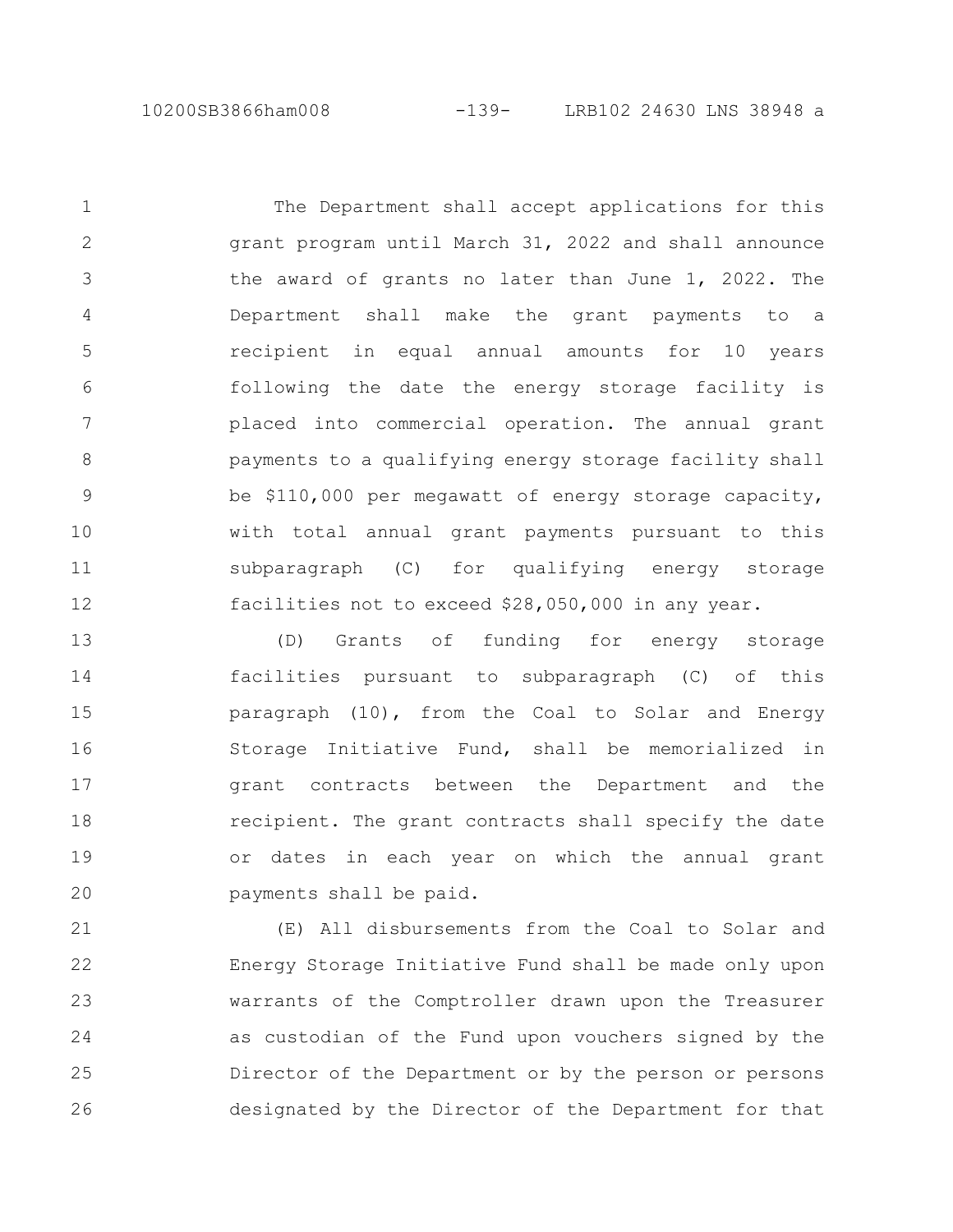6

purpose. The Comptroller is authorized to draw the warrants upon vouchers so signed. The Treasurer shall accept all written warrants so signed and shall be released from liability for all payments made on those warrants. 1 2 3 4 5

(11) Diversity, equity, and inclusion plans.

(A) Each applicant selected in a procurement event to contract to supply renewable energy credits in accordance with this subsection (c-5) and each owner selected by the Department to receive a grant or grants to support the construction and operation of a new energy storage facility or facilities in accordance with this subsection (c-5) shall, within 60 days following the Commission's approval of the applicant to contract to supply renewable energy credits or within 60 days following execution of a grant contract with the Department, as applicable, submit to the Commission a diversity, equity, and inclusion plan setting forth the applicant's or owner's numeric goals for the diversity composition of its supplier entities for the new renewable energy facility or new energy storage facility, as applicable, which shall be referred to for purposes of this paragraph (11) as the project, and the applicant's or owner's action plan and schedule for achieving those goals. 7 8 9 10 11 12 13 14 15 16 17 18 19 20 21 22 23 24 25 26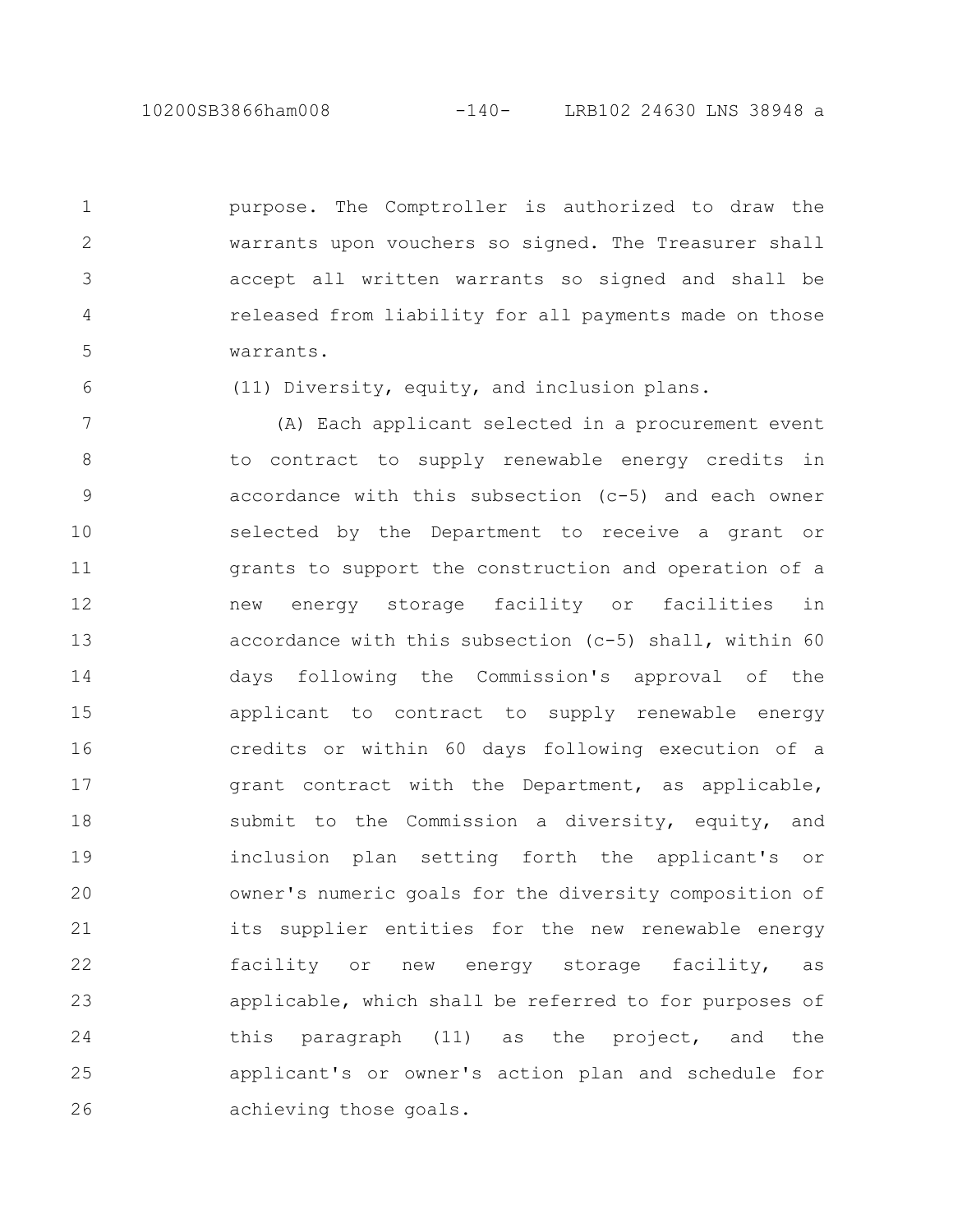(B) For purposes of this paragraph (11), diversity composition shall be based on the percentage, which shall be a minimum of 25%, of eligible expenditures for contract awards for materials and services (which shall be defined in the plan) to business enterprises owned by minority persons, women, or persons with disabilities as defined in Section 2 of the Business Enterprise for Minorities, Women, and Persons with Disabilities Act, to LGBTQ business enterprises, to veteran-owned business enterprises, and to business enterprises located in environmental justice communities. The diversity composition goals of the plan may include eligible expenditures in areas for vendor or supplier opportunities in addition to development and construction of the project, and may exclude from eligible expenditures materials and services with limited market availability, limited production and availability from suppliers in the United States, such as solar panels and storage batteries, and material and services that are subject to critical energy infrastructure or cybersecurity requirements or restrictions. The plan may provide that the diversity composition goals may be met through Tier 1 Direct or Tier 2 subcontracting expenditures or a combination thereof for the project. (C) The plan shall provide for, but not be limited 1 2 3 4 5 6 7 8 9 10 11 12 13 14 15 16 17 18 19 20 21 22 23 24 25 26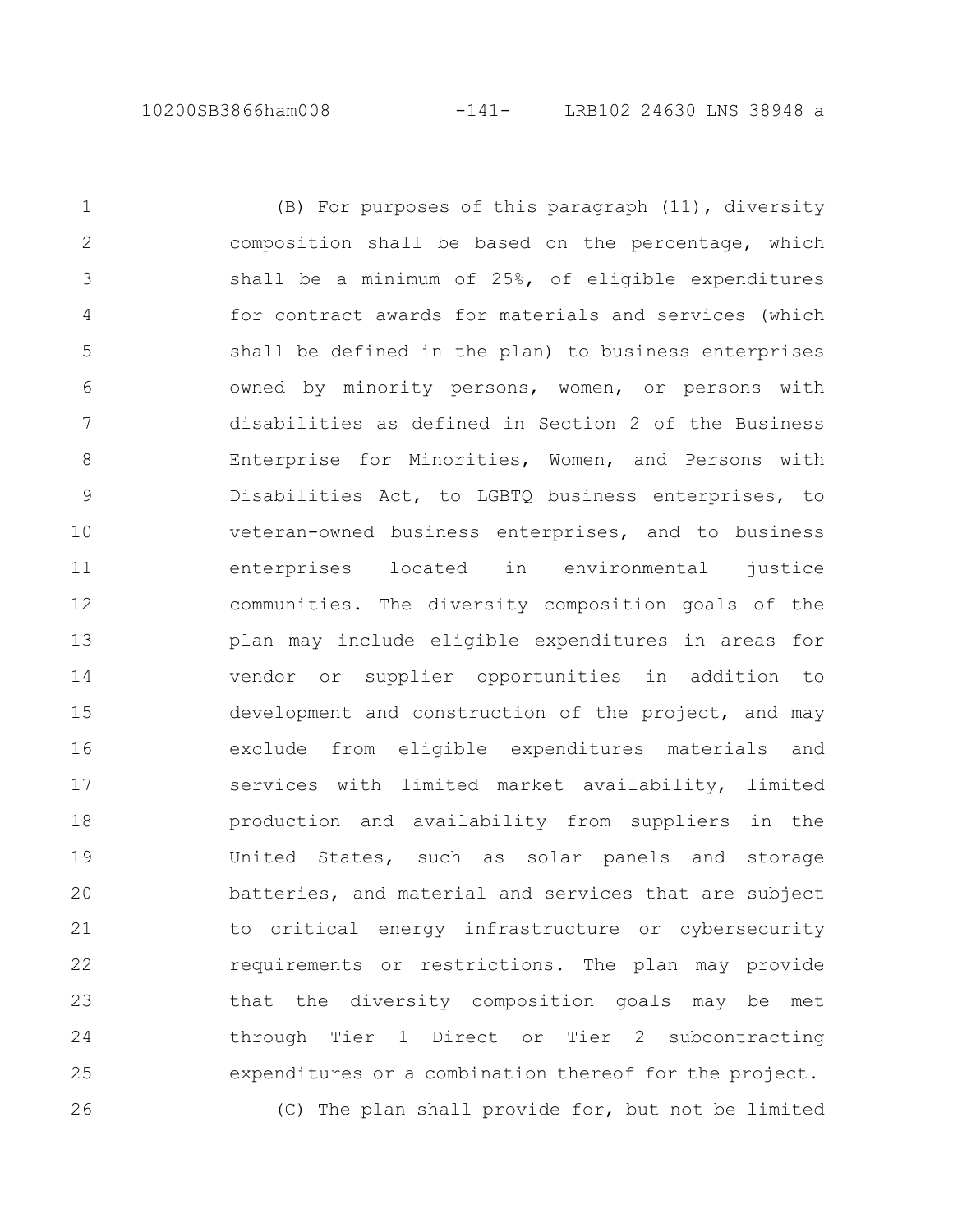10200SB3866ham008 -142- LRB102 24630 LNS 38948 a

to: (i) internal initiatives, including multi-tier initiatives, by the applicant or owner, or by its engineering, procurement and construction contractor if one is used for the project, which for purposes of this paragraph (11) shall be referred to as the EPC contractor, to enable diverse businesses to be considered fairly for selection to provide materials and services; (ii) requirements for the applicant or owner or its EPC contractor to proactively solicit and utilize diverse businesses to provide materials and services; and (iii) requirements for the applicant or owner or its EPC contractor to hire a diverse workforce for the project. The plan shall include a description of the applicant's or owner's diversity recruiting efforts both for the project and for other areas of the applicant's or owner's business operations. The plan shall provide for the imposition of financial penalties on the applicant's or owner's EPC contractor for failure to exercise best efforts to comply with and execute the EPC contractor's diversity obligations under the plan. The plan may provide for the applicant or owner to set aside a portion of the work on the project to serve as an incubation program for qualified businesses, as specified in the plan, owned by minority persons, women, persons with disabilities, LGBTQ persons, and veterans, and 1 2 3 4 5 6 7 8 9 10 11 12 13 14 15 16 17 18 19 20 21 22 23 24 25 26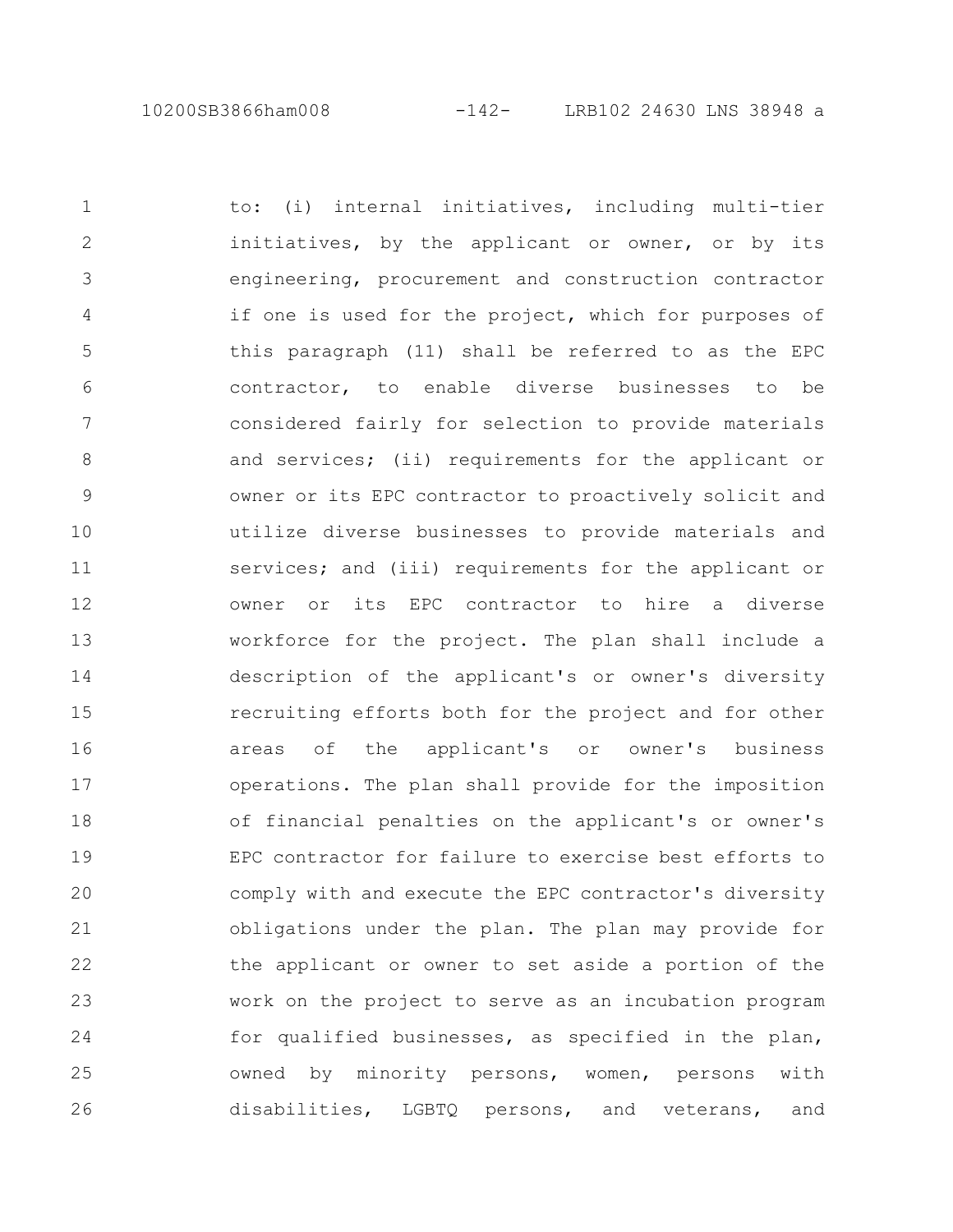businesses located in environmental justice communities, seeking to enter the renewable energy industry. 1 2 3

(D) The applicant or owner may submit a revised or updated plan to the Commission from time to time as circumstances warrant. The applicant or owner shall file annual reports with the Commission detailing the applicant's or owner's progress in implementing its plan and achieving its goals and any modifications the applicant or owner has made to its plan to better achieve its diversity, equity and inclusion goals. The applicant or owner shall file a final report on the fifth June 1 following the commercial operation date of the new renewable energy resource or new energy storage facility, but the applicant or owner shall thereafter continue to be subject to applicable reporting requirements of Section 5-117 of the Public Utilities Act. 4 5 6 7 8 9 10 11 12 13 14 15 16 17 18

(c-10) Equity accountability system. It is the purpose of this subsection (c-10) to create an equity accountability system, which includes the minimum equity standards for all renewable energy procurements, the equity category of the Adjustable Block Program, and the equity prioritization for noncompetitive procurements, that is successful in advancing priority access to the clean energy economy for businesses and workers from communities that have been excluded from economic 19 20 21 22 23 24 25 26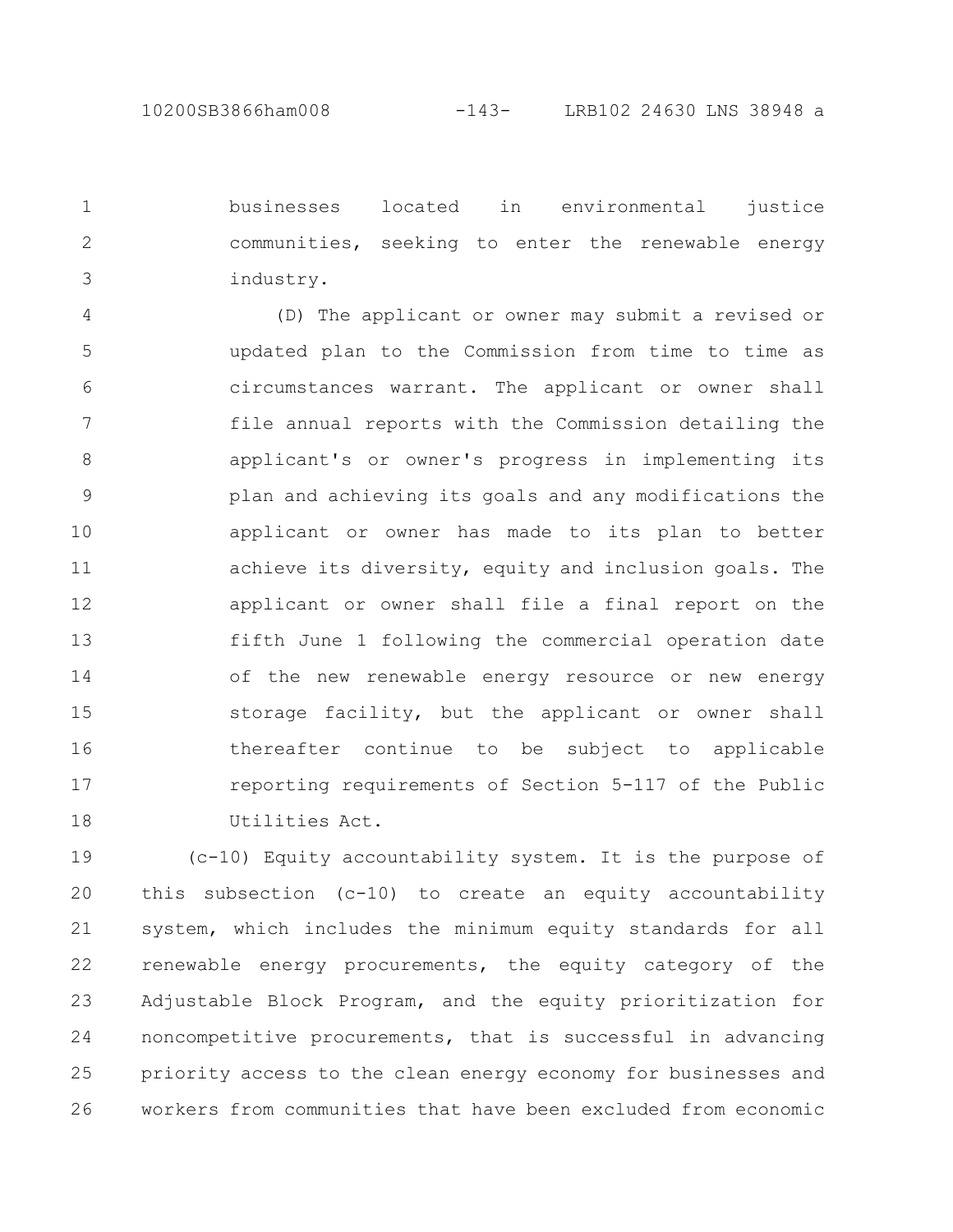10200SB3866ham008 -144- LRB102 24630 LNS 38948 a

opportunities in the energy sector, have been subject to disproportionate levels of pollution, and have disproportionately experienced negative public health outcomes. Further, it is the purpose of this subsection to ensure that this equity accountability system is successful in advancing equity across Illinois by providing access to the clean energy economy for businesses and workers from communities that have been historically excluded from economic opportunities in the energy sector, have been subject to disproportionate levels of pollution, and have disproportionately experienced negative public health outcomes. 1 2 3 4 5 6 7 8 9 10 11 12

(1) Minimum equity standards. The Agency shall create programs with the purpose of increasing access to and development of equity eligible contractors, who are prime contractors and subcontractors, across all of the programs it manages. All applications for renewable energy credit procurements shall comply with specific minimum equity commitments. Starting in the delivery year immediately following the next long-term renewable resources procurement plan, at least 10% of the project workforce for each entity participating in a procurement program outlined in this subsection (c-10) must be done by equity eligible persons or equity eligible contractors. The Agency shall increase the minimum percentage each delivery year thereafter by increments that ensure a statewide 13 14 15 16 17 18 19 20 21 22 23 24 25 26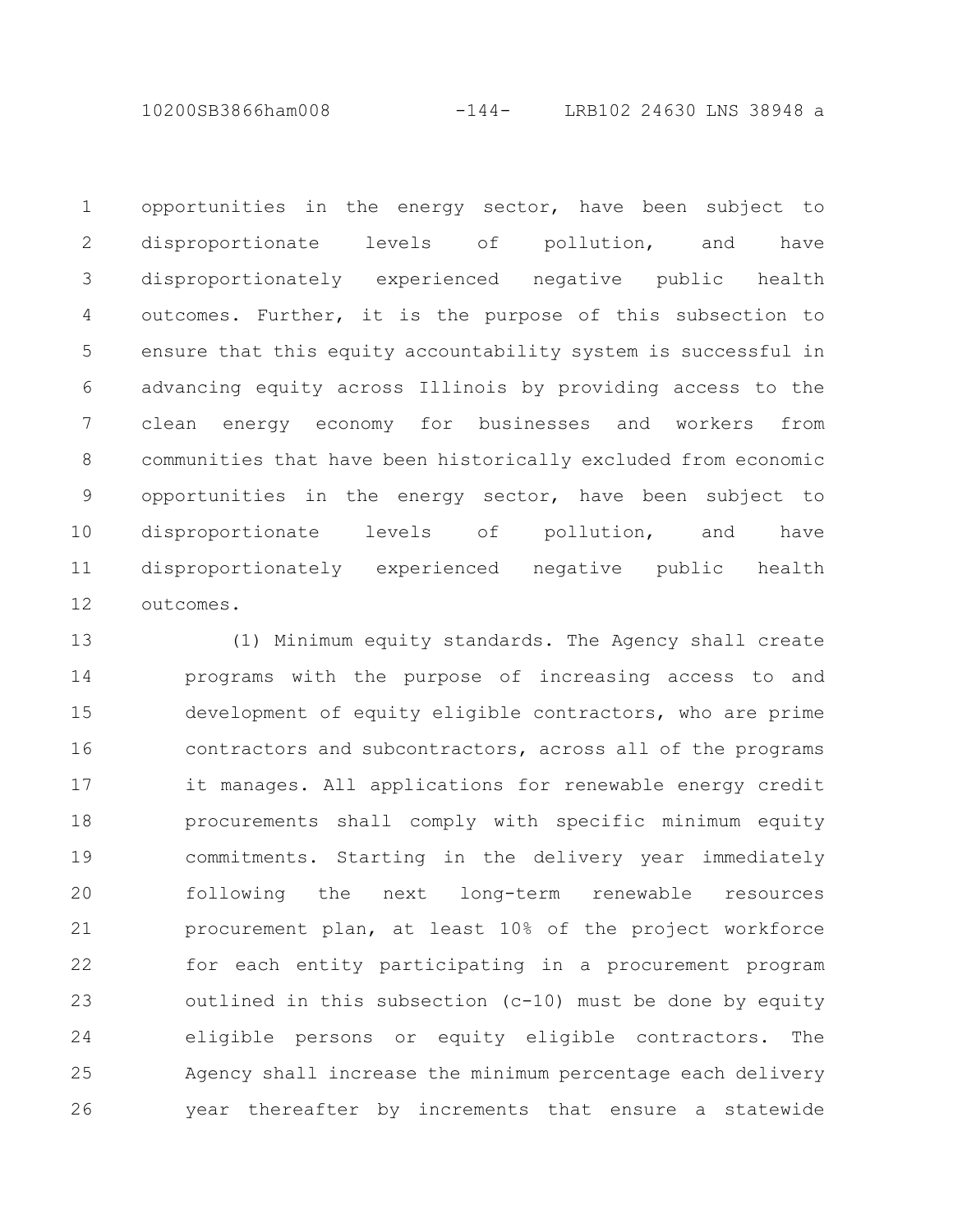10200SB3866ham008 -145- LRB102 24630 LNS 38948 a

average of 30% of the project workforce for each entity participating in a procurement program is done by equity eligible persons or equity eligible contractors by 2030. The Agency shall propose a schedule of percentage increases to the minimum equity standards in its draft revised renewable energy resources procurement plan submitted to the Commission for approval pursuant to paragraph (5) of subsection (b) of Section 16-111.5 of the Public Utilities Act. In determining these annual increases, the Agency shall have the discretion to establish different minimum equity standards for different types of procurements and different regions of the State if the Agency finds that doing so will further the purposes of this subsection (c-10). The proposed schedule of annual increases shall be revisited and updated on an annual basis. Revisions shall be developed with stakeholder input, including from equity eligible persons, equity eligible contractors, clean energy industry representatives, and community-based organizations that work with such persons and contractors. 1 2 3 4 5 6 7 8 9 10 11 12 13 14 15 16 17 18 19 20

(A) At the start of each delivery year, the Agency shall require a compliance plan from each entity participating in a procurement program of subsection (c) of this Section that demonstrates how they will achieve compliance with the minimum equity standard percentage for work completed in that delivery year. 21 22 23 24 25 26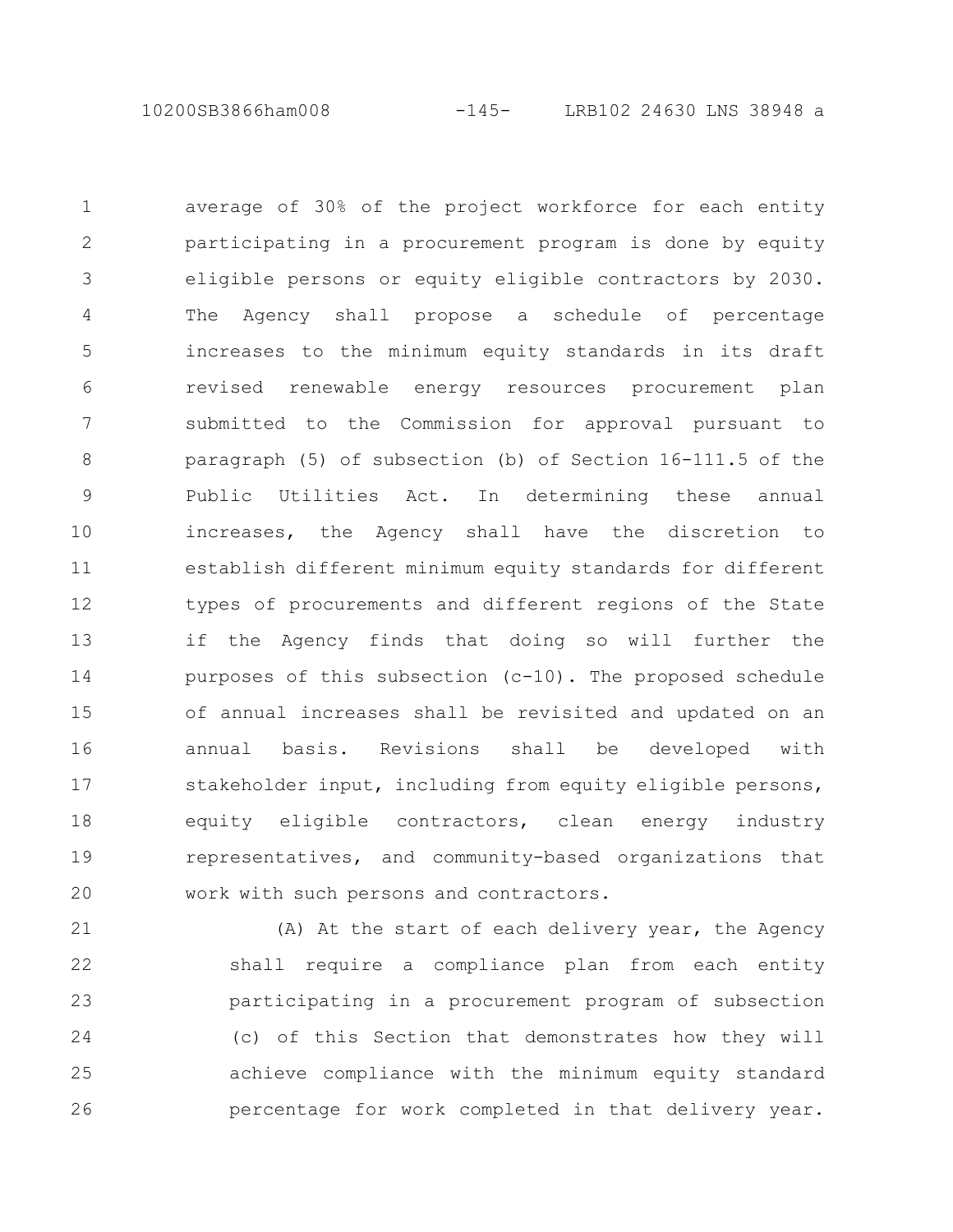If an entity applies for its approved vendor or designee status between delivery years, the Agency shall require a compliance plan at the time of application. 1 2 3 4

(B) Halfway through each delivery year, the Agency shall require each entity participating in a procurement program to confirm that it will achieve compliance in that delivery year, when applicable. The Agency may offer corrective action plans to entities that are not on track to achieve compliance. 5 6 7 8 9 10

(C) At the end of each delivery year, each entity participating and completing work in that delivery year in a procurement program of subsection (c) shall submit a report to the Agency that demonstrates how it achieved compliance with the minimum equity standards percentage for that delivery year. 11 12 13 14 15 16

(D) The Agency shall prohibit participation in procurement programs by an approved vendor or designee, as applicable, or entities with which an approved vendor or designee, as applicable, shares a common parent company if an approved vendor or designee, as applicable, failed to meet the minimum equity standards for the prior delivery year. Waivers approved for lack of equity eligible persons or equity eligible contractors in a geographic area of a project shall not count against the approved vendor or 17 18 19 20 21 22 23 24 25 26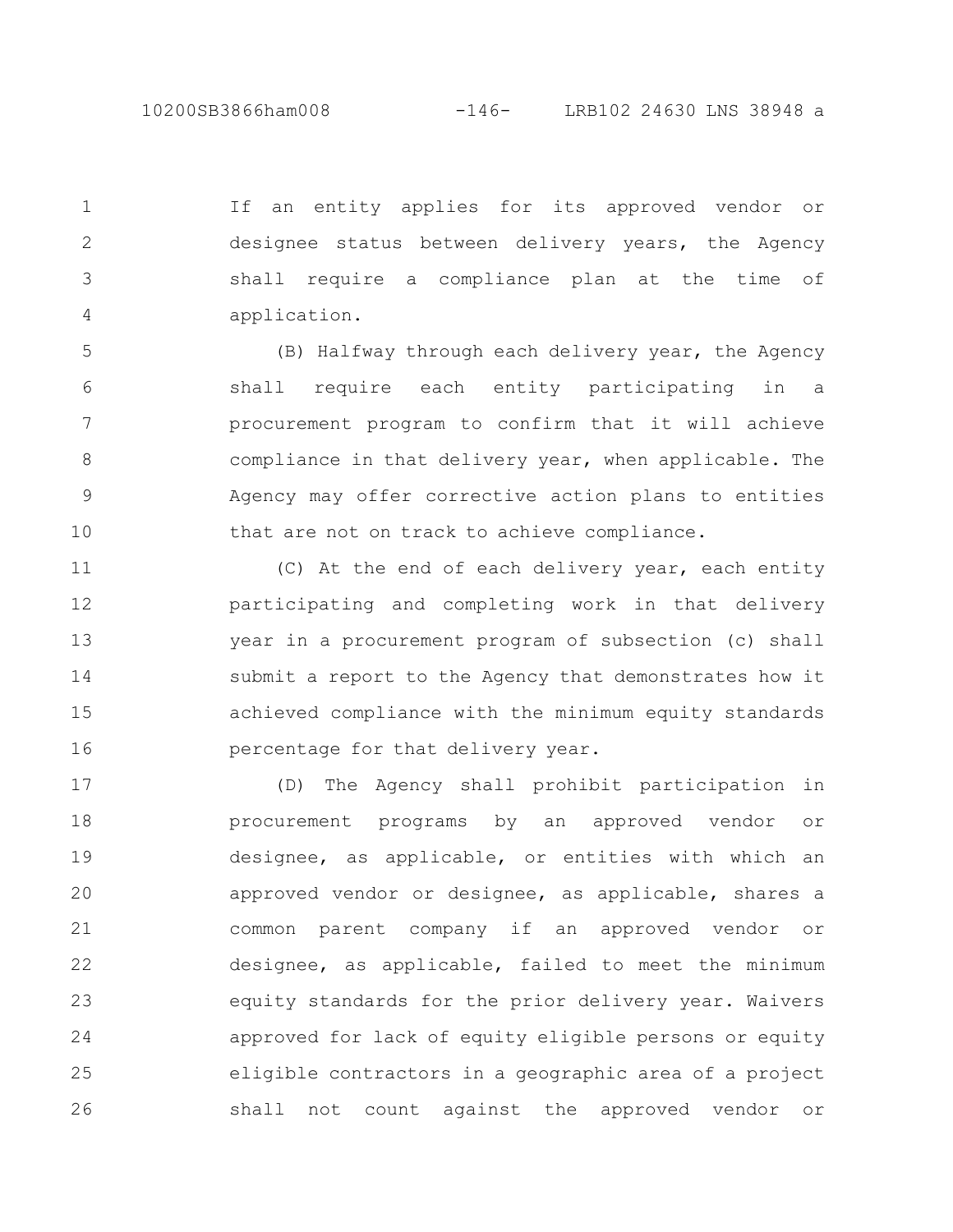10200SB3866ham008 -147- LRB102 24630 LNS 38948 a

1

2

3

4

5

designee. The Agency shall offer a corrective action plan for any such entities to assist them in obtaining compliance and shall allow continued access to procurement programs upon an approved vendor or designee demonstrating compliance.

(E) The Agency shall pursue efficiencies achieved by combining with other approved vendor or designee reporting. 6 7 8

(2) Equity accountability system within the Adjustable Block program. The equity category described in item (vi) of subparagraph (K) of subsection (c) is only available to applicants that are equity eligible contractors. 9 10 11 12

(3) Equity accountability system within competitive procurements. Through its long-term renewable resources procurement plan, the Agency shall develop requirements for ensuring that competitive procurement processes, including utility-scale solar, utility-scale wind, and brownfield site photovoltaic projects, advance the equity goals of this subsection (c-10). Subject to Commission approval, the Agency shall develop bid application requirements and a bid evaluation methodology for ensuring that utilization of equity eligible contractors, whether as bidders or as participants on project development, is optimized, including requiring that winning or successful applicants for utility-scale projects are or will partner with equity eligible contractors and giving preference to 13 14 15 16 17 18 19 20 21 22 23 24 25 26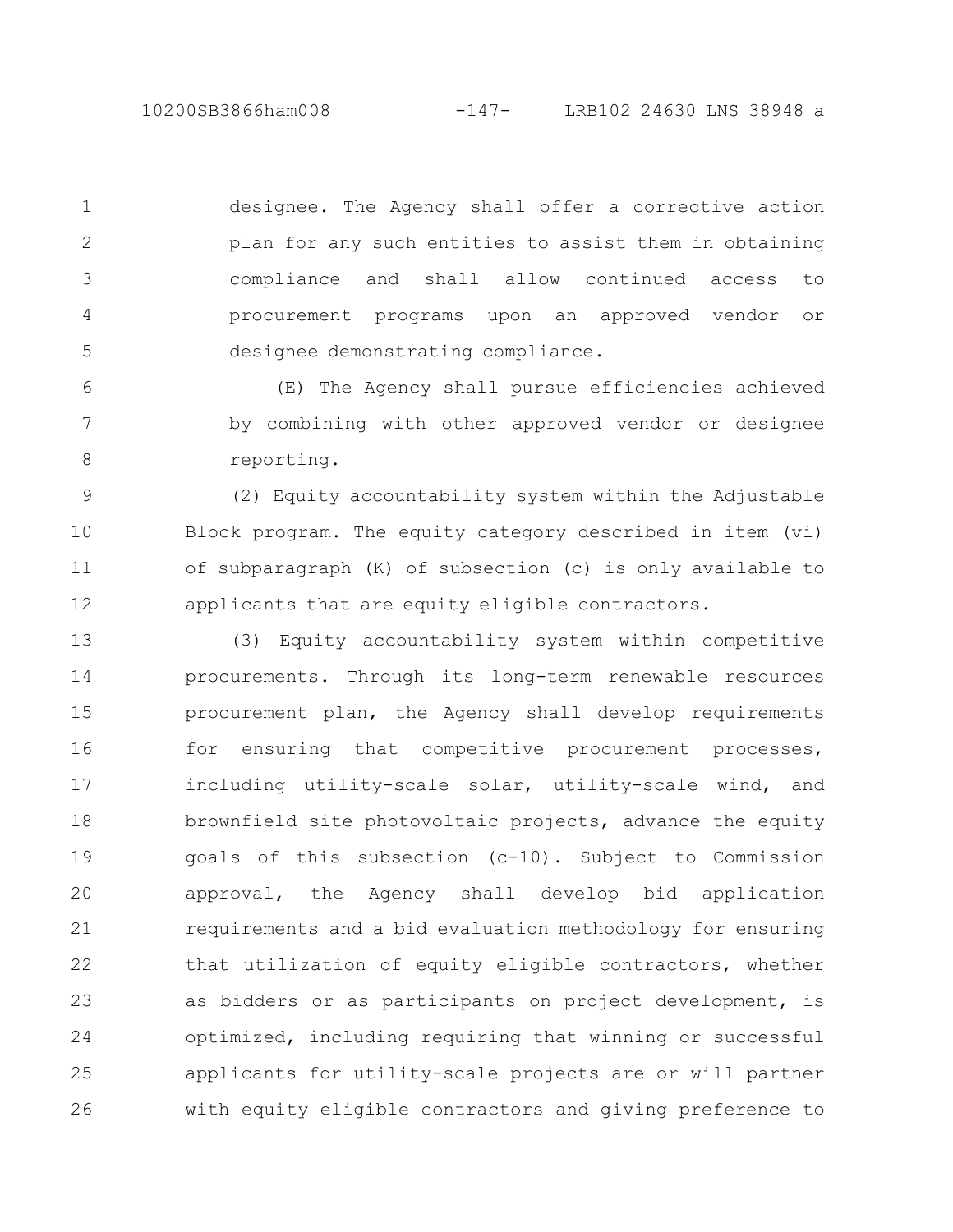10200SB3866ham008 -148- LRB102 24630 LNS 38948 a

bids through which a higher portion of contract value flows to equity eligible contractors. To the extent practicable, entities participating in competitive procurements shall also be required to meet all the equity accountability requirements for approved vendors and their designees under this subsection (c-10). In developing these requirements, the Agency shall also consider whether equity goals can be further advanced through additional measures. 1 2 3 4 5 6 7 8 9

(4) In the first revision to the long-term renewable energy resources procurement plan and each revision thereafter, the Agency shall include the following: 10 11 12

(A) The current status and number of equity eligible contractors listed in the Energy Workforce Equity Database designed in subsection  $(c-25)$ , including the number of equity eligible contractors with current certifications as issued by the Agency. 13 14 15 16 17

(B) A mechanism for measuring, tracking, and reporting project workforce at the approved vendor or designee level, as applicable, which shall include a measurement methodology and records to be made available for audit by the Agency or the Program Administrator. 18 19 20 21 22 23

(C) A program for approved vendors, designees, eligible persons, and equity eligible contractors to receive trainings, guidance, and other support from 24 25 26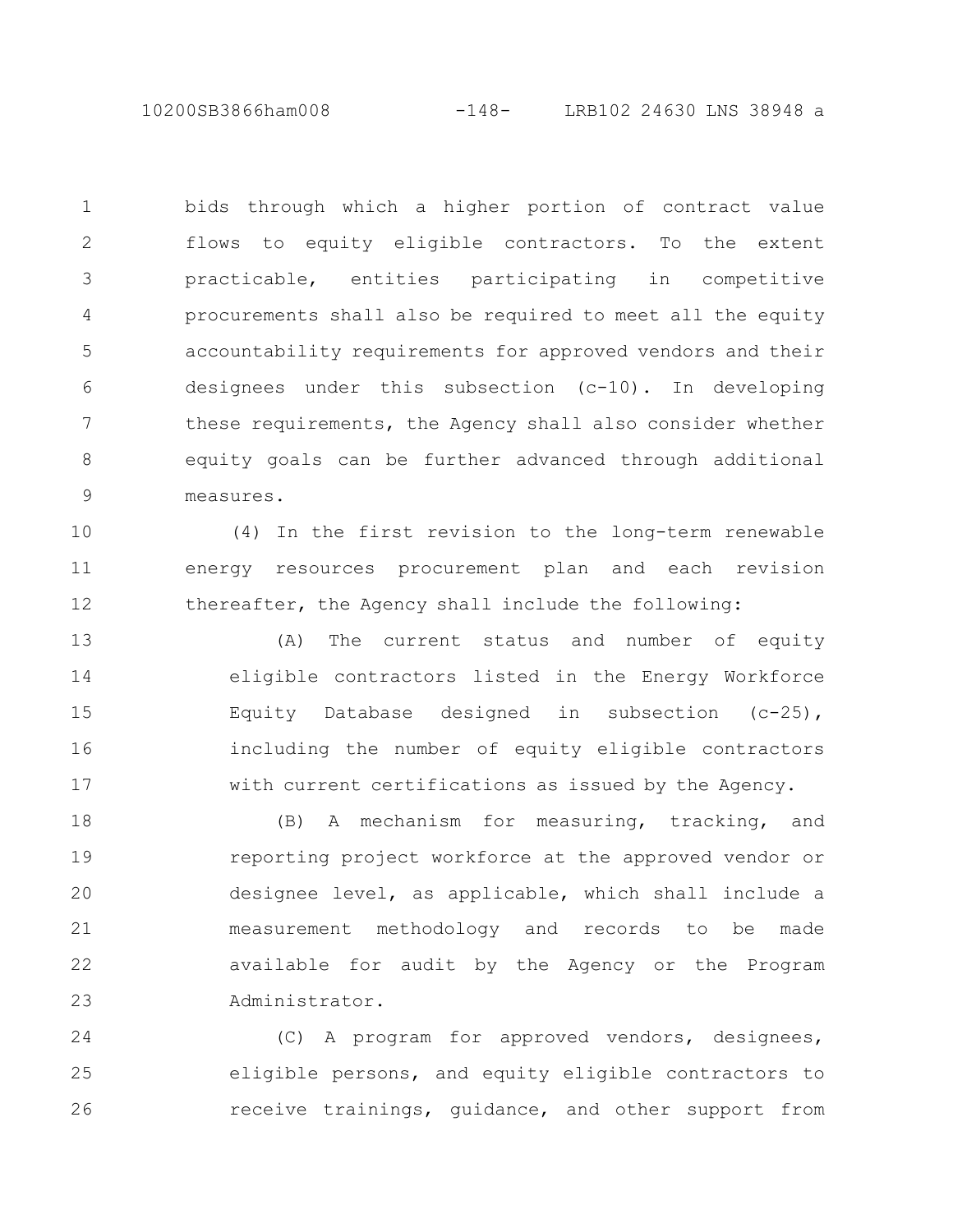1

2

3

4

the Agency or its designee regarding the equity category outlined in item (vi) of subparagraph (K) of paragraph (1) of subsection (c) and in meeting the minimum equity standards of this subsection (c-10).

(D) A process for certifying equity eligible contractors and equity eligible persons. The certification process shall coordinate with the Energy Workforce Equity Database set forth in subsection  $(c-25)$ . 5 6 7 8 9

(E) An application for waiver of the minimum equity standards of this subsection, which the Agency shall have the discretion to grant in rare circumstances. The Agency may grant such a waiver where the applicant provides evidence of significant efforts toward meeting the minimum equity commitment, including: use of the Energy Workforce Equity Database; efforts to hire or contract with entities that hire eligible persons; and efforts to establish contracting relationships with eligible contractors. The Agency shall support applicants in understanding the Energy Workforce Equity Database and other resources for pursuing compliance of the minimum equity standards. Waivers shall be project-specific, unless the Agency deems it necessary to grant a waiver across a portfolio of projects, and in effect for no longer than one year. Any waiver extension or 10 11 12 13 14 15 16 17 18 19 20 21 22 23 24 25 26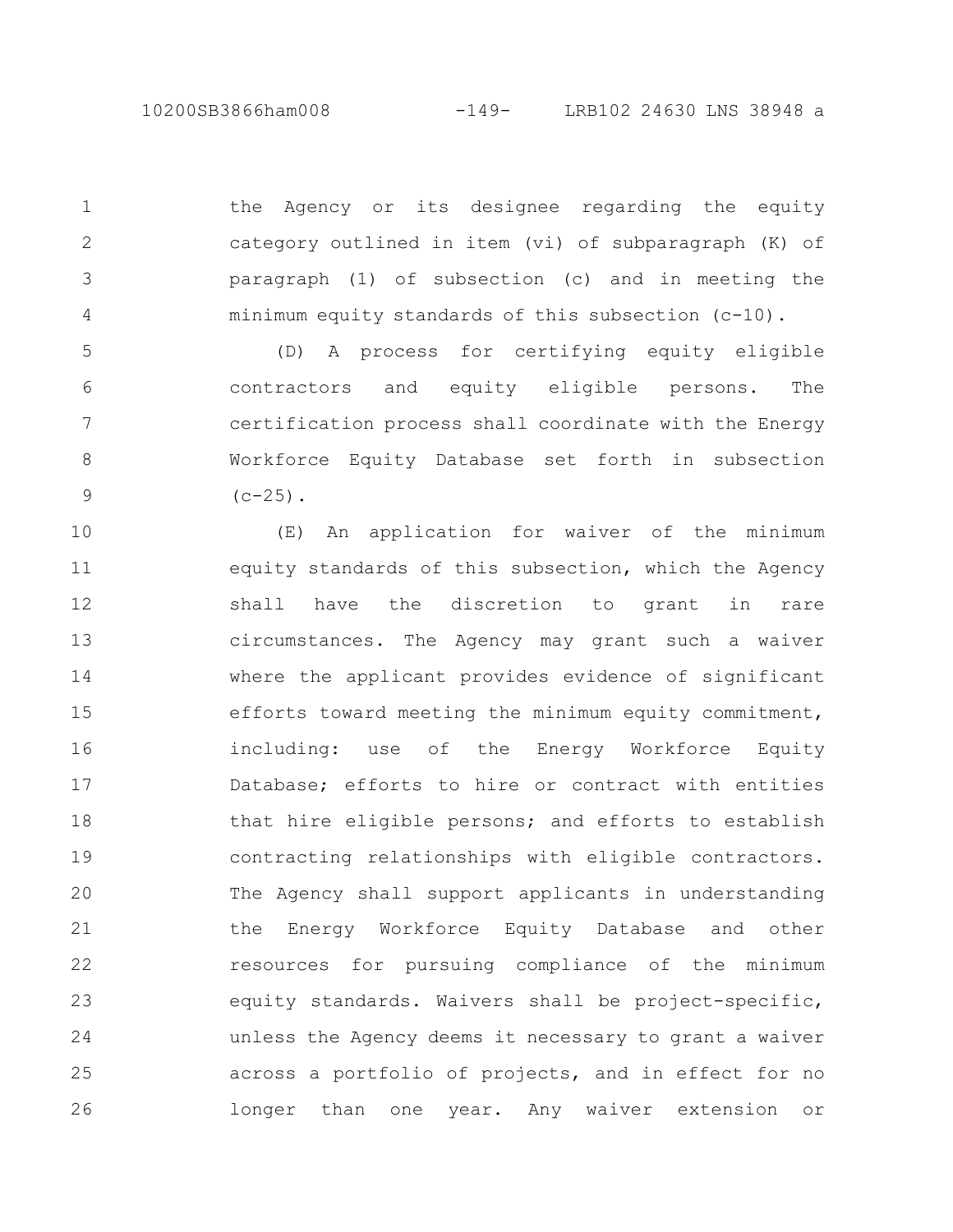10200SB3866ham008 -150- LRB102 24630 LNS 38948 a

subsequent waiver request from an applicant shall be subject to the requirements of this Section and shall specify efforts made to reach compliance. When considering whether to grant a waiver, and to what extent, the Agency shall consider the degree to which similarly situated applicants have been able to meet these minimum equity commitments. For repeated waiver requests for specific lack of eligible persons or eligible contractors available, the Agency shall make recommendations to target recruitment to add such eligible persons or eligible contractors to the database. 1 2 3 4 5 6 7 8 9 10 11 12

(5) The Agency shall collect information about work on projects or portfolios of projects subject to these minimum equity standards to ensure compliance with this subsection (c-10). Reporting in furtherance of this requirement may be combined with other annual reporting requirements. Such reporting shall include proof of certification of each equity eligible contractor or equity eligible person during the applicable time period. 13 14 15 16 17 18 19 20

(6) The Agency shall keep confidential all information and communication that provides private or personal information. 21 22 23

(7) Modifications to the equity accountability system. As part of the update of the long-term renewable resources procurement plan to be initiated in 2023, or sooner if the 24 25 26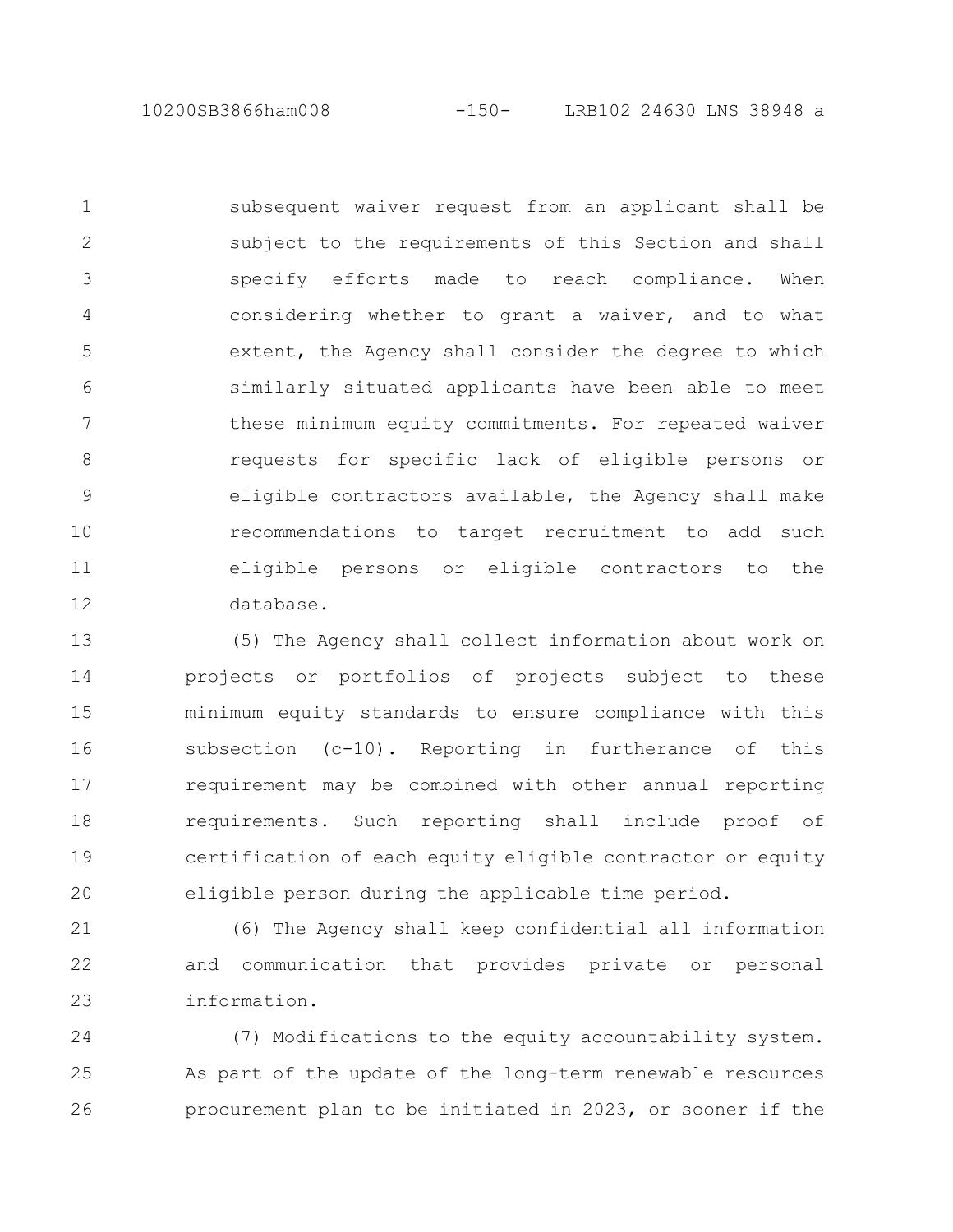Agency deems necessary, the Agency shall determine the extent to which the equity accountability system described in this subsection (c-10) has advanced the goals of this amendatory Act of the 102nd General Assembly, including through the inclusion of equity eligible persons and equity eligible contractors in renewable energy credit projects. If the Agency finds that the equity accountability system has failed to meet those goals to its fullest potential, the Agency may revise the following criteria for future Agency procurements: (A) the percentage of project workforce, or other appropriate workforce measure, certified as equity eligible persons or equity eligible contractors; (B) definitions for equity investment eligible persons and equity investment eligible community; and (C) such other modifications necessary to advance the goals of this amendatory Act of the 102nd General Assembly effectively. Such revised criteria may also establish distinct equity accountability systems for different types of procurements or different regions of the State if the Agency finds that doing so will further the purposes of such programs. Revisions shall be developed with stakeholder input, including from equity eligible persons, equity eligible contractors, and community-based organizations that work with such persons and contractors. 1 2 3 4 5 6 7 8 9 10 11 12 13 14 15 16 17 18 19 20 21 22 23 24 25

26

(c-15) Racial discrimination elimination powers and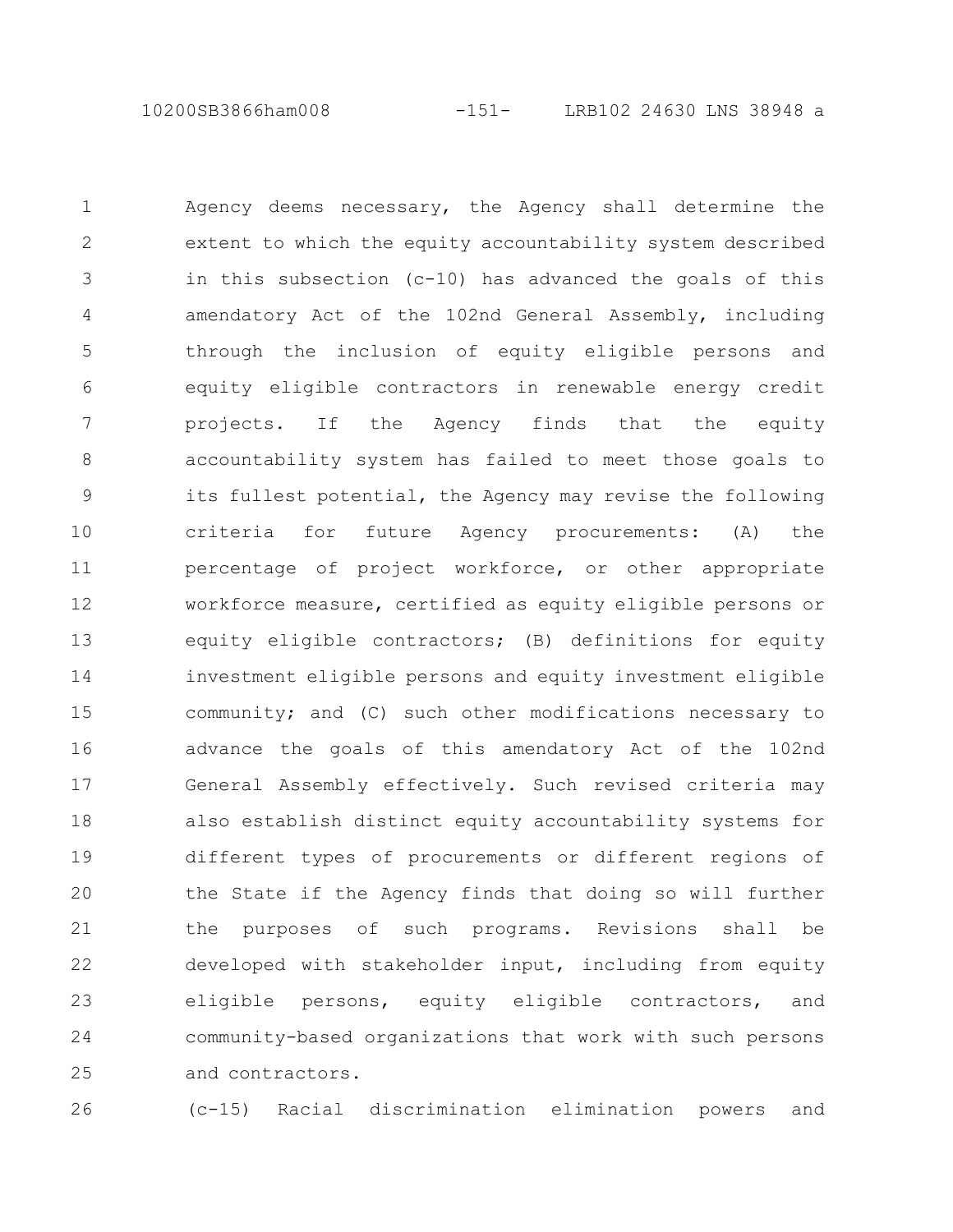process. 1

(1) Purpose. It is the purpose of this subsection to empower the Agency and other State actors to remedy racial discrimination in Illinois' clean energy economy as effectively and expediently as possible, including through the use of race-conscious remedies, such as race-conscious contracting and hiring goals, as consistent with State and federal law. 2 3 4 5 6 7 8

(2) Racial disparity and discrimination review process. 9 10

(A) Within one year after awarding contracts using the equity actions processes established in this Section, the Agency shall publish a report evaluating the effectiveness of the equity actions point criteria of this Section in increasing participation of equity eligible persons and equity eligible contractors. The report shall disaggregate participating workers and contractors by race and ethnicity. The report shall be forwarded to the Governor, the General Assembly, and the Illinois Commerce Commission and be made available to the public. 11 12 13 14 15 16 17 18 19 20 21

(B) As soon as is practicable thereafter, the Agency, in consultation with the Department of Commerce and Economic Opportunity, Department of Labor, and other agencies that may be relevant, shall commission and publish a disparity and availability 22 23 24 25 26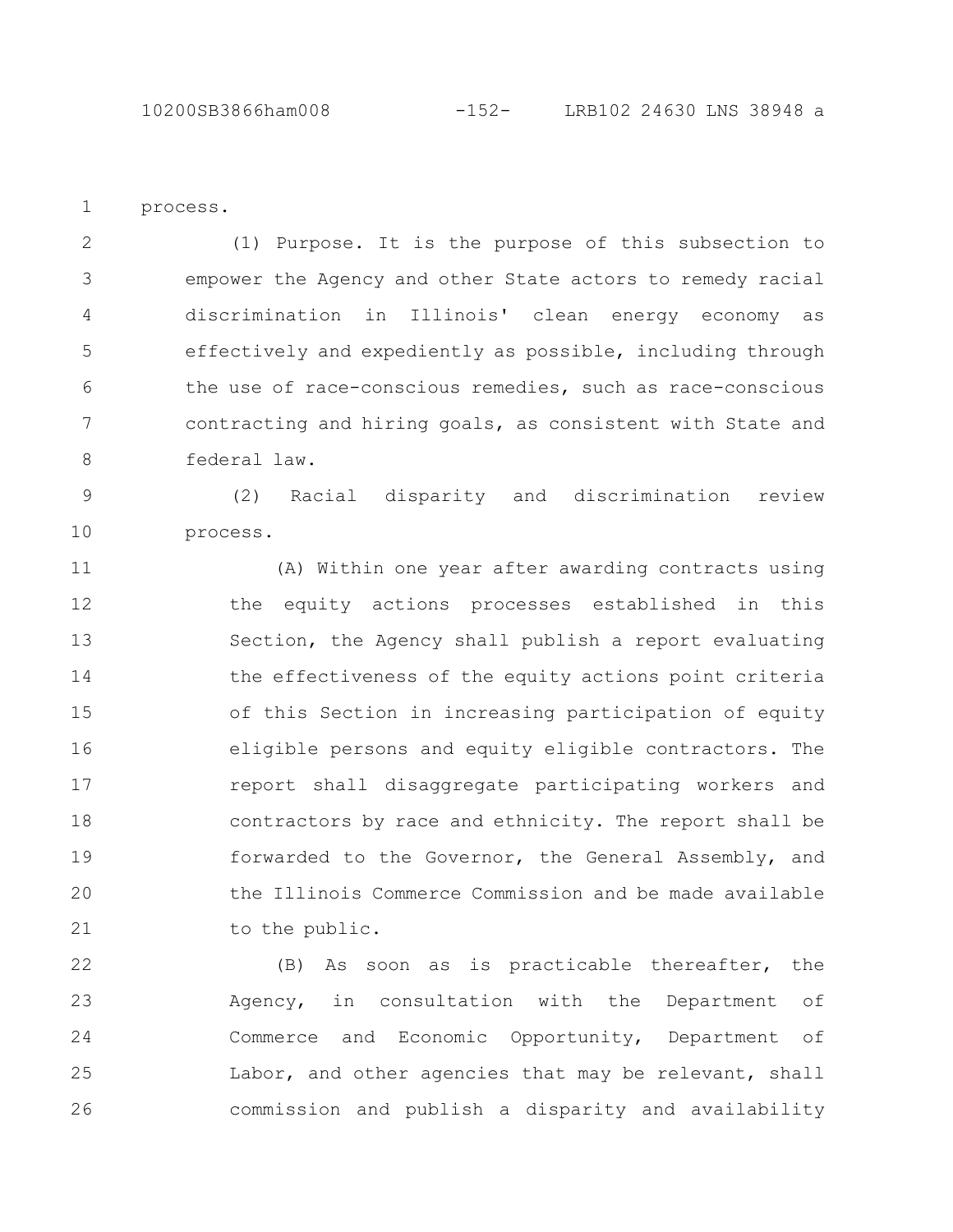10200SB3866ham008 -153- LRB102 24630 LNS 38948 a

study that measures the presence and impact of discrimination on minority businesses and workers in Illinois' clean energy economy. The Agency may hire consultants and experts to conduct the disparity and availability study, with the retention of those consultants and experts exempt from the requirements of Section 20-10 of the Illinois Procurement Code. The Illinois Power Agency shall forward a copy of its findings and recommendations to the Governor, the General Assembly, and the Illinois Commerce Commission. If the disparity and availability study establishes a strong basis in evidence that there is discrimination in Illinois' clean energy economy, the Agency, Department of Commerce and Economic Opportunity, Department of Labor, Department of Corrections, and other appropriate agencies shall take appropriate remedial actions, including race-conscious remedial actions as consistent with State and federal law, to effectively remedy this discrimination. Such remedies may include modification of the equity accountability system as described in subsection  $(c-10)$ . 1 2 3 4 5 6 7 8 9 10 11 12 13 14 15 16 17 18 19 20 21 22

(c-20) Program data collection. 23

(1) Purpose. Data collection, data analysis, and reporting are critical to ensure that the benefits of the clean energy economy provided to Illinois residents and 24 25 26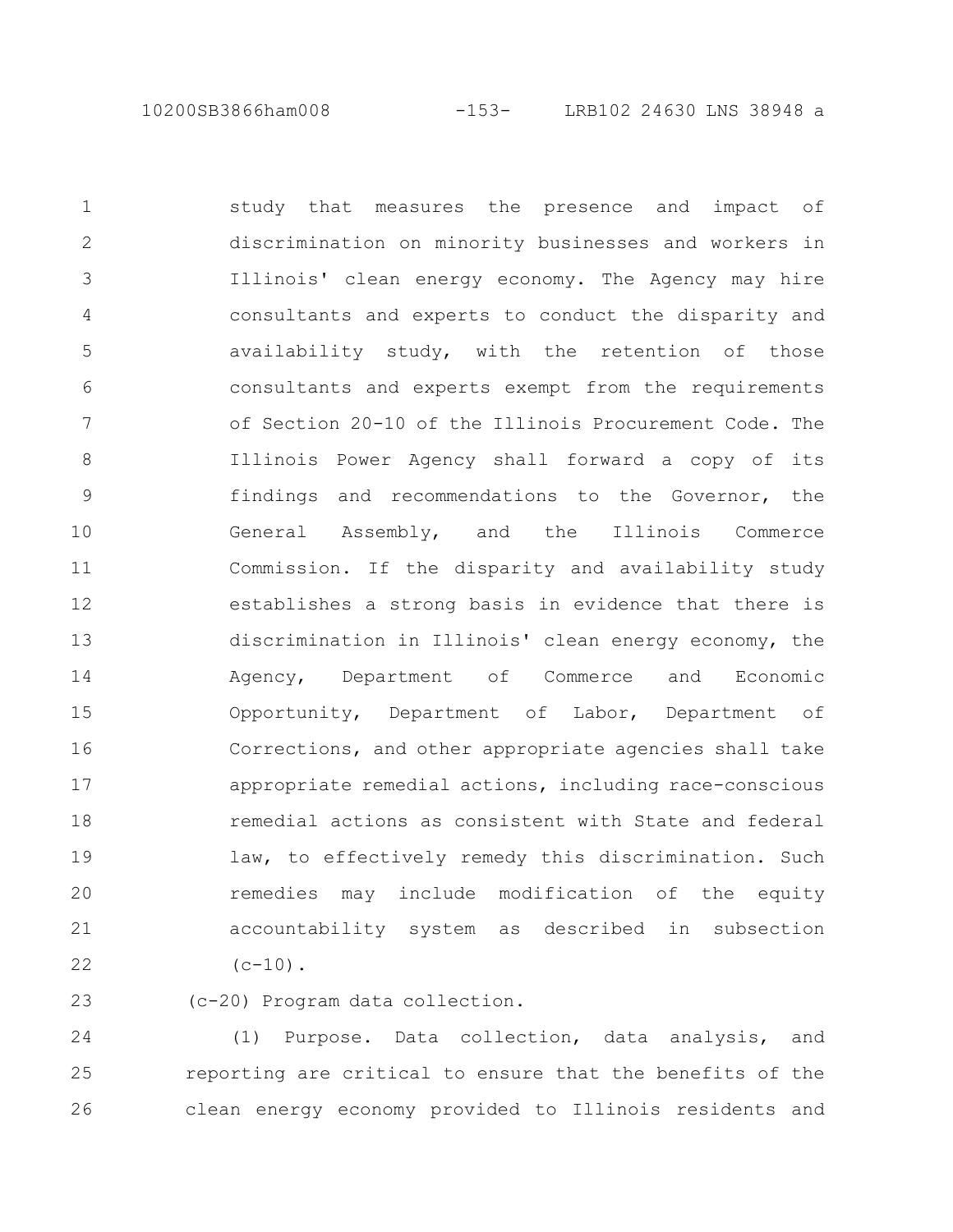10200SB3866ham008 -154- LRB102 24630 LNS 38948 a

businesses are equitably distributed across the State. The Agency shall collect data from program applicants in order to track and improve equitable distribution of benefits across Illinois communities for all procurements the Agency conducts. The Agency shall use this data to, among other things, measure any potential impact of racial discrimination on the distribution of benefits and provide information necessary to correct any discrimination through methods consistent with State and federal law. 1 2 3 4 5 6 7 8 9

(2) Agency collection of program data. The Agency shall collect demographic and geographic data for each entity awarded contracts under any Agency-administered program. 10 11 12 13

(3) Required information to be collected. The Agency shall collect the following information from applicants and program participants where applicable: 14 15 16

(A) demographic information, including racial or ethnic identity for real persons employed, contracted, or subcontracted through the program and owners of businesses or entities that apply to receive renewable energy credits from the Agency; 17 18 19 20 21

(B) geographic location of the residency of real persons employed, contracted, or subcontracted through the program and geographic location of the headquarters of the business or entity that applies to receive renewable energy credits from the Agency; and 22 23 24 25 26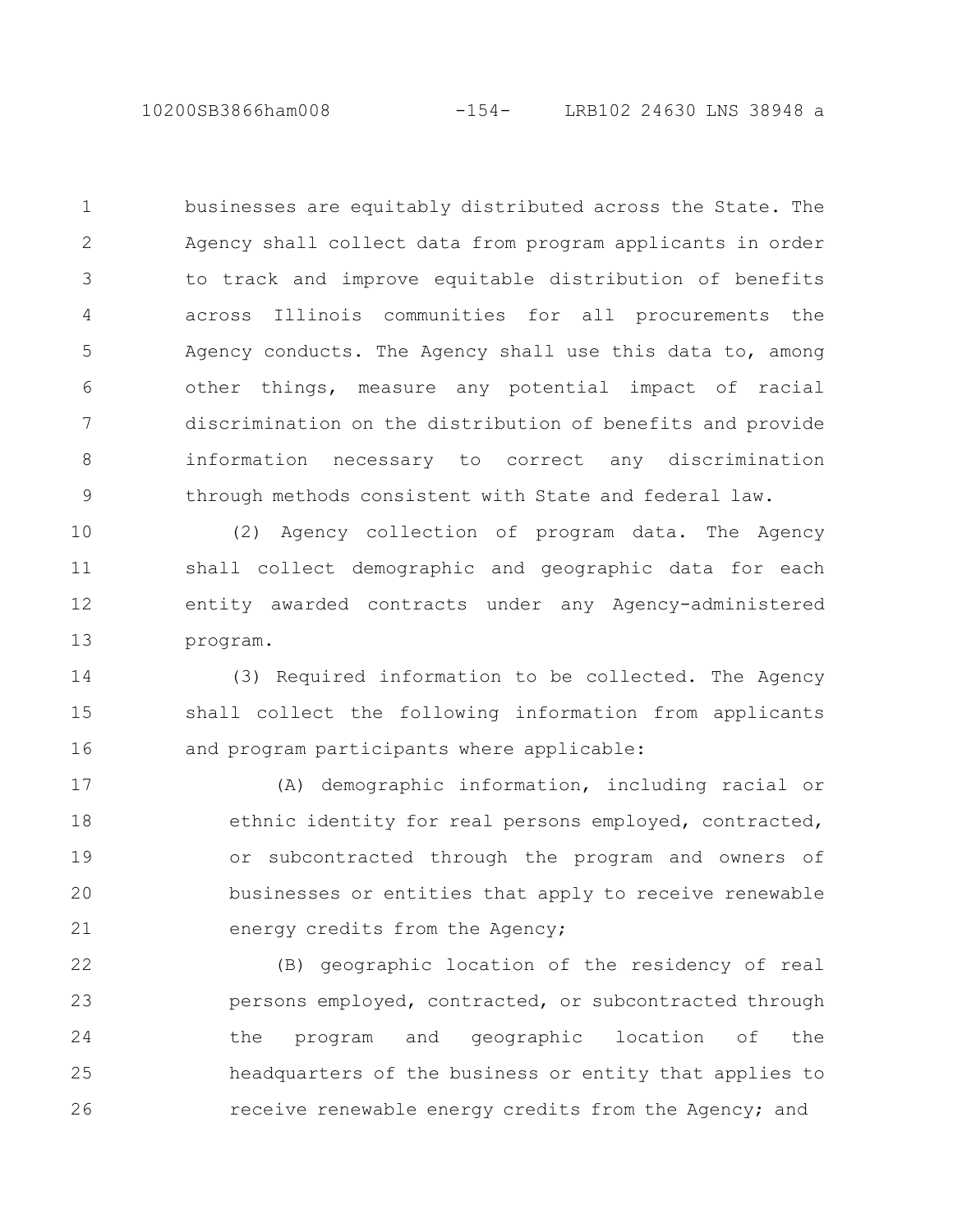(C) any other information the Agency determines is necessary for the purpose of achieving the purpose of this subsection. 1 2 3

(4) Publication of collected information. The Agency shall publish, at least annually, information on the demographics of program participants on an aggregate basis. 4 5 6 7

(5) Nothing in this subsection shall be interpreted to limit the authority of the Agency, or other agency or department of the State, to require or collect demographic information from applicants of other State programs. 8 9 10 11

(c-25) Energy Workforce Equity Database. 12

(1) The Agency, in consultation with the Department of Commerce and Economic Opportunity, shall create an Energy Workforce Equity Database, and may contract with a third party to do so ("database program administrator"). If the Department decides to contract with a third party, that third party shall be exempt from the requirements of Section 20-10 of the Illinois Procurement Code. The Energy Workforce Equity Database shall be a searchable database of suppliers, vendors, and subcontractors for clean energy industries that is: 13 14 15 16 17 18 19 20 21 22

23

24

(A) publicly accessible;

(B) easy for people to find and use;

- (C) organized by company specialty or field; 25
- (D) region-specific; and 26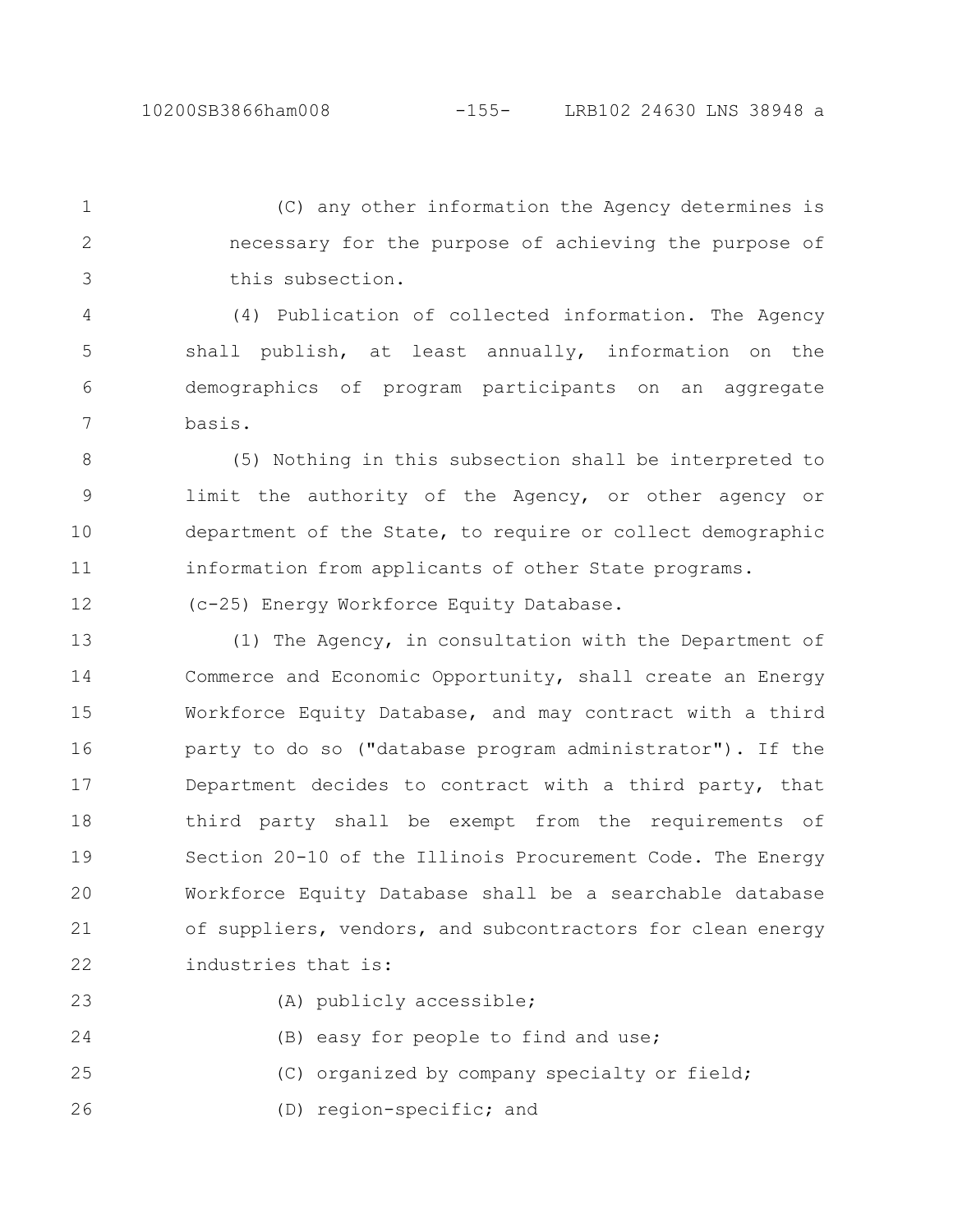10200SB3866ham008 -156- LRB102 24630 LNS 38948 a

(E) populated with information including, but not limited to, contacts for suppliers, vendors, or subcontractors who are minority and women-owned business enterprise certified or who participate or have participated in any of the programs described in this Act. (2) The Agency shall create an easily accessible, public facing online tool using the database information that includes, at a minimum, the following: (A) a map of environmental justice and equity investment eligible communities; (B) job postings and recruiting opportunities; (C) a means by which recruiting clean energy companies can find and interact with current or former participants of clean energy workforce training programs; (D) information on workforce training service providers and training opportunities available to prospective workers; (E) renewable energy company diversity reporting; (F) a list of equity eligible contractors with their contact information, types of work performed, and locations worked in; (G) reporting on outcomes of the programs described in the workforce programs of the Energy Transition Act, including information such as, but not 1 2 3 4 5 6 7 8 9 10 11 12 13 14 15 16 17 18 19 20 21 22 23 24 25 26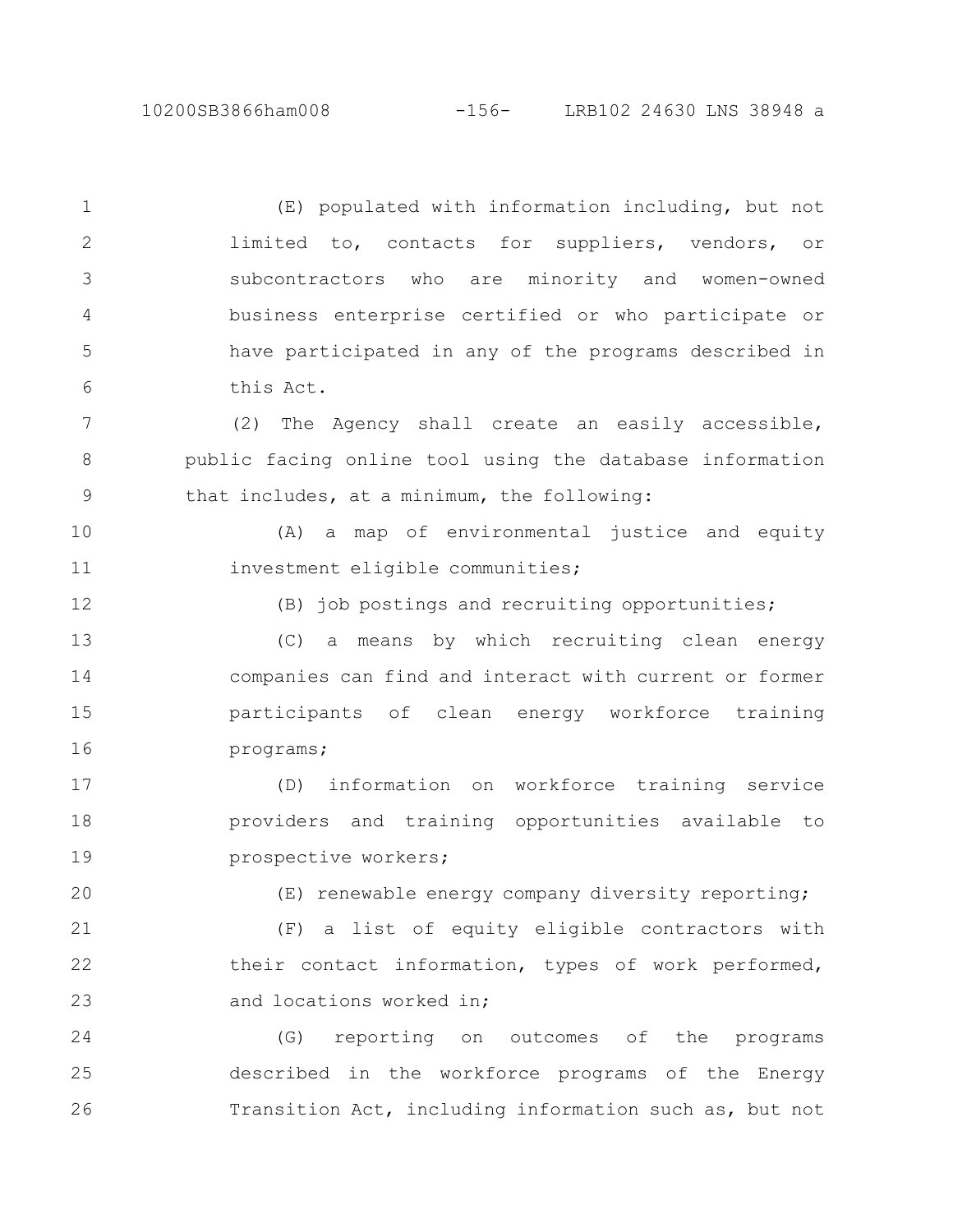limited to, retention rate, graduation rate, and placement rates of trainees; and 1 2

(H) information about the Jobs and Environmental Justice Grant Program, the Clean Energy Jobs and Justice Fund, and other sources of capital. 3 4 5

(3) The Agency shall ensure the database is regularly updated to ensure information is current and shall coordinate with the Department of Commerce and Economic Opportunity to ensure that it includes information on individuals and entities that are or have participated in the Clean Jobs Workforce Network Program, Clean Energy Contractor Incubator Program, Returning Residents Clean Jobs Training Program, or Clean Energy Primes Contractor Accelerator Program. 6 7 8 9 10 11 12 13 14

(c-30) Enforcement of minimum equity standards. All entities seeking renewable energy credits must submit an annual report to demonstrate compliance with each of the equity commitments required under subsection (c-10). If the Agency concludes the entity has not met or maintained its minimum equity standards required under the applicable subparagraphs under subsection (c-10), the Agency shall deny the entity's ability to participate in procurement programs in subsection (c), including by withholding approved vendor or designee status. The Agency may require the entity to enter into a corrective action plan. An entity that is not recertified for failing to meet required equity actions in 15 16 17 18 19 20 21 22 23 24 25 26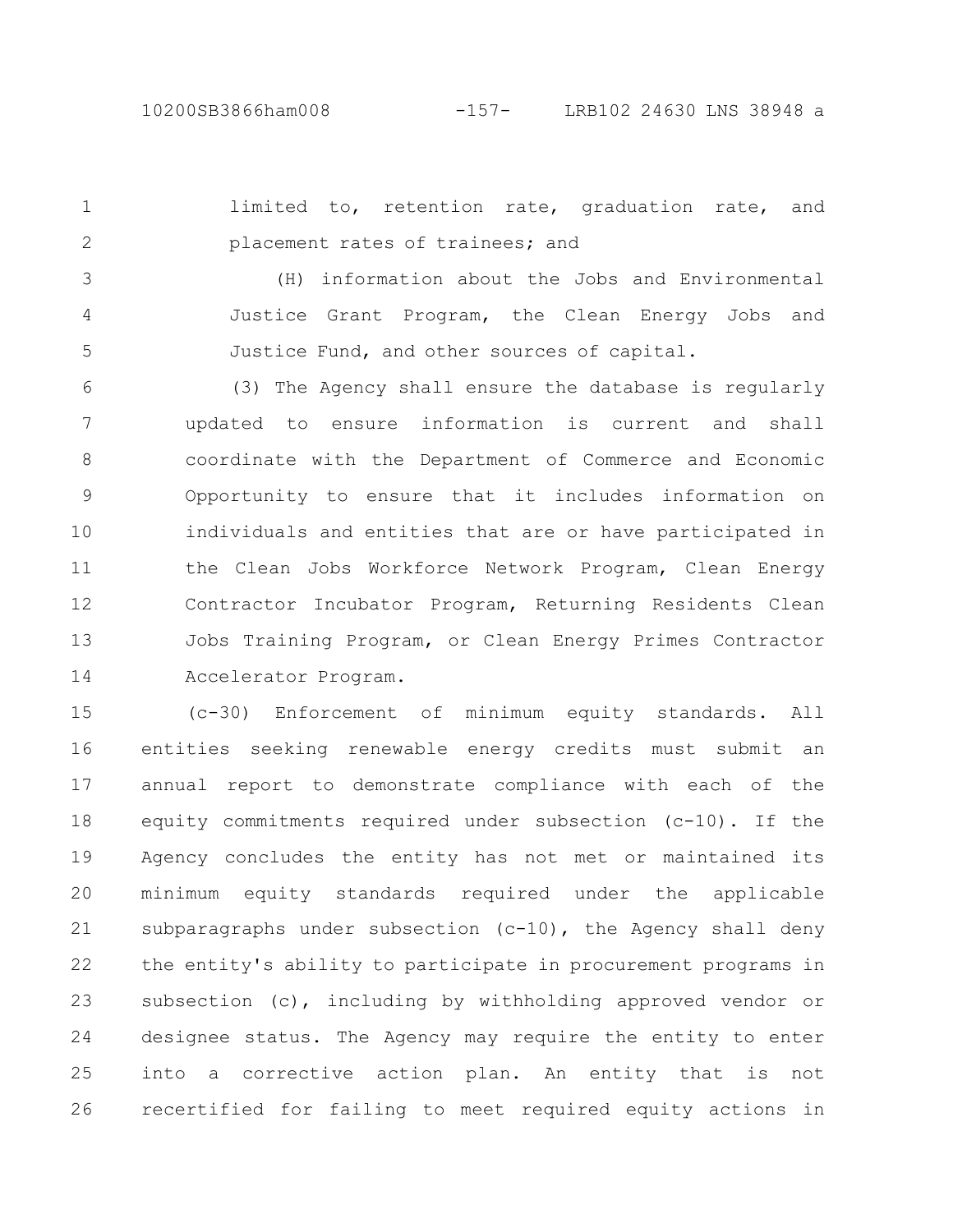subparagraph (c-10) may reapply once they have a corrective action plan and achieve compliance with the minimum equity standards. 1 2 3

4

(d) Clean coal portfolio standard.

(1) The procurement plans shall include electricity generated using clean coal. Each utility shall enter into one or more sourcing agreements with the initial clean coal facility, as provided in paragraph (3) of this subsection (d), covering electricity generated by the initial clean coal facility representing at least 5% of each utility's total supply to serve the load of eligible retail customers in 2015 and each year thereafter, as described in paragraph (3) of this subsection (d), subject to the limits specified in paragraph (2) of this subsection (d). It is the goal of the State that by January 1, 2025, 25% of the electricity used in the State shall be generated by cost-effective clean coal facilities. For purposes of this subsection (d), "cost-effective" means that the expenditures pursuant to such sourcing agreements do not cause the limit stated in paragraph (2) of this subsection (d) to be exceeded and do not exceed cost-based benchmarks, which shall be developed to assess all expenditures pursuant to such sourcing agreements covering electricity generated by clean coal facilities, other than the initial clean coal facility, by the procurement administrator, in consultation with the Commission staff, 5 6 7 8 9 10 11 12 13 14 15 16 17 18 19 20 21 22 23 24 25 26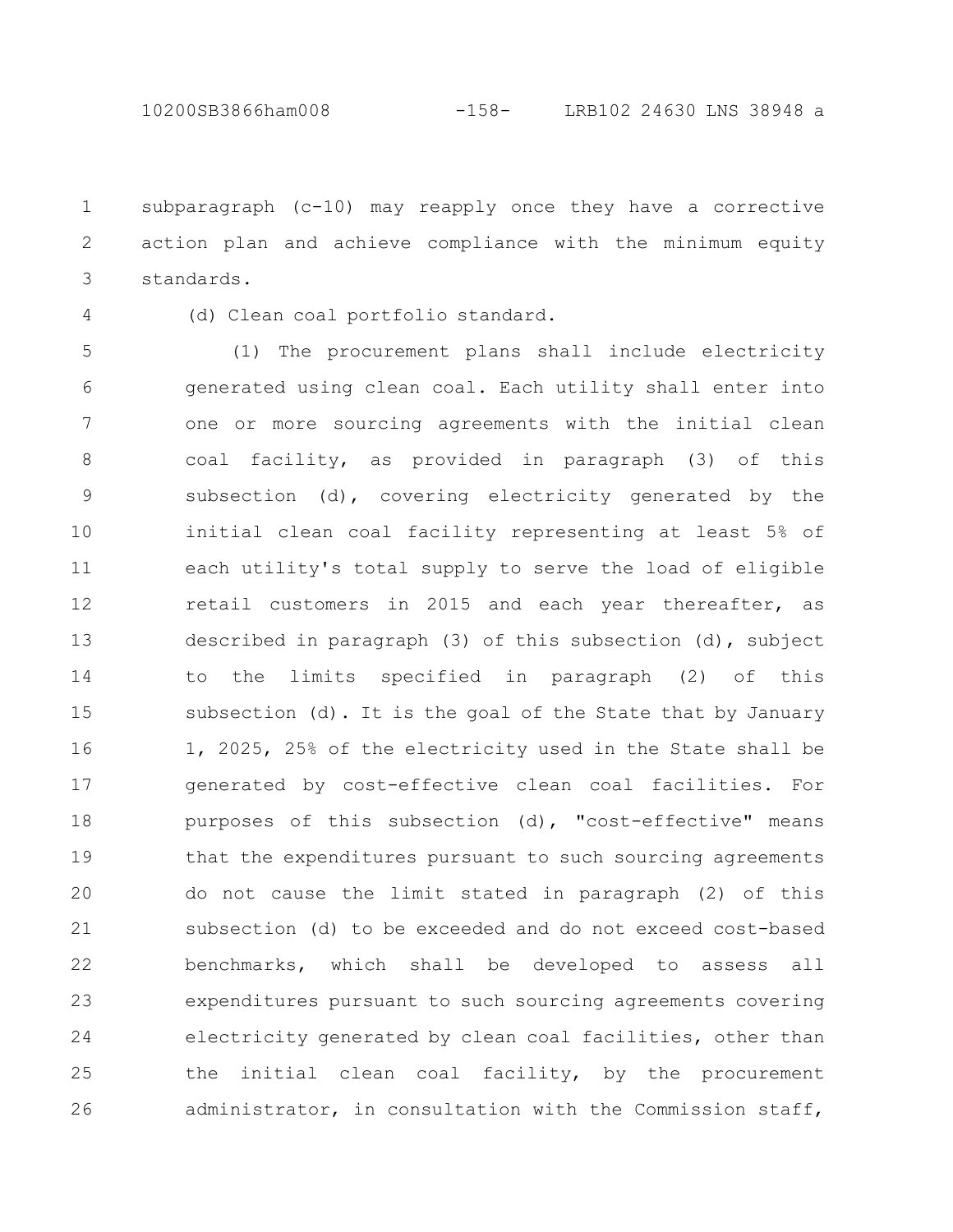Agency staff, and the procurement monitor and shall be subject to Commission review and approval. 1 2

A utility party to a sourcing agreement shall immediately retire any emission credits that it receives in connection with the electricity covered by such agreement. 3 4 5 6

Utilities shall maintain adequate records documenting the purchases under the sourcing agreement to comply with this subsection (d) and shall file an accounting with the load forecast that must be filed with the Agency by July 15 of each year, in accordance with subsection (d) of Section 16-111.5 of the Public Utilities Act. 7 8 9 10 11 12

A utility shall be deemed to have complied with the clean coal portfolio standard specified in this subsection (d) if the utility enters into a sourcing agreement as required by this subsection (d). 13 14 15 16

(2) For purposes of this subsection (d), the required execution of sourcing agreements with the initial clean coal facility for a particular year shall be measured as a percentage of the actual amount of electricity (megawatt-hours) supplied by the electric utility to eligible retail customers in the planning year ending immediately prior to the agreement's execution. For purposes of this subsection (d), the amount paid per kilowatthour means the total amount paid for electric service expressed on a per kilowatthour basis. For 17 18 19 20 21 22 23 24 25 26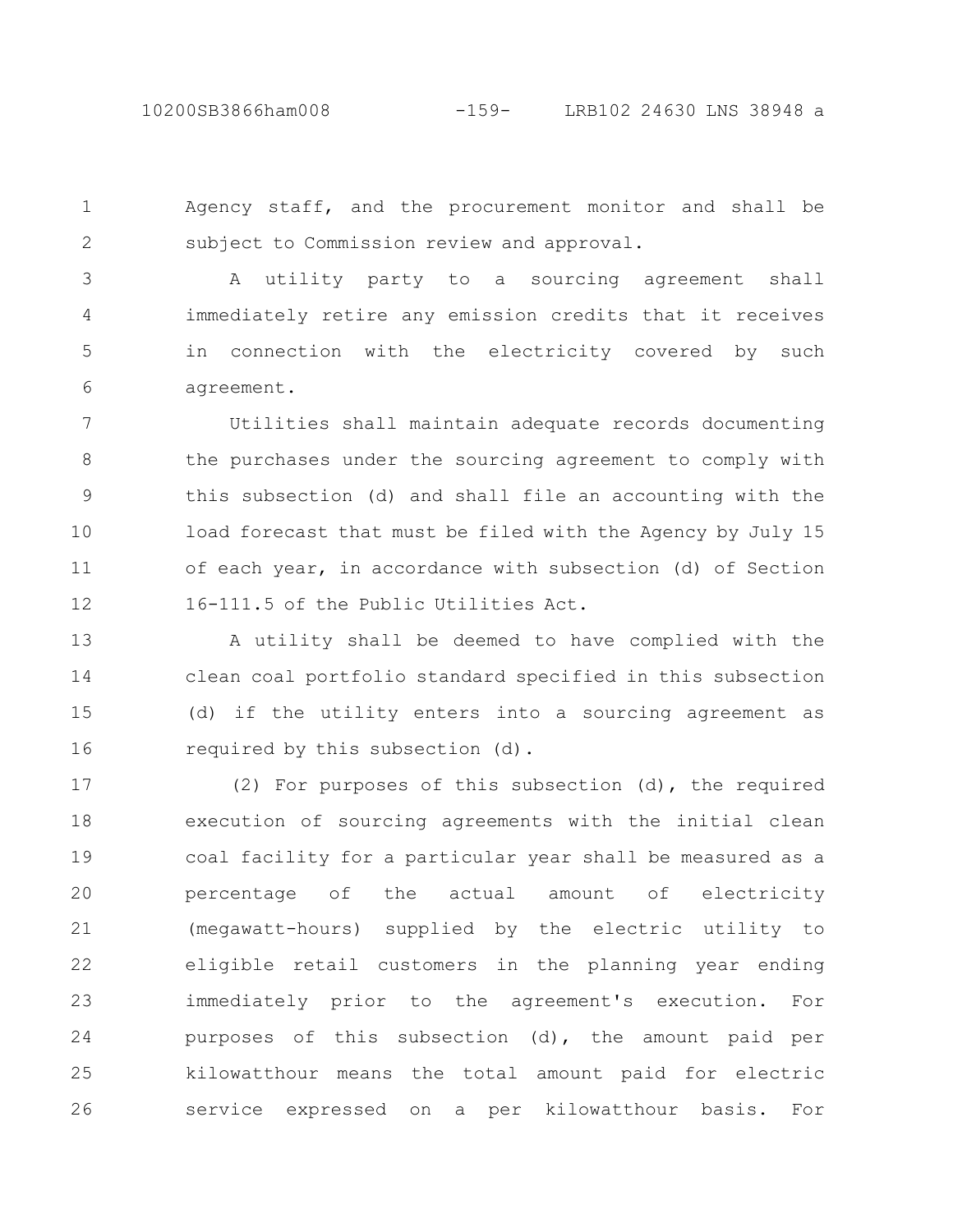purposes of this subsection (d), the total amount paid for electric service includes without limitation amounts paid for supply, transmission, distribution, surcharges and add-on taxes. 1 2 3 4

Notwithstanding the requirements of this subsection (d), the total amount paid under sourcing agreements with clean coal facilities pursuant to the procurement plan for any given year shall be reduced by an amount necessary to limit the annual estimated average net increase due to the costs of these resources included in the amounts paid by eligible retail customers in connection with electric service to: 5 6 7 8 9 10 11 12

(A) in 2010, no more than 0.5% of the amount paid per kilowatthour by those customers during the year ending May 31, 2009; 13 14 15

(B) in 2011, the greater of an additional 0.5% of the amount paid per kilowatthour by those customers during the year ending May 31, 2010 or 1% of the amount paid per kilowatthour by those customers during the year ending May 31, 2009; 16 17 18 19 20

(C) in 2012, the greater of an additional 0.5% of the amount paid per kilowatthour by those customers during the year ending May 31, 2011 or 1.5% of the amount paid per kilowatthour by those customers during the year ending May 31, 2009; 21 22 23 24 25

26

(D) in 2013, the greater of an additional 0.5% of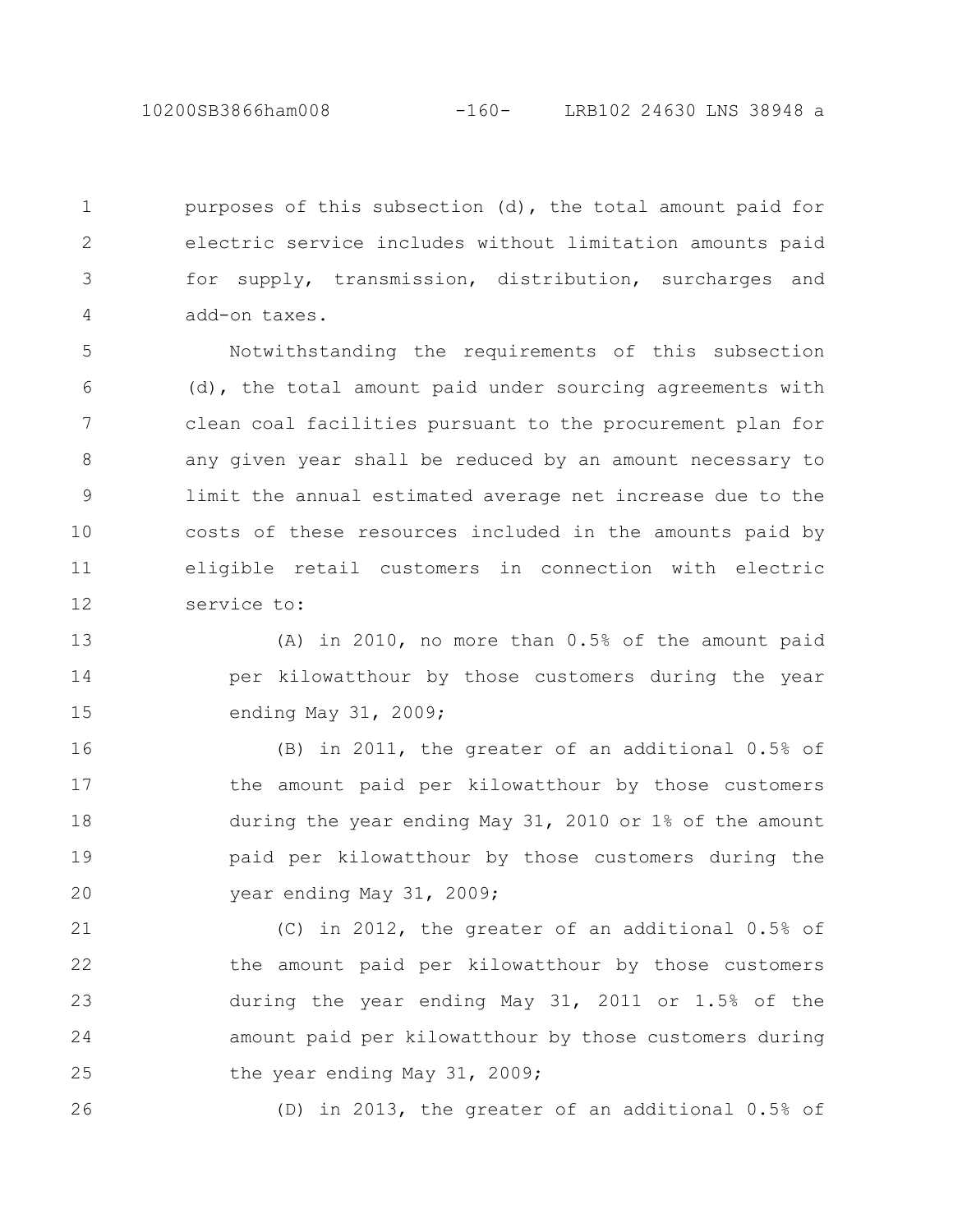the amount paid per kilowatthour by those customers during the year ending May 31, 2012 or 2% of the amount paid per kilowatthour by those customers during the year ending May 31, 2009; and 1 2 3 4

(E) thereafter, the total amount paid under sourcing agreements with clean coal facilities pursuant to the procurement plan for any single year shall be reduced by an amount necessary to limit the estimated average net increase due to the cost of these resources included in the amounts paid by eligible retail customers in connection with electric service to no more than the greater of (i) 2.015% of the amount paid per kilowatthour by those customers during the year ending May 31, 2009 or (ii) the incremental amount per kilowatthour paid for these resources in 2013. These requirements may be altered only as provided by statute. 5 6 7 8 9 10 11 12 13 14 15 16 17

No later than June 30, 2015, the Commission shall review the limitation on the total amount paid under sourcing agreements, if any, with clean coal facilities pursuant to this subsection (d) and report to the General Assembly its findings as to whether that limitation unduly constrains the amount of electricity generated by cost-effective clean coal facilities that is covered by sourcing agreements. 18 19 20 21 22 23 24 25

26

(3) Initial clean coal facility. In order to promote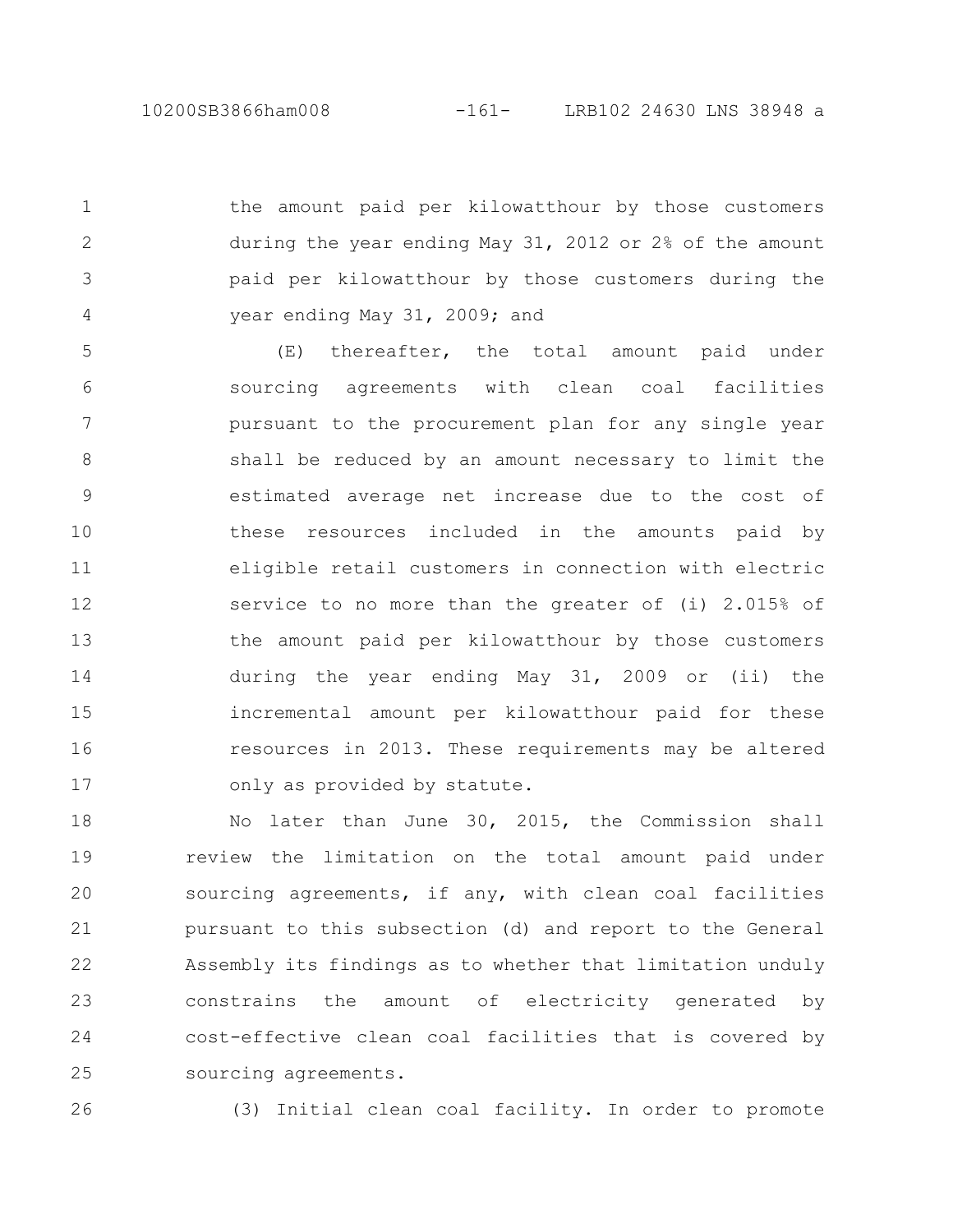10200SB3866ham008 -162- LRB102 24630 LNS 38948 a

development of clean coal facilities in Illinois, each electric utility subject to this Section shall execute a sourcing agreement to source electricity from a proposed clean coal facility in Illinois (the "initial clean coal facility") that will have a nameplate capacity of at least 500 MW when commercial operation commences, that has a final Clean Air Act permit on June 1, 2009 (the effective date of Public Act 95-1027), and that will meet the definition of clean coal facility in Section 1-10 of this Act when commercial operation commences. The sourcing agreements with this initial clean coal facility shall be subject to both approval of the initial clean coal facility by the General Assembly and satisfaction of the requirements of paragraph (4) of this subsection (d) and shall be executed within 90 days after any such approval by the General Assembly. The Agency and the Commission shall have authority to inspect all books and records associated with the initial clean coal facility during the term of such a sourcing agreement. A utility's sourcing agreement for electricity produced by the initial clean coal facility shall include: 1 2 3 4 5 6 7 8 9 10 11 12 13 14 15 16 17 18 19 20 21

(A) a formula contractual price (the "contract price") approved pursuant to paragraph (4) of this subsection (d), which shall: 22 23 24

(i) be determined using a cost of service methodology employing either a level or deferred 25 26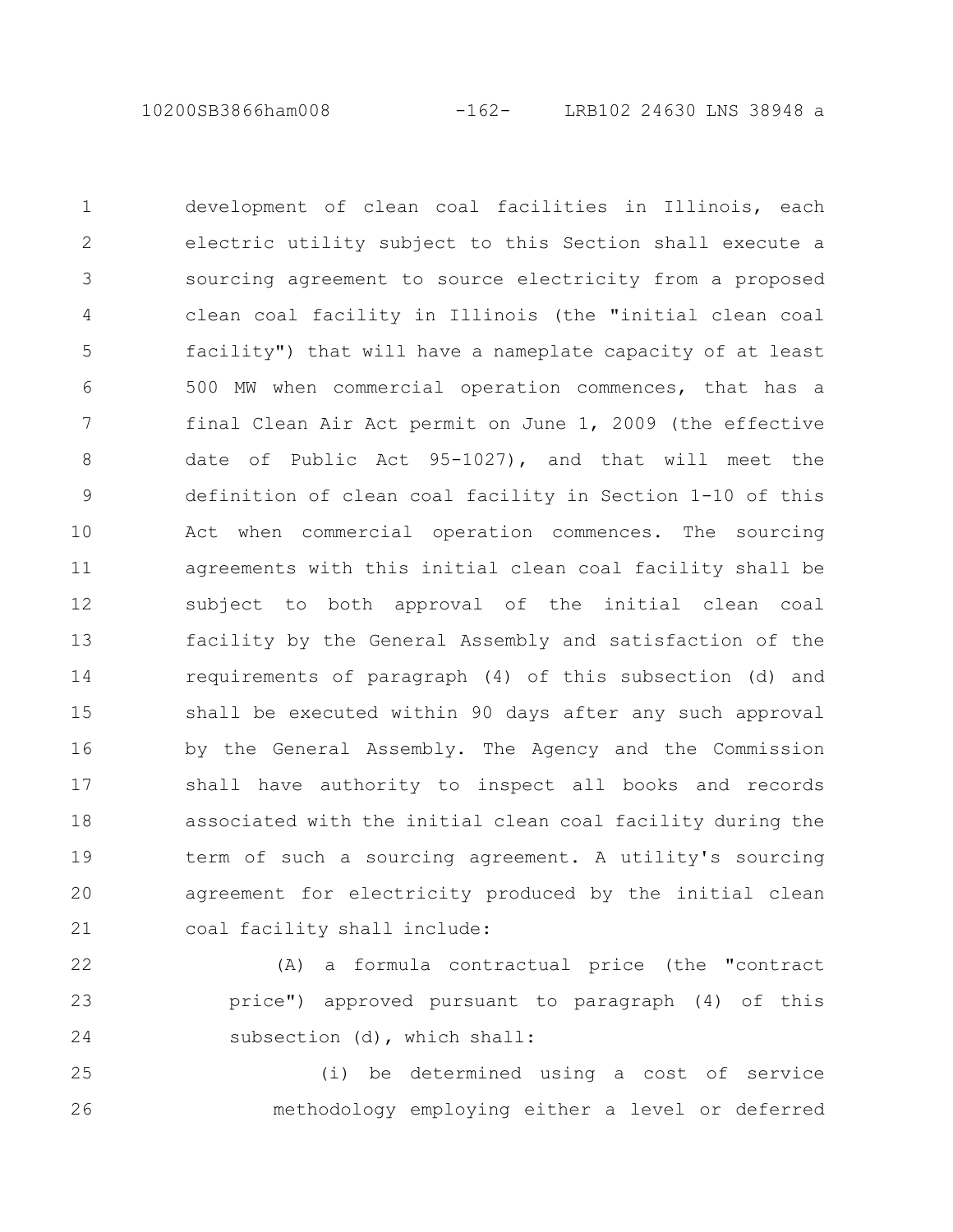25

26

capital recovery component, based on a capital structure consisting of 45% equity and 55% debt, and a return on equity as may be approved by the Federal Energy Regulatory Commission, which in any case may not exceed the lower of 11.5% or the rate of return approved by the General Assembly pursuant to paragraph (4) of this subsection (d); and 1 2 3 4 5 6 7 8

(ii) provide that all miscellaneous net revenue, including but not limited to net revenue from the sale of emission allowances, if any, substitute natural gas, if any, grants or other support provided by the State of Illinois or the United States Government, firm transmission rights, if any, by-products produced by the facility, energy or capacity derived from the facility and not covered by a sourcing agreement pursuant to paragraph (3) of this subsection (d) or item (5) of subsection (d) of Section 16-115 of the Public Utilities Act, whether generated from the synthesis gas derived from coal, from SNG, or from natural gas, shall be credited against the revenue requirement for this initial clean coal facility; 9 10 11 12 13 14 15 16 17 18 19 20 21 22 23 24

(B) power purchase provisions, which shall:

(i) provide that the utility party to such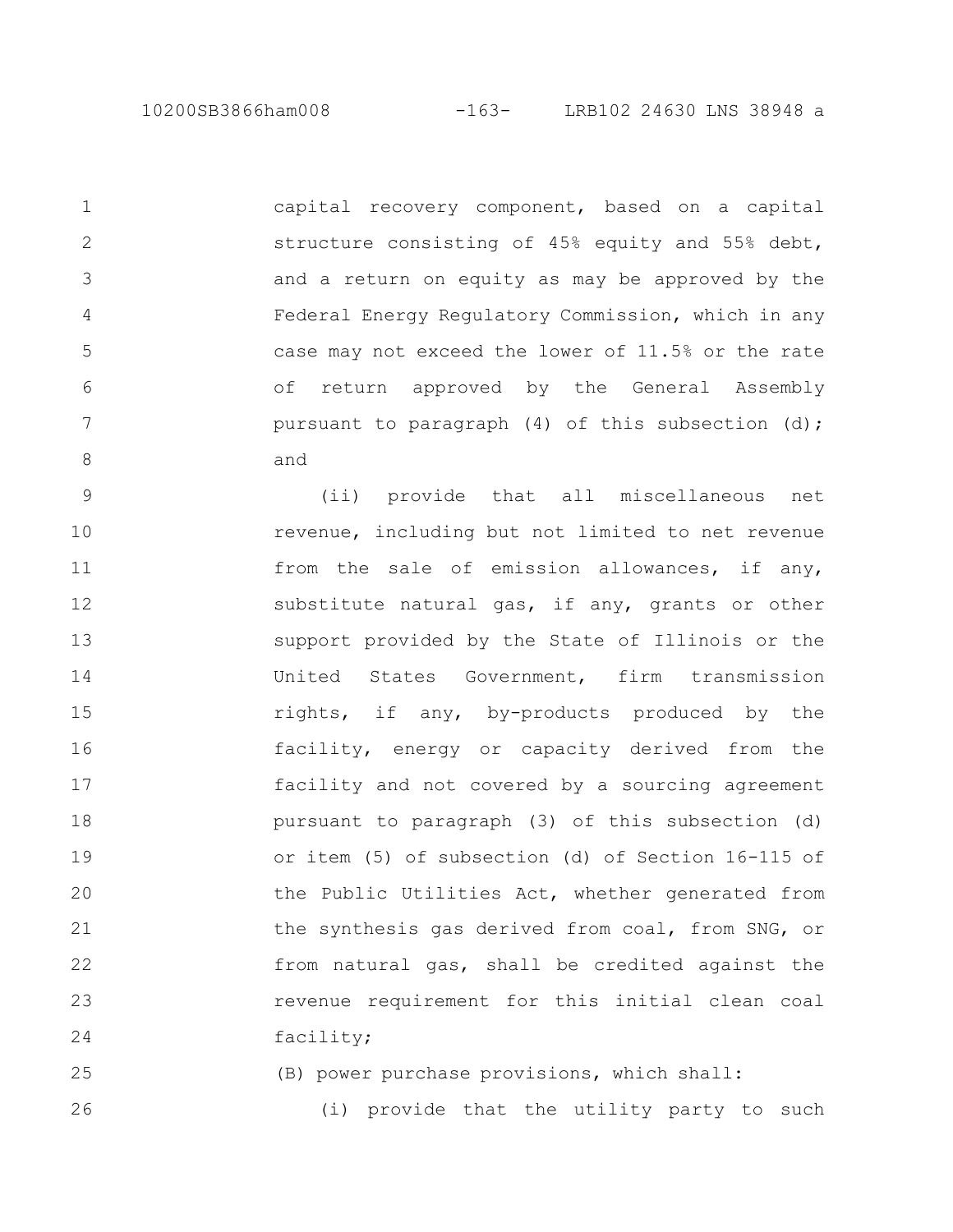4

5

6

sourcing agreement shall pay the contract price for electricity delivered under such sourcing agreement; 1 2 3

(ii) require delivery of electricity to the regional transmission organization market of the utility that is party to such sourcing agreement;

(iii) require the utility party to such sourcing agreement to buy from the initial clean coal facility in each hour an amount of energy equal to all clean coal energy made available from the initial clean coal facility during such hour times a fraction, the numerator of which is such utility's retail market sales of electricity (expressed in kilowatthours sold) in the State during the prior calendar month and the denominator of which is the total retail market sales of electricity (expressed in kilowatthours sold) in the State by utilities during such prior month and the sales of electricity (expressed in kilowatthours sold) in the State by alternative retail electric suppliers during such prior month that are subject to the requirements of this subsection (d) and paragraph (5) of subsection (d) of Section 16-115 of the Public Utilities Act, provided that the amount purchased by the utility in any year will be limited by paragraph (2) of 7 8 9 10 11 12 13 14 15 16 17 18 19 20 21 22 23 24 25 26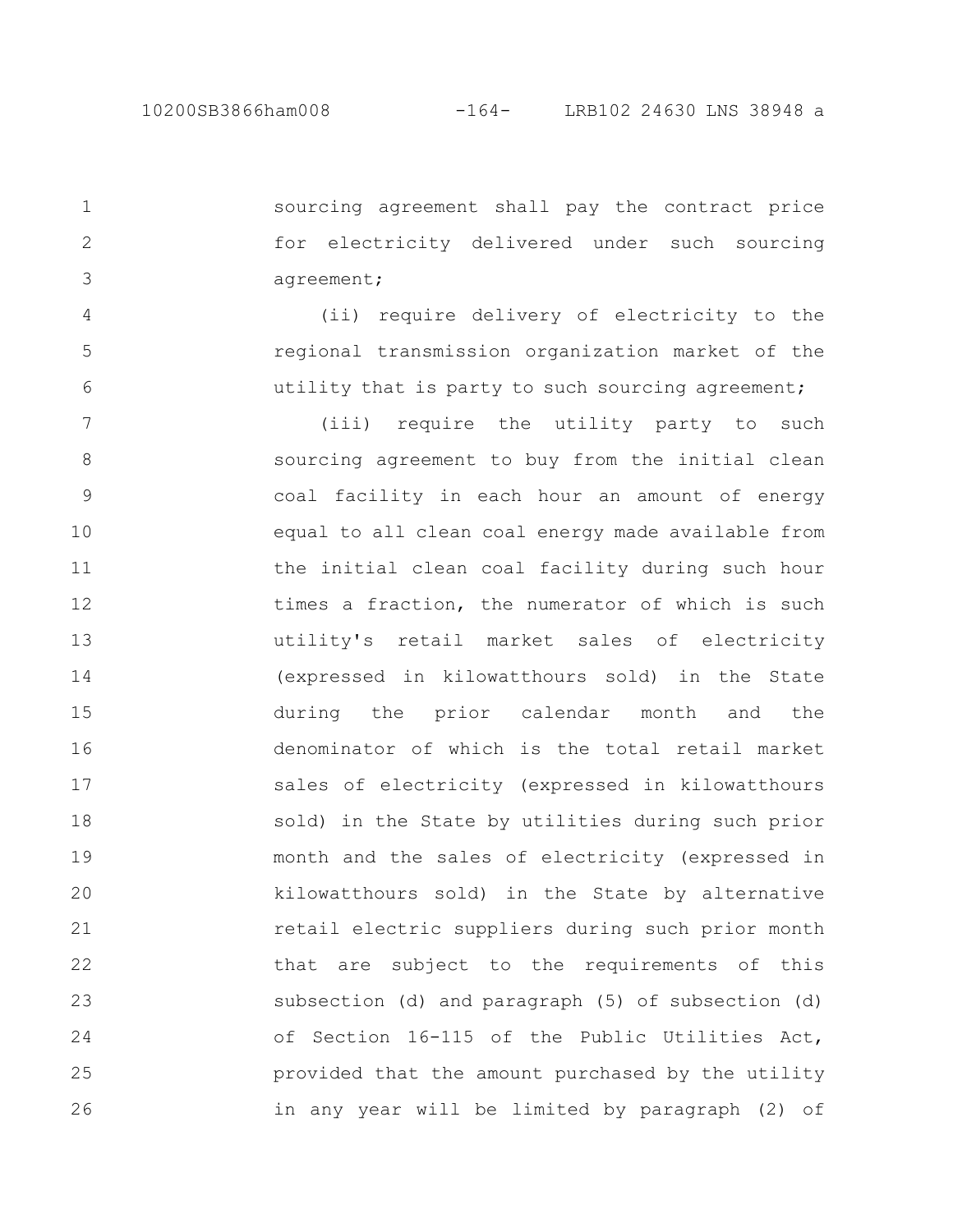this subsection (d); and (iv) be considered pre-existing contracts in such utility's procurement plans for eligible retail customers; (C) contract for differences provisions, which shall: (i) require the utility party to such sourcing agreement to contract with the initial clean coal facility in each hour with respect to an amount of energy equal to all clean coal energy made available from the initial clean coal facility during such hour times a fraction, the numerator of which is such utility's retail market sales of electricity (expressed in kilowatthours sold) in the utility's service territory in the State during the prior calendar month and the denominator of which is the total retail market sales of electricity (expressed in kilowatthours sold) in the State by utilities during such prior month and the sales of electricity (expressed in kilowatthours sold) in the State by alternative retail electric suppliers during such prior month that are subject to the requirements of this subsection (d) and paragraph (5) of subsection (d) of Section 16-115 of the Public Utilities Act, provided that the amount paid by the utility in 1 2 3 4 5 6 7 8 9 10 11 12 13 14 15 16 17 18 19 20 21 22 23 24 25 26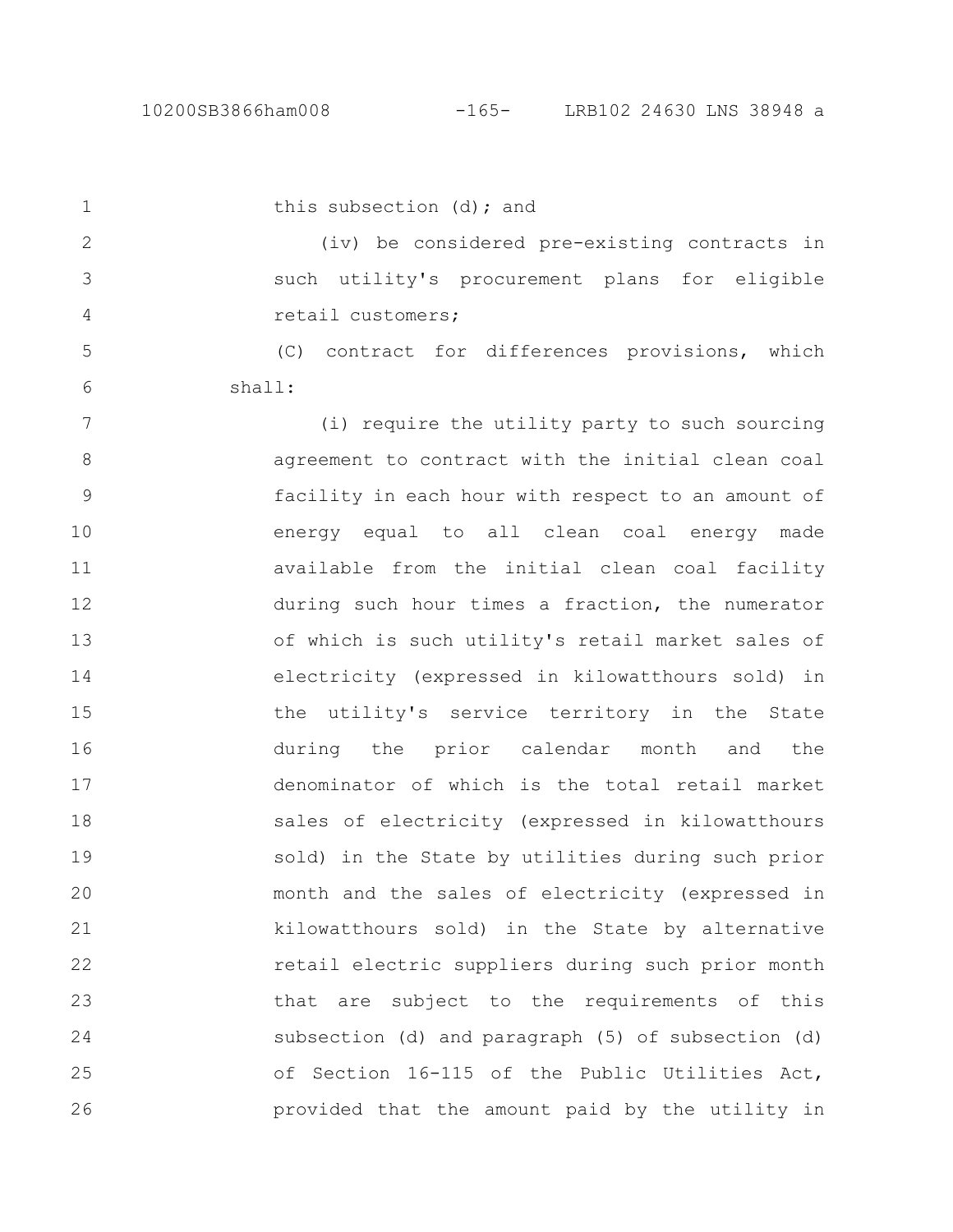1

2

24

any year will be limited by paragraph (2) of this subsection (d):

(ii) provide that the utility's payment obligation in respect of the quantity of electricity determined pursuant to the preceding clause (i) shall be limited to an amount equal to (1) the difference between the contract price determined pursuant to subparagraph (A) of paragraph (3) of this subsection (d) and the day-ahead price for electricity delivered to the regional transmission organization market of the utility that is party to such sourcing agreement (or any successor delivery point at which such utility's supply obligations are financially settled on an hourly basis) (the "reference price") on the day preceding the day on which the electricity is delivered to the initial clean coal facility busbar, multiplied by (2) the quantity of electricity determined pursuant to the preceding clause  $(i)$ ; and 3 4 5 6 7 8 9 10 11 12 13 14 15 16 17 18 19 20

(iii) not require the utility to take physical delivery of the electricity produced by the facility; 21 22 23

(D) general provisions, which shall:

(i) specify a term of no more than 30 years, commencing on the commercial operation date of the 25 26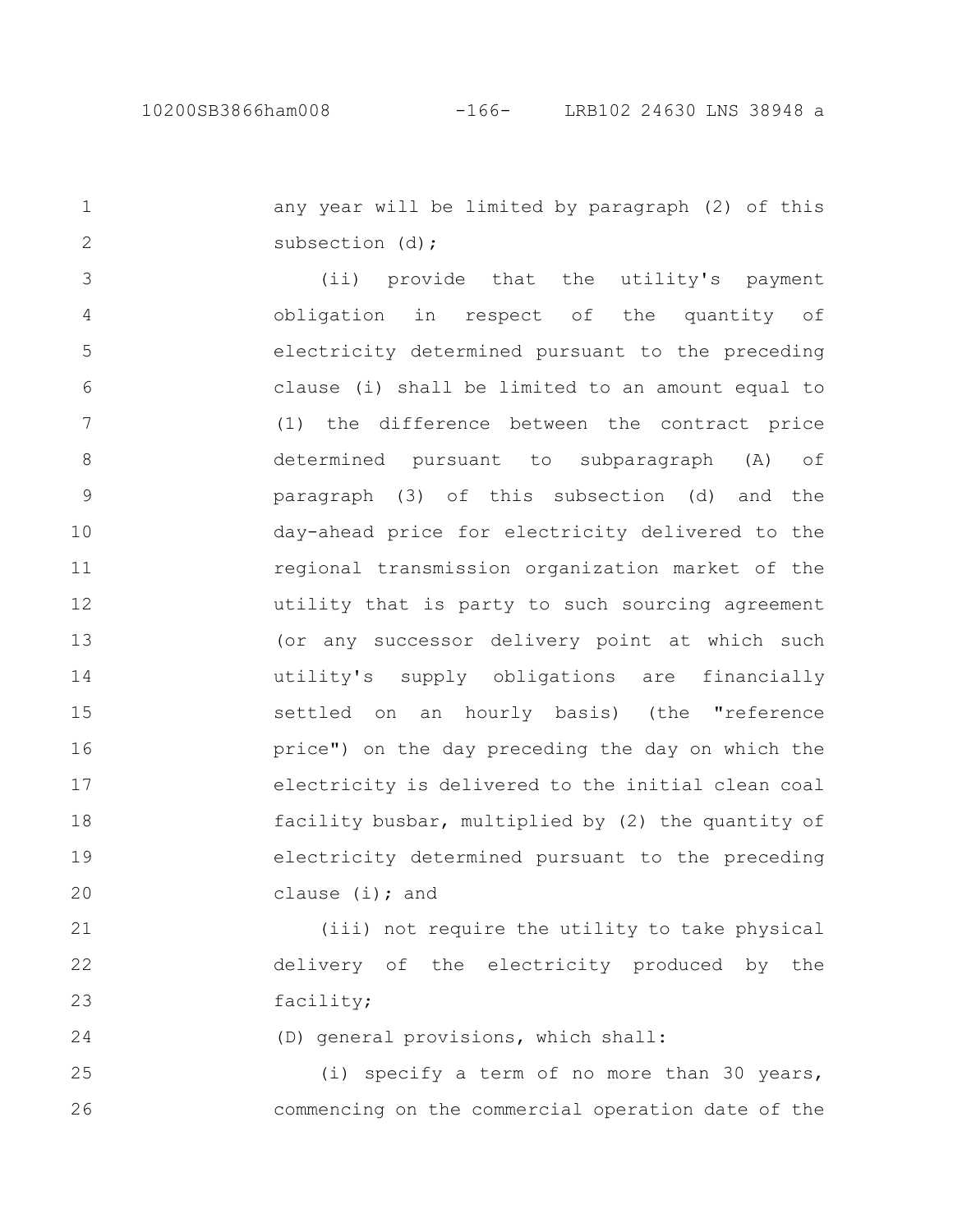facility;

1

(ii) provide that utilities shall maintain adequate records documenting purchases under the sourcing agreements entered into to comply with this subsection (d) and shall file an accounting with the load forecast that must be filed with the Agency by July 15 of each year, in accordance with subsection (d) of Section 16-111.5 of the Public Utilities Act; 2 3 4 5 6 7 8 9

(iii) provide that all costs associated with the initial clean coal facility will be periodically reported to the Federal Energy Regulatory Commission and to purchasers in accordance with applicable laws governing cost-based wholesale power contracts; 10 11 12 13 14 15

(iv) permit the Illinois Power Agency to assume ownership of the initial clean coal facility, without monetary consideration and otherwise on reasonable terms acceptable to the Agency, if the Agency so requests no less than 3 years prior to the end of the stated contract term; 16 17 18 19 20 21 22

(v) require the owner of the initial clean coal facility to provide documentation to the Commission each year, starting in the facility's first year of commercial operation, accurately 23 24 25 26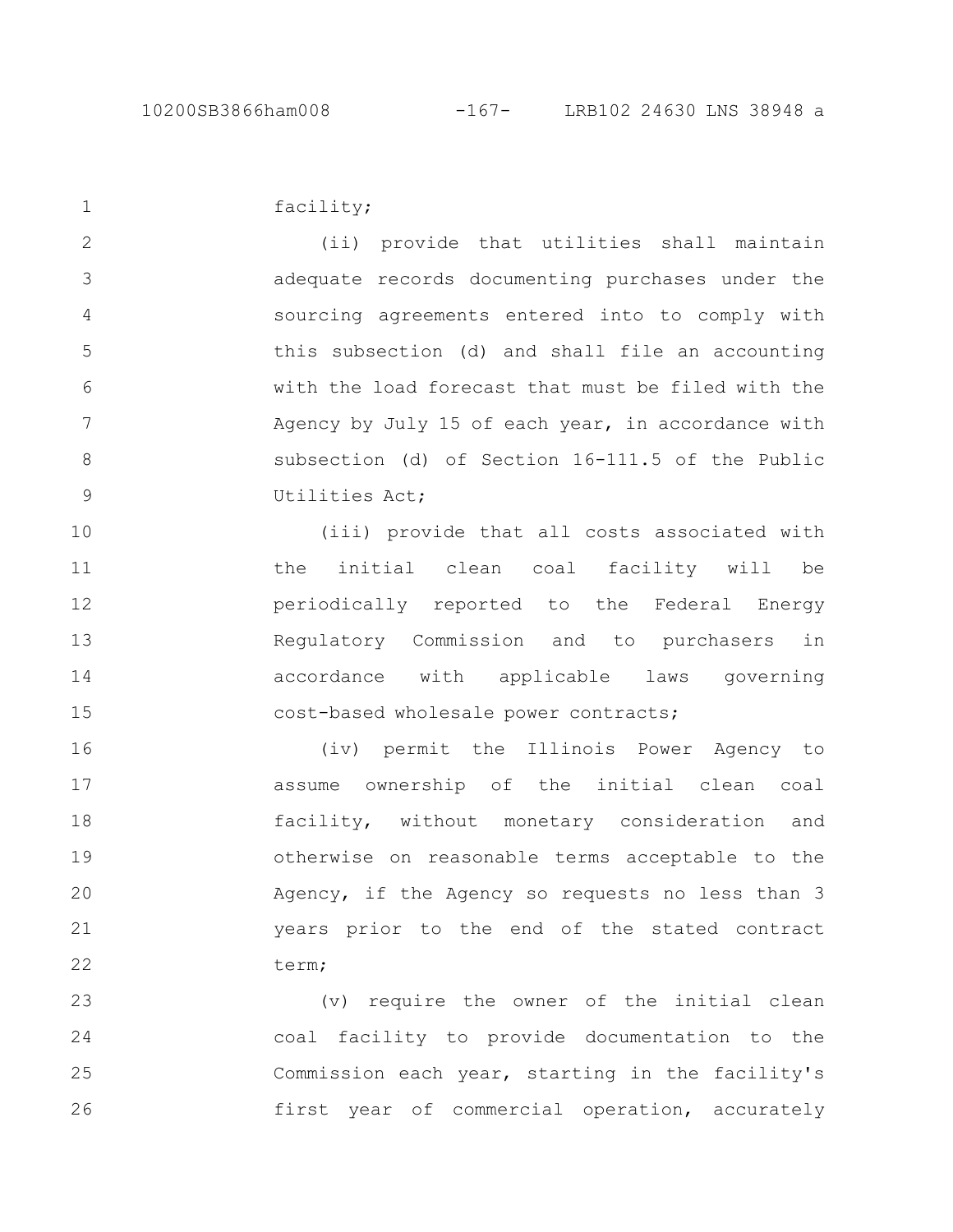reporting the quantity of carbon emissions from the facility that have been captured and sequestered and report any quantities of carbon released from the site or sites at which carbon emissions were sequestered in prior years, based on continuous monitoring of such sites. If, in any year after the first year of commercial operation, the owner of the facility fails to demonstrate that the initial clean coal facility captured and sequestered at least 50% of the total carbon emissions that the facility would otherwise emit or that sequestration of emissions from prior years has failed, resulting in the release of carbon dioxide into the atmosphere, the owner of the facility must offset excess emissions. Any such carbon offsets must be permanent, additional, verifiable, real, located within the State of Illinois, and legally and practicably enforceable. The cost of such offsets for the facility that are not recoverable shall not exceed \$15 million in any given year. No costs of any such purchases of carbon offsets may be recovered from a utility or its customers. All carbon offsets purchased for this purpose and any carbon emission credits associated with sequestration of carbon from the facility must be permanently retired. The initial 1 2 3 4 5 6 7 8 9 10 11 12 13 14 15 16 17 18 19 20 21 22 23 24 25 26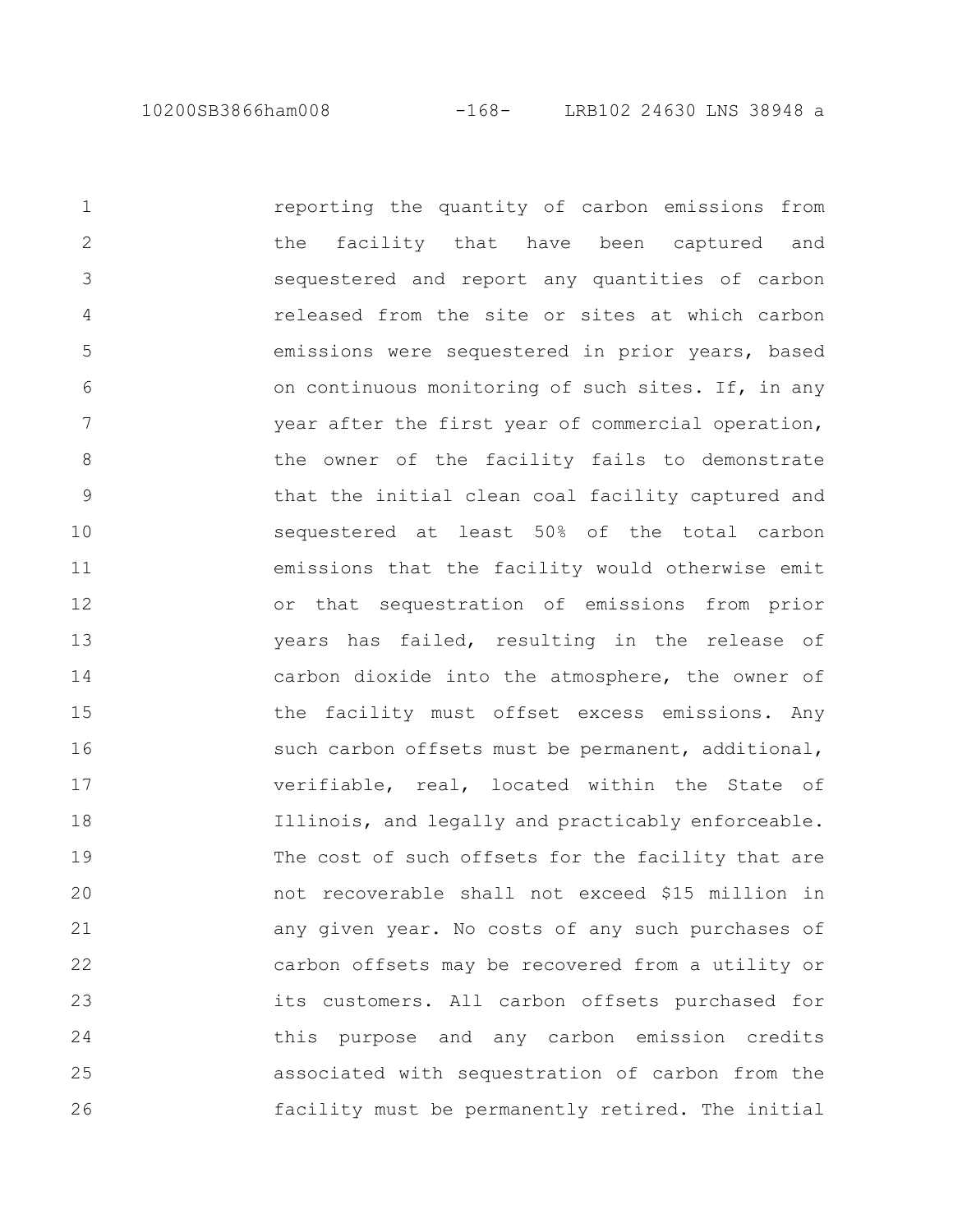clean coal facility shall not forfeit its designation as a clean coal facility if the facility fails to fully comply with the applicable carbon sequestration requirements in any given year, provided the requisite offsets are purchased. However, the Attorney General, on behalf of the People of the State of Illinois, may specifically enforce the facility's sequestration requirement and the other terms of this contract provision. Compliance with the sequestration requirements and offset purchase requirements specified in paragraph (3) of this subsection (d) shall be reviewed annually by an independent expert retained by the owner of the initial clean coal facility, with the advance written approval of the Attorney General. The Commission may, in the course of the review specified in item (vii), reduce the allowable return on equity for the facility if the facility willfully fails to comply with the carbon capture and sequestration requirements set forth in this item (v); 1 2 3 4 5 6 7 8 9 10 11 12 13 14 15 16 17 18 19 20 21

(vi) include limits on, and accordingly provide for modification of, the amount the utility is required to source under the sourcing agreement consistent with paragraph (2) of this subsection (d); 22 23 24 25 26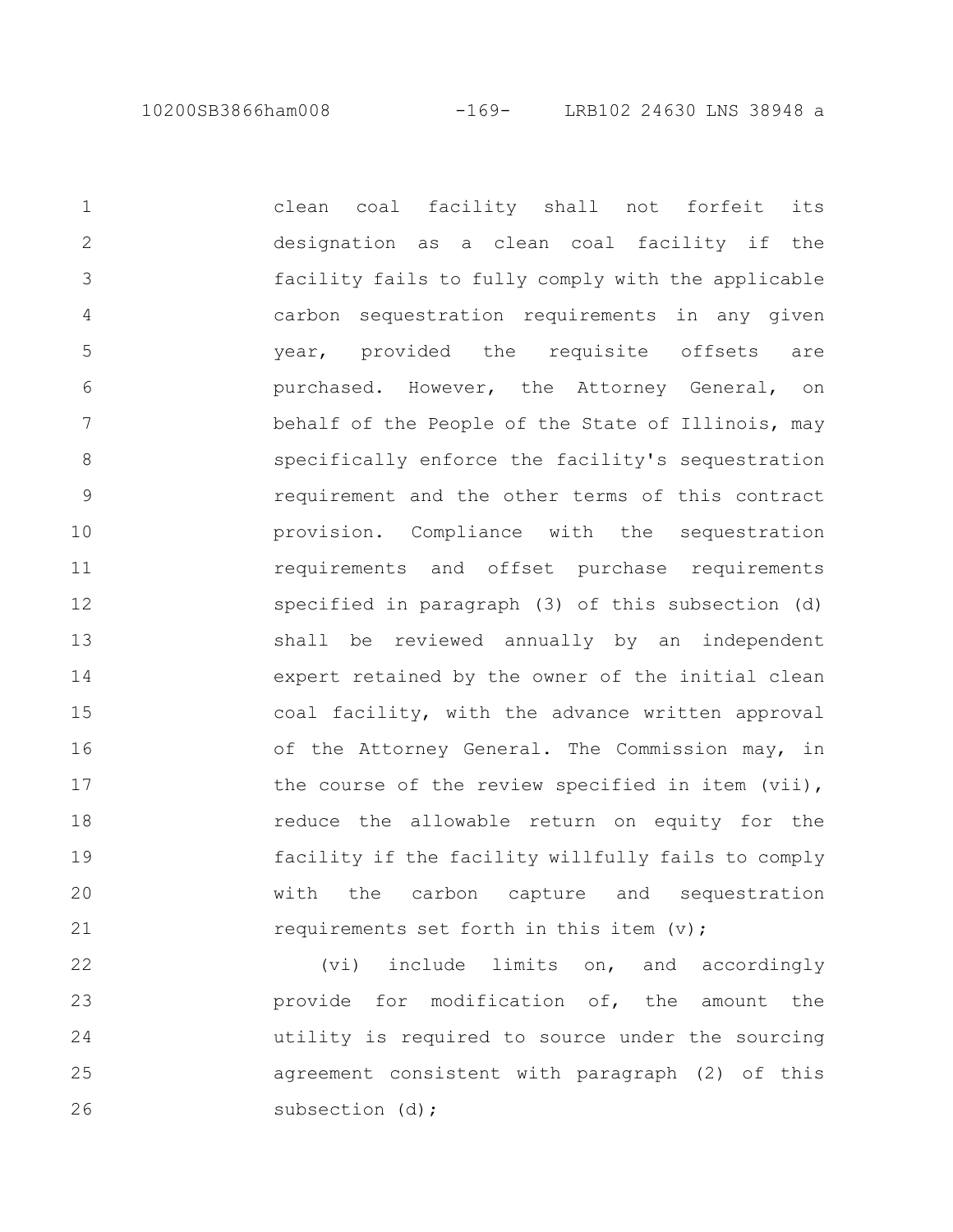(vii) require Commission review: (1) to determine the justness, reasonableness, and prudence of the inputs to the formula referenced in subparagraphs (A)(i) through (A)(iii) of paragraph (3) of this subsection (d), prior to an adjustment in those inputs including, without limitation, the capital structure and return on equity, fuel costs, and other operations and maintenance costs and (2) to approve the costs to be passed through to customers under the sourcing agreement by which the utility satisfies its statutory obligations. Commission review shall occur no less than every 3 years, regardless of whether any adjustments have been proposed, and shall be completed within 9 months; 1 2 3 4 5 6 7 8 9 10 11 12 13 14 15

(viii) limit the utility's obligation to such amount as the utility is allowed to recover through tariffs filed with the Commission, provided that neither the clean coal facility nor the utility waives any right to assert federal pre-emption or any other argument in response to a purported disallowance of recovery costs; 16 17 18 19 20 21 22

(ix) limit the utility's or alternative retail electric supplier's obligation to incur any liability until such time as the facility is in commercial operation and generating power and 23 24 25 26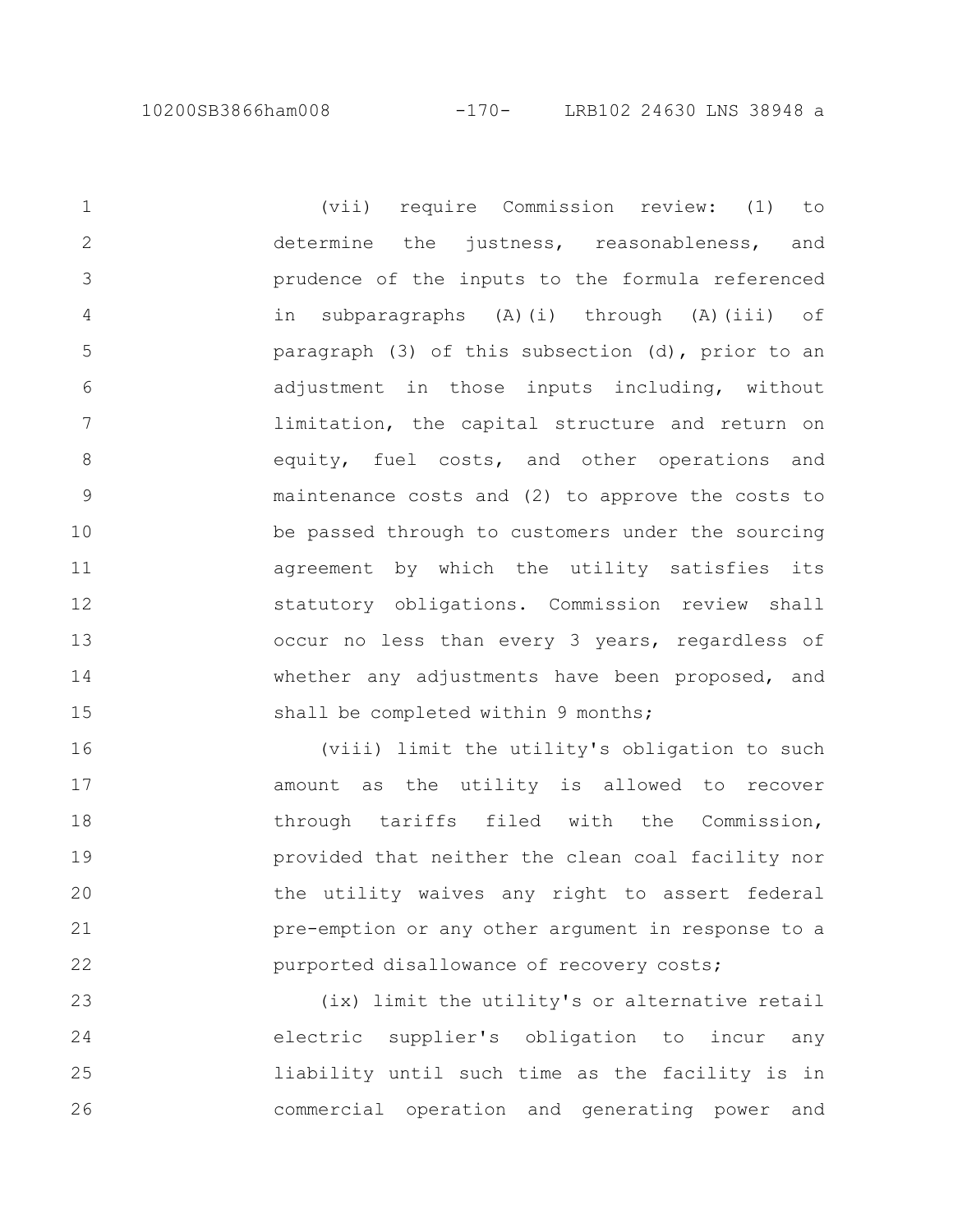1

2

energy and such power and energy is being delivered to the facility busbar;

(x) provide that the owner or owners of the initial clean coal facility, which is the counterparty to such sourcing agreement, shall have the right from time to time to elect whether the obligations of the utility party thereto shall be governed by the power purchase provisions or the contract for differences provisions; 3 4 5 6 7 8 9

(xi) append documentation showing that the formula rate and contract, insofar as they relate to the power purchase provisions, have been approved by the Federal Energy Regulatory Commission pursuant to Section 205 of the Federal Power Act; 10 11 12 13 14 15

(xii) provide that any changes to the terms of the contract, insofar as such changes relate to the power purchase provisions, are subject to review under the public interest standard applied by the Federal Energy Regulatory Commission pursuant to Sections 205 and 206 of the Federal Power Act; and 16 17 18 19 20 21 22

(xiii) conform with customary lender requirements in power purchase agreements used as the basis for financing non-utility generators. (4) Effective date of sourcing agreements with the 23 24 25 26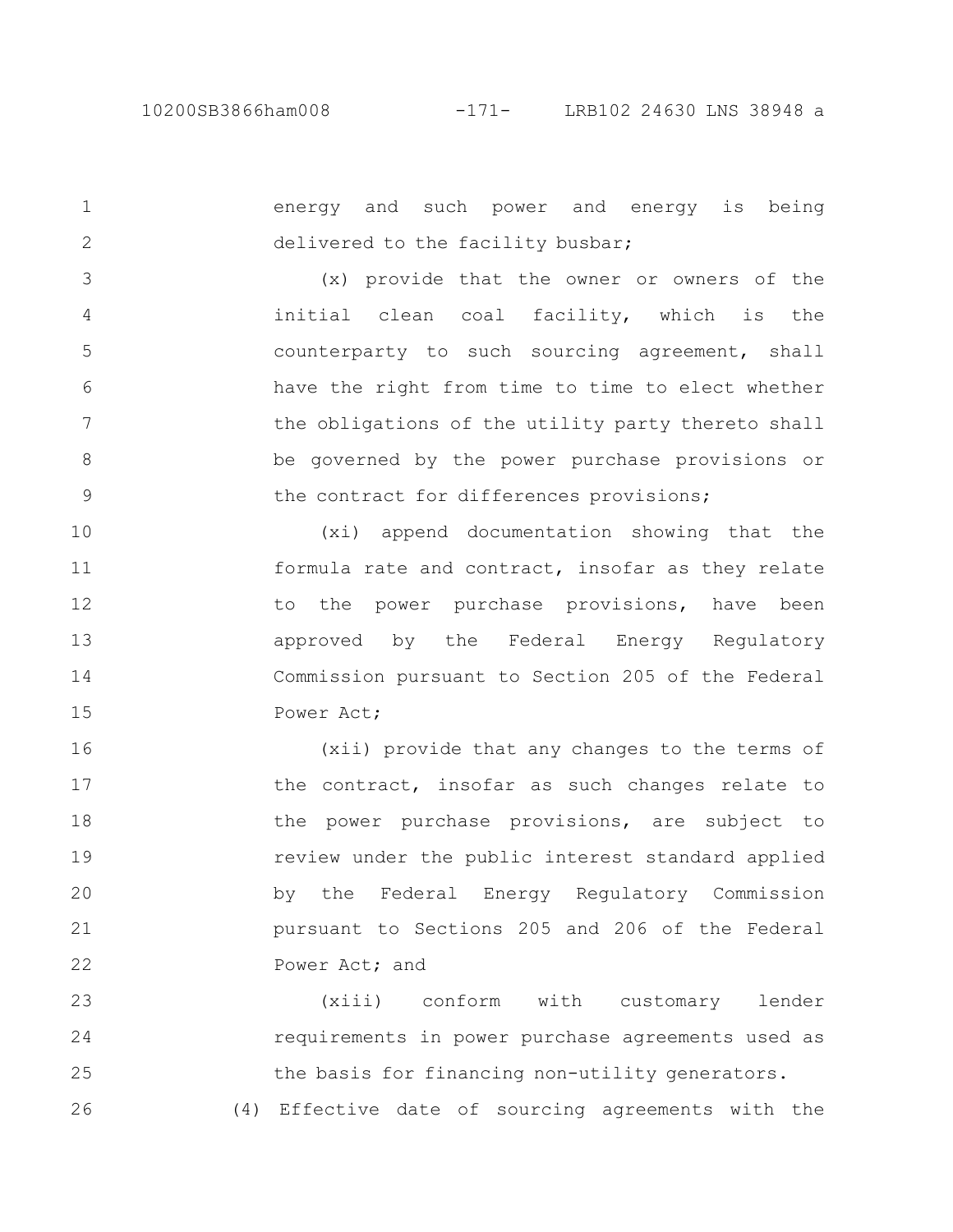initial clean coal facility. Any proposed sourcing agreement with the initial clean coal facility shall not become effective unless the following reports are prepared and submitted and authorizations and approvals obtained:

1

2

3

4

(i) Facility cost report. The owner of the initial clean coal facility shall submit to the Commission, the Agency, and the General Assembly a front-end engineering and design study, a facility cost report, method of financing (including but not limited to structure and associated costs), and an operating and maintenance cost quote for the facility (collectively "facility cost report"), which shall be prepared in accordance with the requirements of this paragraph (4) of subsection (d) of this Section, and shall provide the Commission and the Agency access to the work papers, relied upon documents, and any other backup documentation related to the facility cost report. 5 6 7 8 9 10 11 12 13 14 15 16 17

(ii) Commission report. Within 6 months following receipt of the facility cost report, the Commission, in consultation with the Agency, shall submit a report to the General Assembly setting forth its analysis of the facility cost report. Such report shall include, but not be limited to, a comparison of the costs associated with electricity generated by the initial clean coal facility to the costs associated with electricity generated by other types of generation 18 19 20 21 22 23 24 25 26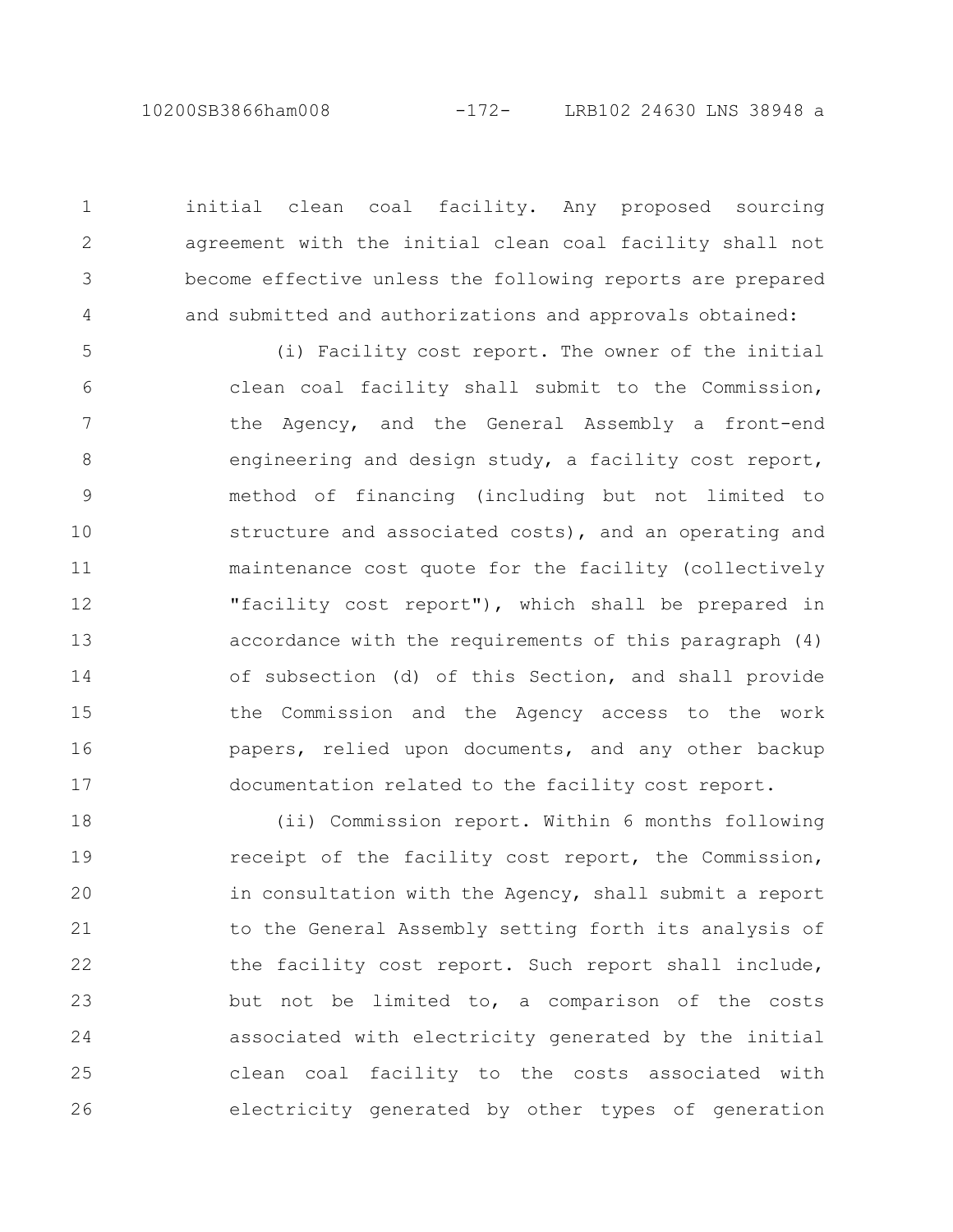10200SB3866ham008 -173- LRB102 24630 LNS 38948 a

facilities, an analysis of the rate impacts on residential and small business customers over the life of the sourcing agreements, and an analysis of the likelihood that the initial clean coal facility will commence commercial operation by and be delivering power to the facility's busbar by 2016. To assist in the preparation of its report, the Commission, in consultation with the Agency, may hire one or more experts or consultants, the costs of which shall be paid for by the owner of the initial clean coal facility. The Commission and Agency may begin the process of selecting such experts or consultants prior to receipt of the facility cost report. 1 2 3 4 5 6 7 8 9 10 11 12 13

(iii) General Assembly approval. The proposed sourcing agreements shall not take effect unless, based on the facility cost report and the Commission's report, the General Assembly enacts authorizing legislation approving (A) the projected price, stated in cents per kilowatthour, to be charged for electricity generated by the initial clean coal facility, (B) the projected impact on residential and small business customers' bills over the life of the sourcing agreements, and (C) the maximum allowable return on equity for the project; and 14 15 16 17 18 19 20 21 22 23 24

(iv) Commission review. If the General Assembly enacts authorizing legislation pursuant to 25 26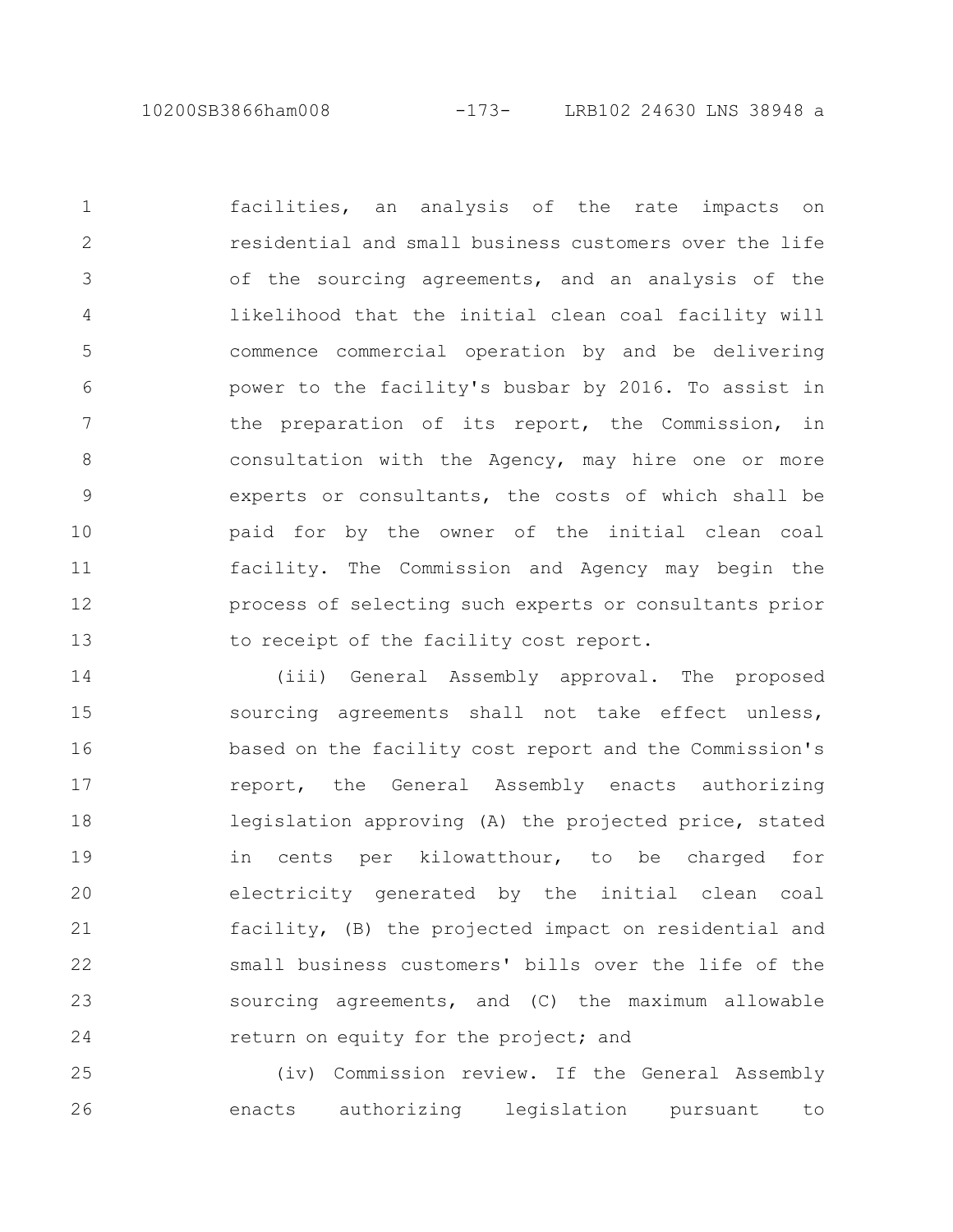26

subparagraph (iii) approving a sourcing agreement, the Commission shall, within 90 days of such enactment, complete a review of such sourcing agreement. During such time period, the Commission shall implement any directive of the General Assembly, resolve any disputes between the parties to the sourcing agreement concerning the terms of such agreement, approve the form of such agreement, and issue an order finding that the sourcing agreement is prudent and reasonable. The facility cost report shall be prepared as follows: 1 2 3 4 5 6 7 8 9 10

(A) The facility cost report shall be prepared by duly licensed engineering and construction firms detailing the estimated capital costs payable to one or more contractors or suppliers for the engineering, procurement and construction of the components comprising the initial clean coal facility and the estimated costs of operation and maintenance of the facility. The facility cost report shall include: 11 12 13 14 15 16 17 18

(i) an estimate of the capital cost of the core plant based on one or more front end engineering and design studies for the gasification island and related facilities. The core plant shall include all civil, structural, mechanical, electrical, control, and safety systems. 19 20 21 22 23 24 25

(ii) an estimate of the capital cost of the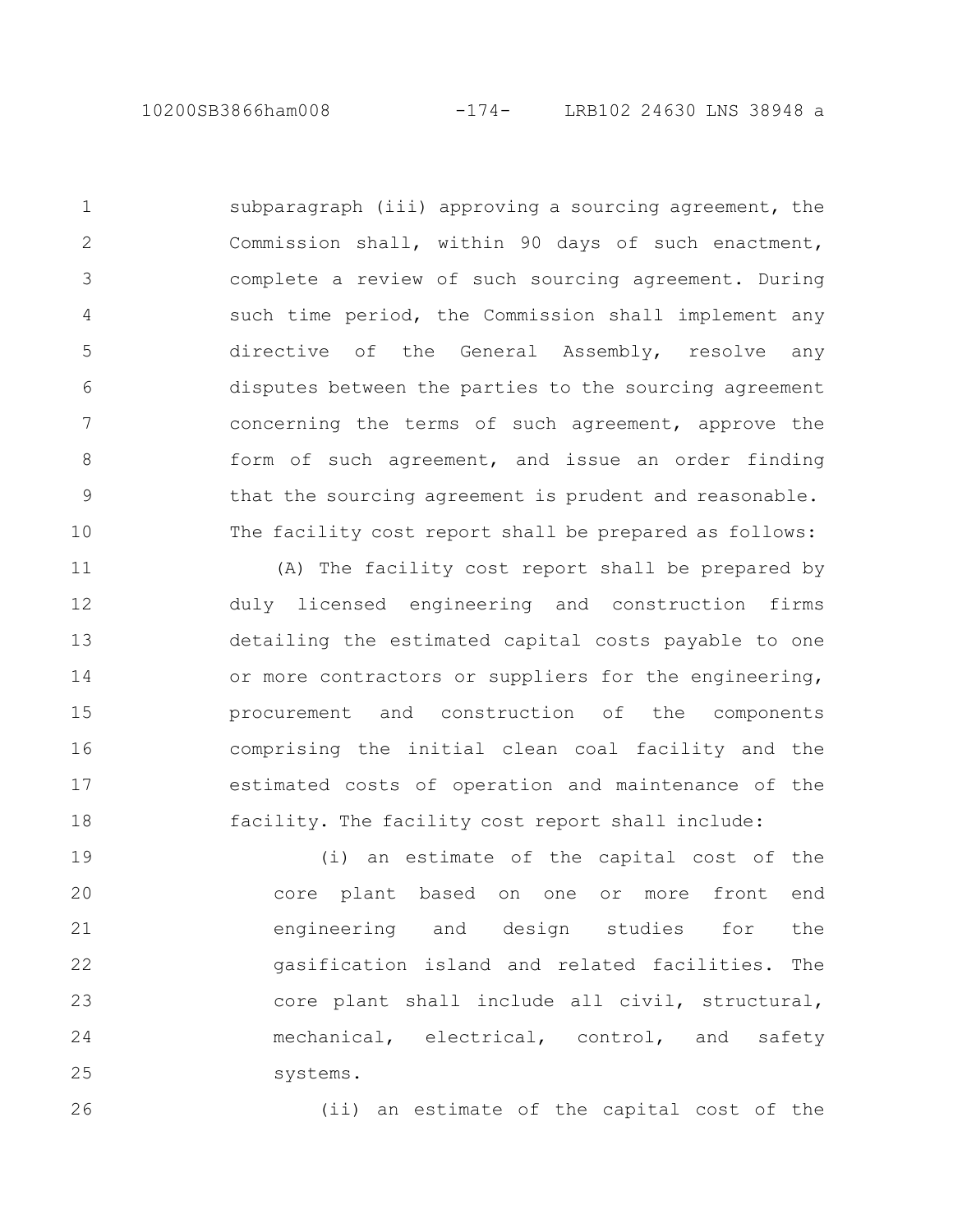balance of the plant, including any capital costs associated with sequestration of carbon dioxide emissions and all interconnects and interfaces required to operate the facility, such as transmission of electricity, construction or backfeed power supply, pipelines to transport substitute natural gas or carbon dioxide, potable water supply, natural gas supply, water supply, water discharge, landfill, access roads, and coal delivery. 1 2 3 4 5 6 7 8 9 10

The quoted construction costs shall be expressed in nominal dollars as of the date that the quote is prepared and shall include capitalized financing costs during construction, taxes, insurance, and other owner's costs, and an assumed escalation in materials and labor beyond the date as of which the construction cost quote is expressed. 11 12 13 14 15 16 17

(B) The front end engineering and design study for the gasification island and the cost study for the balance of plant shall include sufficient design work to permit quantification of major categories of materials, commodities and labor hours, and receipt of quotes from vendors of major equipment required to construct and operate the clean coal facility. 18 19 20 21 22 23 24

(C) The facility cost report shall also include an operating and maintenance cost quote that will provide 25 26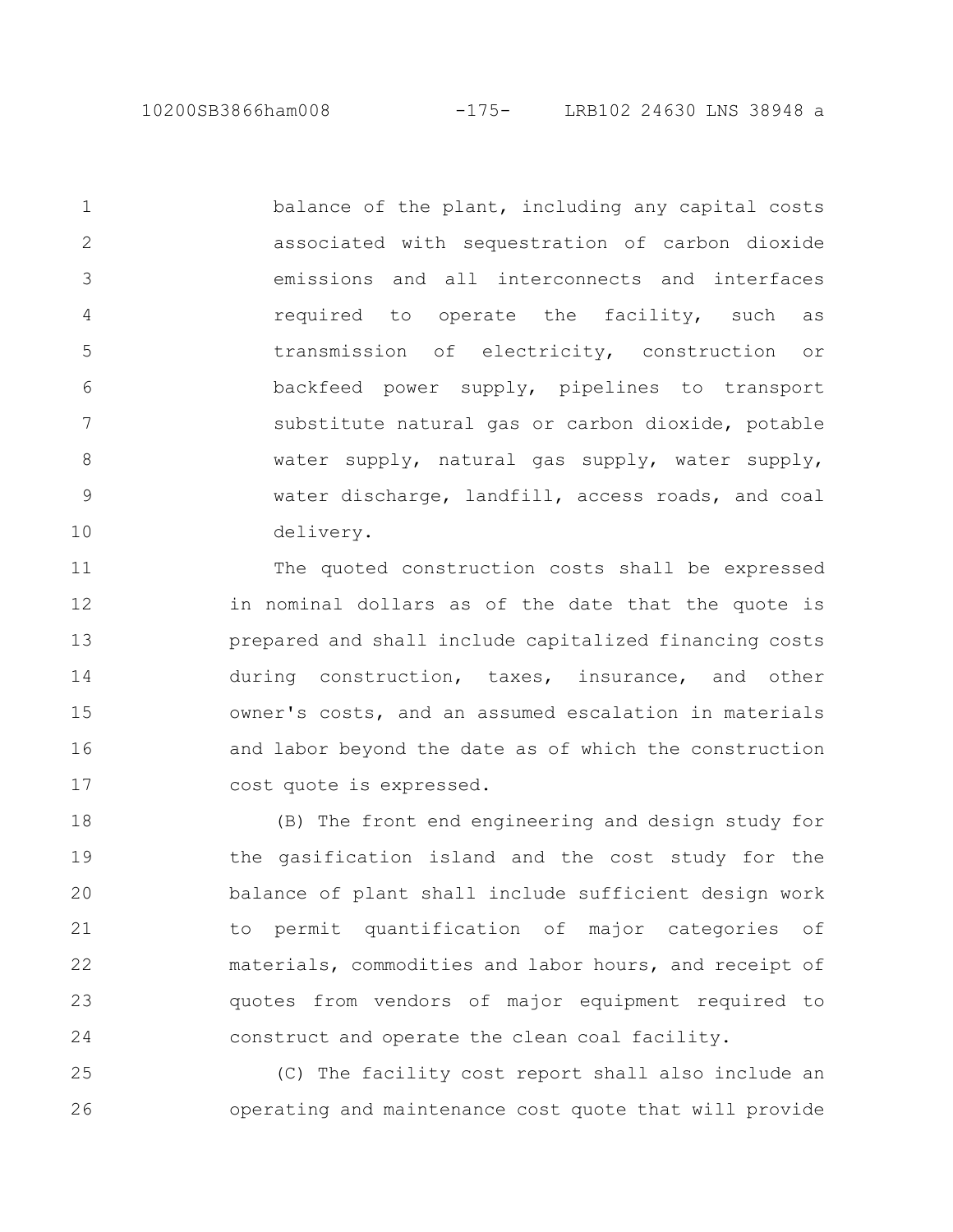10200SB3866ham008 -176- LRB102 24630 LNS 38948 a

the estimated cost of delivered fuel, personnel, maintenance contracts, chemicals, catalysts, consumables, spares, and other fixed and variable operations and maintenance costs. The delivered fuel cost estimate will be provided by a recognized third party expert or experts in the fuel and transportation industries. The balance of the operating and maintenance cost quote, excluding delivered fuel costs, will be developed based on the inputs provided by duly licensed engineering and construction firms performing the construction cost quote, potential vendors under long-term service agreements and plant operating agreements, or recognized third party plant operator or operators. 1 2 3 4 5 6 7 8 9 10 11 12 13 14

The operating and maintenance cost quote (including the cost of the front end engineering and design study) shall be expressed in nominal dollars as of the date that the quote is prepared and shall include taxes, insurance, and other owner's costs, and an assumed escalation in materials and labor beyond the date as of which the operating and maintenance cost quote is expressed. 15 16 17 18 19 20 21 22

(D) The facility cost report shall also include an analysis of the initial clean coal facility's ability to deliver power and energy into the applicable regional transmission organization markets and an 23 24 25 26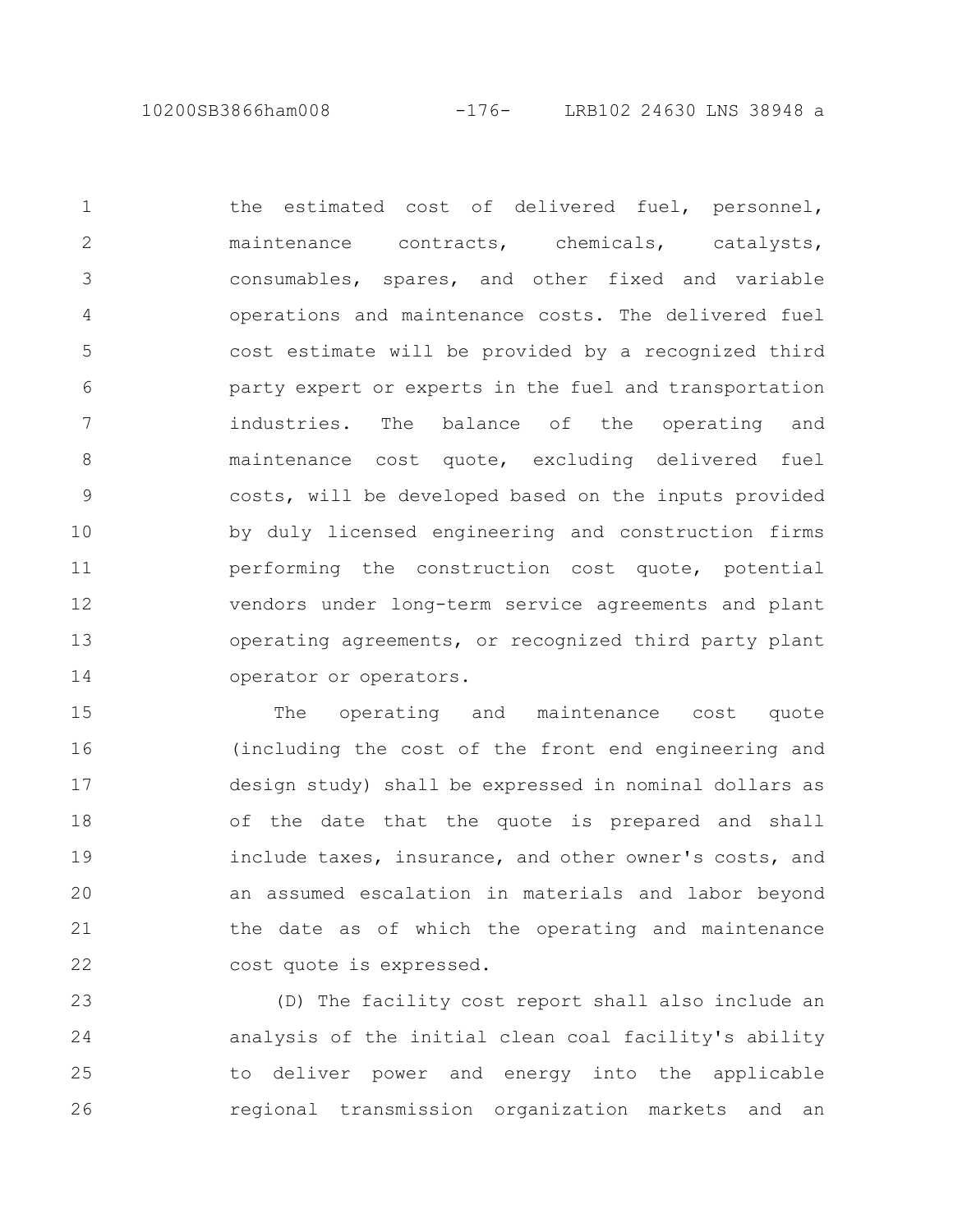analysis of the expected capacity factor for the initial clean coal facility. 1 2

(E) Amounts paid to third parties unrelated to the owner or owners of the initial clean coal facility to prepare the core plant construction cost quote, including the front end engineering and design study, and the operating and maintenance cost quote will be reimbursed through Coal Development Bonds. 3 4 5 6 7 8

(5) Re-powering and retrofitting coal-fired power plants previously owned by Illinois utilities to qualify as clean coal facilities. During the 2009 procurement planning process and thereafter, the Agency and the Commission shall consider sourcing agreements covering electricity generated by power plants that were previously owned by Illinois utilities and that have been or will be converted into clean coal facilities, as defined by Section 1-10 of this Act. Pursuant to such procurement planning process, the owners of such facilities may propose to the Agency sourcing agreements with utilities and alternative retail electric suppliers required to comply with subsection (d) of this Section and item (5) of subsection (d) of Section 16-115 of the Public Utilities Act, covering electricity generated by such facilities. In the case of sourcing agreements that are power purchase agreements, the contract price for electricity sales shall be established on a cost of service basis. In the case of 9 10 11 12 13 14 15 16 17 18 19 20 21 22 23 24 25 26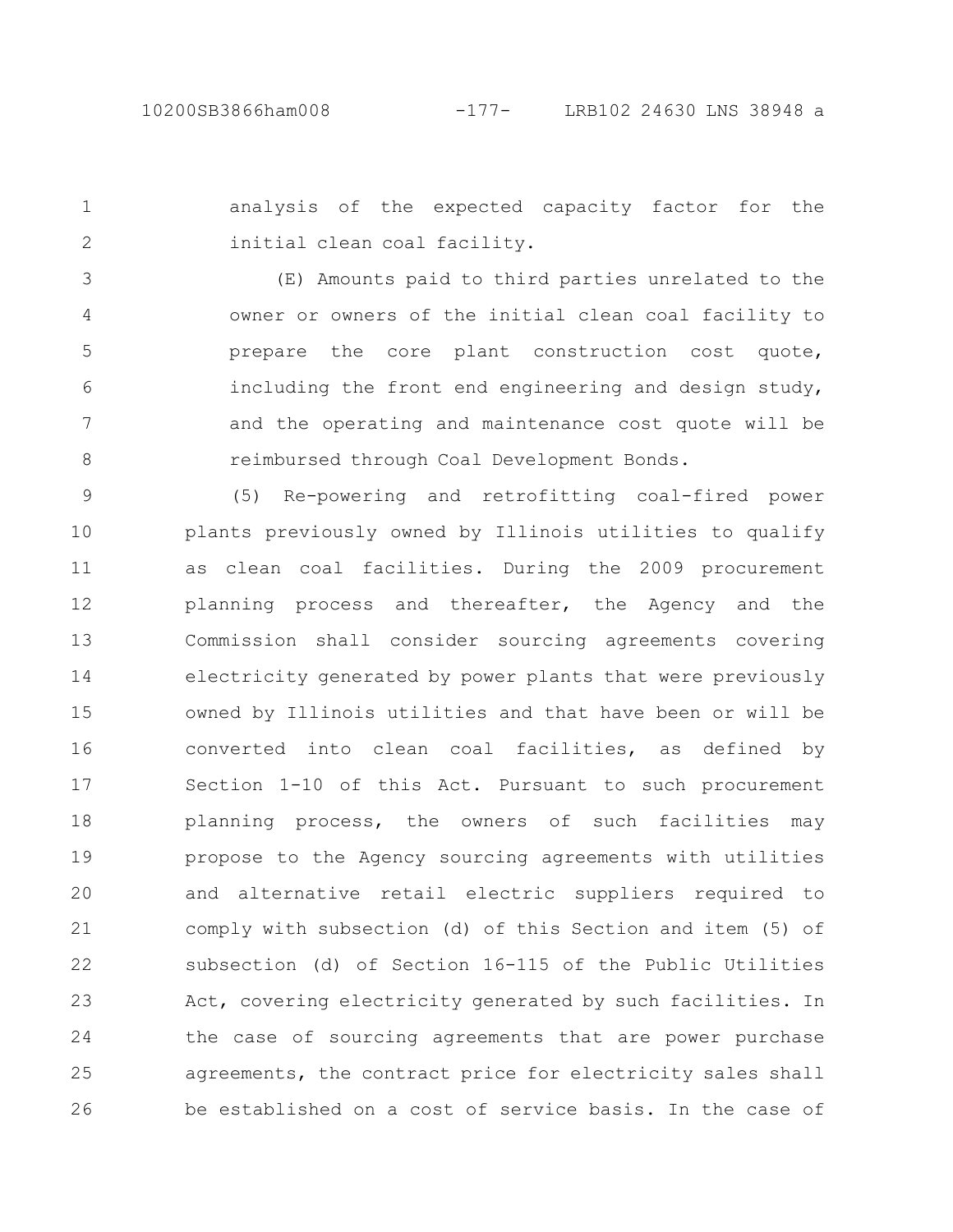10200SB3866ham008 -178- LRB102 24630 LNS 38948 a

sourcing agreements that are contracts for differences, the contract price from which the reference price is subtracted shall be established on a cost of service basis. The Agency and the Commission may approve any such utility sourcing agreements that do not exceed cost-based benchmarks developed by the procurement administrator, in consultation with the Commission staff, Agency staff and the procurement monitor, subject to Commission review and approval. The Commission shall have authority to inspect all books and records associated with these clean coal facilities during the term of any such contract. 1 2 3 4 5 6 7 8 9 10 11

(6) Costs incurred under this subsection (d) or pursuant to a contract entered into under this subsection (d) shall be deemed prudently incurred and reasonable in amount and the electric utility shall be entitled to full cost recovery pursuant to the tariffs filed with the Commission. 12 13 14 15 16 17

(d-5) Zero emission standard. 18

(1) Beginning with the delivery year commencing on June 1, 2017, the Agency shall, for electric utilities that serve at least 100,000 retail customers in this State, procure contracts with zero emission facilities that are reasonably capable of generating cost-effective zero emission credits in an amount approximately equal to 16% of the actual amount of electricity delivered by each electric utility to retail customers in the State during 19 20 21 22 23 24 25 26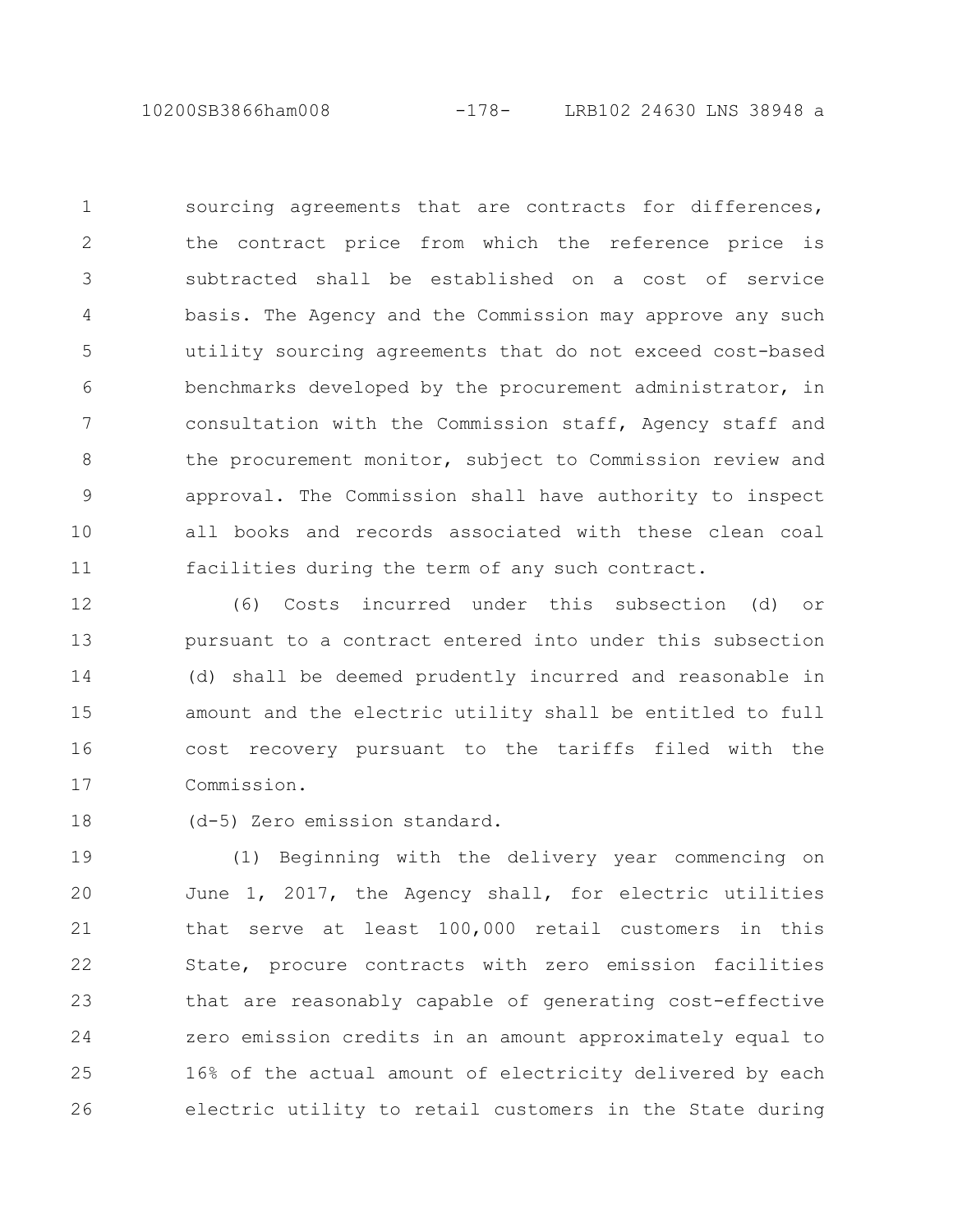10200SB3866ham008 -179- LRB102 24630 LNS 38948 a

calendar year 2014. For an electric utility serving fewer than 100,000 retail customers in this State that requested, under Section 16-111.5 of the Public Utilities Act, that the Agency procure power and energy for all or a portion of the utility's Illinois load for the delivery year commencing June 1, 2016, the Agency shall procure contracts with zero emission facilities that are reasonably capable of generating cost-effective zero emission credits in an amount approximately equal to 16% of the portion of power and energy to be procured by the Agency for the utility. The duration of the contracts procured under this subsection (d-5) shall be for a term of 10 years ending May 31, 2027. The quantity of zero emission credits to be procured under the contracts shall be all of the zero emission credits generated by the zero emission facility in each delivery year; however, if the zero emission facility is owned by more than one entity, then the quantity of zero emission credits to be procured under the contracts shall be the amount of zero emission credits that are generated from the portion of the zero emission facility that is owned by the winning supplier. 1 2 3 4 5 6 7 8 9 10 11 12 13 14 15 16 17 18 19 20 21

The 16% value identified in this paragraph (1) is the average of the percentage targets in subparagraph (B) of paragraph (1) of subsection (c) of this Section for the 5 delivery years beginning June 1, 2017. 22 23 24 25

26

The procurement process shall be subject to the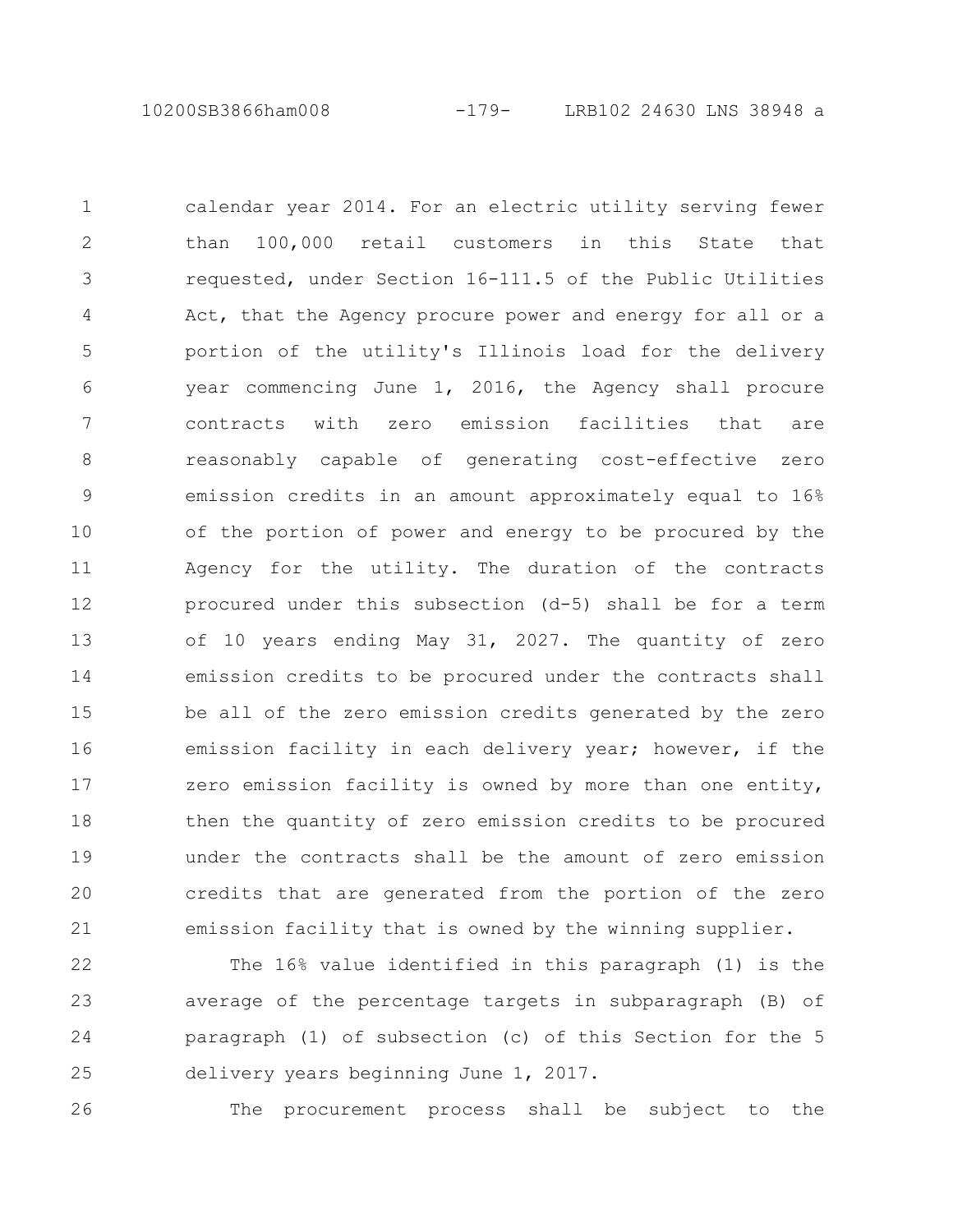following provisions: (A) Those zero emission facilities that intend to participate in the procurement shall submit to the Agency the following eligibility information for each zero emission facility on or before the date established by the Agency: (i) the in-service date and remaining useful life of the zero emission facility; (ii) the amount of power generated annually 1 2 3 4 5 6 7 8 9 10

for each of the years 2005 through 2015, and the projected zero emission credits to be generated over the remaining useful life of the zero emission facility, which shall be used to determine the capability of each facility; 11 12 13 14

(iii) the annual zero emission facility cost projections, expressed on a per megawatthour basis, over the next 6 delivery years, which shall include the following: operation and maintenance expenses; fully allocated overhead costs, which shall be allocated using the methodology developed by the Institute for Nuclear Power Operations; fuel expenditures; non-fuel capital expenditures; spent fuel expenditures; a return on working capital; the cost of operational and market risks that could be avoided by ceasing operation; and any other costs necessary for continued 15 16 17 18 19 20 21 22 23 24 25 26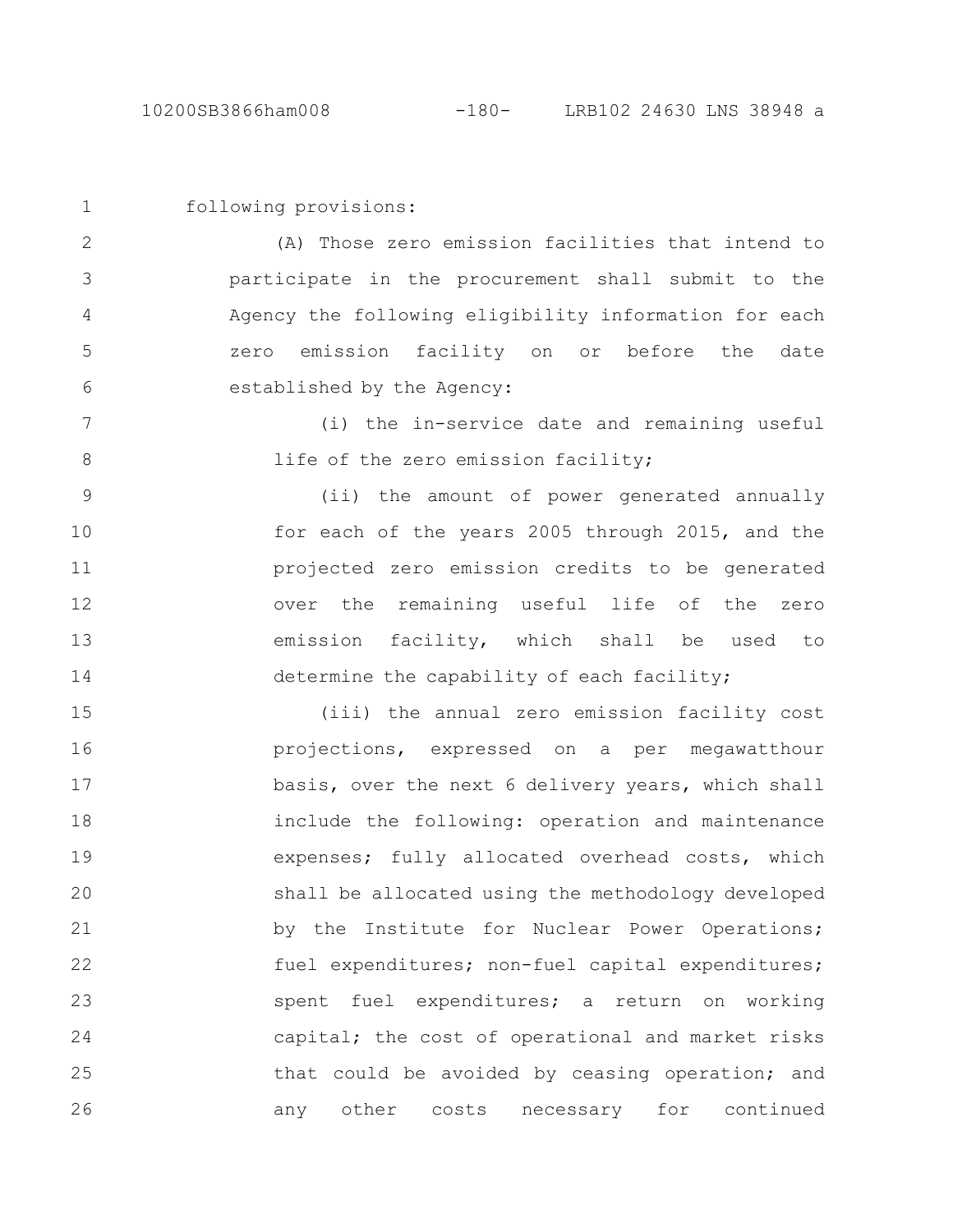5

6

7

8

9

10

operations, provided that "necessary" means, for purposes of this item (iii), that the costs could reasonably be avoided only by ceasing operations of the zero emission facility; and 1 2 3 4

(iv) a commitment to continue operating, for the duration of the contract or contracts executed under the procurement held under this subsection (d-5), the zero emission facility that produces the zero emission credits to be procured in the procurement.

The information described in item (iii) of this subparagraph (A) may be submitted on a confidential basis and shall be treated and maintained by the Agency, the procurement administrator, and the Commission as confidential and proprietary and exempt from disclosure under subparagraphs (a) and (g) of paragraph (1) of Section 7 of the Freedom of Information Act. The Office of Attorney General shall have access to, and maintain the confidentiality of, such information pursuant to Section 6.5 of the Attorney General Act. 11 12 13 14 15 16 17 18 19 20 21

(B) The price for each zero emission credit procured under this subsection (d-5) for each delivery year shall be in an amount that equals the Social Cost of Carbon, expressed on a price per megawatthour basis. However, to ensure that the procurement remains 22 23 24 25 26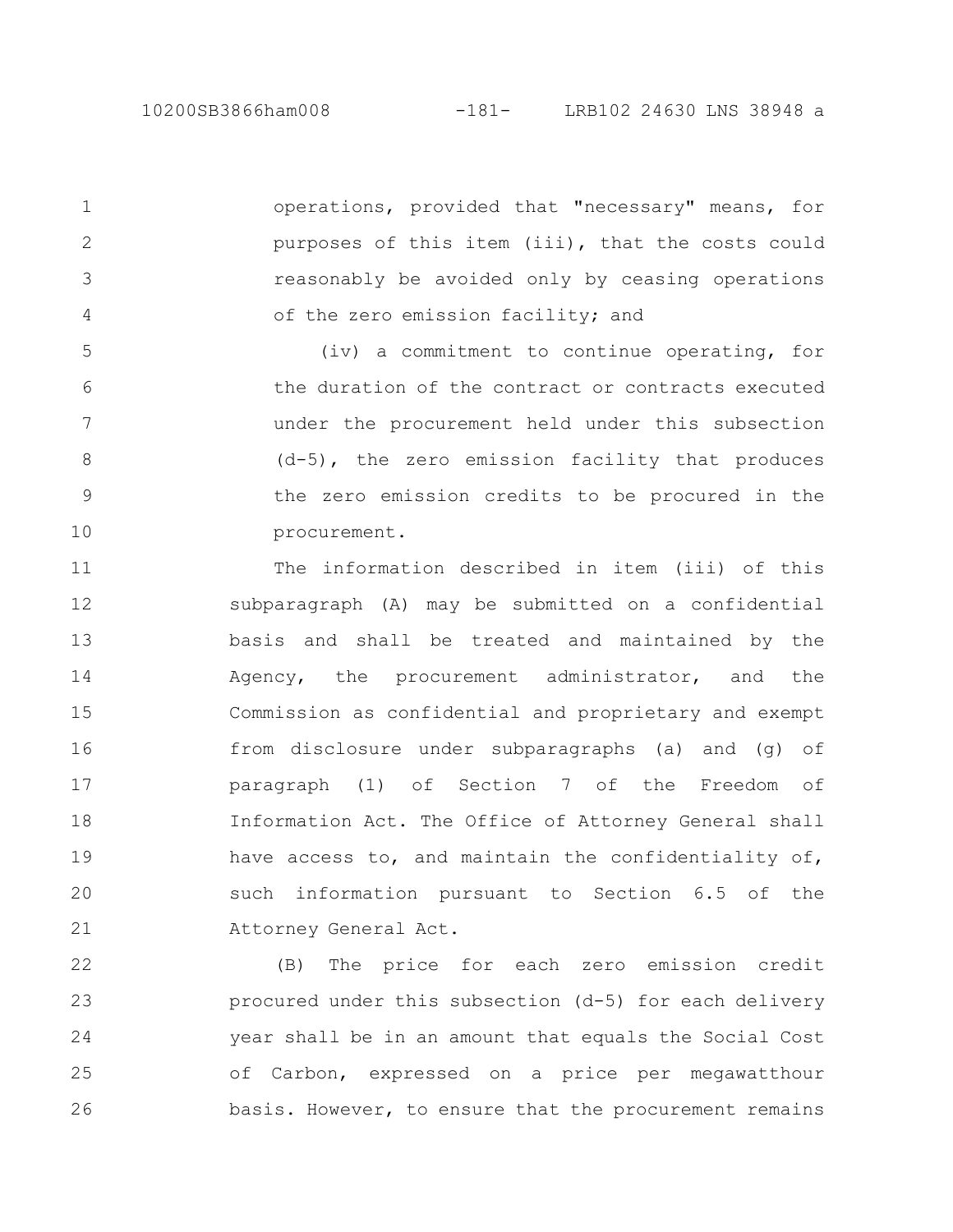10200SB3866ham008 -182- LRB102 24630 LNS 38948 a

affordable to retail customers in this State if electricity prices increase, the price in an applicable delivery year shall be reduced below the Social Cost of Carbon by the amount ("Price Adjustment") by which the market price index for the applicable delivery year exceeds the baseline market price index for the consecutive 12-month period ending May 31, 2016. If the Price Adjustment is greater than or equal to the Social Cost of Carbon in an applicable delivery year, then no payments shall be due in that delivery year. The components of this calculation are defined as follows: 1 2 3 4 5 6 7 8 9 10 11 12

(i) Social Cost of Carbon: The Social Cost of Carbon is \$16.50 per megawatthour, which is based on the U.S. Interagency Working Group on Social Cost of Carbon's price in the August 2016 Technical Update using a 3% discount rate, adjusted for inflation for each year of the program. Beginning with the delivery year commencing June 1, 2023, the price per megawatthour shall increase by \$1 per megawatthour, and continue to increase by an additional \$1 per megawatthour each delivery year thereafter. 13 14 15 16 17 18 19 20 21 22 23 24

(ii) Baseline market price index: The baseline market price index for the consecutive 12-month 25 26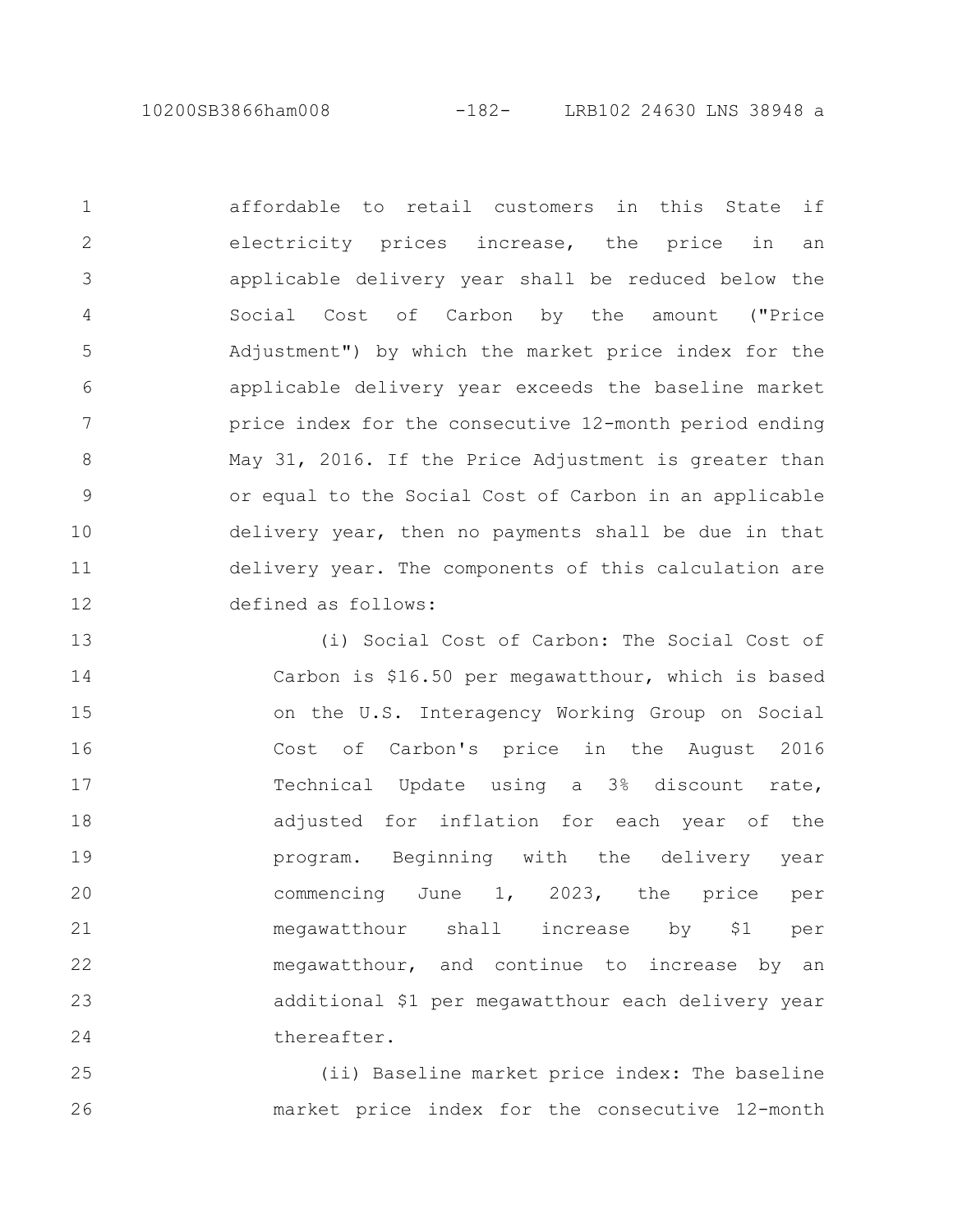10200SB3866ham008 -183- LRB102 24630 LNS 38948 a

period ending May 31, 2016 is \$31.40 per megawatthour, which is based on the sum of (aa) the average day-ahead energy price across all hours of such 12-month period at the PJM Interconnection LLC Northern Illinois Hub, (bb) 50% multiplied by the Base Residual Auction, or its successor, capacity price for the rest of the RTO zone group determined by PJM Interconnection LLC, divided by 24 hours per day, and (cc) 50% multiplied by the Planning Resource Auction, or its successor, capacity price for Zone 4 determined by the Midcontinent Independent System Operator, Inc., divided by 24 hours per day. 1 2 3 4 5 6 7 8 9 10 11 12 13

(iii) Market price index: The market price index for a delivery year shall be the sum of projected energy prices and projected capacity prices determined as follows: 14 15 16 17

(aa) Projected energy prices: the projected energy prices for the applicable delivery year shall be calculated once for the year using the forward market price for the PJM Interconnection, LLC Northern Illinois Hub. The forward market price shall be calculated as follows: the energy forward prices for each month of the applicable delivery year averaged for each trade date 18 19 20 21 22 23 24 25 26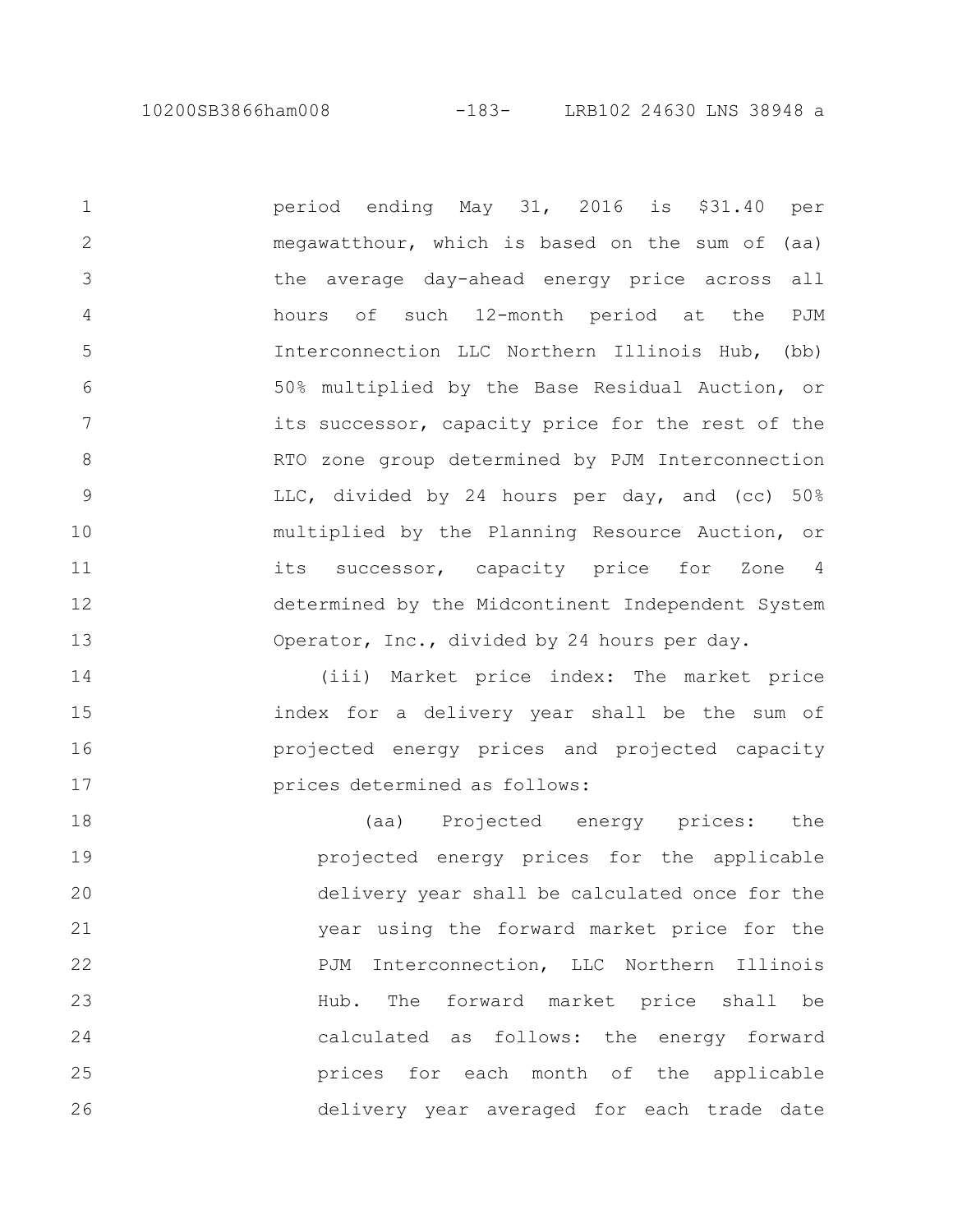during the calendar year immediately preceding that delivery year to produce a single energy forward price for the delivery year. The forward market price calculation shall use data published by the Intercontinental Exchange, or its successor. (bb) Projected capacity prices: (I) For the delivery years commencing June 1, 2017, June 1, 2018, and June 1, 2019, the projected capacity price shall be equal to the sum of (1) 50% multiplied by the Base Residual Auction, or its successor, price for the rest of the RTO zone group as determined by PJM Interconnection LLC, divided by 24 hours per day and, (2) 50% multiplied by the resource auction price determined in the resource auction administered by the Midcontinent Independent System Operator, Inc., in which the largest percentage of load cleared for Local Resource Zone 4, divided by 24 hours per day, and where such price is determined by the Midcontinent Independent System Operator, Inc. 1 2 3 4 5 6 7 8 9 10 11 12 13 14 15 16 17 18 19 20 21 22 23 24 25

26

(II) For the delivery year commencing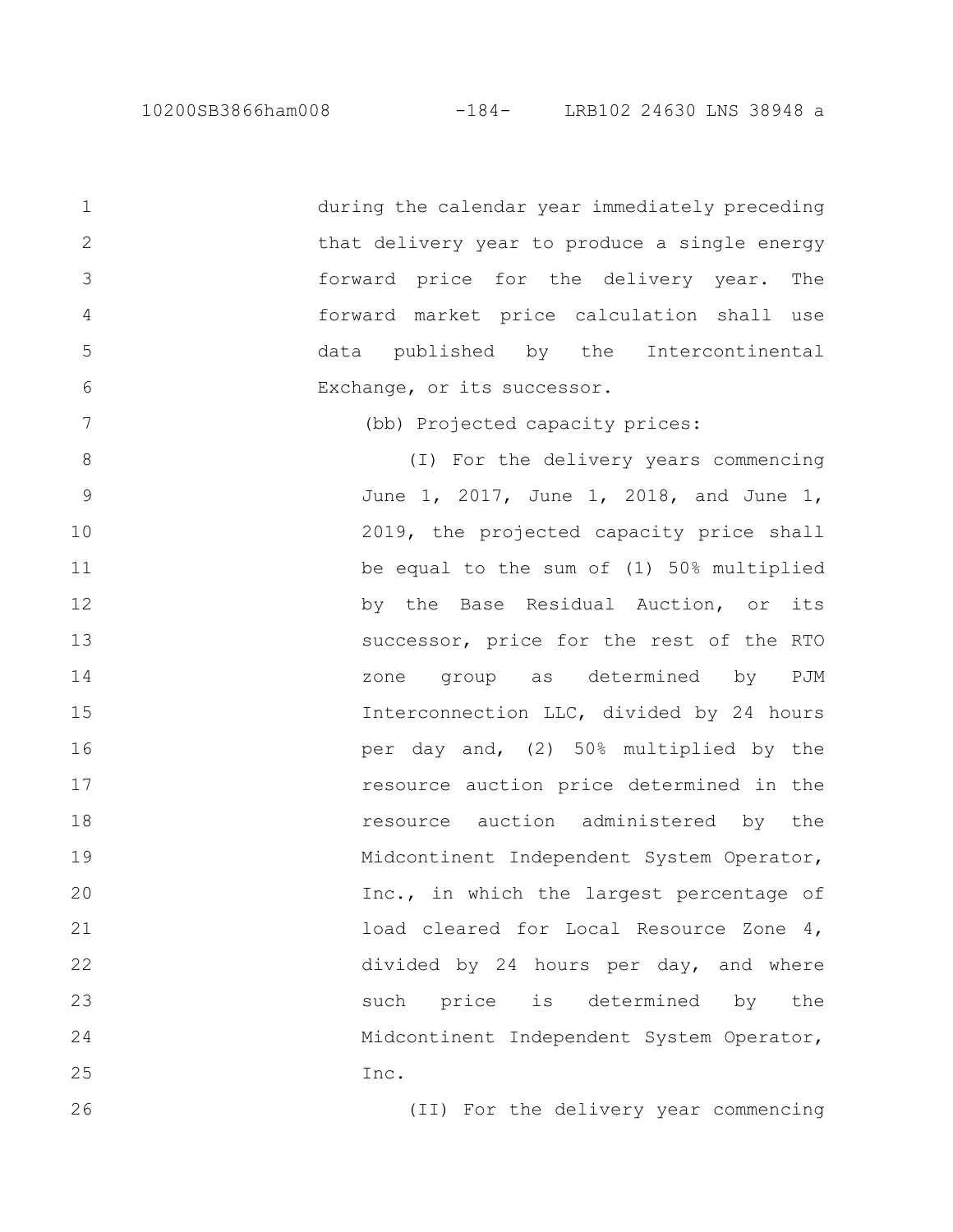10200SB3866ham008 -185- LRB102 24630 LNS 38948 a

June 1, 2020, and each year thereafter, the projected capacity price shall be equal to the sum of (1) 50% multiplied by the Base Residual Auction, or its successor, price for the ComEd zone as determined by PJM Interconnection LLC, divided by 24 hours per day, and (2) 50% multiplied by the resource auction price determined in the resource auction administered by the Midcontinent Independent System Operator, Inc., in which the largest percentage of load cleared for Local Resource Zone 4, divided by 24 hours per day, and where such price is determined by the Midcontinent Independent System Operator, Inc. For purposes of this subsection (d-5): "Rest of the RTO" and "ComEd Zone" shall have the meaning ascribed to them by PJM Interconnection, LLC. "RTO" means regional transmission organization. (C) No later than 45 days after June 1, 2017 (the effective date of Public Act 99-906), the Agency shall publish its proposed zero emission standard procurement plan. The plan shall be consistent with 1 2 3 4 5 6 7 8 9 10 11 12 13 14 15 16 17 18 19 20 21 22 23 24 25 26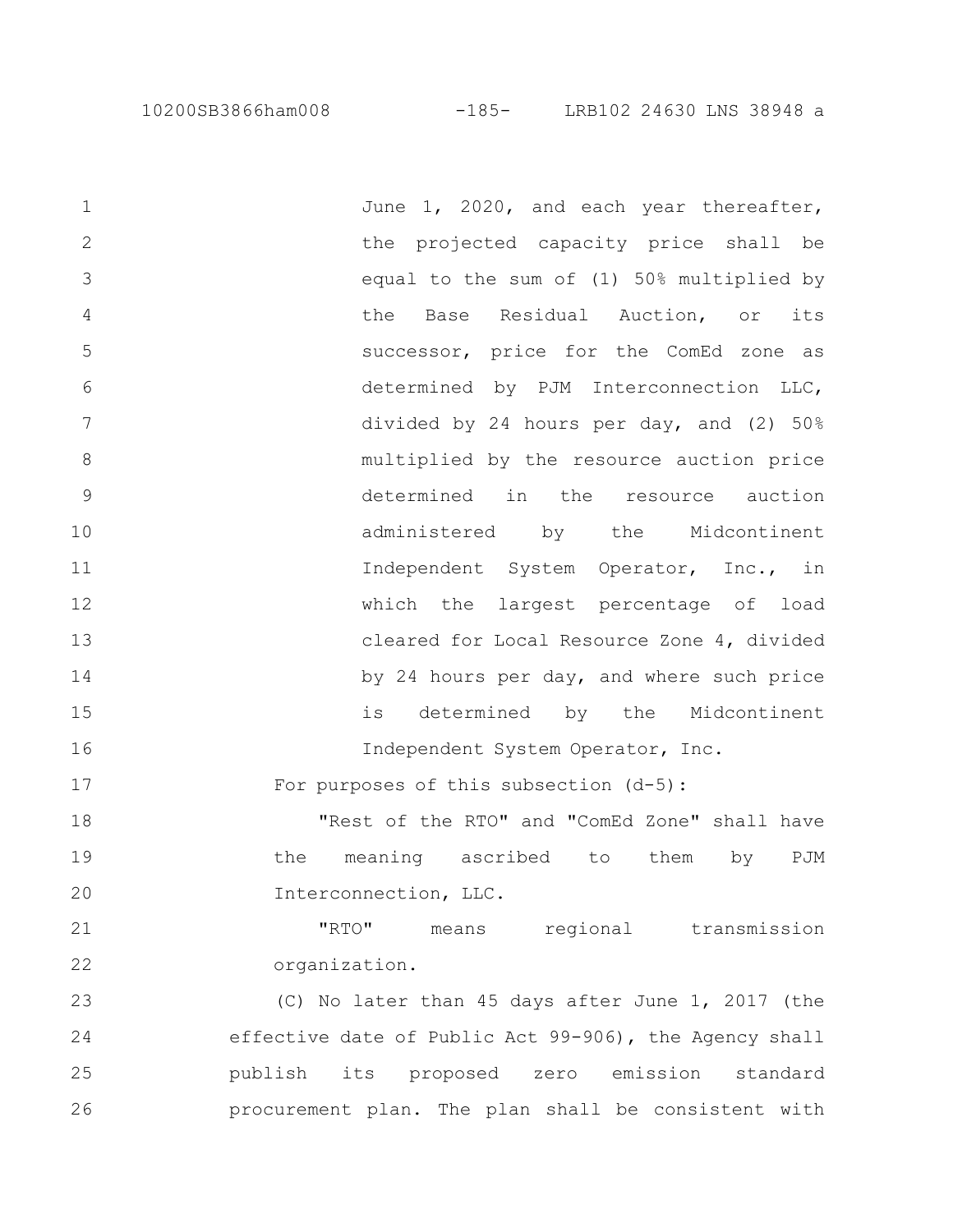the provisions of this paragraph (1) and shall provide that winning bids shall be selected based on public interest criteria that include, but are not limited to, minimizing carbon dioxide emissions that result from electricity consumed in Illinois and minimizing sulfur dioxide, nitrogen oxide, and particulate matter emissions that adversely affect the citizens of this State. In particular, the selection of winning bids shall take into account the incremental environmental benefits resulting from the procurement, such as any existing environmental benefits that are preserved by the procurements held under Public Act 99-906 and would cease to exist if the procurements were not held, including the preservation of zero emission facilities. The plan shall also describe in detail how each public interest factor shall be considered and weighted in the bid selection process to ensure that the public interest criteria are applied to the procurement and given full effect. 1 2 3 4 5 6 7 8 9 10 11 12 13 14 15 16 17 18 19

For purposes of developing the plan, the Agency shall consider any reports issued by a State agency, board, or commission under House Resolution 1146 of the 98th General Assembly and paragraph (4) of subsection (d) of this Section, as well as publicly available analyses and studies performed by or for regional transmission organizations that serve the 20 21 22 23 24 25 26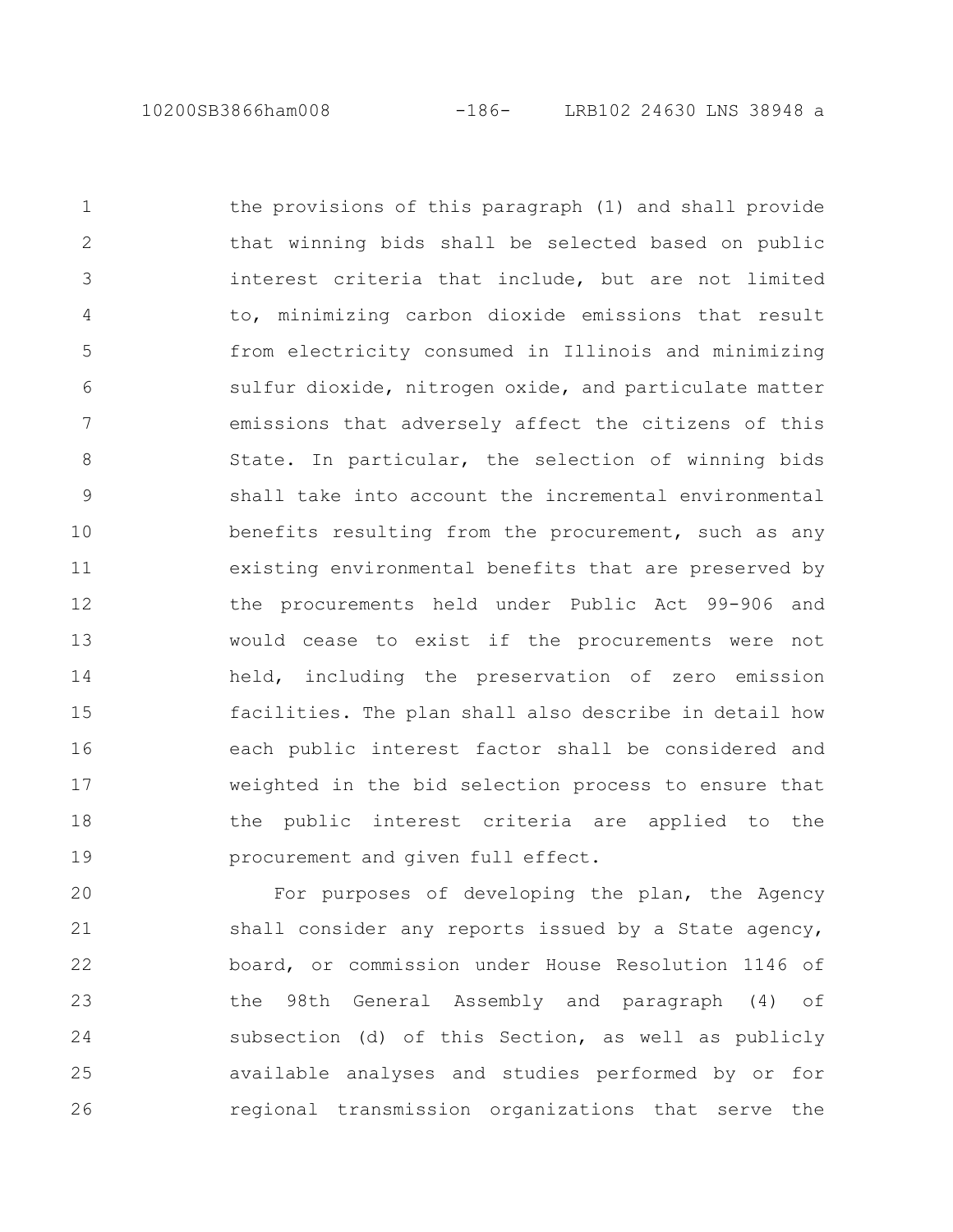1

State and their independent market monitors.

Upon publishing of the zero emission standard procurement plan, copies of the plan shall be posted and made publicly available on the Agency's website. All interested parties shall have 10 days following the date of posting to provide comment to the Agency on the plan. All comments shall be posted to the Agency's website. Following the end of the comment period, but no more than 60 days later than June 1, 2017 (the effective date of Public Act 99-906), the Agency shall revise the plan as necessary based on the comments received and file its zero emission standard procurement plan with the Commission. 2 3 4 5 6 7 8 9 10 11 12 13

If the Commission determines that the plan will result in the procurement of cost-effective zero emission credits, then the Commission shall, after notice and hearing, but no later than 45 days after the Agency filed the plan, approve the plan or approve with modification. For purposes of this subsection (d-5), "cost effective" means the projected costs of procuring zero emission credits from zero emission facilities do not cause the limit stated in paragraph (2) of this subsection to be exceeded. 14 15 16 17 18 19 20 21 22 23

(C-5) As part of the Commission's review and acceptance or rejection of the procurement results, the Commission shall, in its public notice of 24 25 26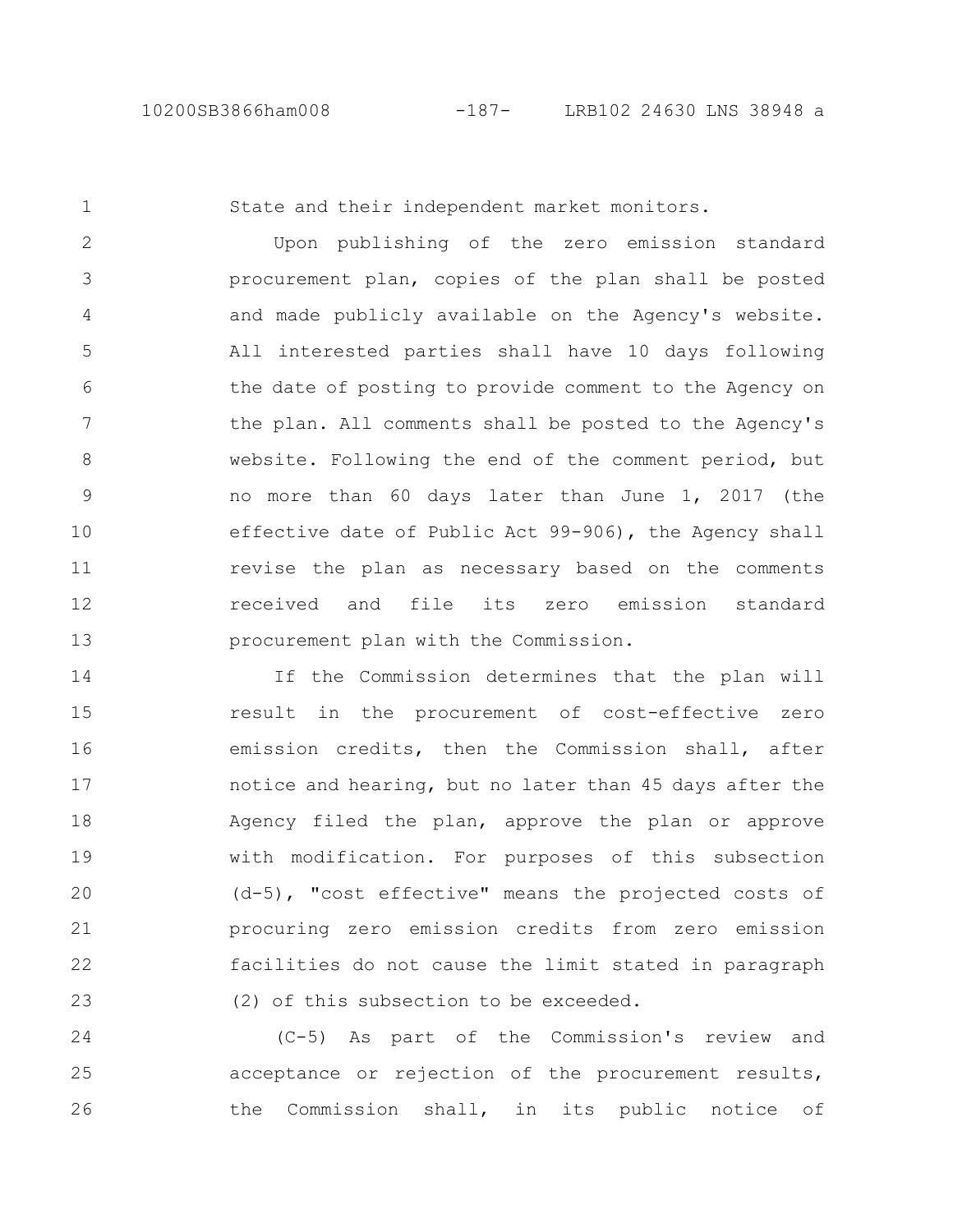1

successful bidders:

(i) identify how the winning bids satisfy the public interest criteria described in subparagraph (C) of this paragraph (1) of minimizing carbon dioxide emissions that result from electricity consumed in Illinois and minimizing sulfur dioxide, nitrogen oxide, and particulate matter emissions that adversely affect the citizens of this State; 2 3 4 5 6 7 8 9

(ii) specifically address how the selection of winning bids takes into account the incremental environmental benefits resulting from the procurement, including any existing environmental benefits that are preserved by the procurements held under Public Act 99-906 and would have ceased to exist if the procurements had not been held, such as the preservation of zero emission facilities; 10 11 12 13 14 15 16 17 18

(iii) quantify the environmental benefit of preserving the resources identified in item (ii) of this subparagraph (C-5), including the following: 19 20 21 22

(aa) the value of avoided greenhouse gas emissions measured as the product of the zero emission facilities' output over the contract term multiplied by the U.S. Environmental 23 24 25 26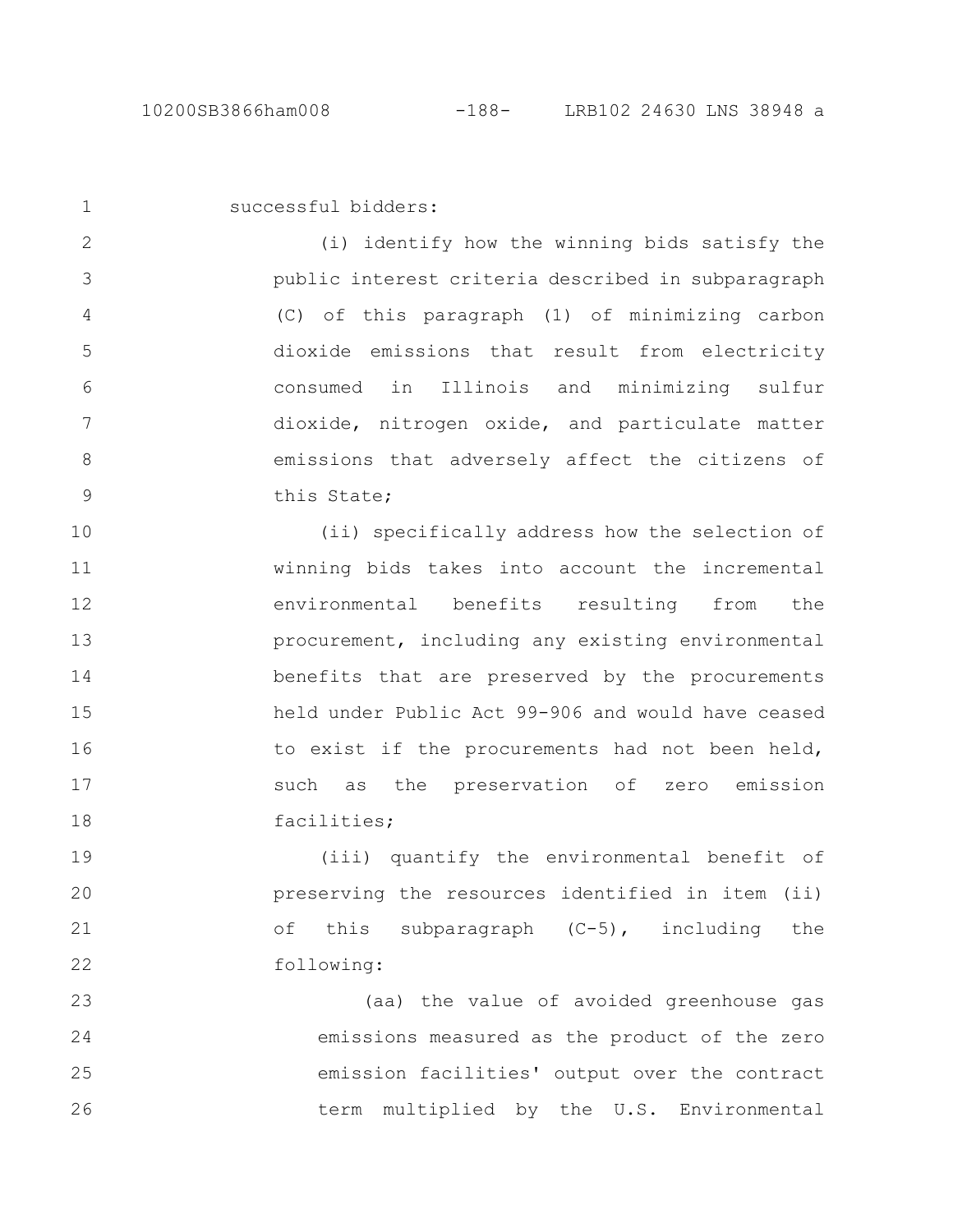Protection Agency eGrid subregion carbon dioxide emission rate and the U.S. Interagency Working Group on Social Cost of Carbon's price in the August 2016 Technical Update using a 3% discount rate, adjusted for inflation for each delivery year; and (bb) the costs of replacement with other zero carbon dioxide resources, including wind and photovoltaic, based upon the simple average of the following: (I) the price, or if there is more than one price, the average of the prices, paid for renewable energy credits from new utility-scale wind projects in the procurement events specified in item (i) of subparagraph (G) of paragraph (1) of subsection (c) of this Section: and (II) the price, or if there is more than one price, the average of the prices, paid for renewable energy credits from new utility-scale solar projects and brownfield site photovoltaic projects in the procurement events specified in item (ii) of subparagraph (G) of paragraph (1) of subsection (c) of this Section and, after January 1, 2015, renewable energy 1 2 3 4 5 6 7 8 9 10 11 12 13 14 15 16 17 18 19 20 21 22 23 24 25 26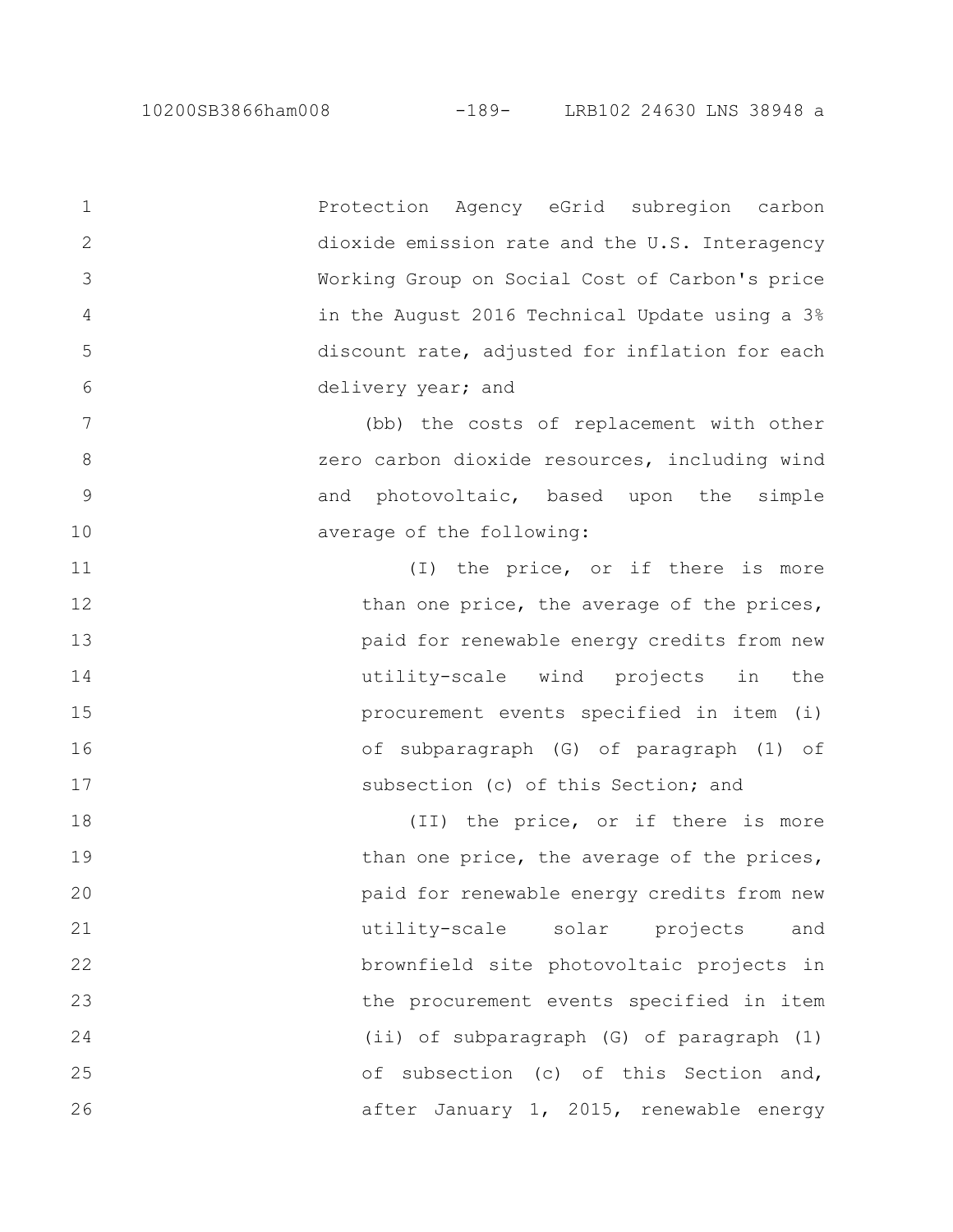credits from photovoltaic distributed generation projects in procurement events held under subsection (c) of this Section. Each utility shall enter into binding contractual arrangements with the winning suppliers. 1 2 3 4 5

The procurement described in this subsection (d-5), including, but not limited to, the execution of all contracts procured, shall be completed no later than May 10, 2017. Based on the effective date of Public Act 99-906, the Agency and Commission may, as appropriate, modify the various dates and timelines under this subparagraph and subparagraphs (C) and (D) of this paragraph (1). The procurement and plan approval processes required by this subsection (d-5) shall be conducted in conjunction with the procurement and plan approval processes required by subsection (c) of this Section and Section 16-111.5 of the Public Utilities Act, to the extent practicable. Notwithstanding whether a procurement event is conducted under Section 16-111.5 of the Public Utilities Act, the Agency shall immediately initiate a procurement process on June 1, 2017 (the effective date of Public Act 99-906). 6 7 8 9 10 11 12 13 14 15 16 17 18 19 20 21 22 23

(D) Following the procurement event described in this paragraph (1) and consistent with subparagraph (B) of this paragraph (1), the Agency shall calculate 24 25 26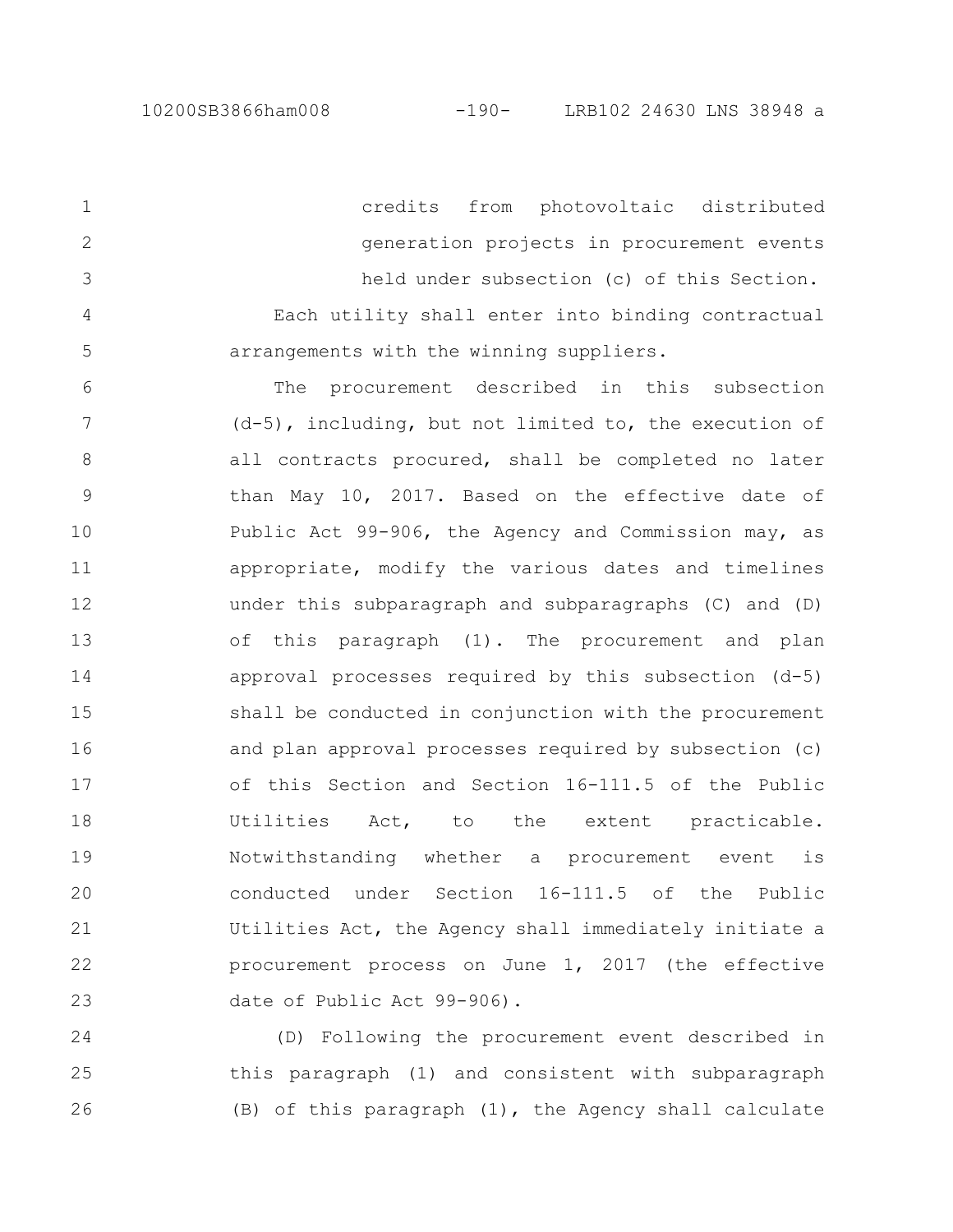10200SB3866ham008 -191- LRB102 24630 LNS 38948 a

the payments to be made under each contract for the next delivery year based on the market price index for that delivery year. The Agency shall publish the payment calculations no later than May 25, 2017 and

every May 25 thereafter.

1

2

3

4

5

(E) Notwithstanding the requirements of this subsection  $(d-5)$ , the contracts executed under this subsection (d-5) shall provide that the zero emission facility may, as applicable, suspend or terminate performance under the contracts in the following instances: 6 7 8 9 10 11

(i) A zero emission facility shall be excused from its performance under the contract for any cause beyond the control of the resource, including, but not restricted to, acts of God, flood, drought, earthquake, storm, fire, lightning, epidemic, war, riot, civil disturbance or disobedience, labor dispute, labor or material shortage, sabotage, acts of public enemy, explosions, orders, regulations or restrictions imposed by governmental, military, or lawfully established civilian authorities, which, in any of the foregoing cases, by exercise of commercially reasonable efforts the zero emission facility could not reasonably have been expected to avoid, and which, by the exercise of commercially 12 13 14 15 16 17 18 19 20 21 22 23 24 25 26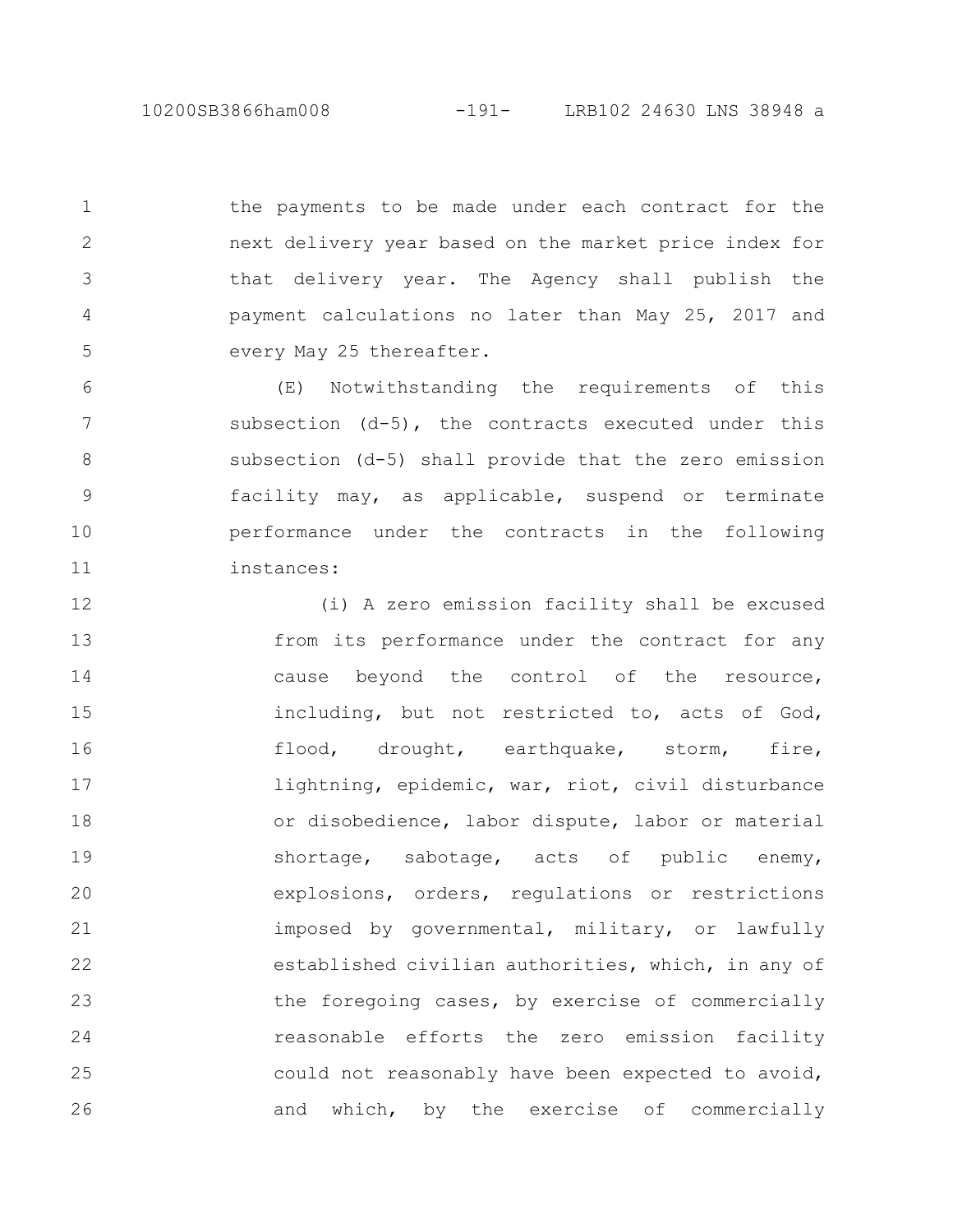reasonable efforts, it has been unable to overcome. In such event, the zero emission facility shall be excused from performance for the duration of the event, including, but not limited to, delivery of zero emission credits, and no payment shall be due to the zero emission facility during the duration of the event. 1 2 3 4 5 6 7

(ii) A zero emission facility shall be permitted to terminate the contract if legislation is enacted into law by the General Assembly that imposes or authorizes a new tax, special assessment, or fee on the generation of electricity, the ownership or leasehold of a generating unit, or the privilege or occupation of such generation, ownership, or leasehold of generation units by a zero emission facility. However, the provisions of this item (ii) do not apply to any generally applicable tax, special assessment or fee, or requirements imposed by federal law. 8 9 10 11 12 13 14 15 16 17 18 19 20

(iii) A zero emission facility shall be permitted to terminate the contract in the event that the resource requires capital expenditures in excess of \$40,000,000 that were neither known nor reasonably foreseeable at the time it executed the contract and that a prudent owner or operator of 21 22 23 24 25 26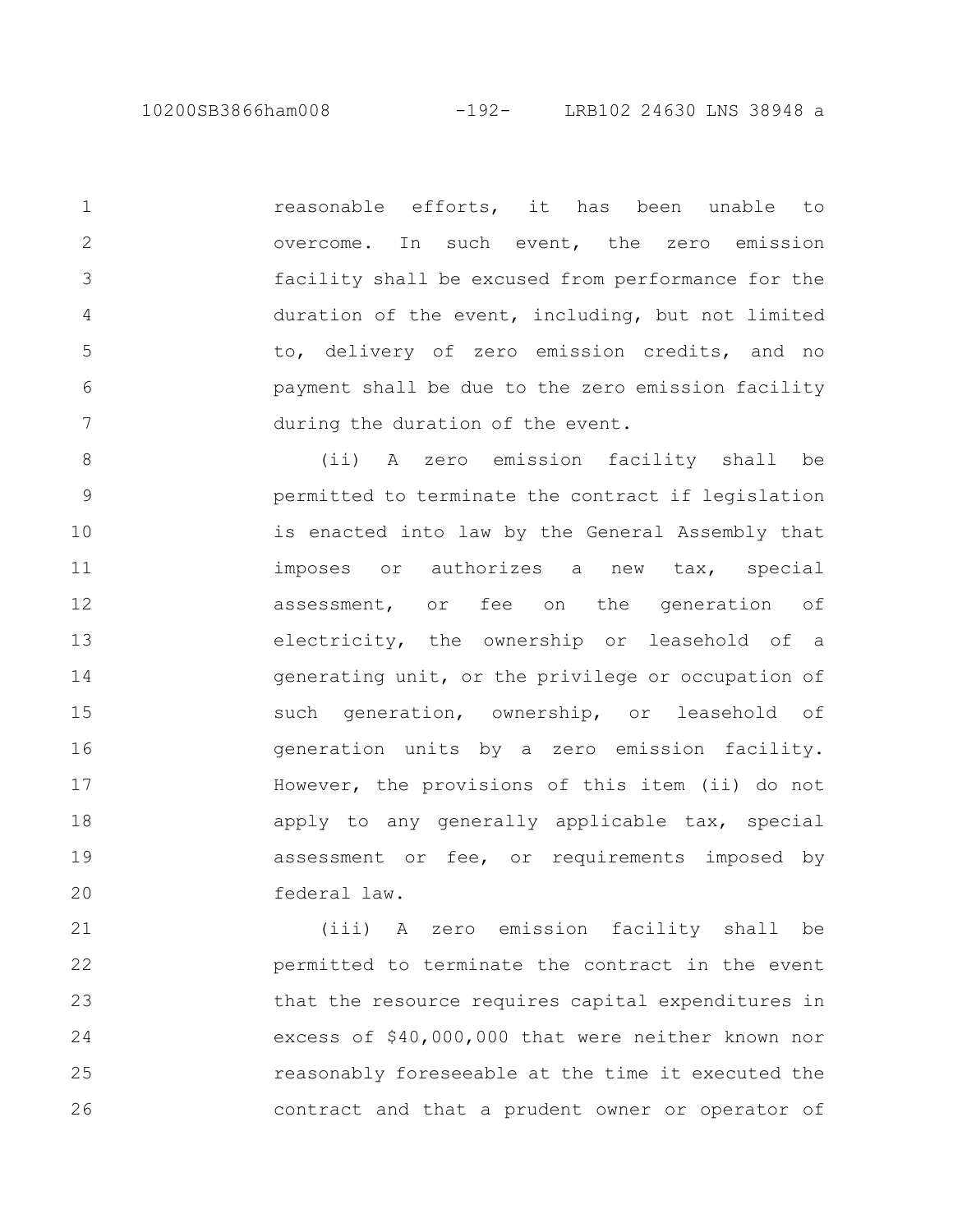1

such resource would not undertake.

(iv) A zero emission facility shall be permitted to terminate the contract in the event the Nuclear Regulatory Commission terminates the resource's license. 2 3 4 5

(F) If the zero emission facility elects to terminate a contract under subparagraph (E) of this paragraph (1), then the Commission shall reopen the docket in which the Commission approved the zero emission standard procurement plan under subparagraph (C) of this paragraph (1) and, after notice and hearing, enter an order acknowledging the contract termination election if such termination is consistent with the provisions of this subsection (d-5). 6 7 8 9 10 11 12 13 14

(2) For purposes of this subsection (d-5), the amount paid per kilowatthour means the total amount paid for electric service expressed on a per kilowatthour basis. For purposes of this subsection  $(d-5)$ , the total amount paid for electric service includes, without limitation, amounts paid for supply, transmission, distribution, surcharges, and add-on taxes. 15 16 17 18 19 20 21

Notwithstanding the requirements of this subsection (d-5), the contracts executed under this subsection (d-5) shall provide that the total of zero emission credits procured under a procurement plan shall be subject to the limitations of this paragraph (2). For each delivery year, 22 23 24 25 26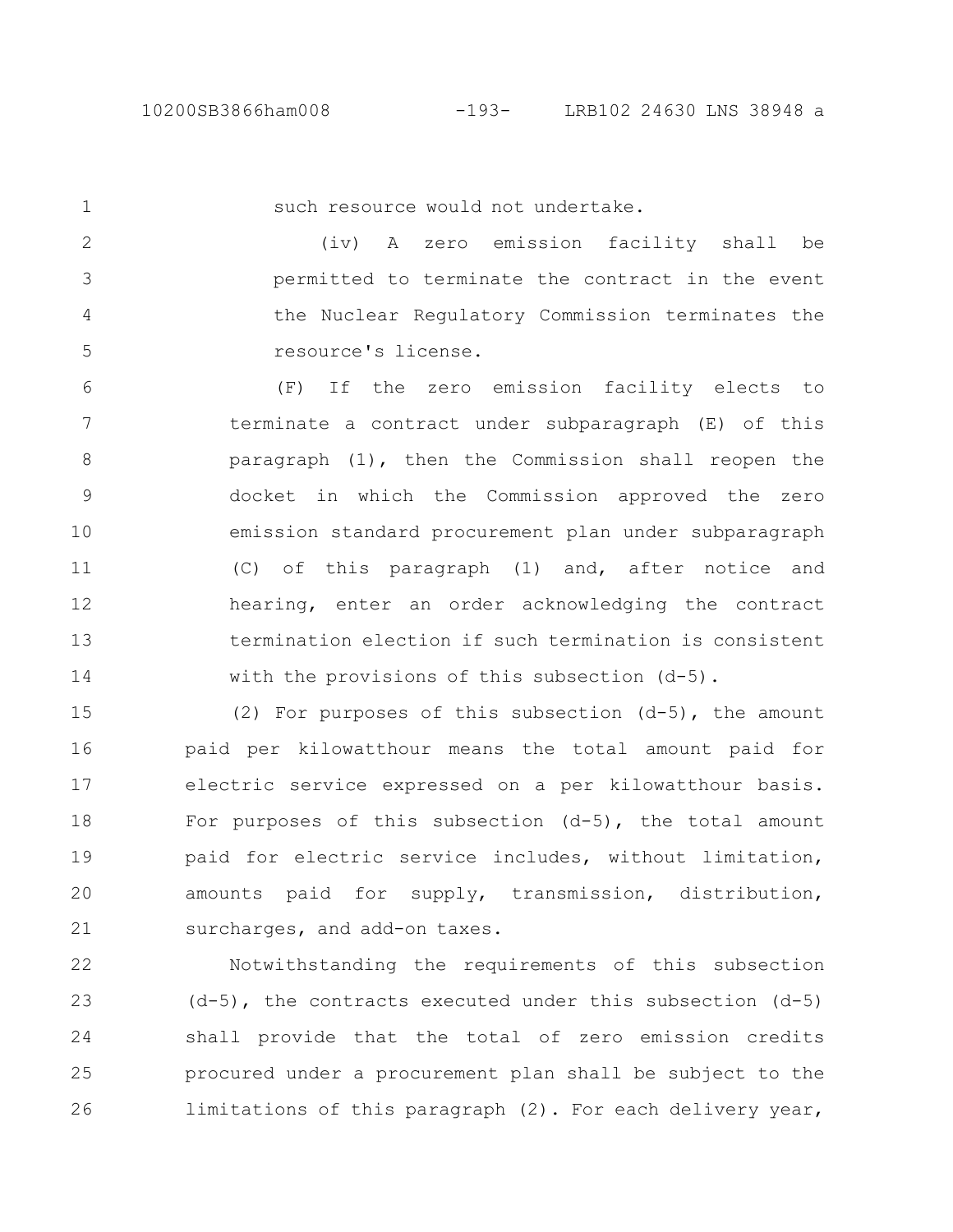the contractual volume receiving payments in such year shall be reduced for all retail customers based on the amount necessary to limit the net increase that delivery year to the costs of those credits included in the amounts paid by eligible retail customers in connection with electric service to no more than 1.65% of the amount paid per kilowatthour by eligible retail customers during the year ending May 31, 2009. The result of this computation shall apply to and reduce the procurement for all retail customers, and all those customers shall pay the same single, uniform cents per kilowatthour charge under subsection (k) of Section 16-108 of the Public Utilities Act. To arrive at a maximum dollar amount of zero emission credits to be paid for the particular delivery year, the resulting per kilowatthour amount shall be applied to the actual amount of kilowatthours of electricity delivered by the electric utility in the delivery year immediately prior to the procurement, to all retail customers in its service territory. Unpaid contractual volume for any delivery year shall be paid in any subsequent delivery year in which such payments can be made without exceeding the amount specified in this paragraph (2). The calculations required by this paragraph (2) shall be made only once for each procurement plan year. Once the determination as to the amount of zero emission credits to be paid is made based on the calculations set forth in this 1 2 3 4 5 6 7 8 9 10 11 12 13 14 15 16 17 18 19 20 21 22 23 24 25 26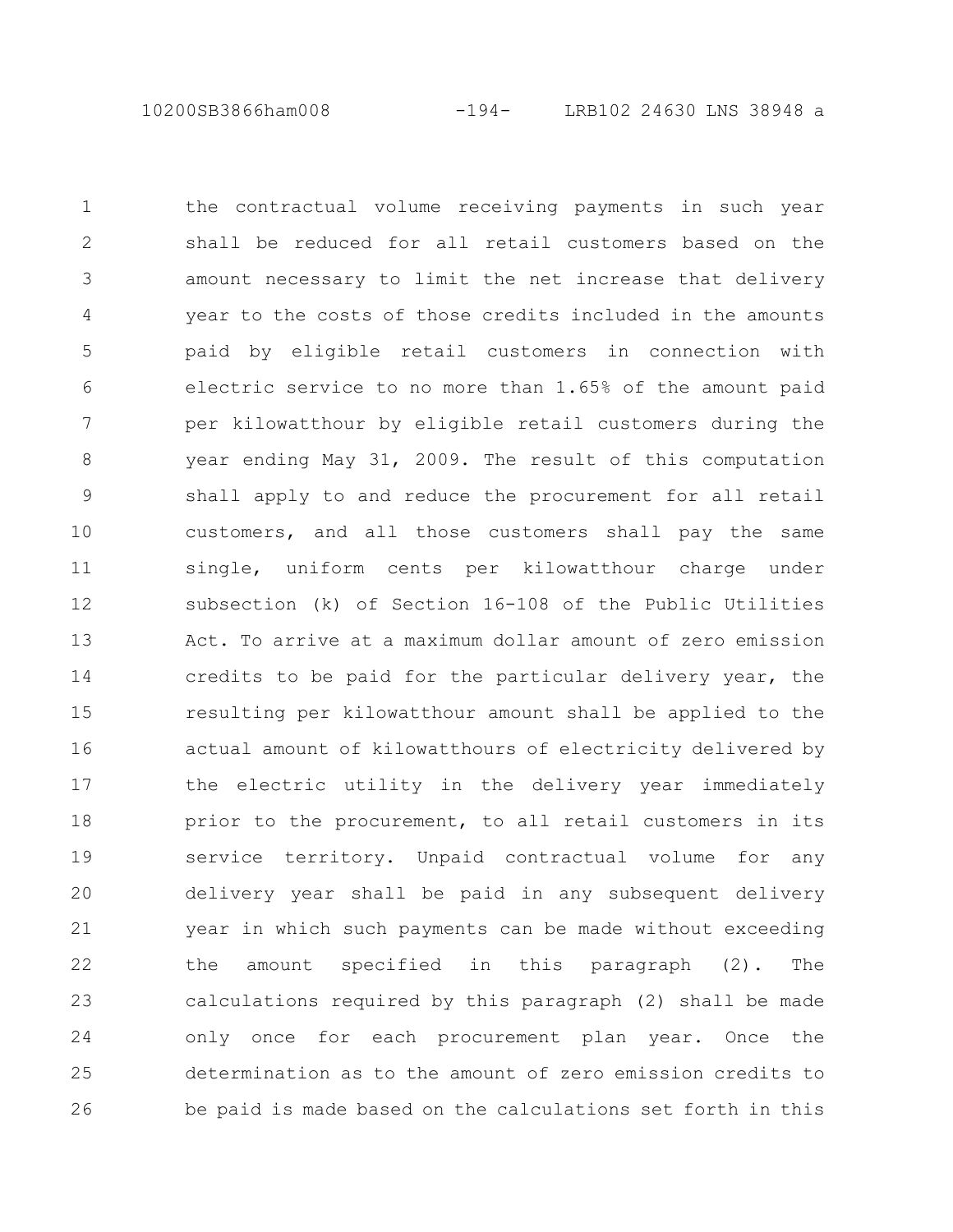10200SB3866ham008 -195- LRB102 24630 LNS 38948 a

paragraph (2), no subsequent rate impact determinations shall be made and no adjustments to those contract amounts shall be allowed. All costs incurred under those contracts and in implementing this subsection (d-5) shall be recovered by the electric utility as provided in this Section. 1 2 3 4 5 6

No later than June 30, 2019, the Commission shall review the limitation on the amount of zero emission credits procured under this subsection (d-5) and report to the General Assembly its findings as to whether that limitation unduly constrains the procurement of cost-effective zero emission credits. 7 8 9 10 11 12

(3) Six years after the execution of a contract under this subsection (d-5), the Agency shall determine whether the actual zero emission credit payments received by the supplier over the 6-year period exceed the Average ZEC Payment. In addition, at the end of the term of a contract executed under this subsection (d-5), or at the time, if any, a zero emission facility's contract is terminated under subparagraph (E) of paragraph (1) of this subsection (d-5), then the Agency shall determine whether the actual zero emission credit payments received by the supplier over the term of the contract exceed the Average ZEC Payment, after taking into account any amounts previously credited back to the utility under this paragraph (3). If the Agency determines that the actual zero emission credit 13 14 15 16 17 18 19 20 21 22 23 24 25 26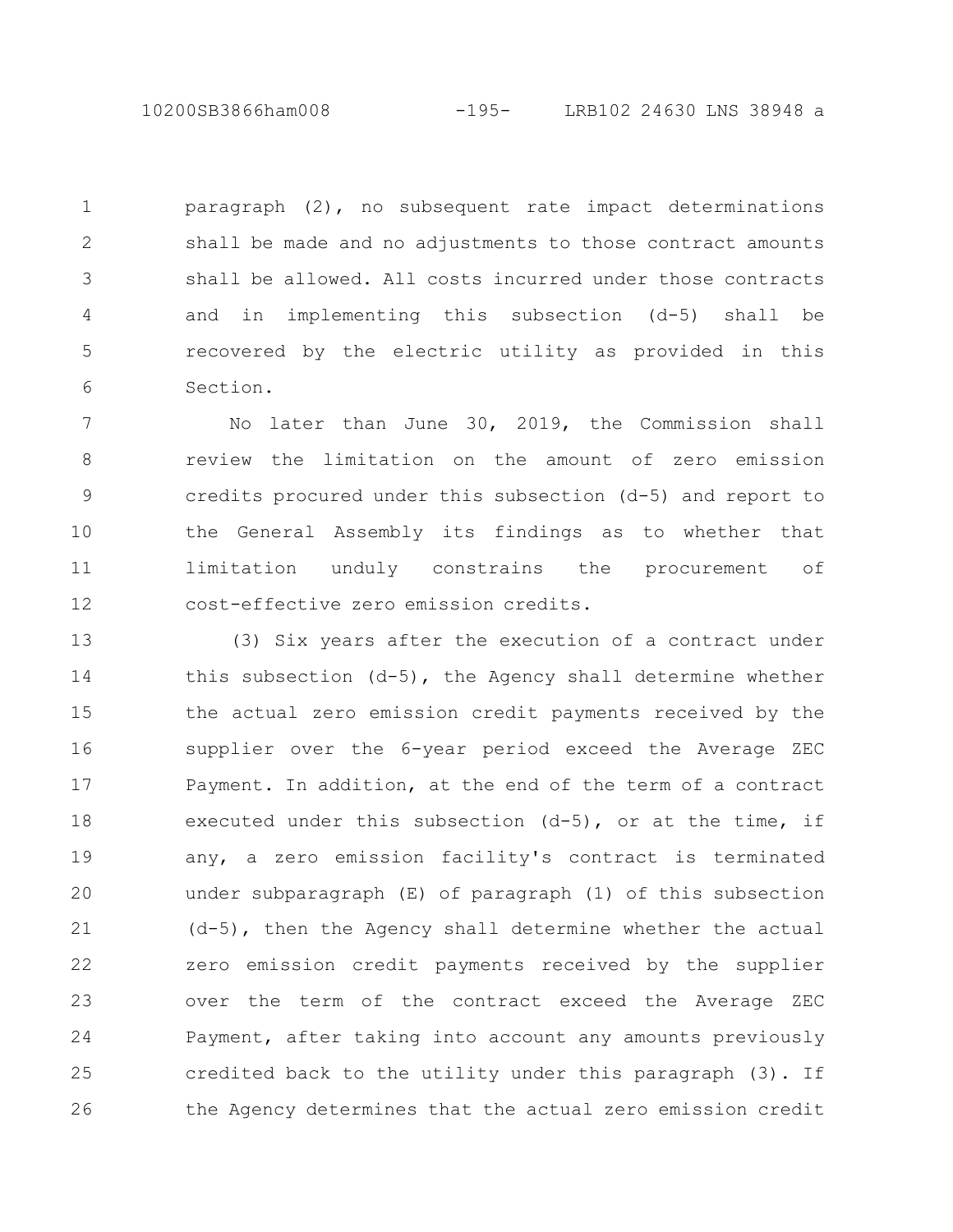10200SB3866ham008 -196- LRB102 24630 LNS 38948 a

payments received by the supplier over the relevant period exceed the Average ZEC Payment, then the supplier shall credit the difference back to the utility. The amount of the credit shall be remitted to the applicable electric utility no later than 120 days after the Agency's determination, which the utility shall reflect as a credit on its retail customer bills as soon as practicable; however, the credit remitted to the utility shall not exceed the total amount of payments received by the facility under its contract. 1 2 3 4 5 6 7 8 9 10

For purposes of this Section, the Average ZEC Payment shall be calculated by multiplying the quantity of zero emission credits delivered under the contract times the average contract price. The average contract price shall be determined by subtracting the amount calculated under subparagraph (B) of this paragraph (3) from the amount calculated under subparagraph (A) of this paragraph (3), as follows: 11 12 13 14 15 16 17 18

(A) The average of the Social Cost of Carbon, as defined in subparagraph (B) of paragraph (1) of this subsection (d-5), during the term of the contract. 19 20 21

(B) The average of the market price indices, as defined in subparagraph (B) of paragraph (1) of this subsection  $(d-5)$ , during the term of the contract, minus the baseline market price index, as defined in subparagraph (B) of paragraph (1) of this subsection 22 23 24 25 26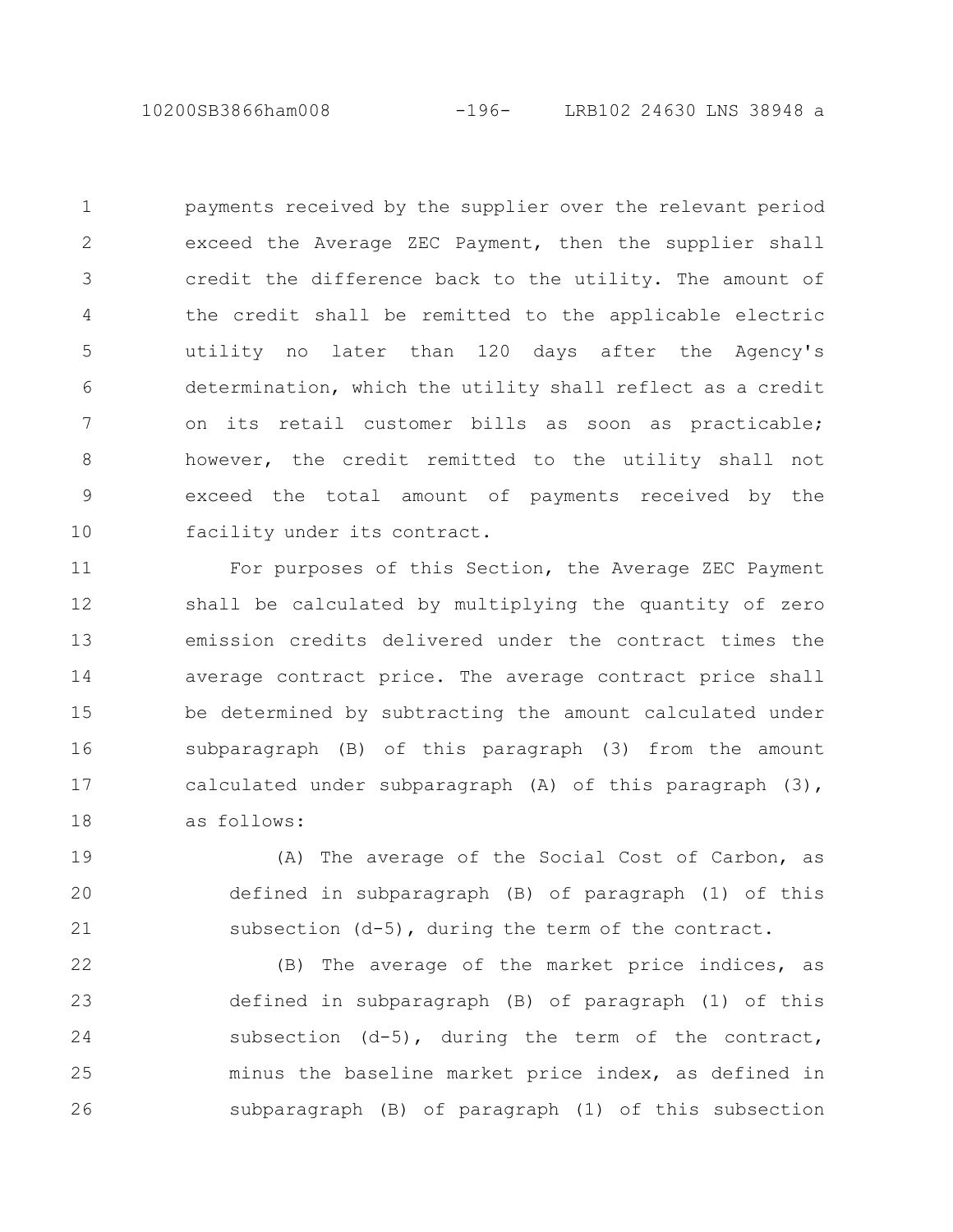```
(d-5).
1
```
If the subtraction yields a negative number, then the Average ZEC Payment shall be zero. 2 3

(4) Cost-effective zero emission credits procured from zero emission facilities shall satisfy the applicable definitions set forth in Section 1-10 of this Act. 4 5 6

(5) The electric utility shall retire all zero emission credits used to comply with the requirements of this subsection (d-5). 7 8 9

(6) Electric utilities shall be entitled to recover all of the costs associated with the procurement of zero emission credits through an automatic adjustment clause tariff in accordance with subsection (k) and (m) of Section 16-108 of the Public Utilities Act, and the contracts executed under this subsection (d-5) shall provide that the utilities' payment obligations under such contracts shall be reduced if an adjustment is required under subsection (m) of Section 16-108 of the Public Utilities Act. 10 11 12 13 14 15 16 17 18 19

(7) This subsection (d-5) shall become inoperative on January 1, 2028. 20 21

(d-10) Nuclear Plant Assistance; carbon mitigation credits. 22 23

24

(1) The General Assembly finds:

(A) The health, welfare, and prosperity of all Illinois citizens require that the State of Illinois act 25 26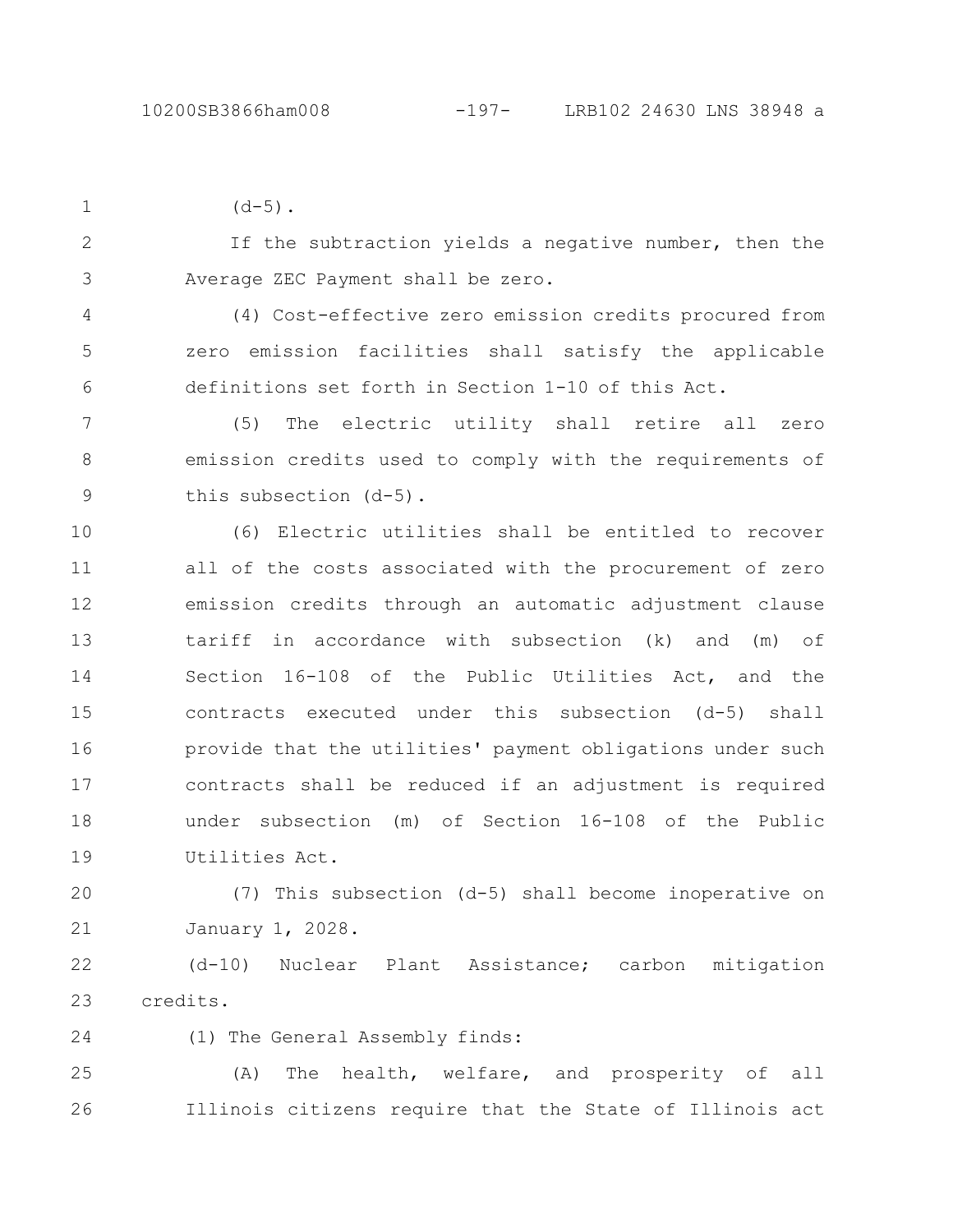1

2

3

to avoid and not increase carbon emissions from electric generation sources while continuing to ensure affordable, stable, and reliable electricity to all citizens.

(B) Absent immediate action by the State to preserve existing carbon-free energy resources, those resources may retire, and the electric generation needs of Illinois' retail customers may be met instead by facilities that emit significant amounts of carbon pollution and other harmful air pollutants at a high social and economic cost until Illinois is able to develop other forms of clean energy. 4 5 6 7 8 9 10 11

(C) The General Assembly finds that nuclear power generation is necessary for the State's transition to 100% clean energy, and ensuring continued operation of nuclear plants advances environmental and public health interests through providing carbon-free electricity while reducing the air pollution profile of the Illinois energy generation fleet. 12 13 14 15 16 17 18

(D) The clean energy attributes of nuclear generation facilities support the State in its efforts to achieve 100% clean energy. 19 20 21

(E) The State currently invests in various forms of clean energy, including, but not limited to, renewable energy, energy efficiency, and low-emission vehicles, among others. 22 23 24 25

26

(F) The Environmental Protection Agency commissioned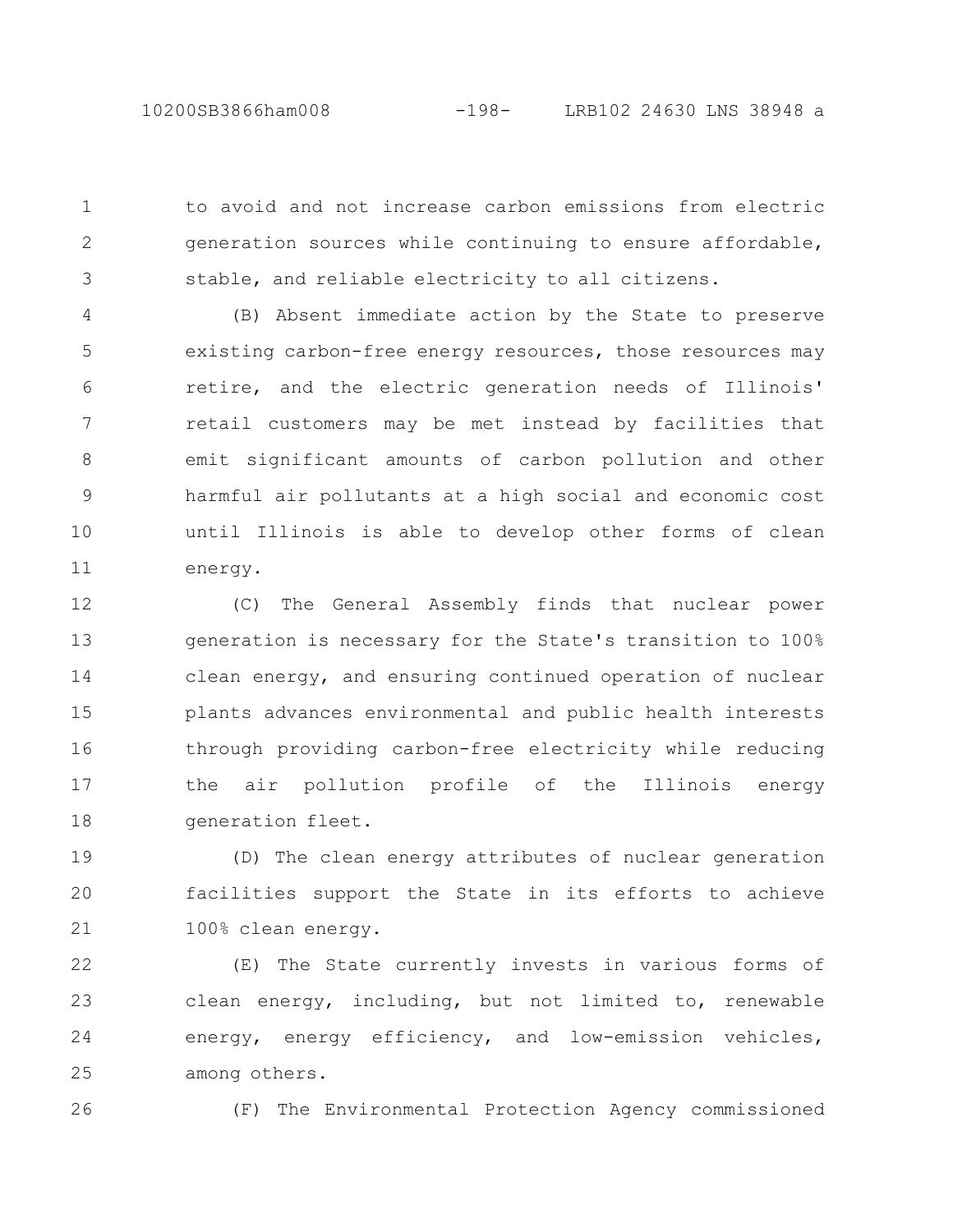10200SB3866ham008 -199- LRB102 24630 LNS 38948 a

an independent audit which provided a detailed assessment of the financial condition of the Illinois nuclear fleet to evaluate its financial viability and whether the environmental benefits of such resources were at risk. The report identified the risk of losing the environmental benefits of several specific nuclear units. The report also identified that the LaSalle County Generating Station will continue to operate through 2026 and therefore is not eligible to participate in the carbon mitigation credit program. 1 2 3 4 5 6 7 8 9 10

(G) Nuclear plants provide carbon-free energy, which helps to avoid many health-related negative impacts for Illinois residents. 11 12 13

(H) The procurement of carbon mitigation credits representing the environmental benefits of carbon-free generation will further the State's efforts at achieving 100% clean energy and decarbonizing the electricity sector in a safe, reliable, and affordable manner. Further, the procurement of carbon emission credits will enhance the health and welfare of Illinois residents through decreased reliance on more highly polluting generation. 14 15 16 17 18 19 20 21

(I) The General Assembly therefore finds it necessary to establish carbon mitigation credits to ensure decreased reliance on more carbon-intensive energy resources, for transitioning to a fully decarbonized electricity sector, and to help ensure health and welfare of the State's 22 23 24 25 26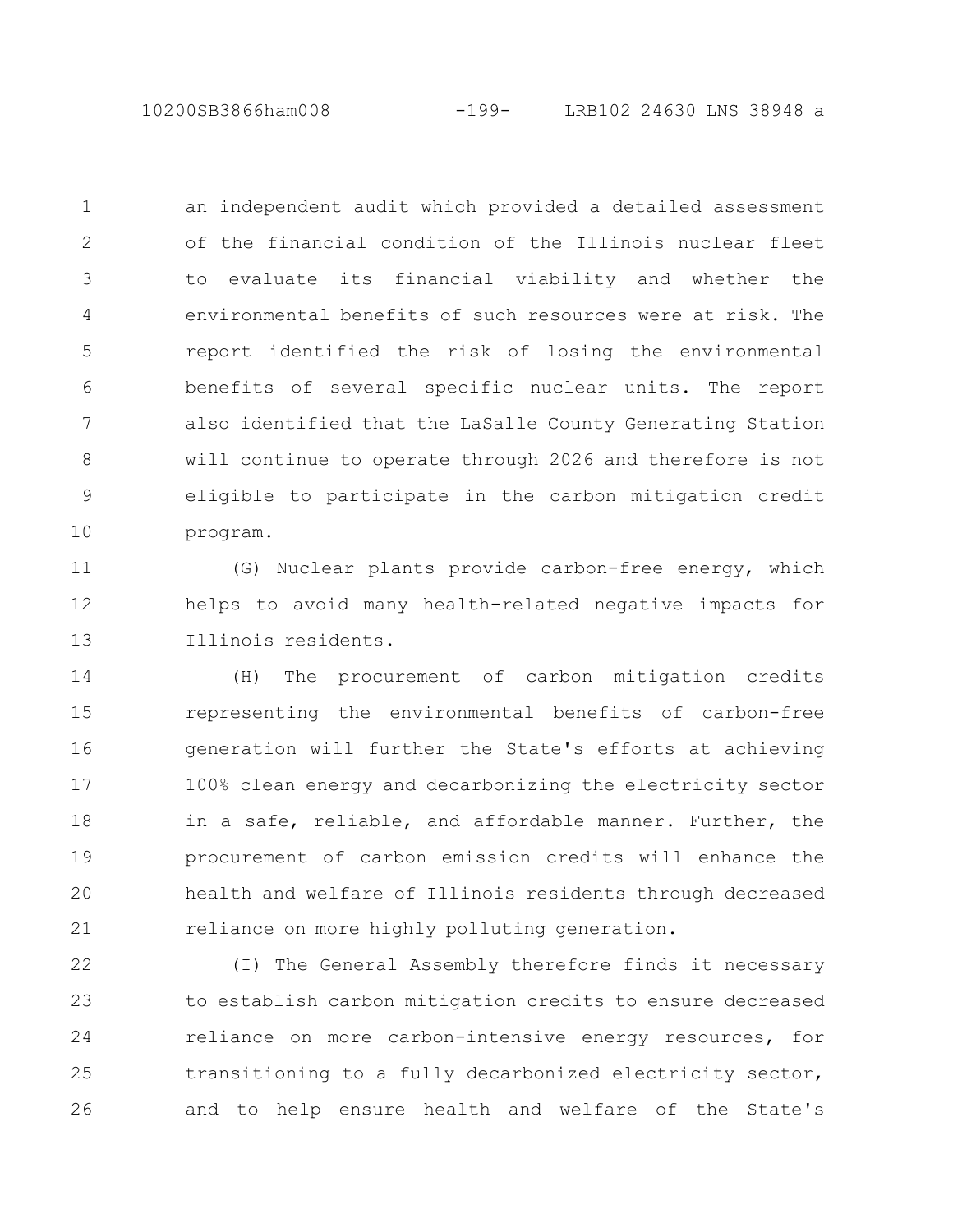residents. 1

2

(2) As used in this subsection:

"Baseline costs" means costs used to establish a customer protection cap that have been evaluated through an independent audit of a carbon-free energy resource conducted by the Environmental Protection Agency that evaluated projected annual costs for operation and maintenance expenses; fully allocated overhead costs, which shall be allocated using the methodology developed by the Institute for Nuclear Power Operations; fuel expenditures; nonfuel capital expenditures; spent fuel expenditures; a return on working capital; the cost of operational and market risks that could be avoided by ceasing operation; and any other costs necessary for continued operations, provided that "necessary" means, for purposes of this definition, that the costs could reasonably be avoided only by ceasing operations of the carbon-free energy resource. 3 4 5 6 7 8 9 10 11 12 13 14 15 16

"Carbon mitigation credit" means a tradable credit that represents the carbon emission reduction attributes of one megawatt-hour of energy produced from a carbon-free energy resource. 17 18 19 20

"Carbon-free energy resource" means a generation facility that: (1) is fueled by nuclear power; and (2) is interconnected to PJM Interconnection, LLC. 21 22 23

(3) Procurement. 24

(A) Beginning with the delivery year commencing on June 1, 2022, the Agency shall, for electric utilities 25 26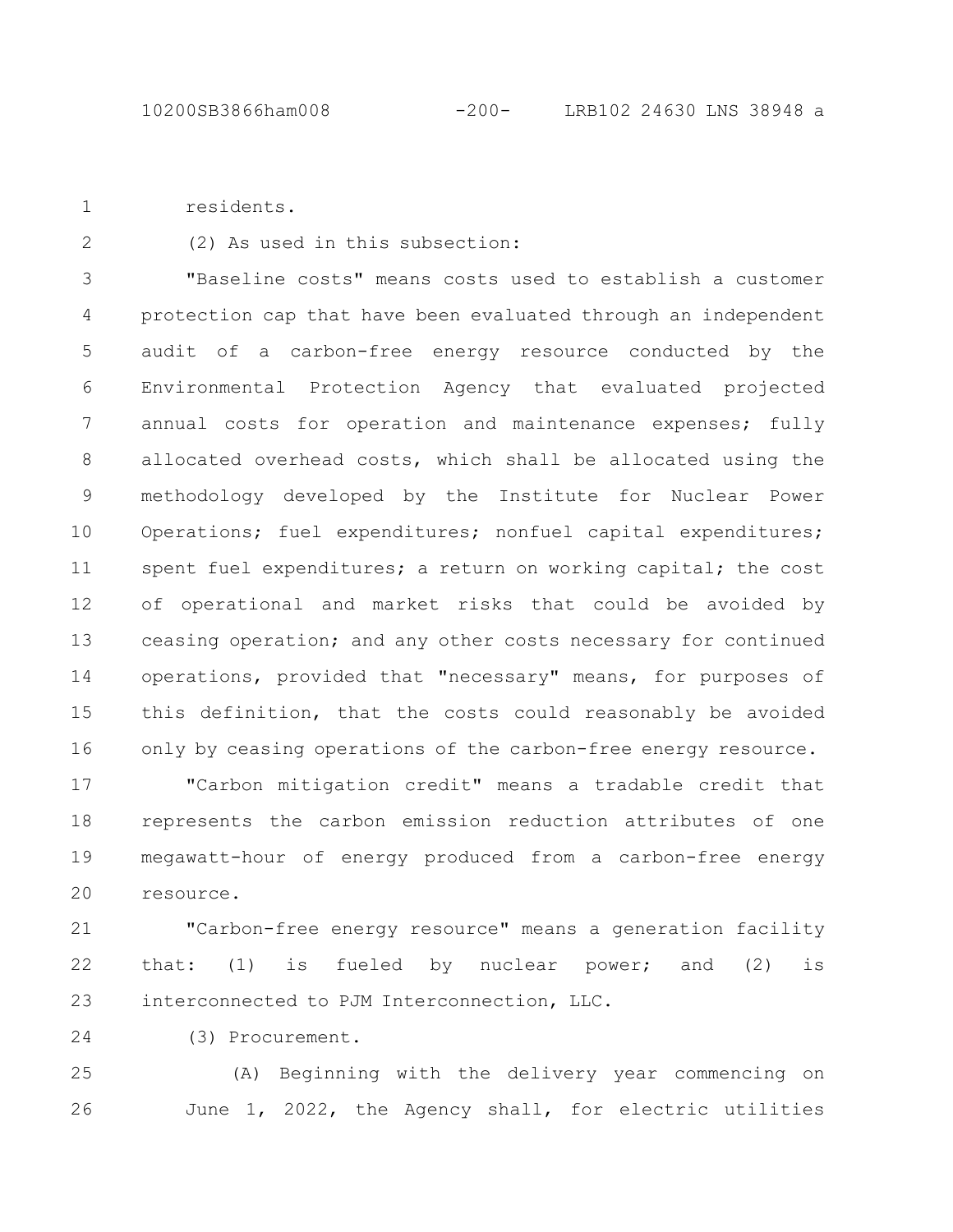10200SB3866ham008 -201- LRB102 24630 LNS 38948 a

serving at least 3,000,000 retail customers in the State, seek to procure contracts for no more than approximately 54,500,000 cost-effective carbon mitigation credits from carbon-free energy resources because such credits are necessary to support current levels of carbon-free energy generation and ensure the State meets its carbon dioxide emissions reduction goals. The Agency shall not make a partial award of a contract for carbon mitigation credits covering a fractional amount of a carbon-free energy resource's projected output. 1 2 3 4 5 6 7 8 9 10

(B) Each carbon-free energy resource that intends to participate in a procurement shall be required to submit to the Agency the following information for the resource on or before the date established by the Agency: 11 12 13 14

(i) the in-service date and remaining useful life of the carbon-free energy resource; 15 16

(ii) the amount of power generated annually for each of the past 10 years, which shall be used to determine the capability of each facility; 17 18 19

(iii) a commitment to be reflected in any contract entered into pursuant to this subsection (d-10) to continue operating the carbon-free energy resource at a capacity factor of at least 88% annually on average for the duration of the contract or contracts executed under the procurement held under this subsection (d-10), except in an instance described in 20 21 22 23 24 25 26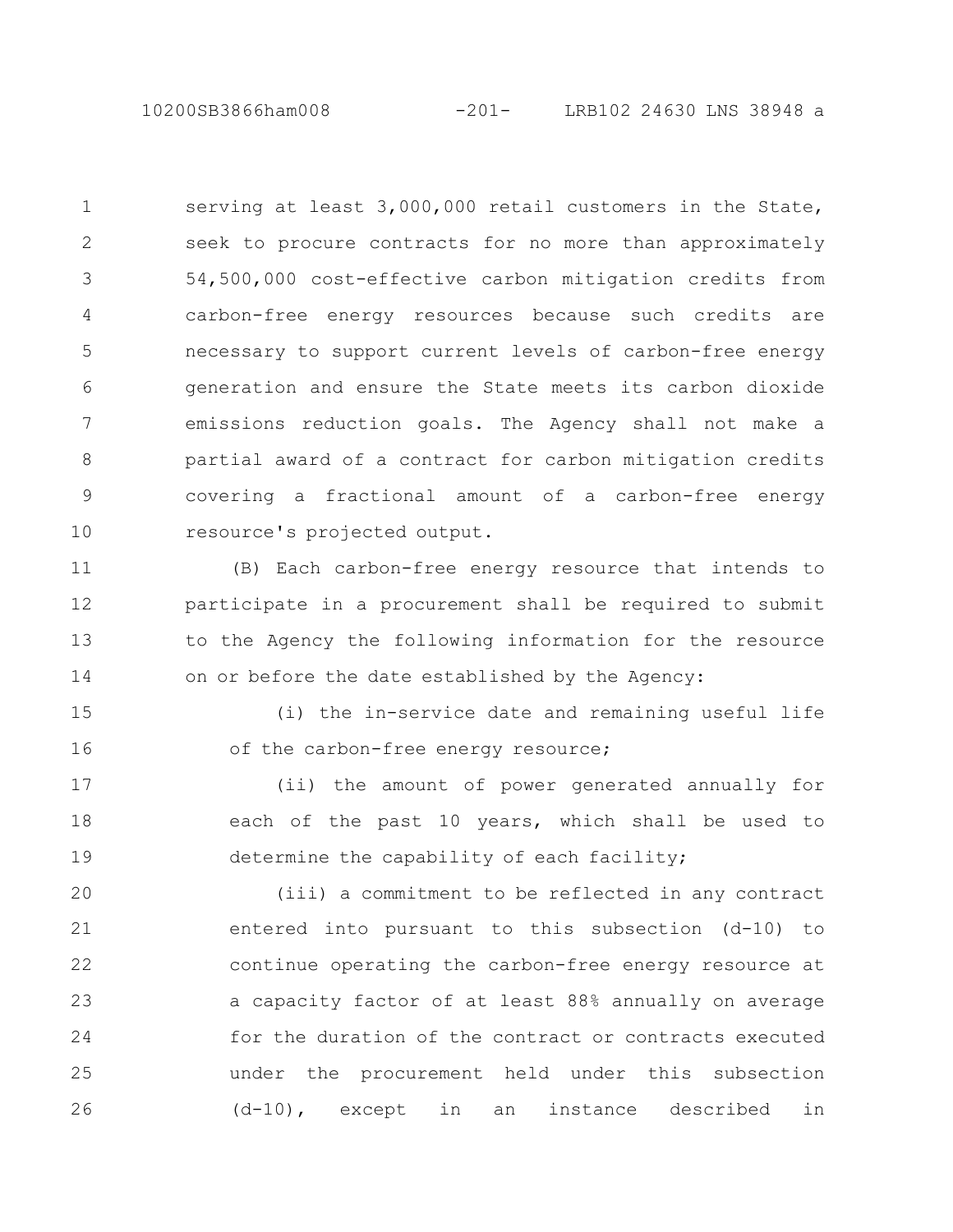10200SB3866ham008 -202- LRB102 24630 LNS 38948 a

1

2

3

4

5

6

subparagraph (E) of paragraph (1) of subsection (d-5) of this Section or made impracticable as a result of compliance with law or regulation;

(iv) financial need and the risk of loss of the environmental benefits of such resource, which shall include the following information:

(I) the carbon-free energy resource's cost projections, expressed on a per megawatt-hour basis, over the next 5 delivery years, which shall include the following: operation and maintenance expenses; fully allocated overhead costs, which shall be allocated using the methodology developed by the Institute for Nuclear Power Operations; fuel expenditures; nonfuel capital expenditures; spent fuel expenditures; a return on working capital; the cost of operational and market risks that could be avoided by ceasing operation; and any other costs necessary for continued operations, provided that "necessary" means, for purposes of this subitem (I), that the costs could reasonably be avoided only by ceasing operations of the carbon-free energy resource; and 7 8 9 10 11 12 13 14 15 16 17 18 19 20 21 22

(II) the carbon-free energy resource's revenue projections, including energy, capacity, ancillary services, any other direct State support, known or anticipated federal attribute credits, known or 23 24 25 26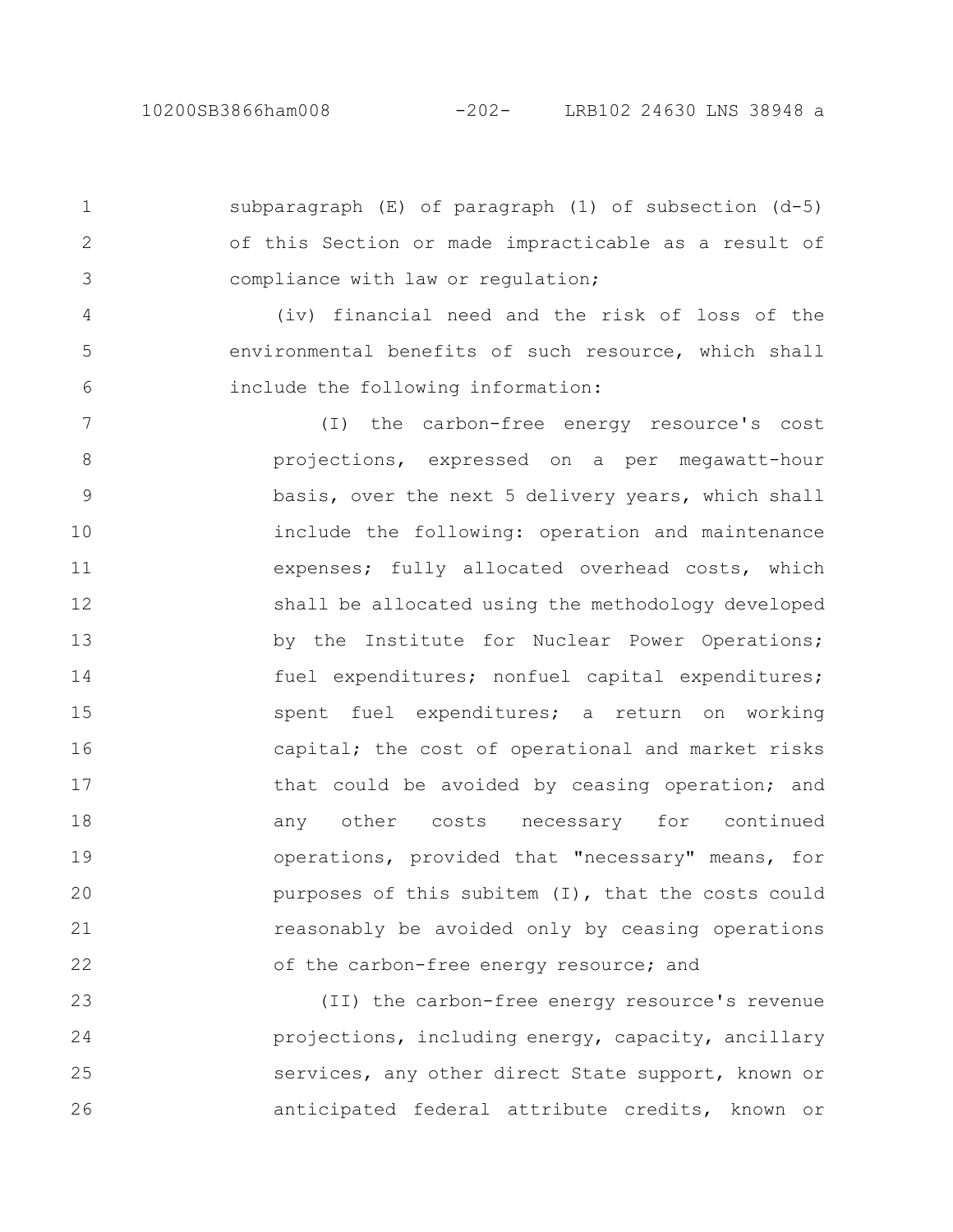anticipated tax credits, and any other direct federal support. 1 2

The information described in this subparagraph (B) may be submitted on a confidential basis and shall be treated and maintained by the Agency, the procurement administrator, and the Commission as confidential and proprietary and exempt from disclosure under subparagraphs (a) and (g) of paragraph (1) of Section 7 of the Freedom of Information Act. The Office of the Attorney General shall have access to, and maintain the confidentiality of, such information pursuant to Section 6.5 of the Attorney General Act. 3 4 5 6 7 8 9 10 11 12

(C) The Agency shall solicit bids for the contracts described in this subsection (d-10) from carbon-free energy resources that have satisfied the requirements of subparagraph (B) of this paragraph (3). The contracts procured pursuant to a procurement event shall reflect, and be subject to, the following terms, requirements, and limitations: 13 14 15 16 17 18 19

(i) Contracts are for delivery of carbon mitigation credits, and are not energy or capacity sales contracts requiring physical delivery. Pursuant to item (iii), contract payments shall fully deduct the value of any monetized federal production tax credits, credits issued pursuant to a federal clean energy standard, and other federal credits if 20 21 22 23 24 25 26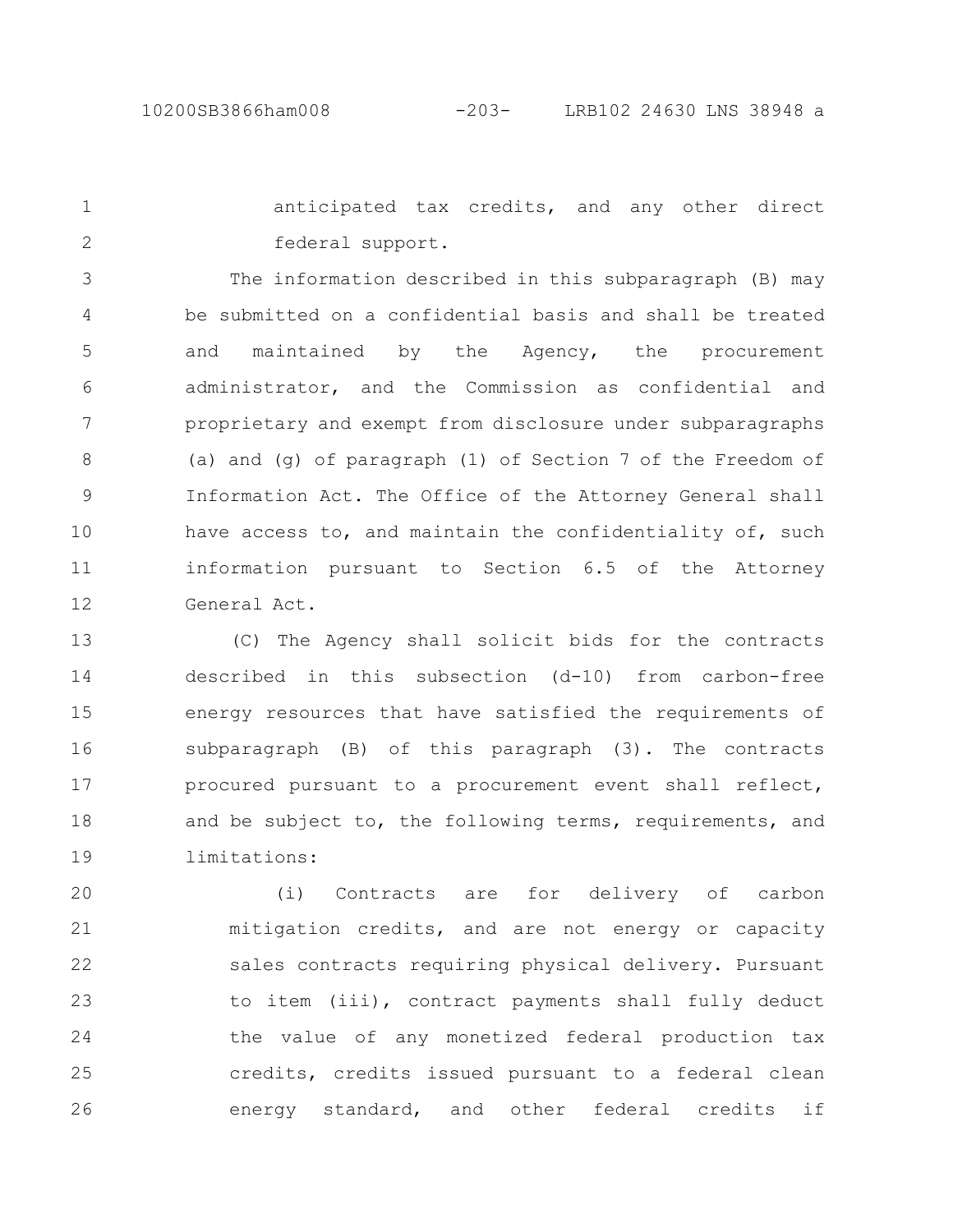applicable. (ii) Contracts for carbon mitigation credits shall commence with the delivery year beginning on June 1, 2022 and shall be for a term of 5 delivery years concluding on May 31, 2027. (iii) The price per carbon mitigation credit to be paid under a contract for a given delivery year shall be equal to an accepted bid price less the sum of: 1 2 3 4 5 6 7 8 9

(I) one of the following energy price indices, selected by the bidder at the time of the bid for the term of the contract: 10 11

(aa) the weighted-average hourly day-ahead price for the applicable delivery year at the busbar of all resources procured pursuant to this subsection (d-10), weighted by actual production from the resources; or 12 13 14 15 16

(bb) the projected energy price for the PJM Interconnection, LLC Northern Illinois Hub for the applicable delivery year determined according to subitem (aa) of item (iii) of subparagraph (B) of paragraph (1) of subsection (d-5). 17 18 19 20 21 22

(II) the Base Residual Auction Capacity Price for the ComEd zone as determined by PJM Interconnection, LLC, divided by 24 hours per day, for the applicable delivery year for the first 3 23 24 25 26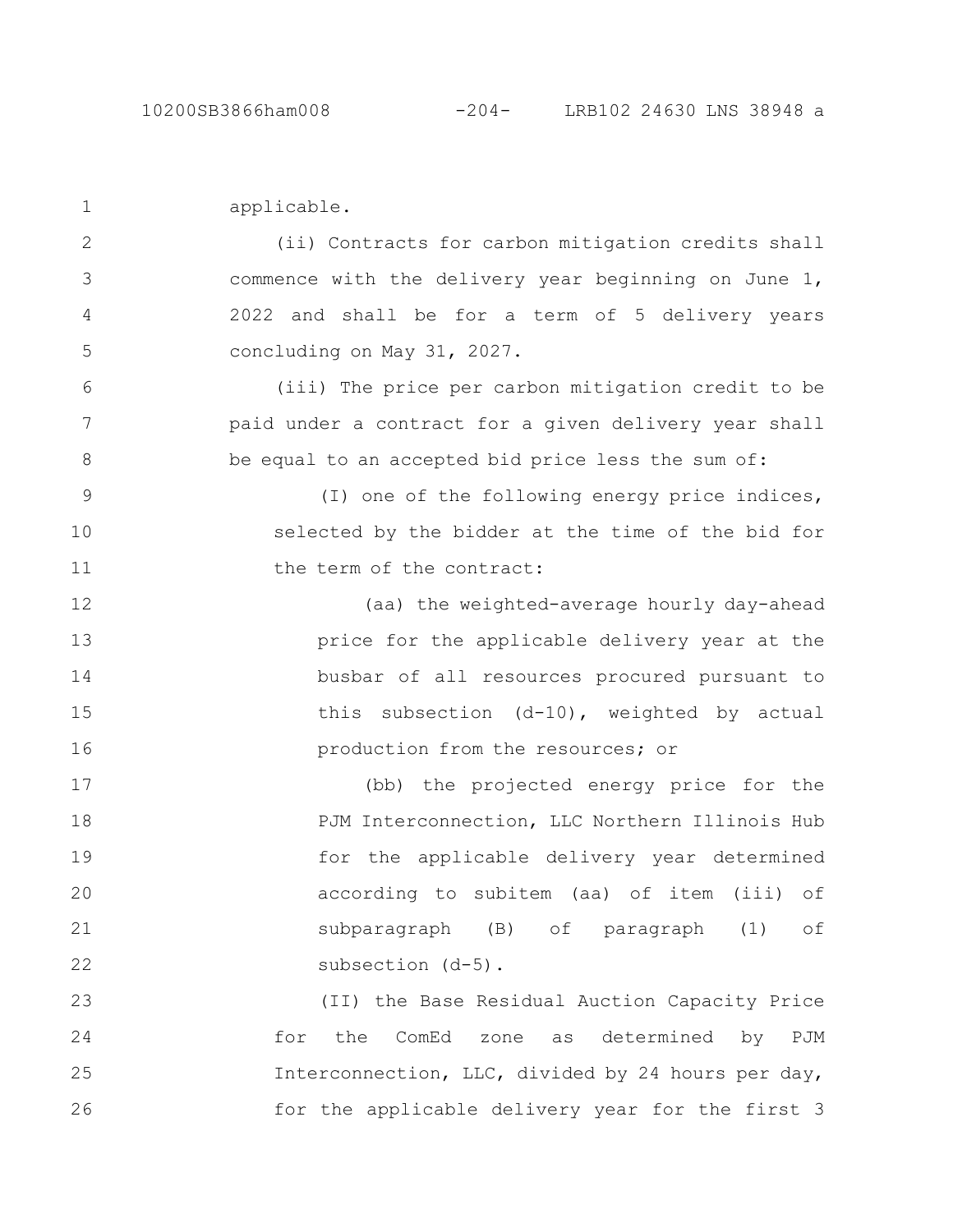10200SB3866ham008 -205- LRB102 24630 LNS 38948 a

delivery years, and then any subsequent delivery years unless the PJM Interconnection, LLC applies the Minimum Offer Price Rule to participating carbon-free energy resources because they supply carbon mitigation credits pursuant to this Section at which time, upon notice by the carbon-free energy resource to the Commission and subject to the Commission's confirmation, the value under this subitem shall be zero, as further described in the carbon mitigation credit procurement plan; and 1 2 3 4 5 6 7 8 9 10 11

(III) any value of monetized federal tax credits, direct payments, or similar subsidy provided to the carbon-free energy resource from any unit of government that is not already reflected in energy prices. 12 13 14 15 16

If the price-per-megawatt-hour calculation performed under item (iii) of this subparagraph (C) for a given delivery year results in a net positive value, then the electric utility counterparty to the contract shall multiply such net value by the applicable contract quantity and remit the amount to the supplier. 17 18 19 20 21 22 23

To protect retail customers from retail rate impacts that may arise upon the initiation of carbon policy changes, if the price-per-megawatt-hour 24 25 26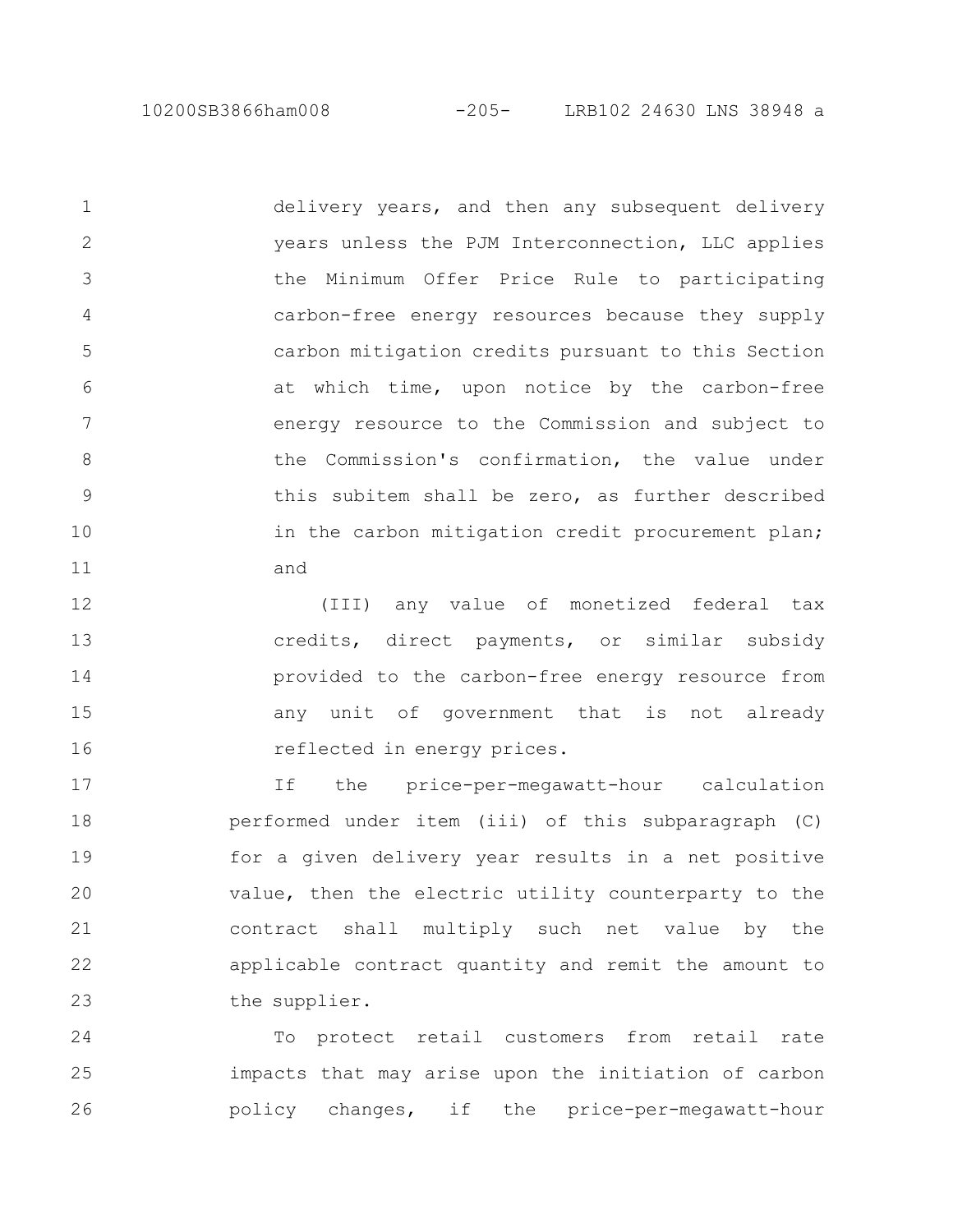10200SB3866ham008 -206- LRB102 24630 LNS 38948 a

1

2

3

4

5

6

7

8

9

22

23

24

calculation performed under item (iii) of this subparagraph (C) for a given delivery year results in a net negative value, then the supplier counterparty to the contract shall multiply such net value by the applicable contract quantity and remit such amount to the electric utility counterparty. The electric utility shall reflect such amounts remitted by suppliers as a credit on its retail customer bills as soon as practicable.

(iv) To ensure that retail customers in Northern Illinois do not pay more for carbon mitigation credits than the value such credits provide, and notwithstanding the provisions of this subsection (d-10), the Agency shall not accept bids for contracts that exceed a customer protection cap equal to the baseline costs of carbon-free energy resources. 10 11 12 13 14 15 16

The baseline costs for the applicable year shall be the following: 17 18

(I) For the delivery year beginning June 1, 2022, the baseline costs shall be an amount equal to \$30.30 per megawatt-hour. 19 20 21

(II) For the delivery year beginning June 1, 2023, the baseline costs shall be an amount equal to \$32.50 per megawatt-hour.

(III) For the delivery year beginning June 1, 2024, the baseline costs shall be an amount equal 25 26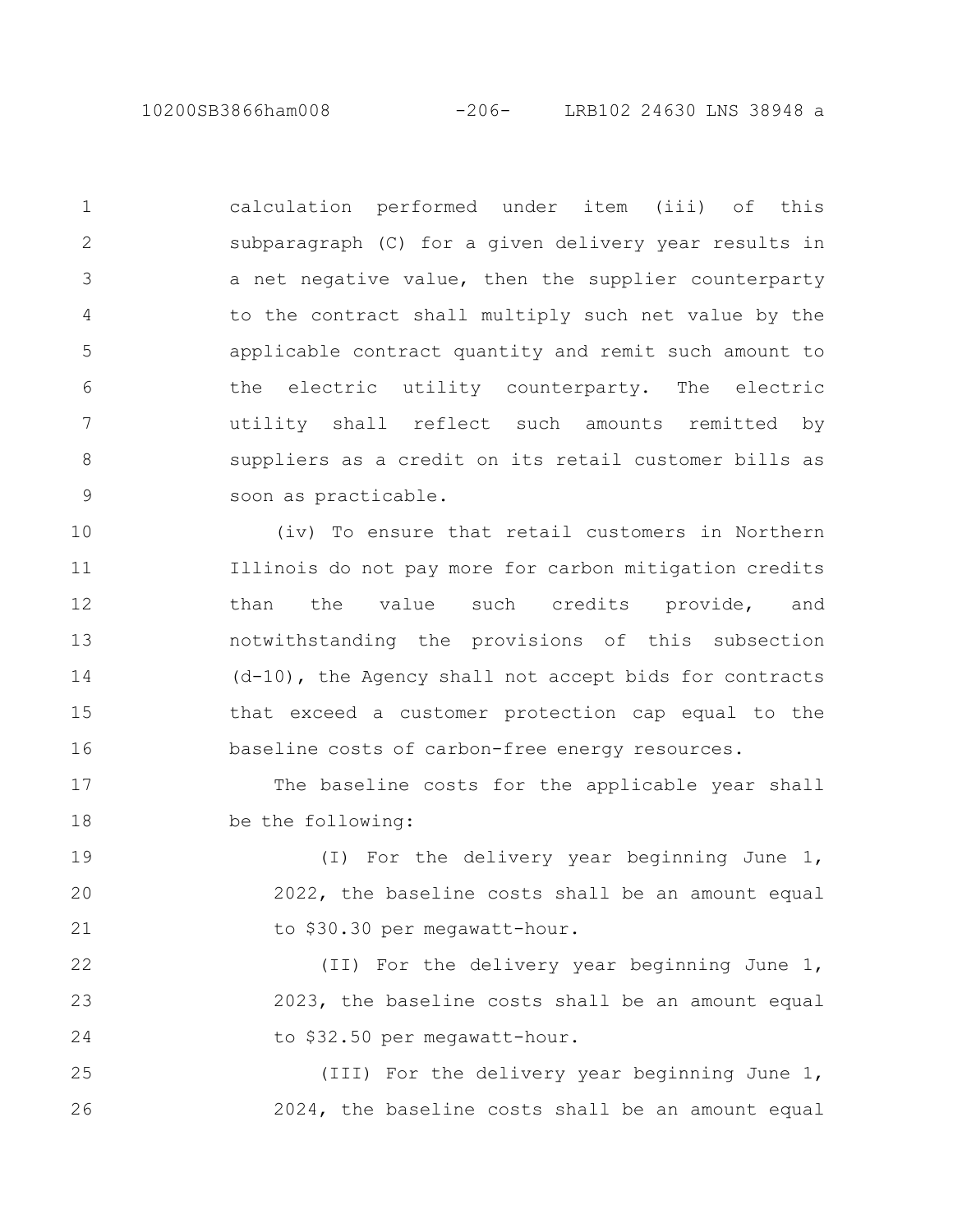1

to \$33.43 per megawatt-hour.

(IV) For the delivery year beginning June 1, 2025, the baseline costs shall be an amount equal to \$33.50 per megawatt-hour. 2 3 4

(V) For the delivery year beginning June 1, 2026, the baseline costs shall be an amount equal to \$34.50 per megawatt-hour. 5 6 7

An Environmental Protection Agency consultant forecast, included in a report issued April 14, 2021, projects that a carbon-free energy resource has the opportunity to earn on average approximately \$30.28 per megawatt-hour, for the sale of energy and capacity during the time period between 2022 and 2027. Therefore, the sale of carbon mitigation credits provides the opportunity to receive an additional amount per megawatt-hour in addition to the projected prices for energy and capacity. 8 9 10 11 12 13 14 15 16 17

Although actual energy and capacity prices may vary from year-to-year, the General Assembly finds that this customer protection cap will help ensure that the cost of carbon mitigation credits will be less than its value, based upon the social cost of carbon identified in the Technical Support Document issued in February 2021 by the U.S. Interagency Working Group on Social Cost of Greenhouse Gases and the PJM Interconnection, LLC carbon dioxide marginal 18 19 20 21 22 23 24 25 26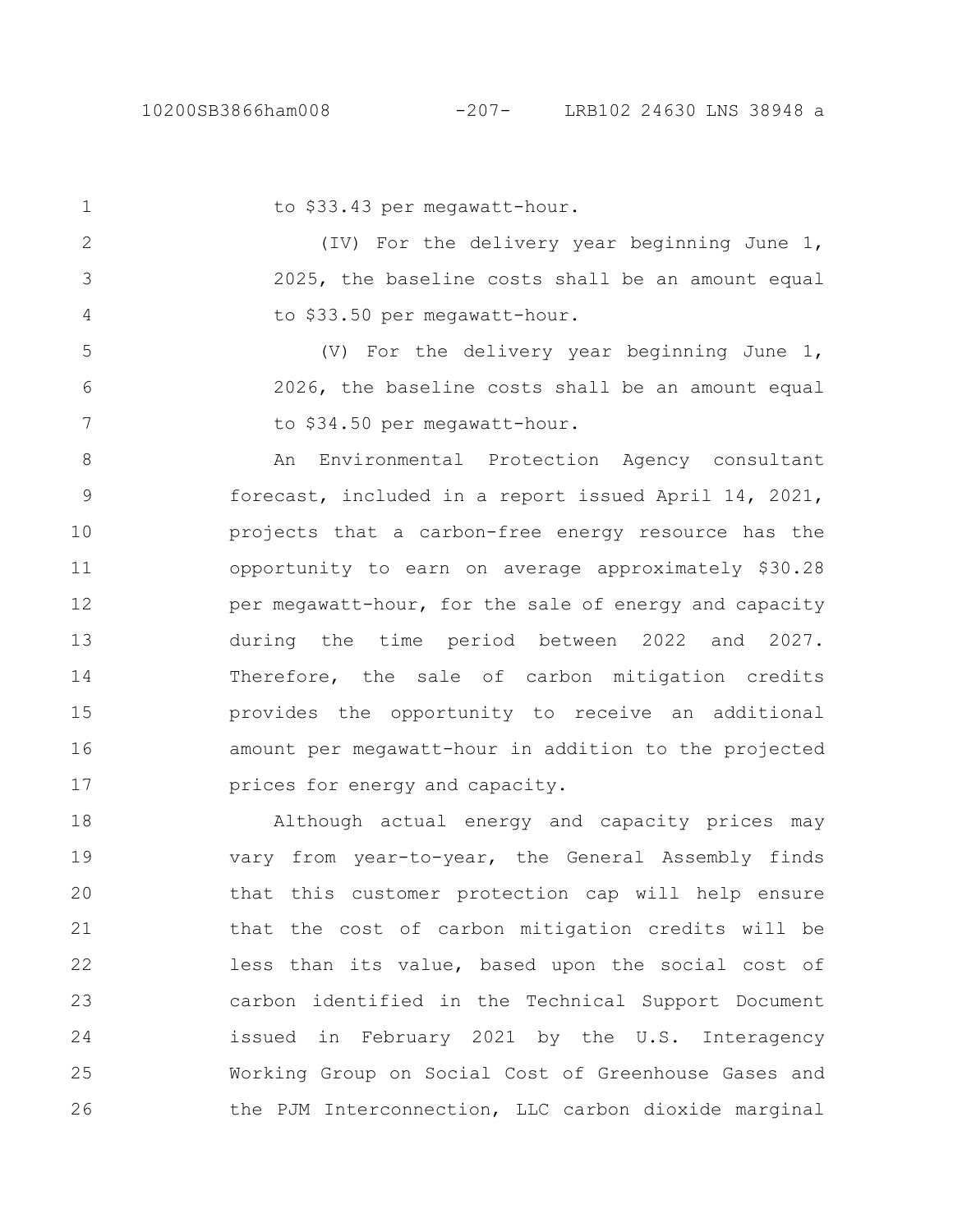emission rate for 2020, and that a carbon-free energy resource receiving payment for carbon mitigation credits receives no more than necessary to keep those units in operation. 1 2 3 4

(D) No later than 7 days after the effective date of this amendatory Act of the 102nd General Assembly, the Agency shall publish its proposed carbon mitigation credit procurement plan. The Plan shall provide that winning bids shall be selected by taking into consideration which resources best match public interest criteria that include, but are not limited to, minimizing carbon dioxide emissions that result from electricity consumed in Illinois and minimizing sulfur dioxide, nitrogen oxide, and particulate matter emissions that adversely affect the citizens of this State. The selection of winning bids shall also take into account the incremental environmental benefits resulting from the procurement or procurements, such as any existing environmental benefits that are preserved by a procurement held under this subsection (d-10) and would cease to exist if the procurement were not held, including the preservation of carbon-free energy resources. For those bidders having the same public interest criteria score, the relative ranking of such bidders shall be determined by price. The Plan shall describe in detail how each public interest factor shall be considered and weighted in the bid selection process to 5 6 7 8 9 10 11 12 13 14 15 16 17 18 19 20 21 22 23 24 25 26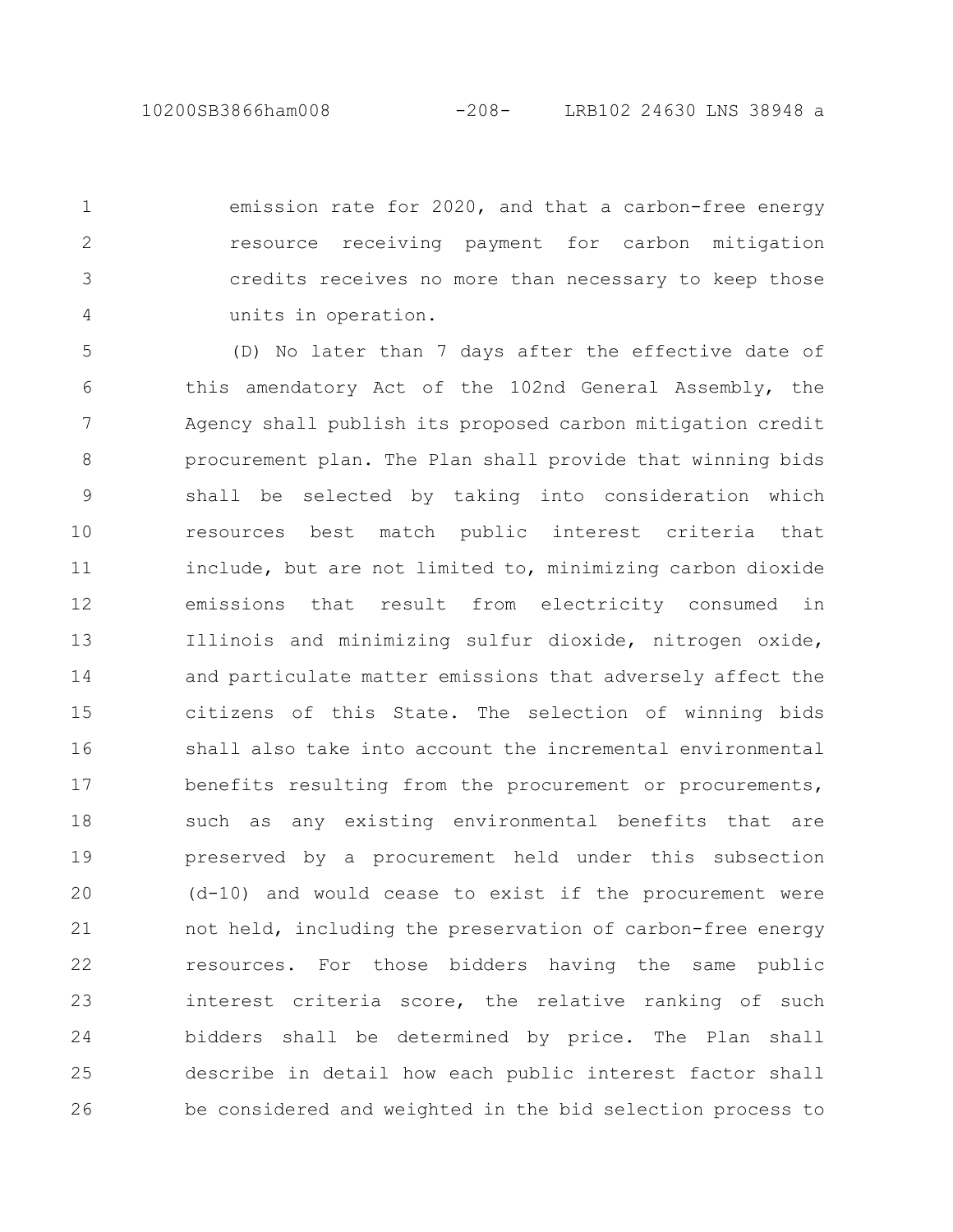10200SB3866ham008 -209- LRB102 24630 LNS 38948 a

ensure that the public interest criteria are applied to the procurement. The Plan shall, to the extent practical and permissible by federal law, ensure that successful bidders make commercially reasonable efforts to apply for federal tax credits, direct payments, or similar subsidy programs that support carbon-free generation and for which the successful bidder is eligible. Upon publishing of the carbon mitigation credit procurement plan, copies of the plan shall be posted and made publicly available on the Agency's website. All interested parties shall have 7 days following the date of posting to provide comment to the Agency on the plan. All comments shall be posted to the Agency's website. Following the end of the comment period, but no more than 19 days later than the effective date of this amendatory Act of the 102nd General Assembly, the Agency shall revise the plan as necessary based on the comments received and file its carbon mitigation credit procurement plan with the Commission. 1 2 3 4 5 6 7 8 9 10 11 12 13 14 15 16 17 18

(E) If the Commission determines that the plan is likely to result in the procurement of cost-effective carbon mitigation credits, then the Commission shall, after notice and hearing and opportunity for comment, but no later than 42 days after the Agency filed the plan, approve the plan or approve it with modification. For purposes of this subsection (d-10), "cost-effective" means carbon mitigation credits that are procured from 19 20 21 22 23 24 25 26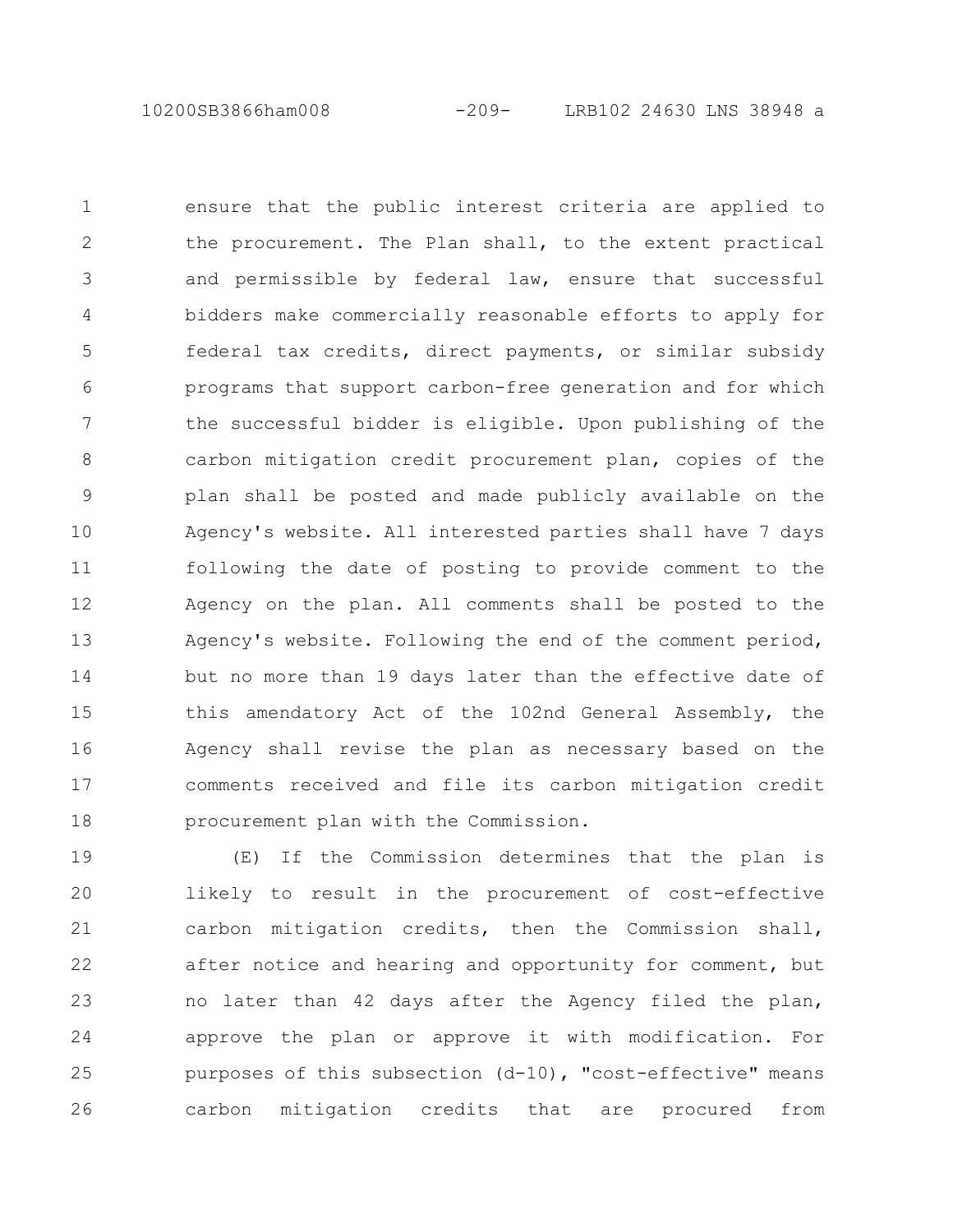10200SB3866ham008 -210- LRB102 24630 LNS 38948 a

carbon-free energy resources at prices that are within the limits specified in this paragraph (3). As part of the Commission's review and acceptance or rejection of the procurement results, the Commission shall, in its public notice of successful bidders: 1 2 3 4 5

(i) identify how the selected carbon-free energy resources satisfy the public interest criteria described in this paragraph (3) of minimizing carbon dioxide emissions that result from electricity consumed in Illinois and minimizing sulfur dioxide, nitrogen oxide, and particulate matter emissions that adversely affect the citizens of this State; 6 7 8 9 10 11 12

(ii) specifically address how the selection of carbon-free energy resources takes into account the incremental environmental benefits resulting from the procurement, including any existing environmental benefits that are preserved by the procurements held under this amendatory Act of the 102nd General Assembly and would have ceased to exist if the procurements had not been held, such as the preservation of carbon-free energy resources; 13 14 15 16 17 18 19 20 21

(iii) quantify the environmental benefit of preserving the carbon-free energy resources procured pursuant to this subsection (d-10), including the following: 22 23 24 25

26

(I) an assessment value of avoided greenhouse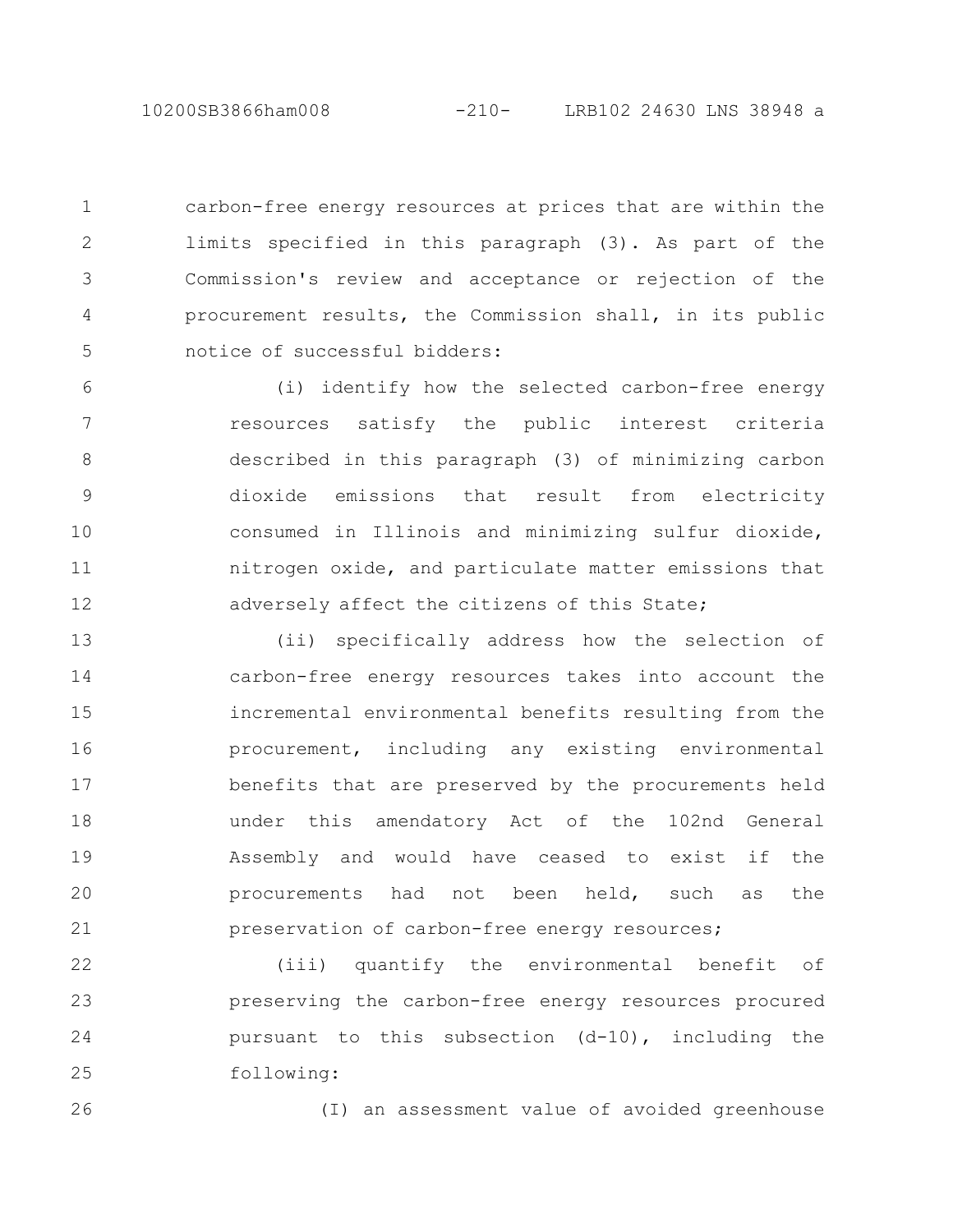gas emissions measured as the product of the carbon-free energy resources' output over the contract term, using generally accepted methodologies for the valuation of avoided emissions; and 1 2 3 4 5

(II) an assessment of costs of replacement with other carbon-free energy resources and renewable energy resources, including wind and photovoltaic generation, based upon an assessment of the prices paid for renewable energy credits through programs and procurements conducted pursuant to subsection (c) of Section 1-75 of this Act, and the additional storage necessary to produce the same or similar capability of matching customer usage patterns. 6 7 8 9 10 11 12 13 14 15

(F) The procurements described in this paragraph (3), including, but not limited to, the execution of all contracts procured, shall be completed no later than December 3, 2021. The procurement and plan approval processes required by this paragraph (3) shall be conducted in conjunction with the procurement and plan approval processes required by Section 16-111.5 of the Public Utilities Act, to the extent practicable. However, the Agency and Commission may, as appropriate, modify the various dates and timelines under this subparagraph and subparagraphs (D) and (E) of this paragraph (3) to meet 16 17 18 19 20 21 22 23 24 25 26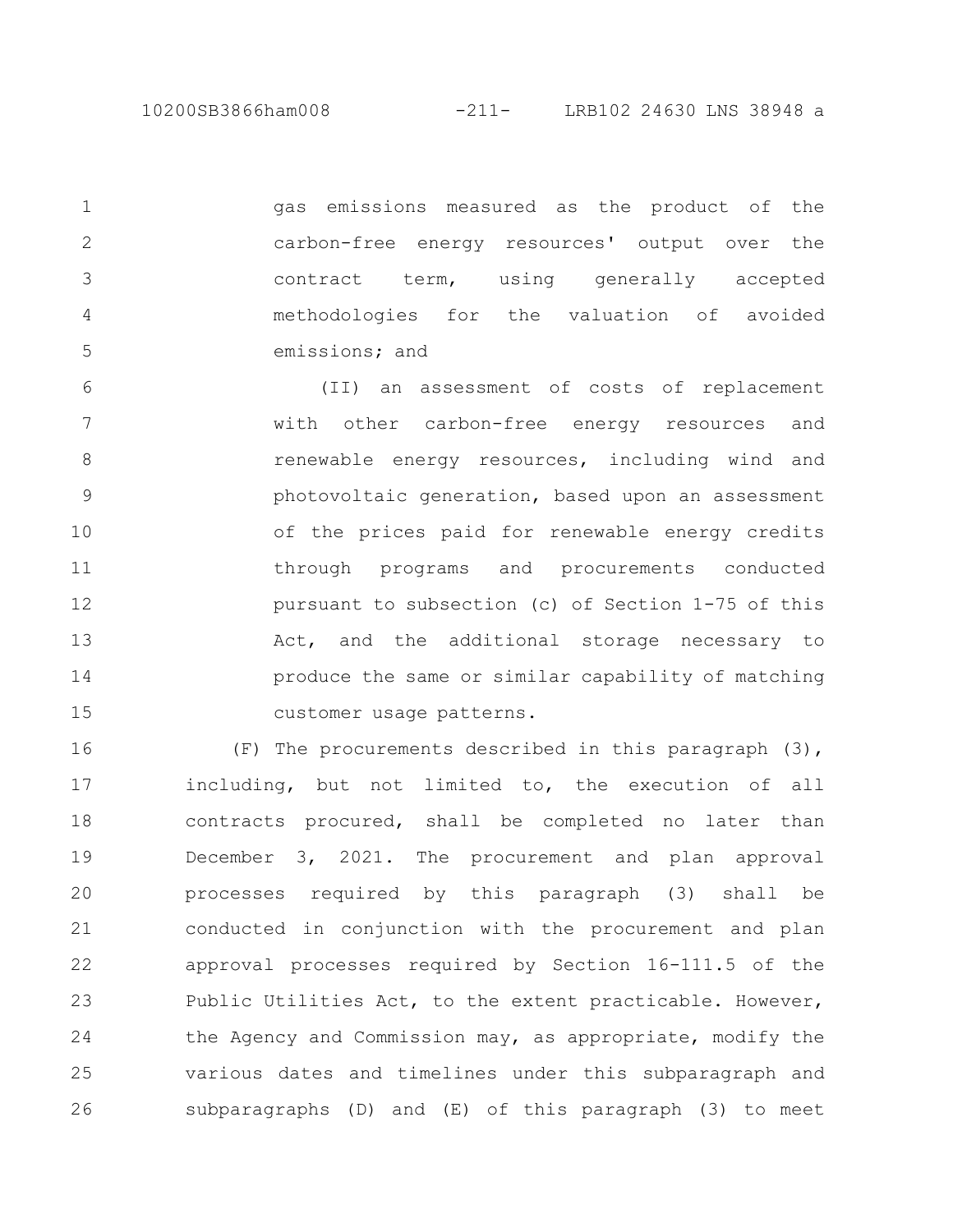10200SB3866ham008 -212- LRB102 24630 LNS 38948 a

the December 3, 2021 contract execution deadline. Following the completion of such procurements, and consistent with this paragraph (3), the Agency shall calculate the payments to be made under each contract in a timely fashion. 1 2 3 4 5

(F-1) Costs incurred by the electric utility pursuant to a contract authorized by this subsection (d-10) shall be deemed prudently incurred and reasonable in amount, and the electric utility shall be entitled to full cost recovery pursuant to a tariff or tariffs filed with the Commission. 6 7 8 9 10 11

(G) The counterparty electric utility shall retire all carbon mitigation credits used to comply with the requirements of this subsection (d-10). 12 13 14

(H) If a carbon-free energy resource is sold to another owner, the rights, obligations, and commitments under this subsection (d-10) shall continue to the subsequent owner. 15 16 17 18

(I) This subsection (d-10) shall become inoperative on January 1, 2028. 19 20

(e) The draft procurement plans are subject to public comment, as required by Section 16-111.5 of the Public Utilities Act. 21 22 23

(f) The Agency shall submit the final procurement plan to the Commission. The Agency shall revise a procurement plan if the Commission determines that it does not meet the standards 24 25 26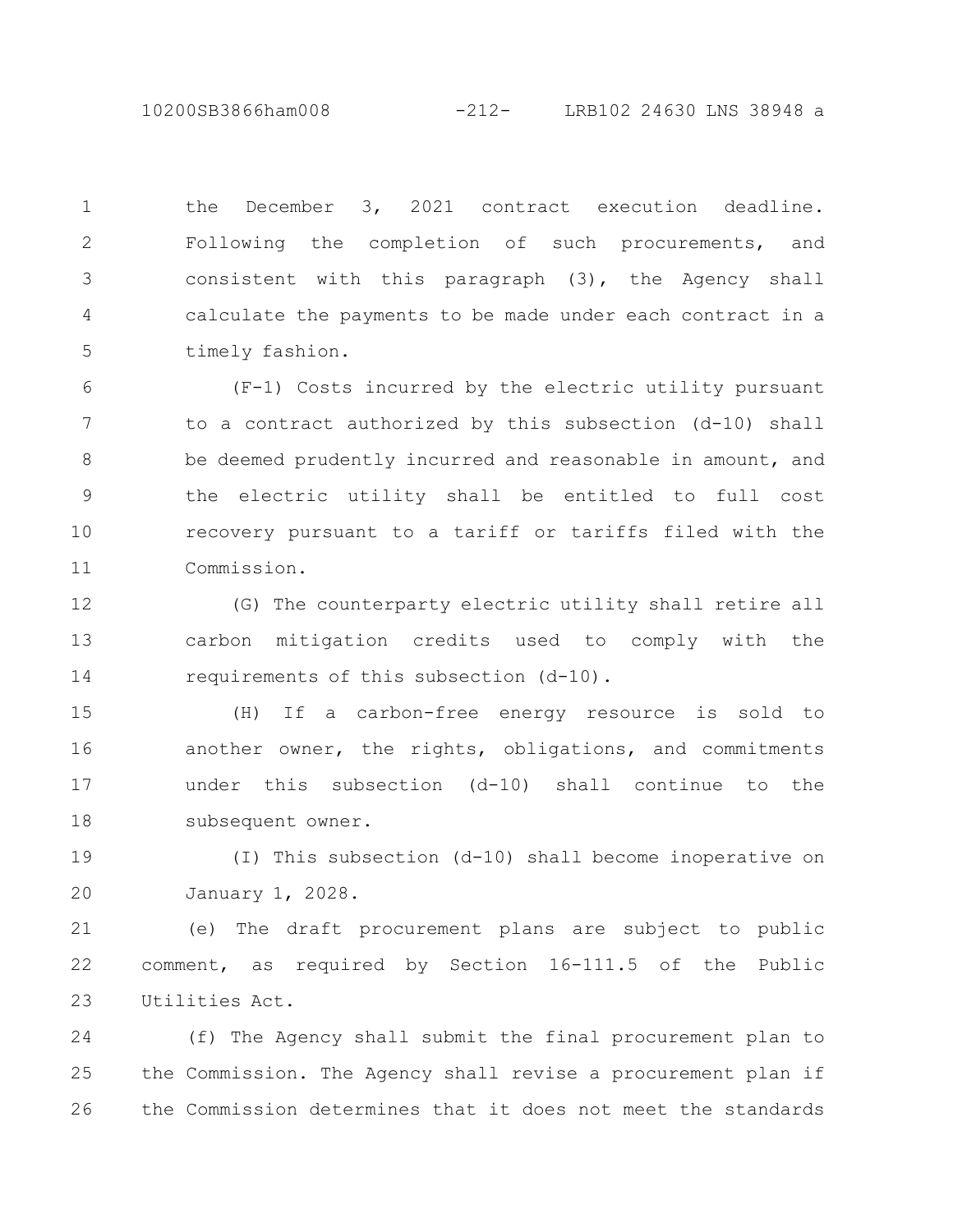10200SB3866ham008 -213- LRB102 24630 LNS 38948 a

set forth in Section 16-111.5 of the Public Utilities Act. 1

(g) The Agency shall assess fees to each affected utility to recover the costs incurred in preparation of the annual procurement plan for the utility. 2 3 4

(h) The Agency shall assess fees to each bidder to recover the costs incurred in connection with a competitive procurement process. 5 6 7

(i) A renewable energy credit, carbon emission credit, zero emission credit, or carbon mitigation credit can only be used once to comply with a single portfolio or other standard as set forth in subsection  $(c)$ , subsection  $(d)$ , or subsection (d-5) of this Section, respectively. A renewable energy credit, carbon emission credit, zero emission credit, or carbon mitigation credit cannot be used to satisfy the requirements of more than one standard. If more than one type of credit is issued for the same megawatt hour of energy, only one credit can be used to satisfy the requirements of a single standard. After such use, the credit must be retired together with any other credits issued for the same megawatt hour of energy. 8 9 10 11 12 13 14 15 16 17 18 19 20

(Source: P.A. 101-81, eff. 7-12-19; 101-113, eff. 1-1-20; 102-662, eff. 9-15-21.) 21 22

Section 1-8. The Community Energy, Climate, and Jobs Planning Act is amended by changing Section 15-10 as follows: 23 24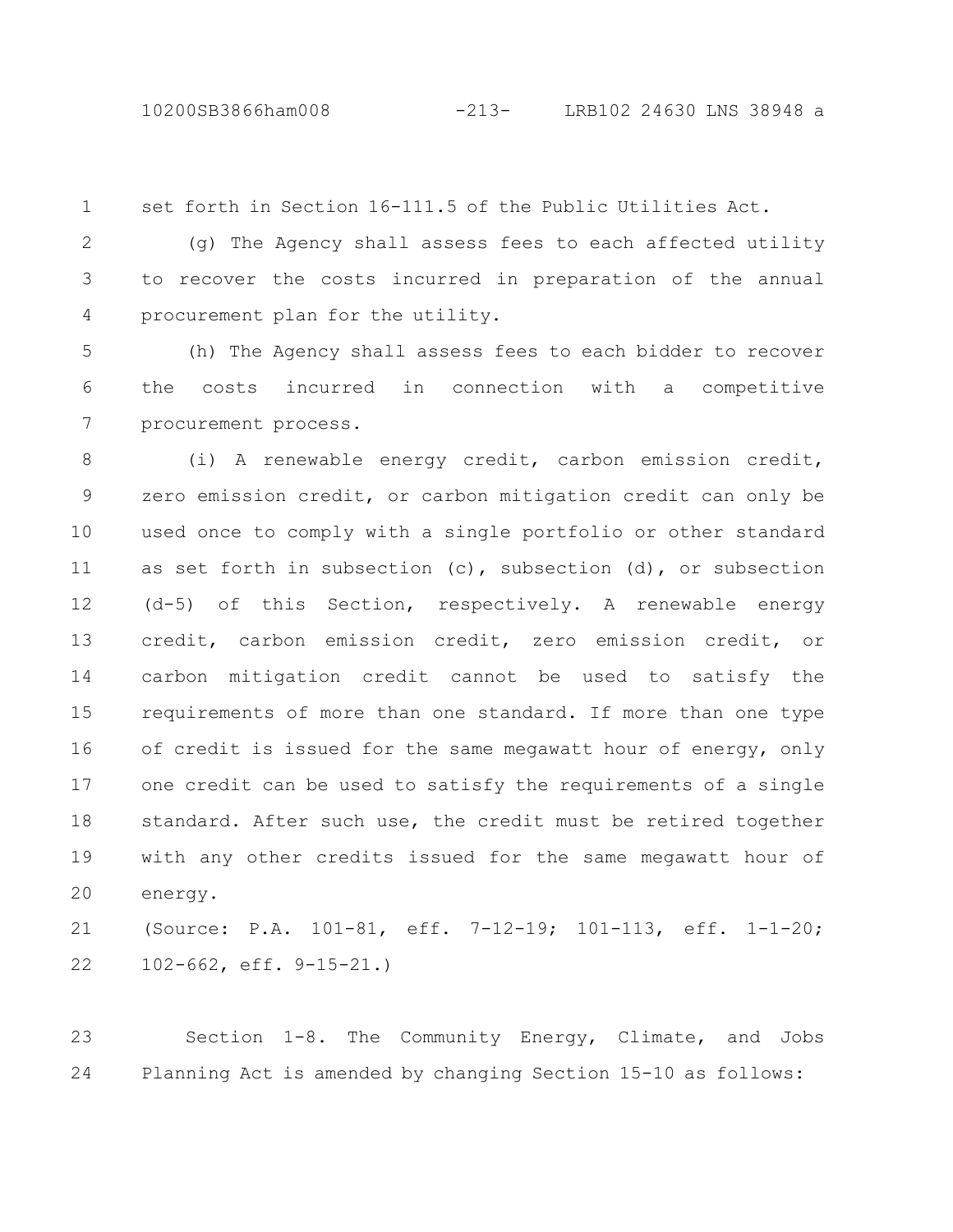(50 ILCS 65/15-10) 1

(Section scheduled to be repealed on September 15, 2045) Sec. 15-10. Definitions. As used in this Act: 2 3

"Alternative energy improvement" means the installation or upgrade of electrical wiring, outlets, or charging stations to charge a motor vehicle that is fully or partially powered by electricity; photovoltaic, energy storage, or thermal resource; or any combination thereof. 4 5 6 7 8

"Disadvantaged worker" means an individual who is defined as: (1) being homeless; (2) being a custodial single parent; (3) being a recipient of public assistance; (4) lacking a high school diploma or high school equivalency; (5) having a criminal record or other involvement in the criminal justice system; (6) suffering from chronic unemployment; (7) being previously in the child welfare system; or (8) being a veteran. 9 10 11 12 13 14 15 16

"Energy efficiency improvement" means equipment, devices, or materials intended to decrease energy consumption or promote a more efficient use of electricity, natural gas, propane, or other forms of energy on property, including, but not limited to: 17 18 19 20 21

22

23

(1) insulation in walls, roofs, floors, foundations, or heating and cooling distribution systems;

(2) storm windows and doors, multi-glazed windows and doors, heat-absorbing or heat-reflective glazed and coated window and door systems, and additional glazing, 24 25 26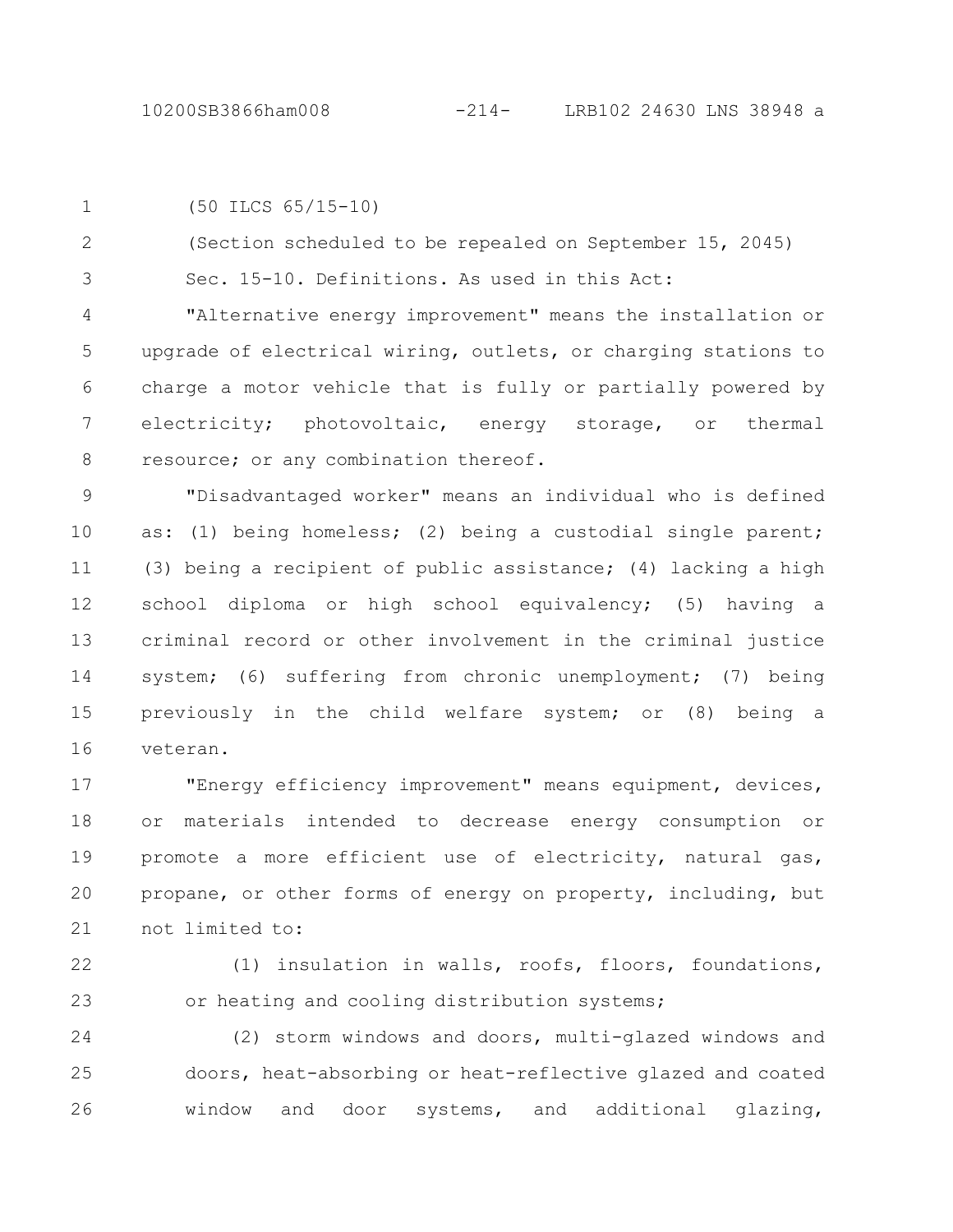reductions in glass area, and other window and door system modifications that reduce energy consumption; (3) automated energy control systems; (4) high efficiency heating, ventilating, or air-conditioning and distribution system modifications or replacements; (5) caulking, weather-stripping, and air sealing; (6) replacement or modification of lighting fixtures to reduce the energy use of the lighting system; (7) energy controls or recovery systems; (8) day lighting systems; (9) any energy efficiency project, as defined in Section 825-65 of the Illinois Finance Authority Act; and (10) any other installation or modification of equipment, devices, or materials approved as a utility cost-saving measure by the governing body. "Energy project" means the installation or modification of an alternative energy improvement, energy efficiency improvement, or water use improvement, or the acquisition, installation, or improvement of a renewable energy system that is affixed to a stabilized existing property, including new 1 2 3 4 5 6 7 8 9 10 11 12 13 14 15 16 17 18 19 20 21

construction. 22

"Environmental justice communities" means the proposed definition of that term based on existing methodologies and findings used by the Illinois Power Agency and its Administrator in its Illinois Solar for All Program. 23 24 25 26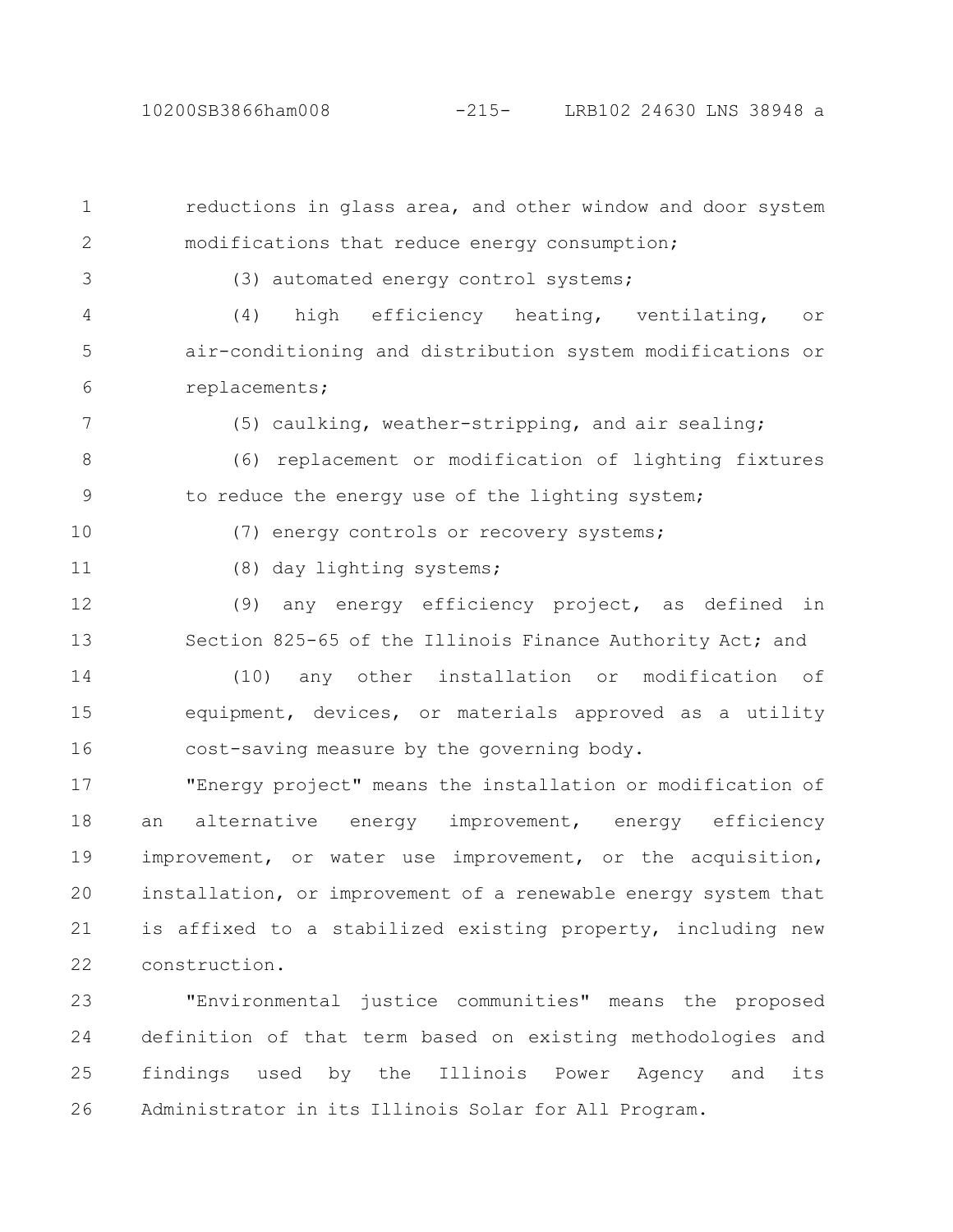10200SB3866ham008 -216- LRB102 24630 LNS 38948 a

"Equity investment eligible community" or "eligible community" are synonymous and mean the geographic areas throughout Illinois which would most benefit from equitable investments by the State designed to combat discrimination and foster sustainable economic growth. Specifically, eligible communities shall be defined as the following areas: 1 2 3 4 5 6

(1) R3 Areas as established pursuant to Section 10-40 of the Cannabis Regulation and Tax Act, where residents have historically been excluded from economic opportunities, including opportunities in the energy sector; and 7 8 9 10 11

(2) Environmental justice communities, as defined by the Illinois Power Agency pursuant to the Illinois Power Agency Act, where residents have historically been subject to disproportionate burdens of pollution, including pollution from the energy sector. 12 13 14 15 16

"Equity investment eligible person" or "eligible person" are synonymous and mean the persons who would most benefit from equitable investments by the State designed to combat discrimination and foster sustainable economic growth. Specifically, "eligible person" means the following people: 17 18 19 20 21

22

(1) a person whose primary residence is in an equity investment eligible community; 23

(2) a person who is a graduate of or currently enrolled in the foster care system; or 24 25

26

(3) a person who was formerly incarcerated.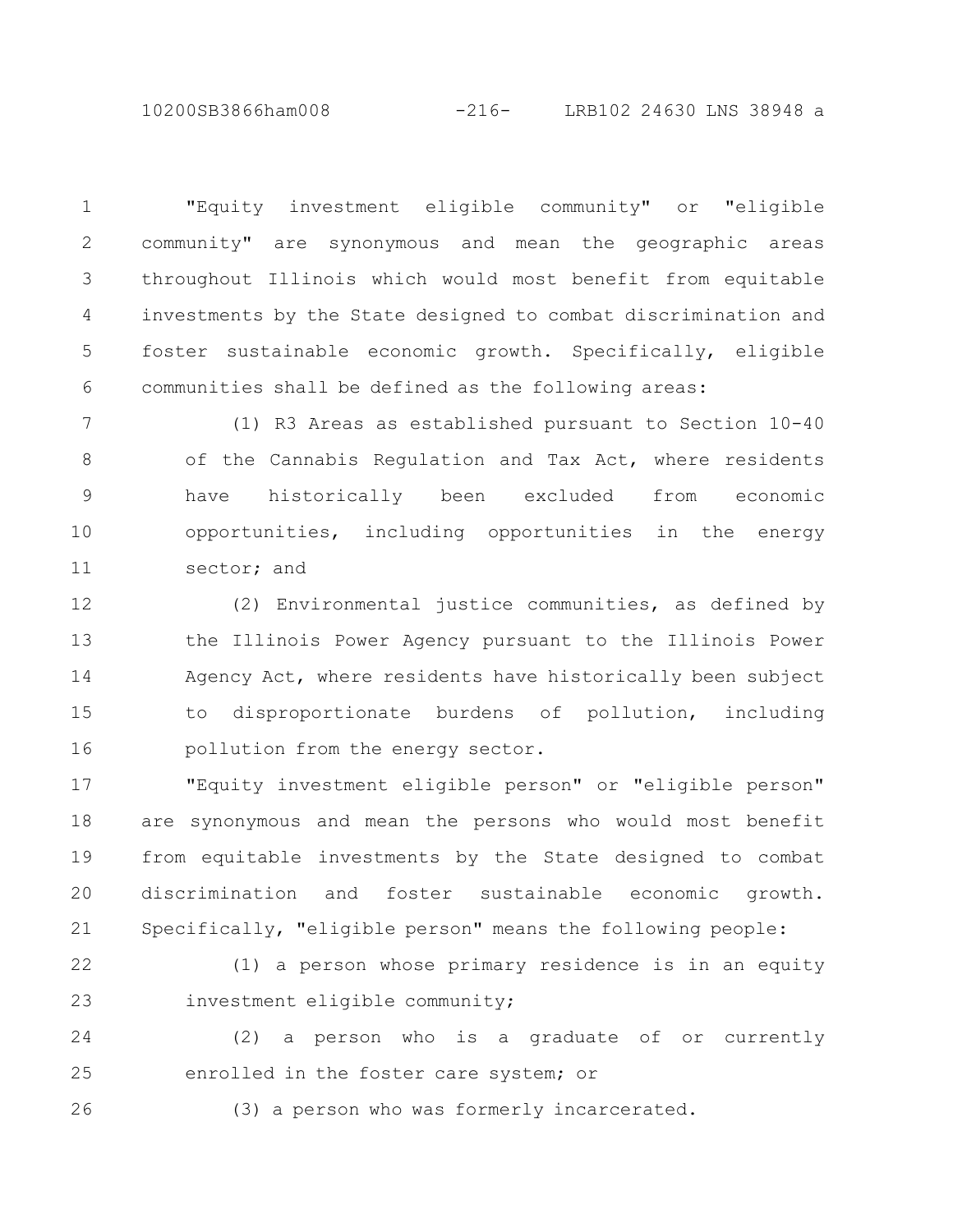10200SB3866ham008 -217- LRB102 24630 LNS 38948 a

"Governing body" means the county board or board of county commissioners of a county, the city council of a municipality, or the board of trustees of a village. 1 2 3

"Local Employment Plan" means a bidding option that public agencies may include in requests for proposals to incentivize bidders to voluntarily plan to retain and create high-skilled local manufacturing jobs; invest in preapprenticeship, apprenticeship, and training opportunities; and develop family-sustaining career pathways into clean energy industries for disadvantaged workers in a specified local area. The Local Employment Plan only applies to work that is not financed with federal money. 4 5 6 7 8 9 10 11 12

"Local unit of government" means a county, municipality, or village. 13 14

"Natural climate solutions" means conservation, restoration, or improved land management actions that increase carbon storage or avoid greenhouse gas emissions on natural and working lands. 15 16 17 18

"Nature-based approaches for climate adaptation" means actions that preserve, enhance, or expand functions provided by nature that increase capacity to manage adverse conditions created or exacerbated by climate change. "Nature-based approaches for climate adaptation" includes, but is not limited to, the restoration of native ecosystems, especially floodplains; installation of bioswales, rain gardens, and other green stormwater infrastructure; and practices that 19 20 21 22 23 24 25 26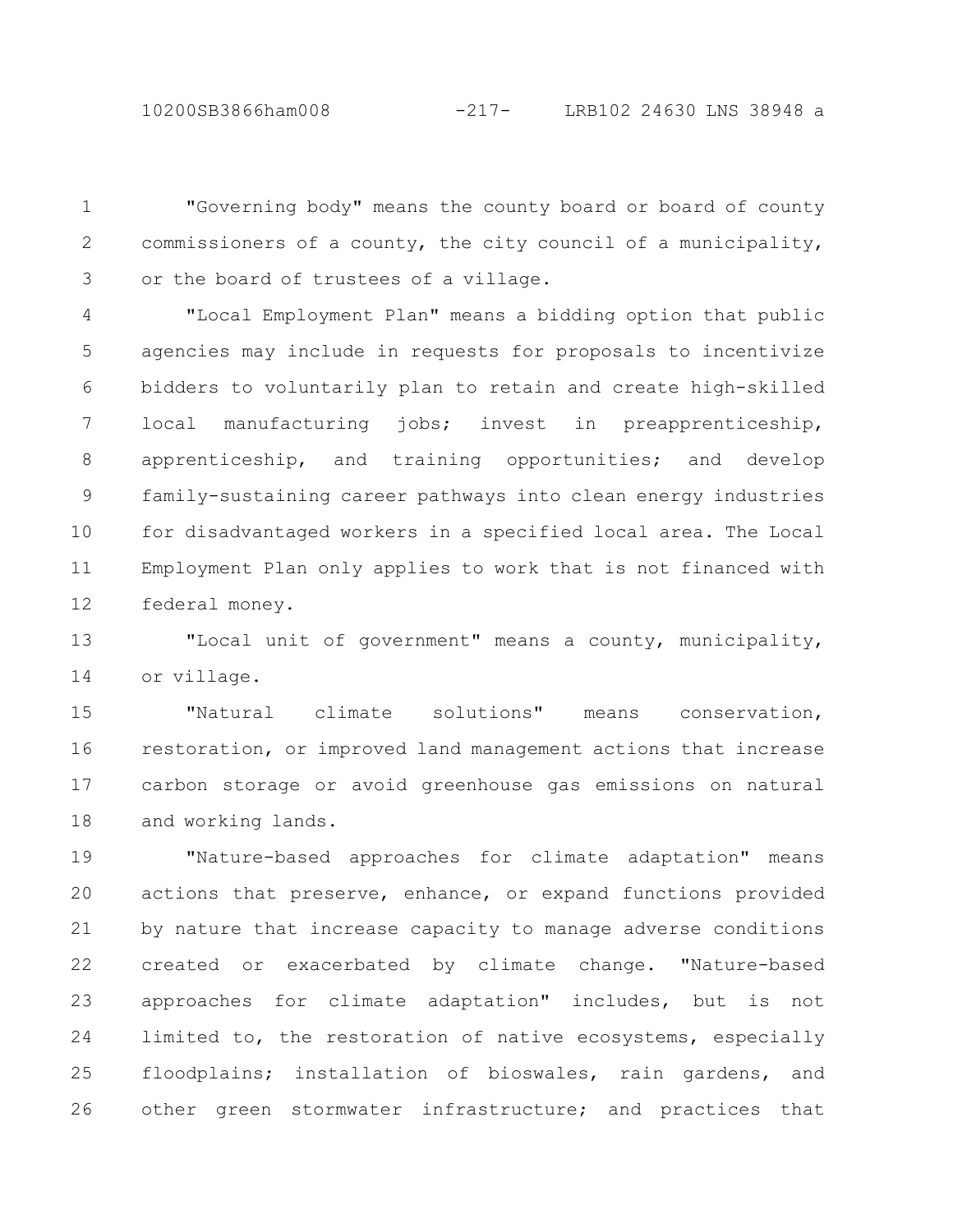1

increase soil health and reduce urban heat island effects.

"Public agency" means the State of Illinois or any of its government bodies and subdivisions, including the various counties, townships, municipalities, school districts, educational service regions, special road districts, public water supply districts, drainage districts, levee districts, sewer districts, housing authorities, and transit agencies. 2 3 4 5 6 7

"Renewable energy resources" has the meaning set forth in Section 1-10 of the Illinois Power Agency Act. resource" includes energy and its associated renewable energy credit or renewable energy credits from wind energy, solar thermal energy, geothermal energy, photovoltaic cells and panels, anaerobic digestion, and hydropower involve new construction or significant expansion of hydropower dams. For purposes of this Act, produced in the State is considered a renewable energy resource. "Renewable energy resource" does not include incineration or burning of any solid material. 8 9 10 11 12 13 14 15 16 17 18

"Renewable energy system" means a fixture, product, device, or interacting group of fixtures, products, or devices on the customer's side of the meter that use one or more renewable energy resources to generate electricity, and specifically includes any renewable energy project, as defined in Section 825-65 of the Illinois Finance Authority Act. 19 20 21 22 23 24

"U.S. Employment Plan" means a bidding option that public agencies may include in requests for proposals to incentivize 25 26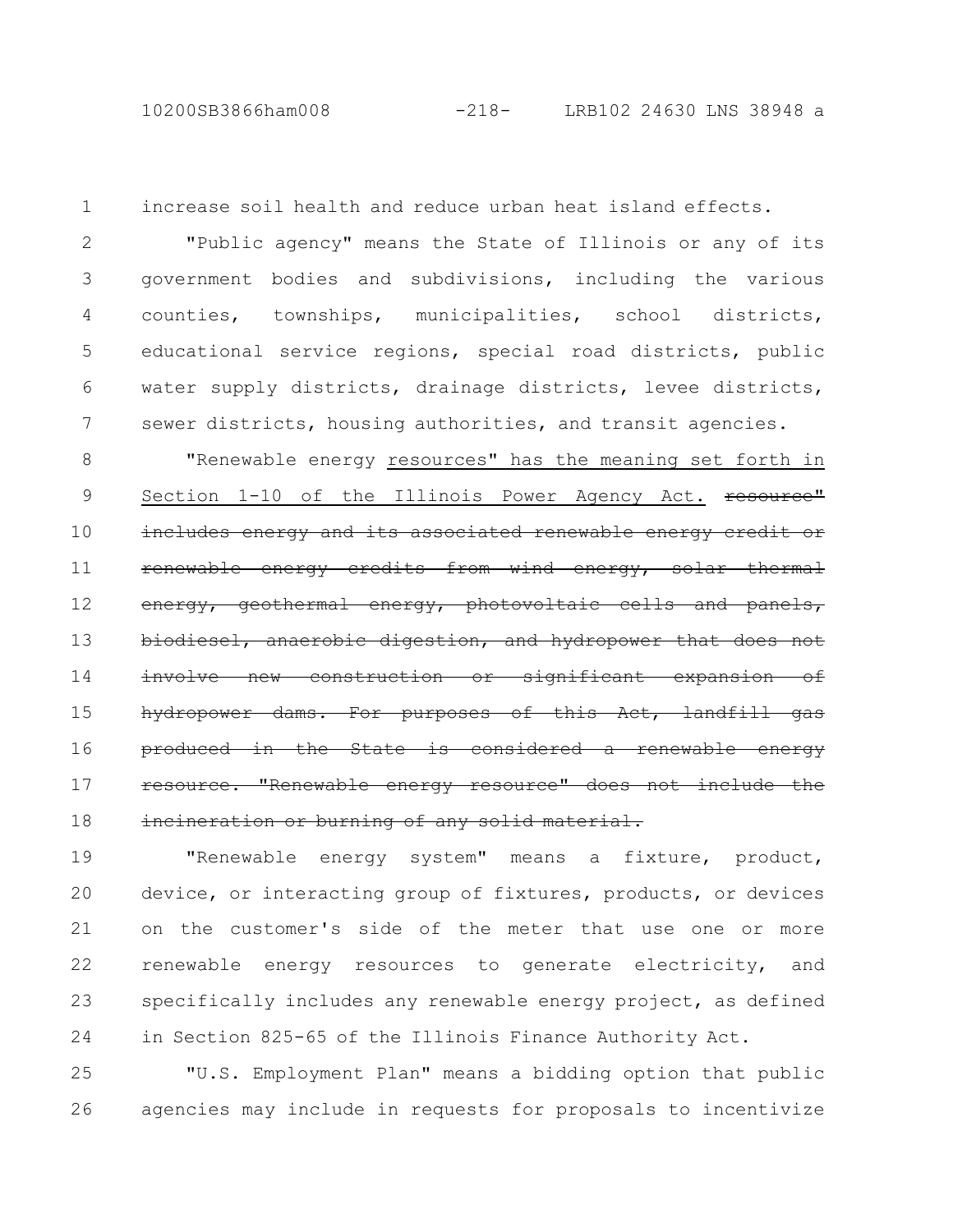10200SB3866ham008 -219- LRB102 24630 LNS 38948 a

bidders to voluntarily plan to retain and create high-skilled U.S. manufacturing jobs; invest in preapprenticeship, apprenticeship, and training opportunities; and develop family-sustaining career pathways into clean energy industries for disadvantaged workers throughout the U.S. The U.S. Employment Plan only applies to work financed with federal Money. 1 2 3 4 5 6 7

"Water use improvement" means any fixture, product, system, device, or interacting group thereof for or serving any property that has the effect of conserving water resources through improved water management, efficiency, or thermal resource. 8 9 10 11 12

(Source: P.A. 102-662, eff. 9-15-21.)"; and 13

on page 4, line 23, after "8-218," by inserting "16-107.5,"; and 14 15

on page 10, immediately below line 7, by inserting the following: 16 17

"(220 ILCS 5/16-107.5) 18

Sec. 16-107.5. Net electricity metering. 19

(a) The General Assembly finds and declares that a program to provide net electricity metering, as defined in this Section, for eligible customers can encourage private investment in renewable energy resources, stimulate economic 20 21 22 23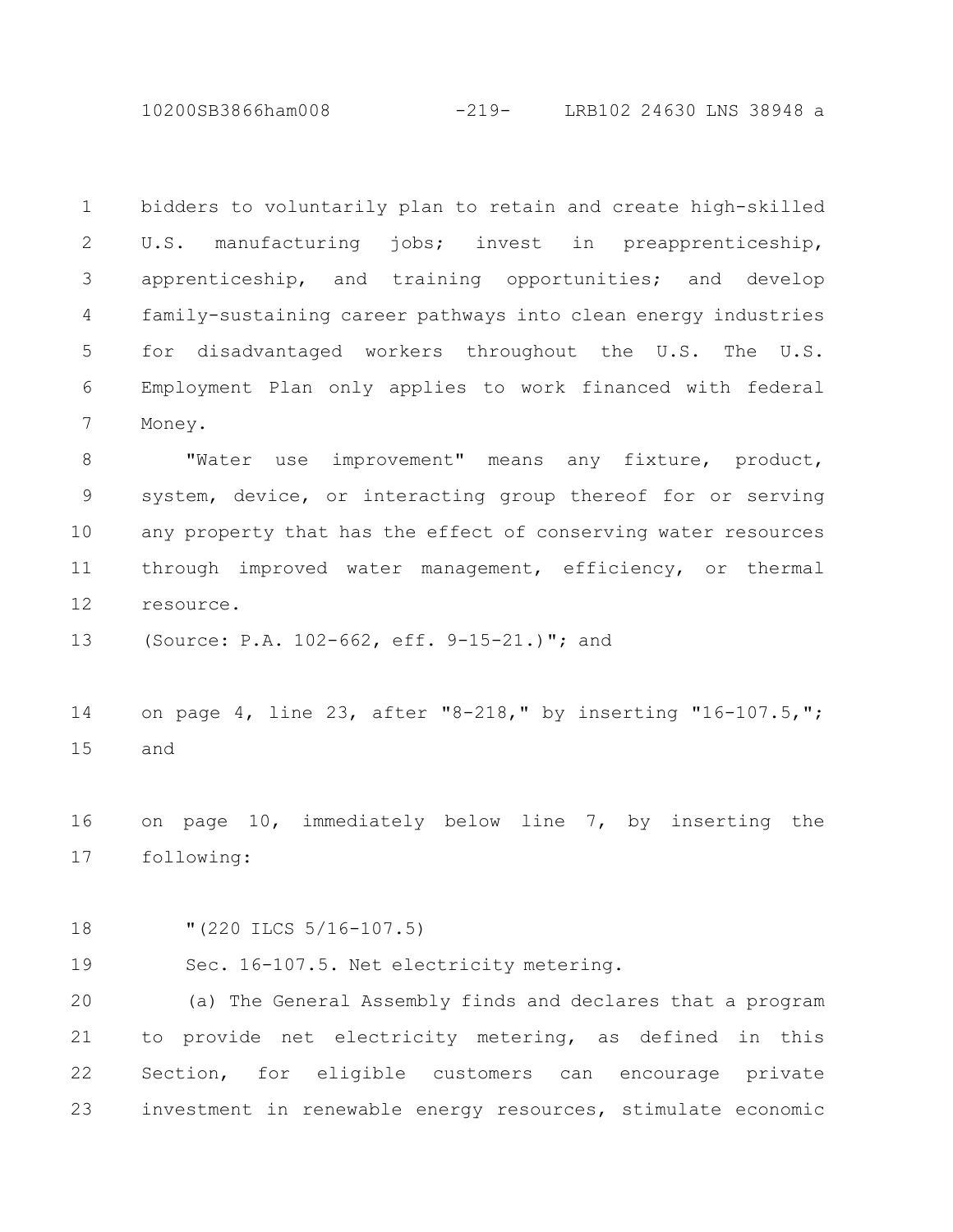10200SB3866ham008 -220- LRB102 24630 LNS 38948 a

growth, enhance the continued diversification of Illinois' energy resource mix, and protect the Illinois environment. Further, to achieve the goals of this Act that robust options for customer-site distributed generation continue to thrive in Illinois, the General Assembly finds that a predictable transition must be ensured for customers between full net metering at the retail electricity rate to the distribution generation rebate described in Section 16-107.6. 1 2 3 4 5 6 7 8

(b) As used in this Section, (i) "community renewable generation project" shall have the meaning set forth in Section 1-10 of the Illinois Power Agency Act; (ii) "eligible customer" means a retail customer that owns, hosts, or operates, including any third-party owned systems, a solar, wind, or other eligible renewable electrical generating facility that is located on the customer's premises or customer's side of the billing meter and is intended primarily to offset the customer's own current or future electrical requirements; (iii) "electricity provider" means an electric utility or alternative retail electric supplier; (iv) "eligible renewable electrical generating facility" means a generator, which may include the co-location of an energy storage system, that is interconnected under rules adopted by the Commission and is powered by a renewable energy resource as defined in Section 1-10 of the Illinois Power Agency Act by solar electric energy, wind, dedicated crops grown electricity generation, agricultural residues, untreated and 9 10 11 12 13 14 15 16 17 18 19 20 21 22 23 24 25 26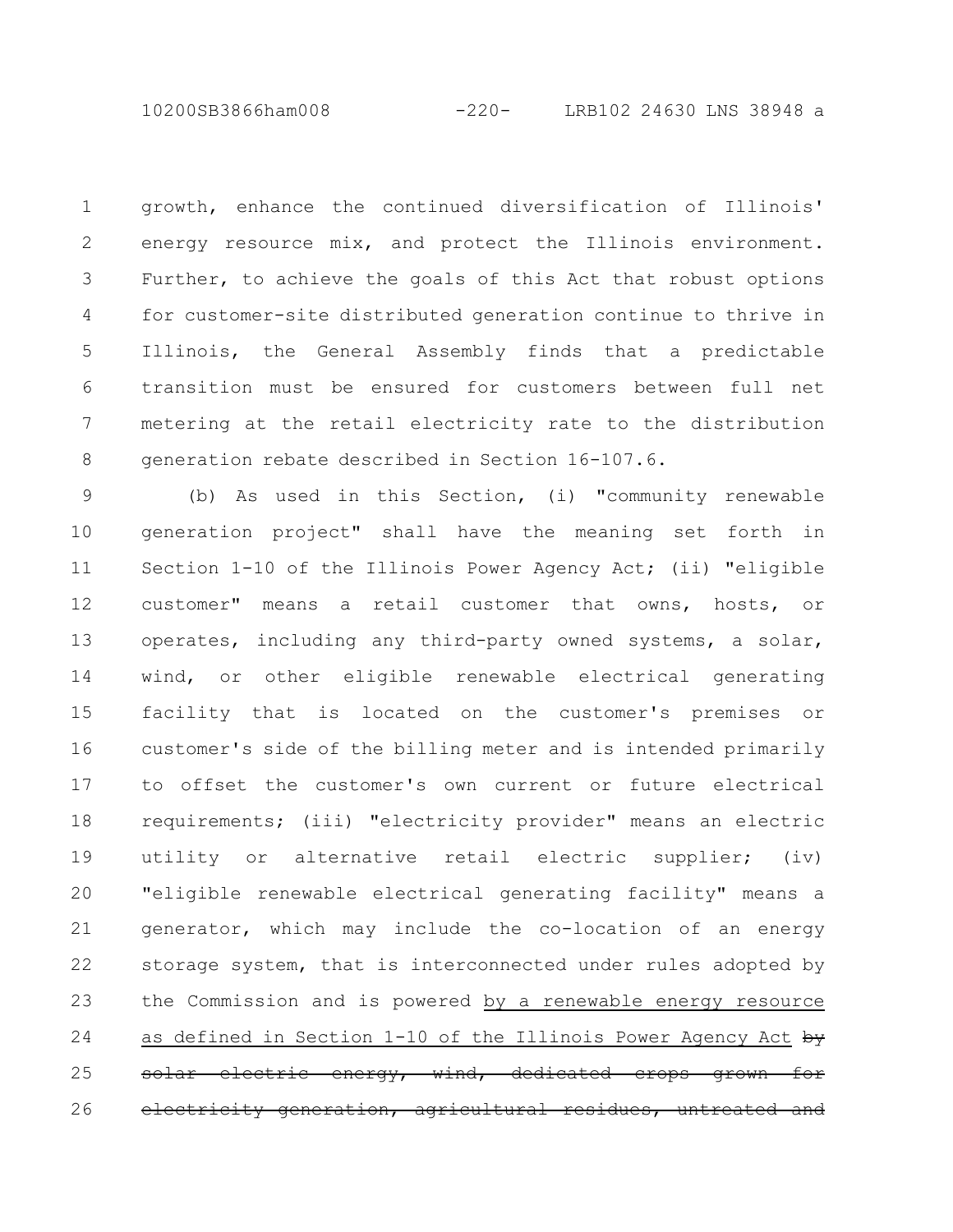unadulterated wood waste, livestock manure, anaerobic digestion of livestock or food processing waste, fuel cells or microturbines powered by renewable fuels, or hydroelectric energy; (v) "net electricity metering" (or "net metering") means the measurement, during the billing period applicable to an eligible customer, of the net amount of electricity supplied by an electricity provider to the customer or provided to the electricity provider by the customer or subscriber; (vi) "subscriber" shall have the meaning as set forth in Section 1-10 of the Illinois Power Agency Act; (vii) "subscription" shall have the meaning set forth in Section 1-10 of the Illinois Power Agency Act; (viii) "energy storage system" means commercially available technology that is capable of absorbing energy and storing it for a period of time for use at a later time, including, but not limited to, electrochemical, thermal, and electromechanical technologies, and may be interconnected behind the customer's meter or interconnected behind its own meter; and (ix) "future electrical requirements" means modeled electrical requirements upon occupation of a new or vacant property, and other reasonable expectations of future electrical use, as well as, for occupied properties, a reasonable approximation of the annual load of 2 electric vehicles and, for non-electric heating customers, a reasonable approximation of the incremental electric load associated with fuel switching. The approximations shall be applied to the appropriate net 1 2 3 4 5 6 7 8 9 10 11 12 13 14 15 16 17 18 19 20 21 22 23 24 25 26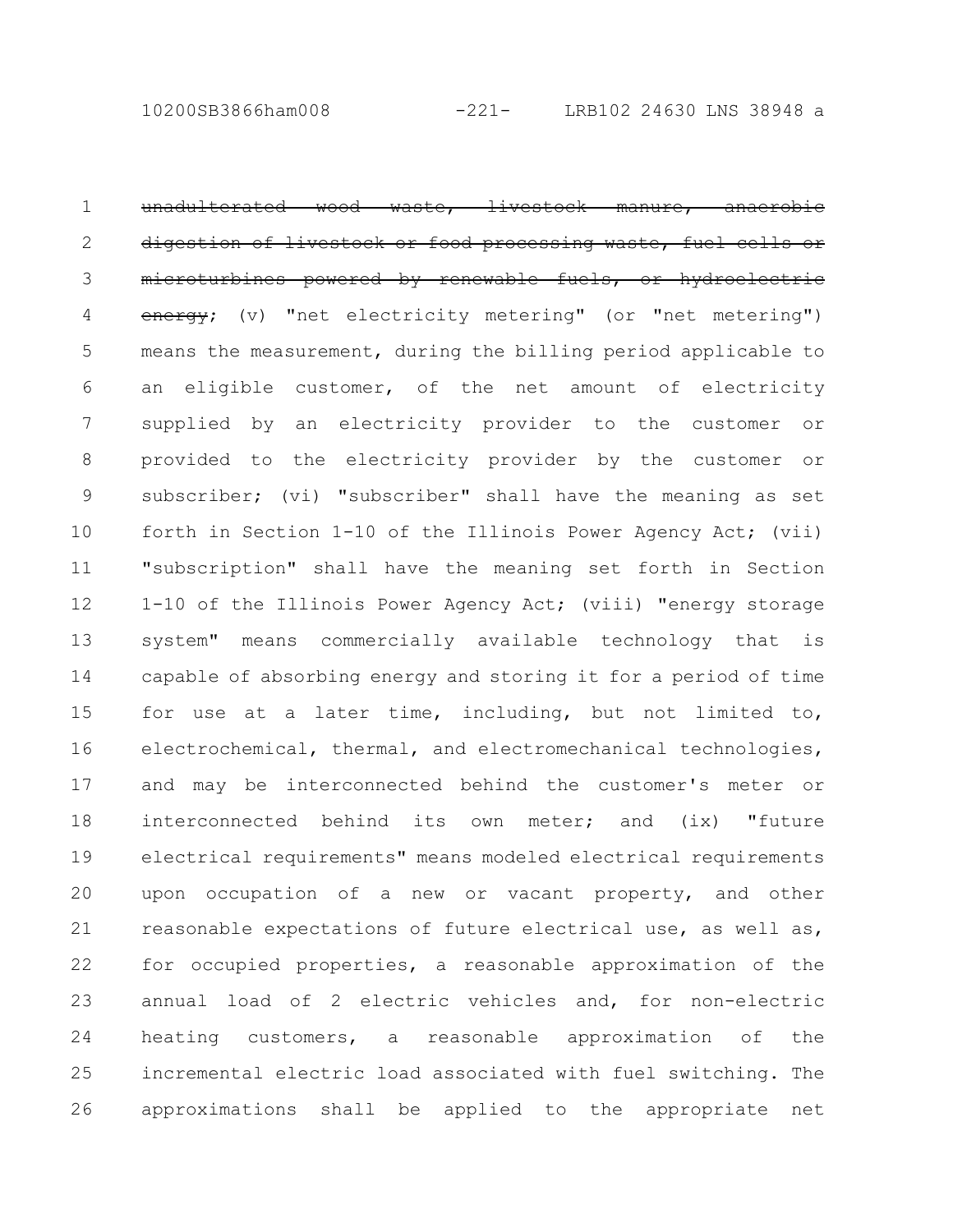10200SB3866ham008 -222- LRB102 24630 LNS 38948 a

metering tariff and do not need to be unique to each individual eligible customer. The utility shall submit these approximations to the Commission for review, modification, and approval. 1 2 3 4

(c) A net metering facility shall be equipped with metering equipment that can measure the flow of electricity in both directions at the same rate. 5 6 7

(1) For eligible customers whose electric service has not been declared competitive pursuant to Section 16-113 of this Act as of July 1, 2011 and whose electric delivery service is provided and measured on a kilowatt-hour basis and electric supply service is not provided based on hourly pricing, this shall typically be accomplished through use of a single, bi-directional meter. If the eligible customer's existing electric revenue meter does not meet this requirement, the electricity provider shall arrange for the local electric utility or a meter service provider to install and maintain a new revenue meter at the electricity provider's expense, which may be the smart meter described by subsection (b) of Section 16-108.5 of this Act. 8 9 10 11 12 13 14 15 16 17 18 19 20 21

(2) For eligible customers whose electric service has not been declared competitive pursuant to Section 16-113 of this Act as of July 1, 2011 and whose electric delivery service is provided and measured on a kilowatt demand basis and electric supply service is not provided based on 22 23 24 25 26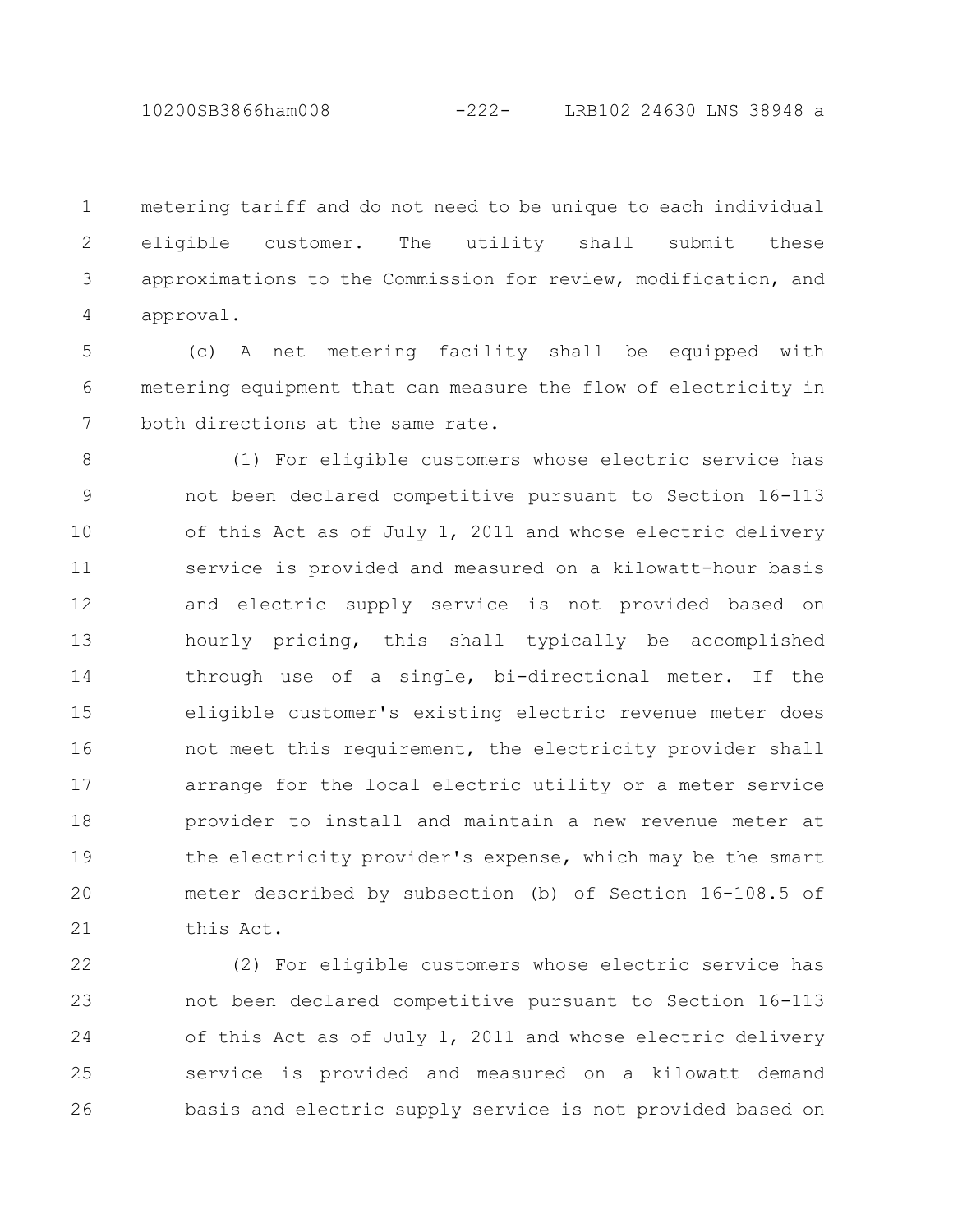10200SB3866ham008 -223- LRB102 24630 LNS 38948 a

hourly pricing, this shall typically be accomplished through use of a dual channel meter capable of measuring the flow of electricity both into and out of the customer's facility at the same rate and ratio. If such customer's existing electric revenue meter does not meet this requirement, then the electricity provider shall arrange for the local electric utility or a meter service provider to install and maintain a new revenue meter at the electricity provider's expense, which may be the smart meter described by subsection (b) of Section 16-108.5 of this Act. 1 2 3 4 5 6 7 8 9 10 11

(3) For all other eligible customers, until such time as the local electric utility installs a smart meter, as described by subsection (b) of Section 16-108.5 of this Act, the electricity provider may arrange for the local electric utility or a meter service provider to install and maintain metering equipment capable of measuring the flow of electricity both into and out of the customer's facility at the same rate and ratio, typically through the use of a dual channel meter. If the eligible customer's existing electric revenue meter does not meet this requirement, then the costs of installing such equipment shall be paid for by the customer. 12 13 14 15 16 17 18 19 20 21 22 23

(d) An electricity provider shall measure and charge or credit for the net electricity supplied to eligible customers or provided by eligible customers whose electric service has 24 25 26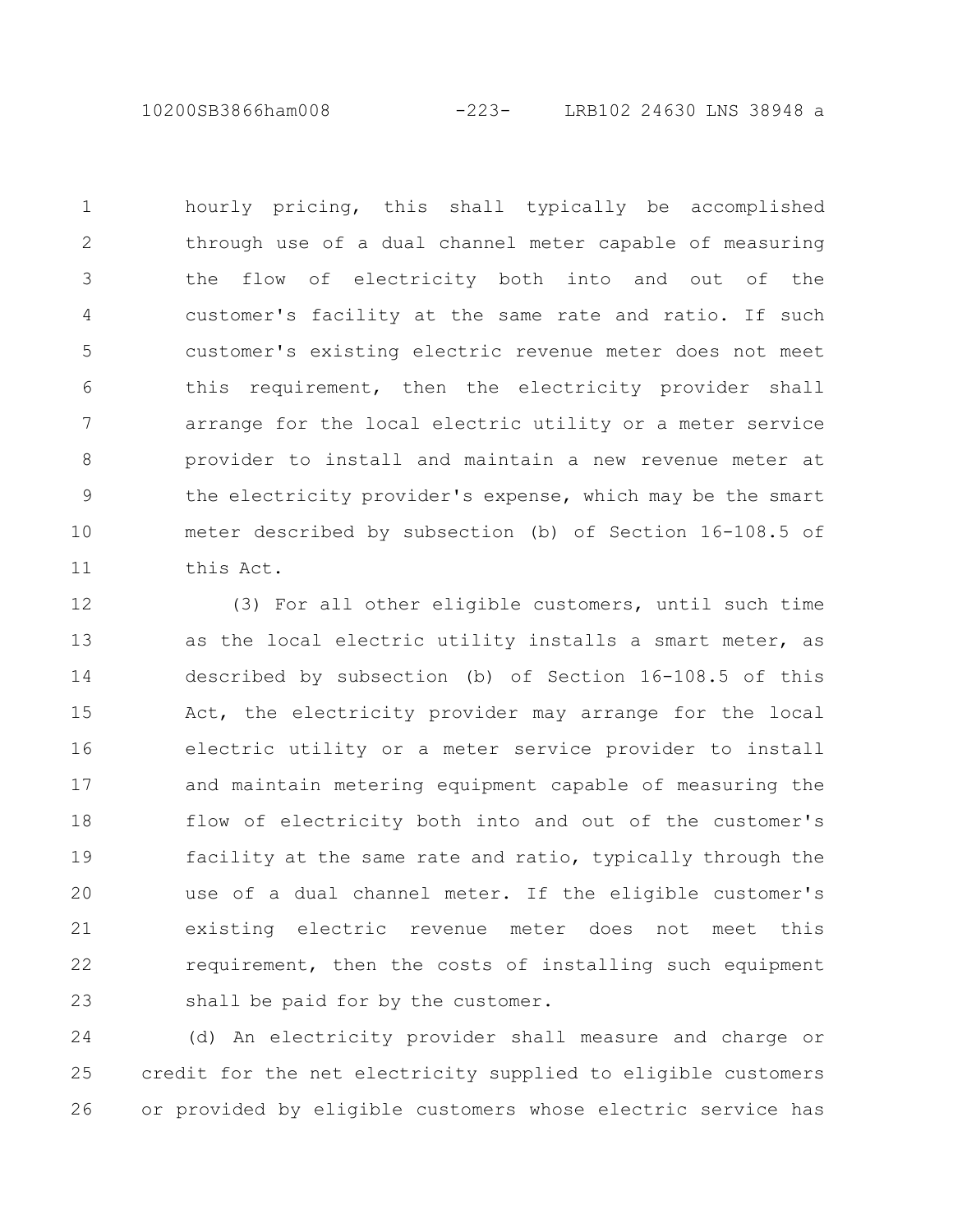not been declared competitive pursuant to Section 16-113 of this Act as of July 1, 2011 and whose electric delivery service is provided and measured on a kilowatt-hour basis and electric supply service is not provided based on hourly pricing in the following manner: 1 2 3 4 5

(1) If the amount of electricity used by the customer during the billing period exceeds the amount of electricity produced by the customer, the electricity provider shall charge the customer for the net electricity supplied to and used by the customer as provided in subsection (e-5) of this Section. 6 7 8 9 10 11

(2) If the amount of electricity produced by a customer during the billing period exceeds the amount of electricity used by the customer during that billing period, the electricity provider supplying that customer shall apply a 1:1 kilowatt-hour credit to a subsequent bill for service to the customer for the net electricity supplied to the electricity provider. The electricity provider shall continue to carry over any excess kilowatt-hour credits earned and apply those credits to subsequent billing periods to offset any customer-generator consumption in those billing periods until all credits are used or until the end of the annualized period. 12 13 14 15 16 17 18 19 20 21 22 23 24

(3) At the end of the year or annualized over the period that service is supplied by means of net metering, 25 26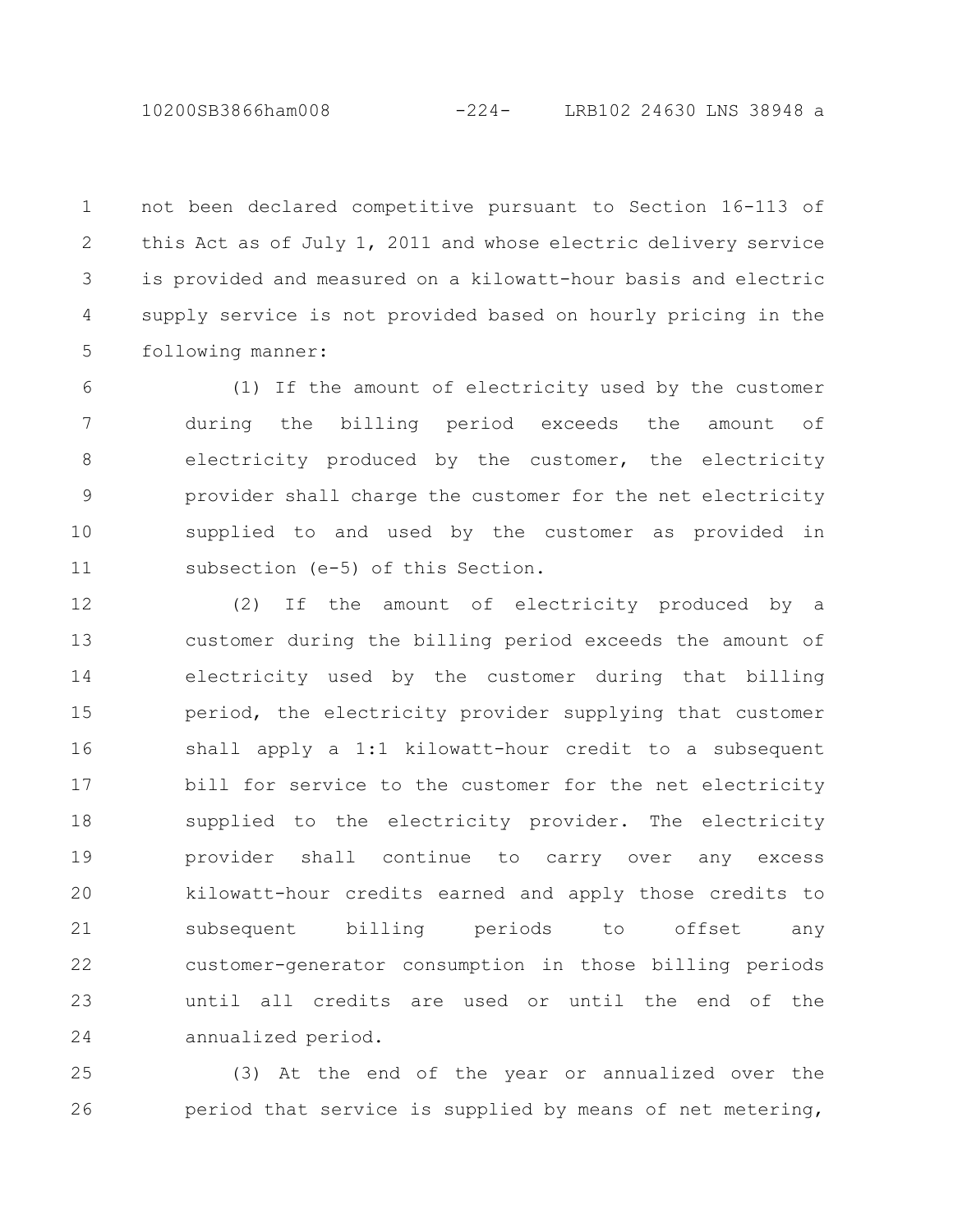10200SB3866ham008 -225- LRB102 24630 LNS 38948 a

or in the event that the retail customer terminates service with the electricity provider prior to the end of the year or the annualized period, any remaining credits in the customer's account shall expire. 1 2 3 4

(d-5) An electricity provider shall measure and charge or credit for the net electricity supplied to eligible customers or provided by eligible customers whose electric service has not been declared competitive pursuant to Section 16-113 of this Act as of July 1, 2011 and whose electric delivery service is provided and measured on a kilowatt-hour basis and electric supply service is provided based on hourly pricing or time-of-use rates in the following manner: 5 6 7 8 9 10 11 12

(1) If the amount of electricity used by the customer during any hourly period or time-of-use period exceeds the amount of electricity produced by the customer, the electricity provider shall charge the customer for the net electricity supplied to and used by the customer according to the terms of the contract or tariff to which the same customer would be assigned to or be eligible for if the customer was not a net metering customer. 13 14 15 16 17 18 19 20

(2) If the amount of electricity produced by a customer during any hourly period or time-of-use period exceeds the amount of electricity used by the customer during that hourly period or time-of-use period, the energy provider shall apply a credit for the net kilowatt-hours produced in such period. The credit shall 21 22 23 24 25 26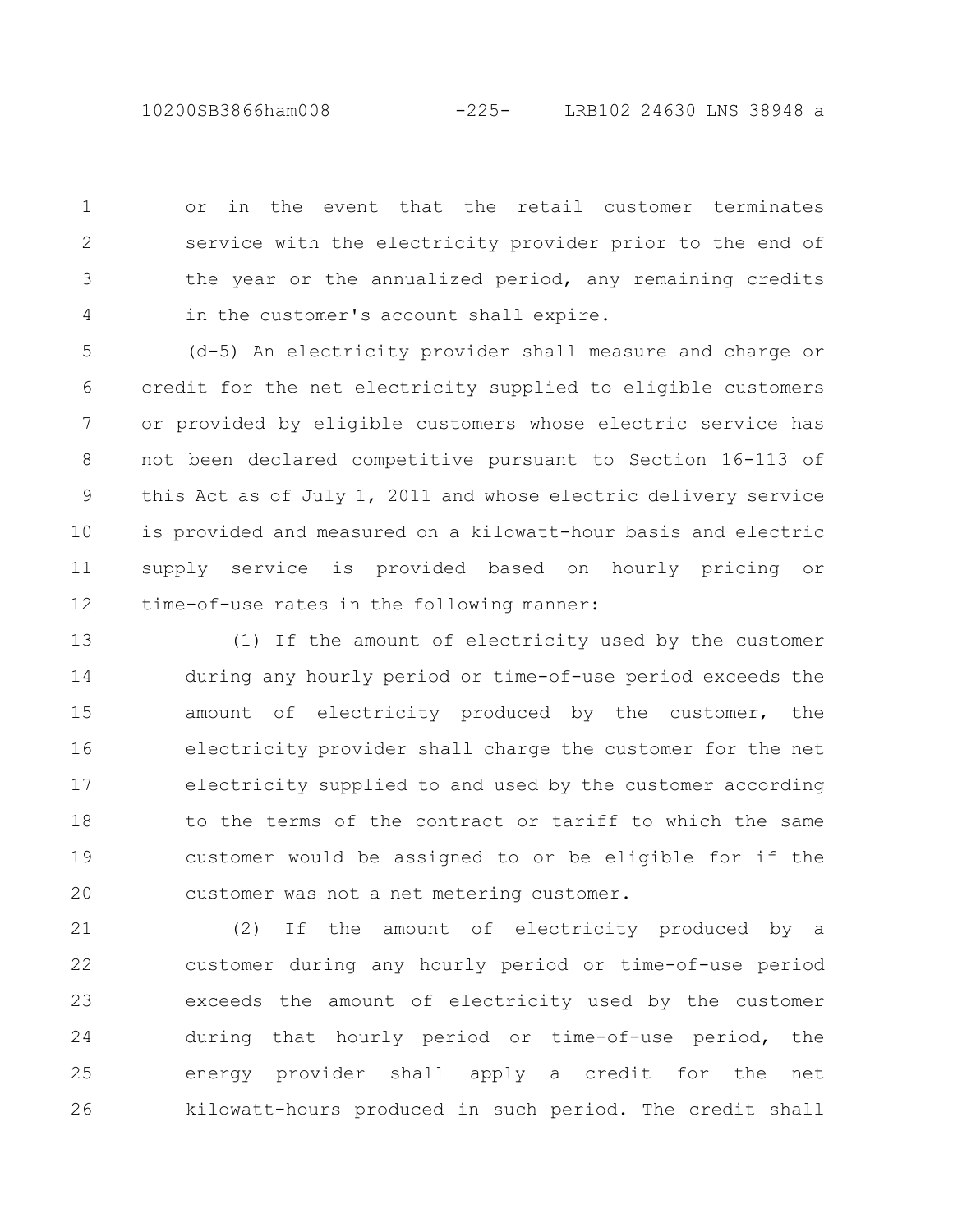consist of an energy credit and a delivery service credit. The energy credit shall be valued at the same price per kilowatt-hour as the electric service provider would charge for kilowatt-hour energy sales during that same hourly period or time-of-use period. The delivery credit shall be equal to the net kilowatt-hours produced in such hourly period or time-of-use period times a credit that reflects all kilowatt-hour based charges in the customer's electric service rate, excluding energy charges. 1 2 3 4 5 6 7 8 9

(e) An electricity provider shall measure and charge or credit for the net electricity supplied to eligible customers whose electric service has not been declared competitive pursuant to Section 16-113 of this Act as of July 1, 2011 and whose electric delivery service is provided and measured on a kilowatt demand basis and electric supply service is not provided based on hourly pricing in the following manner: 10 11 12 13 14 15 16

(1) If the amount of electricity used by the customer during the billing period exceeds the amount of electricity produced by the customer, then the electricity provider shall charge the customer for the net electricity supplied to and used by the customer as provided in subsection (e-5) of this Section. The customer shall remain responsible for all taxes, fees, and utility delivery charges that would otherwise be applicable to the net amount of electricity used by the customer. 17 18 19 20 21 22 23 24 25

26

(2) If the amount of electricity produced by a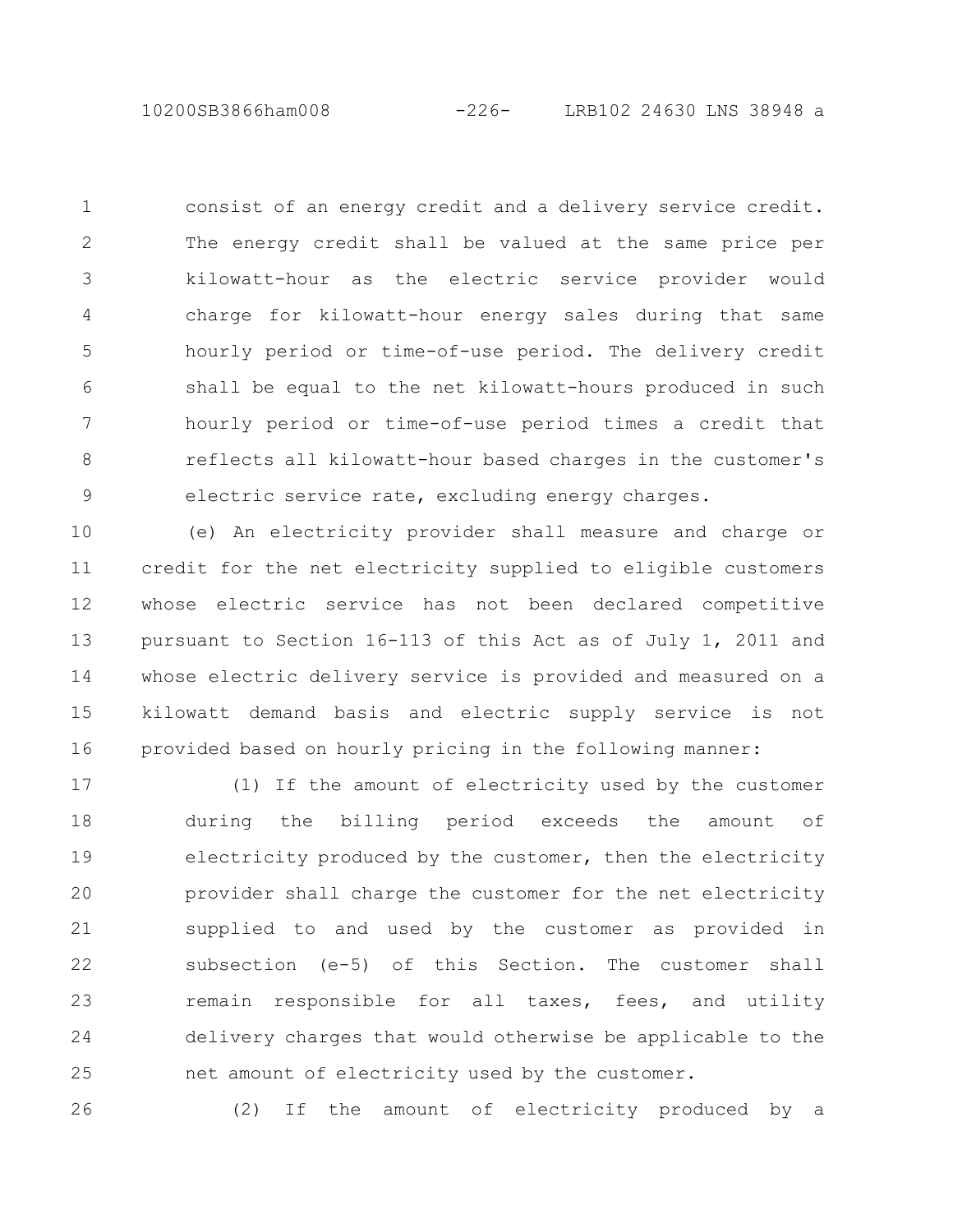10200SB3866ham008 -227- LRB102 24630 LNS 38948 a

customer during the billing period exceeds the amount of electricity used by the customer during that billing period, then the electricity provider supplying that customer shall apply a 1:1 kilowatt-hour credit that reflects the kilowatt-hour based charges in the customer's electric service rate to a subsequent bill for service to the customer for the net electricity supplied to the electricity provider. The electricity provider shall continue to carry over any excess kilowatt-hour credits earned and apply those credits to subsequent billing periods to offset any customer-generator consumption in those billing periods until all credits are used or until the end of the annualized period. 1 2 3 4 5 6 7 8 9 10 11 12 13

(3) At the end of the year or annualized over the period that service is supplied by means of net metering, or in the event that the retail customer terminates service with the electricity provider prior to the end of the year or the annualized period, any remaining credits in the customer's account shall expire. 14 15 16 17 18 19

(e-5) An electricity provider shall provide electric service to eligible customers who utilize net metering at non-discriminatory rates that are identical, with respect to rate structure, retail rate components, and any monthly charges, to the rates that the customer would be charged if not a net metering customer. An electricity provider shall not charge net metering customers any fee or charge or require 20 21 22 23 24 25 26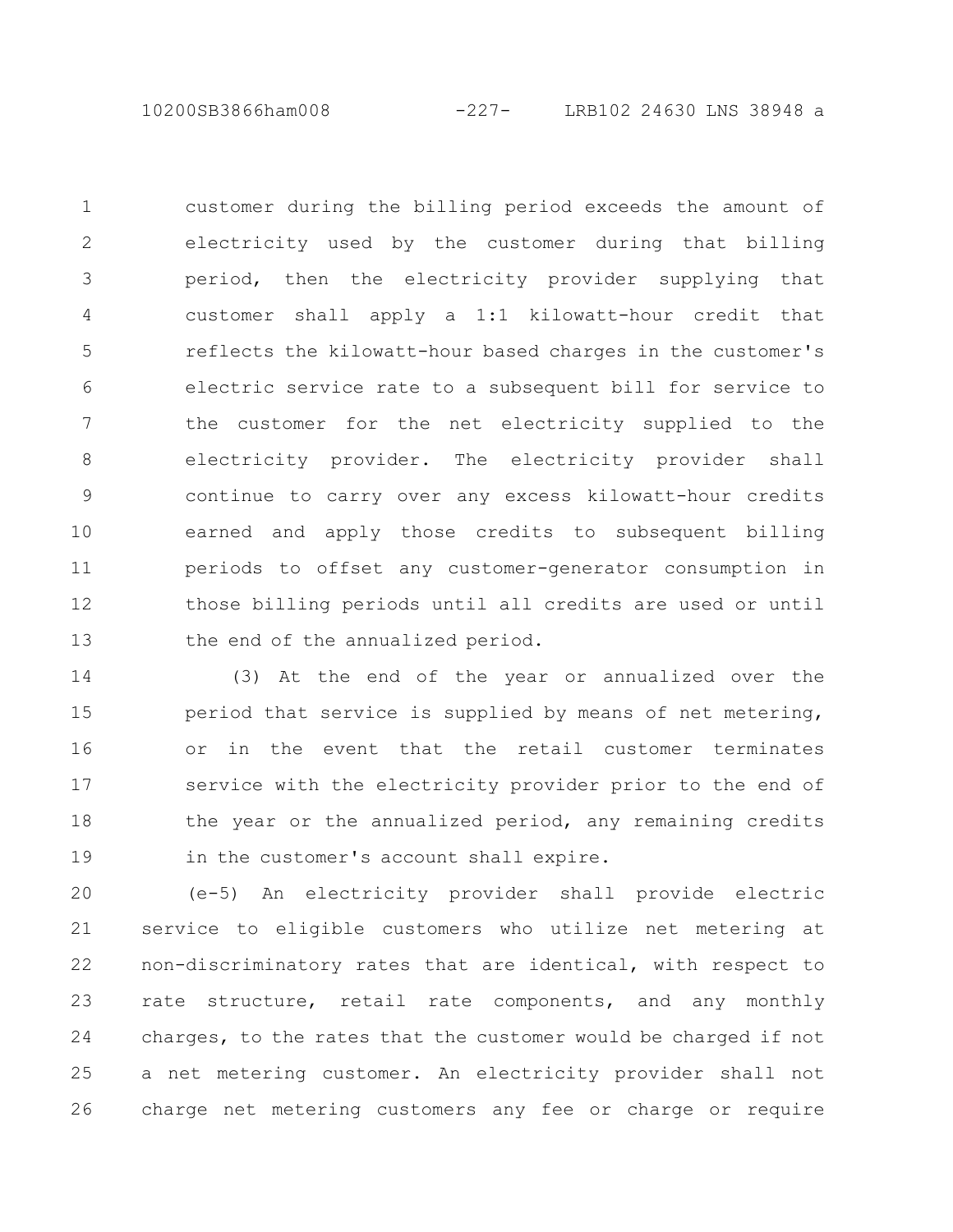10200SB3866ham008 -228- LRB102 24630 LNS 38948 a

additional equipment, insurance, or any other requirements not specifically authorized by interconnection standards authorized by the Commission, unless the fee, charge, or other requirement would apply to other similarly situated customers who are not net metering customers. The customer will remain responsible for all taxes, fees, and utility delivery charges that would otherwise be applicable to the net amount of electricity used by the customer. Subsections (c) through (e) of this Section shall not be construed to prevent an arms-length agreement between an electricity provider and an eligible customer that sets forth different prices, terms, and conditions for the provision of net metering service, including, but not limited to, the provision of the appropriate metering equipment for non-residential customers. 1 2 3 4 5 6 7 8 9 10 11 12 13 14

(f) Notwithstanding the requirements of subsections (c) through (e-5) of this Section, an electricity provider must require dual-channel metering for customers operating eligible renewable electrical generating facilities to whom the provisions of neither subsection (d), (d-5), nor (e) of this Section apply. In such cases, electricity charges and credits shall be determined as follows: 15 16 17 18 19 20 21

(1) The electricity provider shall assess and the customer remains responsible for all taxes, fees, and utility delivery charges that would otherwise be applicable to the gross amount of kilowatt-hours supplied to the eligible customer by the electricity provider. 22 23 24 25 26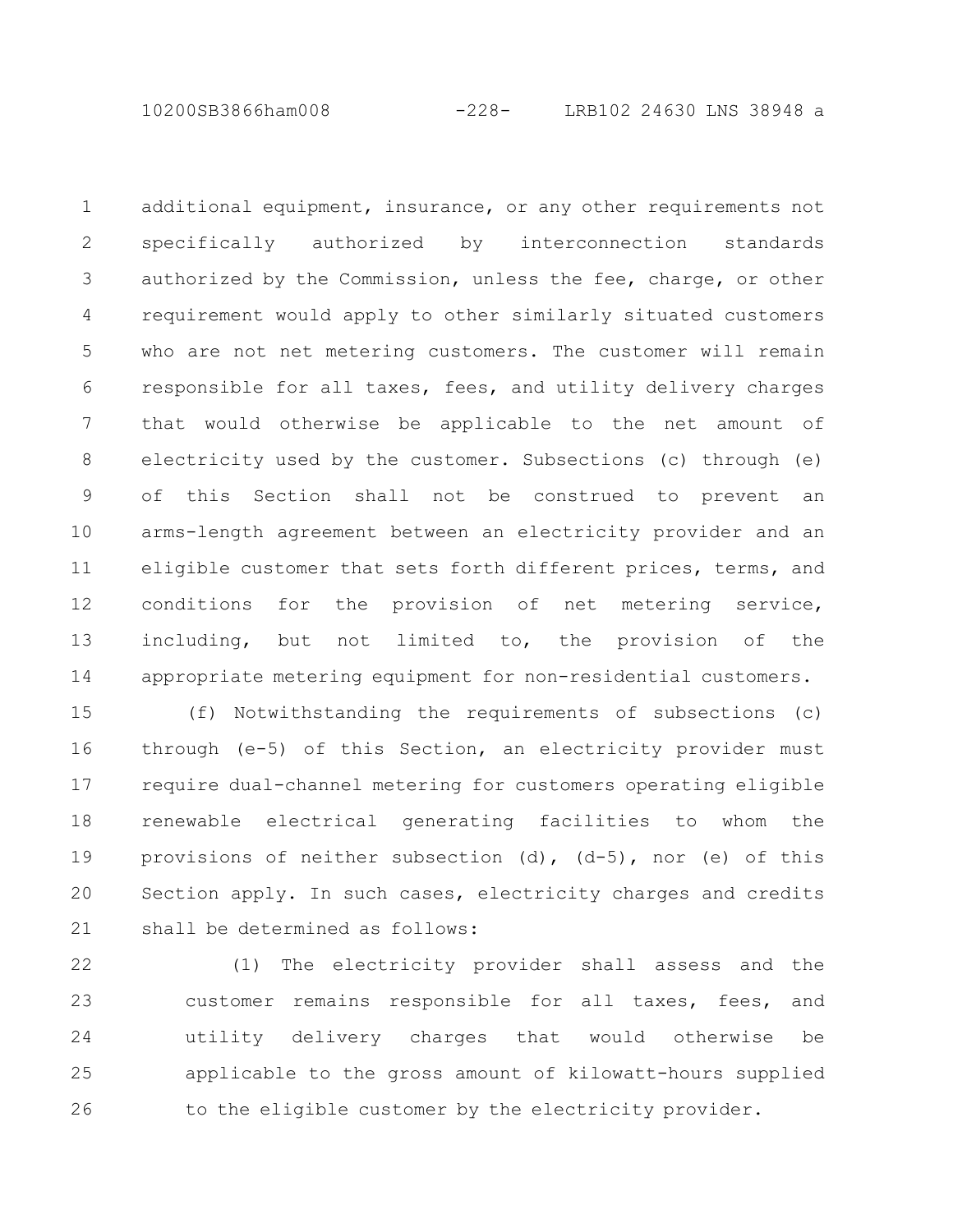(2) Each month that service is supplied by means of dual-channel metering, the electricity provider shall compensate the eligible customer for any excess kilowatt-hour credits at the electricity provider's avoided cost of electricity supply over the monthly period or as otherwise specified by the terms of a power-purchase agreement negotiated between the customer and electricity provider. 1 2 3 4 5 6 7 8

(3) For all eligible net metering customers taking service from an electricity provider under contracts or tariffs employing hourly or time-of-use rates, any monthly consumption of electricity shall be calculated according to the terms of the contract or tariff to which the same customer would be assigned to or be eligible for if the customer was not a net metering customer. When those same customer-generators are net generators during any discrete hourly or time-of-use period, the net kilowatt-hours produced shall be valued at the same price per kilowatt-hour as the electric service provider would charge for retail kilowatt-hour sales during that same time-of-use period. 9 10 11 12 13 14 15 16 17 18 19 20 21

(g) For purposes of federal and State laws providing renewable energy credits or greenhouse gas credits, the eligible customer shall be treated as owning and having title to the renewable energy attributes, renewable energy credits, and greenhouse gas emission credits related to any electricity 22 23 24 25 26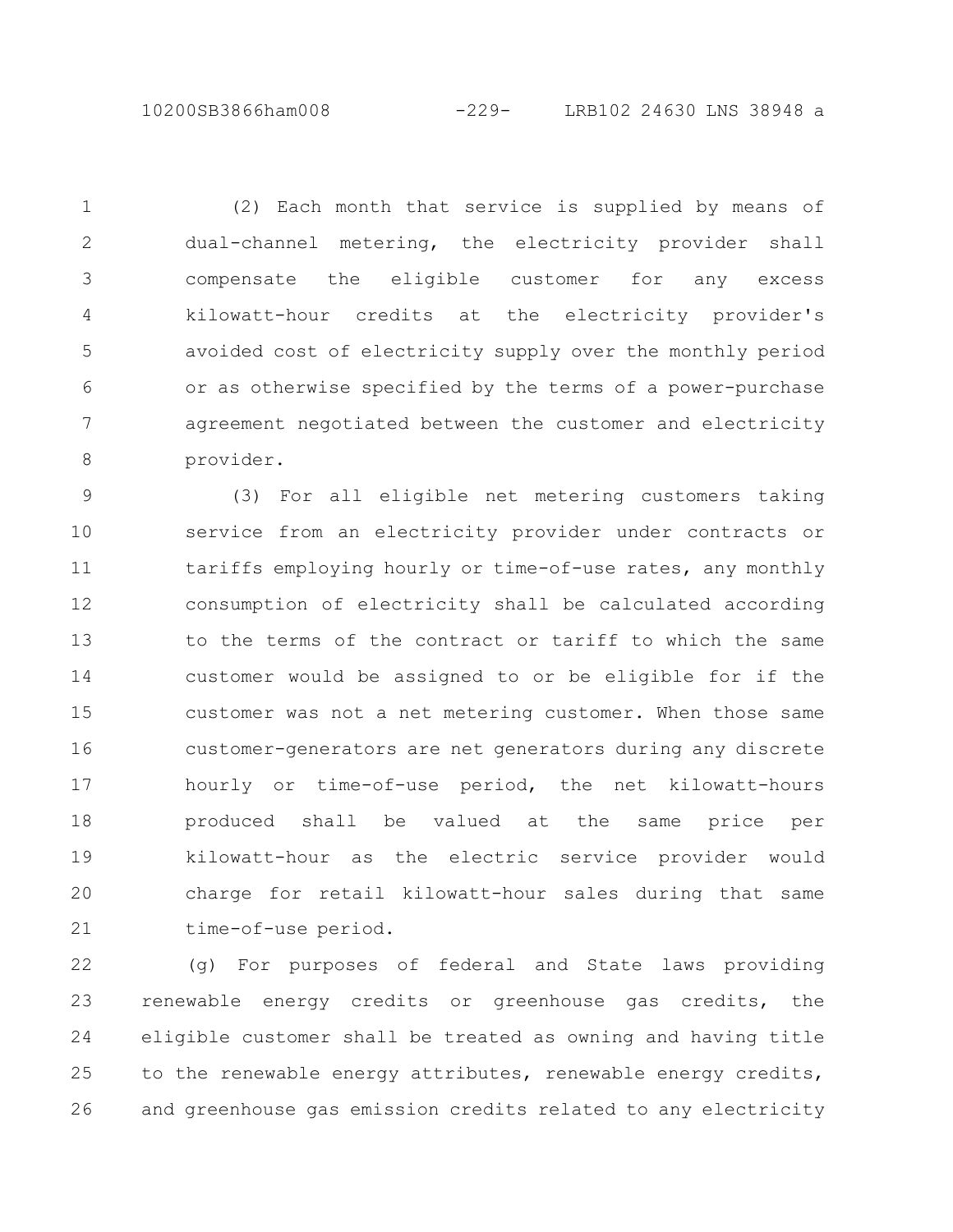10200SB3866ham008 -230- LRB102 24630 LNS 38948 a

produced by the qualified generating unit. The electricity provider may not condition participation in a net metering program on the signing over of a customer's renewable energy credits; provided, however, this subsection (g) shall not be construed to prevent an arms-length agreement between an electricity provider and an eligible customer that sets forth the ownership or title of the credits. 1 2 3 4 5 6 7

(h) Within 120 days after the effective date of this amendatory Act of the 95th General Assembly, the Commission shall establish standards for net metering and, if the Commission has not already acted on its own initiative, standards for the interconnection of eligible renewable generating equipment to the utility system. The interconnection standards shall address any procedural barriers, delays, and administrative costs associated with the interconnection of customer-generation while ensuring the safety and reliability of the units and the electric utility system. The Commission shall consider the Institute of Electrical and Electronics Engineers (IEEE) Standard 1547 and the issues of (i) reasonable and fair fees and costs, (ii) clear timelines for major milestones in the interconnection process, (iii) nondiscriminatory terms of agreement, and (iv) any best practices for interconnection of distributed generation. 8 9 10 11 12 13 14 15 16 17 18 19 20 21 22 23 24

(h-5) Within 90 days after the effective date of this amendatory Act of the 102nd General Assembly, the Commission 25 26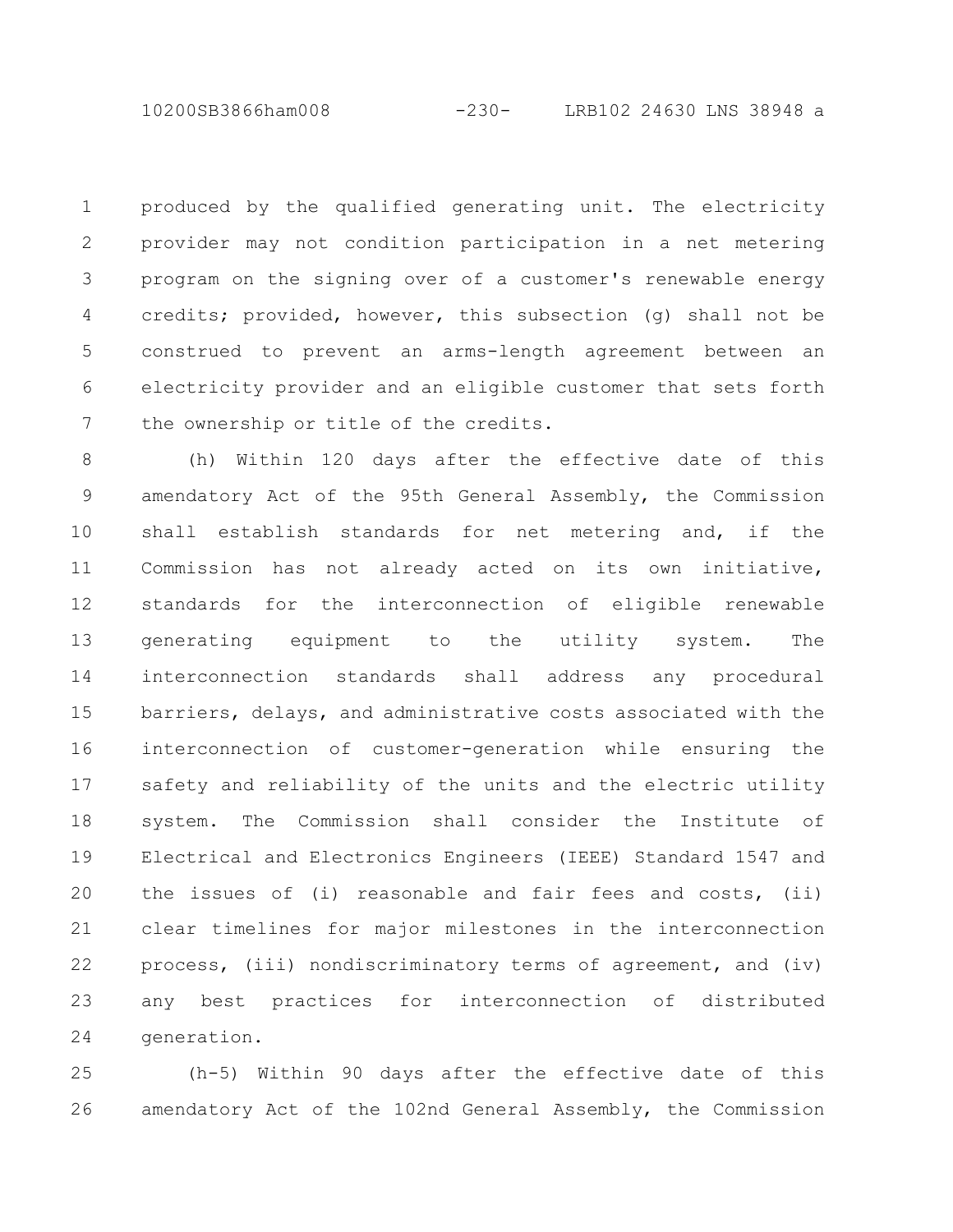shall: 1

(1) establish an Interconnection Working Group. The working group shall include representatives from electric utilities, developers of renewable electric generating facilities, other industries that regularly apply for interconnection with the electric utilities, representatives of distributed generation customers, the Commission Staff, and such other stakeholders with a substantial interest in the topics addressed by the Interconnection Working Group. The Interconnection Working Group shall address at least the following issues: 2 3 4 5 6 7 8 9 10 11

(A) cost and best available technology for interconnection and metering, including the standardization and publication of standard costs; 12 13 14

(B) transparency, accuracy and use of the distribution interconnection queue and hosting capacity maps; 15 16 17

(C) distribution system upgrade cost avoidance through use of advanced inverter functions; 18 19

(D) predictability of the queue management process and enforcement of timelines; 20 21

(E) benefits and challenges associated with group studies and cost sharing; 22 23

(F) minimum requirements for application to the interconnection process and throughout the interconnection process to avoid queue clogging 24 25 26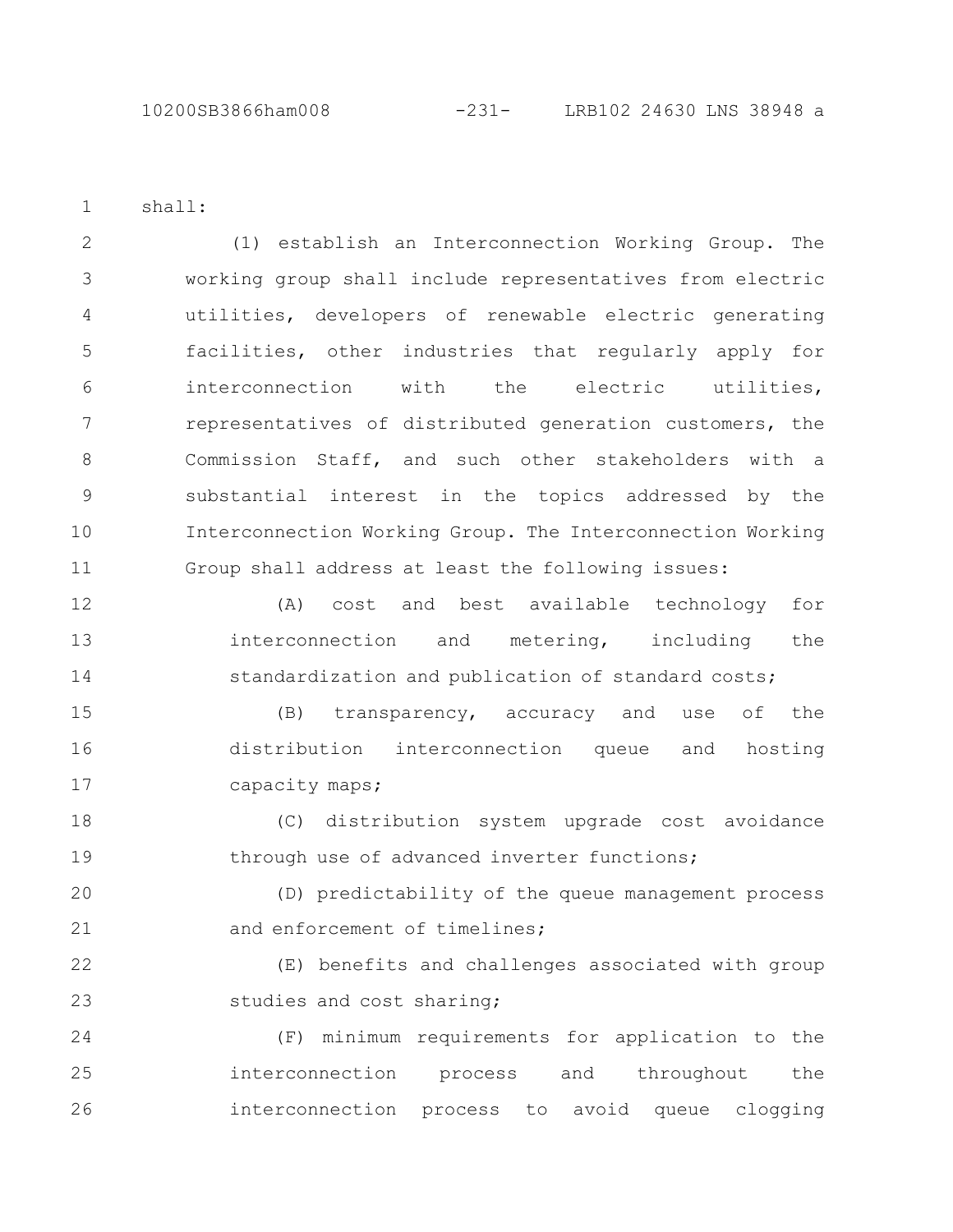```
behavior;
1
```
(G) process and customer service for interconnecting customers adopting distributed energy resources, including energy storage; 2 3 4

(H) options for metering distributed energy resources, including energy storage; 5 6

(I) interconnection of new technologies, including smart inverters and energy storage; 7 8

(J) collect, share, and examine data on Level 1 interconnection costs, including cost and type of upgrades required for interconnection, and use this data to inform the final standardized cost of Level 1 interconnection; and 9 10 11 12 13

(K) such other technical, policy, and tariff issues related to and affecting interconnection performance and customer service as determined by the Interconnection Working Group. 14 15 16 17

The Commission may create subcommittees of the Interconnection Working Group to focus on specific issues of importance, as appropriate. The Interconnection Working Group shall report to the Commission on recommended improvements to interconnection rules and tariffs and policies as determined by the Interconnection Working Group at least every 6 months. Such reports shall include consensus recommendations of the Interconnection Working Group and, if applicable, additional recommendations for 18 19 20 21 22 23 24 25 26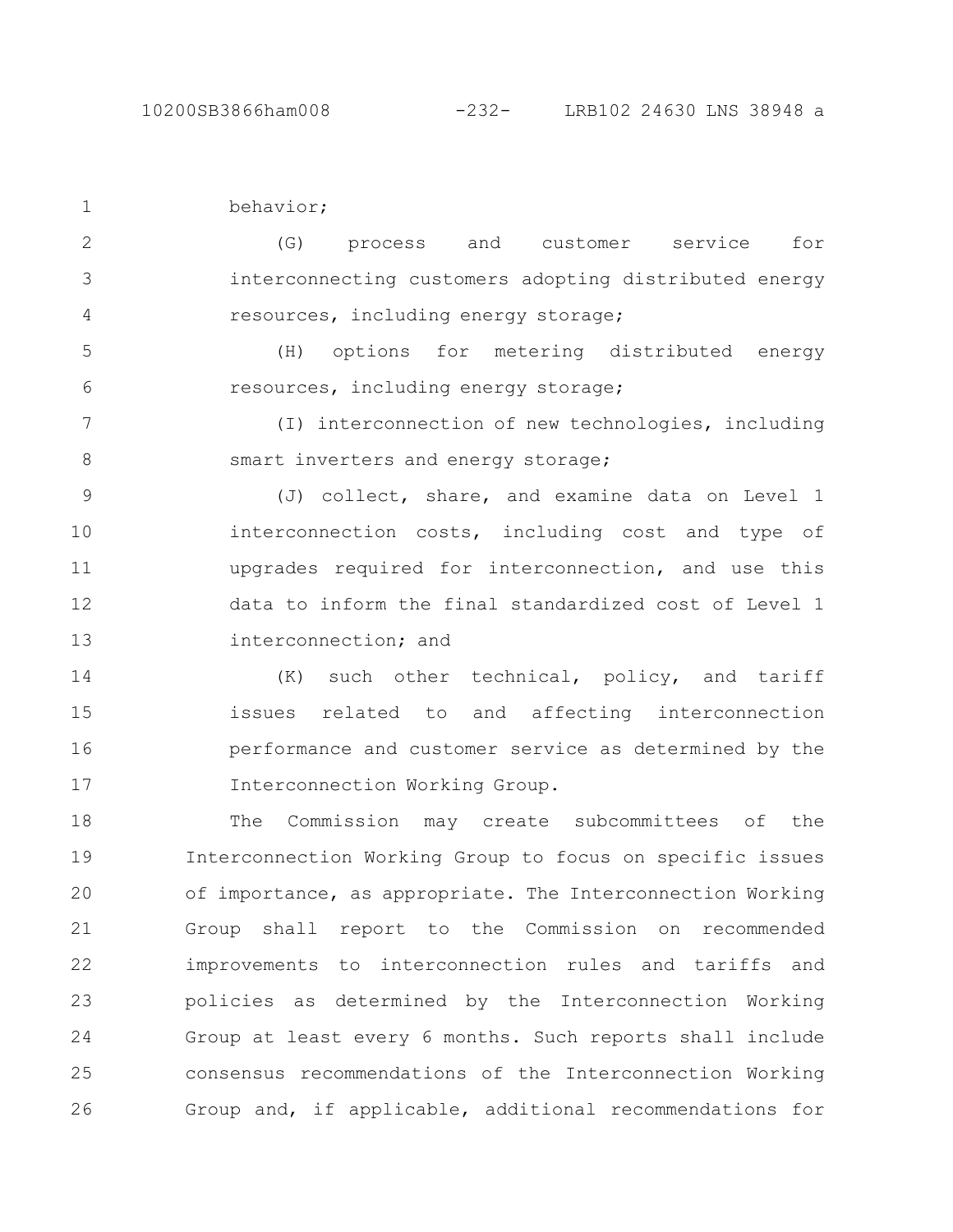which consensus was not reached. The Commission shall use the report from the Interconnection Working Group to determine whether processes should be commenced to formally codify or implement the recommendations; 1 2 3 4

(2) create or contract for an Ombudsman to resolve interconnection disputes through non-binding arbitration. The Ombudsman may be paid in full or in part through fees levied on the initiators of the dispute; and 5 6 7 8

(3) determine a single standardized cost for Level 1 interconnections, which shall not exceed \$200. 9 10

(i) All electricity providers shall begin to offer net metering no later than April 1, 2008. 11 12

(j) An electricity provider shall provide net metering to eligible customers according to subsections (d), (d-5), and (e). Eligible renewable electrical generating facilities for which eligible customers registered for net metering before January 1, 2025 shall continue to receive net metering services according to subsections (d),  $(d-5)$ , and (e) of this Section for the lifetime of the system, regardless of whether those retail customers change electricity providers or whether the retail customer benefiting from the system changes. On and after January 1, 2025, any eligible customer that applies for net metering and previously would have qualified under subsections (d), (d-5), or (e) shall only be eligible for net metering as described in subsection (n). 13 14 15 16 17 18 19 20 21 22 23 24 25

26

(k) Each electricity provider shall maintain records and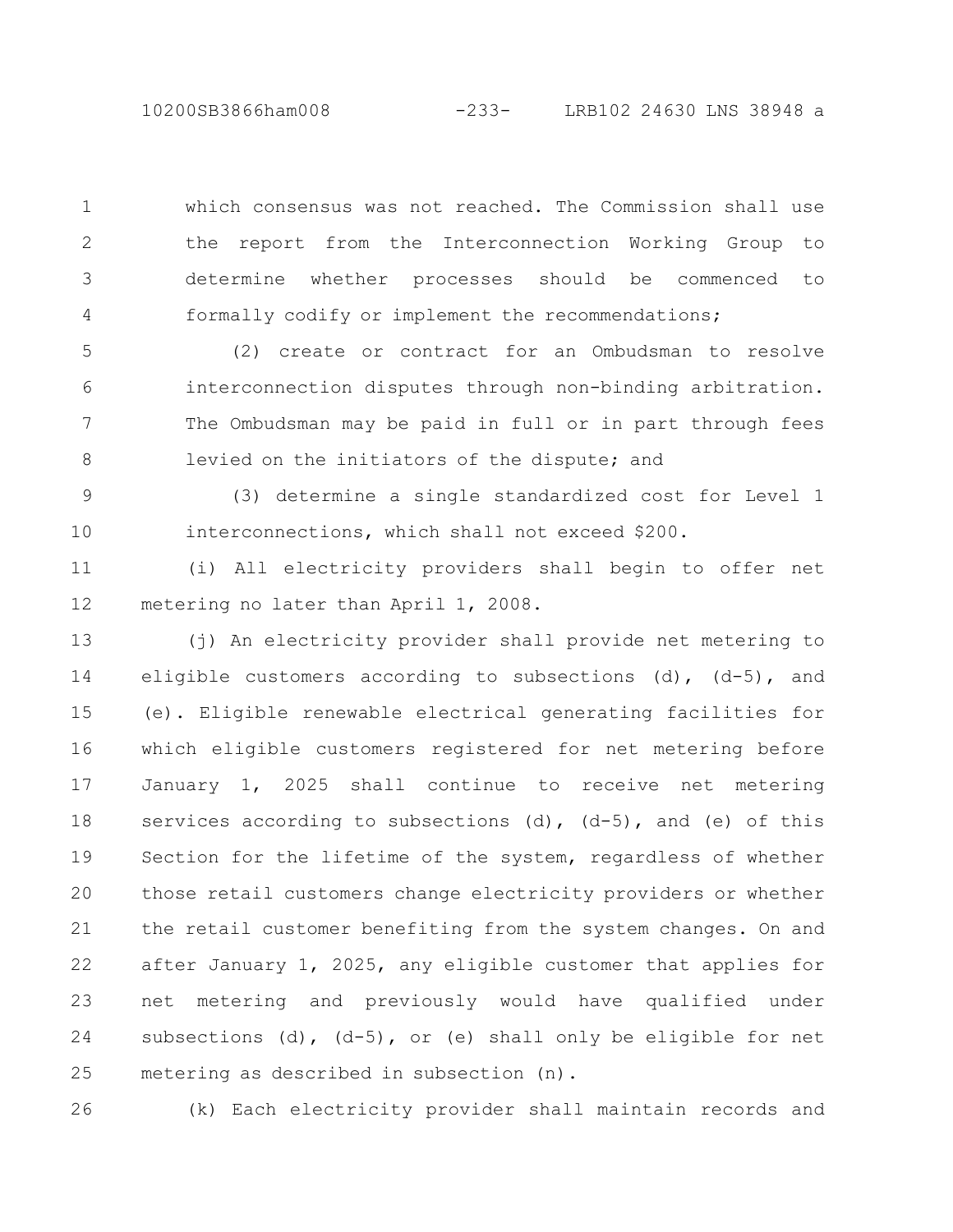10200SB3866ham008 -234- LRB102 24630 LNS 38948 a

report annually to the Commission the total number of net metering customers served by the provider, as well as the type, capacity, and energy sources of the generating systems used by the net metering customers. Nothing in this Section shall limit the ability of an electricity provider to request the redaction of information deemed by the Commission to be confidential business information. 1 2 3 4 5 6 7

(l)(1) Notwithstanding the definition of "eligible customer" in item (ii) of subsection (b) of this Section, each electricity provider shall allow net metering as set forth in this subsection (l) and for the following projects, provided that only electric utilities serving more than 200,000 customers as of January 1, 2021 shall provide net metering for projects that are eligible for subparagraph (C) of this paragraph (1) and have energized after the effective date of this amendatory Act of the 102nd General Assembly: 8 9 10 11 12 13 14 15 16

(A) properties owned or leased by multiple customers that contribute to the operation of an eligible renewable electrical generating facility through an ownership or leasehold interest of at least 200 watts in such facility, such as a community-owned wind project, a community-owned biomass project, a community-owned solar project, or a community methane digester processing livestock waste from multiple sources, provided that the facility is also located within the utility's service territory; 17 18 19 20 21 22 23 24 25

26

(B) individual units, apartments, or properties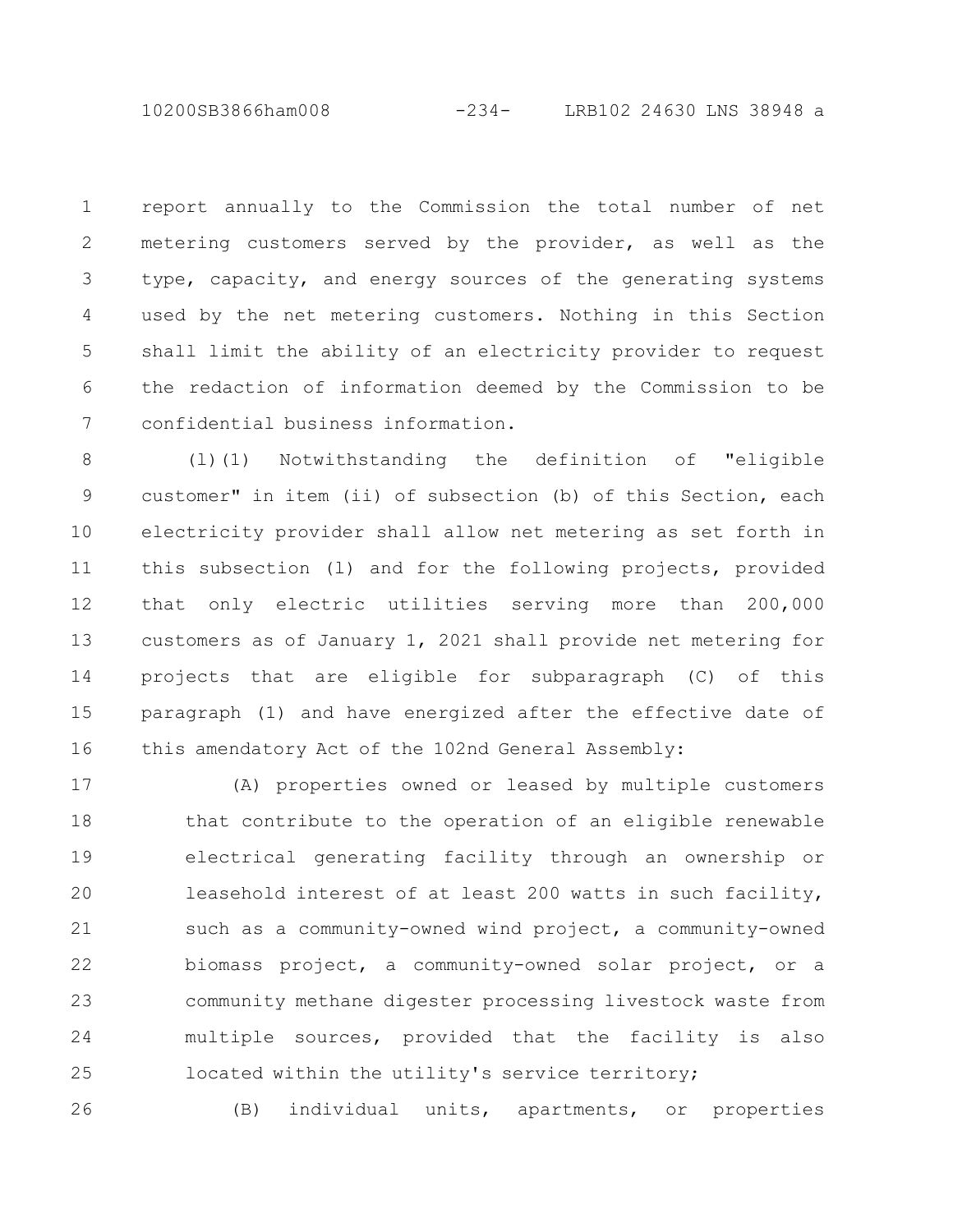located in a single building that are owned or leased by multiple customers and collectively served by a common eligible renewable electrical generating facility, such as an office or apartment building, a shopping center or strip mall served by photovoltaic panels on the roof; and 1 2 3 4 5

(C) subscriptions to community renewable generation projects, including community renewable generation projects on the customer's side of the billing meter of a host facility and partially used for the customer's own load. 6 7 8 9 10

In addition, the nameplate capacity of the eligible renewable electric generating facility that serves the demand of the properties, units, or apartments identified in paragraphs (1) and (2) of this subsection (l) shall not exceed 5,000 kilowatts in nameplate capacity in total. Any eligible renewable electrical generating facility or community renewable generation project that is powered by photovoltaic electric energy and installed after the effective date of this amendatory Act of the 99th General Assembly must be installed by a qualified person in compliance with the requirements of Section 16-128A of the Public Utilities Act and any rules or regulations adopted thereunder. 11 12 13 14 15 16 17 18 19 20 21 22

(2) Notwithstanding anything to the contrary, an electricity provider shall provide credits for the electricity produced by the projects described in paragraph (1) of this subsection (l). The electricity provider shall provide credits 23 24 25 26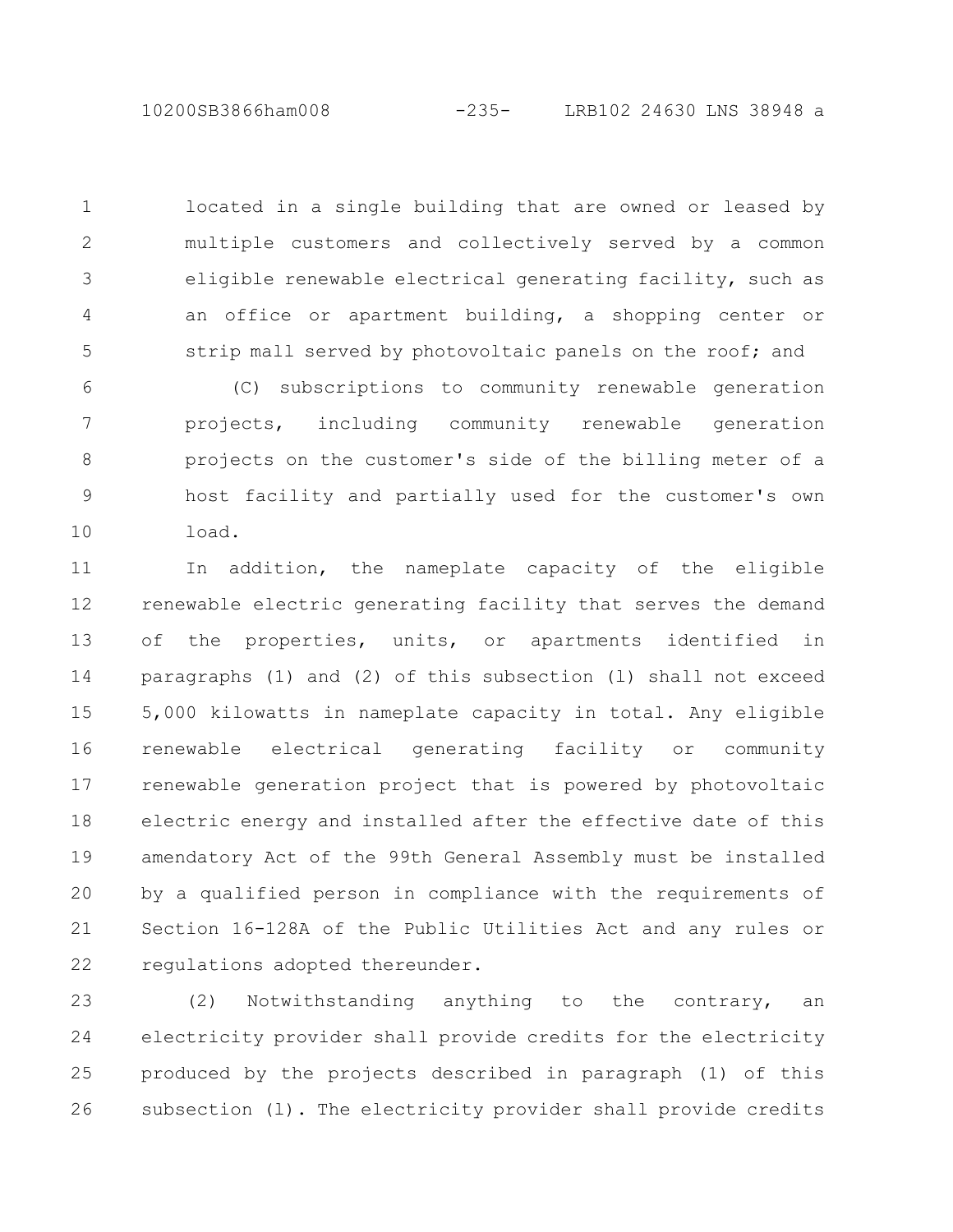10200SB3866ham008 -236- LRB102 24630 LNS 38948 a

that include at least energy supply, capacity, transmission, and, if applicable, the purchased energy adjustment on the subscriber's monthly bill equal to the subscriber's share of the production of electricity from the project, as determined by paragraph (3) of this subsection (l). For customers with transmission or capacity charges not charged on a kilowatt-hour basis, the electricity provider shall prepare a reasonable approximation of the kilowatt-hour equivalent value and provide that value as a monetary credit. The electricity provider shall submit these approximation methodologies to the Commission for review, modification, and approval. Notwithstanding anything to the contrary, customers on payment plans or participating in budget billing programs shall have credits applied on a monthly basis. 1 2 3 4 5 6 7 8 9 10 11 12 13 14

(3) Notwithstanding anything to the contrary and regardless of whether a subscriber to an eligible community renewable generation project receives power and energy service from the electric utility or an alternative retail electric supplier, for projects eligible under paragraph (C) of subparagraph (1) of this subsection (1), electric utilities serving more than 200,000 customers as of January 1, 2021 shall provide the monetary credits to a subscriber's subsequent bill for the electricity produced by community renewable generation projects. The electric utility shall provide monetary credits to a subscriber's subsequent bill at the utility's total price to compare equal to the subscriber's 15 16 17 18 19 20 21 22 23 24 25 26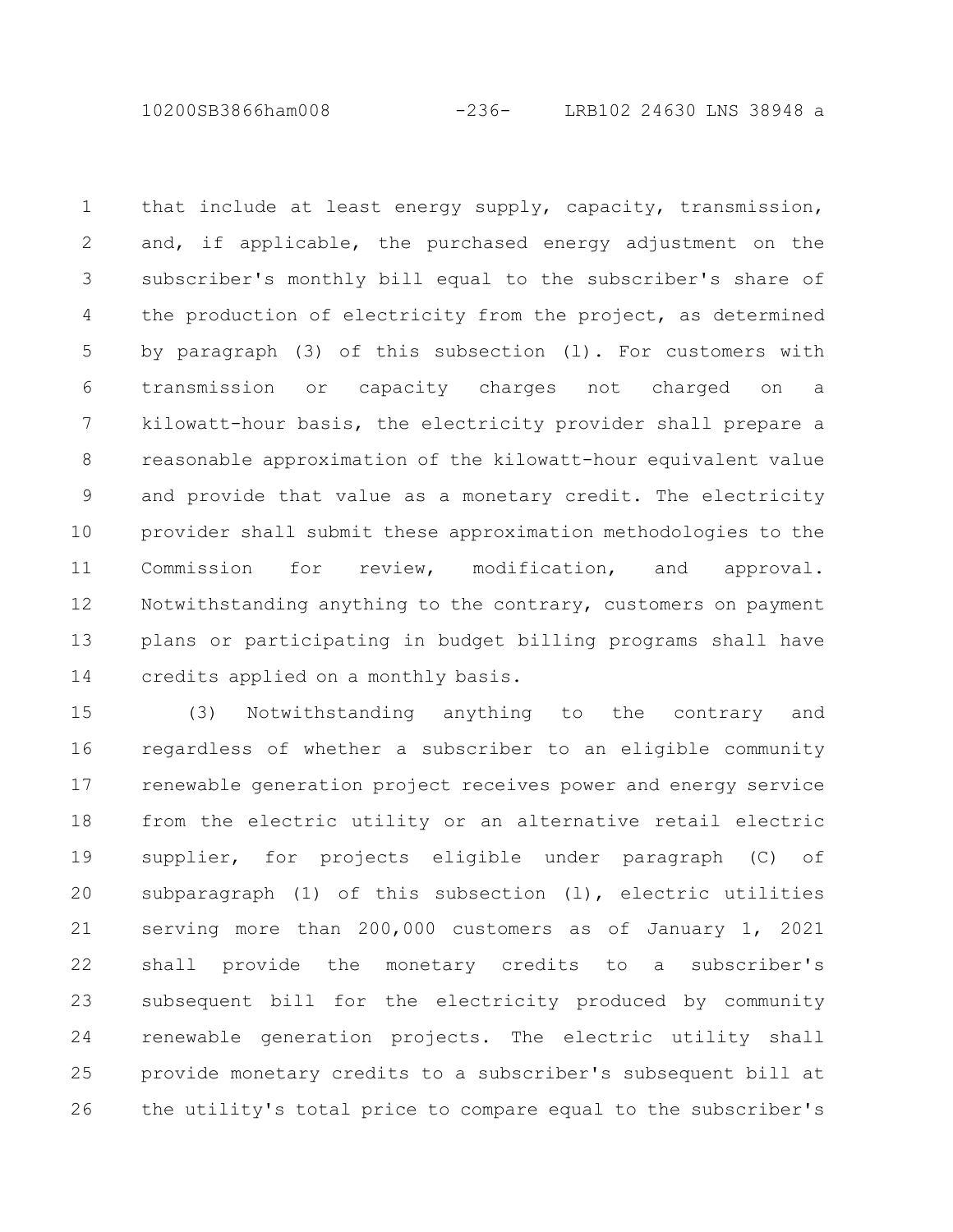10200SB3866ham008 -237- LRB102 24630 LNS 38948 a

share of the production of electricity from the project, as determined by paragraph (5) of this subsection (l). For the purposes of this subsection, "total price to compare" means the rate or rates published by the Illinois Commerce Commission for energy supply for eligible customers receiving supply service from the electric utility, and shall include energy, capacity, transmission, and the purchased energy adjustment. Notwithstanding anything to the contrary, customers on payment plans or participating in budget billing programs shall have credits applied on a monthly basis. Any applicable credit or reduction in load obligation from the production of the community renewable generating projects receiving a credit under this subsection shall be credited to the electric utility to offset the cost of providing the credit. To the extent that the credit or load obligation reduction does not completely offset the cost of providing the credit to subscribers of community renewable generation projects as described in this subsection, the electric utility may recover the remaining costs through its Multi-Year Rate Plan. All electric utilities serving 200,000 or fewer customers as of January 1, 2021 shall only provide the monetary credits to a subscriber's subsequent bill for the electricity produced by community renewable generation projects if the subscriber receives power and energy service from the electric utility. Alternative retail electric suppliers providing power and energy service to a subscriber 1 2 3 4 5 6 7 8 9 10 11 12 13 14 15 16 17 18 19 20 21 22 23 24 25 26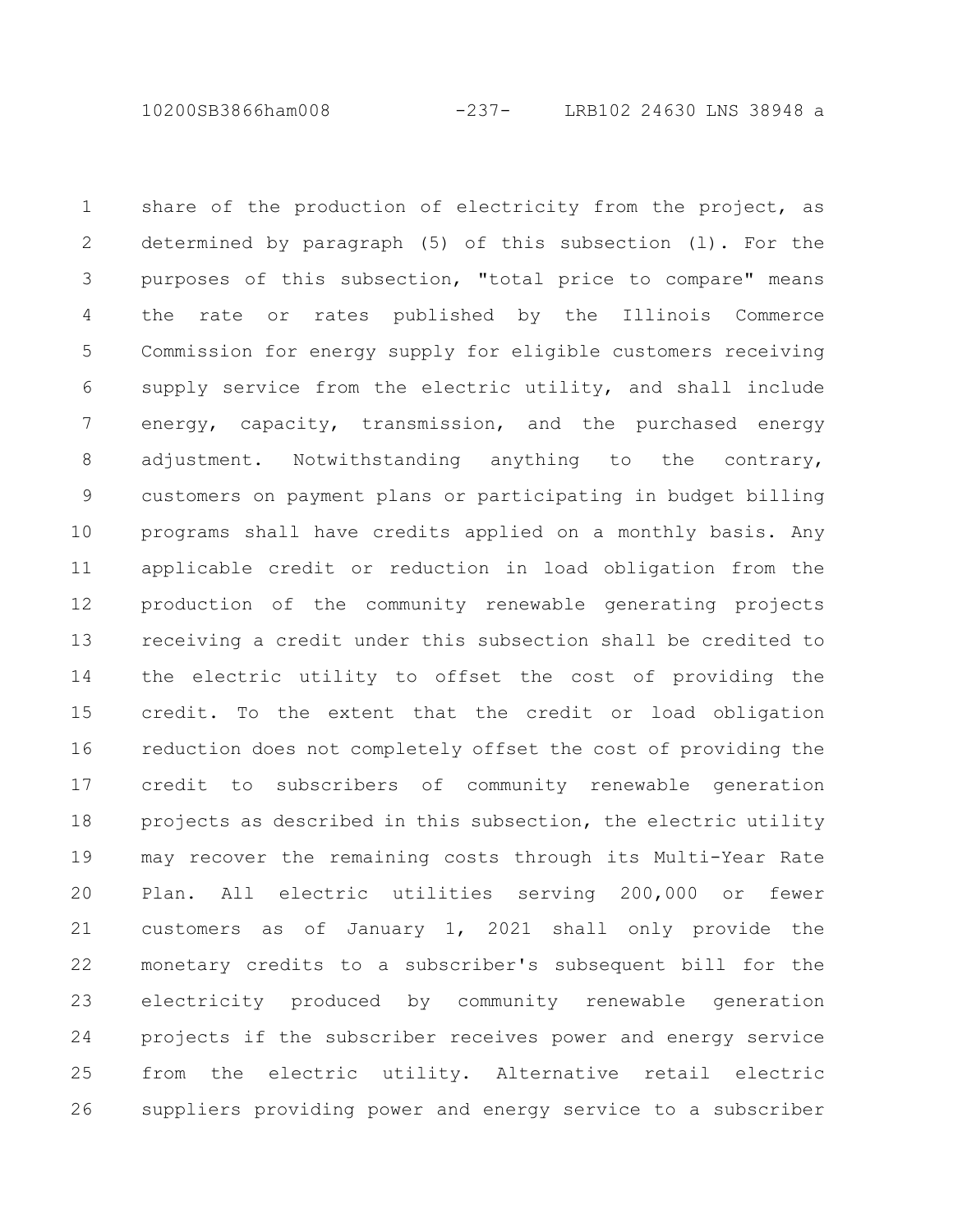located within the service territory of an electric utility not subject to Sections 16-108.18 and 16-118 shall provide the monetary credits to the subscriber's subsequent bill for the electricity produced by community renewable generation projects. 1 2 3 4 5

(4) If requested by the owner or operator of a community renewable generating project, an electric utility serving more than 200,000 customers as of January 1, 2021 shall enter into a net crediting agreement with the owner or operator to include a subscriber's subscription fee on the subscriber's monthly electric bill and provide the subscriber with a net credit equivalent to the total bill credit value for that generation period minus the subscription fee, provided the subscription fee is structured as a fixed percentage of bill credit value. The net crediting agreement shall set forth payment terms from the electric utility to the owner or operator of the community renewable generating project, and the electric utility may charge a net crediting fee to the owner or operator of a community renewable generating project that may not exceed 2% of the bill credit value. Notwithstanding anything to the contrary, an electric utility serving 200,000 customers or fewer as of January 1, 2021 shall not be obligated to enter into a net crediting agreement with the owner or operator of a community renewable generating project. 6 7 8 9 10 11 12 13 14 15 16 17 18 19 20 21 22 23 24

(5) For the purposes of facilitating net metering, the owner or operator of the eligible renewable electrical 25 26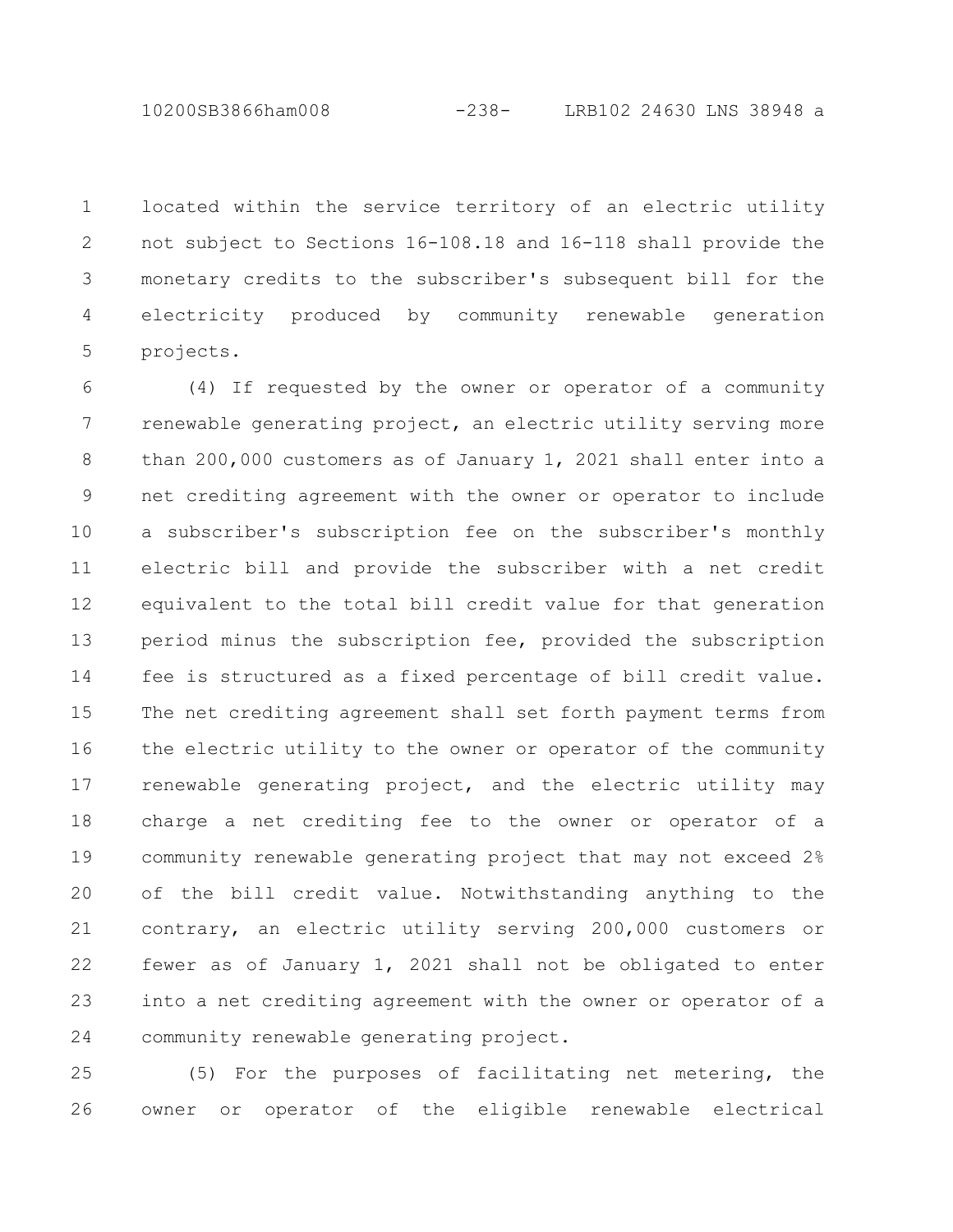generating facility or community renewable generation project shall be responsible for determining the amount of the credit that each customer or subscriber participating in a project under this subsection (l) is to receive in the following manner: 1 2 3 4 5

(A) The owner or operator shall, on a monthly basis, provide to the electric utility the kilowatthours of generation attributable to each of the utility's retail customers and subscribers participating in projects under this subsection (l) in accordance with the customer's or subscriber's share of the eligible renewable electric generating facility's or community renewable generation project's output of power and energy for such month. The owner or operator shall electronically transmit such calculations and associated documentation to the electric utility, in a format or method set forth in the applicable tariff, on a monthly basis so that the electric utility can reflect the monetary credits on customers' and subscribers' electric utility bills. The electric utility shall be permitted to revise its tariffs to implement the provisions of this amendatory Act of the 102nd General Assembly. The owner or operator shall separately provide the electric utility with the documentation detailing the calculations supporting the credit in the manner set forth in the applicable tariff. 6 7 8 9 10 11 12 13 14 15 16 17 18 19 20 21 22 23 24 25

26

(B) For those participating customers and subscribers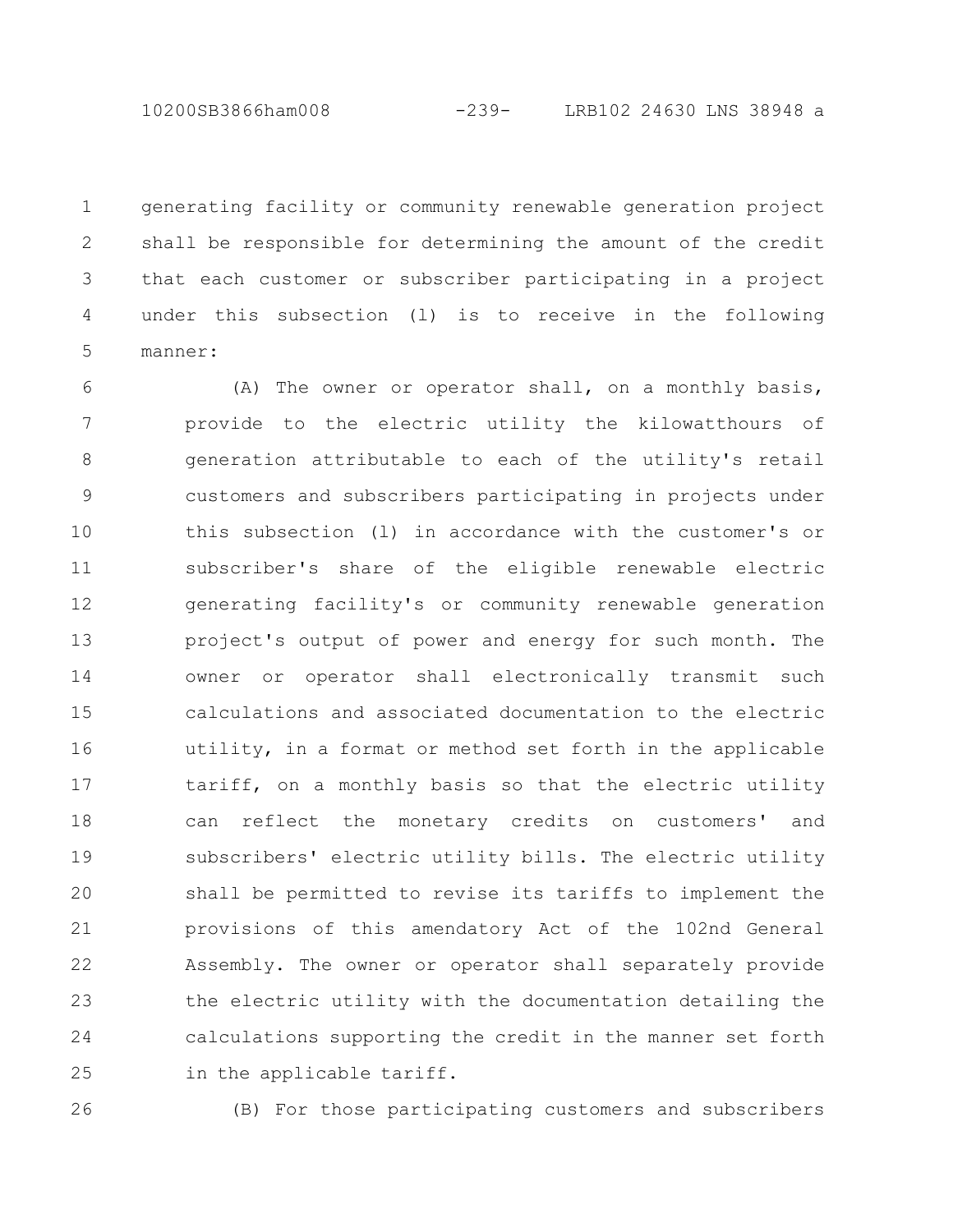who receive their energy supply from an alternative retail electric supplier, the electric utility shall remit to the applicable alternative retail electric supplier the information provided under subparagraph (A) of this paragraph (3) for such customers and subscribers in a manner set forth in such alternative retail electric supplier's net metering program, or as otherwise agreed between the utility and the alternative retail electric supplier. The alternative retail electric supplier shall then submit to the utility the amount of the charges for power and energy to be applied to such customers and subscribers, including the amount of the credit associated with net metering. 1 2 3 4 5 6 7 8 9 10 11 12 13

(C) A participating customer or subscriber may provide authorization as required by applicable law that directs the electric utility to submit information to the owner or operator of the eligible renewable electrical generating facility or community renewable generation project to which the customer or subscriber has an ownership or leasehold interest or a subscription. Such information shall be limited to the components of the net metering credit calculated under this subsection (l), including the bill credit rate, total kilowatthours, and total monetary credit value applied to the customer's or subscriber's bill for the monthly billing period. 14 15 16 17 18 19 20 21 22 23 24 25

(l-5) Within 90 days after the effective date of this 26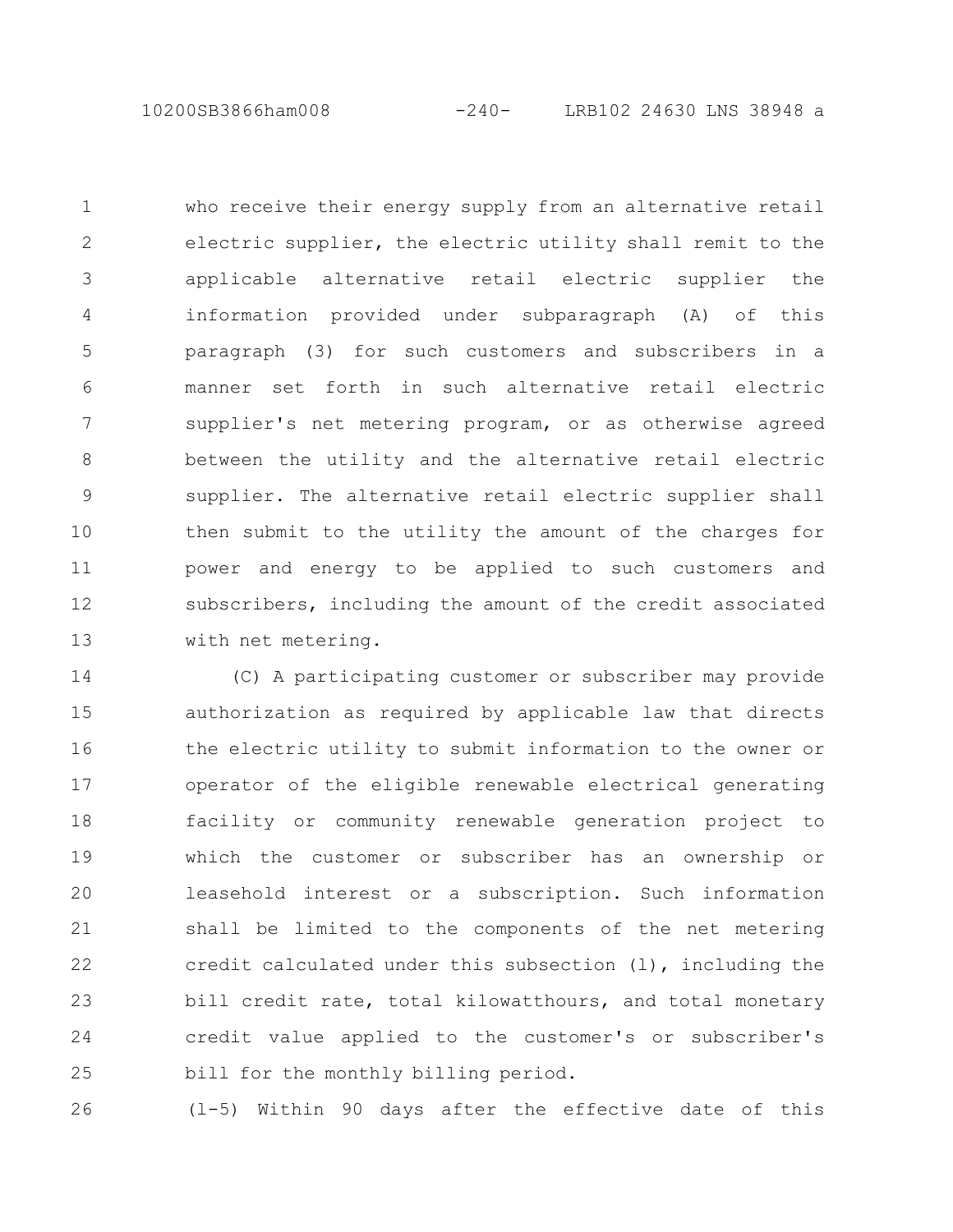10200SB3866ham008 -241- LRB102 24630 LNS 38948 a

amendatory Act of the 102nd General Assembly, each electric utility subject to this Section shall file a tariff or tariffs to implement the provisions of subsection (l) of this Section, which shall, consistent with the provisions of subsection  $(1)$ , describe the terms and conditions under which owners or operators of qualifying properties, units, or apartments may participate in net metering. The Commission shall approve, or approve with modification, the tariff within 120 days after the effective date of this amendatory Act of the 102nd General Assembly. 1 2 3 4 5 6 7 8 9 10

(m) Nothing in this Section shall affect the right of an electricity provider to continue to provide, or the right of a retail customer to continue to receive service pursuant to a contract for electric service between the electricity provider and the retail customer in accordance with the prices, terms, and conditions provided for in that contract. Either the electricity provider or the customer may require compliance with the prices, terms, and conditions of the contract. 11 12 13 14 15 16 17 18

(n) On and after January 1, 2025, the net metering services described in subsections (d),  $(d-5)$ , and (e) of this Section shall no longer be offered, except as to those eligible renewable electrical generating facilities for which retail customers are receiving net metering service under these subsections at the time the net metering services under those subsections are no longer offered; those systems shall continue to receive net metering services described in 19 20 21 22 23 24 25 26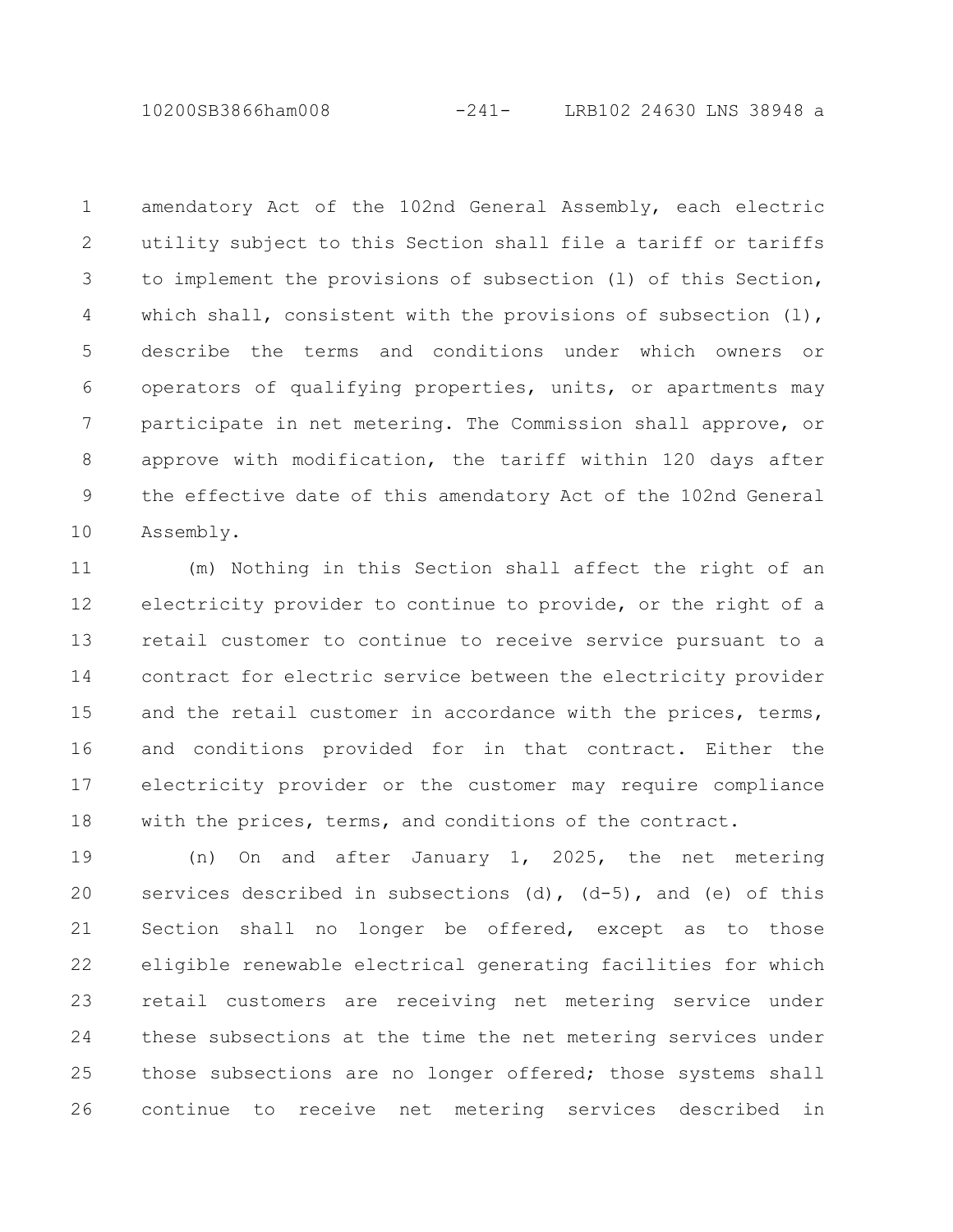10200SB3866ham008 -242- LRB102 24630 LNS 38948 a

subsections (d),  $(d-5)$ , and (e) of this Section for the lifetime of the system, regardless of if those retail customers change electricity providers or whether the retail customer benefiting from the system changes. The electric utility serving more than 200,000 customers as of January 1, 2021 is responsible for ensuring the billing credits continue without lapse for the lifetime of systems, as required in subsection (o). Those retail customers that begin taking net metering service after the date that net metering services are no longer offered under such subsections shall be subject to the provisions set forth in the following paragraphs (1) through (3) of this subsection (n): 1 2 3 4 5 6 7 8 9 10 11 12

(1) An electricity provider shall charge or credit for the net electricity supplied to eligible customers or provided by eligible customers whose electric supply service is not provided based on hourly pricing in the following manner: 13 14 15 16 17

(A) If the amount of electricity used by the customer during the monthly billing period exceeds the amount of electricity produced by the customer, then the electricity provider shall charge the customer for the net kilowatt-hour based electricity charges reflected in the customer's electric service rate supplied to and used by the customer as provided in paragraph (3) of this subsection (n). 18 19 20 21 22 23 24 25

26

(B) If the amount of electricity produced by a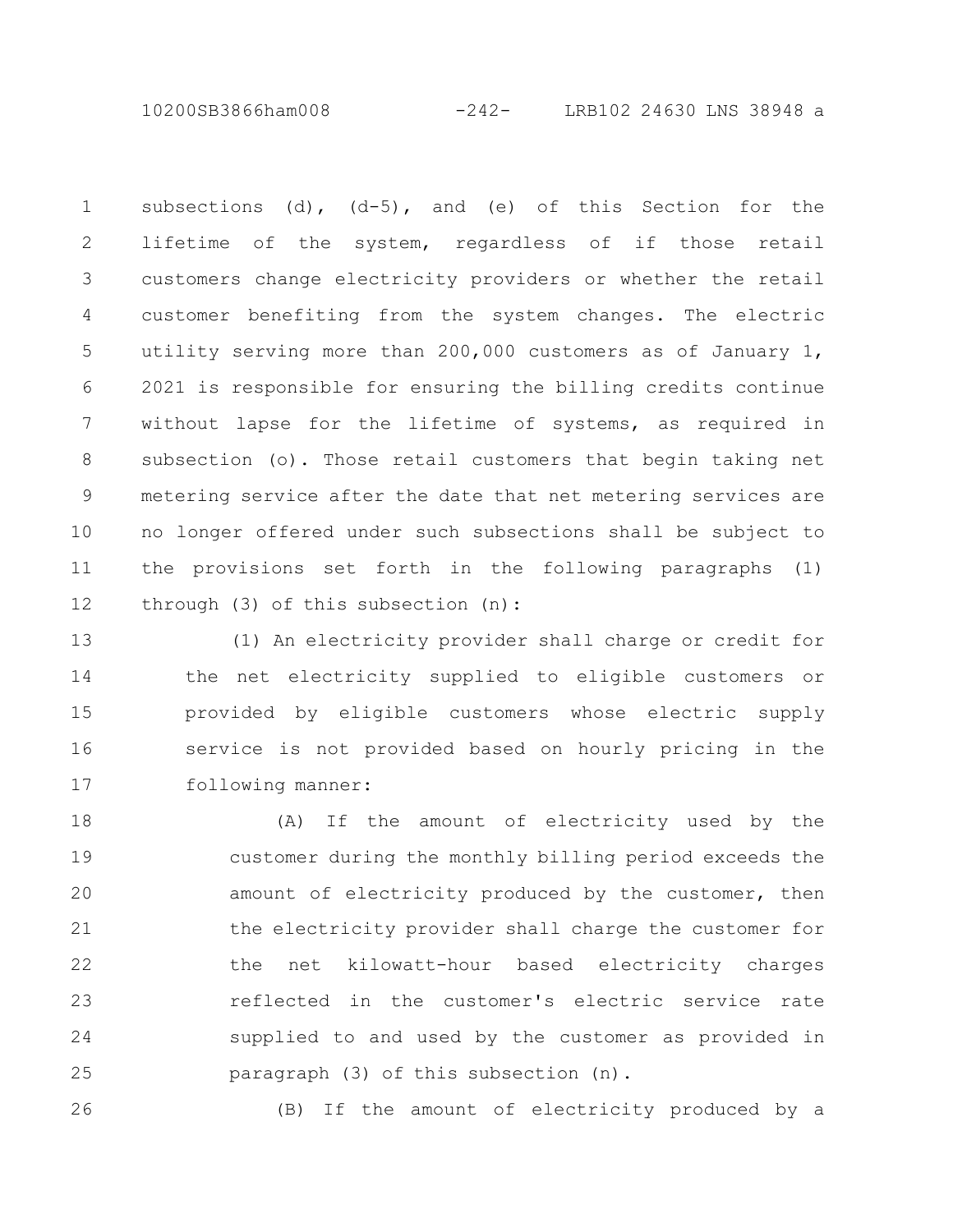customer during the monthly billing period exceeds the amount of electricity used by the customer during that billing period, then the electricity provider supplying that customer shall apply a 1:1 kilowatt-hour energy or monetary credit kilowatt-hour supply charges to the customer's subsequent bill. The customer shall choose between 1:1 kilowatt-hour or monetary credit at the time of application. For the purposes of this subsection, "kilowatt-hour supply charges" means the kilowatt-hour equivalent values for energy, capacity, transmission, and the purchased energy adjustment, if applicable. Notwithstanding anything to the contrary, customers on payment plans or participating in budget billing programs shall have credits applied on a monthly basis. The electricity provider shall continue to carry over any excess kilowatt-hour or monetary energy credits earned and apply those credits to subsequent billing periods. For customers with transmission or capacity charges not charged on a kilowatt-hour basis, the electricity provider shall prepare a reasonable approximation of the kilowatt-hour equivalent value and provide that value as a monetary credit. The electricity provider shall submit these approximation methodologies to the Commission for review, modification, and approval. 1 2 3 4 5 6 7 8 9 10 11 12 13 14 15 16 17 18 19 20 21 22 23 24 25

(C) (Blank).

26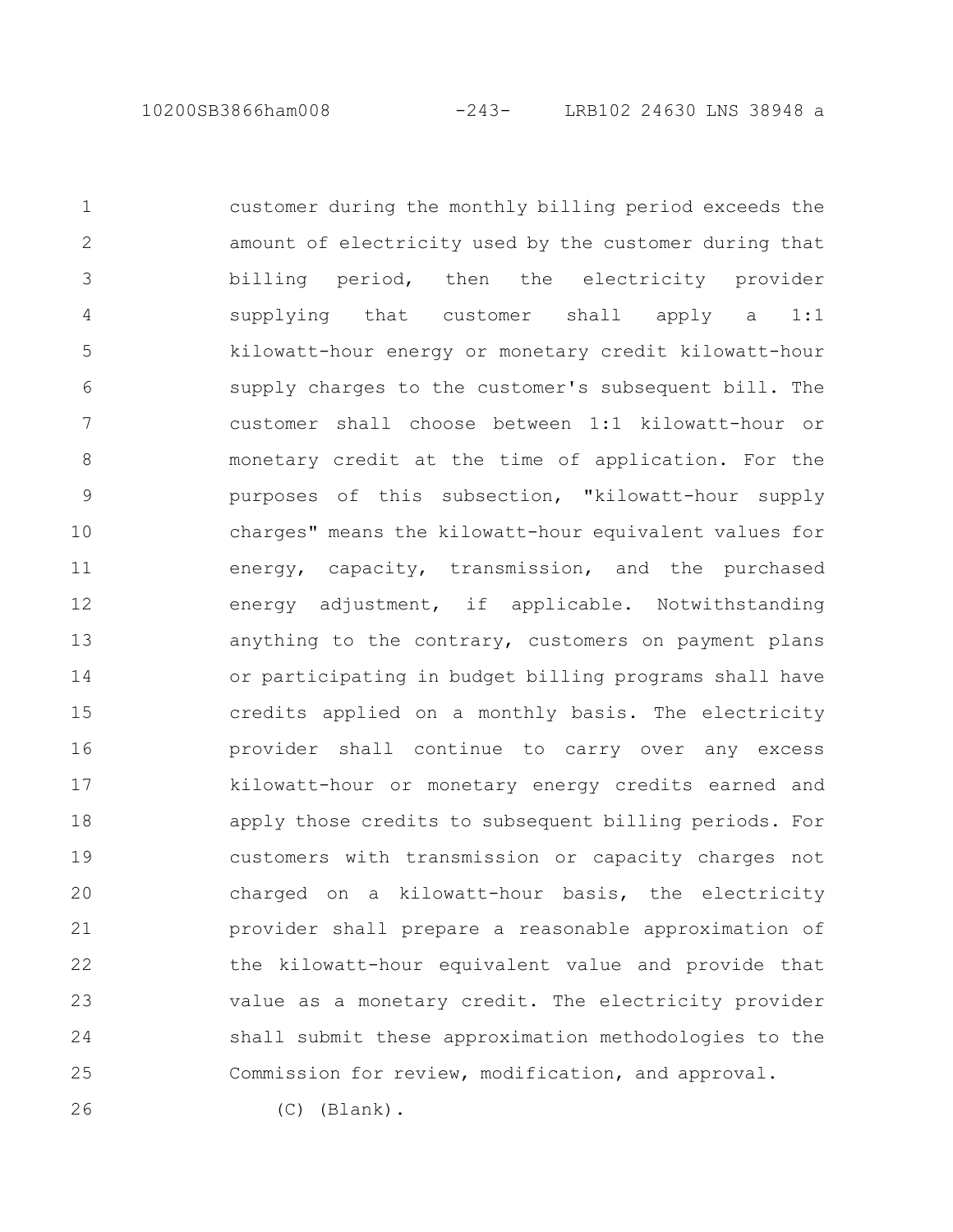(2) An electricity provider shall charge or credit for the net electricity supplied to eligible customers or provided by eligible customers whose electric supply service is provided based on hourly pricing in the following manner: 1 2 3 4 5

(A) If the amount of electricity used by the customer during any hourly period exceeds the amount of electricity produced by the customer, then the electricity provider shall charge the customer for the net electricity supplied to and used by the customer as provided in paragraph (3) of this subsection (n). 6 7 8 9 10 11

(B) If the amount of electricity produced by a customer during any hourly period exceeds the amount of electricity used by the customer during that hourly period, the energy provider shall calculate an energy credit for the net kilowatt-hours produced in such period, and shall apply that credit as a monetary credit to the customer's subsequent bill. The value of the energy credit shall be calculated using the same price per kilowatt-hour as the electric service provider would charge for kilowatt-hour energy sales during that same hourly period and shall also include values for capacity and transmission. For customers with transmission or capacity charges not charged on a kilowatt-hour basis, the electricity provider shall prepare a reasonable approximation of the 12 13 14 15 16 17 18 19 20 21 22 23 24 25 26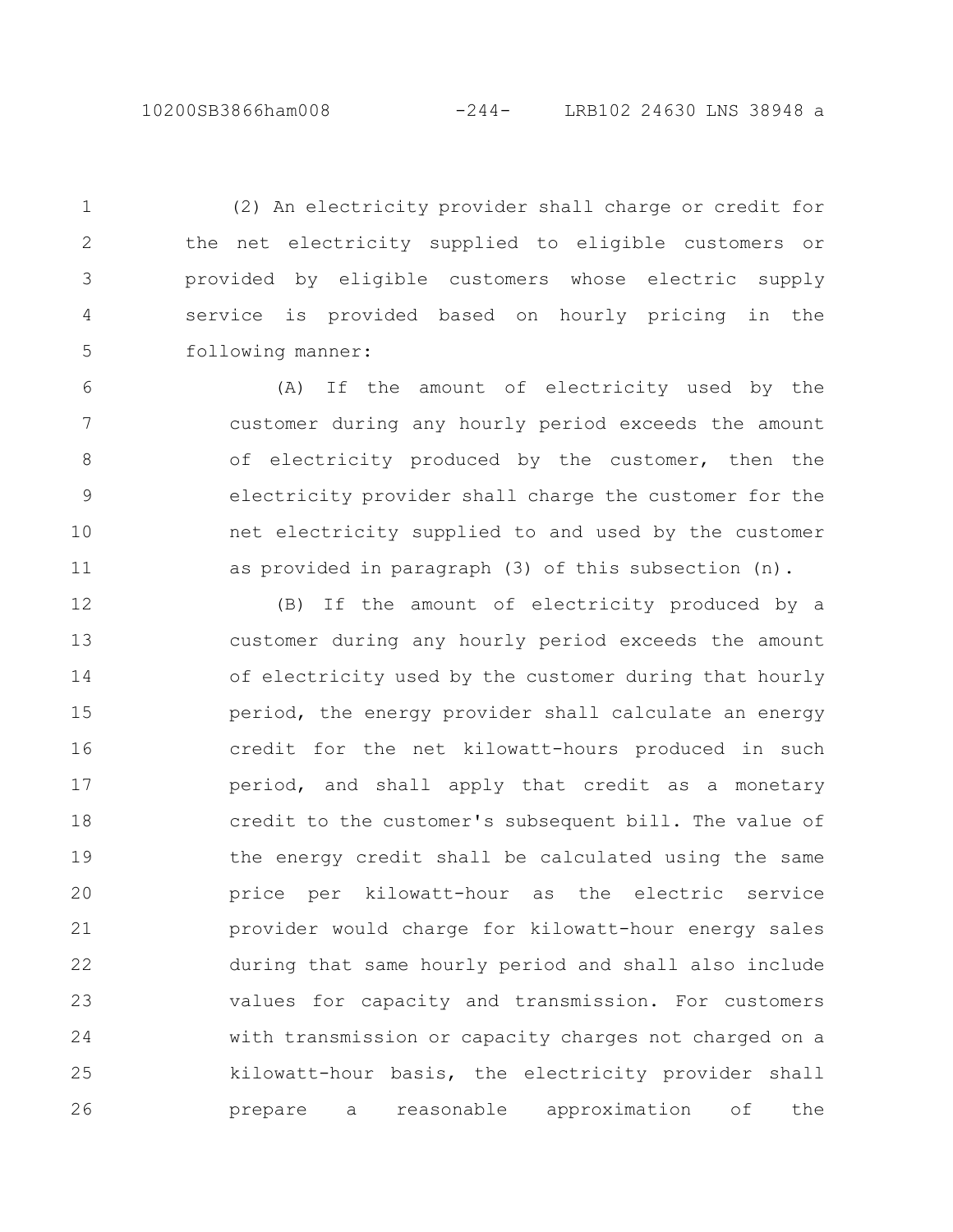kilowatt-hour equivalent value and provide that value as a monetary credit. The electricity provider shall submit these approximation methodologies to the Commission for review, modification, and approval. Notwithstanding anything to the contrary, customers on payment plans or participating in budget billing programs shall have credits applied on a monthly basis. 1 2 3 4 5 6 7 8

(3) An electricity provider shall provide electric service to eligible customers who utilize net metering at non-discriminatory rates that are identical, with respect to rate structure, retail rate components, and any monthly charges, to the rates that the customer would be charged if not a net metering customer. An electricity provider shall charge the customer for the net electricity supplied to and used by the customer according to the terms of the contract or tariff to which the same customer would be assigned or be eligible for if the customer was not a net metering customer. An electricity provider shall not charge net metering customers any fee or charge or require additional equipment, insurance, or any other requirements not specifically authorized by interconnection standards authorized by the Commission, unless the fee, charge, or other requirement would apply to other similarly situated customers who are not net metering customers. The customer remains responsible for the gross amount of delivery 9 10 11 12 13 14 15 16 17 18 19 20 21 22 23 24 25 26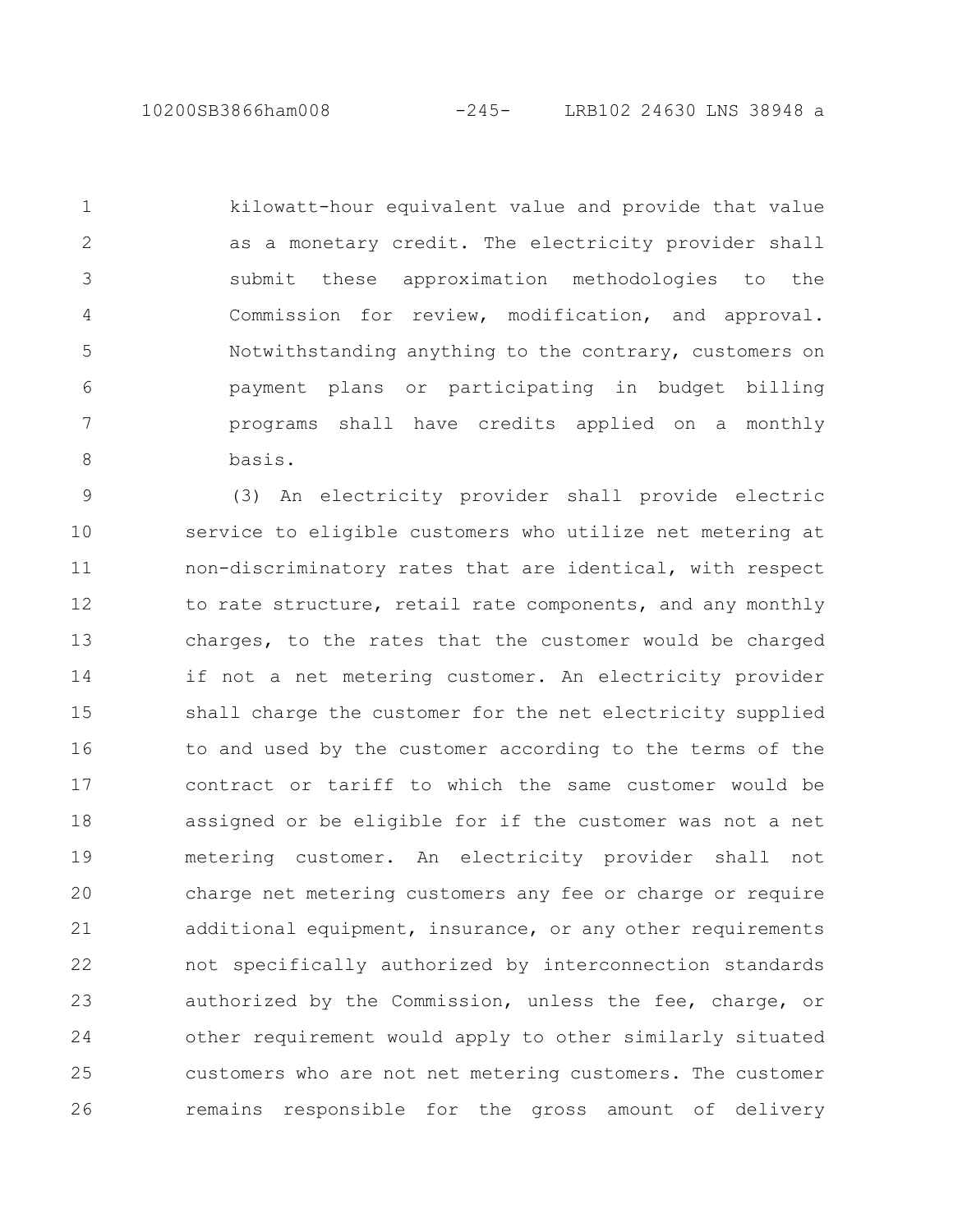services charges, supply-related charges that are kilowatt based, and all taxes and fees related to such charges. The customer also remains responsible for all taxes and fees that would otherwise be applicable to the net amount of electricity used by the customer. Paragraphs (1) and (2) of this subsection (n) shall not be construed to prevent an arms-length agreement between an electricity provider and an eligible customer that sets forth different prices, terms, and conditions for the provision of net metering service, including, but not limited to, the provision of the appropriate metering equipment for non-residential customers. Nothing in this paragraph (3) shall be interpreted to mandate that a utility that is only required to provide delivery services to a given customer must also sell electricity to such customer. 1 2 3 4 5 6 7 8 9 10 11 12 13 14 15

(o) Within 90 days after the effective date of this amendatory Act of the 102nd General Assembly, each electric utility subject to this Section shall file a tariff, which shall, consistent with the provisions of this Section, propose the terms and conditions under which a customer may participate in net metering. The tariff for electric utilities serving more than 200,000 customers as of January 1, 2021 shall also provide a streamlined and transparent bill crediting system for net metering to be managed by the electric utilities. The terms and conditions shall include, but are not limited to, that an electric utility shall manage 16 17 18 19 20 21 22 23 24 25 26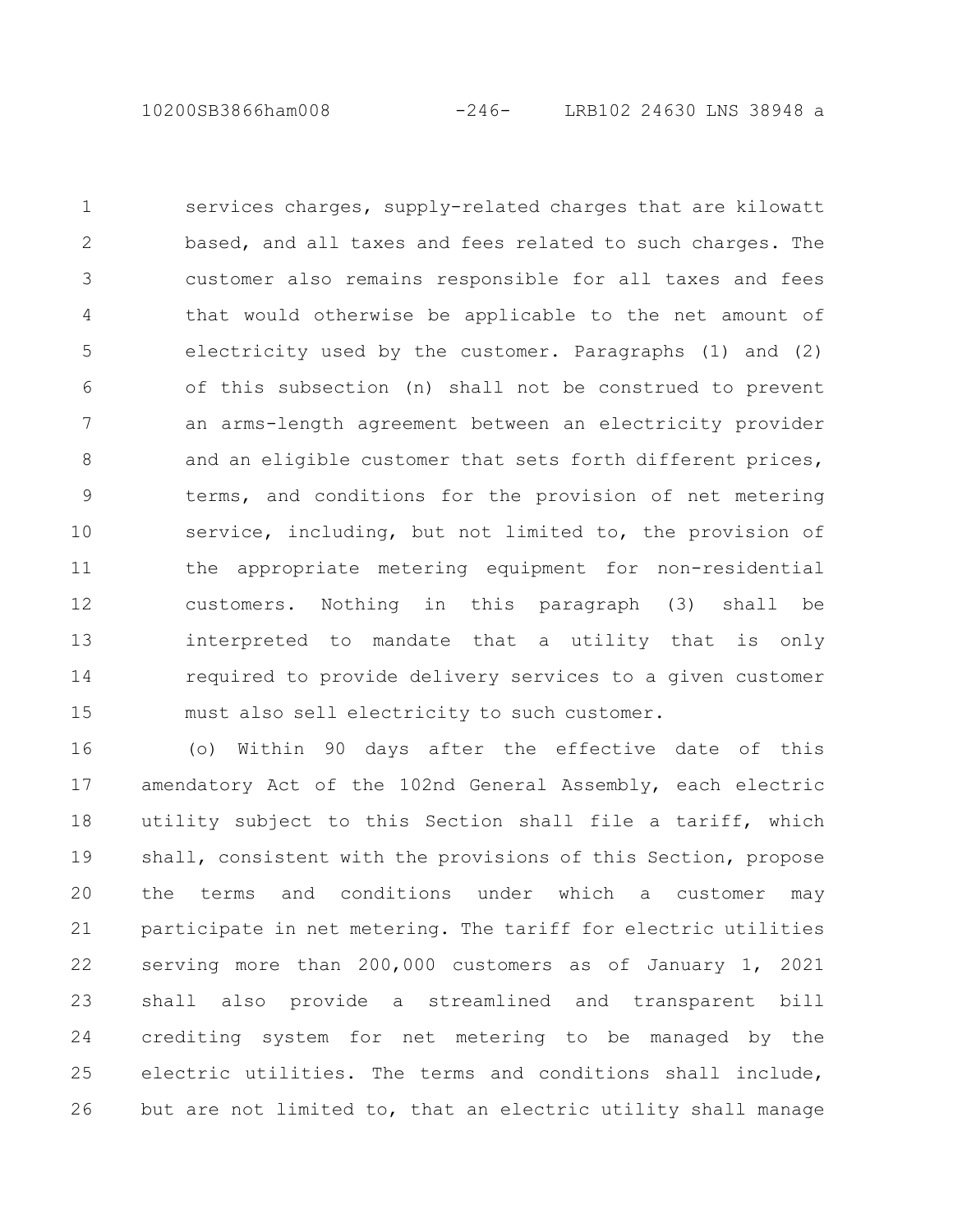10200SB3866ham008 -247- LRB102 24630 LNS 38948 a

and maintain billing of net metering credits and charges regardless of if the eligible customer takes net metering under an electric utility or alternative retail electric supplier. The electric utility serving more than 200,000 customers as of January 1, 2021 shall process and approve all net metering applications, even if an eligible customer is served by an alternative retail electric supplier; and the utility shall forward application approval to the appropriate alternative retail electric supplier. Eligibility for net metering shall remain with the owner of the utility billing address such that, if an eligible renewable electrical generating facility changes ownership, the net metering eligibility transfers to the new owner. The electric utility serving more than 200,000 customers as of January 1, 2021 shall manage net metering billing for eligible customers to ensure full crediting occurs on electricity bills, including, but not limited to, ensuring net metering crediting begins upon commercial operation date, net metering billing transfers immediately if an eligible customer switches from an electric utility to alternative retail electric supplier or vice versa, and net metering billing transfers between ownership of a valid billing address. All transfers referenced in the preceding sentence shall include transfer of all banked credits. All electric utilities serving 200,000 or fewer customers as of January 1, 2021 shall manage net metering billing for eligible customers receiving power and energy 1 2 3 4 5 6 7 8 9 10 11 12 13 14 15 16 17 18 19 20 21 22 23 24 25 26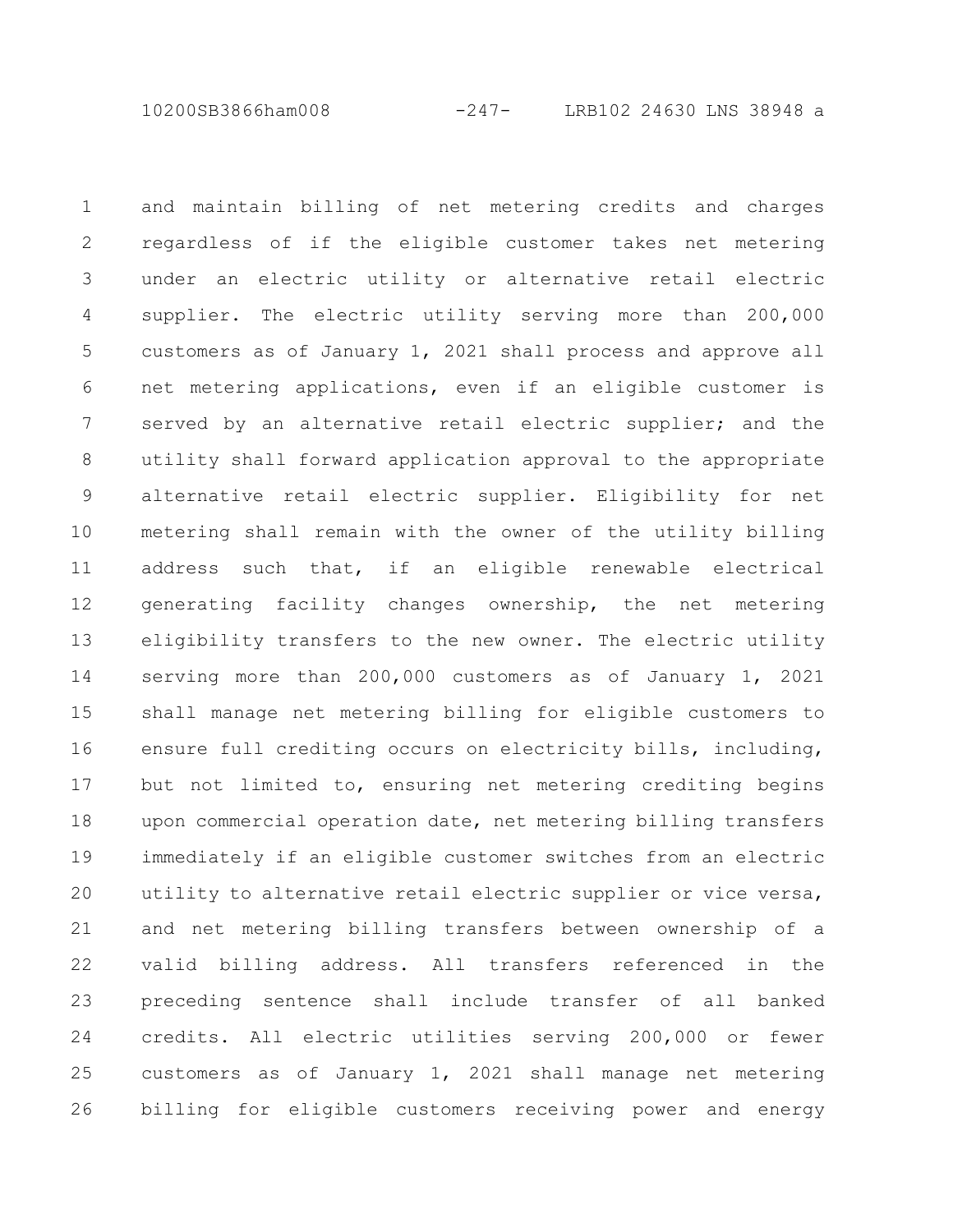10200SB3866ham008 -248- LRB102 24630 LNS 38948 a

service from the electric utility to ensure full crediting occurs on electricity bills, ensuring net metering crediting begins upon commercial operation date, net metering billing transfers immediately if an eligible customer switches from an electric utility to alternative retail electric supplier or vice versa, and net metering billing transfers between ownership of a valid billing address. Alternative retail electric suppliers providing power and energy service to eligible customers located within the service territory of an electric utility serving 200,000 or fewer customers as of January 1, 2021 shall manage net metering billing for eligible customers to ensure full crediting occurs on electricity bills, including, but not limited to, ensuring net metering crediting begins upon commercial operation date, net metering billing transfers immediately if an eligible customer switches from an electric utility to alternative retail electric supplier or vice versa, and net metering billing transfers between ownership of a valid billing address. 1 2 3 4 5 6 7 8 9 10 11 12 13 14 15 16 17 18

(Source: P.A. 102-662, eff. 9-15-21.)"; and 19

on page 84, by replacing line 17 with the following: 20

"by changing Sections 3.131 and 9.15 as follows: 21

(415 ILCS 5/3.131) 22

Sec. 3.131. Clean energy. "Clean energy" means energy generation that is substantially free (90% or greater) of 23 24